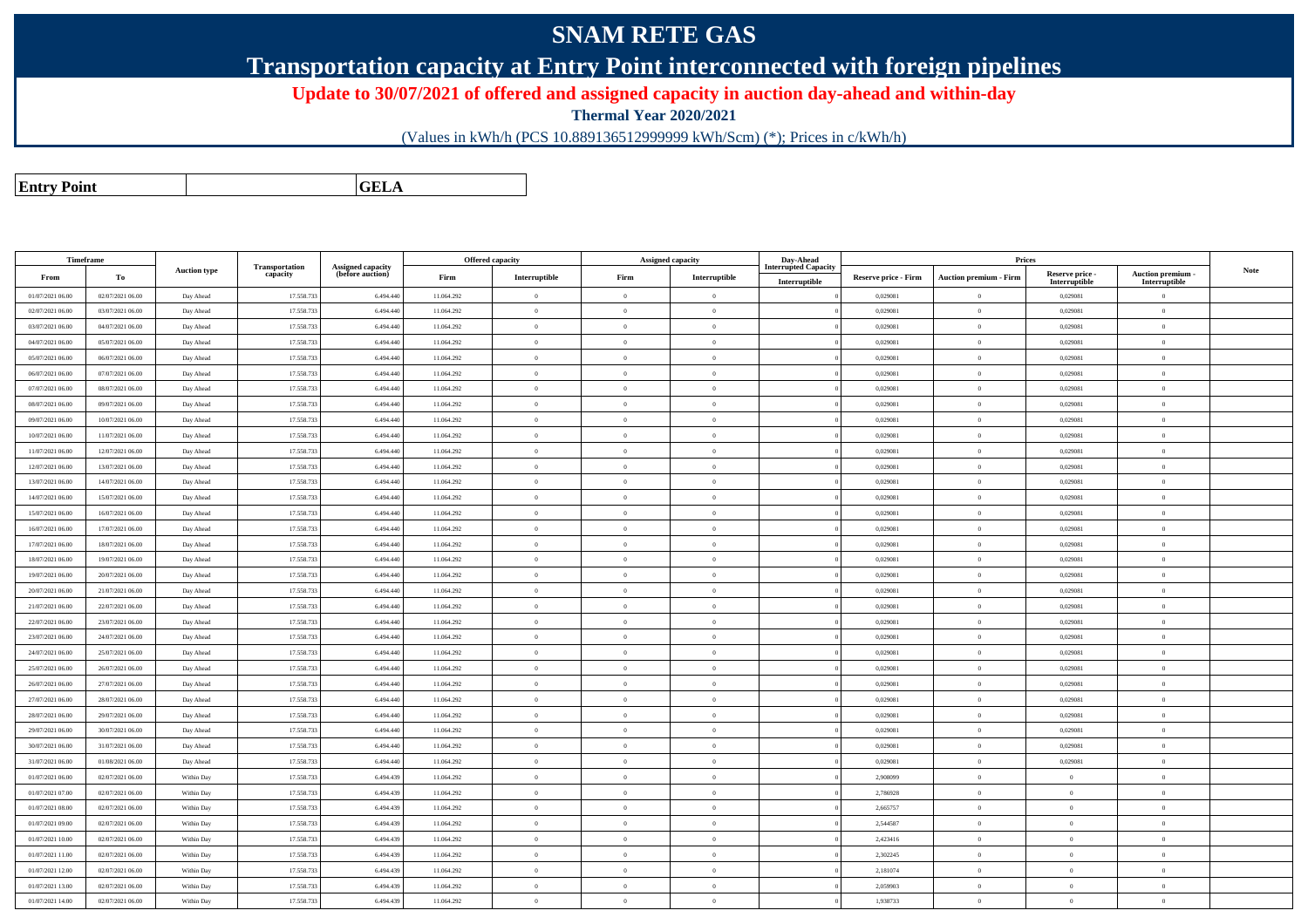| 01/07/2021 15:00 | 02/07/2021 06:00 | Within Day | 17.558.733 | 6.494.439 | 11.064.292 | $\bf{0}$       | $\overline{0}$ | $\theta$       |          | 1,817562 | $\bf{0}$       | $\overline{0}$ | $\,0\,$        |  |
|------------------|------------------|------------|------------|-----------|------------|----------------|----------------|----------------|----------|----------|----------------|----------------|----------------|--|
| 01/07/2021 16:00 | 02/07/2021 06:00 | Within Day | 17.558.733 | 6,494,439 | 11.064.292 | $\overline{0}$ | $\overline{0}$ | $\overline{0}$ |          | 1,696391 | $\overline{0}$ | $\overline{0}$ | $\theta$       |  |
| 01/07/2021 17:00 | 02/07/2021 06:00 | Within Dav | 17.558.733 | 6.494.439 | 11.064.292 | $\mathbf{0}$   | $\overline{0}$ | $\overline{0}$ |          | 1,575220 | $\mathbf{0}$   | $\overline{0}$ | $\overline{0}$ |  |
| 01/07/2021 18:00 | 02/07/2021 06:00 | Within Day | 17.558.733 | 6.494.439 | 11.064.292 | $\bf{0}$       | $\overline{0}$ | $\overline{0}$ |          | 1,454050 | $\bf{0}$       | $\overline{0}$ | $\bf{0}$       |  |
| 01/07/2021 19:00 | 02/07/2021 06:00 | Within Day | 17.558.733 | 6,494,439 | 11.064.292 | $\bf{0}$       | $\overline{0}$ | $\overline{0}$ |          | 1,332879 | $\bf{0}$       | $\bf{0}$       | $\,0\,$        |  |
| 01/07/2021 20:00 | 02/07/2021 06:00 | Within Dav | 17.558.733 | 6.494.439 | 11.064.292 | $\mathbf{0}$   | $\overline{0}$ | $\overline{0}$ |          | 1,211708 | $\mathbf{0}$   | $\overline{0}$ | $\overline{0}$ |  |
| 01/07/2021 21:00 | 02/07/2021 06:00 | Within Day | 17.558.733 | 6.494.439 | 11.064.292 | $\bf{0}$       | $\overline{0}$ | $\overline{0}$ |          | 1,090537 | $\bf{0}$       | $\overline{0}$ | $\,0\,$        |  |
| 01/07/2021 22:00 | 02/07/2021 06:00 | Within Day | 17.558.733 | 6,494,439 | 11.064.292 | $\overline{0}$ | $\overline{0}$ | $\overline{0}$ |          | 0,969366 | $\,$ 0 $\,$    | $\overline{0}$ | $\overline{0}$ |  |
| 01/07/2021 23:00 | 02/07/2021 06:00 | Within Day | 17.558.733 | 6.494.439 | 11.064.292 | $\mathbf{0}$   | $\overline{0}$ | $\overline{0}$ |          | 0,848196 | $\mathbf{0}$   | $\overline{0}$ | $\overline{0}$ |  |
| 02/07/2021 00:00 | 02/07/2021 06:00 | Within Day | 17.558.733 | 6.494.439 | 11.064.292 | $\bf{0}$       | $\overline{0}$ | $\overline{0}$ |          | 0,727025 | $\bf{0}$       | $\overline{0}$ | $\,0\,$        |  |
| 02/07/2021 01:00 | 02/07/2021 06:00 | Within Day | 17.558.733 | 6,494,439 | 11.064.292 | $\overline{0}$ | $\overline{0}$ | $\overline{0}$ |          | 0.605854 | $\bf{0}$       | $\overline{0}$ | $\overline{0}$ |  |
| 02/07/2021 02:00 | 02/07/2021 06:00 | Within Dav | 17.558.733 | 6.494.439 | 11.064.292 | $\mathbf{0}$   | $\overline{0}$ | $\overline{0}$ |          | 0,484683 | $\mathbf{0}$   | $\overline{0}$ | $\overline{0}$ |  |
| 02/07/2021 03:00 | 02/07/2021 06:00 | Within Day | 17.558.733 | 6.494.439 | 11.064.292 | $\bf{0}$       | $\overline{0}$ | $\bf{0}$       |          | 0,363512 | $\bf{0}$       | $\overline{0}$ | $\bf{0}$       |  |
| 02/07/2021 04:00 | 02/07/2021 06:00 | Within Day | 17.558.733 | 6,494,439 | 11.064.292 | $\bf{0}$       | $\overline{0}$ | $\overline{0}$ |          | 0,242342 | $\bf{0}$       | $\mathbf{0}$   | $\,0\,$        |  |
| 02/07/2021 05:00 | 02/07/2021 06:00 | Within Dav | 17.558.733 | 6.494.439 | 11.064.292 | $\overline{0}$ | $\overline{0}$ | $\overline{0}$ |          | 0,121171 | $\mathbf{0}$   | $\overline{0}$ | $\overline{0}$ |  |
| 02/07/2021 06:00 | 03/07/2021 06:00 | Within Day | 17.558.733 | 6.494.439 | 11.064.292 | $\bf{0}$       | $\bf{0}$       | $\overline{0}$ |          | 2,908099 | $\bf{0}$       | $\overline{0}$ | $\bf{0}$       |  |
| 02/07/2021 07:00 | 03/07/2021 06:00 | Within Day | 17.558.733 | 6,494,439 | 11.064.292 | $\overline{0}$ | $\overline{0}$ | $\overline{0}$ |          | 2,786928 | $\bf{0}$       | $\overline{0}$ | $\theta$       |  |
| 02/07/2021 08:00 | 03/07/2021 06:00 | Within Day | 17.558.733 | 6.494.439 | 11.064.292 | $\mathbf{0}$   | $\overline{0}$ | $\overline{0}$ |          | 2,665757 | $\mathbf{0}$   | $\overline{0}$ | $\overline{0}$ |  |
| 02/07/2021 09:00 | 03/07/2021 06:00 | Within Day | 17.558.733 | 6.494.439 | 11.064.292 | $\bf{0}$       | $\bf{0}$       | $\overline{0}$ |          | 2,544587 | $\bf{0}$       | $\overline{0}$ | $\,0\,$        |  |
| 02/07/2021 10:00 | 03/07/2021 06:00 | Within Day | 17.558.733 | 6,494,439 | 11.064.292 | $\overline{0}$ | $\overline{0}$ | $\overline{0}$ |          | 2,423416 | $\bf{0}$       | $\overline{0}$ | $\overline{0}$ |  |
| 02/07/2021 11:00 | 03/07/2021 06:00 | Within Dav | 17.558.733 | 6.494.439 | 11.064.292 | $\mathbf{0}$   | $\overline{0}$ | $\overline{0}$ |          | 2,302245 | $\mathbf{0}$   | $\overline{0}$ | $\overline{0}$ |  |
| 02/07/2021 12:00 | 03/07/2021 06:00 | Within Day | 17.558.733 | 6.494.439 | 11.064.292 | $\bf{0}$       | $\overline{0}$ | $\overline{0}$ |          | 2,181074 | $\bf{0}$       | $\overline{0}$ | $\bf{0}$       |  |
| 02/07/2021 13:00 | 03/07/2021 06:00 | Within Day | 17.558.733 | 6,494,439 | 11.064.292 | $\bf{0}$       | $\bf{0}$       | $\overline{0}$ |          | 2,059903 | $\bf{0}$       | $\overline{0}$ | $\,0\,$        |  |
| 02/07/2021 14:00 | 03/07/2021 06:00 | Within Dav | 17.558.733 | 6.494.439 | 11.064.292 | $\mathbf{0}$   | $\overline{0}$ | $\overline{0}$ |          | 1,938733 | $\mathbf{0}$   | $\overline{0}$ | $\overline{0}$ |  |
| 02/07/2021 15:00 | 03/07/2021 06:00 | Within Day | 17.558.733 | 6.494.439 | 11.064.292 | $\bf{0}$       | $\bf{0}$       | $\overline{0}$ |          | 1,817562 | $\bf{0}$       | $\overline{0}$ | $\bf{0}$       |  |
| 02/07/2021 16:00 | 03/07/2021 06:00 | Within Day | 17.558.733 | 6,494,439 | 11.064.292 | $\overline{0}$ | $\overline{0}$ | $\overline{0}$ |          | 1,696391 | $\bf{0}$       | $\mathbf{0}$   | $\overline{0}$ |  |
| 02/07/2021 17:00 | 03/07/2021 06:00 | Within Dav | 17.558.733 | 6.494.439 | 11.064.292 | $\mathbf{0}$   | $\overline{0}$ | $\overline{0}$ |          | 1,575220 | $\mathbf{0}$   | $\overline{0}$ | $\overline{0}$ |  |
| 02/07/2021 18:00 | 03/07/2021 06:00 | Within Day | 17.558.733 | 6.494.439 | 11.064.292 | $\bf{0}$       | $\bf{0}$       | $\overline{0}$ |          | 1,454050 | $\bf{0}$       | $\overline{0}$ | $\,0\,$        |  |
| 02/07/2021 19:00 | 03/07/2021 06:00 | Within Day | 17.558.733 | 6,494,439 | 11.064.292 | $\bf{0}$       | $\bf{0}$       | $\overline{0}$ |          | 1,332879 | $\bf{0}$       | $\overline{0}$ | $\overline{0}$ |  |
| 02/07/2021 20:00 | 03/07/2021 06:00 | Within Dav | 17.558.733 | 6.494.439 | 11.064.292 | $\mathbf{0}$   | $\overline{0}$ | $\overline{0}$ |          | 1,211708 | $\mathbf{0}$   | $\overline{0}$ | $\overline{0}$ |  |
| 02/07/2021 21:00 | 03/07/2021 06:00 | Within Day | 17.558.733 | 6.494.439 | 11.064.292 | $\bf{0}$       | $\overline{0}$ | $\overline{0}$ |          | 1,090537 | $\,$ 0         | $\overline{0}$ | $\theta$       |  |
| 02/07/2021 22:00 | 03/07/2021 06:00 | Within Day | 17.558.733 | 6,494,439 | 11.064.292 | $\bf{0}$       | $\bf{0}$       | $\overline{0}$ |          | 0,969366 | $\bf{0}$       | $\overline{0}$ | $\overline{0}$ |  |
| 02/07/2021 23:00 | 03/07/2021 06:00 | Within Dav | 17.558.733 | 6.494.439 | 11.064.292 | $\overline{0}$ | $\overline{0}$ | $\overline{0}$ |          | 0,848196 | $\mathbf{0}$   | $\overline{0}$ | $\overline{0}$ |  |
| 03/07/2021 00:00 | 03/07/2021 06:00 | Within Day | 17.558.733 | 6.494.439 | 11.064.292 | $\bf{0}$       | $\overline{0}$ | $\overline{0}$ |          | 0,727025 | $\,$ 0         | $\overline{0}$ | $\theta$       |  |
| 03/07/2021 01:00 | 03/07/2021 06:00 | Within Day | 17.558.733 | 6,494,439 | 11.064.292 | $\overline{0}$ | $\overline{0}$ | $\overline{0}$ |          | 0.605854 | $\bf{0}$       | $\overline{0}$ | $\overline{0}$ |  |
| 03/07/2021 02:00 | 03/07/2021 06:00 | Within Day | 17.558.733 | 6.494.439 | 11.064.292 | $\mathbf{0}$   | $\overline{0}$ | $\overline{0}$ |          | 0,484683 | $\mathbf{0}$   | $\overline{0}$ | $\overline{0}$ |  |
| 03/07/2021 03:00 | 03/07/2021 06:00 | Within Day | 17.558.733 | 6.494.439 | 11.064.292 | $\bf{0}$       | $\overline{0}$ | $\overline{0}$ |          | 0,363512 | $\,$ 0         | $\overline{0}$ | $\theta$       |  |
| 03/07/2021 04:00 | 03/07/2021 06:00 | Within Day | 17.558.733 | 6,494,439 | 11.064.292 | $\bf{0}$       | $\overline{0}$ | $\overline{0}$ |          | 0,242342 | $\bf{0}$       | $\overline{0}$ | $\overline{0}$ |  |
| 03/07/2021 05:00 | 03/07/2021 06:00 | Within Dav | 17.558.733 | 6.494.439 | 11.064.292 | $\mathbf{0}$   | $\overline{0}$ | $\overline{0}$ |          | 0,121171 | $\mathbf{0}$   | $\overline{0}$ | $\overline{0}$ |  |
| 03/07/2021 06:00 | 04/07/2021 06:00 | Within Day | 17.558.733 | 6.494.439 | 11.064.292 | $\,0\,$        | $\overline{0}$ | $\overline{0}$ |          | 2,908099 | $\,$ 0         | $\overline{0}$ | $\theta$       |  |
| 03/07/2021 07:00 | 04/07/2021 06:00 | Within Day | 17.558.733 | 6.494.439 | 11.064.292 | $\bf{0}$       | $\overline{0}$ | $\overline{0}$ |          | 2,786928 | $\bf{0}$       | $\overline{0}$ | $\overline{0}$ |  |
| 03/07/2021 08:00 | 04/07/2021 06:00 | Within Dav | 17.558.733 | 6.494.439 | 11.064.292 | $\mathbf{0}$   | $\overline{0}$ | $\overline{0}$ |          | 2,665757 | $\mathbf{0}$   | $\overline{0}$ | $\overline{0}$ |  |
| 03/07/2021 09:00 | 04/07/2021 06:00 | Within Day | 17.558.733 | 6.494.439 | 11.064.292 | $\bf{0}$       | $\overline{0}$ | $\overline{0}$ |          | 2,544587 | $\,$ 0         | $\overline{0}$ | $\theta$       |  |
| 03/07/2021 10:00 | 04/07/2021 06:00 | Within Day | 17.558.733 | 6.494.439 | 11.064.292 | $\bf{0}$       | $\overline{0}$ | $\overline{0}$ |          | 2,423416 | $\bf{0}$       | $\overline{0}$ | $\overline{0}$ |  |
| 03/07/2021 11:00 | 04/07/2021 06:00 | Within Day | 17.558.733 | 6.494.439 | 11.064.292 | $\bf{0}$       | $\overline{0}$ | $\Omega$       |          | 2,302245 | $\overline{0}$ | $\theta$       | $\theta$       |  |
| 03/07/2021 12:00 | 04/07/2021 06:00 | Within Day | 17.558.733 | 6.494.439 | 11.064.292 | $\,0\,$        | $\overline{0}$ | $\overline{0}$ |          | 2,181074 | $\,$ 0 $\,$    | $\bf{0}$       | $\theta$       |  |
| 03/07/2021 13:00 | 04/07/2021 06:00 | Within Day | 17.558.733 | 6.494.439 | 11.064.292 | $\overline{0}$ | $\overline{0}$ | $\overline{0}$ |          | 2,059903 | $\overline{0}$ | $\overline{0}$ | $\overline{0}$ |  |
| 03/07/2021 14:00 | 04/07/2021 06:00 | Within Day | 17.558.733 | 6.494.439 | 11.064.292 | $\bf{0}$       | $\overline{0}$ | $\overline{0}$ |          | 1,938733 | $\overline{0}$ | $\bf{0}$       | $\mathbf{0}$   |  |
| 03/07/2021 15:00 | 04/07/2021 06:00 | Within Day | 17.558.733 | 6.494.439 | 11.064.292 | $\bf{0}$       | $\overline{0}$ | $\overline{0}$ | $\theta$ | 1,817562 | $\mathbf{0}$   | $\bf{0}$       | $\,$ 0 $\,$    |  |
| 03/07/2021 16:00 | 04/07/2021 06:00 | Within Day | 17.558.733 | 6,494,439 | 11.064.292 | $\bf{0}$       | $\overline{0}$ | $\overline{0}$ |          | 1,696391 | $\,$ 0 $\,$    | $\overline{0}$ | $\overline{0}$ |  |
| 03/07/2021 17:00 | 04/07/2021 06:00 | Within Day | 17.558.733 | 6.494.439 | 11.064.292 | $\bf{0}$       | $\overline{0}$ | $\overline{0}$ |          | 1,575220 | $\mathbf{0}$   | $\overline{0}$ | $\overline{0}$ |  |
| 03/07/2021 18:00 | 04/07/2021 06:00 | Within Day | 17.558.733 | 6.494.439 | 11.064.292 | $\,$ 0 $\,$    | $\overline{0}$ | $\overline{0}$ | $\theta$ | 1,454050 | $\,$ 0 $\,$    | $\overline{0}$ | $\overline{0}$ |  |
| 03/07/2021 19:00 | 04/07/2021 06:00 | Within Day | 17.558.733 | 6.494.439 | 11.064.292 | $\bf{0}$       | $\overline{0}$ | $\overline{0}$ |          | 1,332879 | $\overline{0}$ | $\overline{0}$ | $\overline{0}$ |  |
| 03/07/2021 20:00 | 04/07/2021 06:00 | Within Day | 17.558.733 | 6.494.439 | 11.064.292 | $\bf{0}$       | $\overline{0}$ | $\overline{0}$ |          | 1,211708 | $\mathbf{0}$   | $\bf{0}$       | $\overline{0}$ |  |
| 03/07/2021 21:00 | 04/07/2021 06:00 | Within Day | 17.558.733 | 6.494.439 | 11.064.292 | $\,0\,$        | $\overline{0}$ | $\overline{0}$ |          | 1,090537 | $\,$ 0 $\,$    | $\overline{0}$ | $\overline{0}$ |  |
| 03/07/2021 22:00 | 04/07/2021 06:00 | Within Day | 17.558.733 | 6,494,439 | 11.064.292 | $\bf{0}$       | $\overline{0}$ | $\overline{0}$ |          | 0.969366 | $\bf{0}$       | $\mathbf{0}$   | $\overline{0}$ |  |
| 03/07/2021 23:00 | 04/07/2021 06:00 | Within Day | 17.558.733 | 6.494.439 | 11.064.292 | $\bf{0}$       | $\overline{0}$ | $\overline{0}$ |          | 0,848196 | $\mathbf{0}$   | $\overline{0}$ | $\overline{0}$ |  |
|                  |                  |            |            |           |            |                |                |                |          |          |                |                |                |  |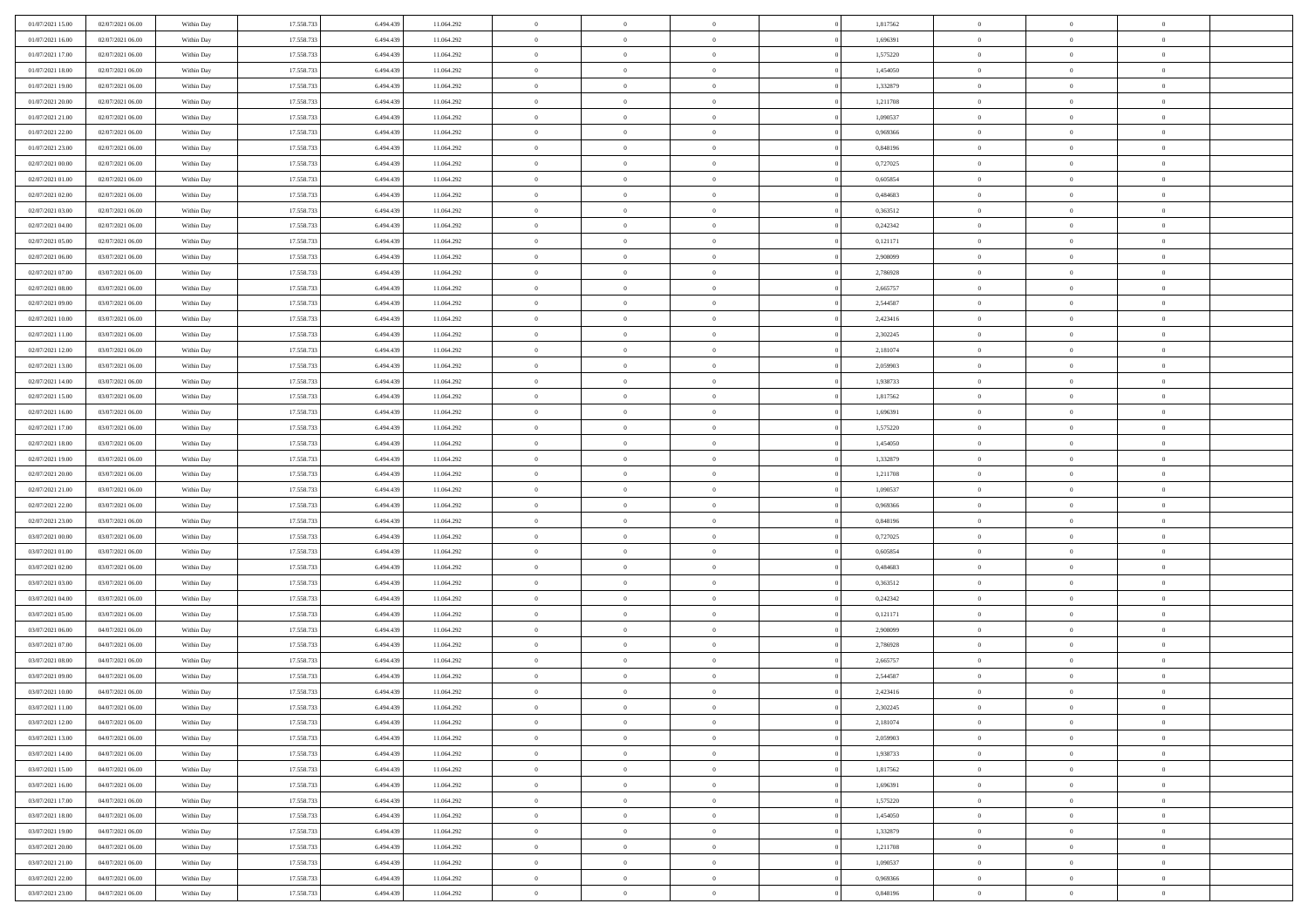| 04/07/2021 00:00                     | 04/07/2021 06:00                     | Within Day               | 17.558.733               | 6.494.439              | 11.064.292               | $\bf{0}$                 | $\bf{0}$                         | $\overline{0}$                   |          | 0,727025             | $\bf{0}$                 | $\overline{0}$                   | $\,0\,$                          |  |
|--------------------------------------|--------------------------------------|--------------------------|--------------------------|------------------------|--------------------------|--------------------------|----------------------------------|----------------------------------|----------|----------------------|--------------------------|----------------------------------|----------------------------------|--|
| 04/07/2021 01:00                     | 04/07/2021 06:00                     | Within Day               | 17.558.733               | 6,494,439              | 11.064.292               | $\overline{0}$           | $\overline{0}$                   | $\overline{0}$                   |          | 0.605854             | $\overline{0}$           | $\overline{0}$                   | $\theta$                         |  |
| 04/07/2021 02:00                     | 04/07/2021 06:00                     | Within Dav               | 17.558.733               | 6.494.439              | 11.064.292               | $\mathbf{0}$             | $\overline{0}$                   | $\overline{0}$                   |          | 0,484683             | $\mathbf{0}$             | $\overline{0}$                   | $\overline{0}$                   |  |
| 04/07/2021 03:00                     | 04/07/2021 06:00                     | Within Day               | 17.558.733               | 6.494.439              | 11.064.292               | $\bf{0}$                 | $\overline{0}$                   | $\bf{0}$                         |          | 0,363512             | $\bf{0}$                 | $\overline{0}$                   | $\bf{0}$                         |  |
| 04/07/2021 04:00                     | 04/07/2021 06:00                     | Within Day               | 17.558.733               | 6,494,439              | 11.064.292               | $\bf{0}$                 | $\bf{0}$                         | $\overline{0}$                   |          | 0,242342             | $\bf{0}$                 | $\bf{0}$                         | $\,0\,$                          |  |
| 04/07/2021 05:00                     | 04/07/2021 06:00                     | Within Dav               | 17.558.733               | 6.494.439              | 11.064.292               | $\mathbf{0}$             | $\overline{0}$                   | $\overline{0}$                   |          | 0,121171             | $\mathbf{0}$             | $\overline{0}$                   | $\overline{0}$                   |  |
| 04/07/2021 06:00                     | 05/07/2021 06:00                     | Within Day               | 17.558.733               | 6.494.439              | 11.064.292               | $\bf{0}$                 | $\bf{0}$                         | $\overline{0}$                   |          | 2,908099             | $\bf{0}$                 | $\overline{0}$                   | $\,0\,$                          |  |
| 04/07/2021 07:00                     | 05/07/2021 06:00                     | Within Day               | 17.558.733               | 6,494,439              | 11.064.292               | $\overline{0}$           | $\overline{0}$                   | $\overline{0}$                   |          | 2,786928             | $\,$ 0 $\,$              | $\overline{0}$                   | $\overline{0}$                   |  |
| 04/07/2021 08:00                     | 05/07/2021 06:00                     | Within Day               | 17.558.733               | 6.494.439              | 11.064.292               | $\mathbf{0}$             | $\overline{0}$                   | $\overline{0}$                   |          | 2,665757             | $\mathbf{0}$             | $\overline{0}$                   | $\overline{0}$                   |  |
| 04/07/2021 09:00                     | 05/07/2021 06:00                     | Within Day               | 17.558.733               | 6.494.439              | 11.064.292               | $\bf{0}$                 | $\bf{0}$                         | $\overline{0}$                   |          | 2,544587             | $\bf{0}$                 | $\overline{0}$                   | $\,0\,$                          |  |
| 04/07/2021 11:00                     | 05/07/2021 06:00                     | Within Day               | 17.558.733               | 6,494,439              | 11.064.292               | $\overline{0}$           | $\overline{0}$                   | $\overline{0}$                   |          | 2,302245             | $\bf{0}$                 | $\overline{0}$                   | $\theta$                         |  |
| 04/07/2021 12:00                     | 05/07/2021 06:00                     | Within Dav               | 17.558.733               | 6.494.439              | 11.064.292               | $\mathbf{0}$             | $\overline{0}$                   | $\overline{0}$                   |          | 2,181074             | $\mathbf{0}$             | $\overline{0}$                   | $\overline{0}$                   |  |
| 04/07/2021 13:00                     | 05/07/2021 06:00                     | Within Day               | 17.558.733               | 6.494.439              | 11.064.292               | $\bf{0}$                 | $\overline{0}$                   | $\bf{0}$                         |          | 2,059903             | $\bf{0}$                 | $\overline{0}$                   | $\bf{0}$                         |  |
| 04/07/2021 14:00                     | 05/07/2021 06:00                     | Within Day               | 17.558.733               | 6,494,439              | 11.064.292               | $\bf{0}$                 | $\overline{0}$                   | $\overline{0}$                   |          | 1,938733             | $\bf{0}$                 | $\mathbf{0}$                     | $\,0\,$                          |  |
| 04/07/2021 15:00                     | 05/07/2021 06:00                     | Within Dav               | 17.558.733               | 6.494.439              | 11.064.292               | $\overline{0}$           | $\overline{0}$                   | $\overline{0}$                   |          | 1,817562             | $\mathbf{0}$             | $\overline{0}$                   | $\overline{0}$                   |  |
| 04/07/2021 16:00                     | 05/07/2021 06:00                     | Within Day               | 17.558.733               | 6.494.439              | 11.064.292               | $\bf{0}$                 | $\bf{0}$                         | $\overline{0}$                   |          | 1,696391             | $\bf{0}$                 | $\overline{0}$                   | $\bf{0}$                         |  |
| 04/07/2021 17.00                     | 05/07/2021 06:00                     | Within Day               | 17.558.733               | 6,494,439              | 11.064.292               | $\overline{0}$           | $\overline{0}$                   | $\overline{0}$                   |          | 1,575220             | $\,$ 0 $\,$              | $\overline{0}$                   | $\theta$                         |  |
| 04/07/2021 18:00                     | 05/07/2021 06:00                     | Within Day               | 17.558.733               | 6.494.439              | 11.064.292               | $\mathbf{0}$             | $\overline{0}$                   | $\overline{0}$                   |          | 1,454050             | $\mathbf{0}$             | $\overline{0}$                   | $\overline{0}$                   |  |
| 04/07/2021 19:00                     | 05/07/2021 06:00                     | Within Day               | 17.558.733               | 6.494.439              | 11.064.292               | $\bf{0}$                 | $\bf{0}$                         | $\overline{0}$                   |          | 1,332879             | $\bf{0}$                 | $\overline{0}$                   | $\,0\,$                          |  |
| 04/07/2021 20:00                     | 05/07/2021 06:00                     | Within Day               | 17.558.733               | 6,494,439              | 11.064.292               | $\overline{0}$           | $\overline{0}$                   | $\overline{0}$                   |          | 1,211708             | $\bf{0}$                 | $\overline{0}$                   | $\overline{0}$                   |  |
| 04/07/2021 21:00                     | 05/07/2021 06:00                     | Within Dav               | 17.558.733               | 6.494.439              | 11.064.292               | $\mathbf{0}$             | $\overline{0}$                   | $\overline{0}$                   |          | 1,090537             | $\mathbf{0}$             | $\overline{0}$                   | $\overline{0}$                   |  |
| 04/07/2021 22:00                     | 05/07/2021 06:00                     | Within Day               | 17.558.733               | 6.494.439              | 11.064.292               | $\bf{0}$                 | $\overline{0}$                   | $\overline{0}$                   |          | 0,969366             | $\bf{0}$                 | $\overline{0}$                   | $\bf{0}$                         |  |
|                                      | 05/07/2021 06:00                     |                          | 17.558.733               | 6,494,439              |                          | $\bf{0}$                 | $\bf{0}$                         | $\overline{0}$                   |          | 0,848196             | $\bf{0}$                 | $\overline{0}$                   | $\,0\,$                          |  |
| 04/07/2021 23:00<br>05/07/2021 00:00 | 05/07/2021 06:00                     | Within Day<br>Within Dav | 17.558.733               | 6.494.439              | 11.064.292<br>11.064.292 | $\mathbf{0}$             | $\overline{0}$                   | $\overline{0}$                   |          | 0,727025             | $\mathbf{0}$             | $\overline{0}$                   | $\overline{0}$                   |  |
| 05/07/2021 01:00                     | 05/07/2021 06:00                     | Within Day               | 17.558.733               | 6.494.439              | 11.064.292               | $\bf{0}$                 | $\bf{0}$                         | $\overline{0}$                   |          | 0,605854             | $\bf{0}$                 | $\overline{0}$                   | $\,0\,$                          |  |
|                                      |                                      |                          | 17.558.733               | 6,494,439              |                          | $\overline{0}$           | $\overline{0}$                   | $\overline{0}$                   |          | 0.484683             |                          | $\mathbf{0}$                     | $\overline{0}$                   |  |
| 05/07/2021 02:00<br>05/07/2021 03:00 | 05/07/2021 06:00<br>05/07/2021 06:00 | Within Day               |                          |                        | 11.064.292               | $\mathbf{0}$             |                                  |                                  |          |                      | $\bf{0}$<br>$\mathbf{0}$ |                                  | $\overline{0}$                   |  |
|                                      | 05/07/2021 06:00                     | Within Dav               | 17.558.733               | 6.494.439              | 11.064.292               |                          | $\overline{0}$                   | $\overline{0}$<br>$\overline{0}$ |          | 0,363512             |                          | $\overline{0}$<br>$\overline{0}$ |                                  |  |
| 05/07/2021 04:00                     |                                      | Within Day               | 17.558.733               | 6.494.439<br>6,494,439 | 11.064.292               | $\bf{0}$                 | $\bf{0}$                         |                                  |          | 0,242342             | $\bf{0}$                 |                                  | $\,0\,$                          |  |
| 05/07/2021 05:00<br>05/07/2021 06:00 | 05/07/2021 06:00<br>06/07/2021 06:00 | Within Day<br>Within Dav | 17.558.733<br>17.558.733 | 6.494.439              | 11.064.292<br>11.064.292 | $\bf{0}$<br>$\mathbf{0}$ | $\bf{0}$<br>$\overline{0}$       | $\overline{0}$<br>$\overline{0}$ |          | 0,121171<br>2,908099 | $\bf{0}$<br>$\mathbf{0}$ | $\overline{0}$<br>$\overline{0}$ | $\overline{0}$<br>$\overline{0}$ |  |
|                                      |                                      |                          |                          |                        |                          |                          |                                  |                                  |          |                      |                          | $\overline{0}$                   | $\theta$                         |  |
| 05/07/2021 07:00                     | 06/07/2021 06:00                     | Within Day               | 17.558.733               | 6.494.439<br>6,494,439 | 11.064.292               | $\bf{0}$                 | $\overline{0}$                   | $\theta$                         |          | 2,786928             | $\,$ 0                   | $\overline{0}$                   |                                  |  |
| 05/07/2021 08:00                     | 06/07/2021 06:00                     | Within Day               | 17.558.733               |                        | 11.064.292               | $\bf{0}$<br>$\mathbf{0}$ | $\bf{0}$                         | $\overline{0}$                   |          | 2,665757             | $\bf{0}$<br>$\mathbf{0}$ |                                  | $\overline{0}$<br>$\overline{0}$ |  |
| 05/07/2021 09:00                     | 06/07/2021 06:00                     | Within Dav               | 17.558.733               | 6.494.439              | 11.064.292               | $\bf{0}$                 | $\overline{0}$                   | $\overline{0}$                   |          | 2,544587             |                          | $\overline{0}$                   | $\theta$                         |  |
| 05/07/2021 10:00                     | 06/07/2021 06:00                     | Within Day               | 17.558.733               | 6.494.439<br>6,494,439 | 11.064.292               | $\overline{0}$           | $\overline{0}$<br>$\overline{0}$ | $\theta$<br>$\overline{0}$       |          | 2,423416             | $\,$ 0                   | $\overline{0}$<br>$\overline{0}$ | $\overline{0}$                   |  |
| 05/07/2021 11:00<br>05/07/2021 12:00 | 06/07/2021 06:00<br>06/07/2021 06:00 | Within Day<br>Within Day | 17.558.733<br>17.558.733 | 6.494.439              | 11.064.292<br>11.064.292 | $\mathbf{0}$             | $\overline{0}$                   |                                  |          | 2,302245<br>2,181074 | $\bf{0}$<br>$\mathbf{0}$ | $\overline{0}$                   | $\overline{0}$                   |  |
|                                      |                                      |                          |                          |                        |                          | $\bf{0}$                 |                                  | $\overline{0}$                   |          |                      |                          | $\overline{0}$                   | $\theta$                         |  |
| 05/07/2021 13:00                     | 06/07/2021 06:00                     | Within Day               | 17.558.733               | 6.494.439<br>6,494,439 | 11.064.292               |                          | $\overline{0}$                   | $\theta$                         |          | 2,059903             | $\,$ 0                   | $\overline{0}$                   |                                  |  |
| 05/07/2021 14:00                     | 06/07/2021 06:00                     | Within Day               | 17.558.733               |                        | 11.064.292               | $\bf{0}$<br>$\mathbf{0}$ | $\overline{0}$                   | $\overline{0}$                   |          | 1,938733             | $\bf{0}$<br>$\mathbf{0}$ |                                  | $\overline{0}$<br>$\overline{0}$ |  |
| 05/07/2021 15:00                     | 06/07/2021 06:00                     | Within Dav               | 17.558.733               | 6.494.439              | 11.064.292               |                          | $\overline{0}$                   | $\overline{0}$                   |          | 1,817562             |                          | $\overline{0}$                   |                                  |  |
| 05/07/2021 16:00                     | 06/07/2021 06:00                     | Within Day               | 17.558.733<br>17.558.733 | 6.494.439              | 11.064.292               | $\,0\,$<br>$\bf{0}$      | $\overline{0}$<br>$\overline{0}$ | $\theta$                         |          | 1,696391             | $\,$ 0                   | $\overline{0}$<br>$\overline{0}$ | $\theta$                         |  |
| 05/07/2021 17:00<br>05/07/2021 18:00 | 06/07/2021 06:00<br>06/07/2021 06:00 | Within Day<br>Within Dav | 17.558.733               | 6.494.439<br>6.494.439 | 11.064.292<br>11.064.292 | $\mathbf{0}$             | $\overline{0}$                   | $\overline{0}$                   |          | 1,575220<br>1,454050 | $\bf{0}$<br>$\mathbf{0}$ | $\overline{0}$                   | $\bf{0}$<br>$\overline{0}$       |  |
| 05/07/2021 19:00                     | 06/07/2021 06:00                     | Within Day               | 17.558.733               | 6.494.439              | 11.064.292               | $\bf{0}$                 | $\overline{0}$                   | $\overline{0}$<br>$\theta$       |          | 1,332879             | $\,$ 0                   | $\overline{0}$                   | $\theta$                         |  |
|                                      | 06/07/2021 06:00                     |                          | 17.558.733               |                        |                          | $\bf{0}$                 | $\overline{0}$                   |                                  |          |                      | $\bf{0}$                 | $\overline{0}$                   |                                  |  |
| 05/07/2021 20:00<br>05/07/2021 21:00 | 06/07/2021 06:00                     | Within Day<br>Within Day | 17.558.733               | 6.494.439<br>6.494.439 | 11.064.292<br>11.064.292 | $\bf{0}$                 | $\overline{0}$                   | $\overline{0}$                   |          | 1,211708<br>1,090537 | $\overline{0}$           | $\theta$                         | $\bf{0}$<br>$\theta$             |  |
|                                      |                                      |                          |                          |                        |                          |                          |                                  | $\Omega$                         |          |                      |                          |                                  | $\theta$                         |  |
| 05/07/2021 22.00                     | 06/07/2021 06:00<br>06/07/2021 06:00 | Within Day               | 17.558.733               | 6.494.439<br>6.494.439 | 11.064.292               | $\,0\,$                  | $\overline{0}$                   | $\theta$<br>$\overline{0}$       |          | 0,969366<br>0.848196 | $\,$ 0 $\,$              | $\bf{0}$<br>$\overline{0}$       |                                  |  |
| 05/07/2021 23.00                     |                                      | Within Day               | 17.558.733               |                        | 11.064.292               | $\overline{0}$           | $\overline{0}$                   |                                  |          |                      | $\overline{0}$           |                                  | $\overline{0}$                   |  |
| 06/07/2021 00:00                     | 06/07/2021 06:00                     | Within Day               | 17.558.733               | 6.494.439              | 11.064.292               | $\bf{0}$                 | $\overline{0}$                   | $\overline{0}$                   |          | 0,727025             | $\overline{0}$           | $\bf{0}$                         | $\mathbf{0}$                     |  |
| 06/07/2021 01:00                     | 06/07/2021 06:00                     | Within Day               | 17.558.733               | 6.494.439              | 11.064.292               | $\bf{0}$                 | $\overline{0}$                   | $\overline{0}$                   | $\theta$ | 0,605854             | $\mathbf{0}$             | $\bf{0}$                         | $\,$ 0 $\,$                      |  |
| 06/07/2021 02:00                     | 06/07/2021 06:00                     | Within Day               | 17.558.733               | 6,494,439              | 11.064.292               | $\bf{0}$                 | $\overline{0}$                   | $\overline{0}$                   |          | 0,484683             | $\,$ 0 $\,$              | $\overline{0}$                   | $\overline{0}$                   |  |
| 06/07/2021 03:00                     | 06/07/2021 06:00                     | Within Day               | 17.558.733               | 6.494.439              | 11.064.292               | $\bf{0}$                 | $\overline{0}$                   | $\overline{0}$                   |          | 0,363512             | $\mathbf{0}$             | $\overline{0}$                   | $\overline{0}$                   |  |
| 06/07/2021 04:00                     | 06/07/2021 06:00                     | Within Day               | 17.558.733               | 6.494.439              | 11.064.292               | $\,0\,$                  | $\overline{0}$                   | $\overline{0}$                   | $\theta$ | 0,242342             | $\,$ 0 $\,$              | $\overline{0}$                   | $\overline{0}$                   |  |
| 06/07/2021 05:00                     | 06/07/2021 06:00                     | Within Day               | 17.558.733               | 6.494.439              | 11.064.292               | $\bf{0}$                 | $\overline{0}$                   | $\overline{0}$                   |          | 0,121171             | $\overline{0}$           | $\overline{0}$                   | $\overline{0}$                   |  |
| 06/07/2021 06:00                     | 07/07/2021 06:00                     | Within Day               | 17.558.733               | 6.494.439              | 11.064.292               | $\bf{0}$                 | $\overline{0}$                   | $\overline{0}$                   |          | 2,908099             | $\mathbf{0}$             | $\overline{0}$                   | $\overline{0}$                   |  |
| 06/07/2021 07:00                     | 07/07/2021 06:00                     | Within Day               | 17.558.733               | 6.494.439              | 11.064.292               | $\,0\,$                  | $\overline{0}$                   | $\overline{0}$                   |          | 2,786928             | $\,$ 0 $\,$              | $\mathbf{0}$                     | $\overline{0}$                   |  |
| 06/07/2021 08:00                     | 07/07/2021 06:00                     | Within Day               | 17.558.733               | 6.494.439              | 11.064.292               | $\bf{0}$                 | $\overline{0}$                   | $\overline{0}$                   |          | 2,665757             | $\bf{0}$                 | $\mathbf{0}$                     | $\overline{0}$                   |  |
| 06/07/2021 09:00                     | 07/07/2021 06:00                     | Within Day               | 17.558.733               | 6.494.439              | 11.064.292               | $\mathbf{0}$             | $\overline{0}$                   | $\overline{0}$                   |          | 2,544587             | $\mathbf{0}$             | $\overline{0}$                   | $\overline{0}$                   |  |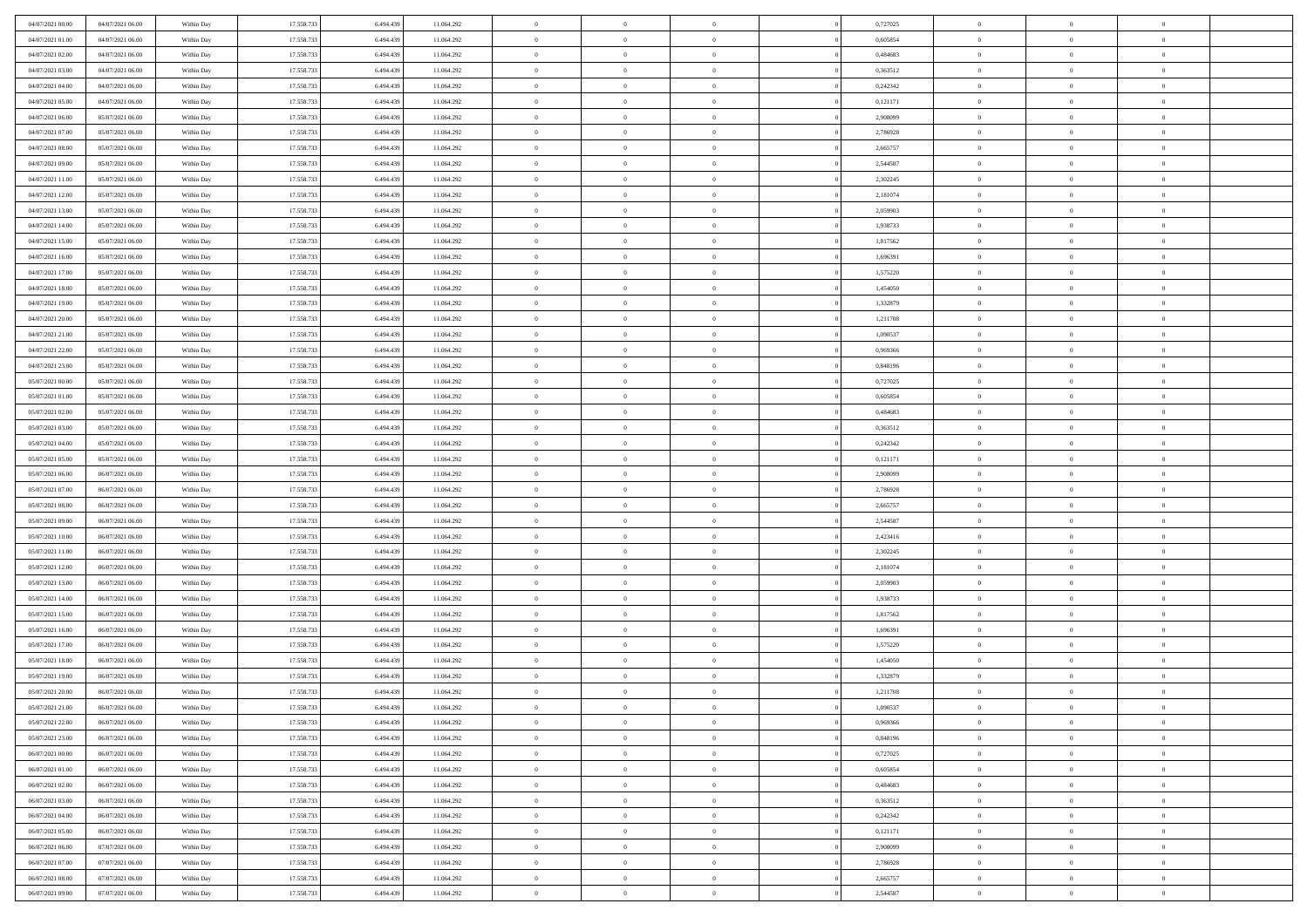| 06/07/2021 10:00                     | 07/07/2021 06:00 | Within Day | 17.558.733 | 6.494.439 | 11.064.292 | $\bf{0}$       | $\bf{0}$       | $\theta$       |          | 2,423416 | $\bf{0}$                 | $\overline{0}$ | $\,0\,$        |  |
|--------------------------------------|------------------|------------|------------|-----------|------------|----------------|----------------|----------------|----------|----------|--------------------------|----------------|----------------|--|
| 06/07/2021 11:00                     | 07/07/2021 06:00 | Within Day | 17.558.733 | 6,494,439 | 11.064.292 | $\overline{0}$ | $\overline{0}$ | $\overline{0}$ |          | 2,302245 | $\overline{0}$           | $\overline{0}$ | $\theta$       |  |
| 06/07/2021 12:00                     | 07/07/2021 06:00 | Within Dav | 17.558.733 | 6.494.439 | 11.064.292 | $\overline{0}$ | $\overline{0}$ | $\overline{0}$ |          | 2,181074 | $\mathbf{0}$             | $\overline{0}$ | $\overline{0}$ |  |
| 06/07/2021 13:00                     | 07/07/2021 06:00 | Within Day | 17.558.733 | 6.494.439 | 11.064.292 | $\bf{0}$       | $\overline{0}$ | $\overline{0}$ |          | 2,059903 | $\bf{0}$                 | $\overline{0}$ | $\bf{0}$       |  |
| 06/07/2021 14:00                     | 07/07/2021 06:00 | Within Day | 17.558.733 | 6,494,439 | 11.064.292 | $\bf{0}$       | $\bf{0}$       | $\overline{0}$ |          | 1,938733 | $\bf{0}$                 | $\bf{0}$       | $\,0\,$        |  |
| 06/07/2021 15:00                     | 07/07/2021 06:00 | Within Dav | 17.558.733 | 6.494.439 | 11.064.292 | $\mathbf{0}$   | $\overline{0}$ | $\overline{0}$ |          | 1,817562 | $\mathbf{0}$             | $\overline{0}$ | $\overline{0}$ |  |
| 06/07/2021 16:00                     | 07/07/2021 06:00 | Within Day | 17.558.733 | 6.494.439 | 11.064.292 | $\bf{0}$       | $\bf{0}$       | $\overline{0}$ |          | 1,696391 | $\bf{0}$                 | $\overline{0}$ | $\bf{0}$       |  |
| 06/07/2021 17:00                     | 07/07/2021 06:00 | Within Day | 17.558.733 | 6,494,439 | 11.064.292 | $\overline{0}$ | $\overline{0}$ | $\overline{0}$ |          | 1,575220 | $\,$ 0 $\,$              | $\overline{0}$ | $\overline{0}$ |  |
| 06/07/2021 18:00                     | 07/07/2021 06:00 | Within Day | 17.558.733 | 6.494.439 | 11.064.292 | $\mathbf{0}$   | $\overline{0}$ | $\overline{0}$ |          | 1,454050 | $\mathbf{0}$             | $\overline{0}$ | $\overline{0}$ |  |
| 06/07/2021 19:00                     | 07/07/2021 06:00 |            | 17.558.733 | 6.494.439 | 11.064.292 | $\bf{0}$       | $\bf{0}$       | $\overline{0}$ |          | 1,332879 | $\bf{0}$                 | $\overline{0}$ | $\,0\,$        |  |
|                                      |                  | Within Day |            | 6,494,439 |            | $\overline{0}$ | $\overline{0}$ |                |          |          |                          | $\overline{0}$ | $\overline{0}$ |  |
| 06/07/2021 20:00<br>06/07/2021 21:00 | 07/07/2021 06:00 | Within Day | 17.558.733 |           | 11.064.292 | $\mathbf{0}$   |                | $\overline{0}$ |          | 1,211708 | $\bf{0}$<br>$\mathbf{0}$ |                | $\overline{0}$ |  |
|                                      | 07/07/2021 06:00 | Within Dav | 17.558.733 | 6.494.439 | 11.064.292 |                | $\overline{0}$ | $\overline{0}$ |          | 1,090537 |                          | $\overline{0}$ |                |  |
| 06/07/2021 22.00                     | 07/07/2021 06:00 | Within Day | 17.558.733 | 6.494.439 | 11.064.292 | $\bf{0}$       | $\overline{0}$ | $\bf{0}$       |          | 0,969366 | $\bf{0}$                 | $\overline{0}$ | $\overline{0}$ |  |
| 06/07/2021 23:00                     | 07/07/2021 06:00 | Within Day | 17.558.733 | 6,494,439 | 11.064.292 | $\bf{0}$       | $\overline{0}$ | $\overline{0}$ |          | 0,848196 | $\bf{0}$                 | $\overline{0}$ | $\,0\,$        |  |
| 07/07/2021 00:00                     | 07/07/2021 06:00 | Within Dav | 17.558.733 | 6.494.439 | 11.064.292 | $\overline{0}$ | $\overline{0}$ | $\overline{0}$ |          | 0,727025 | $\mathbf{0}$             | $\overline{0}$ | $\overline{0}$ |  |
| 07/07/2021 01:00                     | 07/07/2021 06:00 | Within Day | 17.558.733 | 6.494.439 | 11.064.292 | $\bf{0}$       | $\bf{0}$       | $\overline{0}$ |          | 0,605854 | $\bf{0}$                 | $\overline{0}$ | $\bf{0}$       |  |
| 07/07/2021 02:00                     | 07/07/2021 06:00 | Within Day | 17.558.733 | 6,494,439 | 11.064.292 | $\overline{0}$ | $\overline{0}$ | $\overline{0}$ |          | 0.484683 | $\bf{0}$                 | $\overline{0}$ | $\theta$       |  |
| 07/07/2021 03:00                     | 07/07/2021 06:00 | Within Day | 17.558.733 | 6.494.439 | 11.064.292 | $\mathbf{0}$   | $\overline{0}$ | $\overline{0}$ |          | 0,363512 | $\mathbf{0}$             | $\overline{0}$ | $\overline{0}$ |  |
| 07/07/2021 04:00                     | 07/07/2021 06:00 | Within Day | 17.558.733 | 6.494.439 | 11.064.292 | $\bf{0}$       | $\bf{0}$       | $\overline{0}$ |          | 0,242342 | $\bf{0}$                 | $\overline{0}$ | $\,0\,$        |  |
| 07/07/2021 05:00                     | 07/07/2021 06:00 | Within Day | 17.558.733 | 6,494,439 | 11.064.292 | $\overline{0}$ | $\overline{0}$ | $\overline{0}$ |          | 0,121171 | $\bf{0}$                 | $\overline{0}$ | $\overline{0}$ |  |
| 07/07/2021 06:00                     | 08/07/2021 06:00 | Within Dav | 17.558.733 | 6.494.439 | 11.064.292 | $\mathbf{0}$   | $\overline{0}$ | $\overline{0}$ |          | 2,908099 | $\mathbf{0}$             | $\overline{0}$ | $\overline{0}$ |  |
| 07/07/2021 07:00                     | 08/07/2021 06:00 | Within Day | 17.558.733 | 6.494.439 | 11.064.292 | $\bf{0}$       | $\overline{0}$ | $\overline{0}$ |          | 2,786928 | $\bf{0}$                 | $\overline{0}$ | $\bf{0}$       |  |
| 07/07/2021 08:00                     | 08/07/2021 06:00 | Within Day | 17.558.733 | 6,494,439 | 11.064.292 | $\bf{0}$       | $\bf{0}$       | $\overline{0}$ |          | 2,665757 | $\bf{0}$                 | $\overline{0}$ | $\,0\,$        |  |
| 07/07/2021 09:00                     | 08/07/2021 06:00 | Within Dav | 17.558.733 | 6.494.439 | 11.064.292 | $\mathbf{0}$   | $\overline{0}$ | $\overline{0}$ |          | 2,544587 | $\mathbf{0}$             | $\overline{0}$ | $\overline{0}$ |  |
| 07/07/2021 10:00                     | 08/07/2021 06:00 | Within Day | 17.558.733 | 6.494.439 | 11.064.292 | $\bf{0}$       | $\bf{0}$       | $\overline{0}$ |          | 2,423416 | $\bf{0}$                 | $\overline{0}$ | $\bf{0}$       |  |
| 07/07/2021 11:00                     | 08/07/2021 06:00 | Within Day | 17.558.733 | 6,494,439 | 11.064.292 | $\overline{0}$ | $\overline{0}$ | $\overline{0}$ |          | 2,302245 | $\bf{0}$                 | $\mathbf{0}$   | $\overline{0}$ |  |
| 07/07/2021 12:00                     | 08/07/2021 06:00 | Within Dav | 17.558.733 | 6.494.439 | 11.064.292 | $\mathbf{0}$   | $\overline{0}$ | $\overline{0}$ |          | 2,181074 | $\mathbf{0}$             | $\overline{0}$ | $\overline{0}$ |  |
| 07/07/2021 13:00                     | 08/07/2021 06:00 | Within Day | 17.558.733 | 6.494.439 | 11.064.292 | $\bf{0}$       | $\bf{0}$       | $\overline{0}$ |          | 2,059903 | $\bf{0}$                 | $\overline{0}$ | $\,0\,$        |  |
| 07/07/2021 14:00                     | 08/07/2021 06:00 | Within Day | 17.558.733 | 6,494,439 | 11.064.292 | $\bf{0}$       | $\bf{0}$       | $\overline{0}$ |          | 1,938733 | $\bf{0}$                 | $\overline{0}$ | $\overline{0}$ |  |
| 07/07/2021 15:00                     | 08/07/2021 06:00 | Within Dav | 17.558.733 | 6.494.439 | 11.064.292 | $\mathbf{0}$   | $\overline{0}$ | $\overline{0}$ |          | 1,817562 | $\mathbf{0}$             | $\overline{0}$ | $\overline{0}$ |  |
| 07/07/2021 16:00                     | 08/07/2021 06:00 | Within Day | 17.558.733 | 6.494.439 | 11.064.292 | $\bf{0}$       | $\overline{0}$ | $\overline{0}$ |          | 1,696391 | $\,$ 0                   | $\overline{0}$ | $\theta$       |  |
| 07/07/2021 17:00                     | 08/07/2021 06:00 | Within Day | 17.558.733 | 6,494,439 | 11.064.292 | $\bf{0}$       | $\bf{0}$       | $\overline{0}$ |          | 1,575220 | $\bf{0}$                 | $\overline{0}$ | $\overline{0}$ |  |
| 07/07/2021 18:00                     | 08/07/2021 06:00 | Within Dav | 17.558.733 | 6.494.439 | 11.064.292 | $\overline{0}$ | $\overline{0}$ | $\overline{0}$ |          | 1,454050 | $\mathbf{0}$             | $\overline{0}$ | $\overline{0}$ |  |
| 07/07/2021 19:00                     | 08/07/2021 06:00 | Within Day | 17.558.733 | 6.494.439 | 11.064.292 | $\bf{0}$       | $\overline{0}$ | $\overline{0}$ |          | 1,332879 | $\,$ 0                   | $\overline{0}$ | $\theta$       |  |
| 07/07/2021 20:00                     | 08/07/2021 06:00 | Within Day | 17.558.733 | 6,494,439 | 11.064.292 | $\overline{0}$ | $\overline{0}$ | $\overline{0}$ |          | 1,211708 | $\bf{0}$                 | $\overline{0}$ | $\overline{0}$ |  |
| 07/07/2021 21:00                     | 08/07/2021 06:00 | Within Day | 17.558.733 | 6.494.439 | 11.064.292 | $\mathbf{0}$   | $\overline{0}$ | $\overline{0}$ |          | 1,090537 | $\mathbf{0}$             | $\overline{0}$ | $\overline{0}$ |  |
| 07/07/2021 22:00                     | 08/07/2021 06:00 | Within Day | 17.558.733 | 6.494.439 | 11.064.292 | $\bf{0}$       | $\overline{0}$ | $\overline{0}$ |          | 0,969366 | $\,$ 0                   | $\overline{0}$ | $\theta$       |  |
| 07/07/2021 23.00                     | 08/07/2021 06:00 | Within Day | 17.558.733 | 6,494,439 | 11.064.292 | $\bf{0}$       | $\overline{0}$ | $\overline{0}$ |          | 0,848196 | $\bf{0}$                 | $\overline{0}$ | $\overline{0}$ |  |
| 08/07/2021 00:00                     | 08/07/2021 06:00 | Within Dav | 17.558.733 | 6.494.439 | 11.064.292 | $\mathbf{0}$   | $\overline{0}$ | $\overline{0}$ |          | 0,727025 | $\mathbf{0}$             | $\overline{0}$ | $\overline{0}$ |  |
| 08/07/2021 01:00                     | 08/07/2021 06:00 | Within Day | 17.558.733 | 6.494.439 | 11.064.292 | $\,0\,$        | $\overline{0}$ | $\overline{0}$ |          | 0,605854 | $\,$ 0                   | $\overline{0}$ | $\theta$       |  |
| 08/07/2021 02:00                     | 08/07/2021 06:00 | Within Day | 17.558.733 | 6.494.439 | 11.064.292 | $\bf{0}$       | $\overline{0}$ | $\overline{0}$ |          | 0,484683 | $\bf{0}$                 | $\overline{0}$ | $\overline{0}$ |  |
| 08/07/2021 03:00                     | 08/07/2021 06:00 | Within Dav | 17.558.733 | 6.494.439 | 11.064.292 | $\mathbf{0}$   | $\overline{0}$ | $\overline{0}$ |          | 0,363512 | $\mathbf{0}$             | $\overline{0}$ | $\overline{0}$ |  |
| 08/07/2021 04:00                     | 08/07/2021 06:00 | Within Day | 17.558.733 | 6.494.439 | 11.064.292 | $\bf{0}$       | $\overline{0}$ | $\overline{0}$ |          | 0,242342 | $\,$ 0                   | $\overline{0}$ | $\theta$       |  |
| 08/07/2021 05:00                     | 08/07/2021 06:00 | Within Day | 17.558.733 | 6.494.439 | 11.064.292 | $\bf{0}$       | $\overline{0}$ | $\overline{0}$ |          | 0,121171 | $\bf{0}$                 | $\overline{0}$ | $\overline{0}$ |  |
| 08/07/2021 06:00                     | 09/07/2021 06:00 | Within Day | 17.558.733 | 6.494.439 | 11.064.292 | $\bf{0}$       | $\overline{0}$ |                |          | 2,908099 | $\overline{0}$           | $\theta$       | $\theta$       |  |
| 08/07/2021 07:00                     | 09/07/2021 06:00 | Within Day | 17.558.733 | 6.494.439 | 11.064.292 | $\,0\,$        | $\overline{0}$ | $\overline{0}$ |          | 2,786928 | $\,$ 0 $\,$              | $\bf{0}$       | $\theta$       |  |
|                                      | 09/07/2021 06:00 |            |            | 6.494.439 |            |                |                | $\overline{0}$ |          |          |                          | $\overline{0}$ |                |  |
| 08/07/2021 08:00                     |                  | Within Day | 17.558.733 |           | 11.064.292 | $\overline{0}$ | $\overline{0}$ |                |          | 2,665757 | $\overline{0}$           |                | $\overline{0}$ |  |
| 08/07/2021 09:00                     | 09/07/2021 06:00 | Within Day | 17.558.733 | 6.494.439 | 11.064.292 | $\bf{0}$       | $\overline{0}$ | $\overline{0}$ |          | 2,544587 | $\overline{0}$           | $\bf{0}$       | $\mathbf{0}$   |  |
| 08/07/2021 10:00                     | 09/07/2021 06:00 | Within Day | 17.558.733 | 6.494.439 | 11.064.292 | $\bf{0}$       | $\overline{0}$ | $\overline{0}$ | $\theta$ | 2,423416 | $\mathbf{0}$             | $\bf{0}$       | $\,$ 0 $\,$    |  |
| 08/07/2021 11:00                     | 09/07/2021 06:00 | Within Day | 17.558.733 | 6,494,439 | 11.064.292 | $\bf{0}$       | $\overline{0}$ | $\overline{0}$ |          | 2,302245 | $\,$ 0 $\,$              | $\overline{0}$ | $\overline{0}$ |  |
| 08/07/2021 12:00                     | 09/07/2021 06:00 | Within Day | 17.558.733 | 6.494.439 | 11.064.292 | $\bf{0}$       | $\overline{0}$ | $\overline{0}$ |          | 2,181074 | $\mathbf{0}$             | $\overline{0}$ | $\overline{0}$ |  |
| 08/07/2021 13:00                     | 09/07/2021 06:00 | Within Day | 17.558.733 | 6.494.439 | 11.064.292 | $\,$ 0 $\,$    | $\overline{0}$ | $\overline{0}$ | $\theta$ | 2,059903 | $\,$ 0 $\,$              | $\overline{0}$ | $\overline{0}$ |  |
| 08/07/2021 14:00                     | 09/07/2021 06:00 | Within Day | 17.558.733 | 6.494.439 | 11.064.292 | $\bf{0}$       | $\overline{0}$ | $\overline{0}$ |          | 1,938733 | $\overline{0}$           | $\overline{0}$ | $\overline{0}$ |  |
| 08/07/2021 15:00                     | 09/07/2021 06:00 | Within Day | 17.558.733 | 6.494.439 | 11.064.292 | $\bf{0}$       | $\overline{0}$ | $\overline{0}$ |          | 1,817562 | $\mathbf{0}$             | $\overline{0}$ | $\overline{0}$ |  |
| 08/07/2021 16:00                     | 09/07/2021 06:00 | Within Day | 17.558.733 | 6.494.439 | 11.064.292 | $\,0\,$        | $\overline{0}$ | $\overline{0}$ |          | 1,696391 | $\,$ 0 $\,$              | $\mathbf{0}$   | $\overline{0}$ |  |
| 08/07/2021 17:00                     | 09/07/2021 06:00 | Within Day | 17.558.733 | 6,494,439 | 11.064.292 | $\bf{0}$       | $\overline{0}$ | $\overline{0}$ |          | 1,575220 | $\bf{0}$                 | $\mathbf{0}$   | $\overline{0}$ |  |
| 08/07/2021 18:00                     | 09/07/2021 06:00 | Within Day | 17.558.733 | 6.494.439 | 11.064.292 | $\bf{0}$       | $\overline{0}$ | $\overline{0}$ |          | 1,454050 | $\mathbf{0}$             | $\overline{0}$ | $\overline{0}$ |  |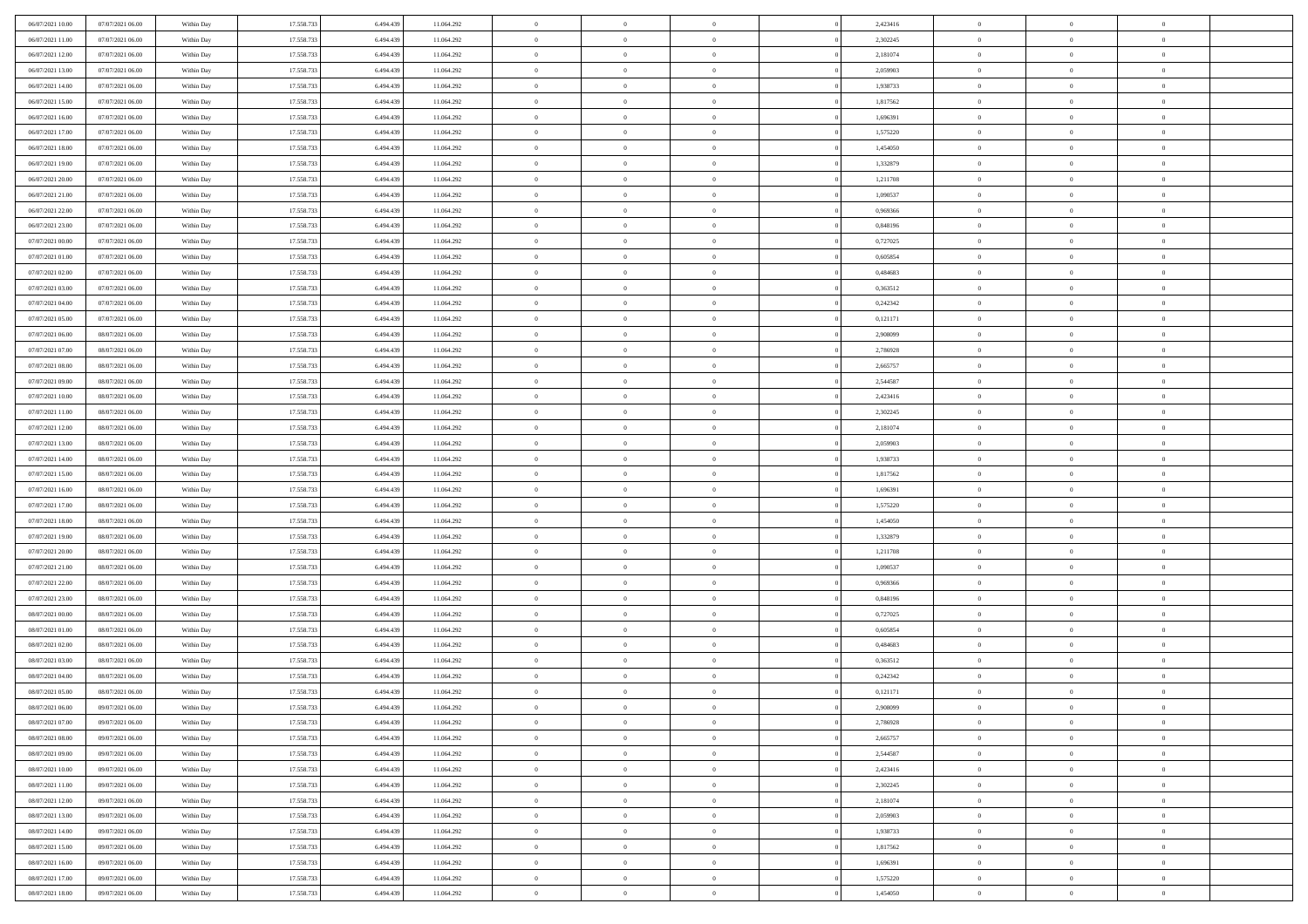| 08/07/2021 19:00 | 09/07/2021 06:00 | Within Day | 17.558.733 | 6.494.439 | 11.064.292 | $\bf{0}$       | $\bf{0}$       | $\overline{0}$ |          | 1,332879 | $\bf{0}$       | $\overline{0}$ | $\,0\,$        |  |
|------------------|------------------|------------|------------|-----------|------------|----------------|----------------|----------------|----------|----------|----------------|----------------|----------------|--|
| 08/07/2021 20:00 | 09/07/2021 06:00 | Within Day | 17.558.733 | 6,494,439 | 11.064.292 | $\overline{0}$ | $\overline{0}$ | $\overline{0}$ |          | 1,211708 | $\overline{0}$ | $\overline{0}$ | $\theta$       |  |
| 08/07/2021 21:00 | 09/07/2021 06:00 | Within Dav | 17.558.733 | 6.494.439 | 11.064.292 | $\mathbf{0}$   | $\overline{0}$ | $\overline{0}$ |          | 1,090537 | $\mathbf{0}$   | $\overline{0}$ | $\overline{0}$ |  |
| 08/07/2021 22.00 | 09/07/2021 06:00 | Within Day | 17.558.733 | 6.494.439 | 11.064.292 | $\bf{0}$       | $\overline{0}$ | $\overline{0}$ |          | 0,969366 | $\bf{0}$       | $\overline{0}$ | $\bf{0}$       |  |
| 08/07/2021 23:00 | 09/07/2021 06:00 | Within Day | 17.558.733 | 6,494,439 | 11.064.292 | $\bf{0}$       | $\bf{0}$       | $\overline{0}$ |          | 0,848196 | $\bf{0}$       | $\bf{0}$       | $\,0\,$        |  |
| 09/07/2021 00:00 | 09/07/2021 06:00 | Within Dav | 17.558.733 | 6.494.439 | 11.064.292 | $\mathbf{0}$   | $\overline{0}$ | $\overline{0}$ |          | 0,727025 | $\mathbf{0}$   | $\overline{0}$ | $\overline{0}$ |  |
| 09/07/2021 01:00 | 09/07/2021 06:00 | Within Day | 17.558.733 | 6.494.439 | 11.064.292 | $\bf{0}$       | $\bf{0}$       | $\overline{0}$ |          | 0,605854 | $\bf{0}$       | $\overline{0}$ | $\,0\,$        |  |
| 09/07/2021 02:00 | 09/07/2021 06:00 | Within Day | 17.558.733 | 6,494,439 | 11.064.292 | $\overline{0}$ | $\overline{0}$ | $\overline{0}$ |          | 0.484683 | $\,$ 0 $\,$    | $\overline{0}$ | $\overline{0}$ |  |
| 09/07/2021 03:00 | 09/07/2021 06:00 | Within Day | 17.558.733 | 6.494.439 | 11.064.292 | $\mathbf{0}$   | $\overline{0}$ | $\overline{0}$ |          | 0,363512 | $\mathbf{0}$   | $\overline{0}$ | $\overline{0}$ |  |
| 09/07/2021 04:00 | 09/07/2021 06:00 |            | 17.558.733 | 6.494.439 | 11.064.292 | $\bf{0}$       | $\bf{0}$       | $\overline{0}$ |          | 0,242342 | $\bf{0}$       | $\overline{0}$ | $\,0\,$        |  |
|                  |                  | Within Day |            | 6,494,439 |            | $\overline{0}$ | $\overline{0}$ |                |          |          |                | $\overline{0}$ | $\overline{0}$ |  |
| 09/07/2021 05:00 | 09/07/2021 06:00 | Within Day | 17.558.733 |           | 11.064.292 |                |                | $\overline{0}$ |          | 0,121171 | $\bf{0}$       |                |                |  |
| 09/07/2021 06:00 | 10/07/2021 06:00 | Within Dav | 17.558.733 | 6.494.439 | 11.064.292 | $\mathbf{0}$   | $\overline{0}$ | $\overline{0}$ |          | 2,908099 | $\mathbf{0}$   | $\overline{0}$ | $\overline{0}$ |  |
| 09/07/2021 07:00 | 10/07/2021 06:00 | Within Day | 17.558.733 | 6.494.439 | 11.064.292 | $\bf{0}$       | $\overline{0}$ | $\bf{0}$       |          | 2,786928 | $\bf{0}$       | $\overline{0}$ | $\overline{0}$ |  |
| 09/07/2021 08:00 | 10/07/2021 06:00 | Within Day | 17.558.733 | 6,494,439 | 11.064.292 | $\bf{0}$       | $\overline{0}$ | $\overline{0}$ |          | 2,665757 | $\bf{0}$       | $\mathbf{0}$   | $\,0\,$        |  |
| 09/07/2021 09:00 | 10/07/2021 06:00 | Within Dav | 17.558.733 | 6.494.439 | 11.064.292 | $\overline{0}$ | $\overline{0}$ | $\overline{0}$ |          | 2,544587 | $\mathbf{0}$   | $\overline{0}$ | $\overline{0}$ |  |
| 09/07/2021 10:00 | 10/07/2021 06:00 | Within Day | 17.558.733 | 6.494.439 | 11.064.292 | $\bf{0}$       | $\bf{0}$       | $\overline{0}$ |          | 2,423416 | $\bf{0}$       | $\overline{0}$ | $\bf{0}$       |  |
| 09/07/2021 11:00 | 10/07/2021 06:00 | Within Day | 17.558.733 | 6,494,439 | 11.064.292 | $\overline{0}$ | $\overline{0}$ | $\overline{0}$ |          | 2,302245 | $\bf{0}$       | $\overline{0}$ | $\theta$       |  |
| 09/07/2021 12:00 | 10/07/2021 06:00 | Within Day | 17.558.733 | 6.494.439 | 11.064.292 | $\mathbf{0}$   | $\overline{0}$ | $\overline{0}$ |          | 2,181074 | $\mathbf{0}$   | $\overline{0}$ | $\overline{0}$ |  |
| 09/07/2021 13:00 | 10/07/2021 06:00 | Within Day | 17.558.733 | 6.494.439 | 11.064.292 | $\bf{0}$       | $\bf{0}$       | $\overline{0}$ |          | 2,059903 | $\bf{0}$       | $\overline{0}$ | $\,0\,$        |  |
| 09/07/2021 14:00 | 10/07/2021 06:00 | Within Day | 17.558.733 | 6,494,439 | 11.064.292 | $\overline{0}$ | $\overline{0}$ | $\overline{0}$ |          | 1,938733 | $\bf{0}$       | $\overline{0}$ | $\overline{0}$ |  |
| 09/07/2021 15:00 | 10/07/2021 06:00 | Within Dav | 17.558.733 | 6.494.439 | 11.064.292 | $\mathbf{0}$   | $\overline{0}$ | $\overline{0}$ |          | 1,817562 | $\mathbf{0}$   | $\overline{0}$ | $\overline{0}$ |  |
| 09/07/2021 16:00 | 10/07/2021 06:00 | Within Day | 17.558.733 | 6.494.439 | 11.064.292 | $\bf{0}$       | $\overline{0}$ | $\overline{0}$ |          | 1,696391 | $\bf{0}$       | $\overline{0}$ | $\bf{0}$       |  |
| 09/07/2021 17:00 | 10/07/2021 06:00 | Within Day | 17.558.733 | 6,494,439 | 11.064.292 | $\bf{0}$       | $\bf{0}$       | $\overline{0}$ |          | 1,575220 | $\bf{0}$       | $\overline{0}$ | $\,0\,$        |  |
| 09/07/2021 18:00 | 10/07/2021 06:00 | Within Dav | 17.558.733 | 6.494.439 | 11.064.292 | $\mathbf{0}$   | $\overline{0}$ | $\overline{0}$ |          | 1,454050 | $\mathbf{0}$   | $\overline{0}$ | $\overline{0}$ |  |
| 09/07/2021 19:00 | 10/07/2021 06:00 | Within Day | 17.558.733 | 6.494.439 | 11.064.292 | $\bf{0}$       | $\bf{0}$       | $\overline{0}$ |          | 1,332879 | $\bf{0}$       | $\overline{0}$ | $\bf{0}$       |  |
| 09/07/2021 20:00 | 10/07/2021 06:00 | Within Day | 17.558.733 | 6,494,439 | 11.064.292 | $\overline{0}$ | $\overline{0}$ | $\overline{0}$ |          | 1,211708 | $\bf{0}$       | $\mathbf{0}$   | $\overline{0}$ |  |
| 09/07/2021 21:00 | 10/07/2021 06:00 | Within Dav | 17.558.733 | 6.494.439 | 11.064.292 | $\mathbf{0}$   | $\overline{0}$ | $\overline{0}$ |          | 1,090537 | $\mathbf{0}$   | $\overline{0}$ | $\overline{0}$ |  |
| 09/07/2021 22.00 | 10/07/2021 06:00 | Within Day | 17.558.733 | 6.494.439 | 11.064.292 | $\bf{0}$       | $\bf{0}$       | $\overline{0}$ |          | 0,969366 | $\bf{0}$       | $\overline{0}$ | $\,0\,$        |  |
| 09/07/2021 23.00 | 10/07/2021 06:00 | Within Day | 17.558.733 | 6,494,439 | 11.064.292 | $\bf{0}$       | $\bf{0}$       | $\overline{0}$ |          | 0.848196 | $\bf{0}$       | $\overline{0}$ | $\overline{0}$ |  |
| 10/07/2021 00:00 | 10/07/2021 06:00 | Within Dav | 17.558.733 | 6.494.439 | 11.064.292 | $\mathbf{0}$   | $\overline{0}$ | $\overline{0}$ |          | 0,727025 | $\mathbf{0}$   | $\overline{0}$ | $\overline{0}$ |  |
| 10/07/2021 01:00 | 10/07/2021 06:00 | Within Day | 17.558.733 | 6.494.439 | 11.064.292 | $\bf{0}$       | $\overline{0}$ | $\theta$       |          | 0,605854 | $\,$ 0         | $\overline{0}$ | $\theta$       |  |
| 10/07/2021 02:00 | 10/07/2021 06:00 | Within Day | 17.558.733 | 6,494,439 | 11.064.292 | $\bf{0}$       | $\bf{0}$       | $\overline{0}$ |          | 0,484683 | $\bf{0}$       | $\overline{0}$ | $\overline{0}$ |  |
| 10/07/2021 03:00 | 10/07/2021 06:00 | Within Dav | 17.558.733 | 6.494.439 | 11.064.292 | $\overline{0}$ | $\overline{0}$ | $\overline{0}$ |          | 0,363512 | $\mathbf{0}$   | $\overline{0}$ | $\overline{0}$ |  |
| 10/07/2021 04:00 | 10/07/2021 06:00 | Within Day | 17.558.733 | 6.494.439 | 11.064.292 | $\bf{0}$       | $\overline{0}$ | $\theta$       |          | 0,242342 | $\,$ 0         | $\overline{0}$ | $\theta$       |  |
| 10/07/2021 05:00 | 10/07/2021 06:00 | Within Day | 17.558.733 | 6,494,439 | 11.064.292 | $\overline{0}$ | $\overline{0}$ | $\overline{0}$ |          | 0,121171 | $\bf{0}$       | $\overline{0}$ | $\overline{0}$ |  |
| 10/07/2021 06:00 | 11/07/2021 06:00 | Within Day | 17.558.733 | 6.494.439 | 11.064.292 | $\mathbf{0}$   | $\overline{0}$ | $\overline{0}$ |          | 2,908099 | $\mathbf{0}$   | $\overline{0}$ | $\overline{0}$ |  |
| 10/07/2021 07:00 | 11/07/2021 06:00 | Within Day | 17.558.733 | 6.494.439 | 11.064.292 | $\bf{0}$       | $\overline{0}$ | $\theta$       |          | 2,786928 | $\,$ 0         | $\overline{0}$ | $\theta$       |  |
| 10/07/2021 08:00 | 11/07/2021 06:00 | Within Day | 17.558.733 | 6,494,439 | 11.064.292 | $\bf{0}$       | $\overline{0}$ | $\overline{0}$ |          | 2,665757 | $\bf{0}$       | $\overline{0}$ | $\overline{0}$ |  |
| 10/07/2021 09:00 | 11/07/2021 06:00 | Within Dav | 17.558.733 | 6.494.439 | 11.064.292 | $\mathbf{0}$   | $\overline{0}$ | $\overline{0}$ |          | 2,544587 | $\mathbf{0}$   | $\overline{0}$ | $\overline{0}$ |  |
| 10/07/2021 10:00 | 11/07/2021 06:00 | Within Day | 17.558.733 | 6.494.439 | 11.064.292 | $\,0\,$        | $\overline{0}$ | $\theta$       |          | 2,423416 | $\,$ 0         | $\overline{0}$ | $\theta$       |  |
| 10/07/2021 11:00 | 11/07/2021 06:00 | Within Day | 17.558.733 | 6.494.439 | 11.064.292 | $\bf{0}$       | $\overline{0}$ | $\overline{0}$ |          | 2,302245 | $\bf{0}$       | $\overline{0}$ | $\overline{0}$ |  |
| 10/07/2021 12:00 | 11/07/2021 06:00 | Within Dav | 17.558.733 | 6.494.439 | 11.064.292 | $\mathbf{0}$   | $\overline{0}$ | $\overline{0}$ |          | 2,181074 | $\mathbf{0}$   | $\overline{0}$ | $\overline{0}$ |  |
| 10/07/2021 13:00 | 11/07/2021 06:00 | Within Day | 17.558.733 | 6.494.439 | 11.064.292 | $\bf{0}$       | $\overline{0}$ | $\theta$       |          | 2,059903 | $\,$ 0         | $\overline{0}$ | $\theta$       |  |
| 10/07/2021 14:00 | 11/07/2021 06:00 | Within Day | 17.558.733 | 6.494.439 | 11.064.292 | $\bf{0}$       | $\overline{0}$ | $\overline{0}$ |          | 1,938733 | $\bf{0}$       | $\overline{0}$ | $\overline{0}$ |  |
| 10/07/2021 15:00 | 11/07/2021 06:00 | Within Day | 17.558.733 | 6.494.439 | 11.064.292 | $\bf{0}$       | $\overline{0}$ |                |          | 1,817562 | $\overline{0}$ | $\theta$       | $\theta$       |  |
|                  |                  |            |            |           |            | $\,0\,$        |                | $\theta$       |          |          | $\,$ 0 $\,$    | $\bf{0}$       | $\theta$       |  |
| 10/07/2021 16:00 | 11/07/2021 06:00 | Within Day | 17.558.733 | 6.494.439 | 11.064.292 |                | $\overline{0}$ |                |          | 1,696391 |                |                |                |  |
| 10/07/2021 17:00 | 11/07/2021 06:00 | Within Day | 17.558.733 | 6.494.439 | 11.064.292 | $\overline{0}$ | $\overline{0}$ | $\overline{0}$ |          | 1,575220 | $\overline{0}$ | $\overline{0}$ | $\overline{0}$ |  |
| 10/07/2021 18:00 | 11/07/2021 06:00 | Within Day | 17.558.733 | 6.494.439 | 11.064.292 | $\bf{0}$       | $\overline{0}$ | $\overline{0}$ |          | 1,454050 | $\overline{0}$ | $\bf{0}$       | $\overline{0}$ |  |
| 10/07/2021 19:00 | 11/07/2021 06:00 | Within Day | 17.558.733 | 6.494.439 | 11.064.292 | $\bf{0}$       | $\overline{0}$ | $\overline{0}$ | $\theta$ | 1,332879 | $\mathbf{0}$   | $\bf{0}$       | $\,$ 0 $\,$    |  |
| 10/07/2021 20:00 | 11/07/2021 06:00 | Within Day | 17.558.733 | 6.494.439 | 11.064.292 | $\overline{0}$ | $\overline{0}$ | $\overline{0}$ |          | 1,211708 | $\,$ 0 $\,$    | $\overline{0}$ | $\overline{0}$ |  |
| 10/07/2021 21:00 | 11/07/2021 06:00 | Within Day | 17.558.733 | 6.494.439 | 11.064.292 | $\bf{0}$       | $\overline{0}$ | $\overline{0}$ |          | 1,090537 | $\mathbf{0}$   | $\overline{0}$ | $\overline{0}$ |  |
| 10/07/2021 22:00 | 11/07/2021 06:00 | Within Day | 17.558.733 | 6.494.439 | 11.064.292 | $\,$ 0 $\,$    | $\overline{0}$ | $\overline{0}$ | $\theta$ | 0,969366 | $\mathbf{0}$   | $\mathbf{0}$   | $\,$ 0 $\,$    |  |
| 10/07/2021 23:00 | 11/07/2021 06:00 | Within Day | 17.558.733 | 6.494.439 | 11.064.292 | $\bf{0}$       | $\overline{0}$ | $\overline{0}$ |          | 0,848196 | $\overline{0}$ | $\overline{0}$ | $\overline{0}$ |  |
| 11/07/2021 00:00 | 11/07/2021 06:00 | Within Day | 17.558.733 | 6.494.439 | 11.064.292 | $\bf{0}$       | $\overline{0}$ | $\overline{0}$ |          | 0,727025 | $\mathbf{0}$   | $\bf{0}$       | $\overline{0}$ |  |
| 11/07/2021 01:00 | 11/07/2021 06:00 | Within Day | 17.558.733 | 6.494.439 | 11.064.292 | $\,0\,$        | $\overline{0}$ | $\overline{0}$ |          | 0,605854 | $\mathbf{0}$   | $\mathbf{0}$   | $\,$ 0 $\,$    |  |
| 11/07/2021 02:00 | 11/07/2021 06:00 | Within Day | 17.558.733 | 6.494.439 | 11.064.292 | $\bf{0}$       | $\overline{0}$ | $\overline{0}$ |          | 0.484683 | $\bf{0}$       | $\mathbf{0}$   | $\overline{0}$ |  |
| 11/07/2021 03:00 | 11/07/2021 06:00 | Within Day | 17.558.733 | 6.494.439 | 11.064.292 | $\bf{0}$       | $\overline{0}$ | $\overline{0}$ |          | 0,363512 | $\mathbf{0}$   | $\overline{0}$ | $\overline{0}$ |  |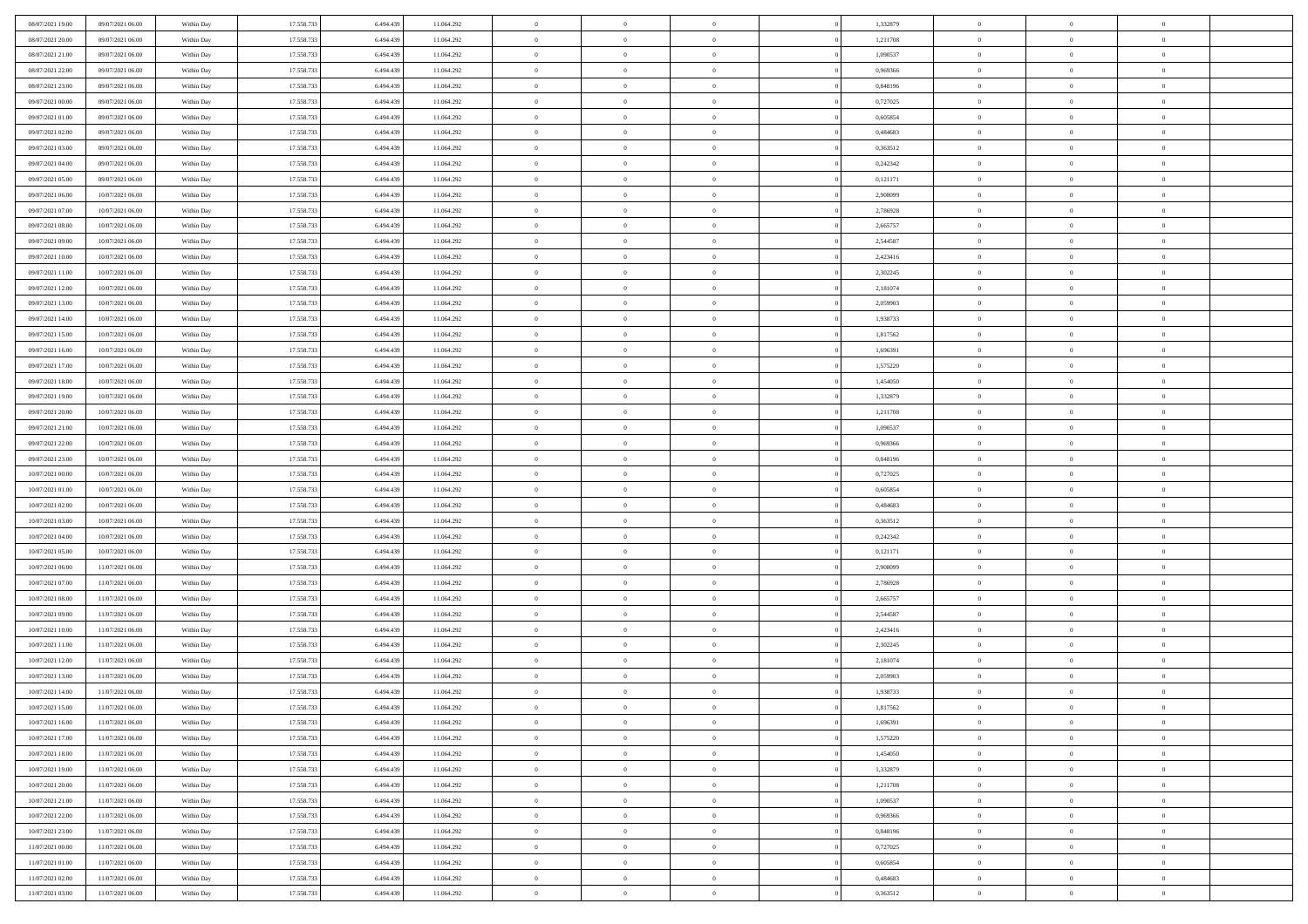| 11/07/2021 04:00 | 11/07/2021 06:00 | Within Day | 17.558.733 | 6.494.439 | 11.064.292 | $\,$ 0         | $\bf{0}$       | $\theta$       |                | 0,242342 | $\bf{0}$       | $\overline{0}$ | $\theta$       |  |
|------------------|------------------|------------|------------|-----------|------------|----------------|----------------|----------------|----------------|----------|----------------|----------------|----------------|--|
| 11/07/2021 05:00 | 11/07/2021 06:00 | Within Day | 17.558.733 | 6.494.439 | 11.064.292 | $\overline{0}$ | $\overline{0}$ | $\overline{0}$ |                | 0,121171 | $\theta$       | $\theta$       | $\overline{0}$ |  |
| 11/07/2021 06:00 | 12/07/2021 06:00 | Within Day | 17.558.733 | 6.494.439 | 11.064.292 | $\mathbf{0}$   | $\overline{0}$ | $\overline{0}$ |                | 2,908099 | $\theta$       | $\overline{0}$ | $\theta$       |  |
| 11/07/2021 07:00 | 12/07/2021 06:00 | Within Day | 17.558.733 | 6.494.439 | 11.064.292 | $\bf{0}$       | $\overline{0}$ | $\bf{0}$       |                | 2,786928 | $\bf{0}$       | $\overline{0}$ | $\bf{0}$       |  |
| 11/07/2021 08:00 | 12/07/2021 06:00 | Within Day | 17.558.733 | 6,494,439 | 11.064.292 | $\bf{0}$       | $\bf{0}$       | $\overline{0}$ |                | 2,665757 | $\bf{0}$       | $\Omega$       | $\bf{0}$       |  |
| 11/07/2021 09:00 | 12/07/2021 06:00 | Within Day | 17.558.733 | 6.494.439 | 11.064.292 | $\overline{0}$ | $\overline{0}$ |                |                | 2,544587 | $\theta$       |                | $\theta$       |  |
|                  |                  |            |            |           |            |                |                | $\overline{0}$ |                |          |                | $\overline{0}$ |                |  |
| 11/07/2021 11:00 | 12/07/2021 06:00 | Within Day | 17.558.733 | 6.494.439 | 11.064.292 | $\bf{0}$       | $\bf{0}$       | $\overline{0}$ |                | 2,302245 | $\bf{0}$       | $\overline{0}$ | $\theta$       |  |
| 11/07/2021 12:00 | 12/07/2021 06:00 | Within Day | 17.558.733 | 6,494,439 | 11.064.292 | $\overline{0}$ | $\overline{0}$ | $\overline{0}$ |                | 2,181074 | $\,$ 0 $\,$    | $\overline{0}$ | $\overline{0}$ |  |
| 11/07/2021 13:00 | 12/07/2021 06:00 | Within Day | 17.558.733 | 6.494.439 | 11.064.292 | $\mathbf{0}$   | $\overline{0}$ | $\overline{0}$ |                | 2,059903 | $\theta$       | $\overline{0}$ | $\theta$       |  |
| 11/07/2021 14:00 | 12/07/2021 06:00 | Within Day | 17.558.733 | 6.494.439 | 11.064.292 | $\bf{0}$       | $\bf{0}$       | $\overline{0}$ |                | 1,938733 | $\bf{0}$       | $\overline{0}$ | $\theta$       |  |
| 11/07/2021 15:00 | 12/07/2021 06:00 | Within Day | 17.558.733 | 6,494,439 | 11.064.292 | $\bf{0}$       | $\overline{0}$ | $\overline{0}$ |                | 1,817562 | $\bf{0}$       | $\theta$       | $\overline{0}$ |  |
| 11/07/2021 16:00 | 12/07/2021 06:00 | Within Day | 17.558.733 | 6.494.439 | 11.064.292 | $\mathbf{0}$   | $\overline{0}$ | $\overline{0}$ |                | 1,696391 | $\theta$       | $\overline{0}$ | $\theta$       |  |
| 11/07/2021 17:00 | 12/07/2021 06:00 | Within Day | 17.558.733 | 6.494.439 | 11.064.292 | $\bf{0}$       | $\overline{0}$ | $\bf{0}$       |                | 1,575220 | $\bf{0}$       | $\overline{0}$ | $\bf{0}$       |  |
| 11/07/2021 18:00 | 12/07/2021 06:00 | Within Day | 17.558.733 | 6,494,439 | 11.064.292 | $\bf{0}$       | $\overline{0}$ | $\overline{0}$ |                | 1,454050 | $\bf{0}$       | $\Omega$       | $\bf{0}$       |  |
| 11/07/2021 19:00 | 12/07/2021 06:00 | Within Day | 17.558.733 | 6.494.439 | 11.064.292 | $\overline{0}$ | $\overline{0}$ | $\overline{0}$ |                | 1,332879 | $\theta$       | $\overline{0}$ | $\theta$       |  |
| 11/07/2021 20:00 | 12/07/2021 06:00 | Within Day | 17.558.733 | 6.494.439 | 11.064.292 | $\bf{0}$       | $\bf{0}$       | $\overline{0}$ |                | 1,211708 | $\bf{0}$       | $\overline{0}$ | $\theta$       |  |
| 11/07/2021 21:00 | 12/07/2021 06:00 | Within Day | 17.558.733 | 6,494,439 | 11.064.292 | $\bf{0}$       | $\overline{0}$ | $\overline{0}$ |                | 1,090537 | $\,$ 0 $\,$    | $\overline{0}$ | $\overline{0}$ |  |
| 11/07/2021 22:00 | 12/07/2021 06:00 | Within Day | 17.558.733 | 6.494.439 | 11.064.292 | $\mathbf{0}$   | $\overline{0}$ | $\overline{0}$ |                | 0,969366 | $\theta$       | $\overline{0}$ | $\theta$       |  |
| 11/07/2021 23:00 | 12/07/2021 06:00 | Within Day | 17.558.733 | 6.494.439 | 11.064.292 | $\bf{0}$       | $\bf{0}$       | $\overline{0}$ |                | 0,848196 | $\bf{0}$       | $\overline{0}$ | $\theta$       |  |
| 12/07/2021 00:00 | 12/07/2021 06:00 | Within Day | 17.558.733 | 6,494,439 | 11.064.292 | $\bf{0}$       | $\overline{0}$ | $\overline{0}$ |                | 0,727025 | $\bf{0}$       | $\theta$       | $\bf{0}$       |  |
| 12/07/2021 01:00 | 12/07/2021 06:00 | Within Day | 17.558.733 | 6.494.439 | 11.064.292 | $\mathbf{0}$   | $\overline{0}$ | $\overline{0}$ |                | 0,605854 | $\theta$       | $\overline{0}$ | $\theta$       |  |
| 12/07/2021 02:00 | 12/07/2021 06:00 | Within Day | 17.558.733 | 6.494.439 | 11.064.292 | $\bf{0}$       | $\bf{0}$       | $\bf{0}$       |                | 0,484683 | $\bf{0}$       | $\overline{0}$ | $\bf{0}$       |  |
| 12/07/2021 03:00 | 12/07/2021 06:00 | Within Day | 17.558.733 | 6,494,439 | 11.064.292 | $\bf{0}$       | $\bf{0}$       | $\overline{0}$ |                | 0,363512 | $\bf{0}$       | $\overline{0}$ | $\bf{0}$       |  |
| 12/07/2021 04:00 | 12/07/2021 06:00 | Within Day | 17.558.733 | 6.494.439 | 11.064.292 | $\mathbf{0}$   | $\overline{0}$ | $\overline{0}$ |                | 0,242342 | $\theta$       | $\overline{0}$ | $\theta$       |  |
| 12/07/2021 05:00 | 12/07/2021 06:00 | Within Day | 17.558.733 | 6.494.439 | 11.064.292 | $\bf{0}$       | $\bf{0}$       | $\overline{0}$ |                | 0,121171 | $\bf{0}$       | $\overline{0}$ | $\theta$       |  |
| 12/07/2021 06:00 | 13/07/2021 06:00 | Within Day | 17.558.733 | 6,494,439 | 11.064.292 | $\bf{0}$       | $\overline{0}$ | $\overline{0}$ |                | 2,908099 | $\,$ 0 $\,$    | $\overline{0}$ | $\bf{0}$       |  |
| 12/07/2021 07:00 | 13/07/2021 06:00 | Within Day | 17.558.733 | 6.494.439 | 11.064.292 | $\mathbf{0}$   | $\overline{0}$ | $\overline{0}$ |                | 2,786928 | $\theta$       | $\overline{0}$ | $\theta$       |  |
| 12/07/2021 08:00 | 13/07/2021 06:00 | Within Day | 17.558.733 | 6.494.439 | 11.064.292 | $\bf{0}$       | $\bf{0}$       | $\overline{0}$ |                | 2,665757 | $\bf{0}$       | $\overline{0}$ | $\theta$       |  |
| 12/07/2021 09:00 | 13/07/2021 06:00 | Within Day | 17.558.733 | 6,494,439 | 11.064.292 | $\bf{0}$       | $\overline{0}$ | $\overline{0}$ |                | 2,544587 | $\bf{0}$       | $\theta$       | $\bf{0}$       |  |
| 12/07/2021 10:00 | 13/07/2021 06:00 | Within Day | 17.558.733 | 6.494.439 | 11.064.292 | $\mathbf{0}$   | $\overline{0}$ | $\overline{0}$ |                | 2,423416 | $\theta$       | $\overline{0}$ | $\theta$       |  |
| 12/07/2021 11:00 | 13/07/2021 06:00 | Within Day | 17.558.733 | 6.494.439 | 11.064.292 | $\bf{0}$       | $\overline{0}$ | $\overline{0}$ |                | 2,302245 | $\,0\,$        | $\overline{0}$ | $\theta$       |  |
| 12/07/2021 12:00 | 13/07/2021 06:00 | Within Day | 17.558.733 | 6,494,439 | 11.064.292 | $\bf{0}$       | $\bf{0}$       | $\overline{0}$ |                | 2,181074 | $\bf{0}$       | $\overline{0}$ | $\bf{0}$       |  |
| 12/07/2021 13:00 | 13/07/2021 06:00 | Within Day | 17.558.733 | 6.494.439 | 11.064.292 | $\overline{0}$ | $\overline{0}$ | $\overline{0}$ |                | 2,059903 | $\theta$       | $\overline{0}$ | $\theta$       |  |
| 12/07/2021 14:00 |                  |            | 17.558.733 | 6.494.439 |            | $\bf{0}$       | $\overline{0}$ | $\overline{0}$ |                | 1,938733 | $\,0\,$        | $\overline{0}$ | $\theta$       |  |
|                  | 13/07/2021 06:00 | Within Day |            | 6,494,439 | 11.064.292 |                | $\overline{0}$ | $\overline{0}$ |                |          |                |                |                |  |
| 12/07/2021 15:00 | 13/07/2021 06:00 | Within Day | 17.558.733 |           | 11.064.292 | $\overline{0}$ |                |                |                | 1,817562 | $\bf{0}$       | $\overline{0}$ | $\bf{0}$       |  |
| 12/07/2021 16:00 | 13/07/2021 06:00 | Within Day | 17.558.733 | 6.494.439 | 11.064.292 | $\mathbf{0}$   | $\overline{0}$ | $\overline{0}$ |                | 1,696391 | $\theta$       | $\overline{0}$ | $\overline{0}$ |  |
| 12/07/2021 17:00 | 13/07/2021 06:00 | Within Day | 17.558.733 | 6.494.439 | 11.064.292 | $\bf{0}$       | $\overline{0}$ | $\overline{0}$ |                | 1,575220 | $\,0\,$        | $\overline{0}$ | $\theta$       |  |
| 12/07/2021 18:00 | 13/07/2021 06:00 | Within Day | 17.558.733 | 6,494,439 | 11.064.292 | $\bf{0}$       | $\overline{0}$ | $\overline{0}$ |                | 1,454050 | $\bf{0}$       | $\theta$       | $\bf{0}$       |  |
| 12/07/2021 19:00 | 13/07/2021 06:00 | Within Day | 17.558.733 | 6.494.439 | 11.064.292 | $\mathbf{0}$   | $\overline{0}$ | $\overline{0}$ |                | 1,332879 | $\theta$       | $\overline{0}$ | $\theta$       |  |
| 12/07/2021 20:00 | 13/07/2021 06:00 | Within Day | 17.558.733 | 6.494.439 | 11.064.292 | $\,0\,$        | $\overline{0}$ | $\overline{0}$ |                | 1,211708 | $\,0\,$        | $\overline{0}$ | $\theta$       |  |
| 12/07/2021 21:00 | 13/07/2021 06:00 | Within Day | 17.558.733 | 6.494.439 | 11.064.292 | $\bf{0}$       | $\bf{0}$       | $\overline{0}$ |                | 1,090537 | $\bf{0}$       | $\overline{0}$ | $\bf{0}$       |  |
| 12/07/2021 22:00 | 13/07/2021 06:00 | Within Day | 17.558.733 | 6.494.439 | 11.064.292 | $\mathbf{0}$   | $\overline{0}$ | $\overline{0}$ |                | 0,969366 | $\theta$       | $\overline{0}$ | $\overline{0}$ |  |
| 12/07/2021 23:00 | 13/07/2021 06:00 | Within Day | 17.558.733 | 6.494.439 | 11.064.292 | $\bf{0}$       | $\overline{0}$ | $\theta$       |                | 0,848196 | $\,0\,$        | $\overline{0}$ | $\theta$       |  |
| 13/07/2021 00:00 | 13/07/2021 06:00 | Within Day | 17.558.733 | 6.494.439 | 11.064.292 | $\bf{0}$       | $\overline{0}$ | $\overline{0}$ |                | 0,727025 | $\,$ 0 $\,$    | $\overline{0}$ | $\bf{0}$       |  |
| 13/07/2021 01:00 | 13/07/2021 06:00 | Within Day | 17.558.733 | 6.494.439 | 11.064.292 | $\bf{0}$       | $\overline{0}$ |                |                | 0,605854 | $\bf{0}$       | $\Omega$       | $\theta$       |  |
| 13/07/2021 02:00 | 13/07/2021 06:00 | Within Day | 17.558.733 | 6.494.439 | 11.064.292 | $\,0\,$        | $\overline{0}$ | $\theta$       |                | 0,484683 | $\,$ 0 $\,$    | $\overline{0}$ | $\theta$       |  |
| 13/07/2021 03:00 | 13/07/2021 06:00 | Within Day | 17.558.733 | 6,494,439 | 11.064.292 | $\overline{0}$ | $\overline{0}$ | $\overline{0}$ |                | 0,363512 | $\overline{0}$ | $\overline{0}$ | $\overline{0}$ |  |
| 13/07/2021 04:00 | 13/07/2021 06:00 | Within Day | 17.558.733 | 6.494.439 | 11.064.292 | $\mathbf{0}$   | $\overline{0}$ | $\overline{0}$ |                | 0,242342 | $\mathbf{0}$   | $\overline{0}$ | $\overline{0}$ |  |
| 13/07/2021 05:00 | 13/07/2021 06:00 | Within Day | 17.558.733 | 6.494.439 | 11.064.292 | $\,$ 0 $\,$    | $\overline{0}$ | $\overline{0}$ | $\overline{0}$ | 0,121171 | $\,$ 0 $\,$    | $\mathbf{0}$   | $\,$ 0         |  |
| 13/07/2021 06:00 | 14/07/2021 06:00 | Within Day | 17.558.733 | 6.494.439 | 11.064.292 | $\,$ 0 $\,$    | $\overline{0}$ | $\overline{0}$ |                | 2,908099 | $\,$ 0 $\,$    | $\overline{0}$ | $\overline{0}$ |  |
| 13/07/2021 07:00 | 14/07/2021 06:00 | Within Day | 17.558.733 | 6.494.439 | 11.064.292 | $\mathbf{0}$   | $\overline{0}$ | $\overline{0}$ |                | 2,786928 | $\overline{0}$ | $\overline{0}$ | $\mathbf{0}$   |  |
| 13/07/2021 08:00 | 14/07/2021 06:00 | Within Day | 17.558.733 | 6.494.439 | 11.064.292 | $\,$ 0 $\,$    | $\overline{0}$ | $\overline{0}$ | $\theta$       | 2,665757 | $\,$ 0 $\,$    | $\overline{0}$ | $\theta$       |  |
| 13/07/2021 09:00 | 14/07/2021 06:00 | Within Day | 17.558.733 | 6,494,439 | 11.064.292 | $\bullet$      | $\overline{0}$ | $\overline{0}$ |                | 2,544587 | $\overline{0}$ | $\overline{0}$ | $\overline{0}$ |  |
| 13/07/2021 10:00 | 14/07/2021 06:00 | Within Day | 17.558.733 | 6.494.439 | 11.064.292 | $\mathbf{0}$   | $\overline{0}$ | $\overline{0}$ |                | 2,423416 | $\mathbf{0}$   | $\overline{0}$ | $\overline{0}$ |  |
| 13/07/2021 11:00 | 14/07/2021 06:00 | Within Day | 17.558.733 | 6.494.439 | 11.064.292 | $\,$ 0 $\,$    | $\overline{0}$ | $\overline{0}$ |                | 2,302245 | $\,$ 0 $\,$    | $\overline{0}$ | $\,$ 0         |  |
| 13/07/2021 12:00 | 14/07/2021 06:00 | Within Day | 17.558.733 | 6.494.439 | 11.064.292 | $\bf{0}$       | $\bf{0}$       | $\overline{0}$ |                | 2,181074 | $\,$ 0 $\,$    | $\overline{0}$ | $\overline{0}$ |  |
| 13/07/2021 13:00 | 14/07/2021 06:00 | Within Day | 17.558.733 | 6.494.439 | 11.064.292 | $\overline{0}$ | $\overline{0}$ | $\overline{0}$ |                | 2,059903 | $\mathbf{0}$   | $\overline{0}$ | $\overline{0}$ |  |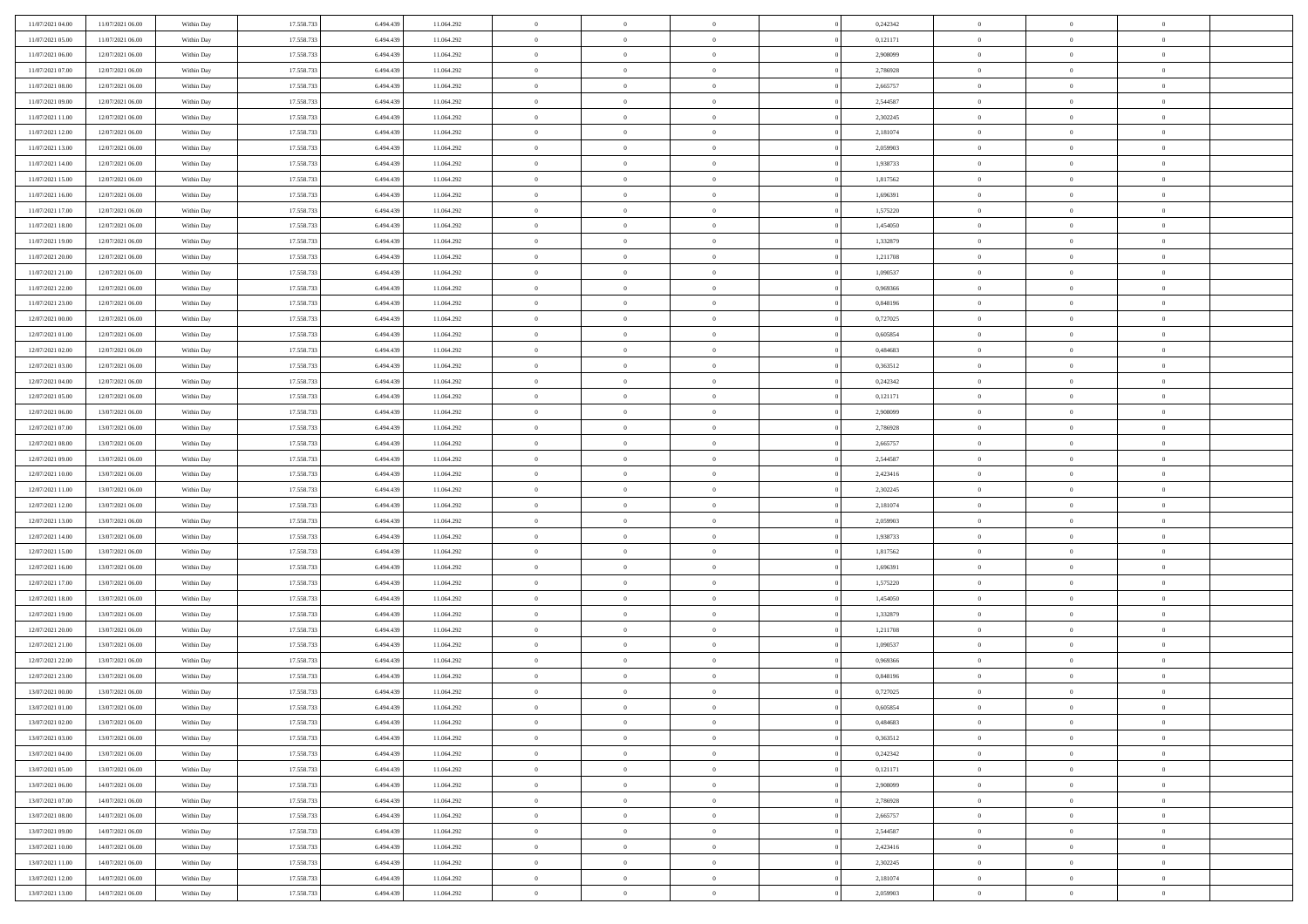| 13/07/2021 14:00                     | 14/07/2021 06:00 | Within Day | 17.558.733 | 6.494.439 | 11.064.292 | $\bf{0}$                 | $\bf{0}$       | $\theta$       |          | 1,938733 | $\bf{0}$                 | $\overline{0}$ | $\,0\,$        |  |
|--------------------------------------|------------------|------------|------------|-----------|------------|--------------------------|----------------|----------------|----------|----------|--------------------------|----------------|----------------|--|
| 13/07/2021 15:00                     | 14/07/2021 06:00 | Within Day | 17.558.733 | 6,494,439 | 11.064.292 | $\overline{0}$           | $\overline{0}$ | $\overline{0}$ |          | 1,817562 | $\theta$                 | $\overline{0}$ | $\theta$       |  |
| 13/07/2021 16:00                     | 14/07/2021 06:00 | Within Dav | 17.558.733 | 6.494.439 | 11.064.292 | $\overline{0}$           | $\overline{0}$ | $\overline{0}$ |          | 1,696391 | $\mathbf{0}$             | $\overline{0}$ | $\overline{0}$ |  |
| 13/07/2021 17:00                     | 14/07/2021 06:00 | Within Day | 17.558.733 | 6.494.439 | 11.064.292 | $\bf{0}$                 | $\overline{0}$ | $\overline{0}$ |          | 1,575220 | $\bf{0}$                 | $\overline{0}$ | $\bf{0}$       |  |
| 13/07/2021 18:00                     | 14/07/2021 06:00 | Within Day | 17.558.733 | 6,494,439 | 11.064.292 | $\bf{0}$                 | $\bf{0}$       | $\overline{0}$ |          | 1,454050 | $\bf{0}$                 | $\bf{0}$       | $\,0\,$        |  |
| 13/07/2021 19:00                     | 14/07/2021 06:00 | Within Dav | 17.558.733 | 6.494.439 | 11.064.292 | $\overline{0}$           | $\overline{0}$ | $\overline{0}$ |          | 1,332879 | $\mathbf{0}$             | $\overline{0}$ | $\overline{0}$ |  |
| 13/07/2021 20:00                     | 14/07/2021 06:00 | Within Day | 17.558.733 | 6.494.439 | 11.064.292 | $\bf{0}$                 | $\bf{0}$       | $\overline{0}$ |          | 1,211708 | $\bf{0}$                 | $\overline{0}$ | $\bf{0}$       |  |
| 13/07/2021 21:00                     | 14/07/2021 06:00 | Within Day | 17.558.733 | 6,494,439 | 11.064.292 | $\overline{0}$           | $\overline{0}$ | $\overline{0}$ |          | 1,090537 | $\,$ 0 $\,$              | $\overline{0}$ | $\overline{0}$ |  |
| 13/07/2021 22:00                     | 14/07/2021 06:00 | Within Day | 17.558.733 | 6.494.439 | 11.064.292 | $\mathbf{0}$             | $\overline{0}$ | $\overline{0}$ |          | 0,969366 | $\mathbf{0}$             | $\overline{0}$ | $\overline{0}$ |  |
| 13/07/2021 23:00                     | 14/07/2021 06:00 |            | 17.558.733 | 6.494.439 | 11.064.292 | $\bf{0}$                 | $\bf{0}$       | $\overline{0}$ |          | 0,848196 | $\bf{0}$                 | $\overline{0}$ | $\,0\,$        |  |
|                                      |                  | Within Day |            | 6,494,439 |            |                          | $\overline{0}$ |                |          |          |                          | $\overline{0}$ | $\overline{0}$ |  |
| 14/07/2021 00:00<br>14/07/2021 01:00 | 14/07/2021 06:00 | Within Day | 17.558.733 |           | 11.064.292 | $\bf{0}$<br>$\mathbf{0}$ |                | $\overline{0}$ |          | 0,727025 | $\bf{0}$<br>$\mathbf{0}$ |                | $\overline{0}$ |  |
|                                      | 14/07/2021 06:00 | Within Dav | 17.558.733 | 6.494.439 | 11.064.292 |                          | $\overline{0}$ | $\overline{0}$ |          | 0,605854 |                          | $\overline{0}$ |                |  |
| 14/07/2021 02.00                     | 14/07/2021 06:00 | Within Day | 17.558.733 | 6.494.439 | 11.064.292 | $\bf{0}$                 | $\overline{0}$ | $\bf{0}$       |          | 0,484683 | $\bf{0}$                 | $\overline{0}$ | $\overline{0}$ |  |
| 14/07/2021 03:00                     | 14/07/2021 06:00 | Within Day | 17.558.733 | 6,494,439 | 11.064.292 | $\bf{0}$                 | $\overline{0}$ | $\overline{0}$ |          | 0,363512 | $\bf{0}$                 | $\overline{0}$ | $\,0\,$        |  |
| 14/07/2021 04:00                     | 14/07/2021 06:00 | Within Dav | 17.558.733 | 6.494.439 | 11.064.292 | $\overline{0}$           | $\overline{0}$ | $\overline{0}$ |          | 0,242342 | $\mathbf{0}$             | $\overline{0}$ | $\overline{0}$ |  |
| 14/07/2021 05:00                     | 14/07/2021 06:00 | Within Day | 17.558.733 | 6.494.439 | 11.064.292 | $\bf{0}$                 | $\bf{0}$       | $\overline{0}$ |          | 0,121171 | $\bf{0}$                 | $\overline{0}$ | $\bf{0}$       |  |
| 14/07/2021 06:00                     | 15/07/2021 06:00 | Within Day | 17.558.733 | 6,494,439 | 11.064.292 | $\overline{0}$           | $\overline{0}$ | $\overline{0}$ |          | 2.908099 | $\,$ 0 $\,$              | $\overline{0}$ | $\overline{0}$ |  |
| 14/07/2021 07:00                     | 15/07/2021 06:00 | Within Day | 17.558.733 | 6.494.439 | 11.064.292 | $\mathbf{0}$             | $\overline{0}$ | $\overline{0}$ |          | 2,786928 | $\mathbf{0}$             | $\overline{0}$ | $\overline{0}$ |  |
| 14/07/2021 08:00                     | 15/07/2021 06:00 | Within Day | 17.558.733 | 6.494.439 | 11.064.292 | $\bf{0}$                 | $\overline{0}$ | $\overline{0}$ |          | 2,665757 | $\bf{0}$                 | $\overline{0}$ | $\,0\,$        |  |
| 14/07/2021 09:00                     | 15/07/2021 06:00 | Within Day | 17.558.733 | 6,494,439 | 11.064.292 | $\overline{0}$           | $\overline{0}$ | $\overline{0}$ |          | 2,544587 | $\bf{0}$                 | $\overline{0}$ | $\overline{0}$ |  |
| 14/07/2021 10:00                     | 15/07/2021 06:00 | Within Dav | 17.558.733 | 6.494.439 | 11.064.292 | $\mathbf{0}$             | $\overline{0}$ | $\overline{0}$ |          | 2,423416 | $\mathbf{0}$             | $\overline{0}$ | $\overline{0}$ |  |
| 14/07/2021 11:00                     | 15/07/2021 06:00 | Within Day | 17.558.733 | 6.494.439 | 11.064.292 | $\bf{0}$                 | $\overline{0}$ | $\overline{0}$ |          | 2,302245 | $\bf{0}$                 | $\overline{0}$ | $\bf{0}$       |  |
| 14/07/2021 12:00                     | 15/07/2021 06:00 | Within Day | 17.558.733 | 6,494,439 | 11.064.292 | $\bf{0}$                 | $\overline{0}$ | $\overline{0}$ |          | 2,181074 | $\bf{0}$                 | $\overline{0}$ | $\,0\,$        |  |
| 14/07/2021 13:00                     | 15/07/2021 06:00 | Within Dav | 17.558.733 | 6.494.439 | 11.064.292 | $\mathbf{0}$             | $\overline{0}$ | $\overline{0}$ |          | 2,059903 | $\mathbf{0}$             | $\overline{0}$ | $\overline{0}$ |  |
| 14/07/2021 14:00                     | 15/07/2021 06:00 | Within Day | 17.558.733 | 6.494.439 | 11.064.292 | $\bf{0}$                 | $\overline{0}$ | $\overline{0}$ |          | 1,938733 | $\bf{0}$                 | $\overline{0}$ | $\bf{0}$       |  |
| 14/07/2021 15:00                     | 15/07/2021 06:00 | Within Day | 17.558.733 | 6,494,439 | 11.064.292 | $\overline{0}$           | $\overline{0}$ | $\overline{0}$ |          | 1,817562 | $\bf{0}$                 | $\mathbf{0}$   | $\overline{0}$ |  |
| 14/07/2021 16:00                     | 15/07/2021 06:00 | Within Day | 17.558.733 | 6.494.439 | 11.064.292 | $\mathbf{0}$             | $\overline{0}$ | $\overline{0}$ |          | 1,696391 | $\mathbf{0}$             | $\overline{0}$ | $\overline{0}$ |  |
| 14/07/2021 17.00                     | 15/07/2021 06:00 | Within Day | 17.558.733 | 6.494.439 | 11.064.292 | $\bf{0}$                 | $\overline{0}$ | $\overline{0}$ |          | 1,575220 | $\bf{0}$                 | $\overline{0}$ | $\,0\,$        |  |
| 14/07/2021 18:00                     | 15/07/2021 06:00 | Within Day | 17.558.733 | 6,494,439 | 11.064.292 | $\bf{0}$                 | $\overline{0}$ | $\overline{0}$ |          | 1,454050 | $\bf{0}$                 | $\overline{0}$ | $\overline{0}$ |  |
| 14/07/2021 19:00                     | 15/07/2021 06:00 | Within Dav | 17.558.733 | 6.494.439 | 11.064.292 | $\mathbf{0}$             | $\overline{0}$ | $\overline{0}$ |          | 1,332879 | $\mathbf{0}$             | $\overline{0}$ | $\overline{0}$ |  |
| 14/07/2021 20:00                     | 15/07/2021 06:00 | Within Day | 17.558.733 | 6.494.439 | 11.064.292 | $\bf{0}$                 | $\overline{0}$ | $\theta$       |          | 1,211708 | $\,$ 0                   | $\overline{0}$ | $\theta$       |  |
| 14/07/2021 21:00                     | 15/07/2021 06:00 | Within Day | 17.558.733 | 6,494,439 | 11.064.292 | $\bf{0}$                 | $\overline{0}$ | $\overline{0}$ |          | 1,090537 | $\bf{0}$                 | $\overline{0}$ | $\overline{0}$ |  |
| 14/07/2021 22:00                     | 15/07/2021 06:00 | Within Dav | 17.558.733 | 6.494.439 | 11.064.292 | $\overline{0}$           | $\overline{0}$ | $\overline{0}$ |          | 0,969366 | $\mathbf{0}$             | $\overline{0}$ | $\overline{0}$ |  |
| 14/07/2021 23:00                     | 15/07/2021 06:00 | Within Day | 17.558.733 | 6.494.439 | 11.064.292 | $\bf{0}$                 | $\overline{0}$ | $\theta$       |          | 0,848196 | $\,$ 0                   | $\overline{0}$ | $\theta$       |  |
| 15/07/2021 00:00                     | 15/07/2021 06:00 | Within Day | 17.558.733 | 6,494,439 | 11.064.292 | $\overline{0}$           | $\overline{0}$ | $\overline{0}$ |          | 0,727025 | $\bf{0}$                 | $\overline{0}$ | $\overline{0}$ |  |
| 15/07/2021 01:00                     | 15/07/2021 06:00 | Within Day | 17.558.733 | 6.494.439 | 11.064.292 | $\mathbf{0}$             | $\overline{0}$ | $\overline{0}$ |          | 0,605854 | $\mathbf{0}$             | $\overline{0}$ | $\overline{0}$ |  |
| 15/07/2021 02:00                     | 15/07/2021 06:00 | Within Day | 17.558.733 | 6.494.439 | 11.064.292 | $\bf{0}$                 | $\overline{0}$ | $\theta$       |          | 0,484683 | $\,$ 0                   | $\overline{0}$ | $\theta$       |  |
| 15/07/2021 03:00                     | 15/07/2021 06:00 | Within Day | 17.558.733 | 6,494,439 | 11.064.292 | $\bf{0}$                 | $\overline{0}$ | $\overline{0}$ |          | 0,363512 | $\bf{0}$                 | $\overline{0}$ | $\bf{0}$       |  |
| 15/07/2021 04:00                     | 15/07/2021 06:00 | Within Dav | 17.558.733 | 6.494.439 | 11.064.292 | $\mathbf{0}$             | $\overline{0}$ | $\overline{0}$ |          | 0,242342 | $\mathbf{0}$             | $\overline{0}$ | $\overline{0}$ |  |
| 15/07/2021 05:00                     | 15/07/2021 06:00 | Within Day | 17.558.733 | 6.494.439 | 11.064.292 | $\,0\,$                  | $\overline{0}$ | $\theta$       |          | 0,121171 | $\,$ 0                   | $\overline{0}$ | $\theta$       |  |
| 15/07/2021 06:00                     | 16/07/2021 06:00 | Within Day | 17.558.733 | 6.494.439 | 11.064.292 | $\bf{0}$                 | $\overline{0}$ | $\overline{0}$ |          | 2,908099 | $\bf{0}$                 | $\overline{0}$ | $\bf{0}$       |  |
| 15/07/2021 07:00                     | 16/07/2021 06:00 | Within Dav | 17.558.733 | 6.494.439 | 11.064.292 | $\mathbf{0}$             | $\overline{0}$ | $\overline{0}$ |          | 2,786928 | $\mathbf{0}$             | $\overline{0}$ | $\overline{0}$ |  |
| 15/07/2021 08:00                     | 16/07/2021 06:00 | Within Day | 17.558.733 | 6.494.439 | 11.064.292 | $\bf{0}$                 | $\overline{0}$ | $\theta$       |          | 2,665757 | $\,$ 0                   | $\overline{0}$ | $\theta$       |  |
| 15/07/2021 09:00                     | 16/07/2021 06:00 | Within Day | 17.558.733 | 6.494.439 | 11.064.292 | $\bf{0}$                 | $\overline{0}$ | $\overline{0}$ |          | 2,544587 | $\bf{0}$                 | $\overline{0}$ | $\bf{0}$       |  |
| 15/07/2021 10:00                     | 16/07/2021 06:00 | Within Day | 17.558.733 | 6.494.439 | 11.064.292 | $\bf{0}$                 | $\overline{0}$ | $\Omega$       |          | 2,423416 | $\overline{0}$           | $\theta$       | $\theta$       |  |
| 15/07/2021 11:00                     | 16/07/2021 06:00 | Within Day | 17.558.733 | 6.494.439 | 11.064.292 | $\,0\,$                  | $\overline{0}$ | $\theta$       |          | 2,302245 | $\,$ 0 $\,$              | $\bf{0}$       | $\theta$       |  |
| 15/07/2021 12:00                     | 16/07/2021 06:00 | Within Day | 17.558.733 | 6.494.439 | 11.064.292 | $\overline{0}$           | $\overline{0}$ | $\overline{0}$ |          | 2,181074 | $\overline{0}$           | $\overline{0}$ | $\overline{0}$ |  |
| 15/07/2021 13:00                     | 16/07/2021 06:00 | Within Day | 17.558.733 | 6.494.439 | 11.064.292 | $\bf{0}$                 | $\overline{0}$ | $\overline{0}$ |          | 2,059903 | $\overline{0}$           | $\bf{0}$       | $\overline{0}$ |  |
| 15/07/2021 14:00                     | 16/07/2021 06:00 | Within Day | 17.558.733 | 6.494.439 | 11.064.292 | $\bf{0}$                 | $\overline{0}$ | $\overline{0}$ | $\theta$ | 1,938733 | $\mathbf{0}$             | $\bf{0}$       | $\,$ 0 $\,$    |  |
| 15/07/2021 15:00                     | 16/07/2021 06:00 | Within Day | 17.558.733 | 6,494,439 | 11.064.292 | $\bf{0}$                 | $\overline{0}$ | $\overline{0}$ |          | 1,817562 | $\,$ 0 $\,$              | $\overline{0}$ | $\overline{0}$ |  |
| 15/07/2021 16:00                     | 16/07/2021 06:00 | Within Day | 17.558.733 | 6.494.439 | 11.064.292 | $\bf{0}$                 | $\overline{0}$ | $\overline{0}$ |          | 1,696391 | $\mathbf{0}$             | $\overline{0}$ | $\overline{0}$ |  |
|                                      |                  |            |            |           |            |                          |                |                |          |          |                          |                |                |  |
| 15/07/2021 17:00                     | 16/07/2021 06:00 | Within Day | 17.558.733 | 6.494.439 | 11.064.292 | $\,$ 0 $\,$              | $\overline{0}$ | $\overline{0}$ | $\theta$ | 1,575220 | $\mathbf{0}$             | $\mathbf{0}$   | $\,$ 0 $\,$    |  |
| 15/07/2021 18:00                     | 16/07/2021 06:00 | Within Day | 17.558.733 | 6.494.439 | 11.064.292 | $\bf{0}$                 | $\overline{0}$ | $\overline{0}$ |          | 1,454050 | $\overline{0}$           | $\overline{0}$ | $\overline{0}$ |  |
| 15/07/2021 19:00                     | 16/07/2021 06:00 | Within Day | 17.558.733 | 6.494.439 | 11.064.292 | $\bf{0}$                 | $\overline{0}$ | $\overline{0}$ |          | 1,332879 | $\mathbf{0}$             | $\bf{0}$       | $\overline{0}$ |  |
| 15/07/2021 20:00                     | 16/07/2021 06:00 | Within Day | 17.558.733 | 6.494.439 | 11.064.292 | $\,0\,$                  | $\overline{0}$ | $\overline{0}$ |          | 1,211708 | $\mathbf{0}$             | $\mathbf{0}$   | $\,$ 0 $\,$    |  |
| 15/07/2021 21:00                     | 16/07/2021 06:00 | Within Day | 17.558.733 | 6.494.439 | 11.064.292 | $\overline{0}$           | $\overline{0}$ | $\overline{0}$ |          | 1,090537 | $\mathbf{0}$             | $\mathbf{0}$   | $\overline{0}$ |  |
| 15/07/2021 22:00                     | 16/07/2021 06:00 | Within Day | 17.558.733 | 6.494.439 | 11.064.292 | $\overline{0}$           | $\overline{0}$ | $\overline{0}$ |          | 0,969366 | $\mathbf{0}$             | $\overline{0}$ | $\overline{0}$ |  |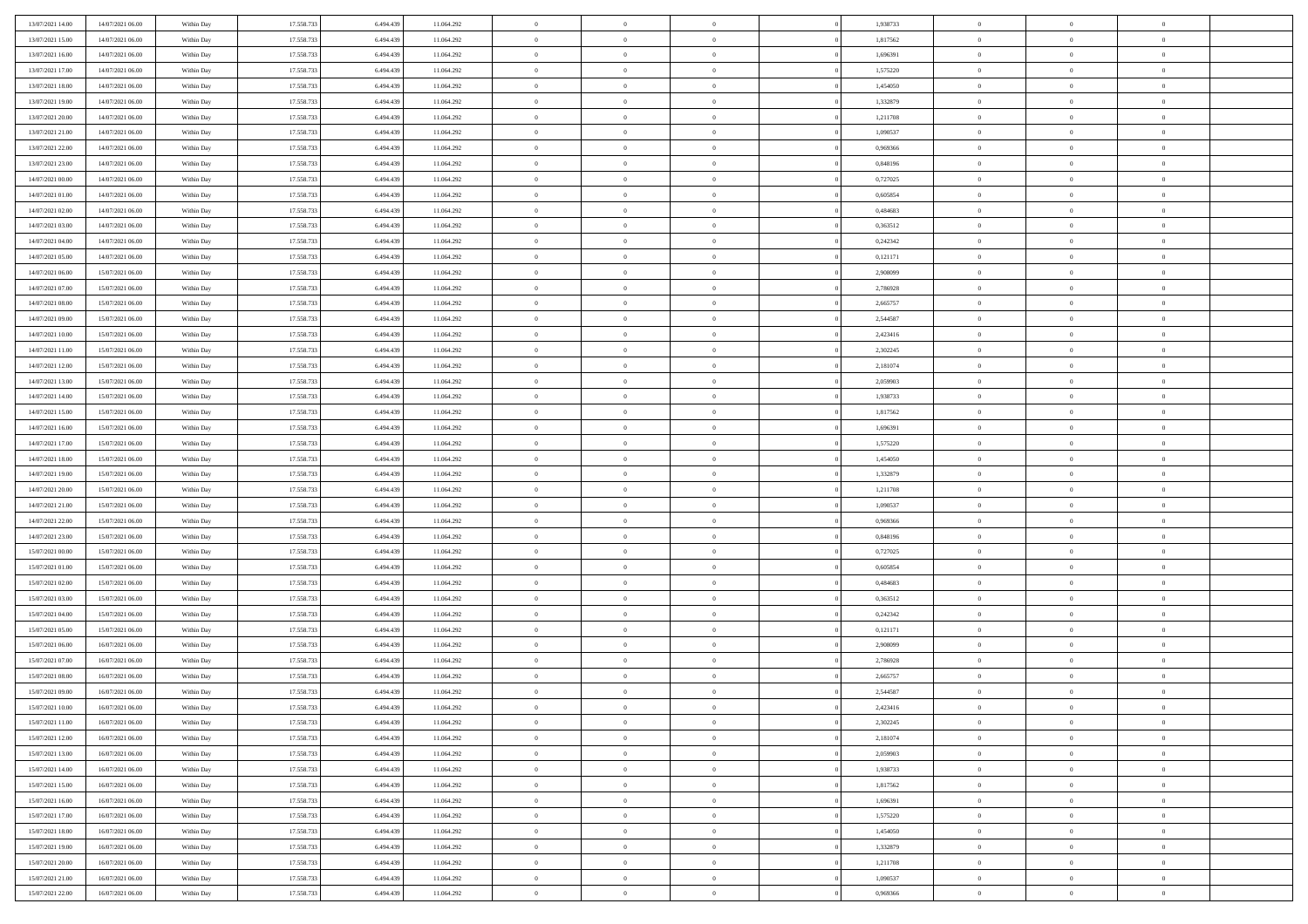| 15/07/2021 23.00                     | 16/07/2021 06:00                     | Within Day               | 17.558.733               | 6.494.439              | 11.064.292               | $\bf{0}$                       | $\bf{0}$                         | $\theta$                         |          | 0,848196             | $\bf{0}$                 | $\overline{0}$                   | $\,0\,$                          |  |
|--------------------------------------|--------------------------------------|--------------------------|--------------------------|------------------------|--------------------------|--------------------------------|----------------------------------|----------------------------------|----------|----------------------|--------------------------|----------------------------------|----------------------------------|--|
| 16/07/2021 00:00                     | 16/07/2021 06:00                     | Within Day               | 17.558.733               | 6,494,439              | 11.064.292               | $\overline{0}$                 | $\overline{0}$                   | $\overline{0}$                   |          | 0,727025             | $\overline{0}$           | $\overline{0}$                   | $\theta$                         |  |
| 16/07/2021 01:00                     | 16/07/2021 06:00                     | Within Dav               | 17.558.733               | 6.494.439              | 11.064.292               | $\mathbf{0}$                   | $\overline{0}$                   | $\overline{0}$                   |          | 0,605854             | $\mathbf{0}$             | $\overline{0}$                   | $\overline{0}$                   |  |
| 16/07/2021 02:00                     | 16/07/2021 06:00                     | Within Day               | 17.558.733               | 6.494.439              | 11.064.292               | $\bf{0}$                       | $\overline{0}$                   | $\overline{0}$                   |          | 0,484683             | $\bf{0}$                 | $\overline{0}$                   | $\bf{0}$                         |  |
| 16/07/2021 03:00                     | 16/07/2021 06:00                     | Within Day               | 17.558.733               | 6,494,439              | 11.064.292               | $\bf{0}$                       | $\bf{0}$                         | $\overline{0}$                   |          | 0,363512             | $\bf{0}$                 | $\bf{0}$                         | $\,0\,$                          |  |
| 16/07/2021 04:00                     | 16/07/2021 06:00                     | Within Dav               | 17.558.733               | 6.494.439              | 11.064.292               | $\overline{0}$                 | $\overline{0}$                   | $\overline{0}$                   |          | 0,242342             | $\mathbf{0}$             | $\overline{0}$                   | $\overline{0}$                   |  |
| 16/07/2021 05:00                     | 16/07/2021 06:00                     | Within Day               | 17.558.733               | 6.494.439              | 11.064.292               | $\bf{0}$                       | $\bf{0}$                         | $\overline{0}$                   |          | 0,121171             | $\bf{0}$                 | $\overline{0}$                   | $\bf{0}$                         |  |
| 16/07/2021 06:00                     | 17/07/2021 06:00                     | Within Day               | 17.558.733               | 6,494,439              | 11.064.292               | $\overline{0}$                 | $\overline{0}$                   | $\overline{0}$                   |          | 2.908099             | $\,$ 0 $\,$              | $\overline{0}$                   | $\overline{0}$                   |  |
| 16/07/2021 07:00                     | 17/07/2021 06:00                     | Within Day               | 17.558.733               | 6.494.439              | 11.064.292               | $\mathbf{0}$                   | $\overline{0}$                   | $\overline{0}$                   |          | 2,786928             | $\mathbf{0}$             | $\overline{0}$                   | $\overline{0}$                   |  |
| 16/07/2021 08:00                     | 17/07/2021 06:00                     | Within Day               | 17.558.733               | 6.494.439              | 11.064.292               | $\bf{0}$                       | $\overline{0}$                   | $\overline{0}$                   |          | 2,665757             | $\bf{0}$                 | $\overline{0}$                   | $\,0\,$                          |  |
| 16/07/2021 09:00                     | 17/07/2021 06:00                     | Within Day               | 17.558.733               | 6,494,439              | 11.064.292               | $\bf{0}$                       | $\overline{0}$                   | $\overline{0}$                   |          | 2,544587             | $\bf{0}$                 | $\overline{0}$                   | $\overline{0}$                   |  |
| 16/07/2021 10:00                     | 17/07/2021 06:00                     | Within Dav               | 17.558.733               | 6.494.439              | 11.064.292               | $\mathbf{0}$                   | $\overline{0}$                   | $\overline{0}$                   |          | 2,423416             | $\mathbf{0}$             | $\overline{0}$                   | $\overline{0}$                   |  |
| 16/07/2021 11:00                     | 17/07/2021 06:00                     | Within Day               | 17.558.733               | 6.494.439              | 11.064.292               | $\bf{0}$                       | $\overline{0}$                   | $\bf{0}$                         |          | 2,302245             | $\bf{0}$                 | $\overline{0}$                   | $\overline{0}$                   |  |
| 16/07/2021 12:00                     | 17/07/2021 06:00                     | Within Day               | 17.558.733               | 6,494,439              | 11.064.292               | $\bf{0}$                       | $\overline{0}$                   | $\overline{0}$                   |          | 2,181074             | $\bf{0}$                 | $\overline{0}$                   | $\,0\,$                          |  |
| 16/07/2021 13:00                     | 17/07/2021 06:00                     | Within Dav               | 17.558.733               | 6.494.439              | 11.064.292               | $\overline{0}$                 | $\overline{0}$                   | $\overline{0}$                   |          | 2,059903             | $\mathbf{0}$             | $\overline{0}$                   | $\overline{0}$                   |  |
| 16/07/2021 14:00                     | 17/07/2021 06:00                     | Within Day               | 17.558.733               | 6.494.439              | 11.064.292               | $\bf{0}$                       | $\overline{0}$                   | $\overline{0}$                   |          | 1,938733             | $\bf{0}$                 | $\overline{0}$                   | $\bf{0}$                         |  |
| 16/07/2021 15:00                     | 17/07/2021 06:00                     | Within Day               | 17.558.733               | 6,494,439              | 11.064.292               | $\overline{0}$                 | $\overline{0}$                   | $\overline{0}$                   |          | 1,817562             | $\,$ 0 $\,$              | $\overline{0}$                   | $\theta$                         |  |
| 16/07/2021 16:00                     | 17/07/2021 06:00                     | Within Day               | 17.558.733               | 6.494.439              | 11.064.292               | $\mathbf{0}$                   | $\overline{0}$                   | $\overline{0}$                   |          | 1,696391             | $\mathbf{0}$             | $\overline{0}$                   | $\overline{0}$                   |  |
| 16/07/2021 17:00                     | 17/07/2021 06:00                     | Within Day               | 17.558.733               | 6.494.439              | 11.064.292               | $\bf{0}$                       | $\overline{0}$                   | $\overline{0}$                   |          | 1,575220             | $\bf{0}$                 | $\overline{0}$                   | $\,0\,$                          |  |
| 16/07/2021 18:00                     | 17/07/2021 06:00                     | Within Day               | 17.558.733               | 6,494,439              | 11.064.292               | $\overline{0}$                 | $\overline{0}$                   | $\overline{0}$                   |          | 1,454050             | $\bf{0}$                 | $\overline{0}$                   | $\overline{0}$                   |  |
| 16/07/2021 19:00                     | 17/07/2021 06:00                     | Within Dav               | 17.558.733               | 6.494.439              | 11.064.292               | $\mathbf{0}$                   | $\overline{0}$                   | $\overline{0}$                   |          | 1,332879             | $\mathbf{0}$             | $\overline{0}$                   | $\overline{0}$                   |  |
| 16/07/2021 20:00                     | 17/07/2021 06:00                     | Within Day               | 17.558.733               | 6.494.439              | 11.064.292               | $\bf{0}$                       | $\overline{0}$                   | $\overline{0}$                   |          | 1,211708             | $\bf{0}$                 | $\overline{0}$                   | $\bf{0}$                         |  |
| 16/07/2021 21:00                     | 17/07/2021 06:00                     |                          | 17.558.733               | 6,494,439              | 11.064.292               | $\bf{0}$                       | $\overline{0}$                   | $\overline{0}$                   |          | 1,090537             | $\bf{0}$                 | $\overline{0}$                   | $\,0\,$                          |  |
| 16/07/2021 22:00                     | 17/07/2021 06:00                     | Within Day<br>Within Dav | 17.558.733               | 6.494.439              | 11.064.292               | $\mathbf{0}$                   | $\overline{0}$                   | $\overline{0}$                   |          | 0,969366             | $\mathbf{0}$             | $\overline{0}$                   | $\overline{0}$                   |  |
| 16/07/2021 23:00                     | 17/07/2021 06:00                     | Within Day               | 17.558.733               | 6.494.439              | 11.064.292               | $\bf{0}$                       | $\overline{0}$                   | $\overline{0}$                   |          | 0,848196             | $\bf{0}$                 | $\overline{0}$                   | $\bf{0}$                         |  |
|                                      |                                      |                          |                          | 6,494,439              |                          | $\overline{0}$                 | $\overline{0}$                   | $\overline{0}$                   |          |                      |                          | $\mathbf{0}$                     | $\overline{0}$                   |  |
| 17/07/2021 00:00<br>17/07/2021 01:00 | 17/07/2021 06:00<br>17/07/2021 06:00 | Within Day               | 17.558.733               |                        | 11.064.292               | $\mathbf{0}$                   |                                  |                                  |          | 0,727025             | $\bf{0}$<br>$\mathbf{0}$ |                                  | $\overline{0}$                   |  |
|                                      | 17/07/2021 06:00                     | Within Dav               | 17.558.733               | 6.494.439              | 11.064.292               |                                | $\overline{0}$                   | $\overline{0}$<br>$\overline{0}$ |          | 0,605854             |                          | $\overline{0}$<br>$\overline{0}$ |                                  |  |
| 17/07/2021 02.00                     |                                      | Within Day               | 17.558.733               | 6.494.439              | 11.064.292               | $\bf{0}$                       | $\bf{0}$                         |                                  |          | 0,484683             | $\bf{0}$                 |                                  | $\,0\,$                          |  |
| 17/07/2021 03:00                     | 17/07/2021 06:00                     | Within Day               | 17.558.733               | 6,494,439              | 11.064.292               | $\bf{0}$<br>$\mathbf{0}$       | $\bf{0}$                         | $\overline{0}$                   |          | 0,363512             | $\bf{0}$<br>$\mathbf{0}$ | $\overline{0}$                   | $\bf{0}$<br>$\overline{0}$       |  |
| 17/07/2021 04:00                     | 17/07/2021 06:00                     | Within Dav               | 17.558.733               | 6.494.439              | 11.064.292               |                                | $\overline{0}$                   | $\overline{0}$                   |          | 0,242342             |                          | $\overline{0}$                   |                                  |  |
| 17/07/2021 05:00                     | 17/07/2021 06:00                     | Within Day               | 17.558.733               | 6.494.439              | 11.064.292               | $\bf{0}$                       | $\overline{0}$                   | $\theta$                         |          | 0,121171             | $\,$ 0                   | $\overline{0}$                   | $\theta$                         |  |
| 17/07/2021 06:00                     | 18/07/2021 06:00                     | Within Day               | 17.558.733               | 6,494,439              | 11.064.292               | $\bf{0}$                       | $\bf{0}$                         | $\overline{0}$                   |          | 2,908099             | $\bf{0}$                 | $\overline{0}$                   | $\bf{0}$                         |  |
| 17/07/2021 07:00                     | 18/07/2021 06:00                     | Within Dav               | 17.558.733               | 6.494.439              | 11.064.292               | $\overline{0}$                 | $\overline{0}$                   | $\overline{0}$                   |          | 2,786928             | $\mathbf{0}$             | $\overline{0}$                   | $\overline{0}$                   |  |
| 17/07/2021 08:00                     | 18/07/2021 06:00                     | Within Day               | 17.558.733               | 6.494.439              | 11.064.292               | $\bf{0}$                       | $\overline{0}$                   | $\theta$                         |          | 2,665757             | $\,$ 0                   | $\overline{0}$                   | $\theta$                         |  |
| 17/07/2021 09:00                     | 18/07/2021 06:00                     | Within Day               | 17.558.733               | 6,494,439              | 11.064.292               | $\overline{0}$<br>$\mathbf{0}$ | $\overline{0}$                   | $\overline{0}$                   |          | 2,544587             | $\bf{0}$<br>$\mathbf{0}$ | $\overline{0}$                   | $\overline{0}$<br>$\overline{0}$ |  |
| 17/07/2021 10:00                     | 18/07/2021 06:00                     | Within Day               | 17.558.733               | 6.494.439              | 11.064.292               | $\bf{0}$                       | $\overline{0}$                   | $\overline{0}$                   |          | 2,423416             |                          | $\overline{0}$<br>$\overline{0}$ | $\theta$                         |  |
| 17/07/2021 11:00                     | 18/07/2021 06:00                     | Within Day               | 17.558.733<br>17.558.733 | 6.494.439<br>6,494,439 | 11.064.292               | $\bf{0}$                       | $\overline{0}$                   | $\theta$<br>$\overline{0}$       |          | 2,302245             | $\,$ 0                   | $\overline{0}$                   |                                  |  |
| 17/07/2021 12:00<br>17/07/2021 13:00 | 18/07/2021 06:00<br>18/07/2021 06:00 | Within Day<br>Within Dav | 17.558.733               | 6.494.439              | 11.064.292<br>11.064.292 | $\mathbf{0}$                   | $\overline{0}$<br>$\overline{0}$ | $\overline{0}$                   |          | 2,181074<br>2,059903 | $\bf{0}$<br>$\mathbf{0}$ | $\overline{0}$                   | $\bf{0}$<br>$\overline{0}$       |  |
|                                      |                                      |                          |                          |                        |                          |                                |                                  |                                  |          |                      |                          | $\overline{0}$                   | $\theta$                         |  |
| 17/07/2021 14:00                     | 18/07/2021 06:00<br>18/07/2021 06:00 | Within Day               | 17.558.733<br>17.558.733 | 6.494.439<br>6.494.439 | 11.064.292               | $\,0\,$<br>$\bf{0}$            | $\overline{0}$<br>$\overline{0}$ | $\theta$<br>$\overline{0}$       |          | 1,938733             | $\,$ 0                   | $\overline{0}$                   | $\overline{0}$                   |  |
| 17/07/2021 15:00<br>17/07/2021 16:00 | 18/07/2021 06:00                     | Within Day<br>Within Dav | 17.558.733               | 6.494.439              | 11.064.292<br>11.064.292 | $\mathbf{0}$                   | $\overline{0}$                   | $\overline{0}$                   |          | 1,817562<br>1,696391 | $\bf{0}$<br>$\mathbf{0}$ | $\overline{0}$                   | $\overline{0}$                   |  |
| 17/07/2021 17:00                     | 18/07/2021 06:00                     | Within Day               | 17.558.733               | 6.494.439              | 11.064.292               | $\bf{0}$                       | $\overline{0}$                   | $\theta$                         |          | 1,575220             | $\,$ 0                   | $\overline{0}$                   | $\theta$                         |  |
| 17/07/2021 18:00                     | 18/07/2021 06:00                     |                          | 17.558.733               | 6.494.439              | 11.064.292               | $\bf{0}$                       | $\overline{0}$                   | $\overline{0}$                   |          | 1,454050             | $\bf{0}$                 | $\overline{0}$                   | $\overline{0}$                   |  |
| 17/07/2021 19:00                     | 18/07/2021 06:00                     | Within Day<br>Within Day | 17.558.733               | 6.494.439              | 11.064.292               | $\bf{0}$                       | $\overline{0}$                   | $\Omega$                         |          | 1,332879             | $\overline{0}$           | $\theta$                         | $\theta$                         |  |
| 17/07/2021 20:00                     | 18/07/2021 06:00                     | Within Day               | 17.558.733               | 6.494.439              | 11.064.292               | $\,0\,$                        | $\overline{0}$                   | $\theta$                         |          | 1,211708             | $\,$ 0 $\,$              | $\bf{0}$                         | $\theta$                         |  |
|                                      |                                      |                          | 17.558.733               | 6.494.439              |                          |                                | $\overline{0}$                   | $\overline{0}$                   |          |                      | $\overline{0}$           | $\overline{0}$                   |                                  |  |
| 17/07/2021 21:00<br>17/07/2021 22:00 | 18/07/2021 06:00<br>18/07/2021 06:00 | Within Day<br>Within Day | 17.558.733               | 6.494.439              | 11.064.292<br>11.064.292 | $\overline{0}$<br>$\bf{0}$     | $\overline{0}$                   | $\overline{0}$                   |          | 1,090537<br>0,969366 | $\overline{0}$           | $\bf{0}$                         | $\overline{0}$<br>$\overline{0}$ |  |
| 17/07/2021 23:00                     | 18/07/2021 06:00                     | Within Day               | 17.558.733               | 6.494.439              | 11.064.292               | $\bf{0}$                       | $\overline{0}$                   | $\overline{0}$                   | $\theta$ | 0,848196             | $\mathbf{0}$             | $\bf{0}$                         | $\,$ 0 $\,$                      |  |
| 18/07/2021 00:00                     | 18/07/2021 06:00                     |                          | 17.558.733               | 6,494,439              |                          | $\bf{0}$                       | $\overline{0}$                   | $\overline{0}$                   |          |                      | $\,$ 0 $\,$              | $\overline{0}$                   | $\overline{0}$                   |  |
| 18/07/2021 01:00                     | 18/07/2021 06:00                     | Within Day<br>Within Day | 17.558.733               | 6.494.439              | 11.064.292<br>11.064.292 | $\bf{0}$                       | $\overline{0}$                   | $\overline{0}$                   |          | 0,727025<br>0,605854 | $\mathbf{0}$             | $\overline{0}$                   | $\overline{0}$                   |  |
|                                      |                                      |                          |                          |                        |                          |                                |                                  |                                  |          |                      |                          |                                  |                                  |  |
| 18/07/2021 02:00                     | 18/07/2021 06:00                     | Within Day               | 17.558.733               | 6.494.439              | 11.064.292               | $\,$ 0 $\,$                    | $\overline{0}$                   | $\overline{0}$                   | $\theta$ | 0,484683             | $\,$ 0 $\,$              | $\mathbf{0}$                     | $\,$ 0 $\,$                      |  |
| 18/07/2021 03:00                     | 18/07/2021 06:00                     | Within Day               | 17.558.733               | 6.494.439              | 11.064.292               | $\bf{0}$                       | $\overline{0}$                   | $\overline{0}$                   |          | 0,363512             | $\overline{0}$           | $\overline{0}$                   | $\overline{0}$                   |  |
| 18/07/2021 04:00                     | 18/07/2021 06:00                     | Within Day               | 17.558.733               | 6.494.439              | 11.064.292               | $\bf{0}$                       | $\overline{0}$                   | $\overline{0}$                   |          | 0,242342             | $\mathbf{0}$             | $\bf{0}$                         | $\overline{0}$                   |  |
| 18/07/2021 05:00                     | 18/07/2021 06:00                     | Within Day               | 17.558.733               | 6.494.439              | 11.064.292               | $\,0\,$                        | $\overline{0}$                   | $\overline{0}$                   |          | 0,121171             | $\,$ 0 $\,$              | $\overline{0}$                   | $\,$ 0 $\,$                      |  |
| 18/07/2021 06:00                     | 19/07/2021 06:00                     | Within Day               | 17.558.733               | 6,494,439              | 11.064.292               | $\overline{0}$                 | $\overline{0}$                   | $\overline{0}$                   |          | 2,908099             | $\bf{0}$                 | $\mathbf{0}$                     | $\overline{0}$                   |  |
| 18/07/2021 07:00                     | 19/07/2021 06:00                     | Within Day               | 17.558.733               | 6.494.439              | 11.064.292               | $\bf{0}$                       | $\overline{0}$                   | $\overline{0}$                   |          | 2,786928             | $\mathbf{0}$             | $\overline{0}$                   | $\overline{0}$                   |  |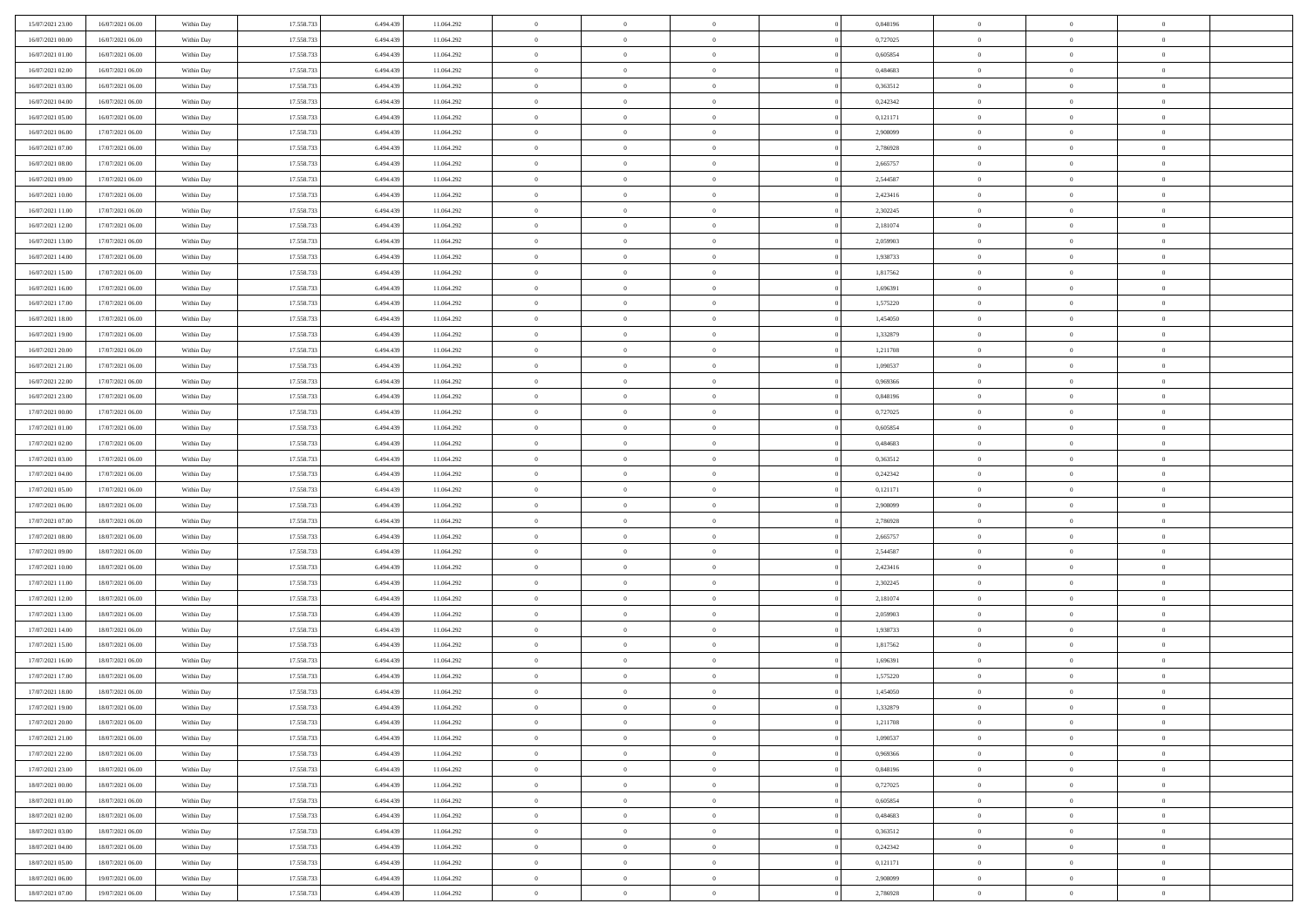| 18/07/2021 08:00 | 19/07/2021 06:00 | Within Day | 17.558.733 | 6.494.439 | 11.064.292 | $\bf{0}$       | $\overline{0}$ | $\theta$       |          | 2,665757 | $\bf{0}$       | $\overline{0}$ | $\,0\,$        |  |
|------------------|------------------|------------|------------|-----------|------------|----------------|----------------|----------------|----------|----------|----------------|----------------|----------------|--|
| 18/07/2021 09:00 | 19/07/2021 06:00 | Within Day | 17.558.733 | 6,494,439 | 11.064.292 | $\overline{0}$ | $\overline{0}$ | $\overline{0}$ |          | 2,544587 | $\overline{0}$ | $\overline{0}$ | $\theta$       |  |
| 18/07/2021 11:00 | 19/07/2021 06:00 | Within Dav | 17.558.733 | 6.494.439 | 11.064.292 | $\mathbf{0}$   | $\overline{0}$ | $\overline{0}$ |          | 2,302245 | $\mathbf{0}$   | $\overline{0}$ | $\overline{0}$ |  |
| 18/07/2021 12:00 | 19/07/2021 06:00 | Within Day | 17.558.733 | 6.494.439 | 11.064.292 | $\bf{0}$       | $\overline{0}$ | $\overline{0}$ |          | 2,181074 | $\bf{0}$       | $\overline{0}$ | $\bf{0}$       |  |
| 18/07/2021 13:00 | 19/07/2021 06:00 | Within Day | 17.558.733 | 6,494,439 | 11.064.292 | $\bf{0}$       | $\overline{0}$ | $\overline{0}$ |          | 2,059903 | $\bf{0}$       | $\bf{0}$       | $\,0\,$        |  |
| 18/07/2021 14:00 | 19/07/2021 06:00 | Within Dav | 17.558.733 | 6.494.439 | 11.064.292 | $\overline{0}$ | $\overline{0}$ | $\overline{0}$ |          | 1,938733 | $\mathbf{0}$   | $\overline{0}$ | $\overline{0}$ |  |
| 18/07/2021 15:00 | 19/07/2021 06:00 | Within Day | 17.558.733 | 6.494.439 | 11.064.292 | $\bf{0}$       | $\overline{0}$ | $\overline{0}$ |          | 1,817562 | $\bf{0}$       | $\overline{0}$ | $\bf{0}$       |  |
| 18/07/2021 16:00 | 19/07/2021 06:00 | Within Day | 17.558.733 | 6,494,439 | 11.064.292 | $\overline{0}$ | $\overline{0}$ | $\overline{0}$ |          | 1,696391 | $\,$ 0 $\,$    | $\overline{0}$ | $\theta$       |  |
| 18/07/2021 17:00 | 19/07/2021 06:00 | Within Dav | 17.558.733 | 6.494.439 | 11.064.292 | $\mathbf{0}$   | $\overline{0}$ | $\overline{0}$ |          | 1,575220 | $\mathbf{0}$   | $\overline{0}$ | $\overline{0}$ |  |
| 18/07/2021 18:00 | 19/07/2021 06:00 | Within Day | 17.558.733 | 6.494.439 | 11.064.292 | $\bf{0}$       | $\overline{0}$ | $\overline{0}$ |          | 1,454050 | $\bf{0}$       | $\overline{0}$ | $\,0\,$        |  |
| 18/07/2021 19:00 | 19/07/2021 06:00 | Within Day | 17.558.733 | 6,494,439 | 11.064.292 | $\overline{0}$ | $\overline{0}$ | $\overline{0}$ |          | 1,332879 | $\bf{0}$       | $\overline{0}$ | $\overline{0}$ |  |
| 18/07/2021 20:00 | 19/07/2021 06:00 | Within Dav | 17.558.733 | 6.494.439 | 11.064.292 | $\mathbf{0}$   | $\overline{0}$ | $\overline{0}$ |          | 1,211708 | $\mathbf{0}$   | $\overline{0}$ | $\overline{0}$ |  |
| 18/07/2021 21:00 | 19/07/2021 06:00 | Within Day | 17.558.733 | 6.494.439 | 11.064.292 | $\bf{0}$       | $\overline{0}$ | $\bf{0}$       |          | 1,090537 | $\bf{0}$       | $\overline{0}$ | $\overline{0}$ |  |
| 18/07/2021 22:00 | 19/07/2021 06:00 | Within Day | 17.558.733 | 6,494,439 | 11.064.292 | $\bf{0}$       | $\overline{0}$ | $\overline{0}$ |          | 0,969366 | $\bf{0}$       | $\overline{0}$ | $\,0\,$        |  |
| 18/07/2021 23:00 | 19/07/2021 06:00 | Within Dav | 17.558.733 | 6.494.439 | 11.064.292 | $\overline{0}$ | $\overline{0}$ | $\overline{0}$ |          | 0,848196 | $\mathbf{0}$   | $\overline{0}$ | $\overline{0}$ |  |
| 19/07/2021 00:00 | 19/07/2021 06:00 | Within Day | 17.558.733 | 6.494.439 | 11.064.292 | $\bf{0}$       | $\bf{0}$       | $\overline{0}$ |          | 0,727025 | $\bf{0}$       | $\overline{0}$ | $\bf{0}$       |  |
| 19/07/2021 01:00 | 19/07/2021 06:00 | Within Day | 17.558.733 | 6,494,439 | 11.064.292 | $\overline{0}$ | $\overline{0}$ | $\overline{0}$ |          | 0.605854 | $\bf{0}$       | $\overline{0}$ | $\overline{0}$ |  |
| 19/07/2021 02:00 | 19/07/2021 06:00 | Within Day | 17.558.733 | 6.494.439 | 11.064.292 | $\mathbf{0}$   | $\overline{0}$ | $\overline{0}$ |          | 0,484683 | $\mathbf{0}$   | $\overline{0}$ | $\overline{0}$ |  |
| 19/07/2021 03:00 | 19/07/2021 06:00 | Within Day | 17.558.733 | 6.494.439 | 11.064.292 | $\bf{0}$       | $\bf{0}$       | $\overline{0}$ |          | 0,363512 | $\bf{0}$       | $\overline{0}$ | $\,0\,$        |  |
| 19/07/2021 04:00 | 19/07/2021 06:00 | Within Day | 17.558.733 | 6,494,439 | 11.064.292 | $\overline{0}$ | $\overline{0}$ | $\overline{0}$ |          | 0,242342 | $\bf{0}$       | $\overline{0}$ | $\overline{0}$ |  |
| 19/07/2021 05:00 | 19/07/2021 06:00 | Within Dav | 17.558.733 | 6.494.439 | 11.064.292 | $\mathbf{0}$   | $\overline{0}$ | $\overline{0}$ |          | 0,121171 | $\mathbf{0}$   | $\overline{0}$ | $\overline{0}$ |  |
| 19/07/2021 06:00 | 20/07/2021 06:00 | Within Day | 17.558.733 | 6.494.439 | 11.064.292 | $\bf{0}$       | $\overline{0}$ | $\overline{0}$ |          | 2,908099 | $\bf{0}$       | $\overline{0}$ | $\bf{0}$       |  |
| 19/07/2021 07:00 | 20/07/2021 06:00 | Within Day | 17.558.733 | 6,494,439 | 11.064.292 | $\bf{0}$       | $\bf{0}$       | $\overline{0}$ |          | 2,786928 | $\bf{0}$       | $\overline{0}$ | $\,0\,$        |  |
| 19/07/2021 08:00 | 20/07/2021 06:00 | Within Dav | 17.558.733 | 6.494.439 | 11.064.292 | $\mathbf{0}$   | $\overline{0}$ | $\overline{0}$ |          | 2,665757 | $\mathbf{0}$   | $\overline{0}$ | $\overline{0}$ |  |
| 19/07/2021 09:00 | 20/07/2021 06:00 | Within Day | 17.558.733 | 6.494.439 | 11.064.292 | $\bf{0}$       | $\bf{0}$       | $\overline{0}$ |          | 2,544587 | $\bf{0}$       | $\overline{0}$ | $\bf{0}$       |  |
| 19/07/2021 10:00 | 20/07/2021 06:00 | Within Day | 17.558.733 | 6,494,439 | 11.064.292 | $\overline{0}$ | $\overline{0}$ | $\overline{0}$ |          | 2,423416 | $\bf{0}$       | $\mathbf{0}$   | $\overline{0}$ |  |
| 19/07/2021 11:00 | 20/07/2021 06:00 | Within Dav | 17.558.733 | 6.494.439 | 11.064.292 | $\mathbf{0}$   | $\overline{0}$ | $\overline{0}$ |          | 2,302245 | $\mathbf{0}$   | $\overline{0}$ | $\overline{0}$ |  |
| 19/07/2021 12:00 | 20/07/2021 06:00 | Within Day | 17.558.733 | 6.494.439 | 11.064.292 | $\bf{0}$       | $\bf{0}$       | $\overline{0}$ |          | 2,181074 | $\bf{0}$       | $\overline{0}$ | $\,0\,$        |  |
| 19/07/2021 13:00 | 20/07/2021 06:00 | Within Day | 17.558.733 | 6,494,439 | 11.064.292 | $\bf{0}$       | $\overline{0}$ | $\overline{0}$ |          | 2,059903 | $\bf{0}$       | $\overline{0}$ | $\overline{0}$ |  |
| 19/07/2021 14:00 | 20/07/2021 06:00 | Within Dav | 17.558.733 | 6.494.439 | 11.064.292 | $\mathbf{0}$   | $\overline{0}$ | $\overline{0}$ |          | 1,938733 | $\mathbf{0}$   | $\overline{0}$ | $\overline{0}$ |  |
| 19/07/2021 15:00 | 20/07/2021 06:00 | Within Day | 17.558.733 | 6.494.439 | 11.064.292 | $\bf{0}$       | $\overline{0}$ | $\theta$       |          | 1,817562 | $\,$ 0         | $\overline{0}$ | $\theta$       |  |
| 19/07/2021 16:00 | 20/07/2021 06:00 | Within Day | 17.558.733 | 6,494,439 | 11.064.292 | $\bf{0}$       | $\bf{0}$       | $\overline{0}$ |          | 1,696391 | $\bf{0}$       | $\overline{0}$ | $\overline{0}$ |  |
| 19/07/2021 17:00 | 20/07/2021 06:00 | Within Dav | 17.558.733 | 6.494.439 | 11.064.292 | $\overline{0}$ | $\overline{0}$ | $\overline{0}$ |          | 1,575220 | $\mathbf{0}$   | $\overline{0}$ | $\overline{0}$ |  |
| 19/07/2021 18:00 | 20/07/2021 06:00 | Within Day | 17.558.733 | 6.494.439 | 11.064.292 | $\bf{0}$       | $\overline{0}$ | $\theta$       |          | 1,454050 | $\,$ 0         | $\overline{0}$ | $\theta$       |  |
| 19/07/2021 19:00 | 20/07/2021 06:00 | Within Day | 17.558.733 | 6,494,439 | 11.064.292 | $\overline{0}$ | $\overline{0}$ | $\overline{0}$ |          | 1,332879 | $\bf{0}$       | $\overline{0}$ | $\overline{0}$ |  |
| 19/07/2021 20:00 | 20/07/2021 06:00 | Within Day | 17.558.733 | 6.494.439 | 11.064.292 | $\mathbf{0}$   | $\overline{0}$ | $\overline{0}$ |          | 1,211708 | $\mathbf{0}$   | $\overline{0}$ | $\overline{0}$ |  |
| 19/07/2021 21:00 | 20/07/2021 06:00 | Within Day | 17.558.733 | 6.494.439 | 11.064.292 | $\bf{0}$       | $\overline{0}$ | $\theta$       |          | 1,090537 | $\,$ 0         | $\overline{0}$ | $\theta$       |  |
| 19/07/2021 22.00 | 20/07/2021 06:00 | Within Day | 17.558.733 | 6,494,439 | 11.064.292 | $\bf{0}$       | $\overline{0}$ | $\overline{0}$ |          | 0.969366 | $\bf{0}$       | $\overline{0}$ | $\overline{0}$ |  |
| 19/07/2021 23:00 | 20/07/2021 06:00 | Within Dav | 17.558.733 | 6.494.439 | 11.064.292 | $\mathbf{0}$   | $\overline{0}$ | $\overline{0}$ |          | 0,848196 | $\mathbf{0}$   | $\overline{0}$ | $\overline{0}$ |  |
| 20/07/2021 00:00 | 20/07/2021 06:00 | Within Day | 17.558.733 | 6.494.439 | 11.064.292 | $\,0\,$        | $\overline{0}$ | $\theta$       |          | 0,727025 | $\,$ 0         | $\overline{0}$ | $\theta$       |  |
| 20/07/2021 01:00 | 20/07/2021 06:00 | Within Day | 17.558.733 | 6.494.439 | 11.064.292 | $\bf{0}$       | $\overline{0}$ | $\overline{0}$ |          | 0,605854 | $\bf{0}$       | $\overline{0}$ | $\overline{0}$ |  |
| 20/07/2021 02:00 | 20/07/2021 06:00 | Within Dav | 17.558.733 | 6.494.439 | 11.064.292 | $\mathbf{0}$   | $\overline{0}$ | $\overline{0}$ |          | 0,484683 | $\mathbf{0}$   | $\overline{0}$ | $\overline{0}$ |  |
| 20/07/2021 03:00 | 20/07/2021 06:00 | Within Day | 17.558.733 | 6.494.439 | 11.064.292 | $\bf{0}$       | $\overline{0}$ | $\theta$       |          | 0,363512 | $\,$ 0         | $\overline{0}$ | $\theta$       |  |
| 20/07/2021 04:00 | 20/07/2021 06:00 | Within Day | 17.558.733 | 6.494.439 | 11.064.292 | $\bf{0}$       | $\overline{0}$ | $\overline{0}$ |          | 0,242342 | $\bf{0}$       | $\overline{0}$ | $\overline{0}$ |  |
| 20/07/2021 05:00 | 20/07/2021 06:00 | Within Day | 17.558.733 | 6.494.439 | 11.064.292 | $\bf{0}$       | $\overline{0}$ | $\Omega$       |          | 0,121171 | $\overline{0}$ | $\theta$       | $\theta$       |  |
| 20/07/2021 06:00 | 21/07/2021 06:00 | Within Day | 17.558.733 | 6.494.439 | 11.064.292 | $\,0\,$        | $\overline{0}$ | $\theta$       |          | 2,908099 | $\,$ 0 $\,$    | $\bf{0}$       | $\theta$       |  |
| 20/07/2021 07:00 | 21/07/2021 06:00 | Within Day | 17.558.733 | 6.494.439 | 11.064.292 | $\overline{0}$ | $\overline{0}$ | $\overline{0}$ |          | 2,786928 | $\overline{0}$ | $\overline{0}$ | $\overline{0}$ |  |
| 20/07/2021 08:00 | 21/07/2021 06:00 | Within Day | 17.558.733 | 6.494.439 | 11.064.292 | $\bf{0}$       | $\overline{0}$ | $\overline{0}$ |          | 2,665757 | $\overline{0}$ | $\bf{0}$       | $\overline{0}$ |  |
| 20/07/2021 09:00 | 21/07/2021 06:00 | Within Day | 17.558.733 | 6.494.439 | 11.064.292 | $\bf{0}$       | $\overline{0}$ | $\overline{0}$ | $\theta$ | 2,544587 | $\mathbf{0}$   | $\bf{0}$       | $\,$ 0 $\,$    |  |
| 20/07/2021 10:00 | 21/07/2021 06:00 | Within Day | 17.558.733 | 6.494.439 | 11.064.292 | $\overline{0}$ | $\overline{0}$ | $\overline{0}$ |          | 2,423416 | $\,$ 0 $\,$    | $\overline{0}$ | $\overline{0}$ |  |
| 20/07/2021 11:00 | 21/07/2021 06:00 | Within Day | 17.558.733 | 6.494.439 | 11.064.292 | $\bf{0}$       | $\overline{0}$ | $\overline{0}$ |          | 2,302245 | $\mathbf{0}$   | $\overline{0}$ | $\overline{0}$ |  |
| 20/07/2021 12:00 | 21/07/2021 06:00 | Within Day | 17.558.733 | 6.494.439 | 11.064.292 | $\,$ 0 $\,$    | $\overline{0}$ | $\overline{0}$ | $\theta$ | 2,181074 | $\mathbf{0}$   | $\overline{0}$ | $\,$ 0 $\,$    |  |
| 20/07/2021 13:00 | 21/07/2021 06:00 | Within Day | 17.558.733 | 6.494.439 | 11.064.292 | $\bf{0}$       | $\overline{0}$ | $\overline{0}$ |          | 2,059903 | $\overline{0}$ | $\overline{0}$ | $\overline{0}$ |  |
| 20/07/2021 14:00 | 21/07/2021 06:00 | Within Day | 17.558.733 | 6.494.439 | 11.064.292 | $\bf{0}$       | $\overline{0}$ | $\overline{0}$ |          | 1,938733 | $\mathbf{0}$   | $\bf{0}$       | $\overline{0}$ |  |
| 20/07/2021 15:00 | 21/07/2021 06:00 | Within Day | 17.558.733 | 6.494.439 | 11.064.292 | $\,0\,$        | $\overline{0}$ | $\overline{0}$ |          | 1,817562 | $\mathbf{0}$   | $\overline{0}$ | $\,$ 0 $\,$    |  |
| 20/07/2021 16:00 | 21/07/2021 06:00 | Within Day | 17.558.733 | 6.494.439 | 11.064.292 | $\bf{0}$       | $\overline{0}$ | $\overline{0}$ |          | 1,696391 | $\bf{0}$       | $\mathbf{0}$   | $\overline{0}$ |  |
| 20/07/2021 17:00 | 21/07/2021 06:00 | Within Day | 17.558.733 | 6.494.439 | 11.064.292 | $\overline{0}$ | $\overline{0}$ | $\overline{0}$ |          | 1,575220 | $\mathbf{0}$   | $\overline{0}$ | $\overline{0}$ |  |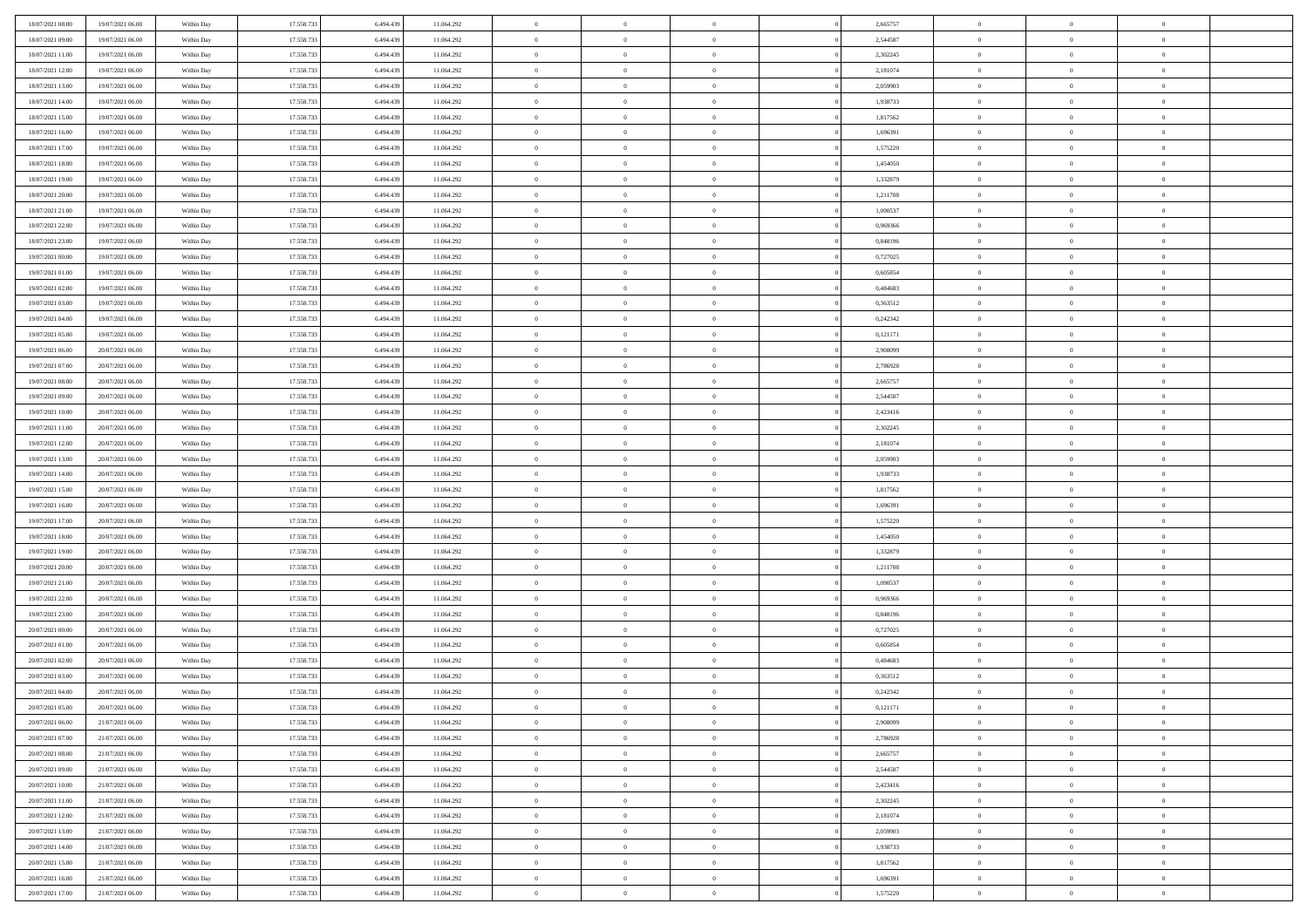| 20/07/2021 18:00                     | 21/07/2021 06:00                     | Within Day               | 17.558.733               | 6.494.439              | 11.064.292               | $\,$ 0                         | $\overline{0}$                   | $\theta$                         |          | 1,454050             | $\bf{0}$                    | $\overline{0}$             | $\,0\,$                          |  |
|--------------------------------------|--------------------------------------|--------------------------|--------------------------|------------------------|--------------------------|--------------------------------|----------------------------------|----------------------------------|----------|----------------------|-----------------------------|----------------------------|----------------------------------|--|
| 20/07/2021 19:00                     | 21/07/2021 06:00                     | Within Day               | 17.558.733               | 6,494,439              | 11.064.292               | $\overline{0}$                 | $\overline{0}$                   | $\overline{0}$                   |          | 1,332879             | $\theta$                    | $\overline{0}$             | $\theta$                         |  |
| 20/07/2021 20:00                     | 21/07/2021 06:00                     | Within Dav               | 17.558.733               | 6.494.439              | 11.064.292               | $\overline{0}$                 | $\overline{0}$                   | $\overline{0}$                   |          | 1,211708             | $\mathbf{0}$                | $\overline{0}$             | $\overline{0}$                   |  |
| 20/07/2021 21:00                     | 21/07/2021 06:00                     | Within Day               | 17.558.733               | 6.494.439              | 11.064.292               | $\bf{0}$                       | $\overline{0}$                   | $\overline{0}$                   |          | 1,090537             | $\bf{0}$                    | $\overline{0}$             | $\bf{0}$                         |  |
| 20/07/2021 22:00                     | 21/07/2021 06:00                     | Within Day               | 17.558.733               | 6,494,439              | 11.064.292               | $\bf{0}$                       | $\overline{0}$                   | $\overline{0}$                   |          | 0,969366             | $\bf{0}$                    | $\bf{0}$                   | $\,0\,$                          |  |
| 20/07/2021 23:00                     | 21/07/2021 06:00                     | Within Dav               | 17.558.733               | 6.494.439              | 11.064.292               | $\overline{0}$                 | $\overline{0}$                   | $\overline{0}$                   |          | 0,848196             | $\mathbf{0}$                | $\overline{0}$             | $\overline{0}$                   |  |
| 21/07/2021 00:00                     | 21/07/2021 06:00                     | Within Day               | 17.558.733               | 6.494.439              | 11.064.292               | $\bf{0}$                       | $\bf{0}$                         | $\overline{0}$                   |          | 0,727025             | $\bf{0}$                    | $\overline{0}$             | $\bf{0}$                         |  |
| 21/07/2021 01:00                     | 21/07/2021 06:00                     | Within Day               | 17.558.733               | 6,494,439              | 11.064.292               | $\overline{0}$                 | $\overline{0}$                   | $\overline{0}$                   |          | 0.605854             | $\,$ 0 $\,$                 | $\overline{0}$             | $\theta$                         |  |
| 21/07/2021 02:00                     | 21/07/2021 06:00                     | Within Dav               | 17.558.733               | 6.494.439              | 11.064.292               | $\mathbf{0}$                   | $\overline{0}$                   | $\overline{0}$                   |          | 0,484683             | $\mathbf{0}$                | $\overline{0}$             | $\overline{0}$                   |  |
| 21/07/2021 03:00                     | 21/07/2021 06:00                     | Within Day               | 17.558.733               | 6.494.439              | 11.064.292               | $\bf{0}$                       | $\bf{0}$                         | $\overline{0}$                   |          | 0,363512             | $\bf{0}$                    | $\overline{0}$             | $\,0\,$                          |  |
| 21/07/2021 04:00                     | 21/07/2021 06:00                     | Within Day               | 17.558.733               | 6,494,439              | 11.064.292               | $\bf{0}$                       | $\overline{0}$                   | $\overline{0}$                   |          | 0,242342             | $\bf{0}$                    | $\overline{0}$             | $\overline{0}$                   |  |
| 21/07/2021 05:00                     | 21/07/2021 06:00                     | Within Dav               | 17.558.733               | 6.494.439              | 11.064.292               | $\mathbf{0}$                   | $\overline{0}$                   | $\overline{0}$                   |          | 0,121171             | $\mathbf{0}$                | $\overline{0}$             | $\overline{0}$                   |  |
| 21/07/2021 06:00                     | 22/07/2021 06:00                     | Within Day               | 17.558.733               | 6.494.439              | 11.064.292               | $\bf{0}$                       | $\overline{0}$                   | $\bf{0}$                         |          | 2,908099             | $\bf{0}$                    | $\overline{0}$             | $\bf{0}$                         |  |
| 21/07/2021 07:00                     | 22/07/2021 06:00                     | Within Day               | 17.558.733               | 6,494,439              | 11.064.292               | $\bf{0}$                       | $\bf{0}$                         | $\overline{0}$                   |          | 2,786928             | $\bf{0}$                    | $\overline{0}$             | $\,0\,$                          |  |
| 21/07/2021 08:00                     | 22/07/2021 06:00                     | Within Dav               | 17.558.733               | 6.494.439              | 11.064.292               | $\overline{0}$                 | $\overline{0}$                   | $\overline{0}$                   |          | 2,665757             | $\mathbf{0}$                | $\overline{0}$             | $\overline{0}$                   |  |
| 21/07/2021 09:00                     | 22/07/2021 06:00                     | Within Day               | 17.558.733               | 6.494.439              | 11.064.292               | $\bf{0}$                       | $\bf{0}$                         | $\overline{0}$                   |          | 2,544587             | $\bf{0}$                    | $\overline{0}$             | $\bf{0}$                         |  |
| 21/07/2021 10:00                     | 22/07/2021 06:00                     | Within Day               | 17.558.733               | 6,494,439              | 11.064.292               | $\overline{0}$                 | $\overline{0}$                   | $\overline{0}$                   |          | 2,423416             | $\bf{0}$                    | $\overline{0}$             | $\theta$                         |  |
| 21/07/2021 11:00                     | 22/07/2021 06:00                     | Within Day               | 17.558.733               | 6.494.439              | 11.064.292               | $\mathbf{0}$                   | $\overline{0}$                   | $\overline{0}$                   |          | 2,302245             | $\mathbf{0}$                | $\overline{0}$             | $\overline{0}$                   |  |
| 21/07/2021 12:00                     | 22/07/2021 06:00                     | Within Day               | 17.558.733               | 6.494.439              | 11.064.292               | $\bf{0}$                       | $\bf{0}$                         | $\overline{0}$                   |          | 2,181074             | $\bf{0}$                    | $\overline{0}$             | $\,0\,$                          |  |
| 21/07/2021 13:00                     | 22/07/2021 06:00                     | Within Day               | 17.558.733               | 6,494,439              | 11.064.292               | $\bf{0}$                       | $\overline{0}$                   | $\overline{0}$                   |          | 2,059903             | $\bf{0}$                    | $\overline{0}$             | $\overline{0}$                   |  |
| 21/07/2021 14:00                     | 22/07/2021 06:00                     | Within Dav               | 17.558.733               | 6.494.439              | 11.064.292               | $\mathbf{0}$                   | $\overline{0}$                   | $\overline{0}$                   |          | 1,938733             | $\mathbf{0}$                | $\overline{0}$             | $\overline{0}$                   |  |
| 21/07/2021 15:00                     | 22/07/2021 06:00                     | Within Day               | 17.558.733               | 6.494.439              | 11.064.292               | $\bf{0}$                       | $\overline{0}$                   | $\overline{0}$                   |          | 1,817562             | $\bf{0}$                    | $\overline{0}$             | $\bf{0}$                         |  |
| 21/07/2021 16:00                     | 22/07/2021 06:00                     | Within Day               | 17.558.733               | 6,494,439              | 11.064.292               | $\bf{0}$                       | $\bf{0}$                         | $\overline{0}$                   |          | 1,696391             | $\bf{0}$                    | $\overline{0}$             | $\,0\,$                          |  |
| 21/07/2021 17:00                     | 22/07/2021 06:00                     | Within Dav               | 17.558.733               | 6.494.439              | 11.064.292               | $\mathbf{0}$                   | $\overline{0}$                   | $\overline{0}$                   |          | 1,575220             | $\mathbf{0}$                | $\overline{0}$             | $\overline{0}$                   |  |
| 21/07/2021 18:00                     | 22/07/2021 06:00                     | Within Day               | 17.558.733               | 6.494.439              | 11.064.292               | $\bf{0}$                       | $\bf{0}$                         | $\overline{0}$                   |          | 1,454050             | $\bf{0}$                    | $\overline{0}$             | $\bf{0}$                         |  |
| 21/07/2021 19:00                     | 22/07/2021 06:00                     |                          | 17.558.733               | 6,494,439              | 11.064.292               | $\bf{0}$                       | $\overline{0}$                   | $\overline{0}$                   |          | 1,332879             | $\bf{0}$                    | $\mathbf{0}$               | $\overline{0}$                   |  |
| 21/07/2021 20:00                     | 22/07/2021 06:00                     | Within Day<br>Within Dav | 17.558.733               | 6.494.439              | 11.064.292               | $\mathbf{0}$                   | $\overline{0}$                   | $\overline{0}$                   |          | 1,211708             | $\mathbf{0}$                | $\overline{0}$             | $\overline{0}$                   |  |
| 21/07/2021 21:00                     | 22/07/2021 06:00                     |                          | 17.558.733               | 6.494.439              | 11.064.292               | $\bf{0}$                       | $\bf{0}$                         | $\overline{0}$                   |          | 1,090537             | $\bf{0}$                    | $\overline{0}$             | $\,0\,$                          |  |
|                                      |                                      | Within Day               |                          | 6,494,439              |                          | $\bf{0}$                       |                                  | $\overline{0}$                   |          | 0.969366             |                             | $\overline{0}$             |                                  |  |
| 21/07/2021 22:00<br>21/07/2021 23:00 | 22/07/2021 06:00<br>22/07/2021 06:00 | Within Day<br>Within Dav | 17.558.733<br>17.558.733 | 6.494.439              | 11.064.292<br>11.064.292 | $\mathbf{0}$                   | $\bf{0}$<br>$\overline{0}$       | $\overline{0}$                   |          | 0,848196             | $\bf{0}$<br>$\mathbf{0}$    | $\overline{0}$             | $\overline{0}$<br>$\overline{0}$ |  |
|                                      |                                      |                          |                          |                        |                          |                                |                                  |                                  |          |                      |                             | $\overline{0}$             | $\theta$                         |  |
| 22/07/2021 00:00                     | 22/07/2021 06:00                     | Within Day               | 17.558.733<br>17.558.733 | 6.494.439              | 11.064.292               | $\bf{0}$<br>$\bf{0}$           | $\overline{0}$                   | $\theta$                         |          | 0,727025             | $\,$ 0                      | $\overline{0}$             |                                  |  |
| 22/07/2021 01:00<br>22/07/2021 02:00 | 22/07/2021 06:00<br>22/07/2021 06:00 | Within Day<br>Within Dav | 17.558.733               | 6.494.439<br>6.494.439 | 11.064.292<br>11.064.292 | $\overline{0}$                 | $\overline{0}$<br>$\overline{0}$ | $\overline{0}$<br>$\overline{0}$ |          | 0,605854<br>0,484683 | $\bf{0}$<br>$\mathbf{0}$    | $\overline{0}$             | $\overline{0}$<br>$\overline{0}$ |  |
|                                      |                                      |                          |                          |                        |                          | $\bf{0}$                       | $\overline{0}$                   | $\overline{0}$                   |          |                      | $\,$ 0                      | $\overline{0}$             | $\theta$                         |  |
| 22/07/2021 03:00                     | 22/07/2021 06:00                     | Within Day               | 17.558.733               | 6.494.439<br>6,494,439 | 11.064.292               |                                | $\overline{0}$                   | $\overline{0}$                   |          | 0,363512             |                             | $\overline{0}$             | $\overline{0}$                   |  |
| 22/07/2021 04:00<br>22/07/2021 05:00 | 22/07/2021 06:00<br>22/07/2021 06:00 | Within Day<br>Within Day | 17.558.733<br>17.558.733 | 6.494.439              | 11.064.292<br>11.064.292 | $\overline{0}$<br>$\mathbf{0}$ | $\overline{0}$                   |                                  |          | 0,242342             | $\bf{0}$<br>$\mathbf{0}$    | $\overline{0}$             | $\overline{0}$                   |  |
|                                      |                                      |                          |                          |                        |                          | $\bf{0}$                       |                                  | $\overline{0}$                   |          | 0,121171             |                             | $\overline{0}$             | $\theta$                         |  |
| 22/07/2021 06:00                     | 23/07/2021 06:00                     | Within Day               | 17.558.733               | 6.494.439<br>6,494,439 | 11.064.292               | $\bf{0}$                       | $\overline{0}$                   | $\overline{0}$<br>$\overline{0}$ |          | 2,908099             | $\,$ 0                      | $\overline{0}$             |                                  |  |
| 22/07/2021 07:00<br>22/07/2021 08:00 | 23/07/2021 06:00<br>23/07/2021 06:00 | Within Day<br>Within Dav | 17.558.733<br>17.558.733 | 6.494.439              | 11.064.292<br>11.064.292 | $\mathbf{0}$                   | $\overline{0}$<br>$\overline{0}$ | $\overline{0}$                   |          | 2,786928<br>2,665757 | $\bf{0}$<br>$\mathbf{0}$    | $\overline{0}$             | $\overline{0}$<br>$\overline{0}$ |  |
|                                      |                                      |                          |                          |                        |                          |                                |                                  |                                  |          |                      |                             | $\overline{0}$             | $\theta$                         |  |
| 22/07/2021 09:00                     | 23/07/2021 06:00                     | Within Day               | 17.558.733<br>17.558.733 | 6.494.439<br>6.494.439 | 11.064.292               | $\,0\,$<br>$\bf{0}$            | $\overline{0}$<br>$\overline{0}$ | $\overline{0}$<br>$\overline{0}$ |          | 2,544587             | $\,$ 0                      | $\overline{0}$             | $\overline{0}$                   |  |
| 22/07/2021 10:00<br>22/07/2021 11:00 | 23/07/2021 06:00<br>23/07/2021 06:00 | Within Day<br>Within Dav | 17.558.733               | 6.494.439              | 11.064.292<br>11.064.292 | $\mathbf{0}$                   | $\overline{0}$                   | $\overline{0}$                   |          | 2,423416<br>2,302245 | $\bf{0}$<br>$\mathbf{0}$    | $\overline{0}$             | $\overline{0}$                   |  |
| 22/07/2021 12:00                     | 23/07/2021 06:00                     | Within Day               | 17.558.733               | 6.494.439              | 11.064.292               | $\bf{0}$                       | $\overline{0}$                   | $\overline{0}$                   |          | 2,181074             | $\,$ 0                      | $\overline{0}$             | $\theta$                         |  |
| 22/07/2021 13:00                     | 23/07/2021 06:00                     |                          | 17.558.733               | 6.494.439              | 11.064.292               | $\bf{0}$                       | $\overline{0}$                   | $\overline{0}$                   |          | 2,059903             | $\bf{0}$                    | $\overline{0}$             | $\overline{0}$                   |  |
| 22/07/2021 14:00                     | 23/07/2021 06:00                     | Within Day<br>Within Day | 17.558.733               | 6.494.439              | 11.064.292               | $\bf{0}$                       | $\overline{0}$                   | $\Omega$                         |          | 1,938733             | $\overline{0}$              | $\theta$                   | $\theta$                         |  |
| 22/07/2021 15:00                     | 23/07/2021 06:00                     | Within Day               | 17.558.733               | 6.494.439              | 11.064.292               | $\,0\,$                        | $\overline{0}$                   | $\overline{0}$                   |          | 1,817562             | $\,$ 0 $\,$                 | $\bf{0}$                   | $\theta$                         |  |
| 22/07/2021 16:00                     | 23/07/2021 06:00                     |                          | 17.558.733               | 6.494.439              |                          | $\overline{0}$                 | $\overline{0}$                   | $\overline{0}$                   |          | 1,696391             | $\overline{0}$              | $\overline{0}$             | $\overline{0}$                   |  |
| 22/07/2021 17:00                     | 23/07/2021 06:00                     | Within Day<br>Within Day | 17.558.733               | 6.494.439              | 11.064.292<br>11.064.292 | $\bf{0}$                       | $\overline{0}$                   | $\overline{0}$                   |          | 1,575220             | $\overline{0}$              | $\bf{0}$                   | $\mathbf{0}$                     |  |
|                                      |                                      |                          |                          |                        |                          |                                |                                  |                                  |          |                      |                             |                            |                                  |  |
| 22/07/2021 18:00                     | 23/07/2021 06:00<br>23/07/2021 06:00 | Within Day               | 17.558.733<br>17.558.733 | 6.494.439<br>6.494.439 | 11.064.292               | $\bf{0}$<br>$\,$ 0 $\,$        | $\overline{0}$<br>$\overline{0}$ | $\overline{0}$<br>$\overline{0}$ | $\theta$ | 1,454050<br>1,332879 | $\mathbf{0}$<br>$\,$ 0 $\,$ | $\bf{0}$<br>$\overline{0}$ | $\,$ 0 $\,$<br>$\overline{0}$    |  |
| 22/07/2021 19:00<br>22/07/2021 20:00 | 23/07/2021 06:00                     | Within Day<br>Within Day | 17.558.733               | 6.494.439              | 11.064.292<br>11.064.292 | $\bf{0}$                       | $\overline{0}$                   | $\overline{0}$                   |          | 1,211708             | $\mathbf{0}$                | $\overline{0}$             | $\overline{0}$                   |  |
|                                      |                                      |                          |                          |                        |                          |                                |                                  |                                  |          |                      |                             |                            |                                  |  |
| 22/07/2021 21:00                     | 23/07/2021 06:00                     | Within Day               | 17.558.733               | 6.494.439              | 11.064.292               | $\,$ 0 $\,$                    | $\overline{0}$                   | $\overline{0}$                   | $\theta$ | 1,090537             | $\,$ 0 $\,$                 | $\mathbf{0}$               | $\,$ 0 $\,$                      |  |
| 22/07/2021 22:00                     | 23/07/2021 06:00                     | Within Day               | 17.558.733               | 6.494.439              | 11.064.292               | $\bf{0}$                       | $\overline{0}$                   | $\overline{0}$                   |          | 0,969366             | $\overline{0}$              | $\overline{0}$             | $\overline{0}$                   |  |
| 22/07/2021 23:00                     | 23/07/2021 06:00                     | Within Day               | 17.558.733               | 6.494.439              | 11.064.292               | $\bf{0}$                       | $\overline{0}$                   | $\overline{0}$                   |          | 0,848196             | $\mathbf{0}$                | $\bf{0}$                   | $\overline{0}$                   |  |
| 23/07/2021 00:00                     | 23/07/2021 06:00                     | Within Day               | 17.558.733               | 6.494.439              | 11.064.292               | $\,0\,$                        | $\overline{0}$                   | $\overline{0}$                   |          | 0,727025             | $\mathbf{0}$                | $\mathbf{0}$               | $\,$ 0 $\,$                      |  |
| 23/07/2021 01:00                     | 23/07/2021 06:00                     | Within Day               | 17.558.733               | 6.494.439              | 11.064.292               | $\bf{0}$                       | $\bf{0}$                         | $\overline{0}$                   |          | 0.605854             | $\bf{0}$                    | $\mathbf{0}$               | $\overline{0}$                   |  |
| 23/07/2021 02:00                     | 23/07/2021 06:00                     | Within Day               | 17.558.733               | 6.494.439              | 11.064.292               | $\bf{0}$                       | $\overline{0}$                   | $\overline{0}$                   |          | 0,484683             | $\mathbf{0}$                | $\overline{0}$             | $\overline{0}$                   |  |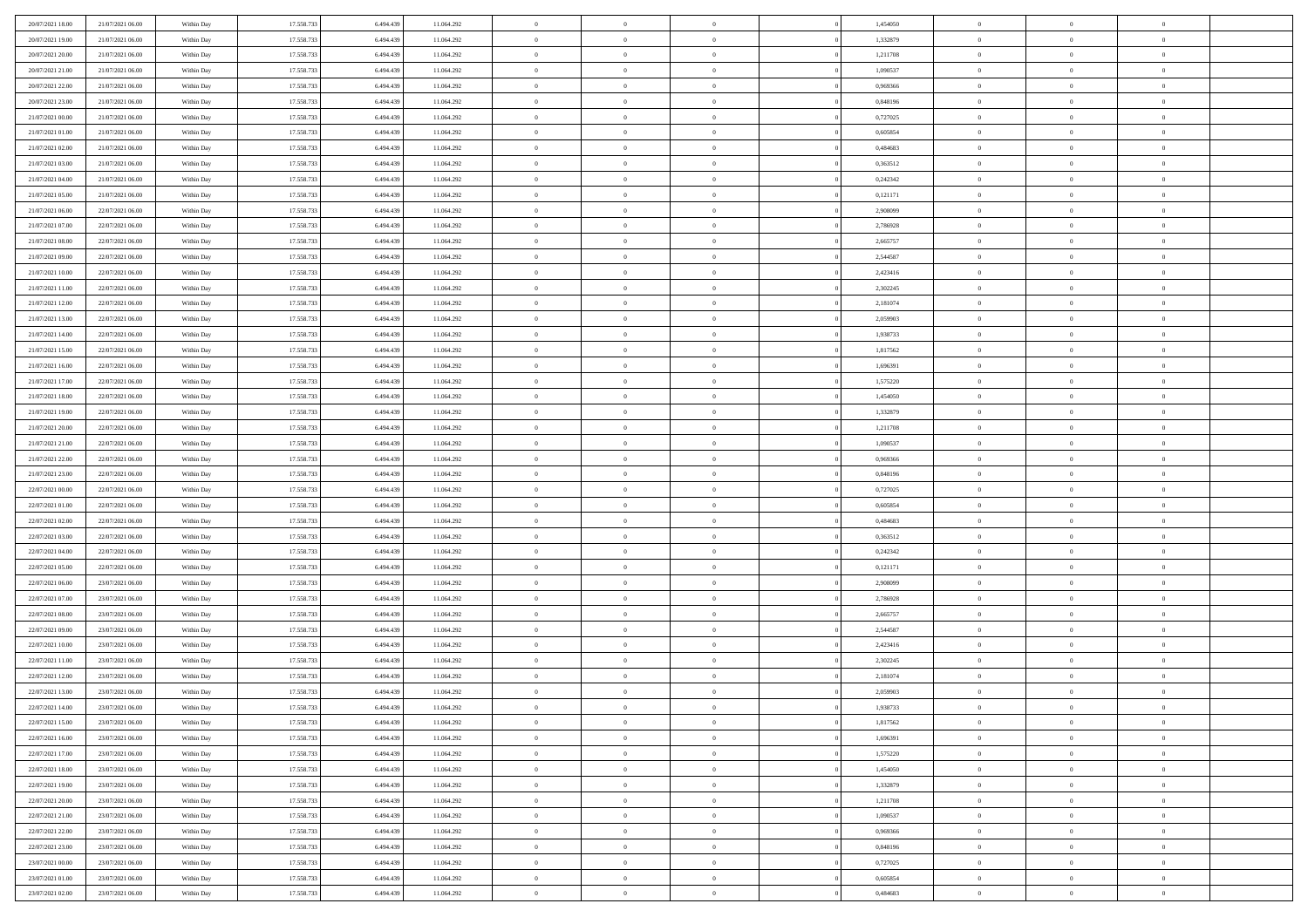| 23/07/2021 03:00                     | 23/07/2021 06:00                     | Within Day               | 17.558.733 | 6.494.439 | 11.064.292               | $\bf{0}$       | $\bf{0}$       | $\overline{0}$ |          | 0,363512             | $\bf{0}$                 | $\overline{0}$ | $\,0\,$        |  |
|--------------------------------------|--------------------------------------|--------------------------|------------|-----------|--------------------------|----------------|----------------|----------------|----------|----------------------|--------------------------|----------------|----------------|--|
| 23/07/2021 04:00                     | 23/07/2021 06:00                     | Within Day               | 17.558.733 | 6,494,439 | 11.064.292               | $\overline{0}$ | $\overline{0}$ | $\overline{0}$ |          | 0,242342             | $\theta$                 | $\overline{0}$ | $\theta$       |  |
| 23/07/2021 05:00                     | 23/07/2021 06:00                     | Within Dav               | 17.558.733 | 6.494.439 | 11.064.292               | $\mathbf{0}$   | $\overline{0}$ | $\overline{0}$ |          | 0,121171             | $\mathbf{0}$             | $\overline{0}$ | $\overline{0}$ |  |
| 23/07/2021 06:00                     | 24/07/2021 06:00                     | Within Day               | 17.558.733 | 6.494.439 | 11.064.292               | $\bf{0}$       | $\overline{0}$ | $\overline{0}$ |          | 2,908099             | $\bf{0}$                 | $\overline{0}$ | $\bf{0}$       |  |
| 23/07/2021 07:00                     | 24/07/2021 06:00                     | Within Day               | 17.558.733 | 6,494,439 | 11.064.292               | $\bf{0}$       | $\bf{0}$       | $\overline{0}$ |          | 2,786928             | $\bf{0}$                 | $\bf{0}$       | $\,0\,$        |  |
| 23/07/2021 08:00                     | 24/07/2021 06:00                     | Within Dav               | 17.558.733 | 6.494.439 | 11.064.292               | $\overline{0}$ | $\overline{0}$ | $\overline{0}$ |          | 2,665757             | $\mathbf{0}$             | $\overline{0}$ | $\overline{0}$ |  |
| 23/07/2021 09:00                     | 24/07/2021 06:00                     | Within Day               | 17.558.733 | 6.494.439 | 11.064.292               | $\bf{0}$       | $\bf{0}$       | $\overline{0}$ |          | 2,544587             | $\bf{0}$                 | $\overline{0}$ | $\bf{0}$       |  |
| 23/07/2021 10:00                     | 24/07/2021 06:00                     | Within Day               | 17.558.733 | 6,494,439 | 11.064.292               | $\overline{0}$ | $\overline{0}$ | $\overline{0}$ |          | 2,423416             | $\,$ 0 $\,$              | $\overline{0}$ | $\theta$       |  |
| 23/07/2021 11:00                     | 24/07/2021 06:00                     | Within Dav               | 17.558.733 | 6.494.439 | 11.064.292               | $\mathbf{0}$   | $\overline{0}$ | $\overline{0}$ |          | 2,302245             | $\mathbf{0}$             | $\overline{0}$ | $\overline{0}$ |  |
| 23/07/2021 12:00                     | 24/07/2021 06:00                     | Within Day               | 17.558.733 | 6.494.439 | 11.064.292               | $\bf{0}$       | $\bf{0}$       | $\overline{0}$ |          | 2,181074             | $\bf{0}$                 | $\overline{0}$ | $\,0\,$        |  |
| 23/07/2021 13:00                     | 24/07/2021 06:00                     | Within Day               | 17.558.733 | 6,494,439 | 11.064.292               | $\bf{0}$       | $\overline{0}$ | $\overline{0}$ |          | 2,059903             | $\bf{0}$                 | $\overline{0}$ | $\overline{0}$ |  |
| 23/07/2021 14:00                     | 24/07/2021 06:00                     | Within Dav               | 17.558.733 | 6.494.439 | 11.064.292               | $\mathbf{0}$   | $\overline{0}$ | $\overline{0}$ |          | 1,938733             | $\mathbf{0}$             | $\overline{0}$ | $\overline{0}$ |  |
| 23/07/2021 15:00                     | 24/07/2021 06:00                     | Within Day               | 17.558.733 | 6.494.439 | 11.064.292               | $\bf{0}$       | $\overline{0}$ | $\bf{0}$       |          | 1,817562             | $\bf{0}$                 | $\overline{0}$ | $\overline{0}$ |  |
| 23/07/2021 16:00                     | 24/07/2021 06:00                     | Within Day               | 17.558.733 | 6,494,439 | 11.064.292               | $\bf{0}$       | $\bf{0}$       | $\overline{0}$ |          | 1,696391             | $\bf{0}$                 | $\overline{0}$ | $\,0\,$        |  |
| 23/07/2021 18:00                     | 24/07/2021 06:00                     | Within Dav               | 17.558.733 | 6.494.439 | 11.064.292               | $\overline{0}$ | $\overline{0}$ | $\overline{0}$ |          | 1,454050             | $\mathbf{0}$             | $\overline{0}$ | $\overline{0}$ |  |
| 23/07/2021 19:00                     | 24/07/2021 06:00                     | Within Day               | 17.558.733 | 6.494.439 | 11.064.292               | $\bf{0}$       | $\bf{0}$       | $\overline{0}$ |          | 1,332879             | $\bf{0}$                 | $\overline{0}$ | $\bf{0}$       |  |
| 23/07/2021 20:00                     | 24/07/2021 06:00                     |                          | 17.558.733 | 6,494,439 | 11.064.292               | $\overline{0}$ | $\overline{0}$ | $\overline{0}$ |          | 1,211708             | $\bf{0}$                 | $\overline{0}$ | $\theta$       |  |
| 23/07/2021 21:00                     | 24/07/2021 06:00                     | Within Day<br>Within Day | 17.558.733 | 6.494.439 | 11.064.292               | $\mathbf{0}$   | $\overline{0}$ | $\overline{0}$ |          | 1,090537             | $\mathbf{0}$             | $\overline{0}$ | $\overline{0}$ |  |
|                                      | 24/07/2021 06:00                     |                          | 17.558.733 | 6.494.439 | 11.064.292               | $\bf{0}$       | $\overline{0}$ | $\overline{0}$ |          | 0,969366             | $\bf{0}$                 | $\overline{0}$ | $\,0\,$        |  |
| 23/07/2021 22:00                     |                                      | Within Day               | 17.558.733 | 6,494,439 |                          | $\bf{0}$       | $\overline{0}$ | $\overline{0}$ |          |                      |                          | $\overline{0}$ | $\overline{0}$ |  |
| 23/07/2021 23:00<br>24/07/2021 00:00 | 24/07/2021 06:00<br>24/07/2021 06:00 | Within Day<br>Within Dav | 17.558.733 | 6.494.439 | 11.064.292<br>11.064.292 | $\mathbf{0}$   | $\overline{0}$ | $\overline{0}$ |          | 0,848196<br>0,727025 | $\bf{0}$<br>$\mathbf{0}$ | $\overline{0}$ | $\overline{0}$ |  |
|                                      | 24/07/2021 06:00                     |                          |            |           |                          |                |                |                |          |                      |                          |                |                |  |
| 24/07/2021 01:00                     |                                      | Within Day               | 17.558.733 | 6.494.439 | 11.064.292               | $\bf{0}$       | $\overline{0}$ | $\overline{0}$ |          | 0,605854             | $\bf{0}$                 | $\overline{0}$ | $\bf{0}$       |  |
| 24/07/2021 02:00                     | 24/07/2021 06:00                     | Within Day               | 17.558.733 | 6,494,439 | 11.064.292               | $\bf{0}$       | $\overline{0}$ | $\overline{0}$ |          | 0,484683             | $\bf{0}$                 | $\overline{0}$ | $\,0\,$        |  |
| 24/07/2021 03:00                     | 24/07/2021 06:00                     | Within Dav               | 17.558.733 | 6.494.439 | 11.064.292               | $\mathbf{0}$   | $\overline{0}$ | $\overline{0}$ |          | 0,363512             | $\mathbf{0}$             | $\overline{0}$ | $\overline{0}$ |  |
| 24/07/2021 04:00                     | 24/07/2021 06:00                     | Within Day               | 17.558.733 | 6.494.439 | 11.064.292               | $\bf{0}$       | $\overline{0}$ | $\overline{0}$ |          | 0,242342             | $\bf{0}$                 | $\overline{0}$ | $\bf{0}$       |  |
| 24/07/2021 05:00                     | 24/07/2021 06:00                     | Within Day               | 17.558.733 | 6,494,439 | 11.064.292               | $\overline{0}$ | $\overline{0}$ | $\overline{0}$ |          | 0,121171             | $\bf{0}$                 | $\mathbf{0}$   | $\overline{0}$ |  |
| 24/07/2021 06:00                     | 25/07/2021 06:00                     | Within Dav               | 17.558.733 | 6.494.439 | 11.064.292               | $\mathbf{0}$   | $\overline{0}$ | $\overline{0}$ |          | 2,908099             | $\mathbf{0}$             | $\overline{0}$ | $\overline{0}$ |  |
| 24/07/2021 07:00                     | 25/07/2021 06:00                     | Within Day               | 17.558.733 | 6.494.439 | 11.064.292               | $\bf{0}$       | $\overline{0}$ | $\overline{0}$ |          | 2,786928             | $\bf{0}$                 | $\overline{0}$ | $\,0\,$        |  |
| 24/07/2021 08:00                     | 25/07/2021 06:00                     | Within Day               | 17.558.733 | 6,494,439 | 11.064.292               | $\bf{0}$       | $\overline{0}$ | $\overline{0}$ |          | 2,665757             | $\bf{0}$                 | $\overline{0}$ | $\overline{0}$ |  |
| 24/07/2021 09:00                     | 25/07/2021 06:00                     | Within Dav               | 17.558.733 | 6.494.439 | 11.064.292               | $\mathbf{0}$   | $\overline{0}$ | $\overline{0}$ |          | 2,544587             | $\mathbf{0}$             | $\overline{0}$ | $\overline{0}$ |  |
| 24/07/2021 10:00                     | 25/07/2021 06:00                     | Within Day               | 17.558.733 | 6.494.439 | 11.064.292               | $\bf{0}$       | $\overline{0}$ | $\theta$       |          | 2,423416             | $\,$ 0                   | $\overline{0}$ | $\theta$       |  |
| 24/07/2021 11:00                     | 25/07/2021 06:00                     | Within Day               | 17.558.733 | 6.494.439 | 11.064.292               | $\bf{0}$       | $\overline{0}$ | $\overline{0}$ |          | 2,302245             | $\bf{0}$                 | $\overline{0}$ | $\overline{0}$ |  |
| 24/07/2021 12:00                     | 25/07/2021 06:00                     | Within Dav               | 17.558.733 | 6.494.439 | 11.064.292               | $\overline{0}$ | $\overline{0}$ | $\overline{0}$ |          | 2,181074             | $\mathbf{0}$             | $\overline{0}$ | $\overline{0}$ |  |
| 24/07/2021 13:00                     | 25/07/2021 06:00                     | Within Day               | 17.558.733 | 6.494.439 | 11.064.292               | $\bf{0}$       | $\overline{0}$ | $\theta$       |          | 2,059903             | $\,$ 0                   | $\overline{0}$ | $\theta$       |  |
| 24/07/2021 14:00                     | 25/07/2021 06:00                     | Within Day               | 17.558.733 | 6,494,439 | 11.064.292               | $\overline{0}$ | $\overline{0}$ | $\overline{0}$ |          | 1,938733             | $\bf{0}$                 | $\overline{0}$ | $\overline{0}$ |  |
| 24/07/2021 15:00                     | 25/07/2021 06:00                     | Within Day               | 17.558.733 | 6.494.439 | 11.064.292               | $\mathbf{0}$   | $\overline{0}$ | $\overline{0}$ |          | 1,817562             | $\mathbf{0}$             | $\overline{0}$ | $\overline{0}$ |  |
| 24/07/2021 16:00                     | 25/07/2021 06:00                     | Within Day               | 17.558.733 | 6.494.439 | 11.064.292               | $\bf{0}$       | $\overline{0}$ | $\theta$       |          | 1,696391             | $\,$ 0                   | $\overline{0}$ | $\theta$       |  |
| 24/07/2021 17.00                     | 25/07/2021 06:00                     | Within Day               | 17.558.733 | 6,494,439 | 11.064.292               | $\bf{0}$       | $\overline{0}$ | $\overline{0}$ |          | 1,575220             | $\bf{0}$                 | $\overline{0}$ | $\bf{0}$       |  |
| 24/07/2021 18:00                     | 25/07/2021 06:00                     | Within Dav               | 17.558.733 | 6.494.439 | 11.064.292               | $\mathbf{0}$   | $\overline{0}$ | $\overline{0}$ |          | 1,454050             | $\mathbf{0}$             | $\overline{0}$ | $\overline{0}$ |  |
| 24/07/2021 19:00                     | 25/07/2021 06:00                     | Within Day               | 17.558.733 | 6.494.439 | 11.064.292               | $\,0\,$        | $\overline{0}$ | $\theta$       |          | 1,332879             | $\,$ 0                   | $\overline{0}$ | $\theta$       |  |
| 24/07/2021 20:00                     | 25/07/2021 06:00                     | Within Day               | 17.558.733 | 6.494.439 | 11.064.292               | $\bf{0}$       | $\overline{0}$ | $\overline{0}$ |          | 1,211708             | $\bf{0}$                 | $\overline{0}$ | $\bf{0}$       |  |
| 24/07/2021 21:00                     | 25/07/2021 06:00                     | Within Dav               | 17.558.733 | 6.494.439 | 11.064.292               | $\mathbf{0}$   | $\overline{0}$ | $\overline{0}$ |          | 1,090537             | $\mathbf{0}$             | $\overline{0}$ | $\overline{0}$ |  |
| 24/07/2021 22:00                     | 25/07/2021 06:00                     | Within Day               | 17.558.733 | 6.494.439 | 11.064.292               | $\bf{0}$       | $\overline{0}$ | $\theta$       |          | 0,969366             | $\,$ 0                   | $\overline{0}$ | $\theta$       |  |
| 24/07/2021 23.00                     | 25/07/2021 06:00                     | Within Day               | 17.558.733 | 6.494.439 | 11.064.292               | $\bf{0}$       | $\overline{0}$ | $\overline{0}$ |          | 0,848196             | $\bf{0}$                 | $\overline{0}$ | $\bf{0}$       |  |
| 25/07/2021 00:00                     | 25/07/2021 06:00                     | Within Day               | 17.558.733 | 6.494.439 | 11.064.292               | $\bf{0}$       | $\overline{0}$ | $\Omega$       |          | 0,727025             | $\overline{0}$           | $\theta$       | $\theta$       |  |
| 25/07/2021 01:00                     | 25/07/2021 06:00                     | Within Day               | 17.558.733 | 6.494.439 | 11.064.292               | $\,0\,$        | $\overline{0}$ | $\theta$       |          | 0,605854             | $\,$ 0 $\,$              | $\bf{0}$       | $\theta$       |  |
| 25/07/2021 02:00                     | 25/07/2021 06:00                     | Within Day               | 17.558.733 | 6.494.439 | 11.064.292               | $\overline{0}$ | $\overline{0}$ | $\overline{0}$ |          | 0.484683             | $\overline{0}$           | $\overline{0}$ | $\overline{0}$ |  |
| 25/07/2021 03:00                     | 25/07/2021 06:00                     | Within Day               | 17.558.733 | 6.494.439 | 11.064.292               | $\bf{0}$       | $\overline{0}$ | $\overline{0}$ |          | 0,363512             | $\overline{0}$           | $\bf{0}$       | $\mathbf{0}$   |  |
| 25/07/2021 04:00                     | 25/07/2021 06:00                     | Within Day               | 17.558.733 | 6.494.439 | 11.064.292               | $\bf{0}$       | $\overline{0}$ | $\overline{0}$ | $\theta$ | 0,242342             | $\mathbf{0}$             | $\bf{0}$       | $\,$ 0 $\,$    |  |
| 25/07/2021 05:00                     | 25/07/2021 06:00                     | Within Day               | 17.558.733 | 6.494.439 | 11.064.292               | $\bf{0}$       | $\overline{0}$ | $\overline{0}$ |          | 0,121171             | $\,$ 0 $\,$              | $\overline{0}$ | $\overline{0}$ |  |
| 25/07/2021 06:00                     | 26/07/2021 06:00                     | Within Day               | 17.558.733 | 6.494.439 | 11.064.292               | $\bf{0}$       | $\overline{0}$ | $\overline{0}$ |          | 2,908099             | $\mathbf{0}$             | $\overline{0}$ | $\overline{0}$ |  |
| 25/07/2021 07:00                     | 26/07/2021 06:00                     | Within Day               | 17.558.733 | 6.494.439 | 11.064.292               | $\,$ 0 $\,$    | $\overline{0}$ | $\overline{0}$ | $\theta$ | 2,786928             | $\,$ 0 $\,$              | $\mathbf{0}$   | $\,$ 0 $\,$    |  |
| 25/07/2021 08:00                     | 26/07/2021 06:00                     | Within Day               | 17.558.733 | 6.494.439 | 11.064.292               | $\bf{0}$       | $\overline{0}$ | $\overline{0}$ |          | 2,665757             | $\overline{0}$           | $\overline{0}$ | $\overline{0}$ |  |
| 25/07/2021 09:00                     | 26/07/2021 06:00                     | Within Day               | 17.558.733 | 6.494.439 | 11.064.292               | $\bf{0}$       | $\overline{0}$ | $\overline{0}$ |          | 2,544587             | $\mathbf{0}$             | $\bf{0}$       | $\overline{0}$ |  |
| 25/07/2021 11:00                     | 26/07/2021 06:00                     | Within Day               | 17.558.733 | 6.494.439 | 11.064.292               | $\,0\,$        | $\overline{0}$ | $\overline{0}$ |          | 2,302245             | $\,$ 0 $\,$              | $\mathbf{0}$   | $\,$ 0 $\,$    |  |
| 25/07/2021 12:00                     | 26/07/2021 06:00                     | Within Day               | 17.558.733 | 6.494.439 | 11.064.292               | $\bf{0}$       | $\overline{0}$ | $\overline{0}$ |          | 2,181074             | $\bf{0}$                 | $\mathbf{0}$   | $\overline{0}$ |  |
| 25/07/2021 13:00                     | 26/07/2021 06:00                     | Within Day               | 17.558.733 | 6.494.439 | 11.064.292               | $\bf{0}$       | $\overline{0}$ | $\overline{0}$ |          | 2,059903             | $\mathbf{0}$             | $\overline{0}$ | $\overline{0}$ |  |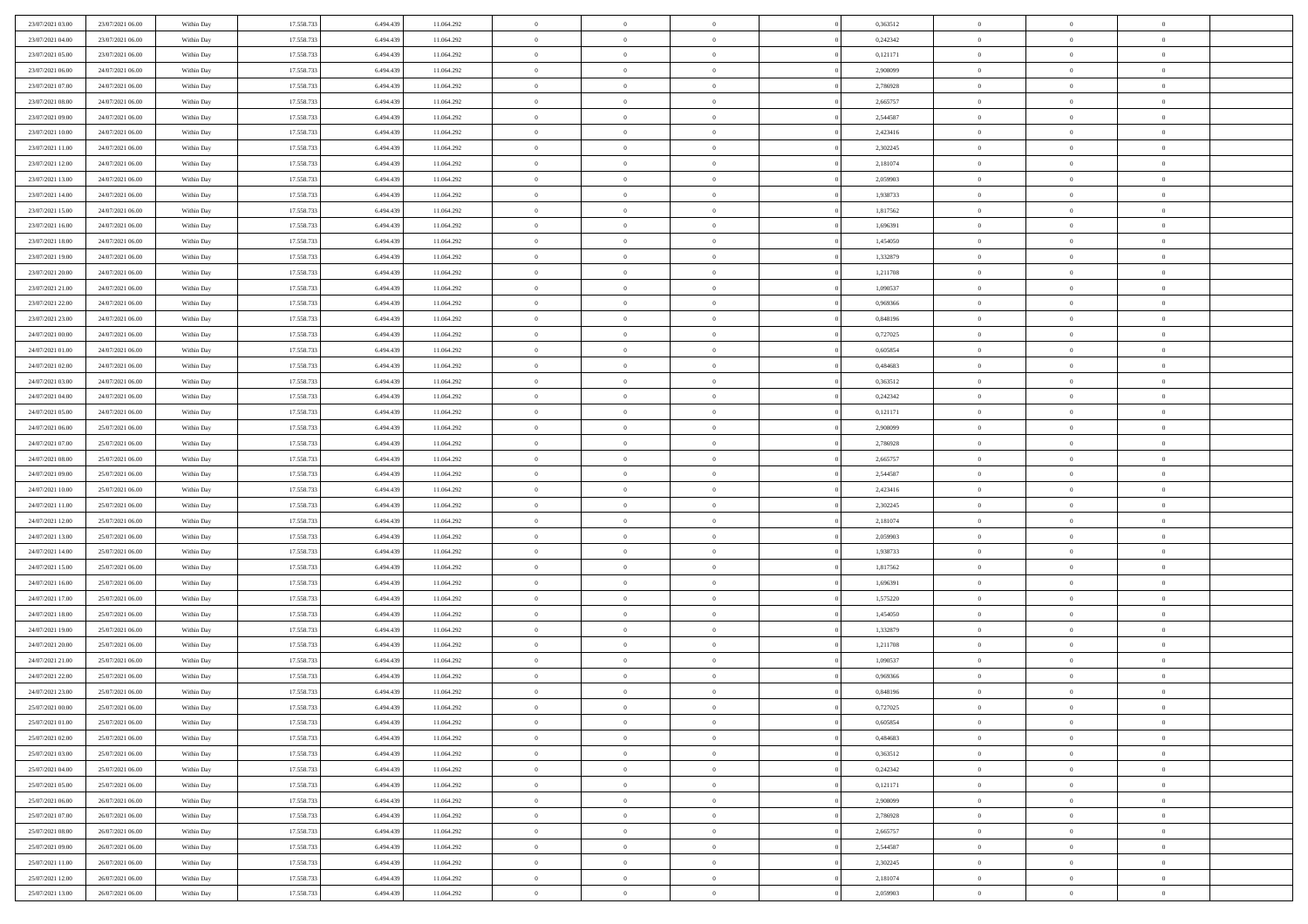| 25/07/2021 14:00 | 26/07/2021 06:00 | Within Day | 17.558.733 | 6.494.439 | 11.064.292 | $\overline{0}$ | $\overline{0}$ | $\Omega$       | 1,938733 | $\bf{0}$       | $\mathbf{0}$   | $\bf{0}$       |  |
|------------------|------------------|------------|------------|-----------|------------|----------------|----------------|----------------|----------|----------------|----------------|----------------|--|
| 25/07/2021 15:00 | 26/07/2021 06:00 | Within Day | 17.558.733 | 6.494.439 | 11.064.292 | $\overline{0}$ | $\overline{0}$ | $\overline{0}$ | 1,817562 | $\mathbf{0}$   | $\overline{0}$ | $\overline{0}$ |  |
| 25/07/2021 16:00 | 26/07/2021 06:00 | Within Day | 17.558.733 | 6.494.439 | 11.064.292 | $\bf{0}$       | $\overline{0}$ | $\bf{0}$       | 1,696391 | $\,$ 0         | $\overline{0}$ | $\,$ 0 $\,$    |  |
| 25/07/2021 17:00 | 26/07/2021 06:00 | Within Day | 17.558.733 | 6,494,439 | 11.064.292 | $\bf{0}$       | $\overline{0}$ | $\Omega$       | 1,575220 | $\theta$       | $\mathbf{0}$   | $\theta$       |  |
| 25/07/2021 18:00 | 26/07/2021 06:00 | Within Day | 17.558.733 | 6.494.439 | 11.064.292 | $\bf{0}$       | $\overline{0}$ | $\overline{0}$ | 1,454050 | $\mathbf{0}$   | $\bf{0}$       | $\overline{0}$ |  |
| 25/07/2021 19:00 | 26/07/2021 06:00 | Within Day | 17.558.733 | 6.494.439 | 11.064.292 | $\bf{0}$       | $\overline{0}$ | $\bf{0}$       | 1,332879 | $\,$ 0         | $\overline{0}$ | $\,$ 0 $\,$    |  |
| 25/07/2021 20:00 | 26/07/2021 06:00 | Within Day | 17.558.733 | 6.494.439 | 11.064.292 | $\bf{0}$       | $\overline{0}$ | $\overline{0}$ | 1,211708 | $\bf{0}$       | $\overline{0}$ | $\theta$       |  |
| 25/07/2021 21:00 | 26/07/2021 06:00 | Within Day | 17.558.733 | 6.494.439 | 11.064.292 | $\overline{0}$ | $\overline{0}$ | $\overline{0}$ | 1,090537 | $\mathbf{0}$   | $\overline{0}$ | $\overline{0}$ |  |
| 25/07/2021 22.00 | 26/07/2021 06:00 | Within Day | 17.558.733 | 6.494.439 | 11.064.292 | $\bf{0}$       | $\overline{0}$ | $\bf{0}$       | 0,969366 | $\,$ 0         | $\overline{0}$ | $\,$ 0 $\,$    |  |
| 25/07/2021 23.00 | 26/07/2021 06:00 | Within Day | 17.558.733 | 6,494,439 | 11.064.292 | $\overline{0}$ | $\overline{0}$ | $\Omega$       | 0.848196 | $\theta$       | $\overline{0}$ | $\theta$       |  |
| 26/07/2021 00:00 | 26/07/2021 06:00 | Within Day | 17.558.733 | 6.494.439 | 11.064.292 | $\bf{0}$       | $\overline{0}$ | $\overline{0}$ | 0,727025 | $\mathbf{0}$   | $\overline{0}$ | $\overline{0}$ |  |
| 26/07/2021 01:00 | 26/07/2021 06:00 | Within Day | 17.558.733 | 6.494.439 | 11.064.292 | $\bf{0}$       | $\overline{0}$ | $\bf{0}$       | 0,605854 | $\,$ 0         | $\overline{0}$ | $\,$ 0 $\,$    |  |
| 26/07/2021 02:00 | 26/07/2021 06:00 | Within Day | 17.558.733 | 6,494,439 | 11.064.292 | $\bf{0}$       | $\overline{0}$ | $\Omega$       | 0.484683 | $\theta$       | $\mathbf{0}$   | $\theta$       |  |
| 26/07/2021 03:00 | 26/07/2021 06:00 | Within Day | 17.558.733 | 6.494.439 | 11.064.292 | $\bf{0}$       | $\overline{0}$ | $\overline{0}$ | 0,363512 | $\mathbf{0}$   | $\overline{0}$ | $\overline{0}$ |  |
| 26/07/2021 04:00 | 26/07/2021 06:00 | Within Day | 17.558.733 | 6.494.439 | 11.064.292 | $\bf{0}$       | $\overline{0}$ | $\bf{0}$       | 0,242342 | $\,$ 0         | $\overline{0}$ | $\,$ 0 $\,$    |  |
| 26/07/2021 05:00 | 26/07/2021 06:00 | Within Day | 17.558.733 | 6.494.439 | 11.064.292 | $\bf{0}$       | $\overline{0}$ | $\overline{0}$ | 0,121171 | $\bf{0}$       | $\overline{0}$ | $\theta$       |  |
| 26/07/2021 06:00 | 27/07/2021 06:00 | Within Day | 17.558.733 | 6.494.439 | 11.064.292 | $\overline{0}$ | $\overline{0}$ | $\overline{0}$ | 2,908099 | $\mathbf{0}$   | $\overline{0}$ | $\overline{0}$ |  |
| 26/07/2021 07:00 | 27/07/2021 06:00 | Within Day | 17.558.733 | 6.494.439 | 11.064.292 | $\bf{0}$       | $\overline{0}$ | $\bf{0}$       | 2,786928 | $\,$ 0         | $\overline{0}$ | $\,$ 0 $\,$    |  |
| 26/07/2021 08:00 | 27/07/2021 06:00 | Within Day | 17.558.733 | 6,494,439 | 11.064.292 | $\bf{0}$       | $\overline{0}$ | $\Omega$       | 2.665757 | $\theta$       | $\mathbf{0}$   | $\theta$       |  |
| 26/07/2021 09:00 | 27/07/2021 06:00 | Within Day | 17.558.733 | 6.494.439 | 11.064.292 | $\overline{0}$ | $\overline{0}$ | $\overline{0}$ | 2,544587 | $\mathbf{0}$   | $\overline{0}$ | $\overline{0}$ |  |
| 26/07/2021 10:00 | 27/07/2021 06:00 | Within Day | 17.558.733 | 6.494.439 | 11.064.292 | $\bf{0}$       | $\overline{0}$ | $\bf{0}$       | 2,423416 | $\,$ 0         | $\overline{0}$ | $\,$ 0 $\,$    |  |
| 26/07/2021 11:00 | 27/07/2021 06:00 | Within Day | 17.558.733 | 6,494,439 | 11.064.292 | $\bf{0}$       | $\overline{0}$ | $\Omega$       | 2,302245 | $\theta$       | $\mathbf{0}$   | $\theta$       |  |
| 26/07/2021 12:00 | 27/07/2021 06:00 | Within Day | 17.558.733 | 6.494.439 | 11.064.292 | $\bf{0}$       | $\overline{0}$ | $\overline{0}$ | 2,181074 | $\overline{0}$ | $\overline{0}$ | $\overline{0}$ |  |
| 26/07/2021 13:00 | 27/07/2021 06:00 | Within Day | 17.558.733 | 6.494.439 | 11.064.292 | $\bf{0}$       | $\overline{0}$ | $\bf{0}$       | 2,059903 | $\,$ 0         | $\overline{0}$ | $\,$ 0 $\,$    |  |
| 26/07/2021 14:00 | 27/07/2021 06:00 | Within Day | 17.558.733 | 6.494.439 | 11.064.292 | $\bf{0}$       | $\overline{0}$ | $\overline{0}$ | 1.938733 | $\bf{0}$       | $\overline{0}$ | $\bf{0}$       |  |
| 26/07/2021 15:00 | 27/07/2021 06:00 | Within Day | 17.558.733 | 6.494.439 | 11.064.292 | $\overline{0}$ | $\overline{0}$ | $\overline{0}$ | 1,817562 | $\mathbf{0}$   | $\overline{0}$ | $\overline{0}$ |  |
| 26/07/2021 16:00 | 27/07/2021 06:00 | Within Day | 17.558.733 | 6.494.439 | 11.064.292 | $\bf{0}$       | $\overline{0}$ | $\bf{0}$       | 1,696391 | $\,$ 0         | $\overline{0}$ | $\,$ 0 $\,$    |  |
| 26/07/2021 17:00 | 27/07/2021 06:00 | Within Day | 17.558.733 | 6,494,439 | 11.064.292 | $\bf{0}$       | $\overline{0}$ | $\Omega$       | 1,575220 | $\theta$       | $\mathbf{0}$   | $\theta$       |  |
| 26/07/2021 18:00 | 27/07/2021 06:00 | Within Day | 17.558.733 | 6.494.439 | 11.064.292 | $\bf{0}$       | $\overline{0}$ | $\overline{0}$ | 1,454050 | $\overline{0}$ | $\overline{0}$ | $\overline{0}$ |  |
| 26/07/2021 19:00 | 27/07/2021 06:00 | Within Day | 17.558.733 | 6.494.439 | 11.064.292 | $\bf{0}$       | $\overline{0}$ | $\bf{0}$       | 1,332879 | $\,$ 0         | $\overline{0}$ | $\,$ 0 $\,$    |  |
| 26/07/2021 20:00 | 27/07/2021 06:00 | Within Day | 17.558.733 | 6.494.439 | 11.064.292 | $\bf{0}$       | $\bf{0}$       | $\overline{0}$ | 1,211708 | $\bf{0}$       | $\overline{0}$ | $\,0\,$        |  |
| 26/07/2021 21:00 | 27/07/2021 06:00 | Within Day | 17.558.733 | 6.494.439 | 11.064.292 | $\overline{0}$ | $\overline{0}$ | $\overline{0}$ | 1,090537 | $\mathbf{0}$   | $\overline{0}$ | $\overline{0}$ |  |
| 26/07/2021 22:00 | 27/07/2021 06:00 | Within Day | 17.558.733 | 6.494.439 | 11.064.292 | $\bf{0}$       | $\overline{0}$ | $\bf{0}$       | 0,969366 | $\,$ 0         | $\overline{0}$ | $\,$ 0 $\,$    |  |
| 26/07/2021 23:00 | 27/07/2021 06:00 | Within Day | 17.558.733 | 6.494.439 | 11.064.292 | $\bf{0}$       | $\overline{0}$ | $\bf{0}$       | 0,848196 | $\bf{0}$       | $\overline{0}$ | $\bf{0}$       |  |
| 27/07/2021 00:00 | 27/07/2021 06:00 | Within Day | 17.558.733 | 6.494.439 | 11.064.292 | $\overline{0}$ | $\overline{0}$ | $\overline{0}$ | 0,727025 | $\mathbf{0}$   | $\overline{0}$ | $\overline{0}$ |  |
| 27/07/2021 01:00 | 27/07/2021 06:00 | Within Day | 17.558.733 | 6.494.439 | 11.064.292 | $\bf{0}$       | $\overline{0}$ | $\bf{0}$       | 0,605854 | $\,$ 0         | $\overline{0}$ | $\,$ 0 $\,$    |  |
| 27/07/2021 02:00 | 27/07/2021 06:00 | Within Day | 17.558.733 | 6.494.439 | 11.064.292 | $\bf{0}$       | $\bf{0}$       | $\overline{0}$ | 0,484683 | $\bf{0}$       | $\overline{0}$ | $\,0\,$        |  |
| 27/07/2021 03:00 | 27/07/2021 06:00 | Within Day | 17.558.733 | 6.494.439 | 11.064.292 | $\overline{0}$ | $\overline{0}$ | $\overline{0}$ | 0,363512 | $\mathbf{0}$   | $\overline{0}$ | $\overline{0}$ |  |
| 27/07/2021 04:00 | 27/07/2021 06:00 | Within Day | 17.558.733 | 6.494.439 | 11.064.292 | $\bf{0}$       | $\overline{0}$ | $\bf{0}$       | 0,242342 | $\,$ 0         | $\overline{0}$ | $\,$ 0 $\,$    |  |
| 27/07/2021 05:00 | 27/07/2021 06:00 | Within Day | 17.558.733 | 6.494.439 | 11.064.292 | $\bf{0}$       | $\bf{0}$       | $\overline{0}$ | 0,121171 | $\bf{0}$       | $\overline{0}$ | $\,0\,$        |  |
| 27/07/2021 06:00 | 28/07/2021 06:00 | Within Day | 17.558.733 | 6.494.439 | 11.064.292 | $\overline{0}$ | $\overline{0}$ | $\overline{0}$ | 2,908099 | $\mathbf{0}$   | $\overline{0}$ | $\overline{0}$ |  |
| 27/07/2021 07:00 | 28/07/2021 06:00 | Within Day | 17.558.733 | 6.494.439 | 11.064.292 | $\bf{0}$       | $\overline{0}$ | $\bf{0}$       | 2,786928 | $\,$ 0         | $\overline{0}$ | $\,$ 0 $\,$    |  |
| 27/07/2021 08:00 | 28/07/2021 06:00 | Within Day | 17.558.733 | 6.494.439 | 11.064.292 | $\bf{0}$       | $\bf{0}$       | $\bf{0}$       | 2,665757 | $\bf{0}$       | $\overline{0}$ | $\,0\,$        |  |
| 27/07/2021 09:00 | 28/07/2021 06:00 | Within Day | 17.558.733 | 6.494.439 | 11.064.292 | $\mathbf{0}$   | $\overline{0}$ | $\overline{0}$ | 2,544587 | $\mathbf{0}$   | $\overline{0}$ | $\overline{0}$ |  |
| 27/07/2021 10:00 | 28/07/2021 06:00 | Within Day | 17.558.733 | 6.494.439 | 11.064.292 | $\bf{0}$       | $\overline{0}$ | $\theta$       | 2,423416 | $\overline{0}$ | $\overline{0}$ | $\theta$       |  |
| 27/07/2021 11:00 | 28/07/2021 06:00 | Within Day | 17.558.733 | 6.494.439 | 11.064.292 | $\bf{0}$       | $\bf{0}$       | $\bf{0}$       | 2,302245 | $\bf{0}$       | $\overline{0}$ | $\bf{0}$       |  |
| 27/07/2021 12:00 | 28/07/2021 06:00 | Within Day | 17.558.733 | 6.494.439 | 11.064.292 | $\overline{0}$ | $\overline{0}$ | $\overline{0}$ | 2,181074 | $\overline{0}$ | $\overline{0}$ | $\overline{0}$ |  |
| 27/07/2021 13:00 | 28/07/2021 06:00 | Within Day | 17.558.733 | 6.494.439 | 11.064.292 | $\,$ 0 $\,$    | $\overline{0}$ | $\overline{0}$ | 2,059903 | $\mathbf{0}$   | $\,$ 0 $\,$    | $\,$ 0 $\,$    |  |
| 27/07/2021 14:00 | 28/07/2021 06:00 | Within Day | 17.558.733 | 6.494.439 | 11.064.292 | $\bf{0}$       | $\bf{0}$       | $\overline{0}$ | 1,938733 | $\bf{0}$       | $\overline{0}$ | $\bf{0}$       |  |
| 27/07/2021 15:00 | 28/07/2021 06:00 | Within Day | 17.558.733 | 6.494.439 | 11.064.292 | $\bf{0}$       | $\overline{0}$ | $\overline{0}$ | 1,817562 | $\overline{0}$ | $\bf{0}$       | $\overline{0}$ |  |
| 27/07/2021 16:00 | 28/07/2021 06:00 | Within Day | 17.558.733 | 6.494.439 | 11.064.292 | $\,$ 0 $\,$    | $\overline{0}$ | $\overline{0}$ | 1,696391 | $\mathbf{0}$   | $\overline{0}$ | $\,$ 0 $\,$    |  |
| 27/07/2021 17:00 | 28/07/2021 06:00 | Within Day | 17.558.733 | 6.494.439 | 11.064.292 | $\overline{0}$ | $\overline{0}$ | $\overline{0}$ | 1,575220 | $\bf{0}$       | $\overline{0}$ | $\overline{0}$ |  |
| 27/07/2021 18:00 | 28/07/2021 06:00 | Within Day | 17.558.733 | 6.494.439 | 11.064.292 | $\overline{0}$ | $\overline{0}$ | $\overline{0}$ | 1,454050 | $\overline{0}$ | $\bf{0}$       | $\overline{0}$ |  |
| 27/07/2021 19:00 | 28/07/2021 06:00 | Within Day | 17.558.733 | 6.494.439 | 11.064.292 | $\,$ 0 $\,$    | $\overline{0}$ | $\overline{0}$ | 1,332879 | $\mathbf{0}$   | $\,$ 0 $\,$    | $\,$ 0 $\,$    |  |
| 27/07/2021 20:00 | 28/07/2021 06:00 | Within Day | 17.558.733 | 6.494.439 | 11.064.292 | $\bf{0}$       | $\bf{0}$       | $\overline{0}$ | 1,211708 | $\bf{0}$       | $\overline{0}$ | $\bf{0}$       |  |
| 27/07/2021 21:00 | 28/07/2021 06:00 | Within Day | 17.558.733 | 6.494.439 | 11.064.292 | $\overline{0}$ | $\overline{0}$ | $\overline{0}$ | 1,090537 | $\mathbf{0}$   | $\bf{0}$       | $\overline{0}$ |  |
| 27/07/2021 22.00 | 28/07/2021 06:00 | Within Day | 17.558.733 | 6.494.439 | 11.064.292 | $\,0\,$        | $\overline{0}$ | $\overline{0}$ | 0,969366 | $\,$ 0         | $\overline{0}$ | $\,$ 0 $\,$    |  |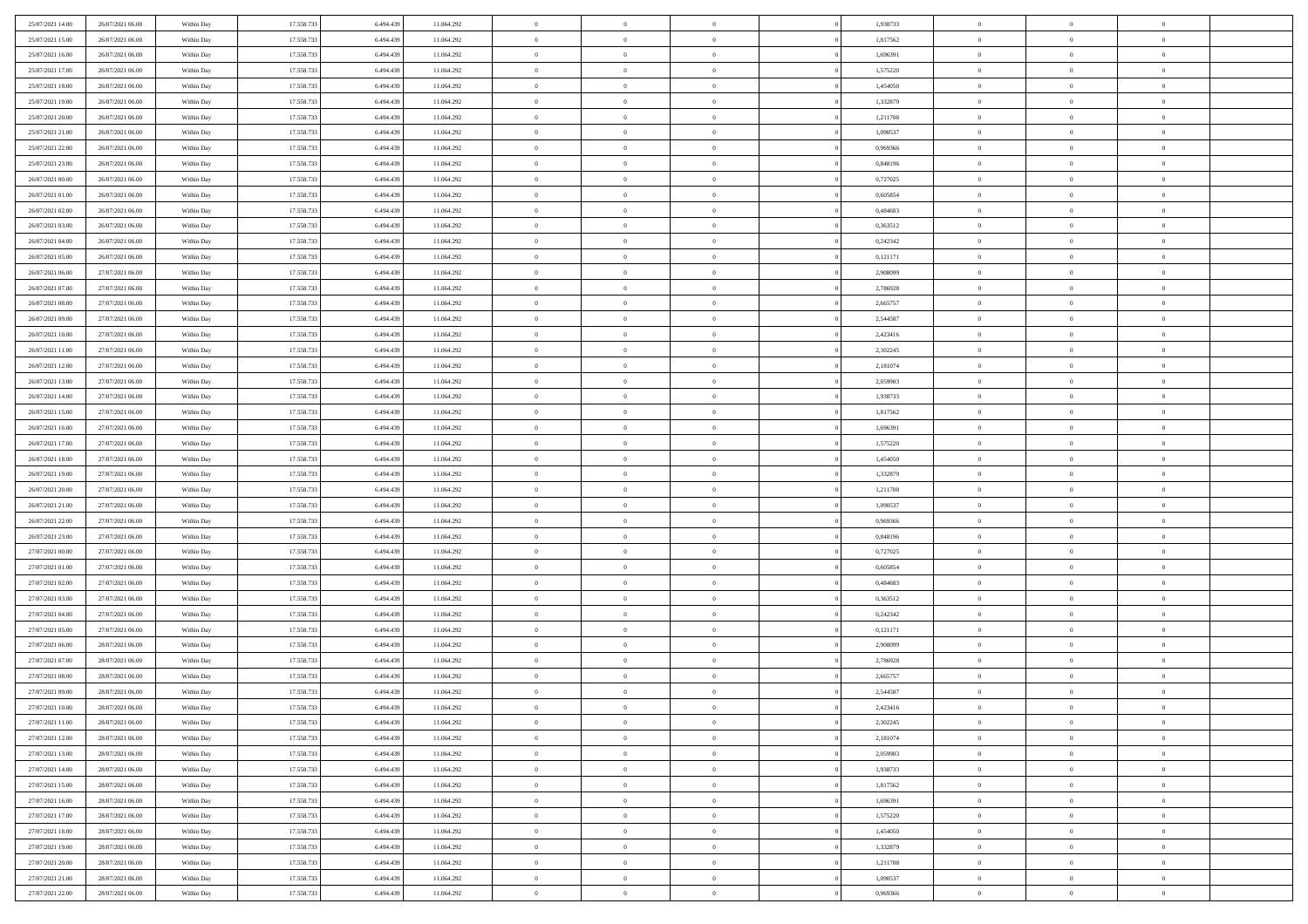| 27/07/2021 23:00                     | 28/07/2021 06:00 | Within Day               | 17.558.733 | 6.494.439 | 11.064.292               | $\,0\,$        | $\overline{0}$ | $\overline{0}$ |                | 0,848196 | $\,$ 0 $\,$    | $\overline{0}$ | $\bf{0}$       |  |
|--------------------------------------|------------------|--------------------------|------------|-----------|--------------------------|----------------|----------------|----------------|----------------|----------|----------------|----------------|----------------|--|
| 28/07/2021 00:00                     | 28/07/2021 06:00 | Within Day               | 17.558.733 | 6.494.439 | 11.064.292               | $\overline{0}$ | $\overline{0}$ | $\overline{0}$ |                | 0,727025 | $\theta$       | $\overline{0}$ | $\overline{0}$ |  |
| 28/07/2021 01:00                     | 28/07/2021 06:00 | Within Day               | 17.558.733 | 6.494.439 | 11.064.292               | $\mathbf{0}$   | $\overline{0}$ | $\overline{0}$ |                | 0,605854 | $\theta$       | $\overline{0}$ | $\overline{0}$ |  |
| 28/07/2021 02:00                     | 28/07/2021 06:00 | Within Day               | 17.558.733 | 6.494.439 | 11.064.292               | $\bf{0}$       | $\overline{0}$ | $\overline{0}$ |                | 0,484683 | $\bf{0}$       | $\overline{0}$ | $\bf{0}$       |  |
| 28/07/2021 03:00                     | 28/07/2021 06:00 | Within Day               | 17.558.733 | 6.494.439 | 11.064.292               | $\overline{0}$ | $\overline{0}$ | $\overline{0}$ |                | 0,363512 | $\bf{0}$       | $\overline{0}$ | $\bf{0}$       |  |
| 28/07/2021 04:00                     | 28/07/2021 06:00 | Within Day               | 17.558.733 | 6.494.439 | 11.064.292               | $\mathbf{0}$   | $\overline{0}$ | $\overline{0}$ |                | 0,242342 | $\theta$       | $\overline{0}$ | $\theta$       |  |
| 28/07/2021 05:00                     | 28/07/2021 06:00 | Within Day               | 17.558.733 | 6.494.439 | 11.064.292               | $\mathbf{0}$   | $\overline{0}$ | $\overline{0}$ |                | 0,121171 | $\bf{0}$       | $\overline{0}$ | $\theta$       |  |
| 28/07/2021 06:00                     | 29/07/2021 06:00 | Within Day               | 17.558.733 | 6.494.439 | 11.064.292               | $\overline{0}$ | $\overline{0}$ | $\overline{0}$ |                | 2.908099 | $\,$ 0 $\,$    | $\overline{0}$ | $\overline{0}$ |  |
| 28/07/2021 07:00                     | 29/07/2021 06:00 | Within Day               | 17.558.733 | 6.494.439 | 11.064.292               | $\mathbf{0}$   | $\overline{0}$ | $\overline{0}$ |                | 2,786928 | $\theta$       | $\overline{0}$ | $\overline{0}$ |  |
| 28/07/2021 10:00                     | 29/07/2021 06:00 | Within Day               | 17.558.733 | 6.494.439 | 11.064.292               | $\bf{0}$       | $\overline{0}$ | $\overline{0}$ |                | 2,423416 | $\mathbf{0}$   | $\overline{0}$ | $\bf{0}$       |  |
|                                      | 29/07/2021 06:00 |                          | 17.558.733 | 6.494.439 |                          | $\bf{0}$       | $\overline{0}$ | $\overline{0}$ |                | 2,302245 | $\bf{0}$       | $\mathbf{0}$   | $\theta$       |  |
| 28/07/2021 11:00<br>28/07/2021 12:00 | 29/07/2021 06:00 | Within Day<br>Within Day | 17.558.733 | 6.494.439 | 11.064.292<br>11.064.292 | $\mathbf{0}$   | $\overline{0}$ | $\overline{0}$ |                | 2,181074 | $\theta$       | $\overline{0}$ | $\overline{0}$ |  |
| 28/07/2021 13:00                     | 29/07/2021 06:00 | Within Day               | 17.558.733 | 6.494.439 |                          | $\,0\,$        | $\overline{0}$ | $\overline{0}$ |                | 2,059903 | $\bf{0}$       | $\overline{0}$ | $\bf{0}$       |  |
| 28/07/2021 14:00                     | 29/07/2021 06:00 |                          | 17.558.733 | 6.494.439 | 11.064.292               | $\bf{0}$       | $\overline{0}$ | $\overline{0}$ |                | 1,938733 | $\,$ 0 $\,$    | $\overline{0}$ | $\theta$       |  |
| 28/07/2021 15:00                     | 29/07/2021 06:00 | Within Day<br>Within Day | 17.558.733 | 6.494.439 | 11.064.292<br>11.064.292 | $\mathbf{0}$   | $\overline{0}$ | $\overline{0}$ |                | 1,817562 | $\theta$       | $\overline{0}$ | $\overline{0}$ |  |
|                                      |                  |                          |            |           |                          |                | $\overline{0}$ | $\overline{0}$ |                |          |                | $\overline{0}$ |                |  |
| 28/07/2021 16:00                     | 29/07/2021 06:00 | Within Day               | 17.558.733 | 6.494.439 | 11.064.292               | $\,0\,$        |                |                |                | 1,696391 | $\bf{0}$       |                | $\bf{0}$       |  |
| 28/07/2021 17:00                     | 29/07/2021 06:00 | Within Day               | 17.558.733 | 6.494.439 | 11.064.292               | $\bf{0}$       | $\overline{0}$ | $\overline{0}$ |                | 1,575220 | $\bf{0}$       | $\overline{0}$ | $\overline{0}$ |  |
| 28/07/2021 18:00                     | 29/07/2021 06:00 | Within Day               | 17.558.733 | 6.494.439 | 11.064.292               | $\mathbf{0}$   | $\overline{0}$ | $\overline{0}$ |                | 1,454050 | $\theta$       | $\overline{0}$ | $\overline{0}$ |  |
| 28/07/2021 19:00                     | 29/07/2021 06:00 | Within Day               | 17.558.733 | 6.494.439 | 11.064.292               | $\bf{0}$       | $\overline{0}$ | $\bf{0}$       |                | 1,332879 | $\bf{0}$       | $\overline{0}$ | $\bf{0}$       |  |
| 28/07/2021 20:00                     | 29/07/2021 06:00 | Within Day               | 17.558.733 | 6.494.439 | 11.064.292               | $\bf{0}$       | $\overline{0}$ | $\overline{0}$ |                | 1,211708 | $\bf{0}$       | $\overline{0}$ | $\bf{0}$       |  |
| 28/07/2021 21:00                     | 29/07/2021 06:00 | Within Day               | 17.558.733 | 6.494.439 | 11.064.292               | $\mathbf{0}$   | $\overline{0}$ | $\overline{0}$ |                | 1,090537 | $\theta$       | $\overline{0}$ | $\overline{0}$ |  |
| 28/07/2021 22:00                     | 29/07/2021 06:00 | Within Day               | 17.558.733 | 6.494.439 | 11.064.292               | $\mathbf{0}$   | $\overline{0}$ | $\overline{0}$ |                | 0,969366 | $\bf{0}$       | $\overline{0}$ | $\theta$       |  |
| 28/07/2021 23:00                     | 29/07/2021 06:00 | Within Day               | 17.558.733 | 6.494.439 | 11.064.292               | $\bf{0}$       | $\overline{0}$ | $\overline{0}$ |                | 0,848196 | $\bf{0}$       | $\overline{0}$ | $\overline{0}$ |  |
| 29/07/2021 00:00                     | 29/07/2021 06:00 | Within Day               | 17.558.733 | 6.494.439 | 11.064.292               | $\mathbf{0}$   | $\overline{0}$ | $\overline{0}$ |                | 0,727025 | $\theta$       | $\overline{0}$ | $\overline{0}$ |  |
| 29/07/2021 01:00                     | 29/07/2021 06:00 | Within Day               | 17.558.733 | 6.494.439 | 11.064.292               | $\bf{0}$       | $\overline{0}$ | $\overline{0}$ |                | 0,605854 | $\bf{0}$       | $\overline{0}$ | $\bf{0}$       |  |
| 29/07/2021 02:00                     | 29/07/2021 06:00 | Within Day               | 17.558.733 | 6.494.439 | 11.064.292               | $\bf{0}$       | $\overline{0}$ | $\overline{0}$ |                | 0,484683 | $\bf{0}$       | $\overline{0}$ | $\bf{0}$       |  |
| 29/07/2021 03:00                     | 29/07/2021 06:00 | Within Day               | 17.558.733 | 6.494.439 | 11.064.292               | $\mathbf{0}$   | $\overline{0}$ | $\overline{0}$ |                | 0,363512 | $\theta$       | $\overline{0}$ | $\overline{0}$ |  |
| 29/07/2021 04:00                     | 29/07/2021 06:00 | Within Day               | 17.558.733 | 6.494.439 | 11.064.292               | $\,0\,$        | $\overline{0}$ | $\bf{0}$       |                | 0,242342 | $\bf{0}$       | $\overline{0}$ | $\bf{0}$       |  |
| 29/07/2021 05:00                     | 29/07/2021 06:00 | Within Day               | 17.558.733 | 6.494.439 | 11.064.292               | $\overline{0}$ | $\overline{0}$ | $\overline{0}$ |                | 0,121171 | $\,$ 0 $\,$    | $\overline{0}$ | $\bf{0}$       |  |
| 29/07/2021 06:00                     | 30/07/2021 06:00 | Within Day               | 17.558.733 | 6.494.439 | 11.064.292               | $\mathbf{0}$   | $\overline{0}$ | $\overline{0}$ |                | 2,908099 | $\theta$       | $\overline{0}$ | $\overline{0}$ |  |
| 29/07/2021 07:00                     | 30/07/2021 06:00 | Within Day               | 17.558.733 | 6.494.439 | 11.064.292               | $\mathbf{0}$   | $\overline{0}$ | $\overline{0}$ |                | 2,786928 | $\,$ 0 $\,$    | $\overline{0}$ | $\theta$       |  |
| 29/07/2021 08:00                     | 30/07/2021 06:00 | Within Day               | 17.558.733 | 6.494.439 | 11.064.292               | $\bf{0}$       | $\overline{0}$ | $\overline{0}$ |                | 2,665757 | $\bf{0}$       | $\overline{0}$ | $\bf{0}$       |  |
| 29/07/2021 09:00                     | 30/07/2021 06:00 | Within Day               | 17.558.733 | 6.494.439 | 11.064.292               | $\mathbf{0}$   | $\overline{0}$ | $\overline{0}$ |                | 2,544587 | $\theta$       | $\overline{0}$ | $\overline{0}$ |  |
| 29/07/2021 10:00                     | 30/07/2021 06:00 | Within Day               | 17.558.733 | 6.494.439 | 11.064.292               | $\mathbf{0}$   | $\overline{0}$ | $\overline{0}$ |                | 2,423416 | $\,$ 0 $\,$    | $\overline{0}$ | $\theta$       |  |
| 29/07/2021 11:00                     | 30/07/2021 06:00 | Within Day               | 17.558.733 | 6.494.439 | 11.064.292               | $\overline{0}$ | $\overline{0}$ | $\overline{0}$ |                | 2,302245 | $\bf{0}$       | $\overline{0}$ | $\bf{0}$       |  |
| 29/07/2021 12:00                     | 30/07/2021 06:00 | Within Day               | 17.558.733 | 6.494.439 | 11.064.292               | $\mathbf{0}$   | $\overline{0}$ | $\overline{0}$ |                | 2,181074 | $\theta$       | $\overline{0}$ | $\overline{0}$ |  |
| 29/07/2021 13:00                     | 30/07/2021 06:00 | Within Day               | 17.558.733 | 6.494.439 | 11.064.292               | $\mathbf{0}$   | $\overline{0}$ | $\theta$       |                | 2,059903 | $\,$ 0 $\,$    | $\overline{0}$ | $\theta$       |  |
| 29/07/2021 14:00                     | 30/07/2021 06:00 | Within Day               | 17.558.733 | 6.494.439 | 11.064.292               | $\bf{0}$       | $\overline{0}$ | $\overline{0}$ |                | 1,938733 | $\bf{0}$       | $\overline{0}$ | $\overline{0}$ |  |
| 29/07/2021 15:00                     | 30/07/2021 06:00 | Within Day               | 17.558.733 | 6.494.439 | 11.064.292               | $\mathbf{0}$   | $\overline{0}$ | $\overline{0}$ |                | 1,817562 | $\theta$       | $\overline{0}$ | $\overline{0}$ |  |
| 29/07/2021 16:00                     | 30/07/2021 06:00 | Within Day               | 17.558.733 | 6.494.439 | 11.064.292               | $\,$ 0 $\,$    | $\overline{0}$ | $\bf{0}$       |                | 1,696391 | $\,$ 0 $\,$    | $\overline{0}$ | $\theta$       |  |
| 29/07/2021 17:00                     | 30/07/2021 06:00 | Within Day               | 17.558.733 | 6.494.439 | 11.064.292               | $\bf{0}$       | $\overline{0}$ | $\overline{0}$ |                | 1,575220 | $\bf{0}$       | $\overline{0}$ | $\bf{0}$       |  |
| 29/07/2021 18:00                     | 30/07/2021 06:00 | Within Day               | 17.558.733 | 6.494.439 | 11.064.292               | $\mathbf{0}$   | $\overline{0}$ | $\overline{0}$ |                | 1,454050 | $\theta$       | $\overline{0}$ | $\overline{0}$ |  |
| 29/07/2021 19:00                     | 30/07/2021 06:00 | Within Day               | 17.558.733 | 6.494.439 | 11.064.292               | $\mathbf{0}$   | $\overline{0}$ | $\overline{0}$ |                | 1,332879 | $\,$ 0 $\,$    | $\overline{0}$ | $\theta$       |  |
| 29/07/2021 20:00                     | 30/07/2021 06:00 | Within Day               | 17.558.733 | 6.494.439 | 11.064.292               | $\bf{0}$       | $\overline{0}$ | $\overline{0}$ |                | 1,211708 | $\,$ 0 $\,$    | $\overline{0}$ | $\overline{0}$ |  |
| 29/07/2021 21:00                     | 30/07/2021 06:00 | Within Day               | 17.558.733 | 6.494.439 | 11.064.292               | $\mathbf{0}$   | $\overline{0}$ | $\overline{0}$ |                | 1,090537 | $\overline{0}$ | $^{\circ}$     | $\theta$       |  |
| 29/07/2021 22:00                     | 30/07/2021 06:00 | Within Day               | 17.558.733 | 6.494.439 | 11.064.292               | $\,$ 0 $\,$    | $\overline{0}$ | $\bf{0}$       |                | 0,969366 | $\,$ 0 $\,$    | $\bf{0}$       | $\theta$       |  |
| 29/07/2021 23:00                     | 30/07/2021 06:00 | Within Day               | 17.558.733 | 6.494.439 | 11.064.292               | $\mathbf{0}$   | $\overline{0}$ | $\overline{0}$ |                | 0,848196 | $\,$ 0 $\,$    | $\overline{0}$ | $\overline{0}$ |  |
| 30/07/2021 00:00                     | 30/07/2021 06:00 | Within Day               | 17.558.733 | 6.494.439 | 11.064.292               | $\mathbf{0}$   | $\overline{0}$ | $\overline{0}$ |                | 0,727025 | $\mathbf{0}$   | $\overline{0}$ | $\overline{0}$ |  |
| 30/07/2021 01:00                     | 30/07/2021 06:00 | Within Day               | 17.558.733 | 6.494.439 | 11.064.292               | $\,$ 0 $\,$    | $\overline{0}$ | $\overline{0}$ | $\overline{0}$ | 0,605854 | $\,$ 0 $\,$    | $\bf{0}$       | $\,$ 0 $\,$    |  |
| 30/07/2021 02:00                     | 30/07/2021 06:00 | Within Day               | 17.558.733 | 6.494.439 | 11.064.292               | $\bf{0}$       | $\overline{0}$ | $\overline{0}$ |                | 0,484683 | $\,$ 0 $\,$    | $\overline{0}$ | $\overline{0}$ |  |
| 30/07/2021 03:00                     | 30/07/2021 06:00 | Within Day               | 17.558.733 | 6.494.439 | 11.064.292               | $\mathbf{0}$   | $\overline{0}$ | $\overline{0}$ |                | 0,363512 | $\overline{0}$ | $\overline{0}$ | $\overline{0}$ |  |
| 30/07/2021 04:00                     | 30/07/2021 06:00 | Within Day               | 17.558.733 | 6.494.439 | 11.064.292               | $\,$ 0 $\,$    | $\overline{0}$ | $\overline{0}$ |                | 0,242342 | $\,$ 0 $\,$    | $\bf{0}$       | $\,$ 0 $\,$    |  |
| 30/07/2021 05:00                     | 30/07/2021 06:00 | Within Day               | 17.558.733 | 6.494.439 | 11.064.292               | $\overline{0}$ | $\overline{0}$ | $\overline{0}$ |                | 0,121171 | $\overline{0}$ | $\overline{0}$ | $\overline{0}$ |  |
| 30/07/2021 06:00                     | 31/07/2021 06:00 | Within Day               | 17.558.733 | 6.494.439 | 11.064.292               | $\mathbf{0}$   | $\overline{0}$ | $\overline{0}$ |                | 2,908099 | $\mathbf{0}$   | $\overline{0}$ | $\overline{0}$ |  |
| 30/07/2021 07:00                     | 31/07/2021 06:00 | Within Day               | 17.558.733 | 6.494.439 | 11.064.292               | $\,$ 0         | $\overline{0}$ | $\overline{0}$ | $\overline{0}$ | 2,786928 | $\,$ 0 $\,$    | $\bf{0}$       | $\,$ 0 $\,$    |  |
| 30/07/2021 08:00                     | 31/07/2021 06:00 | Within Day               | 17.558.733 | 6.494.439 | 11.064.292               | $\bf{0}$       | $\overline{0}$ | $\overline{0}$ |                | 2,665757 | $\,$ 0 $\,$    | $\overline{0}$ | $\overline{0}$ |  |
| 30/07/2021 09:00                     | 31/07/2021 06:00 | Within Day               | 17.558.733 | 6.494.439 | 11.064.292               | $\mathbf{0}$   | $\overline{0}$ | $\overline{0}$ |                | 2,544587 | $\mathbf{0}$   | $\overline{0}$ | $\overline{0}$ |  |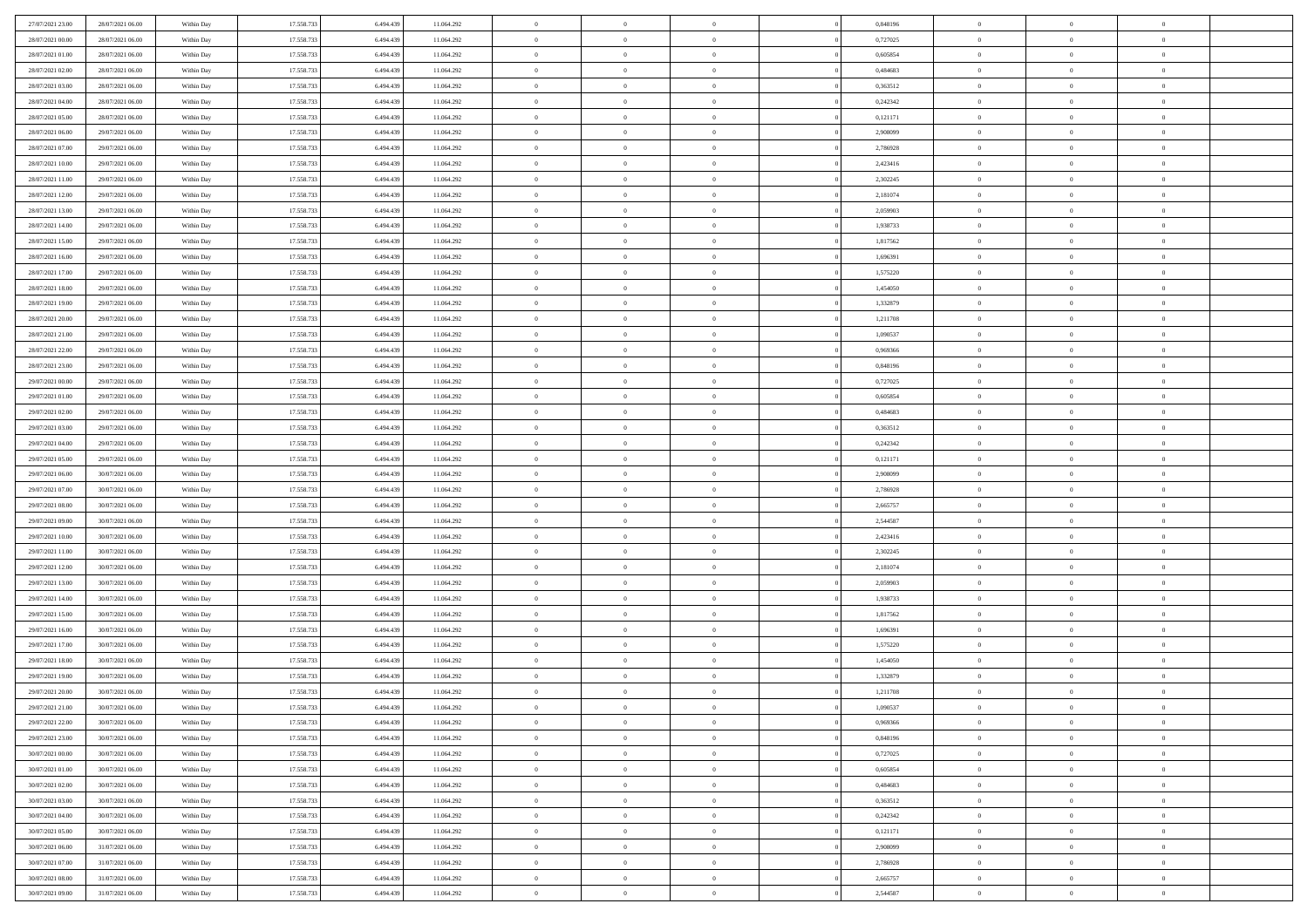| 30/07/2021 10:00 | 31/07/2021 06:00 | Within Day | 17.558.73  | 6.494.439 | 11.064.292 | $\mathbf{0}$   | $\Omega$ | 2,423416 | $\Omega$       | $\Omega$ | $\Omega$ |  |
|------------------|------------------|------------|------------|-----------|------------|----------------|----------|----------|----------------|----------|----------|--|
| 30/07/2021 11:00 | 31/07/2021 06:00 | Within Day | 17.558.73  | 6.494.439 | 11.064.292 | $\mathbf{0}$   | $\Omega$ | 2,302245 | $\theta$       |          | $\Omega$ |  |
| 30/07/2021 12:00 | 31/07/2021 06:00 | Within Day | 17.558.73  | 6.494.439 | 11.064.292 | $\mathbf{a}$   | $\Omega$ | 2,181074 | $\theta$       |          | $\Omega$ |  |
| 30/07/2021 13:00 | 31/07/2021 06:00 | Within Day | 17.558.73  | 6.494.439 | 11.064.292 | $\mathbf{a}$   | $\theta$ | 2,059903 | $\theta$       |          | $\Omega$ |  |
| 30/07/2021 14:00 | 31/07/2021 06:00 | Within Day | 17.558.73  | 6.494.439 | 11.064.292 | $\overline{0}$ | $\Omega$ | 1.938733 | $\theta$       |          | $\Omega$ |  |
| 30/07/2021 15:00 | 31/07/2021 06:00 | Within Day | 17.558.73  | 6.494.439 | 11.064.292 | $\mathbf{a}$   | $\Omega$ | 1,817562 | $\theta$       |          | $\Omega$ |  |
| 30/07/2021 16:00 | 31/07/2021 06:00 | Within Day | 17.558.73  | 6.494.439 | 11.064.292 | $\mathbf{0}$   | $\Omega$ | 1,696391 | $\overline{0}$ | $\Omega$ | $\Omega$ |  |
| 30/07/2021 17:00 | 31/07/2021 06:00 | Within Day | 17.558.73  | 6.494.439 | 11.064.292 | $\mathbf{a}$   | $\Omega$ | 1,575220 | $\theta$       |          | $\Omega$ |  |
| 30/07/2021 18:00 | 31/07/2021 06:00 | Within Day | 17.558.73  | 6.494.439 | 11.064.292 | $\mathbf{a}$   | $\Omega$ | 1,454050 | $\theta$       |          | $\Omega$ |  |
| 30/07/2021 19:00 | 31/07/2021 06:00 | Within Day | 17.558.73  | 6.494.439 | 11.064.292 | $\mathbf{a}$   | $\theta$ | 1,332879 | $\theta$       |          | $\Omega$ |  |
| 30/07/2021 20:00 | 31/07/2021 06:00 | Within Day | 17.558.73  | 6.494.439 | 11.064.292 | $\mathbf{a}$   | $\Omega$ | 1.211708 | $\Omega$       |          | $\Omega$ |  |
| 30/07/2021 21:00 | 31/07/2021 06:00 | Within Day | 17.558.733 | 6.494.439 | 11.064.292 | $\mathbf{a}$   | $\Omega$ | 1,090537 | $\Omega$       |          | $\Omega$ |  |
| 30/07/2021 22.00 | 31/07/2021 06:00 | Within Day | 17.558.733 | 6.494.439 | 11.064.292 | $\mathbf{0}$   | $\theta$ | 0,969366 | $\Omega$       |          | $\Omega$ |  |
| 30/07/2021 23.00 | 31/07/2021 06:00 | Within Day | 17.558.73  | 6.494.439 | 11.064.292 | $\mathbf{a}$   | $\Omega$ | 0,848196 | $\theta$       |          | $\Omega$ |  |
| 31/07/2021 00:00 | 31/07/2021 06:00 | Within Day | 17.558.73  | 6.494.439 | 11.064.292 | $\mathbf{a}$   | $\Omega$ | 0,727025 | $\theta$       |          | $\Omega$ |  |
| 31/07/2021 01:00 | 31/07/2021 06:00 | Within Day | 17.558.733 | 6.494.439 | 11.064.292 | $\sqrt{2}$     | $\theta$ | 0,605854 | $\theta$       |          | $\Omega$ |  |
| 31/07/2021 02:00 | 31/07/2021 06:00 | Within Day | 17.558.73  | 6.494.439 | 11.064.292 | $\mathbf{a}$   | -0       | 0.484683 | $\theta$       |          | $\Omega$ |  |
| 31/07/2021 03:00 | 31/07/2021 06:00 | Within Day | 17.558.733 | 6.494.439 | 11.064.292 | $\mathbf{a}$   | $\Omega$ | 0,363512 | $\Omega$       |          | $\Omega$ |  |
| 31/07/2021 04:00 | 31/07/2021 06:00 | Within Day | 17.558.73  | 6.494.439 | 11.064.292 | $\mathbf{0}$   | $\Omega$ | 0,242342 | $\Omega$       |          | $\Omega$ |  |
| 31/07/2021 06:00 | 01/08/2021 06:00 | Within Day | 17.558.73  | 6.494.439 | 11.064.292 | $\mathbf{a}$   | $\Omega$ | 2,908099 | $\theta$       |          | $\Omega$ |  |
|                  |                  |            |            |           |            |                |          |          |                |          |          |  |

(\*) GCV used for the purpose of the conversion does not corresponding to the actual GCV of the Gas Day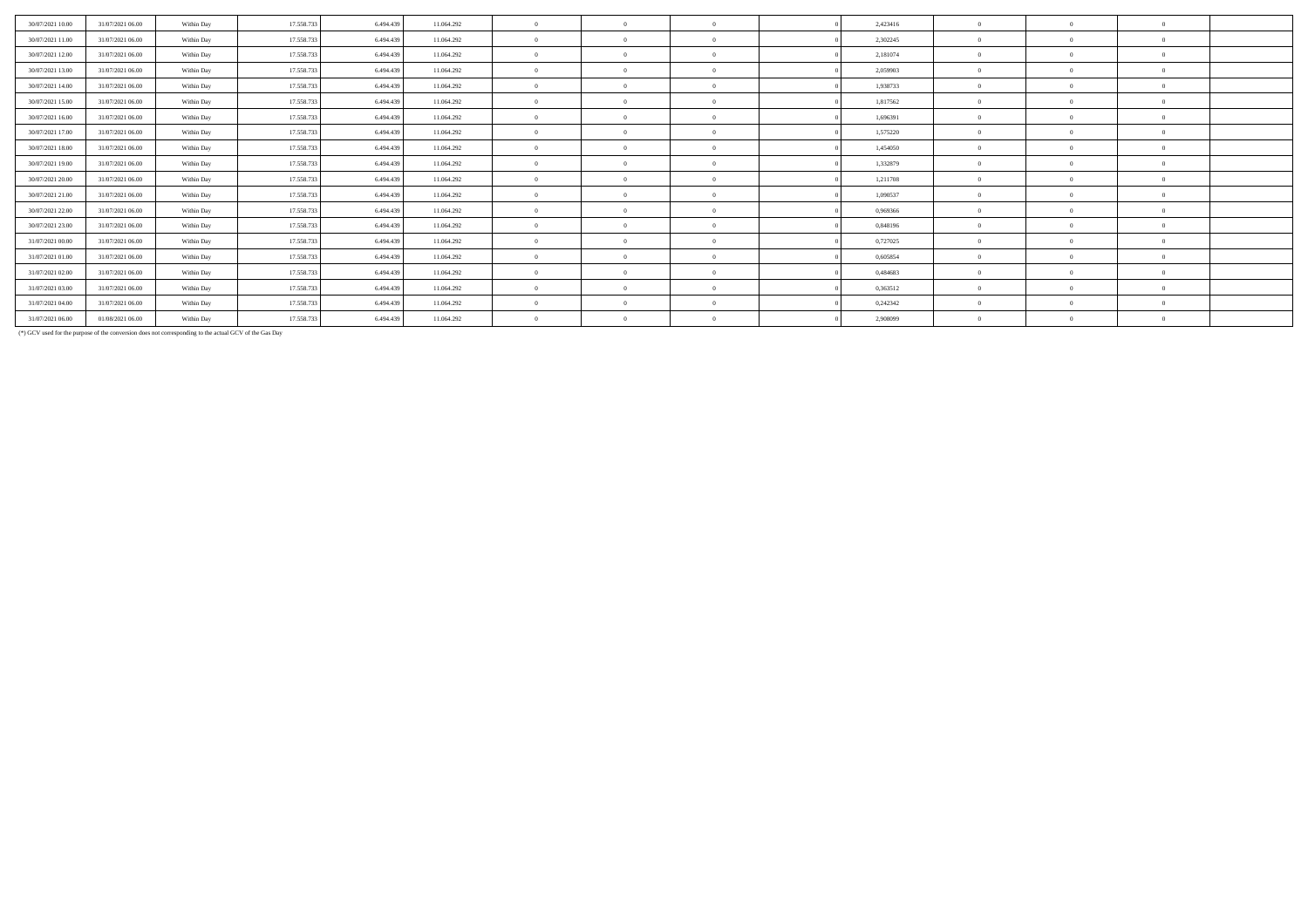## **SNAM RETE GAS**

**Transportation capacity at Entry Point interconnected with foreign pipelines**

**Update to 30/07/2021 of offered and assigned capacity in auction day-ahead and within-day**

**Thermal Year 2020/2021**

(Values in Scm/day (15° C; 1,01325 bar); Prices in c/Scm)

| <b>Entry Point</b> |  |
|--------------------|--|
|--------------------|--|

**a CELA** 

| Timeframe        |                  |                     |                            |                                              |            | Offered capacity |                | <b>Assigned capacity</b> | Day-Ahead                   |                      | Prices                        |                           |                           |             |
|------------------|------------------|---------------------|----------------------------|----------------------------------------------|------------|------------------|----------------|--------------------------|-----------------------------|----------------------|-------------------------------|---------------------------|---------------------------|-------------|
| From             | To               | <b>Auction type</b> | Transportation<br>capacity | <b>Assigned capacity</b><br>(before auction) | Firm       | Interruptible    | Firm           | Interruptible            | <b>Interrupted Capacity</b> | Reserve price - Firm | <b>Auction premium - Firm</b> | Reserve price -           | Auction premium -         | <b>Note</b> |
| 01/07/2021 06:00 | 02/07/2021 06:00 | Day Ahead           | 38.700.000                 | 14.313.95                                    | 24.386.048 | $\bf{0}$         | $\Omega$       | $\Omega$                 | Interruptible               | 0,013194             | $\overline{0}$                | Interruptible<br>0,013194 | Interruptible<br>$\Omega$ |             |
| 02/07/2021 06:00 | 03/07/2021 06:00 | Day Ahead           | 38.700.000                 | 14.313.950                                   | 24.386.048 | $\overline{0}$   | $\theta$       | $\overline{0}$           |                             | 0,013194             | $\overline{0}$                | 0,013194                  | $\mathbf{0}$              |             |
| 03/07/2021 06:00 | 04/07/2021 06:00 | Day Ahead           | 38.700.000                 | 14.313.95                                    | 24.386.048 | $\overline{0}$   | $\theta$       | $\Omega$                 |                             | 0,013194             | $\overline{0}$                | 0,013194                  | $\theta$                  |             |
| 04/07/2021 06:00 | 05/07/2021 06:00 | Day Ahead           | 38.700.000                 | 14.313.950                                   | 24.386.048 | $\bf{0}$         | $\overline{0}$ | $\Omega$                 |                             | 0,013194             | $\mathbf{0}$                  | 0,013194                  | $\theta$                  |             |
| 05/07/2021 06:00 | 06/07/2021 06:00 | Day Ahead           | 38.700.000                 | 14.313.950                                   | 24.386.048 | $\bf{0}$         | $\overline{0}$ | $\Omega$                 |                             | 0,013194             | $\mathbf{0}$                  | 0,013194                  | $\theta$                  |             |
| 06/07/2021 06:00 | 07/07/2021 06:00 | Day Ahead           | 38.700.000                 | 14.313.950                                   | 24.386.048 | $\overline{0}$   | $\overline{0}$ | $\Omega$                 |                             | 0,013194             | $\mathbf{0}$                  | 0,013194                  | $\overline{0}$            |             |
| 07/07/2021 06:00 | 08/07/2021 06:00 | Day Ahead           | 38.700.000                 | 14.313.950                                   | 24.386.048 | $\overline{0}$   | $\theta$       | $\Omega$                 |                             | 0,013194             | $\overline{0}$                | 0,013194                  | $\overline{0}$            |             |
| 08/07/2021 06:00 | 09/07/2021 06:00 | Day Ahead           | 38,700,000                 | 14.313.950                                   | 24.386.048 | $\theta$         | $\theta$       | $\Omega$                 |                             | 0.013194             | $\theta$                      | 0.013194                  | $\Omega$                  |             |
| 09/07/2021 06:00 | 10/07/2021 06:00 | Day Ahead           | 38.700.000                 | 14.313.95                                    | 24.386.048 | $\theta$         | $\Omega$       | $\Omega$                 |                             | 0,013194             | $\mathbf{0}$                  | 0,013194                  | $\Omega$                  |             |
| 10/07/2021 06:00 | 11/07/2021 06:00 | Day Ahead           | 38.700.000                 | 14.313.950                                   | 24.386.048 | $\bf{0}$         | $\overline{0}$ | $\overline{0}$           |                             | 0,013194             | $\mathbf{0}$                  | 0,013194                  | $\theta$                  |             |
| 11/07/2021 06:00 | 12/07/2021 06:00 | Day Ahead           | 38,700,000                 | 14.313.950                                   | 24.386.048 | $\theta$         | $\theta$       | $\Omega$                 |                             | 0.013194             | $\theta$                      | 0.013194                  | $\Omega$                  |             |
| 12/07/2021 06:00 | 13/07/2021 06:00 | Day Ahead           | 38.700.000                 | 14.313.95                                    | 24.386.048 | $\bf{0}$         | $\Omega$       | $\Omega$                 |                             | 0,013194             | $\overline{0}$                | 0,013194                  | $\mathbf{0}$              |             |
| 13/07/2021 06:00 | 14/07/2021 06:00 | Day Ahead           | 38.700.000                 | 14.313.950                                   | 24.386.048 | $\bf{0}$         | $\Omega$       | $\Omega$                 |                             | 0,013194             | $\theta$                      | 0,013194                  | $\overline{0}$            |             |
| 14/07/2021 06:00 | 15/07/2021 06:00 | Day Ahead           | 38.700.000                 | 14.313.95                                    | 24.386.048 | $\theta$         | $\theta$       | $\Omega$                 |                             | 0,013194             | $\theta$                      | 0,013194                  | $\theta$                  |             |
| 15/07/2021 06:00 | 16/07/2021 06:00 | Day Ahead           | 38,700,000                 | 14.313.950                                   | 24.386.048 | $\overline{0}$   | $\Omega$       | $\Omega$                 |                             | 0,013194             | $\mathbf{0}$                  | 0,013194                  | $\Omega$                  |             |
| 16/07/2021 06:00 | 17/07/2021 06:00 | Day Ahead           | 38.700.000                 | 14.313.950                                   | 24.386.048 | $\overline{0}$   | $\overline{0}$ | $\Omega$                 |                             | 0,013194             | $\mathbf{0}$                  | 0,013194                  | $\mathbf{0}$              |             |
| 17/07/2021 06:00 | 18/07/2021 06:00 | Day Ahead           | 38.700.000                 | 14.313.95                                    | 24.386.048 | $\overline{0}$   | $\theta$       | $\Omega$                 |                             | 0,013194             | $\overline{0}$                | 0,013194                  | $\overline{0}$            |             |
| 18/07/2021 06:00 | 19/07/2021 06:00 | Day Ahead           | 38.700.000                 | 14.313.950                                   | 24.386.048 | $\overline{0}$   | $\Omega$       | $\Omega$                 |                             | 0,013194             | $\overline{0}$                | 0,013194                  | $\mathbf{0}$              |             |
| 19/07/2021 06:00 | 20/07/2021 06:00 | Day Ahead           | 38.700.000                 | 14.313.950                                   | 24.386.048 | $\overline{0}$   | $\theta$       | $\theta$                 |                             | 0,013194             | $\overline{0}$                | 0,013194                  | $\overline{0}$            |             |
| 20/07/2021 06:00 | 21/07/2021 06:00 | Day Ahead           | 38.700.000                 | 14.313.95                                    | 24.386.048 | $\overline{0}$   | $\Omega$       | $\overline{0}$           |                             | 0,013194             | $\,$ 0 $\,$                   | 0,013194                  | $\mathbf{0}$              |             |
| 21/07/2021 06:00 | 22/07/2021 06:00 | Day Ahead           | 38.700.000                 | 14.313.950                                   | 24.386.048 | $\bf{0}$         | $\overline{0}$ | $\Omega$                 |                             | 0,013194             | $\mathbf{0}$                  | 0,013194                  | $\theta$                  |             |
| 22/07/2021 06:00 | 23/07/2021 06:00 | Day Ahead           | 38.700.000                 | 14.313.95                                    | 24.386.048 | $\,$ 0 $\,$      | $\overline{0}$ | $\overline{0}$           |                             | 0,013194             | $\,$ 0 $\,$                   | 0,013194                  | $\overline{0}$            |             |
| 23/07/2021 06:00 | 24/07/2021 06:00 | Day Ahead           | 38,700,000                 | 14.313.950                                   | 24.386.048 | $\theta$         | $\theta$       | $\theta$                 |                             | 0.013194             | $\theta$                      | 0.013194                  | $\Omega$                  |             |
| 24/07/2021 06:00 | 25/07/2021 06:00 | Day Ahead           | 38.700.000                 | 14.313.95                                    | 24.386.048 | $\bf{0}$         | $\Omega$       | $^{\circ}$               |                             | 0,013194             | $\theta$                      | 0,013194                  | $\Omega$                  |             |
| 25/07/2021 06:00 | 26/07/2021 06:00 | Day Ahead           | 38.700.000                 | 14.313.95                                    | 24.386.048 | $\,$ 0 $\,$      | $\overline{0}$ | $\Omega$                 |                             | 0,013194             | $\mathbf{0}$                  | 0,013194                  | $\overline{0}$            |             |
| 26/07/2021 06:00 | 27/07/2021 06:00 | Day Ahead           | 38.700.000                 | 14.313.950                                   | 24.386.048 | $\overline{0}$   | $\theta$       | $\Omega$                 |                             | 0,013194             | $\mathbf{0}$                  | 0,013194                  | $\theta$                  |             |
| 27/07/2021 06:00 | 28/07/2021 06:00 | Day Ahead           | 38,700,000                 | 14.313.950                                   | 24.386.048 | $\overline{0}$   | $\theta$       | $\Omega$                 |                             | 0.013194             | $\mathbf{0}$                  | 0.013194                  | $\Omega$                  |             |
| 28/07/2021 06:00 | 29/07/2021 06:00 | Day Ahead           | 38,700,000                 | 14.313.950                                   | 24,386,048 | $\overline{0}$   | $\overline{0}$ | $\Omega$                 |                             | 0.013194             | $\overline{0}$                | 0.013194                  | $\mathbf{0}$              |             |
| 29/07/2021 06:00 | 30/07/2021 06:00 | Day Ahead           | 38.700.000                 | 14.313.950                                   | 24.386.048 | $\overline{0}$   | $\Omega$       | $\Omega$                 |                             | 0,013194             | $\overline{0}$                | 0,013194                  | $\overline{0}$            |             |
| 30/07/2021 06:00 | 31/07/2021 06:00 | Day Ahead           | 38.700.000                 | 14.313.950                                   | 24.386.048 | $\overline{0}$   | $\Omega$       | $\Omega$                 |                             | 0,013194             | $\overline{0}$                | 0,013194                  | $\Omega$                  |             |
| 31/07/2021 06:00 | 01/08/2021 06:00 | Day Ahead           | 38,700,000                 | 14.313.950                                   | 24.386.048 | $\mathbf{0}$     | $\overline{0}$ | $\overline{0}$           |                             | 0.013194             | $\mathbf{0}$                  | 0.013194                  | $\mathbf{0}$              |             |
| 01/07/2021 06:00 | 02/07/2021 06:00 | Within Day          | 38.700.000                 | 14.313.950                                   | 24.386.048 | $\bf{0}$         | $\overline{0}$ | $\Omega$                 |                             | 1.319445             | $\mathbf{0}$                  | $\overline{0}$            | $\theta$                  |             |
| 01/07/2021 07:00 | 02/07/2021 06:00 | Within Day          | 38.700.000                 | 14.313.95                                    | 23.369.962 | $\bf{0}$         | $\theta$       | $\overline{0}$           |                             | 1,319445             | $\overline{0}$                | $\overline{0}$            | $\overline{0}$            |             |
| 01/07/2021 08:00 | 02/07/2021 06:00 | Within Day          | 38.700.000                 | 14.313.950                                   | 22.353.877 | $\theta$         | $\theta$       | $\Omega$                 |                             | 1,319445             | $\theta$                      | $\theta$                  | $\Omega$                  |             |
| 01/07/2021 09:00 | 02/07/2021 06:00 | Within Day          | 38,700,000                 | 14.313.950                                   | 21.337.792 | $\theta$         | $\Omega$       | $\Omega$                 |                             | 1.319445             | $\overline{0}$                | $\theta$                  | $\Omega$                  |             |
| 01/07/2021 10:00 | 02/07/2021 06:00 | Within Day          | 38.700.000                 | 14.313.95                                    | 20.321.706 | $\overline{0}$   | $\theta$       | $\Omega$                 |                             | 1,319445             | $\mathbf{0}$                  | $\theta$                  | $\overline{0}$            |             |
| 01/07/2021 11:00 | 02/07/2021 06:00 | Within Day          | 38.700.000                 | 14.313.950                                   | 19.305.621 | $\bf{0}$         | $\overline{0}$ | $\Omega$                 |                             | 1,319445             | $\mathbf{0}$                  | $\theta$                  | $\theta$                  |             |
| 01/07/2021 12:00 | 02/07/2021 06:00 | Within Day          | 38.700.000                 | 14.313.950                                   | 18.289.536 | $\bf{0}$         | $\Omega$       | $\Omega$                 |                             | 1,319445             | $\overline{0}$                | $\theta$                  | $\overline{0}$            |             |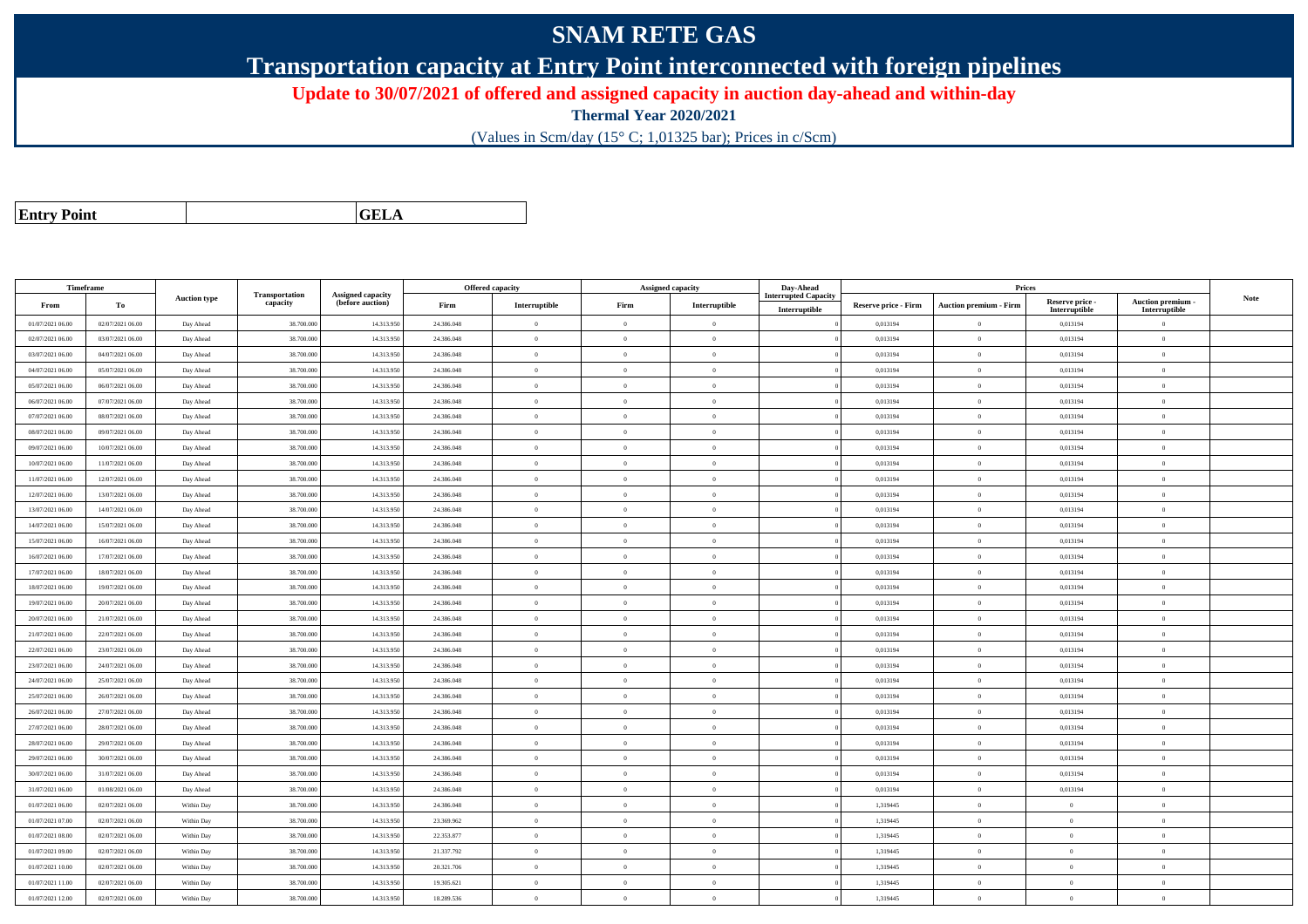| 01/07/2021 13:00 | 02/07/2021 06:00 | Within Day | 38,700,000 | 14.313.950 | 17.273.450 | $\overline{0}$ | $\overline{0}$ | $\Omega$       | 1,319445 | $\bf{0}$       | $\mathbf{0}$   | $\bf{0}$       |  |
|------------------|------------------|------------|------------|------------|------------|----------------|----------------|----------------|----------|----------------|----------------|----------------|--|
| 01/07/2021 14:00 | 02/07/2021 06:00 | Within Dav | 38.700.000 | 14.313.950 | 16.257.365 | $\mathbf{0}$   | $\overline{0}$ | $\overline{0}$ | 1,319446 | $\overline{0}$ | $\overline{0}$ | $\overline{0}$ |  |
| 01/07/2021 15:00 | 02/07/2021 06:00 | Within Day | 38.700.000 | 14.313.950 | 15.241.280 | $\,$ 0         | $\overline{0}$ | $\bf{0}$       | 1,319445 | $\,$ 0         | $\overline{0}$ | $\,$ 0 $\,$    |  |
| 01/07/2021 16:00 | 02/07/2021 06:00 | Within Day | 38,700,000 | 14.313.950 | 14.225.194 | $\bf{0}$       | $\overline{0}$ | $\Omega$       | 1,319445 | $\bf{0}$       | $\mathbf{0}$   | $\theta$       |  |
| 01/07/2021 17:00 | 02/07/2021 06:00 | Within Dav | 38.700.000 | 14.313.950 | 13.209.109 | $\bf{0}$       | $\overline{0}$ | $\overline{0}$ | 1,319445 | $\overline{0}$ | $\overline{0}$ | $\overline{0}$ |  |
| 01/07/2021 18:00 | 02/07/2021 06:00 | Within Day | 38.700.000 | 14.313.950 | 12.193.024 | $\bf{0}$       | $\overline{0}$ | $\bf{0}$       | 1,319446 | $\,$ 0         | $\overline{0}$ | $\,$ 0 $\,$    |  |
| 01/07/2021 19:00 | 02/07/2021 06:00 | Within Day | 38,700,000 | 14.313.950 | 11.176.938 | $\bf{0}$       | $\overline{0}$ | $\Omega$       | 1,319446 | $\bf{0}$       | $\overline{0}$ | $\theta$       |  |
| 01/07/2021 20:00 | 02/07/2021 06:00 | Within Day | 38.700.000 | 14.313.950 | 10.160.853 | $\overline{0}$ | $\overline{0}$ | $\overline{0}$ | 1,319445 | $\mathbf{0}$   | $\overline{0}$ | $\overline{0}$ |  |
| 01/07/2021 21:00 | 02/07/2021 06:00 | Within Day | 38.700.000 | 14.313.950 | 9.144.768  | $\bf{0}$       | $\overline{0}$ | $\bf{0}$       | 1,319445 | $\,$ 0         | $\overline{0}$ | $\,$ 0 $\,$    |  |
| 01/07/2021 22:00 | 02/07/2021 06:00 | Within Day | 38,700,000 | 14.313.950 | 8.128.682  | $\bf{0}$       | $\overline{0}$ | $\Omega$       | 1,319445 | $\theta$       | $\mathbf{0}$   | $\theta$       |  |
| 01/07/2021 23:00 | 02/07/2021 06:00 | Within Day | 38.700.000 | 14.313.950 | 7.112.597  | $\overline{0}$ | $\overline{0}$ | $\overline{0}$ | 1,319446 | $\mathbf{0}$   | $\overline{0}$ | $\overline{0}$ |  |
| 02/07/2021 00:00 | 02/07/2021 06:00 | Within Day | 38.700.000 | 14.313.950 | 6.096.512  | $\bf{0}$       | $\overline{0}$ | $\bf{0}$       | 1,319446 | $\,$ 0         | $\overline{0}$ | $\,$ 0 $\,$    |  |
| 02/07/2021 01:00 | 02/07/2021 06:00 | Within Day | 38,700,000 | 14.313.950 | 5.080.426  | $\bf{0}$       | $\overline{0}$ | $\Omega$       | 1,319445 | $\overline{0}$ | $\mathbf{0}$   | $\theta$       |  |
| 02/07/2021 02:00 | 02/07/2021 06:00 | Within Dav | 38.700.000 | 14.313.950 | 4.064.341  | $\overline{0}$ | $\overline{0}$ | $\overline{0}$ | 1,319445 | $\mathbf{0}$   | $\overline{0}$ | $\overline{0}$ |  |
| 02/07/2021 03:00 | 02/07/2021 06:00 | Within Day | 38.700.000 | 14.313.950 | 3.048.256  | $\bf{0}$       | $\overline{0}$ | $\bf{0}$       | 1,319444 | $\,$ 0         | $\overline{0}$ | $\,$ 0 $\,$    |  |
| 02/07/2021 04:00 | 02/07/2021 06:00 | Within Day | 38,700,000 | 14.313.950 | 2.032.170  | $\bf{0}$       | $\overline{0}$ | $\overline{0}$ | 1,319448 | $\bf{0}$       | $\mathbf{0}$   | $\theta$       |  |
| 02/07/2021 05:00 | 02/07/2021 06:00 | Within Day | 38.700.000 | 14.313.950 | 1.016.085  | $\overline{0}$ | $\overline{0}$ | $\overline{0}$ | 1,319448 | $\mathbf{0}$   | $\overline{0}$ | $\overline{0}$ |  |
| 02/07/2021 06:00 | 03/07/2021 06:00 | Within Day | 38.700.000 | 14.313.950 | 24.386.048 | $\bf{0}$       | $\overline{0}$ | $\bf{0}$       | 1,319445 | $\,$ 0         | $\overline{0}$ | $\,$ 0 $\,$    |  |
| 02/07/2021 07:00 | 03/07/2021 06:00 | Within Day | 38,700,000 | 14.313.950 | 23.369.962 | $\bf{0}$       | $\overline{0}$ | $\Omega$       | 1,319445 | $\theta$       | $\mathbf{0}$   | $\theta$       |  |
| 02/07/2021 08:00 | 03/07/2021 06:00 | Within Day | 38.700.000 | 14.313.950 | 22.353.877 | $\overline{0}$ | $\overline{0}$ | $\overline{0}$ | 1,319445 | $\mathbf{0}$   | $\overline{0}$ | $\overline{0}$ |  |
| 02/07/2021 09:00 | 03/07/2021 06:00 | Within Day | 38.700.000 | 14.313.950 | 21.337.792 | $\bf{0}$       | $\overline{0}$ | $\bf{0}$       | 1,319445 | $\,$ 0         | $\overline{0}$ | $\,$ 0 $\,$    |  |
| 02/07/2021 10:00 | 03/07/2021 06:00 | Within Day | 38,700,000 | 14.313.950 | 20.321.706 | $\bf{0}$       | $\overline{0}$ | $\Omega$       | 1,319445 | $\bf{0}$       | $\mathbf{0}$   | $\theta$       |  |
| 02/07/2021 11:00 | 03/07/2021 06:00 | Within Day | 38.700.000 | 14.313.950 | 19.305.621 | $\overline{0}$ | $\overline{0}$ | $\overline{0}$ | 1,319445 | $\mathbf{0}$   | $\overline{0}$ | $\overline{0}$ |  |
| 02/07/2021 12:00 | 03/07/2021 06:00 | Within Day | 38.700.000 | 14.313.950 | 18.289.536 | $\bf{0}$       | $\overline{0}$ | $\bf{0}$       | 1,319445 | $\,$ 0         | $\overline{0}$ | $\,$ 0 $\,$    |  |
| 02/07/2021 13:00 | 03/07/2021 06:00 | Within Day | 38,700,000 | 14.313.950 | 17.273.450 | $\bf{0}$       | $\overline{0}$ | $\overline{0}$ | 1,319445 | $\bf{0}$       | $\overline{0}$ | $\bf{0}$       |  |
| 02/07/2021 14:00 | 03/07/2021 06:00 | Within Day | 38.700.000 | 14.313.950 | 16.257.365 | $\overline{0}$ | $\overline{0}$ | $\overline{0}$ | 1,319446 | $\mathbf{0}$   | $\overline{0}$ | $\overline{0}$ |  |
| 02/07/2021 15:00 | 03/07/2021 06:00 | Within Day | 38.700.000 | 14.313.950 | 15.241.280 | $\bf{0}$       | $\overline{0}$ | $\bf{0}$       | 1,319445 | $\,$ 0         | $\overline{0}$ | $\,$ 0 $\,$    |  |
| 02/07/2021 16:00 | 03/07/2021 06:00 | Within Day | 38,700,000 | 14.313.950 | 14.225.194 | $\bf{0}$       | $\overline{0}$ | $\Omega$       | 1,319445 | $\theta$       | $\mathbf{0}$   | $\theta$       |  |
| 02/07/2021 17:00 | 03/07/2021 06:00 | Within Day | 38.700.000 | 14.313.950 | 13.209.109 | $\overline{0}$ | $\overline{0}$ | $\overline{0}$ | 1,319445 | $\mathbf{0}$   | $\overline{0}$ | $\overline{0}$ |  |
| 02/07/2021 18:00 | 03/07/2021 06:00 | Within Day | 38.700.000 | 14.313.950 | 12.193.024 | $\bf{0}$       | $\overline{0}$ | $\bf{0}$       | 1,319446 | $\,$ 0         | $\overline{0}$ | $\,$ 0 $\,$    |  |
| 02/07/2021 19:00 | 03/07/2021 06:00 | Within Day | 38.700.000 | 14.313.950 | 11.176.938 | $\bf{0}$       | $\bf{0}$       | $\overline{0}$ | 1,319446 | $\bf{0}$       | $\overline{0}$ | $\,0\,$        |  |
| 02/07/2021 20:00 | 03/07/2021 06:00 | Within Dav | 38.700.000 | 14.313.950 | 10.160.853 | $\overline{0}$ | $\overline{0}$ | $\overline{0}$ | 1,319445 | $\mathbf{0}$   | $\overline{0}$ | $\overline{0}$ |  |
| 02/07/2021 21:00 | 03/07/2021 06:00 | Within Day | 38.700.000 | 14.313.950 | 9.144.768  | $\bf{0}$       | $\overline{0}$ | $\bf{0}$       | 1,319445 | $\,$ 0         | $\overline{0}$ | $\,$ 0 $\,$    |  |
| 02/07/2021 22.00 | 03/07/2021 06:00 | Within Day | 38.700.000 | 14.313.950 | 8.128.682  | $\bf{0}$       | $\bf{0}$       | $\bf{0}$       | 1,319445 | $\bf{0}$       | $\overline{0}$ | $\,0\,$        |  |
| 02/07/2021 23:00 | 03/07/2021 06:00 | Within Day | 38.700.000 | 14.313.950 | 7.112.597  | $\overline{0}$ | $\overline{0}$ | $\overline{0}$ | 1,319446 | $\overline{0}$ | $\overline{0}$ | $\overline{0}$ |  |
| 03/07/2021 00:00 | 03/07/2021 06:00 | Within Day | 38.700.000 | 14.313.950 | 6.096.512  | $\bf{0}$       | $\overline{0}$ | $\bf{0}$       | 1,319446 | $\,$ 0         | $\overline{0}$ | $\,$ 0 $\,$    |  |
| 03/07/2021 01:00 | 03/07/2021 06:00 | Within Day | 38.700.000 | 14.313.950 | 5.080.426  | $\bf{0}$       | $\bf{0}$       | $\overline{0}$ | 1,319445 | $\bf{0}$       | $\overline{0}$ | $\,0\,$        |  |
| 03/07/2021 02:00 | 03/07/2021 06:00 | Within Day | 38.700.000 | 14.313.950 | 4.064.341  | $\overline{0}$ | $\overline{0}$ | $\overline{0}$ | 1,319445 | $\mathbf{0}$   | $\overline{0}$ | $\overline{0}$ |  |
| 03/07/2021 03:00 | 03/07/2021 06:00 | Within Day | 38.700.000 | 14.313.950 | 3.048.256  | $\bf{0}$       | $\overline{0}$ | $\bf{0}$       | 1,319444 | $\,$ 0         | $\overline{0}$ | $\,$ 0 $\,$    |  |
| 03/07/2021 04:00 | 03/07/2021 06:00 | Within Day | 38.700.000 | 14.313.950 | 2.032.170  | $\bf{0}$       | $\bf{0}$       | $\overline{0}$ | 1,319448 | $\bf{0}$       | $\overline{0}$ | $\,0\,$        |  |
| 03/07/2021 05:00 | 03/07/2021 06:00 | Within Dav | 38.700.000 | 14.313.950 | 1.016.085  | $\overline{0}$ | $\overline{0}$ | $\overline{0}$ | 1,319448 | $\overline{0}$ | $\overline{0}$ | $\overline{0}$ |  |
| 03/07/2021 06:00 | 04/07/2021 06:00 | Within Day | 38.700.000 | 14.313.950 | 24.386.048 | $\bf{0}$       | $\overline{0}$ | $\bf{0}$       | 1,319445 | $\,$ 0         | $\overline{0}$ | $\,$ 0 $\,$    |  |
| 03/07/2021 07:00 | 04/07/2021 06:00 | Within Day | 38.700.000 | 14.313.950 | 23.369.962 | $\bf{0}$       | $\bf{0}$       | $\bf{0}$       | 1,319445 | $\bf{0}$       | $\overline{0}$ | $\,0\,$        |  |
| 03/07/2021 08:00 | 04/07/2021 06:00 | Within Dav | 38.700.000 | 14.313.950 | 22.353.877 | $\mathbf{0}$   | $\overline{0}$ | $\overline{0}$ | 1,319445 | $\mathbf{0}$   | $\overline{0}$ | $\overline{0}$ |  |
| 03/07/2021 09:00 | 04/07/2021 06:00 | Within Day | 38.700.000 | 14.313.950 | 21.337.792 | $\bf{0}$       | $\overline{0}$ | $\theta$       | 1,319445 | $\overline{0}$ | $\theta$       | $\theta$       |  |
| 03/07/2021 10:00 | 04/07/2021 06:00 | Within Day | 38.700.000 | 14.313.950 | 20.321.706 | $\bf{0}$       | $\bf{0}$       | $\bf{0}$       | 1,319445 | $\bf{0}$       | $\overline{0}$ | $\,0\,$        |  |
| 03/07/2021 11:00 | 04/07/2021 06:00 | Within Day | 38.700.000 | 14.313.950 | 19.305.621 | $\overline{0}$ | $\overline{0}$ | $\overline{0}$ | 1,319445 | $\overline{0}$ | $\bf{0}$       | $\overline{0}$ |  |
| 03/07/2021 12:00 | 04/07/2021 06:00 | Within Day | 38.700.000 | 14.313.950 | 18.289.536 | $\,$ 0 $\,$    | $\overline{0}$ | $\overline{0}$ | 1,319445 | $\mathbf{0}$   | $\,$ 0 $\,$    | $\,$ 0 $\,$    |  |
| 03/07/2021 13:00 | 04/07/2021 06:00 | Within Day | 38.700.000 | 14.313.950 | 17.273.450 | $\bf{0}$       | $\bf{0}$       | $\overline{0}$ | 1,319445 | $\bf{0}$       | $\overline{0}$ | $\bf{0}$       |  |
| 03/07/2021 14:00 | 04/07/2021 06:00 | Within Day | 38.700.000 | 14.313.950 | 16.257.365 | $\bf{0}$       | $\overline{0}$ | $\overline{0}$ | 1,319446 | $\overline{0}$ | $\overline{0}$ | $\overline{0}$ |  |
| 03/07/2021 15:00 | 04/07/2021 06:00 | Within Day | 38.700.000 | 14.313.950 | 15.241.280 | $\,$ 0 $\,$    | $\overline{0}$ | $\overline{0}$ | 1,319445 | $\,$ 0 $\,$    | $\overline{0}$ | $\,$ 0 $\,$    |  |
| 03/07/2021 16:00 | 04/07/2021 06:00 | Within Day | 38.700.000 | 14.313.950 | 14.225.194 | $\overline{0}$ | $\overline{0}$ | $\overline{0}$ | 1,319445 | $\bf{0}$       | $\overline{0}$ | $\overline{0}$ |  |
| 03/07/2021 17:00 | 04/07/2021 06:00 | Within Day | 38.700.000 | 14.313.950 | 13.209.109 | $\overline{0}$ | $\overline{0}$ | $\overline{0}$ | 1,319445 | $\overline{0}$ | $\bf{0}$       | $\overline{0}$ |  |
| 03/07/2021 18:00 | 04/07/2021 06:00 | Within Day | 38.700.000 | 14.313.950 | 12.193.024 | $\,$ 0 $\,$    | $\overline{0}$ | $\overline{0}$ | 1,319446 | $\,$ 0 $\,$    | $\,$ 0 $\,$    | $\,$ 0 $\,$    |  |
| 03/07/2021 19:00 | 04/07/2021 06:00 | Within Day | 38.700.000 | 14.313.950 | 11.176.938 | $\bf{0}$       | $\bf{0}$       | $\overline{0}$ | 1,319446 | $\mathbf{0}$   | $\overline{0}$ | $\bf{0}$       |  |
| 03/07/2021 20:00 | 04/07/2021 06:00 | Within Day | 38.700.000 | 14.313.950 | 10.160.853 | $\bf{0}$       | $\overline{0}$ | $\overline{0}$ | 1,319445 | $\mathbf{0}$   | $\bf{0}$       | $\overline{0}$ |  |
| 03/07/2021 21:00 | 04/07/2021 06:00 | Within Day | 38.700.000 | 14.313.950 | 9.144.768  | $\,0\,$        | $\overline{0}$ | $\overline{0}$ | 1,319445 | $\,$ 0         | $\overline{0}$ | $\,$ 0 $\,$    |  |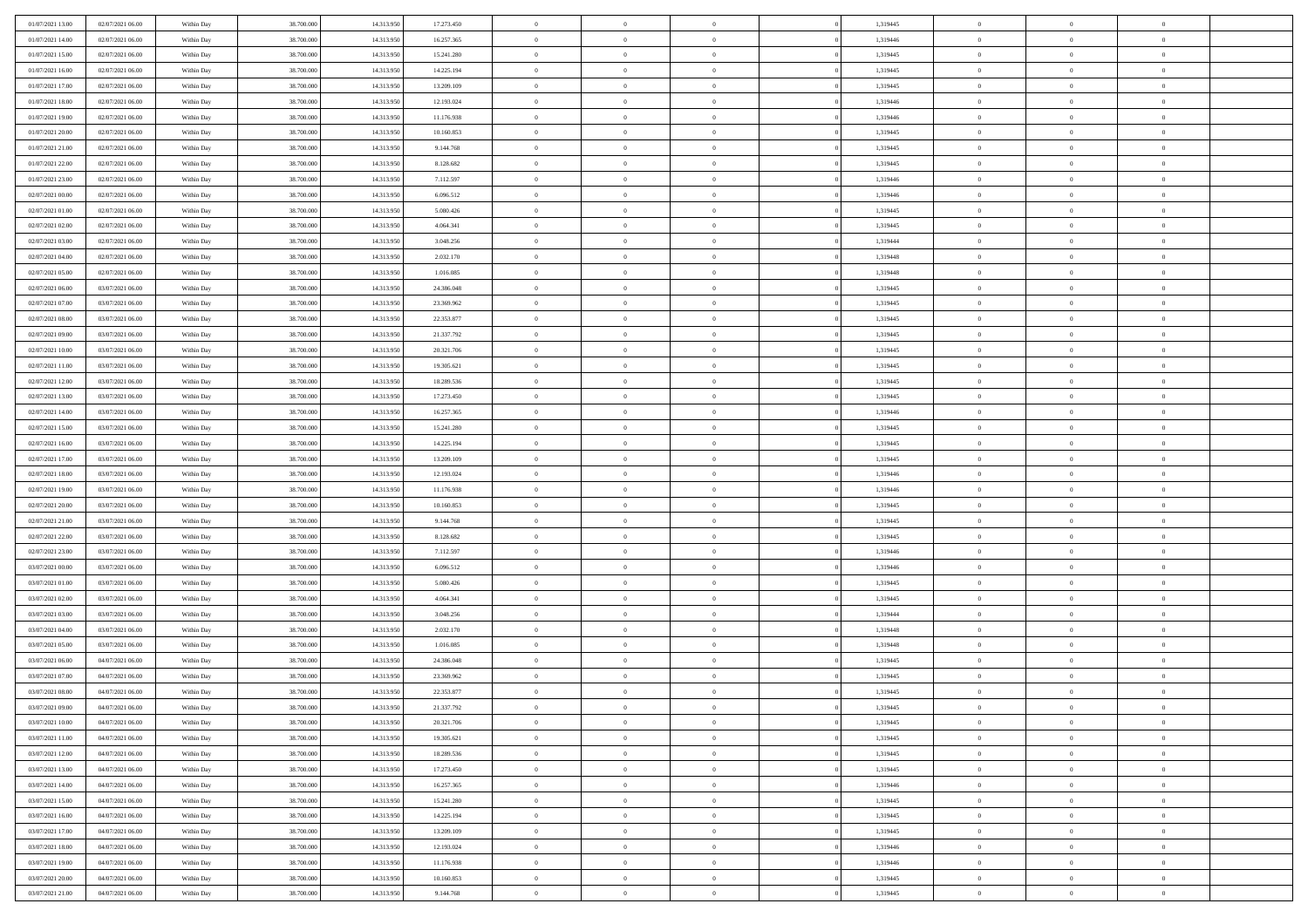| 03/07/2021 22.00 | 04/07/2021 06:00 | Within Day | 38,700,000 | 14.313.950 | 8.128.682  | $\overline{0}$ | $\overline{0}$ | $\Omega$       | 1,319445 | $\bf{0}$       | $\mathbf{0}$   | $\bf{0}$       |  |
|------------------|------------------|------------|------------|------------|------------|----------------|----------------|----------------|----------|----------------|----------------|----------------|--|
| 03/07/2021 23:00 | 04/07/2021 06:00 | Within Day | 38.700.000 | 14.313.950 | 7.112.597  | $\overline{0}$ | $\overline{0}$ | $\overline{0}$ | 1,319446 | $\overline{0}$ | $\overline{0}$ | $\overline{0}$ |  |
| 04/07/2021 00:00 | 04/07/2021 06:00 | Within Day | 38.700.000 | 14.313.950 | 6.096.512  | $\,$ 0         | $\overline{0}$ | $\bf{0}$       | 1,319446 | $\,$ 0         | $\overline{0}$ | $\,$ 0 $\,$    |  |
| 04/07/2021 01:00 | 04/07/2021 06:00 | Within Day | 38,700,000 | 14.313.950 | 5.080.426  | $\bf{0}$       | $\overline{0}$ | $\Omega$       | 1,319445 | $\bf{0}$       | $\mathbf{0}$   | $\theta$       |  |
| 04/07/2021 02:00 | 04/07/2021 06:00 | Within Dav | 38.700.000 | 14.313.950 | 4.064.341  | $\bf{0}$       | $\overline{0}$ | $\overline{0}$ | 1,319445 | $\overline{0}$ | $\overline{0}$ | $\overline{0}$ |  |
| 04/07/2021 03:00 | 04/07/2021 06:00 | Within Day | 38.700.000 | 14.313.950 | 3.048.256  | $\bf{0}$       | $\overline{0}$ | $\bf{0}$       | 1,319444 | $\,$ 0         | $\overline{0}$ | $\,$ 0 $\,$    |  |
| 04/07/2021 04:00 | 04/07/2021 06:00 | Within Day | 38,700,000 | 14.313.950 | 2.032.170  | $\bf{0}$       | $\overline{0}$ | $\Omega$       | 1,319448 | $\theta$       | $\overline{0}$ | $\theta$       |  |
| 04/07/2021 05:00 | 04/07/2021 06:00 | Within Day | 38.700.000 | 14.313.950 | 1.016.085  | $\overline{0}$ | $\overline{0}$ | $\overline{0}$ | 1,319448 | $\mathbf{0}$   | $\overline{0}$ | $\overline{0}$ |  |
| 04/07/2021 06:00 | 05/07/2021 06:00 | Within Day | 38.700.000 | 14.313.950 | 24.386.048 | $\bf{0}$       | $\overline{0}$ | $\bf{0}$       | 1,319445 | $\,$ 0         | $\overline{0}$ | $\,$ 0 $\,$    |  |
| 04/07/2021 07:00 | 05/07/2021 06:00 | Within Day | 38,700,000 | 14.313.950 | 23.369.962 | $\bf{0}$       | $\overline{0}$ | $\Omega$       | 1,319445 | $\theta$       | $\mathbf{0}$   | $\theta$       |  |
| 04/07/2021 08:00 | 05/07/2021 06:00 | Within Day | 38.700.000 | 14.313.950 | 22.353.877 | $\overline{0}$ | $\overline{0}$ | $\overline{0}$ | 1,319445 | $\mathbf{0}$   | $\overline{0}$ | $\overline{0}$ |  |
| 04/07/2021 09:00 | 05/07/2021 06:00 | Within Day | 38.700.000 | 14.313.950 | 21.337.792 | $\bf{0}$       | $\overline{0}$ | $\bf{0}$       | 1,319445 | $\,$ 0         | $\overline{0}$ | $\,$ 0 $\,$    |  |
| 04/07/2021 11:00 | 05/07/2021 06:00 | Within Day | 38,700,000 | 14.313.950 | 19.305.621 | $\bf{0}$       | $\overline{0}$ | $\Omega$       | 1,319445 | $\overline{0}$ | $\mathbf{0}$   | $\theta$       |  |
| 04/07/2021 12:00 | 05/07/2021 06:00 | Within Dav | 38.700.000 | 14.313.950 | 18.289.536 | $\overline{0}$ | $\overline{0}$ | $\overline{0}$ | 1,319445 | $\mathbf{0}$   | $\overline{0}$ | $\overline{0}$ |  |
| 04/07/2021 13:00 | 05/07/2021 06:00 | Within Day | 38.700.000 | 14.313.950 | 17.273.450 | $\bf{0}$       | $\overline{0}$ | $\bf{0}$       | 1,319445 | $\,$ 0         | $\overline{0}$ | $\,$ 0 $\,$    |  |
| 04/07/2021 14:00 | 05/07/2021 06:00 | Within Day | 38,700,000 | 14.313.950 | 16.257.365 | $\bf{0}$       | $\overline{0}$ | $\overline{0}$ | 1,319446 | $\theta$       | $\mathbf{0}$   | $\theta$       |  |
| 04/07/2021 15:00 | 05/07/2021 06:00 | Within Day | 38.700.000 | 14.313.950 | 15.241.280 | $\overline{0}$ | $\overline{0}$ | $\overline{0}$ | 1,319445 | $\mathbf{0}$   | $\overline{0}$ | $\overline{0}$ |  |
| 04/07/2021 16:00 | 05/07/2021 06:00 | Within Day | 38.700.000 | 14.313.950 | 14.225.194 | $\bf{0}$       | $\overline{0}$ | $\bf{0}$       | 1,319445 | $\,$ 0         | $\overline{0}$ | $\,$ 0 $\,$    |  |
| 04/07/2021 17:00 | 05/07/2021 06:00 | Within Day | 38,700,000 | 14.313.950 | 13.209.109 | $\bf{0}$       | $\overline{0}$ | $\Omega$       | 1,319445 | $\theta$       | $\mathbf{0}$   | $\theta$       |  |
| 04/07/2021 18:00 | 05/07/2021 06:00 | Within Day | 38.700.000 | 14.313.950 | 12.193.024 | $\overline{0}$ | $\overline{0}$ | $\overline{0}$ | 1,319446 | $\mathbf{0}$   | $\overline{0}$ | $\overline{0}$ |  |
| 04/07/2021 19:00 | 05/07/2021 06:00 | Within Day | 38.700.000 | 14.313.950 | 11.176.938 | $\bf{0}$       | $\overline{0}$ | $\bf{0}$       | 1,319446 | $\,$ 0         | $\overline{0}$ | $\,$ 0 $\,$    |  |
| 04/07/2021 20:00 | 05/07/2021 06:00 | Within Day | 38,700,000 | 14.313.950 | 10.160.853 | $\bf{0}$       | $\overline{0}$ | $\Omega$       | 1,319445 | $\bf{0}$       | $\mathbf{0}$   | $\theta$       |  |
| 04/07/2021 21:00 | 05/07/2021 06:00 | Within Day | 38.700.000 | 14.313.950 | 9.144.768  | $\overline{0}$ | $\overline{0}$ | $\overline{0}$ | 1,319445 | $\mathbf{0}$   | $\overline{0}$ | $\overline{0}$ |  |
| 04/07/2021 22.00 | 05/07/2021 06:00 | Within Day | 38.700.000 | 14.313.950 | 8.128.682  | $\bf{0}$       | $\overline{0}$ | $\bf{0}$       | 1,319445 | $\,$ 0         | $\overline{0}$ | $\,$ 0 $\,$    |  |
| 04/07/2021 23.00 | 05/07/2021 06:00 | Within Day | 38,700,000 | 14.313.950 | 7.112.597  | $\bf{0}$       | $\overline{0}$ | $\overline{0}$ | 1,319446 | $\bf{0}$       | $\overline{0}$ | $\bf{0}$       |  |
| 05/07/2021 00:00 | 05/07/2021 06:00 | Within Day | 38.700.000 | 14.313.950 | 6.096.512  | $\overline{0}$ | $\overline{0}$ | $\overline{0}$ | 1,319446 | $\mathbf{0}$   | $\overline{0}$ | $\overline{0}$ |  |
| 05/07/2021 01:00 | 05/07/2021 06:00 | Within Day | 38.700.000 | 14.313.950 | 5.080.426  | $\bf{0}$       | $\overline{0}$ | $\bf{0}$       | 1,319445 | $\,$ 0         | $\overline{0}$ | $\,$ 0 $\,$    |  |
| 05/07/2021 02:00 | 05/07/2021 06:00 | Within Day | 38,700,000 | 14.313.950 | 4.064.341  | $\bf{0}$       | $\overline{0}$ | $\Omega$       | 1,319445 | $\theta$       | $\mathbf{0}$   | $\theta$       |  |
| 05/07/2021 03:00 | 05/07/2021 06:00 | Within Day | 38.700.000 | 14.313.950 | 3.048.256  | $\overline{0}$ | $\overline{0}$ | $\overline{0}$ | 1,319444 | $\mathbf{0}$   | $\overline{0}$ | $\overline{0}$ |  |
| 05/07/2021 04:00 | 05/07/2021 06:00 | Within Day | 38.700.000 | 14.313.950 | 2.032.170  | $\bf{0}$       | $\overline{0}$ | $\bf{0}$       | 1,319448 | $\,$ 0         | $\overline{0}$ | $\,$ 0 $\,$    |  |
| 05/07/2021 05:00 | 05/07/2021 06:00 | Within Day | 38.700.000 | 14.313.950 | 1.016.085  | $\,$ 0         | $\bf{0}$       | $\overline{0}$ | 1,319448 | $\bf{0}$       | $\overline{0}$ | $\,0\,$        |  |
| 05/07/2021 06:00 | 06/07/2021 06:00 | Within Dav | 38.700.000 | 14.313.950 | 24.386.048 | $\overline{0}$ | $\overline{0}$ | $\overline{0}$ | 1,319445 | $\mathbf{0}$   | $\overline{0}$ | $\overline{0}$ |  |
| 05/07/2021 07:00 | 06/07/2021 06:00 | Within Day | 38.700.000 | 14.313.950 | 23.369.962 | $\bf{0}$       | $\overline{0}$ | $\bf{0}$       | 1,319445 | $\,$ 0         | $\overline{0}$ | $\,$ 0 $\,$    |  |
| 05/07/2021 08:00 | 06/07/2021 06:00 | Within Day | 38.700.000 | 14.313.950 | 22.353.877 | $\bf{0}$       | $\bf{0}$       | $\bf{0}$       | 1,319445 | $\bf{0}$       | $\overline{0}$ | $\,0\,$        |  |
| 05/07/2021 09:00 | 06/07/2021 06:00 | Within Day | 38.700.000 | 14.313.950 | 21.337.792 | $\overline{0}$ | $\overline{0}$ | $\overline{0}$ | 1,319445 | $\overline{0}$ | $\overline{0}$ | $\overline{0}$ |  |
| 05/07/2021 10:00 | 06/07/2021 06:00 | Within Day | 38.700.000 | 14.313.950 | 20.321.706 | $\bf{0}$       | $\overline{0}$ | $\bf{0}$       | 1,319445 | $\,$ 0         | $\overline{0}$ | $\,$ 0 $\,$    |  |
| 05/07/2021 11:00 | 06/07/2021 06:00 | Within Day | 38.700.000 | 14.313.950 | 19.305.621 | $\bf{0}$       | $\bf{0}$       | $\overline{0}$ | 1,319445 | $\bf{0}$       | $\overline{0}$ | $\,0\,$        |  |
| 05/07/2021 12:00 | 06/07/2021 06:00 | Within Day | 38.700.000 | 14.313.950 | 18.289.536 | $\overline{0}$ | $\overline{0}$ | $\overline{0}$ | 1,319445 | $\mathbf{0}$   | $\overline{0}$ | $\overline{0}$ |  |
| 05/07/2021 13:00 | 06/07/2021 06:00 | Within Day | 38.700.000 | 14.313.950 | 17.273.450 | $\bf{0}$       | $\overline{0}$ | $\bf{0}$       | 1,319445 | $\,$ 0         | $\overline{0}$ | $\,$ 0 $\,$    |  |
| 05/07/2021 14:00 | 06/07/2021 06:00 | Within Day | 38.700.000 | 14.313.950 | 16.257.365 | $\bf{0}$       | $\bf{0}$       | $\overline{0}$ | 1,319446 | $\bf{0}$       | $\overline{0}$ | $\,0\,$        |  |
| 05/07/2021 15:00 | 06/07/2021 06:00 | Within Dav | 38.700.000 | 14.313.950 | 15.241.280 | $\overline{0}$ | $\overline{0}$ | $\overline{0}$ | 1,319445 | $\overline{0}$ | $\overline{0}$ | $\overline{0}$ |  |
| 05/07/2021 16:00 | 06/07/2021 06:00 | Within Day | 38.700.000 | 14.313.950 | 14.225.194 | $\bf{0}$       | $\overline{0}$ | $\bf{0}$       | 1,319445 | $\,$ 0         | $\overline{0}$ | $\,$ 0 $\,$    |  |
| 05/07/2021 17:00 | 06/07/2021 06:00 | Within Day | 38.700.000 | 14.313.950 | 13.209.109 | $\bf{0}$       | $\bf{0}$       | $\bf{0}$       | 1,319445 | $\bf{0}$       | $\overline{0}$ | $\,0\,$        |  |
| 05/07/2021 18:00 | 06/07/2021 06:00 | Within Dav | 38.700.000 | 14.313.950 | 12.193.024 | $\mathbf{0}$   | $\overline{0}$ | $\overline{0}$ | 1,319446 | $\mathbf{0}$   | $\overline{0}$ | $\overline{0}$ |  |
| 05/07/2021 19:00 | 06/07/2021 06:00 | Within Day | 38.700.000 | 14.313.950 | 11.176.938 | $\bf{0}$       | $\overline{0}$ | $\theta$       | 1,319446 | $\overline{0}$ | $\theta$       | $\theta$       |  |
| 05/07/2021 20:00 | 06/07/2021 06:00 | Within Day | 38.700.000 | 14.313.950 | 10.160.853 | $\bf{0}$       | $\bf{0}$       | $\bf{0}$       | 1,319445 | $\bf{0}$       | $\overline{0}$ | $\,0\,$        |  |
| 05/07/2021 21:00 | 06/07/2021 06:00 | Within Day | 38.700.000 | 14.313.950 | 9.144.768  | $\overline{0}$ | $\overline{0}$ | $\overline{0}$ | 1,319445 | $\overline{0}$ | $\bf{0}$       | $\overline{0}$ |  |
| 05/07/2021 22.00 | 06/07/2021 06:00 | Within Day | 38.700.000 | 14.313.950 | 8.128.682  | $\,$ 0 $\,$    | $\overline{0}$ | $\overline{0}$ | 1,319445 | $\mathbf{0}$   | $\,$ 0 $\,$    | $\,$ 0 $\,$    |  |
| 05/07/2021 23:00 | 06/07/2021 06:00 | Within Day | 38.700.000 | 14.313.950 | 7.112.597  | $\bf{0}$       | $\bf{0}$       | $\overline{0}$ | 1,319446 | $\bf{0}$       | $\overline{0}$ | $\bf{0}$       |  |
| 06/07/2021 00:00 | 06/07/2021 06:00 | Within Day | 38.700.000 | 14.313.950 | 6.096.512  | $\bf{0}$       | $\overline{0}$ | $\overline{0}$ | 1,319446 | $\overline{0}$ | $\overline{0}$ | $\overline{0}$ |  |
| 06/07/2021 01:00 | 06/07/2021 06:00 | Within Day | 38.700.000 | 14.313.950 | 5.080.426  | $\,$ 0 $\,$    | $\overline{0}$ | $\overline{0}$ | 1,319445 | $\,$ 0 $\,$    | $\overline{0}$ | $\,$ 0 $\,$    |  |
| 06/07/2021 02:00 | 06/07/2021 06:00 | Within Day | 38.700.000 | 14.313.950 | 4.064.341  | $\bf{0}$       | $\overline{0}$ | $\overline{0}$ | 1,319445 | $\bf{0}$       | $\overline{0}$ | $\overline{0}$ |  |
| 06/07/2021 03:00 | 06/07/2021 06:00 | Within Day | 38.700.000 | 14.313.950 | 3.048.256  | $\overline{0}$ | $\overline{0}$ | $\overline{0}$ | 1,319444 | $\overline{0}$ | $\bf{0}$       | $\overline{0}$ |  |
| 06/07/2021 04:00 | 06/07/2021 06:00 | Within Day | 38.700.000 | 14.313.950 | 2.032.170  | $\,$ 0 $\,$    | $\overline{0}$ | $\overline{0}$ | 1,319448 | $\,$ 0 $\,$    | $\,$ 0 $\,$    | $\,$ 0 $\,$    |  |
| 06/07/2021 05:00 | 06/07/2021 06:00 | Within Day | 38.700.000 | 14.313.950 | 1.016.085  | $\bf{0}$       | $\bf{0}$       | $\overline{0}$ | 1,319448 | $\mathbf{0}$   | $\overline{0}$ | $\bf{0}$       |  |
| 06/07/2021 06:00 | 07/07/2021 06:00 | Within Day | 38.700.000 | 14.313.950 | 24.386.048 | $\bf{0}$       | $\overline{0}$ | $\overline{0}$ | 1,319445 | $\mathbf{0}$   | $\bf{0}$       | $\overline{0}$ |  |
| 06/07/2021 07:00 | 07/07/2021 06:00 | Within Day | 38.700.000 | 14.313.950 | 23.369.962 | $\,0\,$        | $\overline{0}$ | $\overline{0}$ | 1,319445 | $\,$ 0         | $\overline{0}$ | $\,$ 0 $\,$    |  |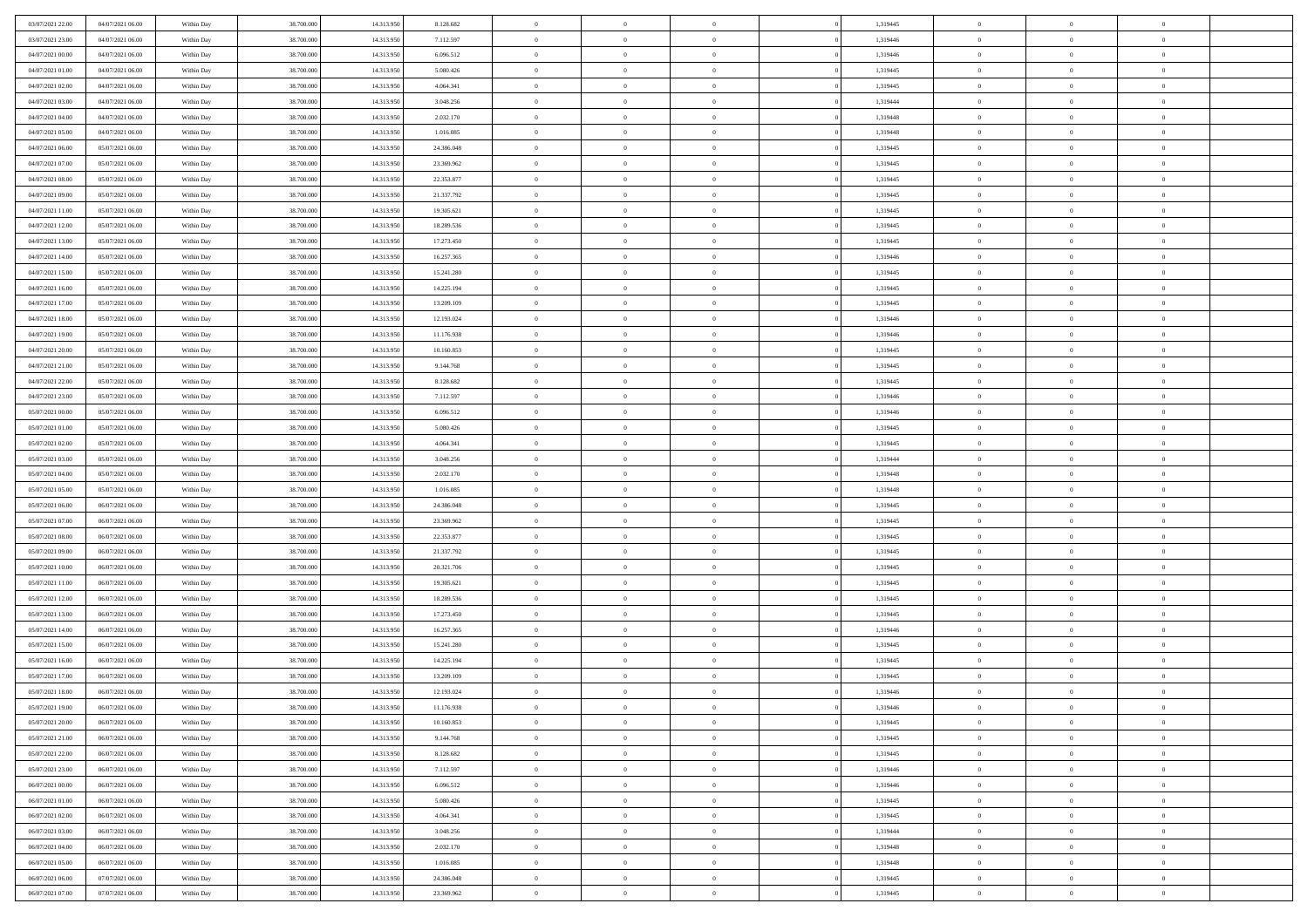| 06/07/2021 08:00                     | 07/07/2021 06:00 | Within Day               | 38.700.000 | 14.313.950               | 22.353.877             | $\,$ 0         | $\bf{0}$       | $\theta$                         |          | 1,319445             | $\bf{0}$       | $\overline{0}$                   | $\,0\,$        |  |
|--------------------------------------|------------------|--------------------------|------------|--------------------------|------------------------|----------------|----------------|----------------------------------|----------|----------------------|----------------|----------------------------------|----------------|--|
| 06/07/2021 09:00                     | 07/07/2021 06:00 | Within Day               | 38,700,000 | 14.313.950               | 21.337.792             | $\overline{0}$ | $\overline{0}$ | $\overline{0}$                   |          | 1,319445             | $\overline{0}$ | $\overline{0}$                   | $\theta$       |  |
| 06/07/2021 10:00                     | 07/07/2021 06:00 | Within Dav               | 38.700.000 | 14.313.950               | 20.321.706             | $\mathbf{0}$   | $\overline{0}$ | $\overline{0}$                   |          | 1,319445             | $\mathbf{0}$   | $\overline{0}$                   | $\overline{0}$ |  |
| 06/07/2021 11:00                     | 07/07/2021 06:00 | Within Day               | 38.700.000 | 14.313.950               | 19.305.621             | $\bf{0}$       | $\overline{0}$ | $\bf{0}$                         |          | 1,319445             | $\bf{0}$       | $\overline{0}$                   | $\bf{0}$       |  |
| 06/07/2021 12:00                     | 07/07/2021 06:00 | Within Day               | 38,700,000 | 14.313.950               | 18.289.536             | $\bf{0}$       | $\bf{0}$       | $\overline{0}$                   |          | 1,319445             | $\bf{0}$       | $\bf{0}$                         | $\,0\,$        |  |
| 06/07/2021 13:00                     | 07/07/2021 06:00 | Within Dav               | 38.700.000 | 14.313.950               | 17.273.450             | $\mathbf{0}$   | $\overline{0}$ | $\overline{0}$                   |          | 1,319445             | $\mathbf{0}$   | $\overline{0}$                   | $\overline{0}$ |  |
| 06/07/2021 14:00                     | 07/07/2021 06:00 | Within Day               | 38.700.000 | 14.313.950               | 16.257.365             | $\bf{0}$       | $\bf{0}$       | $\overline{0}$                   |          | 1,319446             | $\bf{0}$       | $\overline{0}$                   | $\,0\,$        |  |
| 06/07/2021 15:00                     | 07/07/2021 06:00 | Within Day               | 38,700,000 | 14.313.950               | 15.241.280             | $\overline{0}$ | $\overline{0}$ | $\overline{0}$                   |          | 1,319445             | $\,$ 0 $\,$    | $\overline{0}$                   | $\theta$       |  |
| 06/07/2021 16:00                     | 07/07/2021 06:00 | Within Day               | 38.700.000 | 14.313.950               | 14.225.194             | $\mathbf{0}$   | $\overline{0}$ | $\overline{0}$                   |          | 1,319445             | $\mathbf{0}$   | $\overline{0}$                   | $\overline{0}$ |  |
| 06/07/2021 17:00                     | 07/07/2021 06:00 | Within Day               | 38.700.000 | 14.313.950               | 13.209.109             | $\bf{0}$       | $\bf{0}$       | $\overline{0}$                   |          | 1,319445             | $\bf{0}$       | $\overline{0}$                   | $\,0\,$        |  |
| 06/07/2021 18:00                     | 07/07/2021 06:00 |                          | 38,700,000 | 14.313.950               | 12.193.024             | $\overline{0}$ | $\overline{0}$ | $\overline{0}$                   |          | 1,319446             | $\bf{0}$       | $\overline{0}$                   | $\theta$       |  |
| 06/07/2021 19:00                     | 07/07/2021 06:00 | Within Day<br>Within Dav | 38.700.000 | 14.313.950               | 11.176.938             | $\mathbf{0}$   | $\overline{0}$ | $\overline{0}$                   |          | 1,319446             | $\mathbf{0}$   | $\overline{0}$                   | $\overline{0}$ |  |
| 06/07/2021 20:00                     | 07/07/2021 06:00 |                          | 38.700.000 | 14.313.950               | 10.160.853             | $\bf{0}$       | $\overline{0}$ | $\bf{0}$                         |          | 1,319445             | $\bf{0}$       | $\overline{0}$                   | $\bf{0}$       |  |
|                                      | 07/07/2021 06:00 | Within Day               | 38.700.000 |                          |                        | $\bf{0}$       | $\overline{0}$ | $\overline{0}$                   |          |                      | $\bf{0}$       | $\mathbf{0}$                     | $\,0\,$        |  |
| 06/07/2021 21:00<br>06/07/2021 22:00 | 07/07/2021 06:00 | Within Day<br>Within Dav | 38.700.000 | 14.313.950<br>14.313.950 | 9.144.768<br>8.128.682 | $\overline{0}$ | $\overline{0}$ |                                  |          | 1,319445<br>1,319445 | $\mathbf{0}$   | $\overline{0}$                   | $\overline{0}$ |  |
|                                      |                  |                          |            |                          |                        |                |                | $\overline{0}$<br>$\overline{0}$ |          |                      |                | $\overline{0}$                   |                |  |
| 06/07/2021 23.00                     | 07/07/2021 06:00 | Within Day               | 38.700.000 | 14.313.950               | 7.112.597              | $\bf{0}$       | $\bf{0}$       |                                  |          | 1,319446             | $\bf{0}$       | $\overline{0}$                   | $\bf{0}$       |  |
| 07/07/2021 00:00                     | 07/07/2021 06:00 | Within Day               | 38,700,000 | 14.313.950               | 6.096.512              | $\overline{0}$ | $\overline{0}$ | $\overline{0}$                   |          | 1,319446             | $\bf{0}$       |                                  | $\theta$       |  |
| 07/07/2021 01:00                     | 07/07/2021 06:00 | Within Day               | 38.700.000 | 14.313.950               | 5.080.426              | $\mathbf{0}$   | $\overline{0}$ | $\overline{0}$                   |          | 1,319445             | $\mathbf{0}$   | $\overline{0}$                   | $\overline{0}$ |  |
| 07/07/2021 02.00                     | 07/07/2021 06:00 | Within Day               | 38.700.000 | 14.313.950               | 4.064.341              | $\bf{0}$       | $\bf{0}$       | $\overline{0}$                   |          | 1,319445             | $\bf{0}$       | $\overline{0}$<br>$\overline{0}$ | $\,0\,$        |  |
| 07/07/2021 03:00                     | 07/07/2021 06:00 | Within Day               | 38,700,000 | 14.313.950               | 3.048.256              | $\overline{0}$ | $\overline{0}$ | $\overline{0}$                   |          | 1,319444             | $\bf{0}$       |                                  | $\overline{0}$ |  |
| 07/07/2021 04:00                     | 07/07/2021 06:00 | Within Dav               | 38.700.000 | 14.313.950               | 2.032.170              | $\mathbf{0}$   | $\overline{0}$ | $\overline{0}$                   |          | 1,319448             | $\mathbf{0}$   | $\overline{0}$                   | $\overline{0}$ |  |
| 07/07/2021 05:00                     | 07/07/2021 06:00 | Within Day               | 38.700.000 | 14.313.950               | 1.016.085              | $\bf{0}$       | $\overline{0}$ | $\overline{0}$                   |          | 1,319448             | $\bf{0}$       | $\overline{0}$                   | $\bf{0}$       |  |
| 07/07/2021 06:00                     | 08/07/2021 06:00 | Within Day               | 38,700,000 | 14.313.950               | 24.386.048             | $\bf{0}$       | $\bf{0}$       | $\overline{0}$                   |          | 1,319445             | $\bf{0}$       | $\overline{0}$                   | $\,0\,$        |  |
| 07/07/2021 07:00                     | 08/07/2021 06:00 | Within Dav               | 38.700.000 | 14.313.950               | 23.369.962             | $\mathbf{0}$   | $\overline{0}$ | $\overline{0}$                   |          | 1,319445             | $\mathbf{0}$   | $\overline{0}$                   | $\overline{0}$ |  |
| 07/07/2021 08:00                     | 08/07/2021 06:00 | Within Day               | 38.700.000 | 14.313.950               | 22.353.877             | $\bf{0}$       | $\bf{0}$       | $\overline{0}$                   |          | 1,319445             | $\bf{0}$       | $\overline{0}$                   | $\,0\,$        |  |
| 07/07/2021 09:00                     | 08/07/2021 06:00 | Within Day               | 38,700,000 | 14.313.950               | 21.337.792             | $\overline{0}$ | $\overline{0}$ | $\overline{0}$                   |          | 1,319445             | $\bf{0}$       | $\mathbf{0}$                     | $\overline{0}$ |  |
| 07/07/2021 10:00                     | 08/07/2021 06:00 | Within Dav               | 38.700.000 | 14.313.950               | 20.321.706             | $\mathbf{0}$   | $\overline{0}$ | $\overline{0}$                   |          | 1,319445             | $\mathbf{0}$   | $\overline{0}$                   | $\overline{0}$ |  |
| 07/07/2021 11:00                     | 08/07/2021 06:00 | Within Day               | 38.700.000 | 14.313.950               | 19.305.621             | $\bf{0}$       | $\bf{0}$       | $\overline{0}$                   |          | 1,319445             | $\bf{0}$       | $\overline{0}$                   | $\,0\,$        |  |
| 07/07/2021 12:00                     | 08/07/2021 06:00 | Within Day               | 38,700,000 | 14.313.950               | 18.289.536             | $\bf{0}$       | $\bf{0}$       | $\overline{0}$                   |          | 1,319445             | $\bf{0}$       | $\overline{0}$                   | $\overline{0}$ |  |
| 07/07/2021 13:00                     | 08/07/2021 06:00 | Within Dav               | 38.700.000 | 14.313.950               | 17.273.450             | $\mathbf{0}$   | $\overline{0}$ | $\overline{0}$                   |          | 1,319445             | $\mathbf{0}$   | $\overline{0}$                   | $\overline{0}$ |  |
| 07/07/2021 14:00                     | 08/07/2021 06:00 | Within Day               | 38.700.000 | 14.313.950               | 16.257.365             | $\bf{0}$       | $\overline{0}$ | $\theta$                         |          | 1,319446             | $\,$ 0         | $\overline{0}$                   | $\theta$       |  |
| 07/07/2021 15:00                     | 08/07/2021 06:00 | Within Day               | 38.700.000 | 14.313.950               | 15.241.280             | $\bf{0}$       | $\bf{0}$       | $\overline{0}$                   |          | 1,319445             | $\bf{0}$       | $\overline{0}$                   | $\overline{0}$ |  |
| 07/07/2021 16:00                     | 08/07/2021 06:00 | Within Dav               | 38.700.000 | 14.313.950               | 14.225.194             | $\overline{0}$ | $\overline{0}$ | $\overline{0}$                   |          | 1,319445             | $\mathbf{0}$   | $\overline{0}$                   | $\overline{0}$ |  |
| 07/07/2021 17:00                     | 08/07/2021 06:00 | Within Day               | 38.700.000 | 14.313.950               | 13.209.109             | $\bf{0}$       | $\overline{0}$ | $\theta$                         |          | 1,319445             | $\,$ 0         | $\overline{0}$                   | $\theta$       |  |
| 07/07/2021 18:00                     | 08/07/2021 06:00 | Within Day               | 38,700,000 | 14.313.950               | 12.193.024             | $\bf{0}$       | $\overline{0}$ | $\overline{0}$                   |          | 1,319446             | $\bf{0}$       | $\overline{0}$                   | $\overline{0}$ |  |
| 07/07/2021 19:00                     | 08/07/2021 06:00 | Within Day               | 38.700.000 | 14.313.950               | 11.176.938             | $\mathbf{0}$   | $\overline{0}$ | $\overline{0}$                   |          | 1,319446             | $\mathbf{0}$   | $\overline{0}$                   | $\overline{0}$ |  |
| 07/07/2021 20:00                     | 08/07/2021 06:00 | Within Day               | 38.700.000 | 14.313.950               | 10.160.853             | $\bf{0}$       | $\overline{0}$ | $\theta$                         |          | 1,319445             | $\,$ 0         | $\overline{0}$                   | $\theta$       |  |
| 07/07/2021 21:00                     | 08/07/2021 06:00 | Within Day               | 38,700,000 | 14.313.950               | 9.144.768              | $\bf{0}$       | $\overline{0}$ | $\overline{0}$                   |          | 1,319445             | $\bf{0}$       | $\overline{0}$                   | $\bf{0}$       |  |
| 07/07/2021 22:00                     | 08/07/2021 06:00 | Within Dav               | 38.700.000 | 14.313.950               | 8.128.682              | $\mathbf{0}$   | $\overline{0}$ | $\overline{0}$                   |          | 1,319445             | $\mathbf{0}$   | $\overline{0}$                   | $\overline{0}$ |  |
| 07/07/2021 23:00                     | 08/07/2021 06:00 | Within Day               | 38.700.000 | 14.313.950               | 7.112.597              | $\,0\,$        | $\overline{0}$ | $\theta$                         |          | 1,319446             | $\,$ 0         | $\overline{0}$                   | $\theta$       |  |
| 08/07/2021 00:00                     | 08/07/2021 06:00 | Within Day               | 38,700,000 | 14.313.950               | 6.096.512              | $\bf{0}$       | $\bf{0}$       | $\overline{0}$                   |          | 1,319446             | $\bf{0}$       | $\overline{0}$                   | $\bf{0}$       |  |
| 08/07/2021 01:00                     | 08/07/2021 06:00 | Within Dav               | 38.700.000 | 14.313.950               | 5.080.426              | $\mathbf{0}$   | $\overline{0}$ | $\overline{0}$                   |          | 1,319445             | $\mathbf{0}$   | $\overline{0}$                   | $\overline{0}$ |  |
| 08/07/2021 02:00                     | 08/07/2021 06:00 | Within Day               | 38.700.000 | 14.313.950               | 4.064.341              | $\bf{0}$       | $\overline{0}$ | $\theta$                         |          | 1,319445             | $\,$ 0         | $\overline{0}$                   | $\theta$       |  |
| 08/07/2021 03:00                     | 08/07/2021 06:00 | Within Day               | 38,700,000 | 14.313.950               | 3.048.256              | $\bf{0}$       | $\overline{0}$ | $\overline{0}$                   |          | 1,319444             | $\bf{0}$       | $\overline{0}$                   | $\bf{0}$       |  |
| 08/07/2021 04:00                     | 08/07/2021 06:00 | Within Day               | 38.700.000 | 14.313.950               | 2.032.170              | $\bf{0}$       | $\overline{0}$ |                                  |          | 1,319448             | $\overline{0}$ | $\theta$                         | $\theta$       |  |
| 08/07/2021 05:00                     | 08/07/2021 06:00 | Within Day               | 38.700.000 | 14.313.950               | 1.016.085              | $\,0\,$        | $\overline{0}$ | $\theta$                         |          | 1,319448             | $\,$ 0 $\,$    | $\bf{0}$                         | $\theta$       |  |
| 08/07/2021 06:00                     | 09/07/2021 06:00 | Within Day               | 38.700.000 | 14.313.950               | 24.386.048             | $\overline{0}$ | $\overline{0}$ | $\overline{0}$                   |          | 1,319445             | $\overline{0}$ | $\overline{0}$                   | $\overline{0}$ |  |
| 08/07/2021 07:00                     | 09/07/2021 06:00 | Within Day               | 38.700.000 | 14.313.950               | 23.369.962             | $\bf{0}$       | $\overline{0}$ | $\overline{0}$                   |          | 1,319445             | $\overline{0}$ | $\bf{0}$                         | $\mathbf{0}$   |  |
| 08/07/2021 08:00                     | 09/07/2021 06:00 | Within Day               | 38.700.000 | 14.313.950               | 22.353.877             | $\bf{0}$       | $\overline{0}$ | $\overline{0}$                   | $\theta$ | 1,319445             | $\,$ 0 $\,$    | $\bf{0}$                         | $\,$ 0 $\,$    |  |
| 08/07/2021 09:00                     | 09/07/2021 06:00 | Within Day               | 38.700.000 | 14.313.950               | 21.337.792             | $\bf{0}$       | $\overline{0}$ | $\overline{0}$                   |          | 1,319445             | $\,$ 0 $\,$    | $\overline{0}$                   | $\overline{0}$ |  |
| 08/07/2021 10:00                     | 09/07/2021 06:00 | Within Day               | 38.700.000 | 14.313.950               | 20.321.706             | $\bf{0}$       | $\overline{0}$ | $\overline{0}$                   |          | 1,319445             | $\mathbf{0}$   | $\overline{0}$                   | $\overline{0}$ |  |
| 08/07/2021 11:00                     | 09/07/2021 06:00 | Within Day               | 38.700.000 | 14.313.950               | 19.305.621             | $\,0\,$        | $\overline{0}$ | $\overline{0}$                   | $\theta$ | 1,319445             | $\,$ 0 $\,$    | $\overline{0}$                   | $\overline{0}$ |  |
| 08/07/2021 12:00                     | 09/07/2021 06:00 | Within Day               | 38.700.000 | 14.313.950               | 18.289.536             | $\bf{0}$       | $\overline{0}$ | $\overline{0}$                   |          | 1,319445             | $\overline{0}$ | $\overline{0}$                   | $\overline{0}$ |  |
| 08/07/2021 13:00                     | 09/07/2021 06:00 | Within Day               | 38.700.000 | 14.313.950               | 17.273.450             | $\bf{0}$       | $\overline{0}$ | $\overline{0}$                   |          | 1,319445             | $\mathbf{0}$   | $\overline{0}$                   | $\overline{0}$ |  |
| 08/07/2021 14:00                     | 09/07/2021 06:00 | Within Day               | 38.700.000 | 14.313.950               | 16.257.365             | $\,0\,$        | $\overline{0}$ | $\overline{0}$                   |          | 1,319446             | $\,$ 0 $\,$    | $\mathbf{0}$                     | $\overline{0}$ |  |
| 08/07/2021 15:00                     | 09/07/2021 06:00 | Within Day               | 38,700,000 | 14.313.950               | 15.241.280             | $\bf{0}$       | $\overline{0}$ | $\overline{0}$                   |          | 1,319445             | $\bf{0}$       | $\mathbf{0}$                     | $\overline{0}$ |  |
| 08/07/2021 16:00                     | 09/07/2021 06:00 | Within Day               | 38.700.000 | 14.313.950               | 14.225.194             | $\overline{0}$ | $\overline{0}$ | $\overline{0}$                   |          | 1,319445             | $\mathbf{0}$   | $\overline{0}$                   | $\overline{0}$ |  |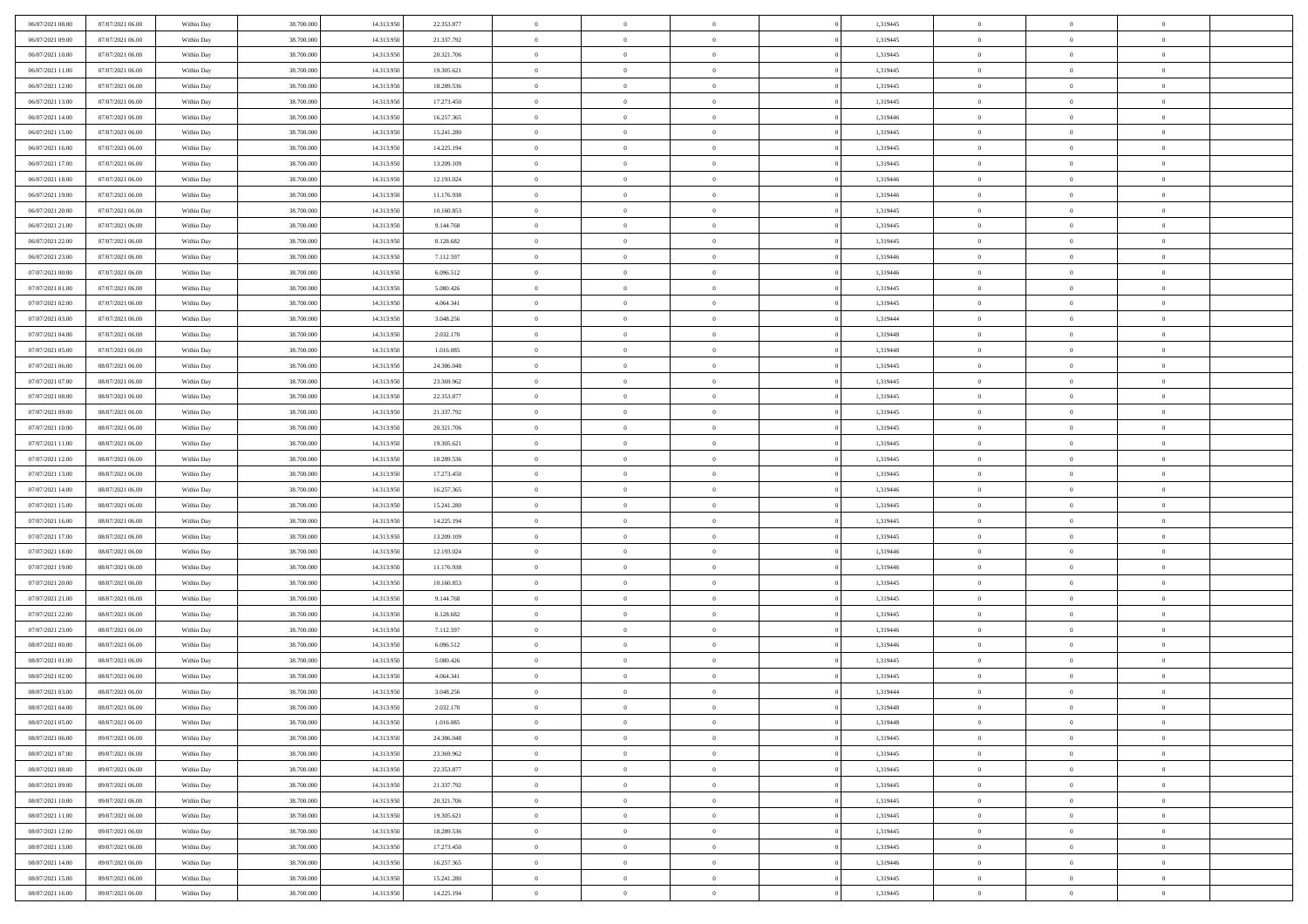| 08/07/2021 17:00 | 09/07/2021 06:00 | Within Day | 38,700,000 | 14.313.950 | 13.209.109 | $\overline{0}$ | $\overline{0}$ | $\Omega$       | 1,319445 | $\bf{0}$       | $\mathbf{0}$   | $\bf{0}$       |  |
|------------------|------------------|------------|------------|------------|------------|----------------|----------------|----------------|----------|----------------|----------------|----------------|--|
| 08/07/2021 18:00 | 09/07/2021 06:00 | Within Dav | 38.700.000 | 14.313.950 | 12.193.024 | $\mathbf{0}$   | $\overline{0}$ | $\overline{0}$ | 1,319446 | $\overline{0}$ | $\overline{0}$ | $\overline{0}$ |  |
| 08/07/2021 19:00 | 09/07/2021 06:00 | Within Day | 38.700.000 | 14.313.950 | 11.176.938 | $\,$ 0         | $\overline{0}$ | $\bf{0}$       | 1,319446 | $\,$ 0         | $\overline{0}$ | $\,$ 0 $\,$    |  |
| 08/07/2021 20:00 | 09/07/2021 06:00 | Within Day | 38,700,000 | 14.313.950 | 10.160.853 | $\bf{0}$       | $\overline{0}$ | $\Omega$       | 1,319445 | $\bf{0}$       | $\mathbf{0}$   | $\theta$       |  |
| 08/07/2021 21:00 | 09/07/2021 06:00 | Within Dav | 38.700.000 | 14.313.950 | 9.144.768  | $\bf{0}$       | $\overline{0}$ | $\overline{0}$ | 1,319445 | $\overline{0}$ | $\overline{0}$ | $\overline{0}$ |  |
| 08/07/2021 22:00 | 09/07/2021 06:00 | Within Day | 38.700.000 | 14.313.950 | 8.128.682  | $\bf{0}$       | $\overline{0}$ | $\bf{0}$       | 1,319445 | $\,$ 0         | $\overline{0}$ | $\,$ 0 $\,$    |  |
| 08/07/2021 23:00 | 09/07/2021 06:00 | Within Day | 38,700,000 | 14.313.950 | 7.112.597  | $\bf{0}$       | $\overline{0}$ | $\Omega$       | 1,319446 | $\bf{0}$       | $\overline{0}$ | $\theta$       |  |
| 09/07/2021 00:00 | 09/07/2021 06:00 | Within Day | 38.700.000 | 14.313.950 | 6.096.512  | $\overline{0}$ | $\overline{0}$ | $\overline{0}$ | 1,319446 | $\mathbf{0}$   | $\overline{0}$ | $\overline{0}$ |  |
| 09/07/2021 01:00 | 09/07/2021 06:00 | Within Day | 38.700.000 | 14.313.950 | 5.080.426  | $\bf{0}$       | $\overline{0}$ | $\bf{0}$       | 1,319445 | $\,$ 0         | $\overline{0}$ | $\,$ 0 $\,$    |  |
| 09/07/2021 02:00 | 09/07/2021 06:00 | Within Day | 38,700,000 | 14.313.950 | 4.064.341  | $\overline{0}$ | $\overline{0}$ | $\Omega$       | 1,319445 | $\theta$       | $\mathbf{0}$   | $\theta$       |  |
| 09/07/2021 03:00 | 09/07/2021 06:00 | Within Day | 38.700.000 | 14.313.950 | 3.048.256  | $\overline{0}$ | $\overline{0}$ | $\overline{0}$ | 1,319444 | $\mathbf{0}$   | $\overline{0}$ | $\overline{0}$ |  |
| 09/07/2021 04:00 | 09/07/2021 06:00 | Within Day | 38.700.000 | 14.313.950 | 2.032.170  | $\bf{0}$       | $\overline{0}$ | $\bf{0}$       | 1,319448 | $\,$ 0         | $\overline{0}$ | $\,$ 0 $\,$    |  |
| 09/07/2021 05:00 | 09/07/2021 06:00 | Within Day | 38,700,000 | 14.313.950 | 1.016.085  | $\bf{0}$       | $\overline{0}$ | $\Omega$       | 1,319448 | $\overline{0}$ | $\mathbf{0}$   | $\theta$       |  |
| 09/07/2021 06:00 | 10/07/2021 06:00 | Within Dav | 38.700.000 | 14.313.950 | 24.386.048 | $\overline{0}$ | $\overline{0}$ | $\overline{0}$ | 1,319445 | $\mathbf{0}$   | $\overline{0}$ | $\overline{0}$ |  |
| 09/07/2021 07:00 | 10/07/2021 06:00 | Within Day | 38.700.000 | 14.313.950 | 23.369.962 | $\bf{0}$       | $\overline{0}$ | $\bf{0}$       | 1,319445 | $\,$ 0         | $\overline{0}$ | $\,$ 0 $\,$    |  |
| 09/07/2021 08:00 | 10/07/2021 06:00 | Within Day | 38,700,000 | 14.313.950 | 22.353.877 | $\bf{0}$       | $\overline{0}$ | $\overline{0}$ | 1,319445 | $\bf{0}$       | $\mathbf{0}$   | $\theta$       |  |
| 09/07/2021 09:00 | 10/07/2021 06:00 | Within Day | 38.700.000 | 14.313.950 | 21.337.792 | $\overline{0}$ | $\overline{0}$ | $\overline{0}$ | 1,319445 | $\mathbf{0}$   | $\overline{0}$ | $\overline{0}$ |  |
| 09/07/2021 10:00 | 10/07/2021 06:00 | Within Day | 38.700.000 | 14.313.950 | 20.321.706 | $\bf{0}$       | $\overline{0}$ | $\bf{0}$       | 1,319445 | $\,$ 0         | $\overline{0}$ | $\,$ 0 $\,$    |  |
| 09/07/2021 11:00 | 10/07/2021 06:00 | Within Day | 38,700,000 | 14.313.950 | 19.305.621 | $\bf{0}$       | $\overline{0}$ | $\Omega$       | 1,319445 | $\theta$       | $\mathbf{0}$   | $\theta$       |  |
| 09/07/2021 12:00 | 10/07/2021 06:00 | Within Day | 38.700.000 | 14.313.950 | 18.289.536 | $\overline{0}$ | $\overline{0}$ | $\overline{0}$ | 1,319445 | $\mathbf{0}$   | $\overline{0}$ | $\overline{0}$ |  |
| 09/07/2021 13:00 | 10/07/2021 06:00 | Within Day | 38.700.000 | 14.313.950 | 17.273.450 | $\bf{0}$       | $\overline{0}$ | $\bf{0}$       | 1,319445 | $\,$ 0         | $\overline{0}$ | $\,$ 0 $\,$    |  |
| 09/07/2021 14:00 | 10/07/2021 06:00 | Within Day | 38,700,000 | 14.313.950 | 16.257.365 | $\bf{0}$       | $\overline{0}$ | $\Omega$       | 1,319446 | $\bf{0}$       | $\mathbf{0}$   | $\theta$       |  |
| 09/07/2021 15:00 | 10/07/2021 06:00 | Within Day | 38.700.000 | 14.313.950 | 15.241.280 | $\overline{0}$ | $\overline{0}$ | $\overline{0}$ | 1,319445 | $\mathbf{0}$   | $\overline{0}$ | $\overline{0}$ |  |
| 09/07/2021 16:00 | 10/07/2021 06:00 | Within Day | 38.700.000 | 14.313.950 | 14.225.194 | $\bf{0}$       | $\overline{0}$ | $\bf{0}$       | 1,319445 | $\,$ 0         | $\overline{0}$ | $\,$ 0 $\,$    |  |
| 09/07/2021 17:00 | 10/07/2021 06:00 | Within Day | 38,700,000 | 14.313.950 | 13.209.109 | $\bf{0}$       | $\overline{0}$ | $\overline{0}$ | 1,319445 | $\bf{0}$       | $\overline{0}$ | $\bf{0}$       |  |
| 09/07/2021 18:00 | 10/07/2021 06:00 | Within Day | 38.700.000 | 14.313.950 | 12.193.024 | $\overline{0}$ | $\overline{0}$ | $\overline{0}$ | 1,319446 | $\mathbf{0}$   | $\overline{0}$ | $\overline{0}$ |  |
| 09/07/2021 19:00 | 10/07/2021 06:00 | Within Day | 38.700.000 | 14.313.950 | 11.176.938 | $\bf{0}$       | $\overline{0}$ | $\bf{0}$       | 1,319446 | $\,$ 0         | $\overline{0}$ | $\,$ 0 $\,$    |  |
| 09/07/2021 20:00 | 10/07/2021 06:00 | Within Day | 38,700,000 | 14.313.950 | 10.160.853 | $\bf{0}$       | $\overline{0}$ | $\Omega$       | 1,319445 | $\theta$       | $\mathbf{0}$   | $\theta$       |  |
| 09/07/2021 21:00 | 10/07/2021 06:00 | Within Day | 38.700.000 | 14.313.950 | 9.144.768  | $\overline{0}$ | $\overline{0}$ | $\overline{0}$ | 1,319445 | $\mathbf{0}$   | $\overline{0}$ | $\overline{0}$ |  |
| 09/07/2021 22.00 | 10/07/2021 06:00 | Within Day | 38.700.000 | 14.313.950 | 8.128.682  | $\bf{0}$       | $\overline{0}$ | $\bf{0}$       | 1,319445 | $\,$ 0         | $\overline{0}$ | $\,$ 0 $\,$    |  |
| 09/07/2021 23.00 | 10/07/2021 06:00 | Within Day | 38.700.000 | 14.313.950 | 7.112.597  | $\bf{0}$       | $\bf{0}$       | $\overline{0}$ | 1,319446 | $\bf{0}$       | $\overline{0}$ | $\,0\,$        |  |
| 10/07/2021 00:00 | 10/07/2021 06:00 | Within Dav | 38.700.000 | 14.313.950 | 6.096.512  | $\overline{0}$ | $\overline{0}$ | $\overline{0}$ | 1,319446 | $\mathbf{0}$   | $\overline{0}$ | $\overline{0}$ |  |
| 10/07/2021 01:00 | 10/07/2021 06:00 | Within Day | 38.700.000 | 14.313.950 | 5.080.426  | $\bf{0}$       | $\overline{0}$ | $\bf{0}$       | 1,319445 | $\,$ 0         | $\overline{0}$ | $\,$ 0 $\,$    |  |
| 10/07/2021 02:00 | 10/07/2021 06:00 | Within Day | 38.700.000 | 14.313.950 | 4.064.341  | $\bf{0}$       | $\bf{0}$       | $\bf{0}$       | 1,319445 | $\bf{0}$       | $\overline{0}$ | $\,0\,$        |  |
| 10/07/2021 03:00 | 10/07/2021 06:00 | Within Day | 38.700.000 | 14.313.950 | 3.048.256  | $\overline{0}$ | $\overline{0}$ | $\overline{0}$ | 1,319444 | $\overline{0}$ | $\overline{0}$ | $\overline{0}$ |  |
| 10/07/2021 04:00 | 10/07/2021 06:00 | Within Day | 38.700.000 | 14.313.950 | 2.032.170  | $\bf{0}$       | $\overline{0}$ | $\bf{0}$       | 1,319448 | $\,$ 0         | $\overline{0}$ | $\,$ 0 $\,$    |  |
| 10/07/2021 05:00 | 10/07/2021 06:00 | Within Day | 38.700.000 | 14.313.950 | 1.016.085  | $\bf{0}$       | $\bf{0}$       | $\overline{0}$ | 1,319448 | $\bf{0}$       | $\overline{0}$ | $\,0\,$        |  |
| 10/07/2021 06:00 | 11/07/2021 06:00 | Within Day | 38.700.000 | 14.313.950 | 24.386.048 | $\overline{0}$ | $\overline{0}$ | $\overline{0}$ | 1,319445 | $\mathbf{0}$   | $\overline{0}$ | $\overline{0}$ |  |
| 10/07/2021 07:00 | 11/07/2021 06:00 | Within Day | 38.700.000 | 14.313.950 | 23.369.962 | $\bf{0}$       | $\overline{0}$ | $\bf{0}$       | 1,319445 | $\,$ 0         | $\overline{0}$ | $\,$ 0 $\,$    |  |
| 10/07/2021 08:00 | 11/07/2021 06:00 | Within Day | 38.700.000 | 14.313.950 | 22.353.877 | $\bf{0}$       | $\bf{0}$       | $\overline{0}$ | 1,319445 | $\bf{0}$       | $\overline{0}$ | $\,0\,$        |  |
| 10/07/2021 09:00 | 11/07/2021 06:00 | Within Dav | 38.700.000 | 14.313.950 | 21.337.792 | $\overline{0}$ | $\overline{0}$ | $\overline{0}$ | 1,319445 | $\overline{0}$ | $\overline{0}$ | $\overline{0}$ |  |
| 10/07/2021 10:00 | 11/07/2021 06:00 | Within Day | 38.700.000 | 14.313.950 | 20.321.706 | $\bf{0}$       | $\overline{0}$ | $\bf{0}$       | 1,319445 | $\,$ 0         | $\overline{0}$ | $\,$ 0 $\,$    |  |
| 10/07/2021 11:00 | 11/07/2021 06:00 | Within Day | 38.700.000 | 14.313.950 | 19.305.621 | $\bf{0}$       | $\bf{0}$       | $\bf{0}$       | 1,319445 | $\bf{0}$       | $\overline{0}$ | $\,0\,$        |  |
| 10/07/2021 12:00 | 11/07/2021 06:00 | Within Dav | 38.700.000 | 14.313.950 | 18.289.536 | $\mathbf{0}$   | $\overline{0}$ | $\overline{0}$ | 1,319445 | $\mathbf{0}$   | $\overline{0}$ | $\overline{0}$ |  |
| 10/07/2021 13:00 | 11/07/2021 06:00 | Within Day | 38.700.000 | 14.313.950 | 17.273.450 | $\bf{0}$       | $\overline{0}$ | $\theta$       | 1,319445 | $\overline{0}$ | $\theta$       | $\theta$       |  |
| 10/07/2021 14:00 | 11/07/2021 06:00 | Within Day | 38.700.000 | 14.313.950 | 16.257.365 | $\bf{0}$       | $\bf{0}$       | $\bf{0}$       | 1,319446 | $\bf{0}$       | $\overline{0}$ | $\bf{0}$       |  |
| 10/07/2021 15:00 | 11/07/2021 06:00 | Within Day | 38.700.000 | 14.313.950 | 15.241.280 | $\overline{0}$ | $\overline{0}$ | $\overline{0}$ | 1,319445 | $\overline{0}$ | $\overline{0}$ | $\overline{0}$ |  |
| 10/07/2021 16:00 | 11/07/2021 06:00 | Within Day | 38.700.000 | 14.313.950 | 14.225.194 | $\,$ 0 $\,$    | $\overline{0}$ | $\overline{0}$ | 1,319445 | $\mathbf{0}$   | $\,$ 0 $\,$    | $\,$ 0 $\,$    |  |
| 10/07/2021 17:00 | 11/07/2021 06:00 | Within Day | 38.700.000 | 14.313.950 | 13.209.109 | $\bf{0}$       | $\bf{0}$       | $\overline{0}$ | 1,319445 | $\bf{0}$       | $\overline{0}$ | $\bf{0}$       |  |
| 10/07/2021 18:00 | 11/07/2021 06:00 | Within Day | 38.700.000 | 14.313.950 | 12.193.024 | $\overline{0}$ | $\overline{0}$ | $\overline{0}$ | 1,319446 | $\overline{0}$ | $\bf{0}$       | $\overline{0}$ |  |
| 10/07/2021 19:00 | 11/07/2021 06:00 | Within Day | 38.700.000 | 14.313.950 | 11.176.938 | $\,$ 0 $\,$    | $\overline{0}$ | $\overline{0}$ | 1,319446 | $\,$ 0 $\,$    | $\overline{0}$ | $\,$ 0 $\,$    |  |
| 10/07/2021 20:00 | 11/07/2021 06:00 | Within Day | 38.700.000 | 14.313.950 | 10.160.853 | $\overline{0}$ | $\overline{0}$ | $\overline{0}$ | 1,319445 | $\bf{0}$       | $\overline{0}$ | $\overline{0}$ |  |
| 10/07/2021 21:00 | 11/07/2021 06:00 | Within Day | 38.700.000 | 14.313.950 | 9.144.768  | $\overline{0}$ | $\overline{0}$ | $\overline{0}$ | 1,319445 | $\overline{0}$ | $\bf{0}$       | $\overline{0}$ |  |
| 10/07/2021 22:00 | 11/07/2021 06:00 | Within Day | 38.700.000 | 14.313.950 | 8.128.682  | $\,$ 0 $\,$    | $\overline{0}$ | $\overline{0}$ | 1,319445 | $\mathbf{0}$   | $\,$ 0 $\,$    | $\,$ 0 $\,$    |  |
| 10/07/2021 23:00 | 11/07/2021 06:00 | Within Day | 38.700.000 | 14.313.950 | 7.112.597  | $\bf{0}$       | $\bf{0}$       | $\overline{0}$ | 1,319446 | $\bf{0}$       | $\overline{0}$ | $\bf{0}$       |  |
| 11/07/2021 00:00 | 11/07/2021 06:00 | Within Day | 38.700.000 | 14.313.950 | 6.096.512  | $\overline{0}$ | $\overline{0}$ | $\overline{0}$ | 1,319446 | $\mathbf{0}$   | $\bf{0}$       | $\overline{0}$ |  |
| 11/07/2021 01:00 | 11/07/2021 06:00 | Within Day | 38.700.000 | 14.313.950 | 5.080.426  | $\,0\,$        | $\overline{0}$ | $\overline{0}$ | 1,319445 | $\,$ 0         | $\overline{0}$ | $\,$ 0 $\,$    |  |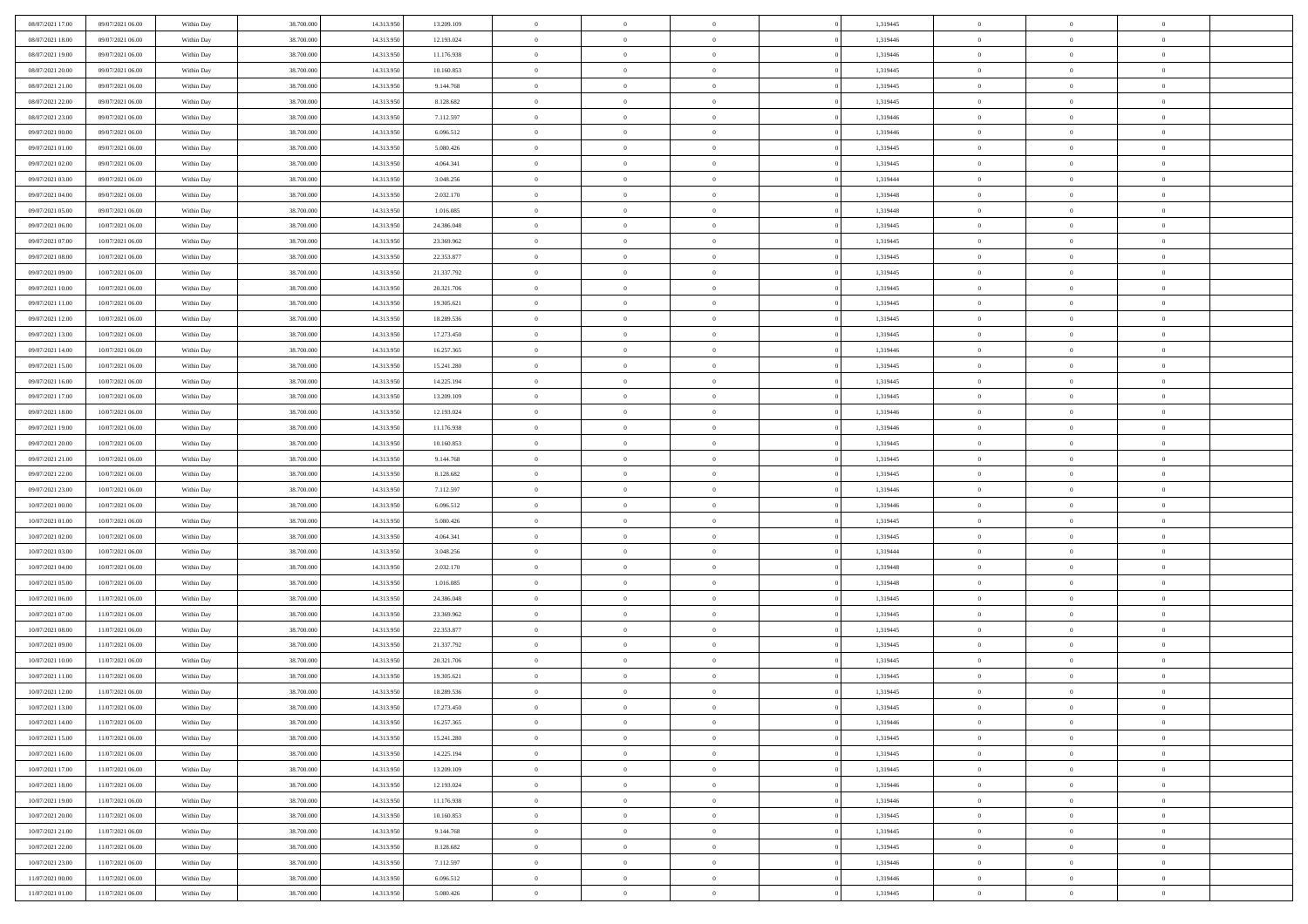| 11/07/2021 02:00 | 11/07/2021 06:00 | Within Day | 38,700,000 | 14.313.950 | 4.064.341  | $\bf{0}$       | $\overline{0}$ | $\Omega$       | 1,319445 | $\theta$       | $\overline{0}$ | $\overline{0}$ |  |
|------------------|------------------|------------|------------|------------|------------|----------------|----------------|----------------|----------|----------------|----------------|----------------|--|
| 11/07/2021 03:00 | 11/07/2021 06:00 | Within Day | 38.700.000 | 14.313.950 | 3.048.256  | $\mathbf{0}$   | $\overline{0}$ | $\overline{0}$ | 1,319444 | $\theta$       | $\overline{0}$ | $\theta$       |  |
| 11/07/2021 04:00 | 11/07/2021 06:00 | Within Day | 38.700.000 | 14.313.950 | 2.032.170  | $\,$ 0         | $\overline{0}$ | $\bf{0}$       | 1,319448 | $\,0\,$        | $\overline{0}$ | $\,$ 0 $\,$    |  |
| 11/07/2021 05:00 | 11/07/2021 06:00 | Within Day | 38,700,000 | 14.313.950 | 1.016.085  | $\bf{0}$       | $\overline{0}$ | $\overline{0}$ | 1,319448 | $\overline{0}$ | $\theta$       | $\theta$       |  |
| 11/07/2021 06:00 | 12/07/2021 06:00 | Within Dav | 38.700.000 | 14.313.950 | 24.386.048 | $\mathbf{0}$   | $\overline{0}$ | $\overline{0}$ | 1,319445 | $\overline{0}$ | $\overline{0}$ | $\overline{0}$ |  |
| 11/07/2021 07:00 | 12/07/2021 06:00 | Within Day | 38.700.000 | 14.313.950 | 23.369.962 | $\bf{0}$       | $\overline{0}$ | $\bf{0}$       | 1,319445 | $\,0\,$        | $\overline{0}$ | $\,$ 0 $\,$    |  |
| 11/07/2021 08:00 | 12/07/2021 06:00 | Within Day | 38,700,000 | 14.313.950 | 22.353.877 | $\bf{0}$       | $\overline{0}$ | $\overline{0}$ | 1,319445 | $\bf{0}$       | $\overline{0}$ | $\theta$       |  |
| 11/07/2021 09:00 | 12/07/2021 06:00 | Within Dav | 38.700.000 | 14.313.950 | 21.337.792 | $\overline{0}$ | $\overline{0}$ | $\overline{0}$ | 1,319445 | $\mathbf{0}$   | $\bf{0}$       | $\overline{0}$ |  |
| 11/07/2021 11:00 | 12/07/2021 06:00 | Within Day | 38.700.000 | 14.313.950 | 19.305.621 | $\bf{0}$       | $\overline{0}$ | $\bf{0}$       | 1,319445 | $\,0\,$        | $\overline{0}$ | $\,$ 0 $\,$    |  |
| 11/07/2021 12:00 | 12/07/2021 06:00 | Within Day | 38,700,000 | 14.313.950 | 18.289.536 | $\bf{0}$       | $\overline{0}$ | $\overline{0}$ | 1,319445 | $\theta$       | $\overline{0}$ | $\overline{0}$ |  |
| 11/07/2021 13:00 | 12/07/2021 06:00 | Within Dav | 38.700.000 | 14.313.950 | 17.273.450 | $\overline{0}$ | $\overline{0}$ | $\overline{0}$ | 1,319445 | $\mathbf{0}$   | $\bf{0}$       | $\overline{0}$ |  |
| 11/07/2021 14:00 | 12/07/2021 06:00 | Within Day | 38.700.000 | 14.313.950 | 16.257.365 | $\bf{0}$       | $\overline{0}$ | $\bf{0}$       | 1,319446 | $\,0\,$        | $\overline{0}$ | $\,$ 0 $\,$    |  |
| 11/07/2021 15:00 | 12/07/2021 06:00 | Within Day | 38,700,000 | 14.313.950 | 15.241.280 | $\bf{0}$       | $\overline{0}$ | $\Omega$       | 1,319445 | $\theta$       | $\theta$       | $\theta$       |  |
| 11/07/2021 16:00 | 12/07/2021 06:00 | Within Dav | 38.700.000 | 14.313.950 | 14.225.194 | $\overline{0}$ | $\overline{0}$ | $\overline{0}$ | 1,319445 | $\mathbf{0}$   | $\bf{0}$       | $\overline{0}$ |  |
| 11/07/2021 17:00 | 12/07/2021 06:00 | Within Day | 38.700.000 | 14.313.950 | 13.209.109 | $\bf{0}$       | $\overline{0}$ | $\bf{0}$       | 1,319445 | $\,0\,$        | $\overline{0}$ | $\,$ 0 $\,$    |  |
| 11/07/2021 18:00 | 12/07/2021 06:00 | Within Day | 38,700,000 | 14.313.950 | 12.193.024 | $\bf{0}$       | $\overline{0}$ | $\overline{0}$ | 1,319446 | $\bf{0}$       | $\overline{0}$ | $\bf{0}$       |  |
| 11/07/2021 19:00 | 12/07/2021 06:00 | Within Dav | 38.700.000 | 14.313.950 | 11.176.938 | $\overline{0}$ | $\overline{0}$ | $\overline{0}$ | 1,319446 | $\mathbf{0}$   | $\overline{0}$ | $\theta$       |  |
| 11/07/2021 20:00 | 12/07/2021 06:00 | Within Day | 38.700.000 | 14.313.950 | 10.160.853 | $\bf{0}$       | $\overline{0}$ | $\bf{0}$       | 1,319445 | $\,0\,$        | $\overline{0}$ | $\,$ 0 $\,$    |  |
| 11/07/2021 21:00 | 12/07/2021 06:00 | Within Day | 38,700,000 | 14.313.950 | 9.144.768  | $\bf{0}$       | $\overline{0}$ | $\overline{0}$ | 1,319445 | $\theta$       | $\overline{0}$ | $\overline{0}$ |  |
| 11/07/2021 22:00 | 12/07/2021 06:00 | Within Dav | 38.700.000 | 14.313.950 | 8.128.682  | $\overline{0}$ | $\overline{0}$ | $\overline{0}$ | 1,319445 | $\mathbf{0}$   | $\overline{0}$ | $\theta$       |  |
| 11/07/2021 23:00 | 12/07/2021 06:00 | Within Day | 38.700.000 | 14.313.950 | 7.112.597  | $\bf{0}$       | $\overline{0}$ | $\bf{0}$       | 1,319446 | $\,0\,$        | $\overline{0}$ | $\,$ 0 $\,$    |  |
| 12/07/2021 00:00 | 12/07/2021 06:00 | Within Day | 38.700.000 | 14.313.950 | 6.096.512  | $\bf{0}$       | $\overline{0}$ | $\Omega$       | 1,319446 | $\theta$       | $\theta$       | $\theta$       |  |
| 12/07/2021 01:00 | 12/07/2021 06:00 | Within Dav | 38.700.000 | 14.313.950 | 5.080.426  | $\overline{0}$ | $\overline{0}$ | $\overline{0}$ | 1,319445 | $\mathbf{0}$   | $\overline{0}$ | $\overline{0}$ |  |
| 12/07/2021 02:00 | 12/07/2021 06:00 | Within Day | 38.700.000 | 14.313.950 | 4.064.341  | $\bf{0}$       | $\overline{0}$ | $\bf{0}$       | 1,319445 | $\,0\,$        | $\overline{0}$ | $\,$ 0 $\,$    |  |
| 12/07/2021 03:00 | 12/07/2021 06:00 | Within Day | 38,700,000 | 14.313.950 | 3.048.256  | $\bf{0}$       | $\overline{0}$ | $\overline{0}$ | 1,319444 | $\bf{0}$       | $\overline{0}$ | $\overline{0}$ |  |
| 12/07/2021 04:00 | 12/07/2021 06:00 | Within Dav | 38.700.000 | 14.313.950 | 2.032.170  | $\overline{0}$ | $\overline{0}$ | $\overline{0}$ | 1,319448 | $\mathbf{0}$   | $\overline{0}$ | $\theta$       |  |
| 12/07/2021 05:00 | 12/07/2021 06:00 | Within Day | 38.700.000 | 14.313.950 | 1.016.085  | $\bf{0}$       | $\overline{0}$ | $\bf{0}$       | 1,319448 | $\,0\,$        | $\overline{0}$ | $\,$ 0 $\,$    |  |
| 12/07/2021 06:00 | 13/07/2021 06:00 | Within Day | 38,700,000 | 14.313.950 | 24,386,048 | $\bf{0}$       | $\overline{0}$ | $\overline{0}$ | 1,319445 | $\theta$       | $\theta$       | $\overline{0}$ |  |
| 12/07/2021 07:00 | 13/07/2021 06:00 | Within Dav | 38.700.000 | 14.313.950 | 23.369.962 | $\overline{0}$ | $\overline{0}$ | $\overline{0}$ | 1,319445 | $\mathbf{0}$   | $\overline{0}$ | $\overline{0}$ |  |
| 12/07/2021 08:00 | 13/07/2021 06:00 | Within Day | 38.700.000 | 14.313.950 | 22.353.877 | $\bf{0}$       | $\overline{0}$ | $\bf{0}$       | 1,319445 | $\,0\,$        | $\overline{0}$ | $\,$ 0 $\,$    |  |
| 12/07/2021 09:00 | 13/07/2021 06:00 | Within Day | 38.700.000 | 14.313.950 | 21.337.792 | $\bf{0}$       | $\bf{0}$       | $\overline{0}$ | 1,319445 | $\bf{0}$       | $\overline{0}$ | $\theta$       |  |
| 12/07/2021 10:00 | 13/07/2021 06:00 | Within Dav | 38.700.000 | 14.313.950 | 20.321.706 | $\overline{0}$ | $\overline{0}$ | $\overline{0}$ | 1,319445 | $\mathbf{0}$   | $\overline{0}$ | $\overline{0}$ |  |
| 12/07/2021 11:00 | 13/07/2021 06:00 | Within Day | 38.700.000 | 14.313.950 | 19.305.621 | $\bf{0}$       | $\overline{0}$ | $\bf{0}$       | 1,319445 | $\,0\,$        | $\overline{0}$ | $\theta$       |  |
| 12/07/2021 12:00 | 13/07/2021 06:00 | Within Day | 38.700.000 | 14.313.950 | 18.289.536 | $\bf{0}$       | $\bf{0}$       | $\bf{0}$       | 1,319445 | $\bf{0}$       | $\overline{0}$ | $\bf{0}$       |  |
| 12/07/2021 13:00 | 13/07/2021 06:00 | Within Dav | 38.700.000 | 14.313.950 | 17.273.450 | $\overline{0}$ | $\overline{0}$ | $\overline{0}$ | 1,319445 | $\mathbf{0}$   | $\overline{0}$ | $\theta$       |  |
| 12/07/2021 14:00 | 13/07/2021 06:00 | Within Day | 38.700.000 | 14.313.950 | 16.257.365 | $\bf{0}$       | $\overline{0}$ | $\bf{0}$       | 1,319446 | $\,0\,$        | $\overline{0}$ | $\,$ 0 $\,$    |  |
| 12/07/2021 15:00 | 13/07/2021 06:00 | Within Day | 38.700.000 | 14.313.950 | 15.241.280 | $\bf{0}$       | $\bf{0}$       | $\overline{0}$ | 1,319445 | $\bf{0}$       | $\overline{0}$ | $\theta$       |  |
| 12/07/2021 16:00 | 13/07/2021 06:00 | Within Dav | 38.700.000 | 14.313.950 | 14.225.194 | $\overline{0}$ | $\overline{0}$ | $\overline{0}$ | 1,319445 | $\mathbf{0}$   | $\overline{0}$ | $\overline{0}$ |  |
| 12/07/2021 17:00 | 13/07/2021 06:00 | Within Day | 38.700.000 | 14.313.950 | 13.209.109 | $\bf{0}$       | $\overline{0}$ | $\bf{0}$       | 1,319445 | $\,0\,$        | $\overline{0}$ | $\,$ 0         |  |
| 12/07/2021 18:00 | 13/07/2021 06:00 | Within Day | 38.700.000 | 14.313.950 | 12.193.024 | $\bf{0}$       | $\bf{0}$       | $\overline{0}$ | 1,319446 | $\bf{0}$       | $\overline{0}$ | $\theta$       |  |
| 12/07/2021 19:00 | 13/07/2021 06:00 | Within Dav | 38.700.000 | 14.313.950 | 11.176.938 | $\overline{0}$ | $\overline{0}$ | $\overline{0}$ | 1,319446 | $\theta$       | $\overline{0}$ | $\theta$       |  |
| 12/07/2021 20:00 | 13/07/2021 06:00 | Within Day | 38.700.000 | 14.313.950 | 10.160.853 | $\bf{0}$       | $\overline{0}$ | $\bf{0}$       | 1,319445 | $\,0\,$        | $\overline{0}$ | $\theta$       |  |
| 12/07/2021 21:00 | 13/07/2021 06:00 | Within Day | 38.700.000 | 14.313.950 | 9.144.768  | $\bf{0}$       | $\bf{0}$       | $\bf{0}$       | 1,319445 | $\bf{0}$       | $\overline{0}$ | $\bf{0}$       |  |
| 12/07/2021 22:00 | 13/07/2021 06:00 | Within Dav | 38.700.000 | 14.313.950 | 8.128.682  | $\mathbf{0}$   | $\overline{0}$ | $\overline{0}$ | 1,319445 | $\theta$       | $\bf{0}$       | $\theta$       |  |
| 12/07/2021 23:00 | 13/07/2021 06:00 | Within Day | 38.700.000 | 14.313.950 | 7.112.597  | $\bf{0}$       | $\overline{0}$ | $\theta$       | 1,319446 | $\bf{0}$       | $\overline{0}$ | $\theta$       |  |
| 13/07/2021 00:00 | 13/07/2021 06:00 | Within Day | 38.700.000 | 14.313.950 | 6.096.512  | $\bf{0}$       | $\bf{0}$       | $\bf{0}$       | 1,319446 | $\bf{0}$       | $\overline{0}$ | $\bf{0}$       |  |
| 13/07/2021 01:00 | 13/07/2021 06:00 | Within Day | 38.700.000 | 14.313.950 | 5.080.426  | $\overline{0}$ | $\overline{0}$ | $\overline{0}$ | 1,319445 | $\overline{0}$ | $\overline{0}$ | $\overline{0}$ |  |
| 13/07/2021 02:00 | 13/07/2021 06:00 | Within Day | 38.700.000 | 14.313.950 | 4.064.341  | $\,$ 0 $\,$    | $\overline{0}$ | $\overline{0}$ | 1,319445 | $\,$ 0 $\,$    | $\,$ 0 $\,$    | $\,0\,$        |  |
| 13/07/2021 03:00 | 13/07/2021 06:00 | Within Day | 38.700.000 | 14.313.950 | 3.048.256  | $\bf{0}$       | $\bf{0}$       | $\overline{0}$ | 1,319444 | $\mathbf{0}$   | $\overline{0}$ | $\bf{0}$       |  |
| 13/07/2021 04:00 | 13/07/2021 06:00 | Within Day | 38.700.000 | 14.313.950 | 2.032.170  | $\,$ 0 $\,$    | $\overline{0}$ | $\overline{0}$ | 1,319448 | $\mathbf{0}$   | $\bf{0}$       | $\overline{0}$ |  |
| 13/07/2021 05:00 | 13/07/2021 06:00 | Within Day | 38.700.000 | 14.313.950 | 1.016.085  | $\,$ 0 $\,$    | $\overline{0}$ | $\overline{0}$ | 1,319448 | $\,$ 0 $\,$    | $\bf{0}$       | $\,$ 0         |  |
| 13/07/2021 06:00 | 14/07/2021 06:00 | Within Day | 38.700.000 | 14.313.950 | 24.386.048 | $\overline{0}$ | $\overline{0}$ | $\overline{0}$ | 1,319445 | $\overline{0}$ | $\overline{0}$ | $\bf{0}$       |  |
| 13/07/2021 07:00 | 14/07/2021 06:00 | Within Day | 38.700.000 | 14.313.950 | 23.369.962 | $\,$ 0 $\,$    | $\overline{0}$ | $\overline{0}$ | 1,319445 | $\overline{0}$ | $\overline{0}$ | $\overline{0}$ |  |
| 13/07/2021 08:00 | 14/07/2021 06:00 | Within Day | 38.700.000 | 14.313.950 | 22.353.877 | $\,$ 0 $\,$    | $\overline{0}$ | $\overline{0}$ | 1,319445 | $\,$ 0 $\,$    | $\,$ 0 $\,$    | $\,0\,$        |  |
| 13/07/2021 09:00 | 14/07/2021 06:00 | Within Day | 38.700.000 | 14.313.950 | 21.337.792 | $\bf{0}$       | $\bf{0}$       | $\overline{0}$ | 1,319445 | $\mathbf{0}$   | $\overline{0}$ | $\bf{0}$       |  |
| 13/07/2021 10:00 | 14/07/2021 06:00 | Within Day | 38.700.000 | 14.313.950 | 20.321.706 | $\overline{0}$ | $\overline{0}$ | $\overline{0}$ | 1,319445 | $\overline{0}$ | $\overline{0}$ | $\overline{0}$ |  |
| 13/07/2021 11:00 | 14/07/2021 06:00 | Within Day | 38.700.000 | 14.313.950 | 19.305.621 | $\,0\,$        | $\overline{0}$ | $\overline{0}$ | 1,319445 | $\,0\,$        | $\overline{0}$ | $\,0\,$        |  |
|                  |                  |            |            |            |            |                |                |                |          |                |                |                |  |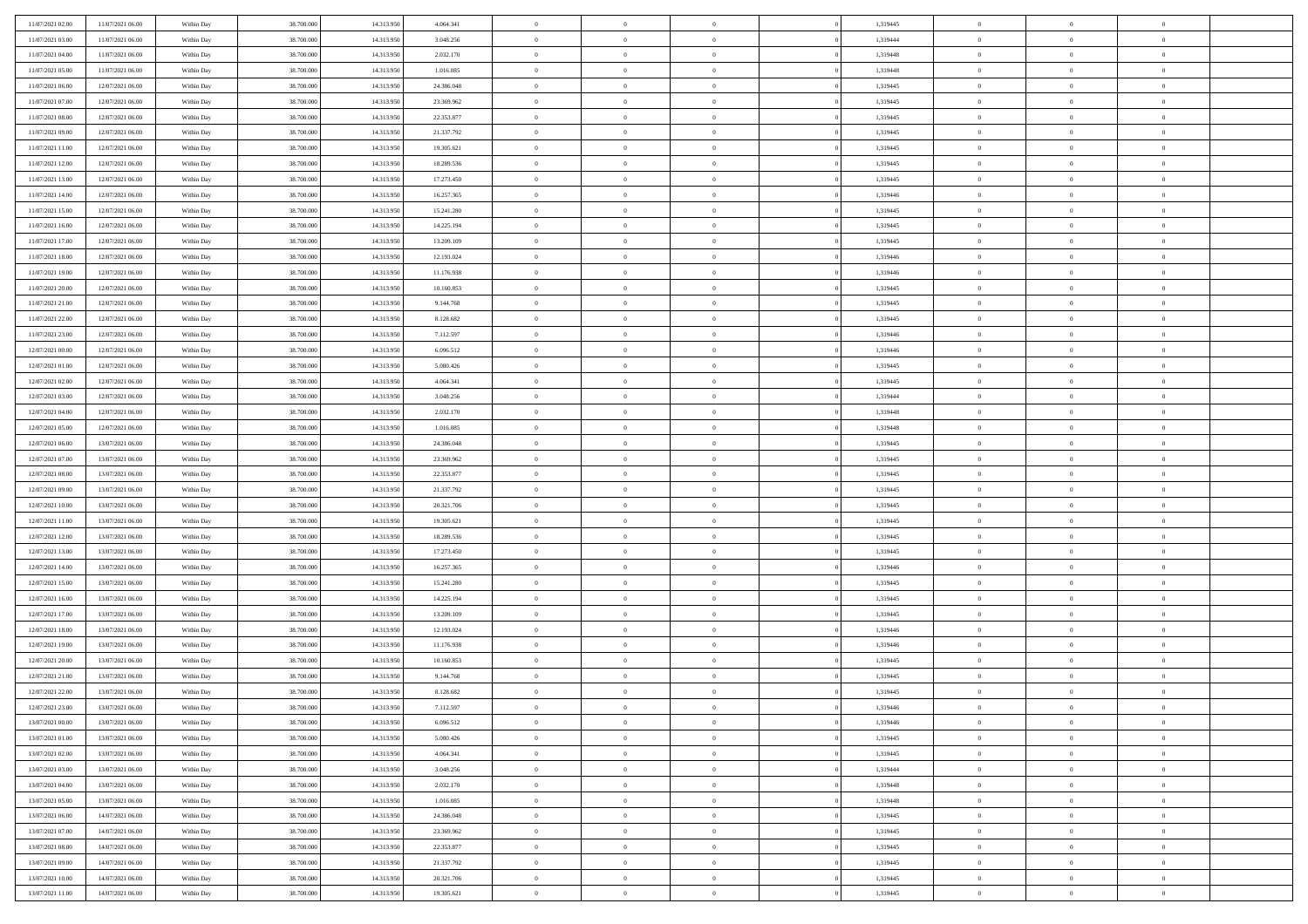| 13/07/2021 12:00 | 14/07/2021 06:00 | Within Day | 38.700.000 | 14.313.950 | 18.289.536 | $\,$ 0         | $\bf{0}$       | $\theta$       |                | 1,319445 | $\bf{0}$       | $\overline{0}$ | $\theta$       |  |
|------------------|------------------|------------|------------|------------|------------|----------------|----------------|----------------|----------------|----------|----------------|----------------|----------------|--|
| 13/07/2021 13:00 | 14/07/2021 06:00 | Within Day | 38,700,000 | 14.313.950 | 17.273.450 | $\overline{0}$ | $\overline{0}$ | $\overline{0}$ |                | 1,319445 | $\theta$       | $\theta$       | $\overline{0}$ |  |
| 13/07/2021 14:00 | 14/07/2021 06:00 | Within Dav | 38.700.000 | 14.313.950 | 16.257.365 | $\mathbf{0}$   | $\overline{0}$ | $\overline{0}$ |                | 1,319446 | $\theta$       | $\overline{0}$ | $\theta$       |  |
| 13/07/2021 15:00 | 14/07/2021 06:00 | Within Day | 38.700.000 | 14.313.950 | 15.241.280 | $\bf{0}$       | $\overline{0}$ | $\bf{0}$       |                | 1,319445 | $\bf{0}$       | $\overline{0}$ | $\bf{0}$       |  |
| 13/07/2021 16:00 | 14/07/2021 06:00 | Within Day | 38.700.000 | 14.313.950 | 14.225.194 | $\bf{0}$       | $\bf{0}$       | $\overline{0}$ |                | 1,319445 | $\bf{0}$       | $\Omega$       | $\bf{0}$       |  |
| 13/07/2021 17:00 | 14/07/2021 06:00 | Within Dav | 38.700.000 | 14.313.950 | 13.209.109 | $\overline{0}$ | $\overline{0}$ | $\overline{0}$ |                | 1,319445 | $\theta$       | $\overline{0}$ | $\theta$       |  |
| 13/07/2021 18:00 | 14/07/2021 06:00 | Within Day | 38.700.000 | 14.313.950 | 12.193.024 | $\bf{0}$       | $\bf{0}$       | $\overline{0}$ |                | 1,319446 | $\bf{0}$       | $\overline{0}$ | $\theta$       |  |
|                  |                  |            |            |            |            | $\overline{0}$ | $\overline{0}$ | $\overline{0}$ |                |          | $\,$ 0 $\,$    | $\overline{0}$ | $\overline{0}$ |  |
| 13/07/2021 19:00 | 14/07/2021 06:00 | Within Day | 38.700.000 | 14.313.950 | 11.176.938 |                |                |                |                | 1,319446 |                |                |                |  |
| 13/07/2021 20:00 | 14/07/2021 06:00 | Within Day | 38.700.000 | 14.313.950 | 10.160.853 | $\mathbf{0}$   | $\overline{0}$ | $\overline{0}$ |                | 1,319445 | $\theta$       | $\overline{0}$ | $\theta$       |  |
| 13/07/2021 21:00 | 14/07/2021 06:00 | Within Day | 38.700.000 | 14.313.950 | 9.144.768  | $\bf{0}$       | $\bf{0}$       | $\overline{0}$ |                | 1,319445 | $\bf{0}$       | $\overline{0}$ | $\theta$       |  |
| 13/07/2021 22:00 | 14/07/2021 06:00 | Within Day | 38,700,000 | 14.313.950 | 8.128.682  | $\bf{0}$       | $\overline{0}$ | $\overline{0}$ |                | 1,319445 | $\bf{0}$       | $\theta$       | $\overline{0}$ |  |
| 13/07/2021 23:00 | 14/07/2021 06:00 | Within Dav | 38.700.000 | 14.313.950 | 7.112.597  | $\mathbf{0}$   | $\overline{0}$ | $\overline{0}$ |                | 1,319446 | $\theta$       | $\overline{0}$ | $\theta$       |  |
| 14/07/2021 00:00 | 14/07/2021 06:00 | Within Day | 38.700.000 | 14.313.950 | 6.096.512  | $\bf{0}$       | $\overline{0}$ | $\bf{0}$       |                | 1,319446 | $\bf{0}$       | $\overline{0}$ | $\bf{0}$       |  |
| 14/07/2021 01:00 | 14/07/2021 06:00 | Within Day | 38.700.000 | 14.313.950 | 5.080.426  | $\bf{0}$       | $\overline{0}$ | $\overline{0}$ |                | 1,319445 | $\bf{0}$       | $\Omega$       | $\bf{0}$       |  |
| 14/07/2021 02:00 | 14/07/2021 06:00 | Within Dav | 38.700.000 | 14.313.950 | 4.064.341  | $\overline{0}$ | $\overline{0}$ | $\overline{0}$ |                | 1,319445 | $\theta$       | $\overline{0}$ | $\theta$       |  |
| 14/07/2021 03:00 | 14/07/2021 06:00 | Within Day | 38.700.000 | 14.313.950 | 3.048.256  | $\bf{0}$       | $\bf{0}$       | $\overline{0}$ |                | 1,319444 | $\bf{0}$       | $\overline{0}$ | $\theta$       |  |
| 14/07/2021 04:00 | 14/07/2021 06:00 | Within Day | 38,700,000 | 14.313.950 | 2.032.170  | $\bf{0}$       | $\overline{0}$ | $\overline{0}$ |                | 1,319448 | $\,$ 0 $\,$    | $\overline{0}$ | $\overline{0}$ |  |
| 14/07/2021 05:00 | 14/07/2021 06:00 | Within Day | 38.700.000 | 14.313.950 | 1.016.085  | $\mathbf{0}$   | $\overline{0}$ | $\overline{0}$ |                | 1,319448 | $\theta$       | $\overline{0}$ | $\theta$       |  |
| 14/07/2021 06:00 | 15/07/2021 06:00 | Within Day | 38.700.000 | 14.313.950 | 24.386.048 | $\bf{0}$       | $\bf{0}$       | $\overline{0}$ |                | 1,319445 | $\bf{0}$       | $\overline{0}$ | $\theta$       |  |
| 14/07/2021 07:00 | 15/07/2021 06:00 | Within Day | 38.700.000 | 14.313.950 | 23.369.962 | $\bf{0}$       | $\overline{0}$ | $\overline{0}$ |                | 1,319445 | $\bf{0}$       | $\theta$       | $\bf{0}$       |  |
| 14/07/2021 08:00 | 15/07/2021 06:00 | Within Dav | 38.700.000 | 14.313.950 | 22.353.877 | $\mathbf{0}$   | $\overline{0}$ | $\overline{0}$ |                | 1,319445 | $\theta$       | $\overline{0}$ | $\theta$       |  |
| 14/07/2021 09:00 | 15/07/2021 06:00 | Within Day | 38.700.000 | 14.313.950 | 21.337.792 | $\bf{0}$       | $\bf{0}$       | $\bf{0}$       |                | 1,319445 | $\bf{0}$       | $\overline{0}$ | $\bf{0}$       |  |
| 14/07/2021 10:00 | 15/07/2021 06:00 | Within Day | 38,700,000 | 14.313.950 | 20.321.706 | $\bf{0}$       | $\bf{0}$       | $\overline{0}$ |                | 1,319445 | $\bf{0}$       | $\overline{0}$ | $\bf{0}$       |  |
| 14/07/2021 11:00 | 15/07/2021 06:00 | Within Dav | 38.700.000 | 14.313.950 | 19.305.621 | $\mathbf{0}$   | $\overline{0}$ | $\overline{0}$ |                | 1,319445 | $\theta$       | $\overline{0}$ | $\theta$       |  |
| 14/07/2021 12:00 | 15/07/2021 06:00 | Within Day | 38.700.000 | 14.313.950 | 18.289.536 | $\bf{0}$       | $\bf{0}$       | $\overline{0}$ |                | 1,319445 | $\bf{0}$       | $\overline{0}$ | $\theta$       |  |
| 14/07/2021 13:00 | 15/07/2021 06:00 | Within Day | 38.700.000 | 14.313.950 | 17.273.450 | $\bf{0}$       | $\overline{0}$ | $\overline{0}$ |                | 1,319445 | $\,$ 0 $\,$    | $\overline{0}$ | $\bf{0}$       |  |
| 14/07/2021 14:00 | 15/07/2021 06:00 | Within Day | 38.700.000 | 14.313.950 | 16.257.365 | $\mathbf{0}$   | $\overline{0}$ | $\overline{0}$ |                | 1,319446 | $\theta$       | $\overline{0}$ | $\theta$       |  |
| 14/07/2021 15:00 | 15/07/2021 06:00 | Within Day | 38.700.000 | 14.313.950 | 15.241.280 | $\bf{0}$       | $\bf{0}$       | $\overline{0}$ |                | 1,319445 | $\bf{0}$       | $\overline{0}$ | $\theta$       |  |
| 14/07/2021 16:00 | 15/07/2021 06:00 | Within Day | 38,700,000 | 14.313.950 | 14.225.194 | $\bf{0}$       | $\overline{0}$ | $\overline{0}$ |                | 1,319445 | $\bf{0}$       | $\theta$       | $\bf{0}$       |  |
| 14/07/2021 17:00 | 15/07/2021 06:00 | Within Dav | 38.700.000 | 14.313.950 | 13.209.109 | $\mathbf{0}$   | $\overline{0}$ | $\overline{0}$ |                | 1,319445 | $\theta$       | $\overline{0}$ | $\theta$       |  |
|                  |                  |            |            |            |            | $\bf{0}$       | $\overline{0}$ | $\overline{0}$ |                |          | $\,0\,$        | $\overline{0}$ | $\theta$       |  |
| 14/07/2021 18:00 | 15/07/2021 06:00 | Within Day | 38.700.000 | 14.313.950 | 12.193.024 |                |                |                |                | 1,319446 |                |                |                |  |
| 14/07/2021 19:00 | 15/07/2021 06:00 | Within Day | 38.700.000 | 14.313.950 | 11.176.938 | $\bf{0}$       | $\bf{0}$       | $\overline{0}$ |                | 1,319446 | $\bf{0}$       | $\overline{0}$ | $\bf{0}$       |  |
| 14/07/2021 20:00 | 15/07/2021 06:00 | Within Dav | 38.700.000 | 14.313.950 | 10.160.853 | $\overline{0}$ | $\overline{0}$ | $\overline{0}$ |                | 1,319445 | $\theta$       | $\overline{0}$ | $\theta$       |  |
| 14/07/2021 21:00 | 15/07/2021 06:00 | Within Day | 38.700.000 | 14.313.950 | 9.144.768  | $\bf{0}$       | $\overline{0}$ | $\overline{0}$ |                | 1,319445 | $\,0\,$        | $\overline{0}$ | $\theta$       |  |
| 14/07/2021 22:00 | 15/07/2021 06:00 | Within Day | 38,700,000 | 14.313.950 | 8.128.682  | $\overline{0}$ | $\overline{0}$ | $\overline{0}$ |                | 1,319445 | $\bf{0}$       | $\overline{0}$ | $\bf{0}$       |  |
| 14/07/2021 23:00 | 15/07/2021 06:00 | Within Day | 38.700.000 | 14.313.950 | 7.112.597  | $\mathbf{0}$   | $\overline{0}$ | $\overline{0}$ |                | 1,319446 | $\theta$       | $\overline{0}$ | $\overline{0}$ |  |
| 15/07/2021 00:00 | 15/07/2021 06:00 | Within Day | 38.700.000 | 14.313.950 | 6.096.512  | $\bf{0}$       | $\overline{0}$ | $\overline{0}$ |                | 1,319446 | $\,0\,$        | $\overline{0}$ | $\theta$       |  |
| 15/07/2021 01:00 | 15/07/2021 06:00 | Within Day | 38.700.000 | 14.313.950 | 5.080.426  | $\bf{0}$       | $\overline{0}$ | $\overline{0}$ |                | 1,319445 | $\bf{0}$       | $\theta$       | $\bf{0}$       |  |
| 15/07/2021 02:00 | 15/07/2021 06:00 | Within Dav | 38.700.000 | 14.313.950 | 4.064.341  | $\mathbf{0}$   | $\overline{0}$ | $\overline{0}$ |                | 1,319445 | $\theta$       | $\overline{0}$ | $\theta$       |  |
| 15/07/2021 03:00 | 15/07/2021 06:00 | Within Day | 38.700.000 | 14.313.950 | 3.048.256  | $\,0\,$        | $\overline{0}$ | $\overline{0}$ |                | 1,319444 | $\,0\,$        | $\overline{0}$ | $\theta$       |  |
| 15/07/2021 04:00 | 15/07/2021 06:00 | Within Day | 38,700,000 | 14.313.950 | 2.032.170  | $\bf{0}$       | $\bf{0}$       | $\overline{0}$ |                | 1,319448 | $\bf{0}$       | $\overline{0}$ | $\bf{0}$       |  |
| 15/07/2021 05:00 | 15/07/2021 06:00 | Within Dav | 38.700.000 | 14.313.950 | 1.016.085  | $\mathbf{0}$   | $\overline{0}$ | $\overline{0}$ |                | 1,319448 | $\theta$       | $\overline{0}$ | $\overline{0}$ |  |
| 15/07/2021 06:00 | 16/07/2021 06:00 | Within Day | 38.700.000 | 14.313.950 | 24.386.048 | $\bf{0}$       | $\overline{0}$ | $\overline{0}$ |                | 1,319445 | $\,0\,$        | $\overline{0}$ | $\theta$       |  |
| 15/07/2021 07:00 | 16/07/2021 06:00 | Within Day | 38,700,000 | 14.313.950 | 23.369.962 | $\bf{0}$       | $\overline{0}$ | $\overline{0}$ |                | 1,319445 | $\,$ 0 $\,$    | $\overline{0}$ | $\bf{0}$       |  |
| 15/07/2021 08:00 | 16/07/2021 06:00 | Within Day | 38.700.000 | 14.313.950 | 22.353.877 | $\bf{0}$       | $\overline{0}$ |                |                | 1,319445 | $\bf{0}$       | $\Omega$       | $\theta$       |  |
| 15/07/2021 09:00 | 16/07/2021 06:00 | Within Day | 38.700.000 | 14.313.950 | 21.337.792 | $\,0\,$        | $\overline{0}$ | $\theta$       |                | 1,319445 | $\,$ 0 $\,$    | $\overline{0}$ | $\theta$       |  |
| 15/07/2021 10:00 | 16/07/2021 06:00 | Within Day | 38.700.000 | 14.313.950 | 20.321.706 | $\overline{0}$ | $\overline{0}$ | $\overline{0}$ |                | 1,319445 | $\overline{0}$ | $\overline{0}$ | $\overline{0}$ |  |
| 15/07/2021 11:00 | 16/07/2021 06:00 | Within Day | 38.700.000 | 14.313.950 | 19.305.621 | $\mathbf{0}$   | $\overline{0}$ | $\overline{0}$ |                | 1,319445 | $\mathbf{0}$   | $\overline{0}$ | $\overline{0}$ |  |
| 15/07/2021 12:00 | 16/07/2021 06:00 | Within Day | 38.700.000 | 14.313.950 | 18.289.536 | $\,$ 0 $\,$    | $\overline{0}$ | $\overline{0}$ | $\overline{0}$ | 1,319445 | $\,$ 0 $\,$    | $\mathbf{0}$   | $\,$ 0         |  |
| 15/07/2021 13:00 | 16/07/2021 06:00 | Within Day | 38.700.000 | 14.313.950 | 17.273.450 | $\,$ 0 $\,$    | $\overline{0}$ | $\overline{0}$ |                | 1,319445 | $\,$ 0 $\,$    | $\overline{0}$ | $\overline{0}$ |  |
| 15/07/2021 14:00 | 16/07/2021 06:00 | Within Day | 38.700.000 | 14.313.950 | 16.257.365 | $\mathbf{0}$   | $\overline{0}$ | $\overline{0}$ |                | 1,319446 | $\overline{0}$ | $\overline{0}$ | $\overline{0}$ |  |
| 15/07/2021 15:00 | 16/07/2021 06:00 | Within Day | 38.700.000 | 14.313.950 | 15.241.280 | $\,$ 0 $\,$    | $\overline{0}$ | $\overline{0}$ |                | 1,319445 | $\,$ 0 $\,$    | $\overline{0}$ | $\theta$       |  |
| 15/07/2021 16:00 | 16/07/2021 06:00 | Within Day | 38.700.000 | 14.313.950 | 14.225.194 | $\bf{0}$       | $\overline{0}$ | $\overline{0}$ |                | 1,319445 | $\overline{0}$ | $\overline{0}$ | $\overline{0}$ |  |
| 15/07/2021 17:00 | 16/07/2021 06:00 | Within Day | 38.700.000 | 14.313.950 | 13.209.109 | $\mathbf{0}$   | $\overline{0}$ | $\overline{0}$ |                | 1,319445 | $\mathbf{0}$   | $\overline{0}$ | $\overline{0}$ |  |
| 15/07/2021 18:00 | 16/07/2021 06:00 | Within Day | 38.700.000 | 14.313.950 | 12.193.024 | $\,0\,$        | $\overline{0}$ | $\overline{0}$ |                | 1,319446 | $\,$ 0 $\,$    | $\overline{0}$ | $\,$ 0         |  |
|                  |                  |            |            | 14.313.950 |            |                |                |                |                |          |                | $\overline{0}$ |                |  |
| 15/07/2021 19:00 | 16/07/2021 06:00 | Within Day | 38.700.000 |            | 11.176.938 | $\bf{0}$       | $\bf{0}$       | $\overline{0}$ |                | 1,319446 | $\bf{0}$       |                | $\overline{0}$ |  |
| 15/07/2021 20:00 | 16/07/2021 06:00 | Within Day | 38.700.000 | 14.313.950 | 10.160.853 | $\mathbf{0}$   | $\overline{0}$ | $\overline{0}$ |                | 1,319445 | $\mathbf{0}$   | $\overline{0}$ | $\overline{0}$ |  |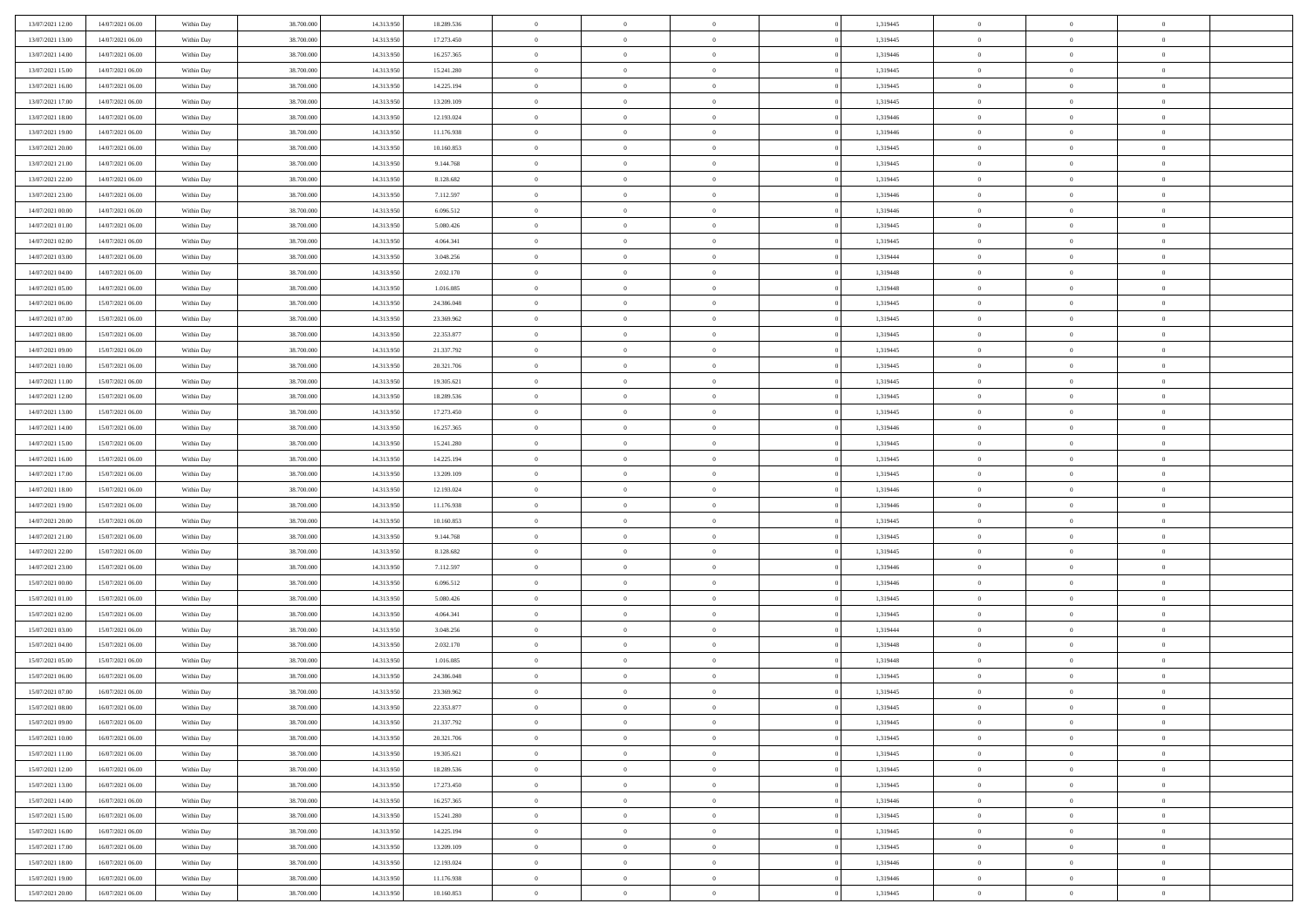| 15/07/2021 21:00 | 16/07/2021 06:00 | Within Day | 38,700,000 | 14.313.950 | 9.144.768  | $\overline{0}$ | $\overline{0}$ | $\Omega$       | 1,319445 | $\bf{0}$       | $\mathbf{0}$   | $\bf{0}$       |  |
|------------------|------------------|------------|------------|------------|------------|----------------|----------------|----------------|----------|----------------|----------------|----------------|--|
| 15/07/2021 22:00 | 16/07/2021 06:00 | Within Dav | 38.700.000 | 14.313.950 | 8.128.682  | $\overline{0}$ | $\overline{0}$ | $\overline{0}$ | 1,319445 | $\overline{0}$ | $\overline{0}$ | $\overline{0}$ |  |
| 15/07/2021 23:00 | 16/07/2021 06:00 | Within Day | 38.700.000 | 14.313.950 | 7.112.597  | $\,$ 0         | $\overline{0}$ | $\bf{0}$       | 1,319446 | $\,$ 0         | $\overline{0}$ | $\,$ 0 $\,$    |  |
| 16/07/2021 00:00 | 16/07/2021 06:00 | Within Day | 38,700,000 | 14.313.950 | 6.096.512  | $\bf{0}$       | $\overline{0}$ | $\Omega$       | 1,319446 | $\theta$       | $\mathbf{0}$   | $\theta$       |  |
| 16/07/2021 01:00 | 16/07/2021 06:00 | Within Day | 38.700.000 | 14.313.950 | 5.080.426  | $\bf{0}$       | $\overline{0}$ | $\overline{0}$ | 1,319445 | $\mathbf{0}$   | $\overline{0}$ | $\overline{0}$ |  |
| 16/07/2021 02:00 | 16/07/2021 06:00 | Within Day | 38.700.000 | 14.313.950 | 4.064.341  | $\bf{0}$       | $\overline{0}$ | $\bf{0}$       | 1,319445 | $\,$ 0         | $\overline{0}$ | $\,$ 0 $\,$    |  |
| 16/07/2021 03:00 | 16/07/2021 06:00 | Within Day | 38,700,000 | 14.313.950 | 3.048.256  | $\bf{0}$       | $\bf{0}$       | $\overline{0}$ | 1,319444 | $\bf{0}$       | $\overline{0}$ | $\theta$       |  |
| 16/07/2021 04:00 | 16/07/2021 06:00 | Within Day | 38.700.000 | 14.313.950 | 2.032.170  | $\overline{0}$ | $\overline{0}$ | $\overline{0}$ | 1,319448 | $\mathbf{0}$   | $\overline{0}$ | $\overline{0}$ |  |
| 16/07/2021 05:00 | 16/07/2021 06:00 | Within Day | 38.700.000 | 14.313.950 | 1.016.085  | $\bf{0}$       | $\overline{0}$ | $\bf{0}$       | 1,319448 | $\,$ 0         | $\overline{0}$ | $\,$ 0 $\,$    |  |
| 16/07/2021 06:00 | 17/07/2021 06:00 | Within Day | 38,700,000 | 14.313.950 | 24.386.048 | $\overline{0}$ | $\overline{0}$ | $\Omega$       | 1,319445 | $\theta$       | $\mathbf{0}$   | $\theta$       |  |
| 16/07/2021 07:00 | 17/07/2021 06:00 | Within Day | 38.700.000 | 14.313.950 | 23.369.962 | $\bf{0}$       | $\overline{0}$ | $\overline{0}$ | 1,319445 | $\mathbf{0}$   | $\overline{0}$ | $\overline{0}$ |  |
| 16/07/2021 08:00 | 17/07/2021 06:00 | Within Day | 38.700.000 | 14.313.950 | 22.353.877 | $\bf{0}$       | $\overline{0}$ | $\bf{0}$       | 1,319445 | $\,$ 0         | $\overline{0}$ | $\,$ 0 $\,$    |  |
| 16/07/2021 09:00 | 17/07/2021 06:00 | Within Day | 38,700,000 | 14.313.950 | 21.337.792 | $\bf{0}$       | $\overline{0}$ | $\Omega$       | 1,319445 | $\theta$       | $\mathbf{0}$   | $\theta$       |  |
| 16/07/2021 10:00 | 17/07/2021 06:00 | Within Day | 38.700.000 | 14.313.950 | 20.321.706 | $\overline{0}$ | $\overline{0}$ | $\overline{0}$ | 1,319445 | $\overline{0}$ | $\overline{0}$ | $\overline{0}$ |  |
| 16/07/2021 11:00 | 17/07/2021 06:00 | Within Day | 38.700.000 | 14.313.950 | 19.305.621 | $\bf{0}$       | $\overline{0}$ | $\bf{0}$       | 1,319445 | $\,$ 0         | $\overline{0}$ | $\,$ 0 $\,$    |  |
| 16/07/2021 12:00 | 17/07/2021 06:00 | Within Day | 38,700,000 | 14.313.950 | 18.289.536 | $\bf{0}$       | $\overline{0}$ | $\overline{0}$ | 1,319445 | $\bf{0}$       | $\overline{0}$ | $\theta$       |  |
| 16/07/2021 13:00 | 17/07/2021 06:00 | Within Day | 38.700.000 | 14.313.950 | 17.273.450 | $\overline{0}$ | $\overline{0}$ | $\overline{0}$ | 1,319445 | $\mathbf{0}$   | $\overline{0}$ | $\overline{0}$ |  |
| 16/07/2021 14:00 | 17/07/2021 06:00 | Within Day | 38.700.000 | 14.313.950 | 16.257.365 | $\bf{0}$       | $\overline{0}$ | $\bf{0}$       | 1,319446 | $\,$ 0         | $\overline{0}$ | $\,$ 0 $\,$    |  |
| 16/07/2021 15:00 | 17/07/2021 06:00 | Within Day | 38,700,000 | 14.313.950 | 15.241.280 | $\bf{0}$       | $\overline{0}$ | $\Omega$       | 1,319445 | $\theta$       | $\mathbf{0}$   | $\theta$       |  |
| 16/07/2021 16:00 | 17/07/2021 06:00 | Within Day | 38.700.000 | 14.313.950 | 14.225.194 | $\overline{0}$ | $\overline{0}$ | $\overline{0}$ | 1,319445 | $\mathbf{0}$   | $\overline{0}$ | $\overline{0}$ |  |
| 16/07/2021 17:00 | 17/07/2021 06:00 | Within Day | 38.700.000 | 14.313.950 | 13.209.109 | $\bf{0}$       | $\overline{0}$ | $\bf{0}$       | 1,319445 | $\,$ 0         | $\overline{0}$ | $\,$ 0 $\,$    |  |
| 16/07/2021 18:00 | 17/07/2021 06:00 | Within Day | 38,700,000 | 14.313.950 | 12.193.024 | $\bf{0}$       | $\overline{0}$ | $\Omega$       | 1,319446 | $\theta$       | $\mathbf{0}$   | $\theta$       |  |
| 16/07/2021 19:00 | 17/07/2021 06:00 | Within Day | 38.700.000 | 14.313.950 | 11.176.938 | $\overline{0}$ | $\overline{0}$ | $\overline{0}$ | 1,319446 | $\overline{0}$ | $\overline{0}$ | $\overline{0}$ |  |
| 16/07/2021 20:00 | 17/07/2021 06:00 | Within Day | 38.700.000 | 14.313.950 | 10.160.853 | $\bf{0}$       | $\overline{0}$ | $\bf{0}$       | 1,319445 | $\,$ 0         | $\overline{0}$ | $\,$ 0 $\,$    |  |
| 16/07/2021 21:00 | 17/07/2021 06:00 | Within Day | 38,700,000 | 14.313.950 | 9.144.768  | $\bf{0}$       | $\overline{0}$ | $\overline{0}$ | 1,319445 | $\bf{0}$       | $\overline{0}$ | $\bf{0}$       |  |
| 16/07/2021 22:00 | 17/07/2021 06:00 | Within Day | 38.700.000 | 14.313.950 | 8.128.682  | $\overline{0}$ | $\overline{0}$ | $\overline{0}$ | 1,319445 | $\mathbf{0}$   | $\overline{0}$ | $\overline{0}$ |  |
| 16/07/2021 23:00 | 17/07/2021 06:00 | Within Day | 38.700.000 | 14.313.950 | 7.112.597  | $\bf{0}$       | $\overline{0}$ | $\bf{0}$       | 1,319446 | $\,$ 0         | $\overline{0}$ | $\,$ 0 $\,$    |  |
| 17/07/2021 00:00 | 17/07/2021 06:00 | Within Day | 38,700,000 | 14.313.950 | 6.096.512  | $\bf{0}$       | $\overline{0}$ | $\Omega$       | 1,319446 | $\theta$       | $\mathbf{0}$   | $\theta$       |  |
| 17/07/2021 01:00 | 17/07/2021 06:00 | Within Day | 38.700.000 | 14.313.950 | 5.080.426  | $\bf{0}$       | $\overline{0}$ | $\overline{0}$ | 1,319445 | $\overline{0}$ | $\overline{0}$ | $\overline{0}$ |  |
| 17/07/2021 02:00 | 17/07/2021 06:00 | Within Day | 38.700.000 | 14.313.950 | 4.064.341  | $\bf{0}$       | $\overline{0}$ | $\bf{0}$       | 1,319445 | $\,$ 0         | $\overline{0}$ | $\,$ 0 $\,$    |  |
| 17/07/2021 03:00 | 17/07/2021 06:00 | Within Day | 38.700.000 | 14.313.950 | 3.048.256  | $\bf{0}$       | $\bf{0}$       | $\overline{0}$ | 1,319444 | $\bf{0}$       | $\overline{0}$ | $\,0\,$        |  |
| 17/07/2021 04:00 | 17/07/2021 06:00 | Within Day | 38.700.000 | 14.313.950 | 2.032.170  | $\overline{0}$ | $\overline{0}$ | $\overline{0}$ | 1,319448 | $\mathbf{0}$   | $\overline{0}$ | $\overline{0}$ |  |
| 17/07/2021 05:00 | 17/07/2021 06:00 | Within Day | 38.700.000 | 14.313.950 | 1.016.085  | $\bf{0}$       | $\overline{0}$ | $\bf{0}$       | 1,319448 | $\,$ 0         | $\overline{0}$ | $\,$ 0 $\,$    |  |
| 17/07/2021 06:00 | 18/07/2021 06:00 | Within Day | 38.700.000 | 14.313.950 | 24.386.048 | $\bf{0}$       | $\bf{0}$       | $\bf{0}$       | 1,319445 | $\bf{0}$       | $\overline{0}$ | $\bf{0}$       |  |
| 17/07/2021 07:00 | 18/07/2021 06:00 | Within Day | 38.700.000 | 14.313.950 | 23.369.962 | $\overline{0}$ | $\overline{0}$ | $\overline{0}$ | 1,319445 | $\mathbf{0}$   | $\overline{0}$ | $\overline{0}$ |  |
| 17/07/2021 08:00 | 18/07/2021 06:00 | Within Day | 38.700.000 | 14.313.950 | 22.353.877 | $\bf{0}$       | $\overline{0}$ | $\bf{0}$       | 1,319445 | $\,$ 0         | $\overline{0}$ | $\,$ 0 $\,$    |  |
| 17/07/2021 09:00 | 18/07/2021 06:00 | Within Day | 38.700.000 | 14.313.950 | 21.337.792 | $\bf{0}$       | $\bf{0}$       | $\overline{0}$ | 1,319445 | $\bf{0}$       | $\overline{0}$ | $\,0\,$        |  |
| 17/07/2021 10:00 | 18/07/2021 06:00 | Within Day | 38.700.000 | 14.313.950 | 20.321.706 | $\overline{0}$ | $\overline{0}$ | $\overline{0}$ | 1,319445 | $\mathbf{0}$   | $\overline{0}$ | $\overline{0}$ |  |
| 17/07/2021 11:00 | 18/07/2021 06:00 | Within Day | 38.700.000 | 14.313.950 | 19.305.621 | $\bf{0}$       | $\overline{0}$ | $\bf{0}$       | 1,319445 | $\,$ 0         | $\overline{0}$ | $\,$ 0 $\,$    |  |
| 17/07/2021 12:00 | 18/07/2021 06:00 | Within Day | 38.700.000 | 14.313.950 | 18.289.536 | $\bf{0}$       | $\bf{0}$       | $\overline{0}$ | 1,319445 | $\bf{0}$       | $\overline{0}$ | $\,0\,$        |  |
| 17/07/2021 13:00 | 18/07/2021 06:00 | Within Day | 38.700.000 | 14.313.950 | 17.273.450 | $\overline{0}$ | $\overline{0}$ | $\overline{0}$ | 1,319445 | $\mathbf{0}$   | $\overline{0}$ | $\overline{0}$ |  |
| 17/07/2021 14:00 | 18/07/2021 06:00 | Within Day | 38.700.000 | 14.313.950 | 16.257.365 | $\bf{0}$       | $\overline{0}$ | $\bf{0}$       | 1,319446 | $\,$ 0         | $\overline{0}$ | $\,$ 0 $\,$    |  |
| 17/07/2021 15:00 | 18/07/2021 06:00 | Within Day | 38.700.000 | 14.313.950 | 15.241.280 | $\bf{0}$       | $\bf{0}$       | $\bf{0}$       | 1,319445 | $\bf{0}$       | $\overline{0}$ | $\bf{0}$       |  |
| 17/07/2021 16:00 | 18/07/2021 06:00 | Within Dav | 38.700.000 | 14.313.950 | 14.225.194 | $\mathbf{0}$   | $\overline{0}$ | $\overline{0}$ | 1,319445 | $\mathbf{0}$   | $\overline{0}$ | $\overline{0}$ |  |
| 17/07/2021 17:00 | 18/07/2021 06:00 | Within Day | 38.700.000 | 14.313.950 | 13.209.109 | $\bf{0}$       | $\overline{0}$ | $\overline{0}$ | 1,319445 | $\overline{0}$ | $\overline{0}$ | $\theta$       |  |
| 17/07/2021 18:00 | 18/07/2021 06:00 | Within Day | 38.700.000 | 14.313.950 | 12.193.024 | $\bf{0}$       | $\bf{0}$       | $\bf{0}$       | 1,319446 | $\bf{0}$       | $\overline{0}$ | $\bf{0}$       |  |
| 17/07/2021 19:00 | 18/07/2021 06:00 | Within Day | 38.700.000 | 14.313.950 | 11.176.938 | $\overline{0}$ | $\overline{0}$ | $\overline{0}$ | 1,319446 | $\overline{0}$ | $\bf{0}$       | $\overline{0}$ |  |
| 17/07/2021 20:00 | 18/07/2021 06:00 | Within Day | 38.700.000 | 14.313.950 | 10.160.853 | $\,$ 0 $\,$    | $\overline{0}$ | $\overline{0}$ | 1,319445 | $\mathbf{0}$   | $\,$ 0 $\,$    | $\,$ 0 $\,$    |  |
| 17/07/2021 21:00 | 18/07/2021 06:00 | Within Day | 38.700.000 | 14.313.950 | 9.144.768  | $\bf{0}$       | $\bf{0}$       | $\overline{0}$ | 1,319445 | $\bf{0}$       | $\overline{0}$ | $\bf{0}$       |  |
| 17/07/2021 22:00 | 18/07/2021 06:00 | Within Day | 38.700.000 | 14.313.950 | 8.128.682  | $\bf{0}$       | $\overline{0}$ | $\overline{0}$ | 1,319445 | $\overline{0}$ | $\bf{0}$       | $\overline{0}$ |  |
| 17/07/2021 23:00 | 18/07/2021 06:00 | Within Day | 38.700.000 | 14.313.950 | 7.112.597  | $\,$ 0 $\,$    | $\overline{0}$ | $\overline{0}$ | 1,319446 | $\,$ 0 $\,$    | $\overline{0}$ | $\,$ 0 $\,$    |  |
| 18/07/2021 00:00 | 18/07/2021 06:00 | Within Day | 38.700.000 | 14.313.950 | 6.096.512  | $\overline{0}$ | $\overline{0}$ | $\overline{0}$ | 1,319446 | $\bf{0}$       | $\overline{0}$ | $\overline{0}$ |  |
| 18/07/2021 01:00 | 18/07/2021 06:00 | Within Day | 38.700.000 | 14.313.950 | 5.080.426  | $\overline{0}$ | $\overline{0}$ | $\overline{0}$ | 1,319445 | $\overline{0}$ | $\bf{0}$       | $\overline{0}$ |  |
| 18/07/2021 02:00 | 18/07/2021 06:00 | Within Day | 38.700.000 | 14.313.950 | 4.064.341  | $\,$ 0 $\,$    | $\overline{0}$ | $\overline{0}$ | 1,319445 | $\mathbf{0}$   | $\,$ 0 $\,$    | $\,$ 0 $\,$    |  |
| 18/07/2021 03:00 | 18/07/2021 06:00 | Within Day | 38.700.000 | 14.313.950 | 3.048.256  | $\bf{0}$       | $\bf{0}$       | $\overline{0}$ | 1,319444 | $\bf{0}$       | $\overline{0}$ | $\bf{0}$       |  |
| 18/07/2021 04:00 | 18/07/2021 06:00 | Within Day | 38.700.000 | 14.313.950 | 2.032.170  | $\overline{0}$ | $\overline{0}$ | $\overline{0}$ | 1,319448 | $\mathbf{0}$   | $\bf{0}$       | $\overline{0}$ |  |
| 18/07/2021 05:00 | 18/07/2021 06:00 | Within Day | 38.700.000 | 14.313.950 | 1.016.085  | $\,0\,$        | $\overline{0}$ | $\overline{0}$ | 1,319448 | $\,$ 0         | $\overline{0}$ | $\,$ 0 $\,$    |  |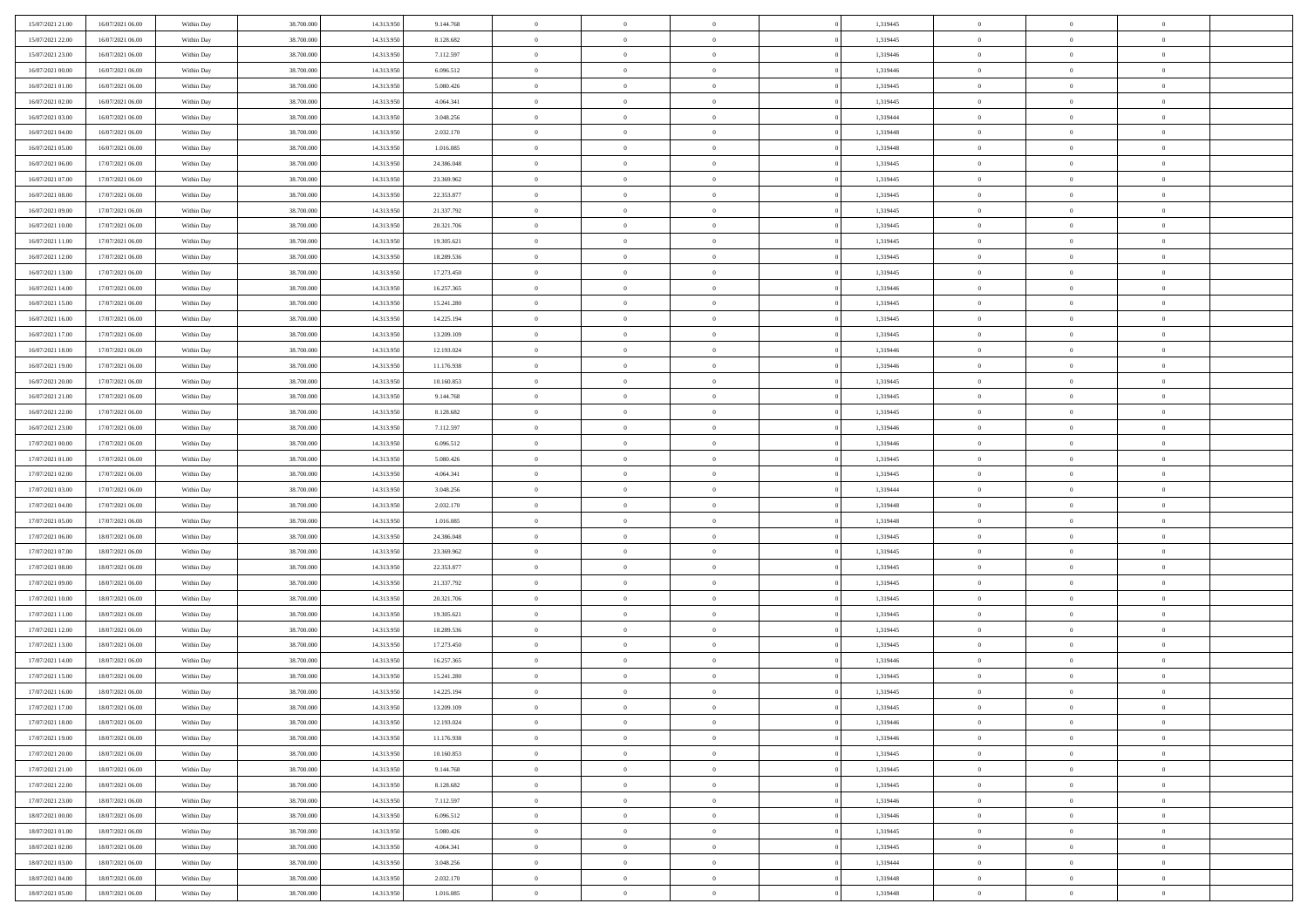| 18/07/2021 06:00 | 19/07/2021 06:00 | Within Day | 38.700.000               | 14.313.950 | 24.386.048 | $\,$ 0         | $\bf{0}$       | $\overline{0}$ |                | 1,319445 | $\bf{0}$       | $\overline{0}$ | $\theta$       |  |
|------------------|------------------|------------|--------------------------|------------|------------|----------------|----------------|----------------|----------------|----------|----------------|----------------|----------------|--|
| 18/07/2021 07:00 | 19/07/2021 06:00 | Within Day | 38,700,000               | 14.313.950 | 23.369.962 | $\overline{0}$ | $\overline{0}$ | $\overline{0}$ |                | 1,319445 | $\theta$       | $\theta$       | $\overline{0}$ |  |
| 18/07/2021 08:00 | 19/07/2021 06:00 | Within Dav | 38.700.000               | 14.313.950 | 22.353.877 | $\mathbf{0}$   | $\overline{0}$ | $\overline{0}$ |                | 1,319445 | $\theta$       | $\overline{0}$ | $\theta$       |  |
| 18/07/2021 09:00 | 19/07/2021 06:00 | Within Day | 38.700.000               | 14.313.950 | 21.337.792 | $\bf{0}$       | $\overline{0}$ | $\bf{0}$       |                | 1,319445 | $\bf{0}$       | $\overline{0}$ | $\bf{0}$       |  |
| 18/07/2021 11:00 | 19/07/2021 06:00 | Within Day | 38.700.000               | 14.313.950 | 19.305.621 | $\bf{0}$       | $\bf{0}$       | $\overline{0}$ |                | 1,319445 | $\bf{0}$       | $\Omega$       | $\bf{0}$       |  |
| 18/07/2021 12:00 | 19/07/2021 06:00 | Within Dav | 38.700.000               | 14.313.950 | 18.289.536 | $\overline{0}$ | $\overline{0}$ |                |                | 1,319445 | $\theta$       |                | $\theta$       |  |
|                  |                  |            |                          |            |            |                |                | $\overline{0}$ |                |          |                | $\overline{0}$ |                |  |
| 18/07/2021 13:00 | 19/07/2021 06:00 | Within Day | 38.700.000               | 14.313.950 | 17.273.450 | $\bf{0}$       | $\bf{0}$       | $\overline{0}$ |                | 1,319445 | $\bf{0}$       | $\overline{0}$ | $\theta$       |  |
| 18/07/2021 14:00 | 19/07/2021 06:00 | Within Day | 38.700.000               | 14.313.950 | 16.257.365 | $\overline{0}$ | $\overline{0}$ | $\overline{0}$ |                | 1,319446 | $\,$ 0 $\,$    | $\overline{0}$ | $\overline{0}$ |  |
| 18/07/2021 15:00 | 19/07/2021 06:00 | Within Day | 38.700.000               | 14.313.950 | 15.241.280 | $\mathbf{0}$   | $\overline{0}$ | $\overline{0}$ |                | 1,319445 | $\theta$       | $\overline{0}$ | $\theta$       |  |
| 18/07/2021 16:00 | 19/07/2021 06:00 | Within Day | 38.700.000               | 14.313.950 | 14.225.194 | $\bf{0}$       | $\bf{0}$       | $\overline{0}$ |                | 1,319445 | $\bf{0}$       | $\overline{0}$ | $\theta$       |  |
| 18/07/2021 17:00 | 19/07/2021 06:00 | Within Day | 38,700,000               | 14.313.950 | 13.209.109 | $\bf{0}$       | $\overline{0}$ | $\overline{0}$ |                | 1,319445 | $\bf{0}$       | $\theta$       | $\overline{0}$ |  |
| 18/07/2021 18:00 | 19/07/2021 06:00 | Within Dav | 38.700.000               | 14.313.950 | 12.193.024 | $\mathbf{0}$   | $\overline{0}$ | $\overline{0}$ |                | 1,319446 | $\theta$       | $\overline{0}$ | $\theta$       |  |
| 18/07/2021 19:00 | 19/07/2021 06:00 | Within Day | 38.700.000               | 14.313.950 | 11.176.938 | $\bf{0}$       | $\overline{0}$ | $\bf{0}$       |                | 1,319446 | $\bf{0}$       | $\overline{0}$ | $\bf{0}$       |  |
| 18/07/2021 20:00 | 19/07/2021 06:00 | Within Day | 38.700.000               | 14.313.950 | 10.160.853 | $\bf{0}$       | $\overline{0}$ | $\overline{0}$ |                | 1,319445 | $\bf{0}$       | $\Omega$       | $\bf{0}$       |  |
| 18/07/2021 21:00 | 19/07/2021 06:00 | Within Dav | 38.700.000               | 14.313.950 | 9.144.768  | $\overline{0}$ | $\overline{0}$ | $\overline{0}$ |                | 1,319445 | $\theta$       | $\overline{0}$ | $\theta$       |  |
| 18/07/2021 22:00 | 19/07/2021 06:00 | Within Day | 38.700.000               | 14.313.950 | 8.128.682  | $\bf{0}$       | $\bf{0}$       | $\overline{0}$ |                | 1,319445 | $\bf{0}$       | $\overline{0}$ | $\theta$       |  |
| 18/07/2021 23:00 | 19/07/2021 06:00 | Within Day | 38,700,000               | 14.313.950 | 7.112.597  | $\bf{0}$       | $\overline{0}$ | $\overline{0}$ |                | 1,319446 | $\,$ 0 $\,$    | $\overline{0}$ | $\overline{0}$ |  |
| 19/07/2021 00:00 | 19/07/2021 06:00 | Within Day | 38.700.000               | 14.313.950 | 6.096.512  | $\mathbf{0}$   | $\overline{0}$ | $\overline{0}$ |                | 1,319446 | $\theta$       | $\overline{0}$ | $\theta$       |  |
| 19/07/2021 01:00 | 19/07/2021 06:00 | Within Day | 38.700.000               | 14.313.950 | 5.080.426  | $\bf{0}$       | $\bf{0}$       | $\overline{0}$ |                | 1,319445 | $\bf{0}$       | $\overline{0}$ | $\theta$       |  |
| 19/07/2021 02:00 | 19/07/2021 06:00 | Within Day | 38.700.000               | 14.313.950 | 4.064.341  | $\bf{0}$       | $\overline{0}$ | $\overline{0}$ |                | 1,319445 | $\bf{0}$       | $\theta$       | $\overline{0}$ |  |
| 19/07/2021 03:00 | 19/07/2021 06:00 | Within Dav | 38.700.000               | 14.313.950 | 3.048.256  | $\mathbf{0}$   | $\overline{0}$ | $\overline{0}$ |                | 1,319444 | $\theta$       | $\overline{0}$ | $\theta$       |  |
| 19/07/2021 04:00 | 19/07/2021 06:00 | Within Day | 38.700.000               | 14.313.950 | 2.032.170  | $\bf{0}$       | $\bf{0}$       | $\bf{0}$       |                | 1,319448 | $\bf{0}$       | $\overline{0}$ | $\bf{0}$       |  |
| 19/07/2021 05:00 | 19/07/2021 06:00 | Within Day | 38,700,000               | 14.313.950 | 1.016.085  | $\bf{0}$       | $\bf{0}$       | $\overline{0}$ |                | 1,319448 | $\bf{0}$       | $\overline{0}$ | $\bf{0}$       |  |
| 19/07/2021 06:00 | 20/07/2021 06:00 | Within Dav | 38.700.000               | 14.313.950 | 24.386.048 | $\mathbf{0}$   | $\overline{0}$ | $\overline{0}$ |                | 1,319445 | $\theta$       | $\overline{0}$ | $\theta$       |  |
| 19/07/2021 07:00 | 20/07/2021 06:00 | Within Day | 38.700.000               | 14.313.950 | 23.369.962 | $\bf{0}$       | $\bf{0}$       | $\overline{0}$ |                | 1,319445 | $\bf{0}$       | $\overline{0}$ | $\theta$       |  |
| 19/07/2021 08:00 | 20/07/2021 06:00 | Within Day | 38.700.000               | 14.313.950 | 22.353.877 | $\bf{0}$       | $\overline{0}$ | $\overline{0}$ |                | 1,319445 | $\,$ 0 $\,$    | $\overline{0}$ | $\overline{0}$ |  |
| 19/07/2021 09:00 | 20/07/2021 06:00 | Within Day | 38.700.000               | 14.313.950 | 21.337.792 | $\mathbf{0}$   | $\overline{0}$ | $\overline{0}$ |                | 1,319445 | $\theta$       | $\overline{0}$ | $\theta$       |  |
| 19/07/2021 10:00 | 20/07/2021 06:00 | Within Day | 38.700.000               | 14.313.950 | 20.321.706 | $\bf{0}$       | $\bf{0}$       | $\overline{0}$ |                | 1,319445 | $\bf{0}$       | $\overline{0}$ | $\theta$       |  |
| 19/07/2021 11:00 | 20/07/2021 06:00 | Within Day | 38,700,000               | 14.313.950 | 19.305.621 | $\bf{0}$       | $\overline{0}$ | $\overline{0}$ |                | 1,319445 | $\bf{0}$       | $\theta$       | $\bf{0}$       |  |
| 19/07/2021 12:00 | 20/07/2021 06:00 | Within Dav | 38.700.000               | 14.313.950 | 18.289.536 | $\mathbf{0}$   | $\overline{0}$ | $\overline{0}$ |                | 1,319445 | $\theta$       | $\overline{0}$ | $\theta$       |  |
| 19/07/2021 13:00 | 20/07/2021 06:00 | Within Day | 38.700.000               | 14.313.950 | 17.273.450 | $\bf{0}$       | $\overline{0}$ | $\overline{0}$ |                | 1,319445 | $\,0\,$        | $\overline{0}$ | $\theta$       |  |
| 19/07/2021 14:00 | 20/07/2021 06:00 | Within Day | 38.700.000               | 14.313.950 | 16.257.365 | $\bf{0}$       | $\bf{0}$       | $\overline{0}$ |                | 1,319446 | $\bf{0}$       | $\overline{0}$ | $\bf{0}$       |  |
| 19/07/2021 15:00 | 20/07/2021 06:00 | Within Dav | 38.700.000               | 14.313.950 | 15.241.280 | $\mathbf{0}$   | $\overline{0}$ | $\overline{0}$ |                | 1,319445 | $\theta$       | $\overline{0}$ | $\theta$       |  |
| 19/07/2021 16:00 | 20/07/2021 06:00 | Within Day | 38.700.000               | 14.313.950 | 14.225.194 | $\bf{0}$       | $\overline{0}$ | $\theta$       |                | 1,319445 | $\,0\,$        | $\overline{0}$ | $\theta$       |  |
| 19/07/2021 17:00 | 20/07/2021 06:00 | Within Day | 38,700,000               | 14.313.950 | 13.209.109 | $\bf{0}$       | $\overline{0}$ | $\overline{0}$ |                | 1,319445 | $\bf{0}$       | $\overline{0}$ | $\bf{0}$       |  |
| 19/07/2021 18:00 | 20/07/2021 06:00 | Within Day | 38.700.000               | 14.313.950 | 12.193.024 | $\mathbf{0}$   | $\overline{0}$ | $\overline{0}$ |                | 1,319446 | $\theta$       | $\overline{0}$ | $\theta$       |  |
| 19/07/2021 19:00 | 20/07/2021 06:00 | Within Day | 38.700.000               | 14.313.950 | 11.176.938 | $\bf{0}$       | $\overline{0}$ | $\theta$       |                | 1,319446 | $\,0\,$        | $\overline{0}$ | $\theta$       |  |
| 19/07/2021 20:00 | 20/07/2021 06:00 | Within Day | 38.700.000               | 14.313.950 | 10.160.853 | $\bf{0}$       | $\overline{0}$ | $\overline{0}$ |                | 1,319445 | $\bf{0}$       | $\theta$       | $\bf{0}$       |  |
| 19/07/2021 21:00 | 20/07/2021 06:00 | Within Dav | 38.700.000               | 14.313.950 | 9.144.768  | $\mathbf{0}$   | $\overline{0}$ | $\overline{0}$ |                | 1,319445 | $\theta$       | $\overline{0}$ | $\theta$       |  |
|                  |                  |            |                          |            |            |                |                |                |                |          |                |                | $\theta$       |  |
| 19/07/2021 22:00 | 20/07/2021 06:00 | Within Day | 38.700.000<br>38,700,000 | 14.313.950 | 8.128.682  | $\,0\,$        | $\overline{0}$ | $\theta$       |                | 1,319445 | $\,0\,$        | $\overline{0}$ |                |  |
| 19/07/2021 23:00 | 20/07/2021 06:00 | Within Day |                          | 14.313.950 | 7.112.597  | $\bf{0}$       | $\bf{0}$       | $\overline{0}$ |                | 1,319446 | $\bf{0}$       | $\overline{0}$ | $\bf{0}$       |  |
| 20/07/2021 00:00 | 20/07/2021 06:00 | Within Dav | 38.700.000               | 14.313.950 | 6.096.512  | $\mathbf{0}$   | $\overline{0}$ | $\overline{0}$ |                | 1,319446 | $\theta$       | $\overline{0}$ | $\overline{0}$ |  |
| 20/07/2021 01:00 | 20/07/2021 06:00 | Within Day | 38.700.000               | 14.313.950 | 5.080.426  | $\bf{0}$       | $\overline{0}$ | $\theta$       |                | 1,319445 | $\,0\,$        | $\overline{0}$ | $\theta$       |  |
| 20/07/2021 02:00 | 20/07/2021 06:00 | Within Day | 38,700,000               | 14.313.950 | 4.064.341  | $\bf{0}$       | $\overline{0}$ | $\overline{0}$ |                | 1,319445 | $\,$ 0 $\,$    | $\overline{0}$ | $\bf{0}$       |  |
| 20/07/2021 03:00 | 20/07/2021 06:00 | Within Day | 38.700.000               | 14.313.950 | 3.048.256  | $\bf{0}$       | $\overline{0}$ |                |                | 1,319444 | $\bf{0}$       | $\Omega$       | $\Omega$       |  |
| 20/07/2021 04:00 | 20/07/2021 06:00 | Within Day | 38.700.000               | 14.313.950 | 2.032.170  | $\,0\,$        | $\overline{0}$ | $\theta$       |                | 1,319448 | $\,$ 0 $\,$    | $\overline{0}$ | $\theta$       |  |
| 20/07/2021 05:00 | 20/07/2021 06:00 | Within Day | 38,700,000               | 14.313.950 | 1.016.085  | $\overline{0}$ | $\overline{0}$ | $\overline{0}$ |                | 1,319448 | $\overline{0}$ | $\overline{0}$ | $\overline{0}$ |  |
| 20/07/2021 06:00 | 21/07/2021 06:00 | Within Day | 38.700.000               | 14.313.950 | 24.386.048 | $\mathbf{0}$   | $\overline{0}$ | $\overline{0}$ |                | 1,319445 | $\mathbf{0}$   | $\overline{0}$ | $\overline{0}$ |  |
| 20/07/2021 07:00 | 21/07/2021 06:00 | Within Day | 38.700.000               | 14.313.950 | 23.369.962 | $\,$ 0 $\,$    | $\overline{0}$ | $\overline{0}$ | $\overline{0}$ | 1,319445 | $\,$ 0 $\,$    | $\mathbf{0}$   | $\,$ 0         |  |
| 20/07/2021 08:00 | 21/07/2021 06:00 | Within Day | 38.700.000               | 14.313.950 | 22.353.877 | $\,$ 0 $\,$    | $\overline{0}$ | $\overline{0}$ |                | 1,319445 | $\,$ 0 $\,$    | $\overline{0}$ | $\overline{0}$ |  |
| 20/07/2021 09:00 | 21/07/2021 06:00 | Within Day | 38.700.000               | 14.313.950 | 21.337.792 | $\mathbf{0}$   | $\overline{0}$ | $\overline{0}$ |                | 1,319445 | $\overline{0}$ | $\overline{0}$ | $\mathbf{0}$   |  |
| 20/07/2021 10:00 | 21/07/2021 06:00 | Within Day | 38.700.000               | 14.313.950 | 20.321.706 | $\,$ 0 $\,$    | $\overline{0}$ | $\overline{0}$ |                | 1,319445 | $\,$ 0 $\,$    | $\overline{0}$ | $\theta$       |  |
| 20/07/2021 11:00 | 21/07/2021 06:00 | Within Day | 38.700.000               | 14.313.950 | 19.305.621 | $\bullet$      | $\overline{0}$ | $\overline{0}$ |                | 1,319445 | $\overline{0}$ | $\overline{0}$ | $\overline{0}$ |  |
| 20/07/2021 12:00 | 21/07/2021 06:00 | Within Day | 38.700.000               | 14.313.950 | 18.289.536 | $\,$ 0 $\,$    | $\overline{0}$ | $\overline{0}$ |                | 1,319445 | $\mathbf{0}$   | $\overline{0}$ | $\overline{0}$ |  |
| 20/07/2021 13:00 | 21/07/2021 06:00 | Within Day | 38.700.000               | 14.313.950 | 17.273.450 | $\,$ 0 $\,$    | $\overline{0}$ | $\overline{0}$ |                | 1,319445 | $\,$ 0 $\,$    | $\overline{0}$ | $\,$ 0         |  |
| 20/07/2021 14:00 | 21/07/2021 06:00 | Within Day | 38.700.000               | 14.313.950 | 16.257.365 | $\bf{0}$       | $\bf{0}$       | $\overline{0}$ |                | 1,319446 | $\,$ 0 $\,$    | $\overline{0}$ | $\overline{0}$ |  |
| 20/07/2021 15:00 | 21/07/2021 06:00 | Within Day | 38.700.000               | 14.313.950 | 15.241.280 | $\overline{0}$ | $\overline{0}$ | $\overline{0}$ |                | 1,319445 | $\mathbf{0}$   | $\overline{0}$ | $\overline{0}$ |  |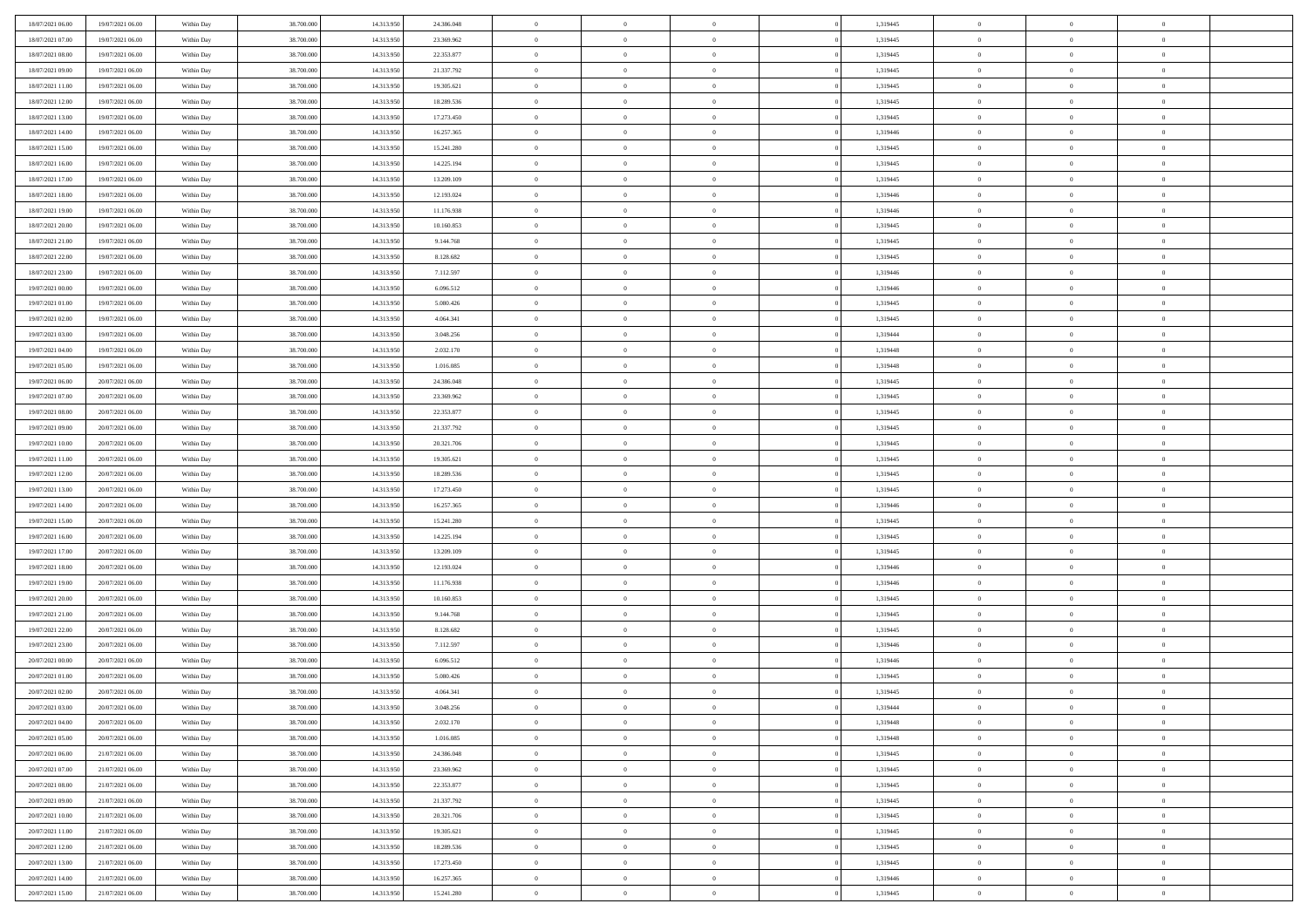| 20/07/2021 16:00 | 21/07/2021 06:00 | Within Day | 38,700,000 | 14.313.950 | 14.225.194 | $\overline{0}$ | $\overline{0}$ | $\Omega$       | 1,319445 | $\bf{0}$       | $\mathbf{0}$   | $\bf{0}$       |  |
|------------------|------------------|------------|------------|------------|------------|----------------|----------------|----------------|----------|----------------|----------------|----------------|--|
| 20/07/2021 17:00 | 21/07/2021 06:00 | Within Day | 38.700.000 | 14.313.950 | 13.209.109 | $\mathbf{0}$   | $\overline{0}$ | $\overline{0}$ | 1,319445 | $\mathbf{0}$   | $\overline{0}$ | $\overline{0}$ |  |
| 20/07/2021 18:00 | 21/07/2021 06:00 | Within Day | 38.700.000 | 14.313.950 | 12.193.024 | $\,$ 0         | $\overline{0}$ | $\bf{0}$       | 1,319446 | $\,$ 0         | $\overline{0}$ | $\,$ 0 $\,$    |  |
| 20/07/2021 19:00 | 21/07/2021 06:00 | Within Day | 38,700,000 | 14.313.950 | 11.176.938 | $\bf{0}$       | $\overline{0}$ | $\Omega$       | 1,319446 | $\bf{0}$       | $\mathbf{0}$   | $\theta$       |  |
| 20/07/2021 20:00 | 21/07/2021 06:00 | Within Day | 38.700.000 | 14.313.950 | 10.160.853 | $\bf{0}$       | $\overline{0}$ | $\overline{0}$ | 1,319445 | $\mathbf{0}$   | $\bf{0}$       | $\overline{0}$ |  |
| 20/07/2021 21:00 | 21/07/2021 06:00 | Within Day | 38.700.000 | 14.313.950 | 9.144.768  | $\bf{0}$       | $\overline{0}$ | $\bf{0}$       | 1,319445 | $\,$ 0         | $\overline{0}$ | $\,$ 0 $\,$    |  |
| 20/07/2021 22:00 | 21/07/2021 06:00 | Within Day | 38,700,000 | 14.313.950 | 8.128.682  | $\bf{0}$       | $\overline{0}$ | $\overline{0}$ | 1,319445 | $\bf{0}$       | $\overline{0}$ | $\theta$       |  |
| 20/07/2021 23:00 | 21/07/2021 06:00 | Within Day | 38.700.000 | 14.313.950 | 7.112.597  | $\overline{0}$ | $\overline{0}$ | $\overline{0}$ | 1,319446 | $\mathbf{0}$   | $\overline{0}$ | $\overline{0}$ |  |
| 21/07/2021 00:00 | 21/07/2021 06:00 | Within Day | 38.700.000 | 14.313.950 | 6.096.512  | $\bf{0}$       | $\overline{0}$ | $\bf{0}$       | 1,319446 | $\,$ 0         | $\overline{0}$ | $\,$ 0 $\,$    |  |
| 21/07/2021 01:00 | 21/07/2021 06:00 | Within Day | 38,700,000 | 14.313.950 | 5.080.426  | $\overline{0}$ | $\overline{0}$ | $\Omega$       | 1,319445 | $\theta$       | $\mathbf{0}$   | $\theta$       |  |
| 21/07/2021 02:00 | 21/07/2021 06:00 | Within Day | 38.700.000 | 14.313.950 | 4.064.341  | $\bf{0}$       | $\overline{0}$ | $\overline{0}$ | 1,319445 | $\mathbf{0}$   | $\overline{0}$ | $\overline{0}$ |  |
| 21/07/2021 03:00 | 21/07/2021 06:00 | Within Day | 38.700.000 | 14.313.950 | 3.048.256  | $\bf{0}$       | $\overline{0}$ | $\bf{0}$       | 1,319444 | $\,$ 0         | $\overline{0}$ | $\,$ 0 $\,$    |  |
| 21/07/2021 04:00 | 21/07/2021 06:00 | Within Day | 38,700,000 | 14.313.950 | 2.032.170  | $\bf{0}$       | $\overline{0}$ | $\Omega$       | 1,319448 | $\bf{0}$       | $\mathbf{0}$   | $\theta$       |  |
| 21/07/2021 05:00 | 21/07/2021 06:00 | Within Day | 38.700.000 | 14.313.950 | 1.016.085  | $\overline{0}$ | $\overline{0}$ | $\overline{0}$ | 1,319448 | $\overline{0}$ | $\overline{0}$ | $\overline{0}$ |  |
| 21/07/2021 06:00 | 22/07/2021 06:00 | Within Day | 38.700.000 | 14.313.950 | 24.386.048 | $\bf{0}$       | $\overline{0}$ | $\bf{0}$       | 1,319445 | $\,$ 0         | $\overline{0}$ | $\,$ 0 $\,$    |  |
| 21/07/2021 07:00 | 22/07/2021 06:00 | Within Day | 38,700,000 | 14.313.950 | 23.369.962 | $\bf{0}$       | $\overline{0}$ | $\overline{0}$ | 1,319445 | $\bf{0}$       | $\overline{0}$ | $\theta$       |  |
| 21/07/2021 08:00 | 22/07/2021 06:00 | Within Day | 38.700.000 | 14.313.950 | 22.353.877 | $\overline{0}$ | $\overline{0}$ | $\overline{0}$ | 1,319445 | $\mathbf{0}$   | $\overline{0}$ | $\overline{0}$ |  |
| 21/07/2021 09:00 | 22/07/2021 06:00 | Within Day | 38.700.000 | 14.313.950 | 21.337.792 | $\bf{0}$       | $\overline{0}$ | $\bf{0}$       | 1,319445 | $\,$ 0         | $\overline{0}$ | $\,$ 0 $\,$    |  |
| 21/07/2021 10:00 | 22/07/2021 06:00 | Within Day | 38,700,000 | 14.313.950 | 20.321.706 | $\bf{0}$       | $\overline{0}$ | $\Omega$       | 1,319445 | $\theta$       | $\mathbf{0}$   | $\theta$       |  |
| 21/07/2021 11:00 | 22/07/2021 06:00 | Within Day | 38.700.000 | 14.313.950 | 19.305.621 | $\overline{0}$ | $\overline{0}$ | $\overline{0}$ | 1,319445 | $\mathbf{0}$   | $\overline{0}$ | $\overline{0}$ |  |
| 21/07/2021 12:00 | 22/07/2021 06:00 | Within Day | 38.700.000 | 14.313.950 | 18.289.536 | $\bf{0}$       | $\overline{0}$ | $\bf{0}$       | 1,319445 | $\,$ 0         | $\overline{0}$ | $\,$ 0 $\,$    |  |
| 21/07/2021 13:00 | 22/07/2021 06:00 | Within Day | 38,700,000 | 14.313.950 | 17.273.450 | $\bf{0}$       | $\overline{0}$ | $\Omega$       | 1,319445 | $\theta$       | $\mathbf{0}$   | $\theta$       |  |
| 21/07/2021 14:00 | 22/07/2021 06:00 | Within Day | 38.700.000 | 14.313.950 | 16.257.365 | $\overline{0}$ | $\overline{0}$ | $\overline{0}$ | 1,319446 | $\mathbf{0}$   | $\overline{0}$ | $\overline{0}$ |  |
| 21/07/2021 15:00 | 22/07/2021 06:00 | Within Day | 38.700.000 | 14.313.950 | 15.241.280 | $\bf{0}$       | $\overline{0}$ | $\bf{0}$       | 1,319445 | $\,$ 0         | $\overline{0}$ | $\,$ 0 $\,$    |  |
| 21/07/2021 16:00 | 22/07/2021 06:00 | Within Day | 38,700,000 | 14.313.950 | 14.225.194 | $\bf{0}$       | $\overline{0}$ | $\overline{0}$ | 1,319445 | $\bf{0}$       | $\overline{0}$ | $\bf{0}$       |  |
| 21/07/2021 17:00 | 22/07/2021 06:00 | Within Day | 38.700.000 | 14.313.950 | 13.209.109 | $\overline{0}$ | $\overline{0}$ | $\overline{0}$ | 1,319445 | $\mathbf{0}$   | $\overline{0}$ | $\overline{0}$ |  |
| 21/07/2021 18:00 | 22/07/2021 06:00 | Within Day | 38.700.000 | 14.313.950 | 12.193.024 | $\bf{0}$       | $\overline{0}$ | $\bf{0}$       | 1,319446 | $\,$ 0         | $\overline{0}$ | $\,$ 0 $\,$    |  |
| 21/07/2021 19:00 | 22/07/2021 06:00 | Within Day | 38,700,000 | 14.313.950 | 11.176.938 | $\bf{0}$       | $\overline{0}$ | $\Omega$       | 1,319446 | $\theta$       | $\mathbf{0}$   | $\theta$       |  |
| 21/07/2021 20:00 | 22/07/2021 06:00 | Within Day | 38.700.000 | 14.313.950 | 10.160.853 | $\overline{0}$ | $\overline{0}$ | $\overline{0}$ | 1,319445 | $\mathbf{0}$   | $\overline{0}$ | $\overline{0}$ |  |
| 21/07/2021 21:00 | 22/07/2021 06:00 | Within Day | 38.700.000 | 14.313.950 | 9.144.768  | $\bf{0}$       | $\overline{0}$ | $\bf{0}$       | 1,319445 | $\,$ 0         | $\overline{0}$ | $\,$ 0 $\,$    |  |
| 21/07/2021 22.00 | 22/07/2021 06:00 | Within Day | 38.700.000 | 14.313.950 | 8.128.682  | $\bf{0}$       | $\bf{0}$       | $\overline{0}$ | 1,319445 | $\bf{0}$       | $\overline{0}$ | $\,0\,$        |  |
| 21/07/2021 23:00 | 22/07/2021 06:00 | Within Day | 38.700.000 | 14.313.950 | 7.112.597  | $\overline{0}$ | $\overline{0}$ | $\overline{0}$ | 1,319446 | $\mathbf{0}$   | $\overline{0}$ | $\overline{0}$ |  |
| 22/07/2021 00:00 | 22/07/2021 06:00 | Within Day | 38.700.000 | 14.313.950 | 6.096.512  | $\bf{0}$       | $\overline{0}$ | $\bf{0}$       | 1,319446 | $\,$ 0         | $\overline{0}$ | $\,$ 0 $\,$    |  |
| 22/07/2021 01:00 | 22/07/2021 06:00 | Within Day | 38.700.000 | 14.313.950 | 5.080.426  | $\bf{0}$       | $\bf{0}$       | $\bf{0}$       | 1,319445 | $\bf{0}$       | $\overline{0}$ | $\bf{0}$       |  |
| 22/07/2021 02:00 | 22/07/2021 06:00 | Within Day | 38.700.000 | 14.313.950 | 4.064.341  | $\overline{0}$ | $\overline{0}$ | $\overline{0}$ | 1,319445 | $\mathbf{0}$   | $\overline{0}$ | $\overline{0}$ |  |
| 22/07/2021 03:00 | 22/07/2021 06:00 | Within Day | 38.700.000 | 14.313.950 | 3.048.256  | $\bf{0}$       | $\overline{0}$ | $\bf{0}$       | 1,319444 | $\,$ 0         | $\overline{0}$ | $\,$ 0 $\,$    |  |
| 22/07/2021 04:00 | 22/07/2021 06:00 | Within Day | 38.700.000 | 14.313.950 | 2.032.170  | $\bf{0}$       | $\bf{0}$       | $\overline{0}$ | 1,319448 | $\bf{0}$       | $\overline{0}$ | $\,0\,$        |  |
| 22/07/2021 05:00 | 22/07/2021 06:00 | Within Day | 38.700.000 | 14.313.950 | 1.016.085  | $\overline{0}$ | $\overline{0}$ | $\overline{0}$ | 1,319448 | $\mathbf{0}$   | $\overline{0}$ | $\overline{0}$ |  |
| 22/07/2021 06:00 | 23/07/2021 06:00 | Within Day | 38.700.000 | 14.313.950 | 24.386.048 | $\bf{0}$       | $\overline{0}$ | $\bf{0}$       | 1,319445 | $\,$ 0         | $\overline{0}$ | $\,$ 0 $\,$    |  |
| 22/07/2021 07:00 | 23/07/2021 06:00 | Within Day | 38.700.000 | 14.313.950 | 23.369.962 | $\bf{0}$       | $\bf{0}$       | $\overline{0}$ | 1,319445 | $\bf{0}$       | $\overline{0}$ | $\,0\,$        |  |
| 22/07/2021 08:00 | 23/07/2021 06:00 | Within Day | 38.700.000 | 14.313.950 | 22.353.877 | $\overline{0}$ | $\overline{0}$ | $\overline{0}$ | 1,319445 | $\mathbf{0}$   | $\overline{0}$ | $\overline{0}$ |  |
| 22/07/2021 09:00 | 23/07/2021 06:00 | Within Day | 38.700.000 | 14.313.950 | 21.337.792 | $\bf{0}$       | $\overline{0}$ | $\bf{0}$       | 1,319445 | $\,$ 0         | $\overline{0}$ | $\,$ 0 $\,$    |  |
| 22/07/2021 10:00 | 23/07/2021 06:00 | Within Day | 38.700.000 | 14.313.950 | 20.321.706 | $\bf{0}$       | $\bf{0}$       | $\bf{0}$       | 1,319445 | $\bf{0}$       | $\overline{0}$ | $\bf{0}$       |  |
| 22/07/2021 11:00 | 23/07/2021 06:00 | Within Dav | 38.700.000 | 14.313.950 | 19.305.621 | $\mathbf{0}$   | $\overline{0}$ | $\overline{0}$ | 1,319445 | $\mathbf{0}$   | $\overline{0}$ | $\overline{0}$ |  |
| 22/07/2021 12:00 | 23/07/2021 06:00 | Within Day | 38.700.000 | 14.313.950 | 18.289.536 | $\bf{0}$       | $\overline{0}$ | $\theta$       | 1,319445 | $\overline{0}$ | $\theta$       | $\theta$       |  |
| 22/07/2021 13:00 | 23/07/2021 06:00 | Within Day | 38.700.000 | 14.313.950 | 17.273.450 | $\bf{0}$       | $\bf{0}$       | $\bf{0}$       | 1,319445 | $\bf{0}$       | $\overline{0}$ | $\bf{0}$       |  |
| 22/07/2021 14:00 | 23/07/2021 06:00 | Within Day | 38.700.000 | 14.313.950 | 16.257.365 | $\overline{0}$ | $\overline{0}$ | $\overline{0}$ | 1,319446 | $\overline{0}$ | $\overline{0}$ | $\overline{0}$ |  |
| 22/07/2021 15:00 | 23/07/2021 06:00 | Within Day | 38.700.000 | 14.313.950 | 15.241.280 | $\,$ 0 $\,$    | $\overline{0}$ | $\overline{0}$ | 1,319445 | $\mathbf{0}$   | $\,$ 0 $\,$    | $\,$ 0 $\,$    |  |
| 22/07/2021 16:00 | 23/07/2021 06:00 | Within Day | 38.700.000 | 14.313.950 | 14.225.194 | $\bf{0}$       | $\bf{0}$       | $\overline{0}$ | 1,319445 | $\bf{0}$       | $\overline{0}$ | $\bf{0}$       |  |
| 22/07/2021 17:00 | 23/07/2021 06:00 | Within Day | 38.700.000 | 14.313.950 | 13.209.109 | $\bf{0}$       | $\overline{0}$ | $\overline{0}$ | 1,319445 | $\overline{0}$ | $\bf{0}$       | $\overline{0}$ |  |
| 22/07/2021 18:00 | 23/07/2021 06:00 | Within Day | 38.700.000 | 14.313.950 | 12.193.024 | $\,$ 0 $\,$    | $\overline{0}$ | $\overline{0}$ | 1,319446 | $\mathbf{0}$   | $\overline{0}$ | $\,$ 0 $\,$    |  |
| 22/07/2021 19:00 | 23/07/2021 06:00 | Within Day | 38.700.000 | 14.313.950 | 11.176.938 | $\overline{0}$ | $\overline{0}$ | $\overline{0}$ | 1,319446 | $\bf{0}$       | $\overline{0}$ | $\overline{0}$ |  |
| 22/07/2021 20:00 | 23/07/2021 06:00 | Within Day | 38.700.000 | 14.313.950 | 10.160.853 | $\overline{0}$ | $\overline{0}$ | $\overline{0}$ | 1,319445 | $\overline{0}$ | $\bf{0}$       | $\overline{0}$ |  |
| 22/07/2021 21:00 | 23/07/2021 06:00 | Within Day | 38.700.000 | 14.313.950 | 9.144.768  | $\,$ 0 $\,$    | $\overline{0}$ | $\overline{0}$ | 1,319445 | $\mathbf{0}$   | $\,$ 0 $\,$    | $\,$ 0 $\,$    |  |
| 22/07/2021 22:00 | 23/07/2021 06:00 | Within Day | 38.700.000 | 14.313.950 | 8.128.682  | $\bf{0}$       | $\overline{0}$ | $\overline{0}$ | 1,319445 | $\bf{0}$       | $\overline{0}$ | $\bf{0}$       |  |
| 22/07/2021 23:00 | 23/07/2021 06:00 | Within Day | 38.700.000 | 14.313.950 | 7.112.597  | $\overline{0}$ | $\overline{0}$ | $\overline{0}$ | 1,319446 | $\mathbf{0}$   | $\bf{0}$       | $\overline{0}$ |  |
| 23/07/2021 00:00 | 23/07/2021 06:00 | Within Day | 38.700.000 | 14.313.950 | 6.096.512  | $\,0\,$        | $\overline{0}$ | $\overline{0}$ | 1,319446 | $\,$ 0         | $\overline{0}$ | $\,$ 0 $\,$    |  |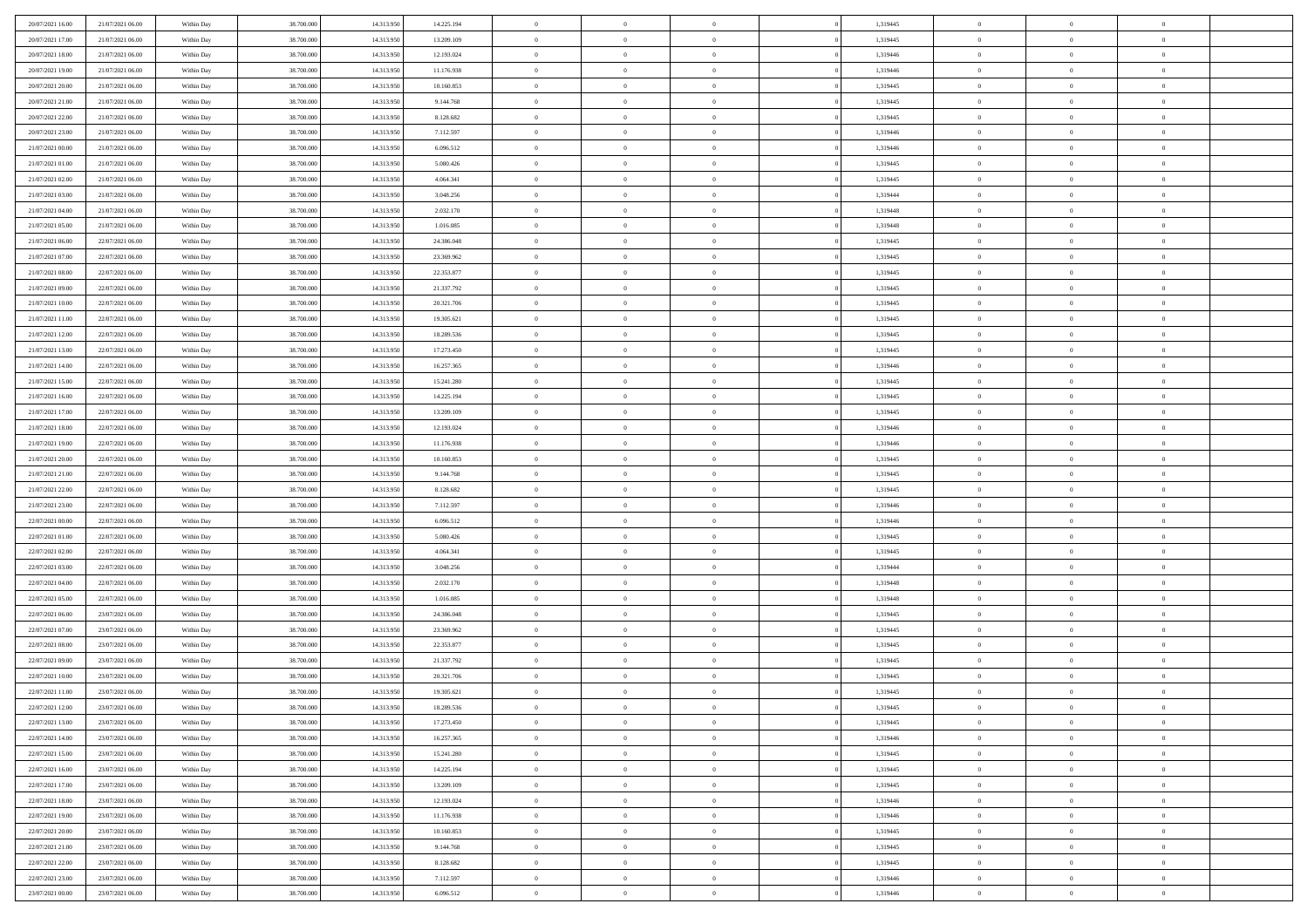| 23/07/2021 01:00                     | 23/07/2021 06:00                     | Within Day               | 38,700,000               | 14.313.950               | 5.080.426                | $\overline{0}$             | $\overline{0}$             | $\Omega$                         | 1,319445             | $\bf{0}$                 | $\mathbf{0}$                     | $\bf{0}$                  |  |
|--------------------------------------|--------------------------------------|--------------------------|--------------------------|--------------------------|--------------------------|----------------------------|----------------------------|----------------------------------|----------------------|--------------------------|----------------------------------|---------------------------|--|
| 23/07/2021 02:00                     | 23/07/2021 06:00                     | Within Day               | 38.700.000               | 14.313.950               | 4.064.341                | $\mathbf{0}$               | $\overline{0}$             | $\overline{0}$                   | 1,319445             | $\overline{0}$           | $\overline{0}$                   | $\overline{0}$            |  |
| 23/07/2021 03:00                     | 23/07/2021 06:00                     | Within Day               | 38.700.000               | 14.313.950               | 3.048.256                | $\,$ 0                     | $\overline{0}$             | $\bf{0}$                         | 1,319444             | $\,$ 0                   | $\overline{0}$                   | $\,$ 0 $\,$               |  |
| 23/07/2021 04:00                     | 23/07/2021 06:00                     | Within Day               | 38,700,000               | 14.313.950               | 2.032.170                | $\bf{0}$                   | $\overline{0}$             | $\Omega$                         | 1,319448             | $\bf{0}$                 | $\mathbf{0}$                     | $\theta$                  |  |
| 23/07/2021 05:00                     | 23/07/2021 06:00                     | Within Day               | 38.700.000               | 14.313.950               | 1.016.085                | $\bf{0}$                   | $\overline{0}$             | $\overline{0}$                   | 1,319448             | $\mathbf{0}$             | $\overline{0}$                   | $\overline{0}$            |  |
| 23/07/2021 06:00                     | 24/07/2021 06:00                     | Within Day               | 38.700.000               | 14.313.950               | 24.386.048               | $\bf{0}$                   | $\overline{0}$             | $\bf{0}$                         | 1,319445             | $\,$ 0                   | $\overline{0}$                   | $\,$ 0 $\,$               |  |
| 23/07/2021 07:00                     | 24/07/2021 06:00                     | Within Day               | 38,700,000               | 14.313.950               | 23.369.962               | $\bf{0}$                   | $\overline{0}$             | $\overline{0}$                   | 1,319445             | $\bf{0}$                 | $\overline{0}$                   | $\theta$                  |  |
| 23/07/2021 08:00                     | 24/07/2021 06:00                     | Within Day               | 38.700.000               | 14.313.950               | 22.353.877               | $\overline{0}$             | $\overline{0}$             | $\overline{0}$                   | 1,319445             | $\mathbf{0}$             | $\overline{0}$                   | $\overline{0}$            |  |
| 23/07/2021 09:00                     | 24/07/2021 06:00                     | Within Day               | 38.700.000               | 14.313.950               | 21.337.792               | $\bf{0}$                   | $\overline{0}$             | $\bf{0}$                         | 1,319445             | $\,$ 0                   | $\overline{0}$                   | $\,$ 0 $\,$               |  |
| 23/07/2021 10:00                     | 24/07/2021 06:00                     | Within Day               | 38,700,000               | 14.313.950               | 20.321.706               | $\overline{0}$             | $\overline{0}$             | $\Omega$                         | 1,319445             | $\theta$                 | $\mathbf{0}$                     | $\theta$                  |  |
| 23/07/2021 11:00                     | 24/07/2021 06:00                     | Within Day               | 38.700.000               | 14.313.950               | 19.305.621               | $\bf{0}$                   | $\overline{0}$             | $\overline{0}$                   | 1,319445             | $\mathbf{0}$             | $\overline{0}$                   | $\overline{0}$            |  |
| 23/07/2021 12:00                     | 24/07/2021 06:00                     | Within Day               | 38.700.000               | 14.313.950               | 18.289.536               | $\bf{0}$                   | $\overline{0}$             | $\bf{0}$                         | 1,319445             | $\,$ 0                   | $\overline{0}$                   | $\,$ 0 $\,$               |  |
| 23/07/2021 13:00                     | 24/07/2021 06:00                     | Within Day               | 38,700,000               | 14.313.950               | 17.273.450               | $\bf{0}$                   | $\overline{0}$             | $\Omega$                         | 1,319445             | $\bf{0}$                 | $\mathbf{0}$                     | $\theta$                  |  |
| 23/07/2021 14:00                     | 24/07/2021 06:00                     | Within Day               | 38.700.000               | 14.313.950               | 16.257.365               | $\overline{0}$             | $\overline{0}$             | $\overline{0}$                   | 1,319446             | $\overline{0}$           | $\overline{0}$                   | $\overline{0}$            |  |
| 23/07/2021 15:00                     | 24/07/2021 06:00                     | Within Day               | 38.700.000               | 14.313.950               | 15.241.280               | $\bf{0}$                   | $\overline{0}$             | $\bf{0}$                         | 1,319445             | $\,$ 0                   | $\overline{0}$                   | $\,$ 0 $\,$               |  |
| 23/07/2021 16:00                     | 24/07/2021 06:00                     | Within Day               | 38,700,000               | 14.313.950               | 14.225.194               | $\bf{0}$                   | $\overline{0}$             | $\overline{0}$                   | 1,319445             | $\bf{0}$                 | $\overline{0}$                   | $\theta$                  |  |
| 23/07/2021 18:00                     | 24/07/2021 06:00                     | Within Day               | 38.700.000               | 14.313.950               | 12.193.024               | $\overline{0}$             | $\overline{0}$             | $\overline{0}$                   | 1,319446             | $\mathbf{0}$             | $\overline{0}$                   | $\overline{0}$            |  |
| 23/07/2021 19:00                     | 24/07/2021 06:00                     | Within Day               | 38.700.000               | 14.313.950               | 11.176.938               | $\bf{0}$                   | $\overline{0}$             | $\bf{0}$                         | 1,319446             | $\,$ 0                   | $\overline{0}$                   | $\,$ 0 $\,$               |  |
| 23/07/2021 20:00                     | 24/07/2021 06:00                     | Within Day               | 38,700,000               | 14.313.950               | 10.160.853               | $\bf{0}$                   | $\overline{0}$             | $\Omega$                         | 1,319445             | $\theta$                 | $\mathbf{0}$                     | $\theta$                  |  |
| 23/07/2021 21:00                     | 24/07/2021 06:00                     | Within Day               | 38.700.000               | 14.313.950               | 9.144.768                | $\overline{0}$             | $\overline{0}$             | $\overline{0}$                   | 1,319445             | $\mathbf{0}$             | $\overline{0}$                   | $\overline{0}$            |  |
| 23/07/2021 22:00                     | 24/07/2021 06:00                     | Within Day               | 38.700.000               | 14.313.950               | 8.128.682                | $\bf{0}$                   | $\overline{0}$             | $\bf{0}$                         | 1,319445             | $\,$ 0                   | $\overline{0}$                   | $\,$ 0 $\,$               |  |
| 23/07/2021 23:00                     | 24/07/2021 06:00                     | Within Day               | 38,700,000               | 14.313.950               | 7.112.597                | $\bf{0}$                   | $\overline{0}$             | $\Omega$                         | 1,319446             | $\theta$                 | $\mathbf{0}$                     | $\theta$                  |  |
| 24/07/2021 00:00                     | 24/07/2021 06:00                     | Within Day               | 38.700.000               | 14.313.950               | 6.096.512                | $\overline{0}$             | $\overline{0}$             | $\overline{0}$                   | 1,319446             | $\overline{0}$           | $\overline{0}$                   | $\overline{0}$            |  |
| 24/07/2021 01:00                     | 24/07/2021 06:00                     | Within Day               | 38.700.000               | 14.313.950               | 5.080.426                | $\bf{0}$                   | $\overline{0}$             | $\bf{0}$                         | 1,319445             | $\,$ 0                   | $\overline{0}$                   | $\,$ 0 $\,$               |  |
| 24/07/2021 02.00                     | 24/07/2021 06:00                     | Within Day               | 38,700,000               | 14.313.950               | 4.064.341                | $\bf{0}$                   | $\overline{0}$             | $\overline{0}$                   | 1,319445             | $\bf{0}$                 | $\overline{0}$                   | $\bf{0}$                  |  |
| 24/07/2021 03:00                     | 24/07/2021 06:00                     | Within Day               | 38.700.000               | 14.313.950               | 3.048.256                | $\overline{0}$             | $\overline{0}$             | $\overline{0}$                   | 1,319444             | $\mathbf{0}$             | $\overline{0}$                   | $\overline{0}$            |  |
| 24/07/2021 04:00                     | 24/07/2021 06:00                     | Within Day               | 38.700.000               | 14.313.950               | 2.032.170                | $\bf{0}$                   | $\overline{0}$             | $\bf{0}$                         | 1,319448             | $\,$ 0                   | $\overline{0}$                   | $\,$ 0 $\,$               |  |
| 24/07/2021 05:00                     | 24/07/2021 06:00                     | Within Day               | 38,700,000               | 14.313.950               | 1.016.085                | $\bf{0}$                   | $\overline{0}$             | $\Omega$                         | 1,319448             | $\theta$                 | $\mathbf{0}$                     | $\theta$                  |  |
| 24/07/2021 06:00                     | 25/07/2021 06:00                     | Within Day               | 38.700.000               | 14.313.950               | 24.386.048               | $\overline{0}$             | $\overline{0}$             | $\overline{0}$                   | 1,319445             | $\mathbf{0}$             | $\overline{0}$                   | $\overline{0}$            |  |
| 24/07/2021 07:00                     | 25/07/2021 06:00                     | Within Day               | 38.700.000               | 14.313.950               | 23.369.962               | $\bf{0}$                   | $\overline{0}$             | $\bf{0}$                         | 1,319445             | $\,$ 0                   | $\overline{0}$                   | $\,$ 0 $\,$               |  |
| 24/07/2021 08:00                     | 25/07/2021 06:00                     | Within Day               | 38.700.000               | 14.313.950               | 22.353.877               | $\bf{0}$                   | $\bf{0}$                   | $\overline{0}$                   | 1,319445             | $\bf{0}$                 | $\overline{0}$                   | $\,0\,$                   |  |
| 24/07/2021 09:00                     | 25/07/2021 06:00                     | Within Day               | 38.700.000               | 14.313.950               | 21.337.792               | $\overline{0}$             | $\overline{0}$             | $\overline{0}$                   | 1,319445             | $\mathbf{0}$             | $\overline{0}$                   | $\overline{0}$            |  |
| 24/07/2021 10:00                     | 25/07/2021 06:00                     | Within Day               | 38.700.000               | 14.313.950               | 20.321.706               | $\bf{0}$                   | $\overline{0}$             | $\bf{0}$                         | 1,319445             | $\,$ 0                   | $\overline{0}$                   | $\,$ 0 $\,$               |  |
| 24/07/2021 11:00                     | 25/07/2021 06:00                     | Within Day               | 38.700.000               | 14.313.950               | 19.305.621               | $\bf{0}$                   | $\bf{0}$                   | $\bf{0}$                         | 1,319445             | $\bf{0}$                 | $\overline{0}$                   | $\bf{0}$                  |  |
| 24/07/2021 12:00                     | 25/07/2021 06:00                     | Within Day               | 38.700.000               | 14.313.950               | 18.289.536               | $\overline{0}$             | $\overline{0}$             | $\overline{0}$                   | 1,319445             | $\mathbf{0}$             | $\overline{0}$                   | $\overline{0}$            |  |
| 24/07/2021 13:00                     | 25/07/2021 06:00                     | Within Day               | 38.700.000               | 14.313.950               | 17.273.450               | $\bf{0}$                   | $\overline{0}$             | $\bf{0}$                         | 1,319445             | $\,$ 0                   | $\overline{0}$                   | $\,$ 0 $\,$               |  |
| 24/07/2021 14:00<br>24/07/2021 15:00 | 25/07/2021 06:00<br>25/07/2021 06:00 | Within Day               | 38.700.000<br>38.700.000 | 14.313.950<br>14.313.950 | 16.257.365<br>15.241.280 | $\bf{0}$<br>$\overline{0}$ | $\bf{0}$<br>$\overline{0}$ | $\overline{0}$<br>$\overline{0}$ | 1,319446<br>1,319445 | $\bf{0}$<br>$\mathbf{0}$ | $\overline{0}$<br>$\overline{0}$ | $\,0\,$<br>$\overline{0}$ |  |
| 24/07/2021 16:00                     | 25/07/2021 06:00                     | Within Day<br>Within Day | 38.700.000               | 14.313.950               | 14.225.194               | $\bf{0}$                   | $\overline{0}$             |                                  | 1,319445             | $\,$ 0                   | $\overline{0}$                   | $\,$ 0 $\,$               |  |
|                                      | 25/07/2021 06:00                     |                          |                          |                          |                          | $\bf{0}$                   |                            | $\bf{0}$<br>$\overline{0}$       |                      | $\bf{0}$                 | $\overline{0}$                   | $\,0\,$                   |  |
| 24/07/2021 17.00<br>24/07/2021 18:00 | 25/07/2021 06:00                     | Within Day<br>Within Day | 38.700.000<br>38.700.000 | 14.313.950<br>14.313.950 | 13.209.109<br>12.193.024 | $\overline{0}$             | $\bf{0}$<br>$\overline{0}$ | $\overline{0}$                   | 1,319445<br>1,319446 | $\mathbf{0}$             | $\overline{0}$                   | $\overline{0}$            |  |
| 24/07/2021 19:00                     | 25/07/2021 06:00                     | Within Day               | 38.700.000               | 14.313.950               | 11.176.938               | $\bf{0}$                   | $\overline{0}$             | $\bf{0}$                         | 1,319446             | $\,$ 0                   | $\overline{0}$                   | $\,$ 0 $\,$               |  |
| 24/07/2021 20:00                     | 25/07/2021 06:00                     | Within Day               | 38.700.000               | 14.313.950               | 10.160.853               | $\bf{0}$                   | $\bf{0}$                   | $\bf{0}$                         | 1,319445             | $\bf{0}$                 | $\overline{0}$                   | $\,0\,$                   |  |
| 24/07/2021 21:00                     | 25/07/2021 06:00                     | Within Dav               | 38.700.000               | 14.313.950               | 9.144.768                | $\mathbf{0}$               | $\overline{0}$             | $\overline{0}$                   | 1,319445             | $\mathbf{0}$             | $\overline{0}$                   | $\overline{0}$            |  |
| 24/07/2021 22.00                     | 25/07/2021 06:00                     | Within Day               | 38.700.000               | 14.313.950               | 8.128.682                | $\bf{0}$                   | $\overline{0}$             | $\theta$                         | 1,319445             | $\overline{0}$           | $\overline{0}$                   | $\theta$                  |  |
| 24/07/2021 23.00                     | 25/07/2021 06:00                     | Within Day               | 38.700.000               | 14.313.950               | 7.112.597                | $\bf{0}$                   | $\bf{0}$                   | $\bf{0}$                         | 1,319446             | $\bf{0}$                 | $\overline{0}$                   | $\bf{0}$                  |  |
| 25/07/2021 00:00                     | 25/07/2021 06:00                     | Within Day               | 38.700.000               | 14.313.950               | 6.096.512                | $\overline{0}$             | $\overline{0}$             | $\overline{0}$                   | 1,319446             | $\overline{0}$           | $\bf{0}$                         | $\overline{0}$            |  |
| 25/07/2021 01:00                     | 25/07/2021 06:00                     | Within Day               | 38.700.000               | 14.313.950               | 5.080.426                | $\,$ 0 $\,$                | $\overline{0}$             | $\overline{0}$                   | 1,319445             | $\mathbf{0}$             | $\,$ 0 $\,$                      | $\,$ 0 $\,$               |  |
| 25/07/2021 02:00                     | 25/07/2021 06:00                     | Within Day               | 38.700.000               | 14.313.950               | 4.064.341                | $\bf{0}$                   | $\bf{0}$                   | $\overline{0}$                   | 1,319445             | $\bf{0}$                 | $\overline{0}$                   | $\bf{0}$                  |  |
| 25/07/2021 03:00                     | 25/07/2021 06:00                     | Within Day               | 38.700.000               | 14.313.950               | 3.048.256                | $\bf{0}$                   | $\overline{0}$             | $\overline{0}$                   | 1,319444             | $\overline{0}$           | $\bf{0}$                         | $\overline{0}$            |  |
| 25/07/2021 04:00                     | 25/07/2021 06:00                     | Within Day               | 38.700.000               | 14.313.950               | 2.032.170                | $\,$ 0 $\,$                | $\overline{0}$             | $\overline{0}$                   | 1,319448             | $\,$ 0 $\,$              | $\overline{0}$                   | $\,$ 0 $\,$               |  |
| 25/07/2021 05:00                     | 25/07/2021 06:00                     | Within Day               | 38.700.000               | 14.313.950               | 1.016.085                | $\bf{0}$                   | $\overline{0}$             | $\overline{0}$                   | 1,319448             | $\bf{0}$                 | $\overline{0}$                   | $\overline{0}$            |  |
| 25/07/2021 06:00                     | 26/07/2021 06:00                     | Within Day               | 38.700.000               | 14.313.950               | 24.386.048               | $\overline{0}$             | $\overline{0}$             | $\overline{0}$                   | 1,319445             | $\overline{0}$           | $\bf{0}$                         | $\overline{0}$            |  |
| 25/07/2021 07:00                     | 26/07/2021 06:00                     | Within Day               | 38.700.000               | 14.313.950               | 23.369.962               | $\,$ 0 $\,$                | $\overline{0}$             | $\overline{0}$                   | 1,319445             | $\mathbf{0}$             | $\,$ 0 $\,$                      | $\,$ 0 $\,$               |  |
| 25/07/2021 08:00                     | 26/07/2021 06:00                     | Within Day               | 38.700.000               | 14.313.950               | 22.353.877               | $\bf{0}$                   | $\bf{0}$                   | $\overline{0}$                   | 1,319445             | $\mathbf{0}$             | $\overline{0}$                   | $\bf{0}$                  |  |
| 25/07/2021 09:00                     | 26/07/2021 06:00                     | Within Day               | 38.700.000               | 14.313.950               | 21.337.792               | $\bf{0}$                   | $\overline{0}$             | $\overline{0}$                   | 1,319445             | $\mathbf{0}$             | $\bf{0}$                         | $\overline{0}$            |  |
| 25/07/2021 11:00                     | 26/07/2021 06:00                     | Within Day               | 38.700.000               | 14.313.950               | 19.305.621               | $\,0\,$                    | $\overline{0}$             | $\overline{0}$                   | 1,319445             | $\,$ 0                   | $\overline{0}$                   | $\,$ 0 $\,$               |  |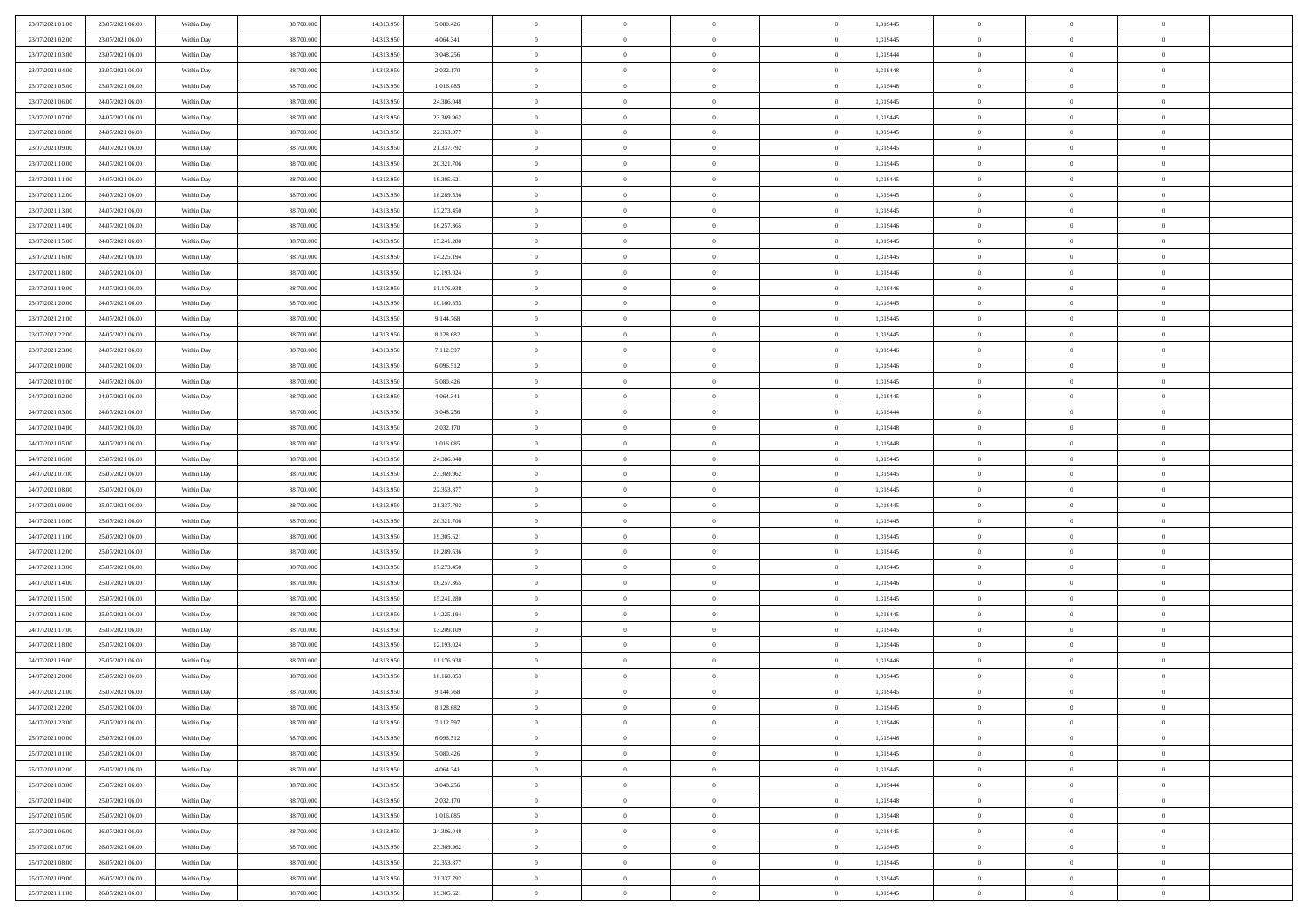| 25/07/2021 12:00 | 26/07/2021 06:00 | Within Day | 38,700,000 | 14.313.950 | 18.289.536 | $\overline{0}$ | $\overline{0}$ | $\Omega$       | 1,319445 | $\bf{0}$       | $\mathbf{0}$   | $\bf{0}$       |  |
|------------------|------------------|------------|------------|------------|------------|----------------|----------------|----------------|----------|----------------|----------------|----------------|--|
| 25/07/2021 13:00 | 26/07/2021 06:00 | Within Day | 38.700.000 | 14.313.950 | 17.273.450 | $\mathbf{0}$   | $\overline{0}$ | $\overline{0}$ | 1,319445 | $\overline{0}$ | $\overline{0}$ | $\overline{0}$ |  |
| 25/07/2021 14:00 | 26/07/2021 06:00 | Within Day | 38.700.000 | 14.313.950 | 16.257.365 | $\,$ 0         | $\overline{0}$ | $\bf{0}$       | 1,319446 | $\,$ 0         | $\overline{0}$ | $\,$ 0 $\,$    |  |
| 25/07/2021 15:00 | 26/07/2021 06:00 | Within Day | 38,700,000 | 14.313.950 | 15.241.280 | $\bf{0}$       | $\overline{0}$ | $\Omega$       | 1,319445 | $\bf{0}$       | $\mathbf{0}$   | $\theta$       |  |
| 25/07/2021 16:00 | 26/07/2021 06:00 | Within Day | 38.700.000 | 14.313.950 | 14.225.194 | $\bf{0}$       | $\overline{0}$ | $\overline{0}$ | 1,319445 | $\mathbf{0}$   | $\bf{0}$       | $\overline{0}$ |  |
| 25/07/2021 17:00 | 26/07/2021 06:00 | Within Day | 38.700.000 | 14.313.950 | 13.209.109 | $\bf{0}$       | $\overline{0}$ | $\bf{0}$       | 1,319445 | $\,$ 0         | $\overline{0}$ | $\,$ 0 $\,$    |  |
| 25/07/2021 18:00 | 26/07/2021 06:00 | Within Day | 38,700,000 | 14.313.950 | 12.193.024 | $\bf{0}$       | $\overline{0}$ | $\overline{0}$ | 1,319446 | $\bf{0}$       | $\overline{0}$ | $\theta$       |  |
| 25/07/2021 19:00 | 26/07/2021 06:00 | Within Day | 38.700.000 | 14.313.950 | 11.176.938 | $\overline{0}$ | $\overline{0}$ | $\overline{0}$ | 1,319446 | $\mathbf{0}$   | $\overline{0}$ | $\overline{0}$ |  |
| 25/07/2021 20:00 | 26/07/2021 06:00 | Within Day | 38.700.000 | 14.313.950 | 10.160.853 | $\bf{0}$       | $\overline{0}$ | $\bf{0}$       | 1,319445 | $\,$ 0         | $\overline{0}$ | $\,$ 0 $\,$    |  |
| 25/07/2021 21:00 | 26/07/2021 06:00 | Within Day | 38,700,000 | 14.313.950 | 9.144.768  | $\overline{0}$ | $\overline{0}$ | $\Omega$       | 1,319445 | $\theta$       | $\mathbf{0}$   | $\theta$       |  |
| 25/07/2021 22:00 | 26/07/2021 06:00 | Within Day | 38.700.000 | 14.313.950 | 8.128.682  | $\bf{0}$       | $\overline{0}$ | $\overline{0}$ | 1,319445 | $\mathbf{0}$   | $\overline{0}$ | $\overline{0}$ |  |
| 25/07/2021 23:00 | 26/07/2021 06:00 | Within Day | 38.700.000 | 14.313.950 | 7.112.597  | $\bf{0}$       | $\overline{0}$ | $\bf{0}$       | 1,319446 | $\,$ 0         | $\overline{0}$ | $\,$ 0 $\,$    |  |
| 26/07/2021 00:00 | 26/07/2021 06:00 | Within Day | 38,700,000 | 14.313.950 | 6.096.512  | $\bf{0}$       | $\overline{0}$ | $\Omega$       | 1,319446 | $\bf{0}$       | $\mathbf{0}$   | $\theta$       |  |
| 26/07/2021 01:00 | 26/07/2021 06:00 | Within Day | 38.700.000 | 14.313.950 | 5.080.426  | $\bf{0}$       | $\overline{0}$ | $\overline{0}$ | 1,319445 | $\overline{0}$ | $\overline{0}$ | $\overline{0}$ |  |
| 26/07/2021 02:00 | 26/07/2021 06:00 | Within Day | 38.700.000 | 14.313.950 | 4.064.341  | $\bf{0}$       | $\overline{0}$ | $\bf{0}$       | 1,319445 | $\,$ 0         | $\overline{0}$ | $\,$ 0 $\,$    |  |
| 26/07/2021 03:00 | 26/07/2021 06:00 | Within Day | 38,700,000 | 14.313.950 | 3.048.256  | $\bf{0}$       | $\overline{0}$ | $\overline{0}$ | 1,319444 | $\bf{0}$       | $\overline{0}$ | $\theta$       |  |
| 26/07/2021 04:00 | 26/07/2021 06:00 | Within Day | 38.700.000 | 14.313.950 | 2.032.170  | $\overline{0}$ | $\overline{0}$ | $\overline{0}$ | 1,319448 | $\mathbf{0}$   | $\overline{0}$ | $\overline{0}$ |  |
| 26/07/2021 05:00 | 26/07/2021 06:00 | Within Day | 38.700.000 | 14.313.950 | 1.016.085  | $\bf{0}$       | $\overline{0}$ | $\bf{0}$       | 1,319448 | $\,$ 0         | $\overline{0}$ | $\,$ 0 $\,$    |  |
| 26/07/2021 06:00 | 27/07/2021 06:00 | Within Day | 38,700,000 | 14.313.950 | 24.386.048 | $\bf{0}$       | $\overline{0}$ | $\Omega$       | 1,319445 | $\theta$       | $\mathbf{0}$   | $\theta$       |  |
| 26/07/2021 07:00 | 27/07/2021 06:00 | Within Day | 38.700.000 | 14.313.950 | 23.369.962 | $\overline{0}$ | $\overline{0}$ | $\overline{0}$ | 1,319445 | $\mathbf{0}$   | $\overline{0}$ | $\overline{0}$ |  |
| 26/07/2021 08:00 | 27/07/2021 06:00 | Within Day | 38.700.000 | 14.313.950 | 22.353.877 | $\bf{0}$       | $\overline{0}$ | $\bf{0}$       | 1,319445 | $\,$ 0         | $\overline{0}$ | $\,$ 0 $\,$    |  |
| 26/07/2021 09:00 | 27/07/2021 06:00 | Within Day | 38,700,000 | 14.313.950 | 21.337.792 | $\bf{0}$       | $\overline{0}$ | $\Omega$       | 1,319445 | $\theta$       | $\mathbf{0}$   | $\theta$       |  |
| 26/07/2021 10:00 | 27/07/2021 06:00 | Within Day | 38.700.000 | 14.313.950 | 20.321.706 | $\overline{0}$ | $\overline{0}$ | $\overline{0}$ | 1,319445 | $\overline{0}$ | $\overline{0}$ | $\overline{0}$ |  |
| 26/07/2021 11:00 | 27/07/2021 06:00 | Within Day | 38.700.000 | 14.313.950 | 19.305.621 | $\bf{0}$       | $\overline{0}$ | $\bf{0}$       | 1,319445 | $\,$ 0         | $\overline{0}$ | $\,$ 0 $\,$    |  |
| 26/07/2021 12:00 | 27/07/2021 06:00 | Within Day | 38,700,000 | 14.313.950 | 18.289.536 | $\bf{0}$       | $\overline{0}$ | $\overline{0}$ | 1,319445 | $\bf{0}$       | $\overline{0}$ | $\bf{0}$       |  |
| 26/07/2021 13:00 | 27/07/2021 06:00 | Within Day | 38.700.000 | 14.313.950 | 17.273.450 | $\overline{0}$ | $\overline{0}$ | $\overline{0}$ | 1,319445 | $\mathbf{0}$   | $\overline{0}$ | $\overline{0}$ |  |
| 26/07/2021 14:00 | 27/07/2021 06:00 | Within Day | 38.700.000 | 14.313.950 | 16.257.365 | $\bf{0}$       | $\overline{0}$ | $\bf{0}$       | 1,319446 | $\,$ 0         | $\overline{0}$ | $\,$ 0 $\,$    |  |
| 26/07/2021 15:00 | 27/07/2021 06:00 | Within Day | 38,700,000 | 14.313.950 | 15.241.280 | $\bf{0}$       | $\overline{0}$ | $\Omega$       | 1,319445 | $\theta$       | $\mathbf{0}$   | $\theta$       |  |
| 26/07/2021 16:00 | 27/07/2021 06:00 | Within Day | 38.700.000 | 14.313.950 | 14.225.194 | $\bf{0}$       | $\overline{0}$ | $\overline{0}$ | 1,319445 | $\overline{0}$ | $\overline{0}$ | $\overline{0}$ |  |
| 26/07/2021 17:00 | 27/07/2021 06:00 | Within Day | 38.700.000 | 14.313.950 | 13.209.109 | $\bf{0}$       | $\overline{0}$ | $\bf{0}$       | 1,319445 | $\,$ 0         | $\overline{0}$ | $\,$ 0 $\,$    |  |
| 26/07/2021 18:00 | 27/07/2021 06:00 | Within Day | 38.700.000 | 14.313.950 | 12.193.024 | $\bf{0}$       | $\bf{0}$       | $\overline{0}$ | 1,319446 | $\bf{0}$       | $\overline{0}$ | $\,0\,$        |  |
| 26/07/2021 19:00 | 27/07/2021 06:00 | Within Day | 38.700.000 | 14.313.950 | 11.176.938 | $\overline{0}$ | $\overline{0}$ | $\overline{0}$ | 1,319446 | $\mathbf{0}$   | $\overline{0}$ | $\overline{0}$ |  |
| 26/07/2021 20:00 | 27/07/2021 06:00 | Within Day | 38.700.000 | 14.313.950 | 10.160.853 | $\bf{0}$       | $\overline{0}$ | $\bf{0}$       | 1,319445 | $\,$ 0         | $\overline{0}$ | $\,$ 0 $\,$    |  |
| 26/07/2021 21:00 | 27/07/2021 06:00 | Within Day | 38.700.000 | 14.313.950 | 9.144.768  | $\bf{0}$       | $\overline{0}$ | $\bf{0}$       | 1,319445 | $\bf{0}$       | $\overline{0}$ | $\bf{0}$       |  |
| 26/07/2021 22:00 | 27/07/2021 06:00 | Within Day | 38.700.000 | 14.313.950 | 8.128.682  | $\overline{0}$ | $\overline{0}$ | $\overline{0}$ | 1,319445 | $\mathbf{0}$   | $\overline{0}$ | $\overline{0}$ |  |
| 26/07/2021 23:00 | 27/07/2021 06:00 | Within Day | 38.700.000 | 14.313.950 | 7.112.597  | $\bf{0}$       | $\overline{0}$ | $\bf{0}$       | 1,319446 | $\,$ 0         | $\overline{0}$ | $\,$ 0 $\,$    |  |
| 27/07/2021 00:00 | 27/07/2021 06:00 | Within Day | 38.700.000 | 14.313.950 | 6.096.512  | $\bf{0}$       | $\overline{0}$ | $\overline{0}$ | 1,319446 | $\bf{0}$       | $\overline{0}$ | $\,0\,$        |  |
| 27/07/2021 01:00 | 27/07/2021 06:00 | Within Day | 38.700.000 | 14.313.950 | 5.080.426  | $\overline{0}$ | $\overline{0}$ | $\overline{0}$ | 1,319445 | $\mathbf{0}$   | $\overline{0}$ | $\overline{0}$ |  |
| 27/07/2021 02:00 | 27/07/2021 06:00 | Within Day | 38.700.000 | 14.313.950 | 4.064.341  | $\bf{0}$       | $\overline{0}$ | $\bf{0}$       | 1,319445 | $\,$ 0         | $\overline{0}$ | $\,$ 0 $\,$    |  |
| 27/07/2021 03:00 | 27/07/2021 06:00 | Within Day | 38.700.000 | 14.313.950 | 3.048.256  | $\bf{0}$       | $\overline{0}$ | $\overline{0}$ | 1,319444 | $\bf{0}$       | $\overline{0}$ | $\,0\,$        |  |
| 27/07/2021 04:00 | 27/07/2021 06:00 | Within Day | 38.700.000 | 14.313.950 | 2.032.170  | $\overline{0}$ | $\overline{0}$ | $\overline{0}$ | 1,319448 | $\mathbf{0}$   | $\overline{0}$ | $\overline{0}$ |  |
| 27/07/2021 05:00 | 27/07/2021 06:00 | Within Day | 38.700.000 | 14.313.950 | 1.016.085  | $\bf{0}$       | $\overline{0}$ | $\bf{0}$       | 1,319448 | $\,$ 0         | $\overline{0}$ | $\,$ 0 $\,$    |  |
| 27/07/2021 06:00 | 28/07/2021 06:00 | Within Day | 38.700.000 | 14.313.950 | 24.386.048 | $\bf{0}$       | $\overline{0}$ | $\bf{0}$       | 1,319445 | $\bf{0}$       | $\overline{0}$ | $\,0\,$        |  |
| 27/07/2021 07:00 | 28/07/2021 06:00 | Within Dav | 38.700.000 | 14.313.950 | 23.369.962 | $\mathbf{0}$   | $\overline{0}$ | $\overline{0}$ | 1,319445 | $\mathbf{0}$   | $\overline{0}$ | $\overline{0}$ |  |
| 27/07/2021 08:00 | 28/07/2021 06:00 | Within Day | 38.700.000 | 14.313.950 | 22.353.877 | $\bf{0}$       | $\overline{0}$ | $\theta$       | 1,319445 | $\overline{0}$ | $\overline{0}$ | $\theta$       |  |
| 27/07/2021 09:00 | 28/07/2021 06:00 | Within Day | 38.700.000 | 14.313.950 | 21.337.792 | $\bf{0}$       | $\overline{0}$ | $\bf{0}$       | 1,319445 | $\bf{0}$       | $\overline{0}$ | $\bf{0}$       |  |
| 27/07/2021 10:00 | 28/07/2021 06:00 | Within Day | 38.700.000 | 14.313.950 | 20.321.706 | $\overline{0}$ | $\overline{0}$ | $\overline{0}$ | 1,319445 | $\overline{0}$ | $\overline{0}$ | $\overline{0}$ |  |
| 27/07/2021 11:00 | 28/07/2021 06:00 | Within Day | 38.700.000 | 14.313.950 | 19.305.621 | $\,$ 0 $\,$    | $\overline{0}$ | $\overline{0}$ | 1,319445 | $\mathbf{0}$   | $\,$ 0 $\,$    | $\,$ 0 $\,$    |  |
| 27/07/2021 12:00 | 28/07/2021 06:00 | Within Day | 38.700.000 | 14.313.950 | 18.289.536 | $\bf{0}$       | $\overline{0}$ | $\overline{0}$ | 1,319445 | $\bf{0}$       | $\overline{0}$ | $\bf{0}$       |  |
| 27/07/2021 13:00 | 28/07/2021 06:00 | Within Day | 38.700.000 | 14.313.950 | 17.273.450 | $\bf{0}$       | $\overline{0}$ | $\overline{0}$ | 1,319445 | $\overline{0}$ | $\bf{0}$       | $\overline{0}$ |  |
| 27/07/2021 14:00 | 28/07/2021 06:00 | Within Day | 38.700.000 | 14.313.950 | 16.257.365 | $\,$ 0 $\,$    | $\overline{0}$ | $\overline{0}$ | 1,319446 | $\,$ 0 $\,$    | $\overline{0}$ | $\,$ 0 $\,$    |  |
| 27/07/2021 15:00 | 28/07/2021 06:00 | Within Day | 38.700.000 | 14.313.950 | 15.241.280 | $\overline{0}$ | $\overline{0}$ | $\overline{0}$ | 1,319445 | $\bf{0}$       | $\overline{0}$ | $\overline{0}$ |  |
| 27/07/2021 16:00 | 28/07/2021 06:00 | Within Day | 38.700.000 | 14.313.950 | 14.225.194 | $\overline{0}$ | $\overline{0}$ | $\overline{0}$ | 1,319445 | $\overline{0}$ | $\bf{0}$       | $\overline{0}$ |  |
| 27/07/2021 17:00 | 28/07/2021 06:00 | Within Day | 38.700.000 | 14.313.950 | 13.209.109 | $\,$ 0 $\,$    | $\overline{0}$ | $\overline{0}$ | 1,319445 | $\mathbf{0}$   | $\,$ 0 $\,$    | $\,$ 0 $\,$    |  |
| 27/07/2021 18:00 | 28/07/2021 06:00 | Within Day | 38.700.000 | 14.313.950 | 12.193.024 | $\bf{0}$       | $\bf{0}$       | $\overline{0}$ | 1,319446 | $\mathbf{0}$   | $\overline{0}$ | $\bf{0}$       |  |
| 27/07/2021 19:00 | 28/07/2021 06:00 | Within Day | 38.700.000 | 14.313.950 | 11.176.938 | $\bf{0}$       | $\overline{0}$ | $\overline{0}$ | 1,319446 | $\mathbf{0}$   | $\bf{0}$       | $\overline{0}$ |  |
| 27/07/2021 20:00 | 28/07/2021 06:00 | Within Day | 38.700.000 | 14.313.950 | 10.160.853 | $\,0\,$        | $\overline{0}$ | $\overline{0}$ | 1,319445 | $\,$ 0         | $\overline{0}$ | $\,$ 0 $\,$    |  |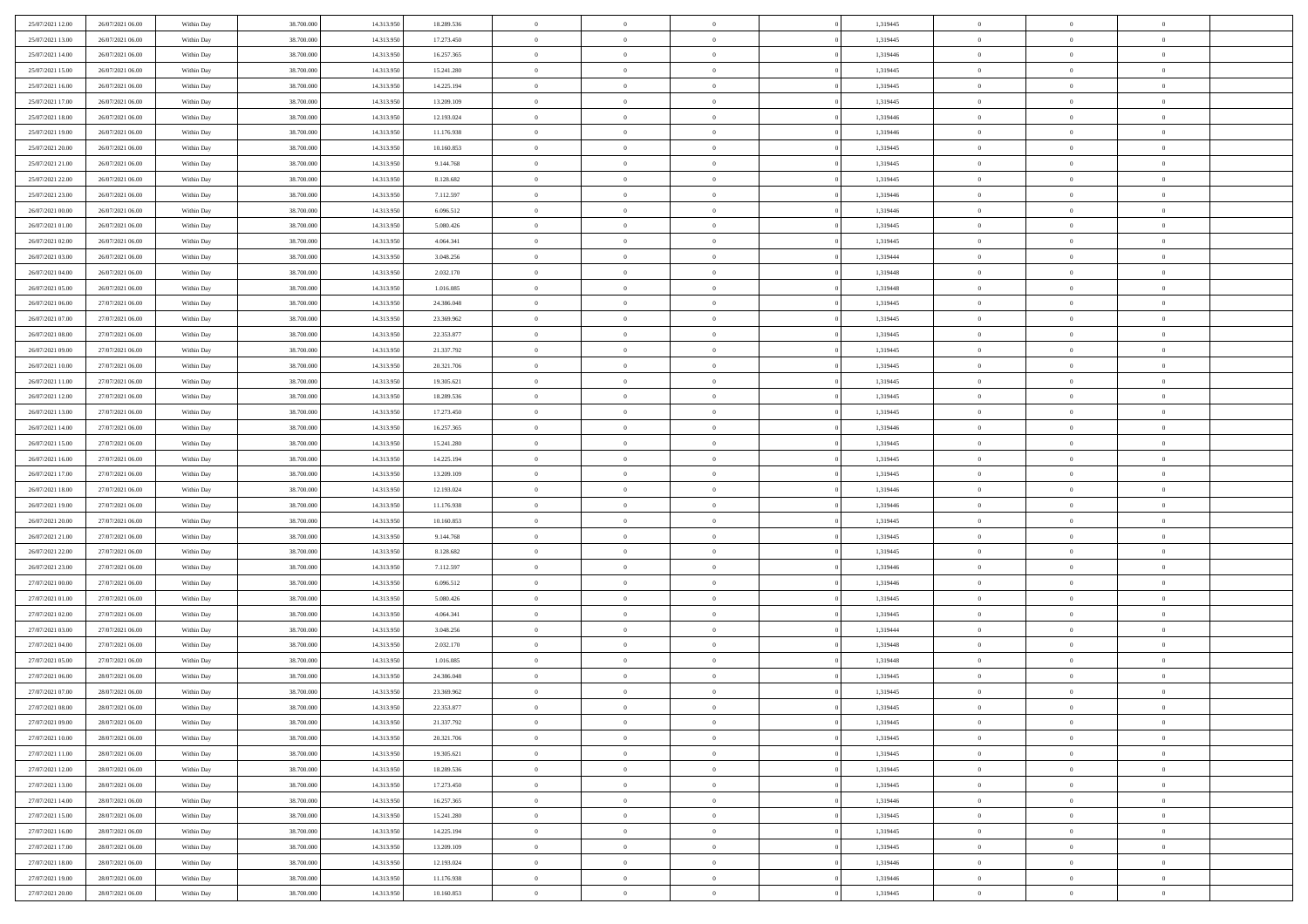| 27/07/2021 21:00 | 28/07/2021 06:00 | Within Day | 38,700,000 | 14.313.950 | 9.144.768  | $\overline{0}$ | $\overline{0}$ | $\Omega$       | 1,319445 | $\bf{0}$       | $\mathbf{0}$   | $\bf{0}$       |  |
|------------------|------------------|------------|------------|------------|------------|----------------|----------------|----------------|----------|----------------|----------------|----------------|--|
| 27/07/2021 22:00 | 28/07/2021 06:00 | Within Dav | 38.700.000 | 14.313.950 | 8.128.682  | $\mathbf{0}$   | $\overline{0}$ | $\overline{0}$ | 1,319445 | $\overline{0}$ | $\overline{0}$ | $\overline{0}$ |  |
| 27/07/2021 23:00 | 28/07/2021 06:00 | Within Day | 38.700.000 | 14.313.950 | 7.112.597  | $\,$ 0         | $\overline{0}$ | $\bf{0}$       | 1,319446 | $\,$ 0         | $\overline{0}$ | $\,$ 0 $\,$    |  |
| 28/07/2021 00:00 | 28/07/2021 06:00 | Within Day | 38,700,000 | 14.313.950 | 6.096.512  | $\bf{0}$       | $\overline{0}$ | $\Omega$       | 1,319446 | $\bf{0}$       | $\mathbf{0}$   | $\theta$       |  |
| 28/07/2021 01:00 | 28/07/2021 06:00 | Within Day | 38.700.000 | 14.313.950 | 5.080.426  | $\bf{0}$       | $\overline{0}$ | $\overline{0}$ | 1,319445 | $\mathbf{0}$   | $\overline{0}$ | $\overline{0}$ |  |
| 28/07/2021 02:00 | 28/07/2021 06:00 | Within Day | 38.700.000 | 14.313.950 | 4.064.341  | $\bf{0}$       | $\overline{0}$ | $\bf{0}$       | 1,319445 | $\,$ 0         | $\overline{0}$ | $\,$ 0 $\,$    |  |
| 28/07/2021 03:00 | 28/07/2021 06:00 | Within Day | 38,700,000 | 14.313.950 | 3.048.256  | $\bf{0}$       | $\overline{0}$ | $\Omega$       | 1,319444 | $\theta$       | $\overline{0}$ | $\theta$       |  |
| 28/07/2021 04:00 | 28/07/2021 06:00 | Within Day | 38.700.000 | 14.313.950 | 2.032.170  | $\overline{0}$ | $\overline{0}$ | $\overline{0}$ | 1,319448 | $\mathbf{0}$   | $\overline{0}$ | $\overline{0}$ |  |
| 28/07/2021 05:00 | 28/07/2021 06:00 | Within Day | 38.700.000 | 14.313.950 | 1.016.085  | $\bf{0}$       | $\overline{0}$ | $\bf{0}$       | 1,319448 | $\,$ 0         | $\overline{0}$ | $\,$ 0 $\,$    |  |
| 28/07/2021 06:00 | 29/07/2021 06:00 | Within Day | 38,700,000 | 14.313.950 | 24.386.048 | $\bf{0}$       | $\overline{0}$ | $\Omega$       | 1,319445 | $\theta$       | $\mathbf{0}$   | $\theta$       |  |
| 28/07/2021 07:00 | 29/07/2021 06:00 | Within Day | 38.700.000 | 14.313.950 | 23.369.962 | $\overline{0}$ | $\overline{0}$ | $\overline{0}$ | 1,319445 | $\mathbf{0}$   | $\overline{0}$ | $\overline{0}$ |  |
| 28/07/2021 10:00 | 29/07/2021 06:00 | Within Day | 38.700.000 | 14.313.950 | 20.321.706 | $\bf{0}$       | $\overline{0}$ | $\bf{0}$       | 1,319445 | $\,$ 0         | $\overline{0}$ | $\,$ 0 $\,$    |  |
| 28/07/2021 11:00 | 29/07/2021 06:00 | Within Day | 38,700,000 | 14.313.950 | 19.305.621 | $\bf{0}$       | $\overline{0}$ | $\Omega$       | 1,319445 | $\bf{0}$       | $\mathbf{0}$   | $\theta$       |  |
| 28/07/2021 12:00 | 29/07/2021 06:00 | Within Day | 38.700.000 | 14.313.950 | 18.289.536 | $\overline{0}$ | $\overline{0}$ | $\overline{0}$ | 1,319445 | $\overline{0}$ | $\overline{0}$ | $\overline{0}$ |  |
| 28/07/2021 13:00 | 29/07/2021 06:00 | Within Day | 38.700.000 | 14.313.950 | 17.273.450 | $\bf{0}$       | $\overline{0}$ | $\bf{0}$       | 1,319445 | $\,$ 0         | $\overline{0}$ | $\,$ 0 $\,$    |  |
| 28/07/2021 14:00 | 29/07/2021 06:00 | Within Day | 38,700,000 | 14.313.950 | 16.257.365 | $\bf{0}$       | $\overline{0}$ | $\overline{0}$ | 1,319446 | $\bf{0}$       | $\overline{0}$ | $\theta$       |  |
| 28/07/2021 15:00 | 29/07/2021 06:00 | Within Day | 38.700.000 | 14.313.950 | 15.241.280 | $\overline{0}$ | $\overline{0}$ | $\overline{0}$ | 1,319445 | $\mathbf{0}$   | $\overline{0}$ | $\overline{0}$ |  |
| 28/07/2021 16:00 | 29/07/2021 06:00 | Within Day | 38.700.000 | 14.313.950 | 14.225.194 | $\bf{0}$       | $\overline{0}$ | $\bf{0}$       | 1,319445 | $\,$ 0         | $\overline{0}$ | $\,$ 0 $\,$    |  |
| 28/07/2021 17:00 | 29/07/2021 06:00 | Within Day | 38,700,000 | 14.313.950 | 13.209.109 | $\bf{0}$       | $\overline{0}$ | $\Omega$       | 1,319445 | $\theta$       | $\mathbf{0}$   | $\theta$       |  |
| 28/07/2021 18:00 | 29/07/2021 06:00 | Within Day | 38.700.000 | 14.313.950 | 12.193.024 | $\overline{0}$ | $\overline{0}$ | $\overline{0}$ | 1,319446 | $\mathbf{0}$   | $\overline{0}$ | $\overline{0}$ |  |
| 28/07/2021 19:00 | 29/07/2021 06:00 | Within Day | 38.700.000 | 14.313.950 | 11.176.938 | $\bf{0}$       | $\overline{0}$ | $\bf{0}$       | 1,319446 | $\,$ 0         | $\overline{0}$ | $\,$ 0 $\,$    |  |
| 28/07/2021 20:00 | 29/07/2021 06:00 | Within Day | 38,700,000 | 14.313.950 | 10.160.853 | $\bf{0}$       | $\overline{0}$ | $\Omega$       | 1,319445 | $\bf{0}$       | $\mathbf{0}$   | $\theta$       |  |
| 28/07/2021 21:00 | 29/07/2021 06:00 | Within Day | 38.700.000 | 14.313.950 | 9.144.768  | $\overline{0}$ | $\overline{0}$ | $\overline{0}$ | 1,319445 | $\overline{0}$ | $\overline{0}$ | $\overline{0}$ |  |
| 28/07/2021 22:00 | 29/07/2021 06:00 | Within Day | 38.700.000 | 14.313.950 | 8.128.682  | $\bf{0}$       | $\overline{0}$ | $\bf{0}$       | 1,319445 | $\,$ 0         | $\overline{0}$ | $\,$ 0 $\,$    |  |
| 28/07/2021 23:00 | 29/07/2021 06:00 | Within Day | 38,700,000 | 14.313.950 | 7.112.597  | $\bf{0}$       | $\overline{0}$ | $\overline{0}$ | 1,319446 | $\bf{0}$       | $\overline{0}$ | $\bf{0}$       |  |
| 29/07/2021 00:00 | 29/07/2021 06:00 | Within Day | 38.700.000 | 14.313.950 | 6.096.512  | $\overline{0}$ | $\overline{0}$ | $\overline{0}$ | 1,319446 | $\mathbf{0}$   | $\overline{0}$ | $\overline{0}$ |  |
| 29/07/2021 01:00 | 29/07/2021 06:00 | Within Day | 38.700.000 | 14.313.950 | 5.080.426  | $\bf{0}$       | $\overline{0}$ | $\bf{0}$       | 1,319445 | $\,$ 0         | $\overline{0}$ | $\,$ 0 $\,$    |  |
| 29/07/2021 02:00 | 29/07/2021 06:00 | Within Day | 38,700,000 | 14.313.950 | 4.064.341  | $\bf{0}$       | $\overline{0}$ | $\Omega$       | 1,319445 | $\theta$       | $\mathbf{0}$   | $\theta$       |  |
| 29/07/2021 03:00 | 29/07/2021 06:00 | Within Day | 38.700.000 | 14.313.950 | 3.048.256  | $\overline{0}$ | $\overline{0}$ | $\overline{0}$ | 1,319444 | $\overline{0}$ | $\overline{0}$ | $\overline{0}$ |  |
| 29/07/2021 04:00 | 29/07/2021 06:00 | Within Day | 38.700.000 | 14.313.950 | 2.032.170  | $\bf{0}$       | $\overline{0}$ | $\bf{0}$       | 1,319448 | $\,$ 0         | $\overline{0}$ | $\,$ 0 $\,$    |  |
| 29/07/2021 05:00 | 29/07/2021 06:00 | Within Day | 38.700.000 | 14.313.950 | 1.016.085  | $\bf{0}$       | $\bf{0}$       | $\overline{0}$ | 1,319448 | $\bf{0}$       | $\overline{0}$ | $\,0\,$        |  |
| 29/07/2021 06:00 | 30/07/2021 06:00 | Within Dav | 38.700.000 | 14.313.950 | 24.386.048 | $\overline{0}$ | $\overline{0}$ | $\overline{0}$ | 1,319445 | $\mathbf{0}$   | $\overline{0}$ | $\overline{0}$ |  |
| 29/07/2021 07:00 | 30/07/2021 06:00 | Within Day | 38.700.000 | 14.313.950 | 23.369.962 | $\bf{0}$       | $\overline{0}$ | $\bf{0}$       | 1,319445 | $\,$ 0         | $\overline{0}$ | $\,$ 0 $\,$    |  |
| 29/07/2021 08:00 | 30/07/2021 06:00 | Within Day | 38.700.000 | 14.313.950 | 22.353.877 | $\bf{0}$       | $\bf{0}$       | $\bf{0}$       | 1,319445 | $\bf{0}$       | $\overline{0}$ | $\bf{0}$       |  |
| 29/07/2021 09:00 | 30/07/2021 06:00 | Within Day | 38.700.000 | 14.313.950 | 21.337.792 | $\overline{0}$ | $\overline{0}$ | $\overline{0}$ | 1,319445 | $\mathbf{0}$   | $\overline{0}$ | $\overline{0}$ |  |
| 29/07/2021 10:00 | 30/07/2021 06:00 | Within Day | 38.700.000 | 14.313.950 | 20.321.706 | $\bf{0}$       | $\overline{0}$ | $\bf{0}$       | 1,319445 | $\,$ 0         | $\overline{0}$ | $\,$ 0 $\,$    |  |
| 29/07/2021 11:00 | 30/07/2021 06:00 | Within Day | 38.700.000 | 14.313.950 | 19.305.621 | $\bf{0}$       | $\bf{0}$       | $\overline{0}$ | 1,319445 | $\bf{0}$       | $\overline{0}$ | $\,0\,$        |  |
| 29/07/2021 12:00 | 30/07/2021 06:00 | Within Day | 38.700.000 | 14.313.950 | 18.289.536 | $\overline{0}$ | $\overline{0}$ | $\overline{0}$ | 1,319445 | $\mathbf{0}$   | $\overline{0}$ | $\overline{0}$ |  |
| 29/07/2021 13:00 | 30/07/2021 06:00 | Within Day | 38.700.000 | 14.313.950 | 17.273.450 | $\bf{0}$       | $\overline{0}$ | $\bf{0}$       | 1,319445 | $\,$ 0         | $\overline{0}$ | $\,$ 0 $\,$    |  |
| 29/07/2021 14:00 | 30/07/2021 06:00 | Within Day | 38.700.000 | 14.313.950 | 16.257.365 | $\bf{0}$       | $\bf{0}$       | $\overline{0}$ | 1,319446 | $\bf{0}$       | $\overline{0}$ | $\,0\,$        |  |
| 29/07/2021 15:00 | 30/07/2021 06:00 | Within Day | 38.700.000 | 14.313.950 | 15.241.280 | $\overline{0}$ | $\overline{0}$ | $\overline{0}$ | 1,319445 | $\mathbf{0}$   | $\overline{0}$ | $\overline{0}$ |  |
| 29/07/2021 16:00 | 30/07/2021 06:00 | Within Day | 38.700.000 | 14.313.950 | 14.225.194 | $\bf{0}$       | $\overline{0}$ | $\bf{0}$       | 1,319445 | $\,$ 0         | $\overline{0}$ | $\,$ 0 $\,$    |  |
| 29/07/2021 17:00 | 30/07/2021 06:00 | Within Day | 38.700.000 | 14.313.950 | 13.209.109 | $\bf{0}$       | $\bf{0}$       | $\bf{0}$       | 1,319445 | $\bf{0}$       | $\overline{0}$ | $\,0\,$        |  |
| 29/07/2021 18:00 | 30/07/2021 06:00 | Within Dav | 38.700.000 | 14.313.950 | 12.193.024 | $\mathbf{0}$   | $\overline{0}$ | $\overline{0}$ | 1,319446 | $\mathbf{0}$   | $\overline{0}$ | $\overline{0}$ |  |
| 29/07/2021 19:00 | 30/07/2021 06:00 | Within Day | 38.700.000 | 14.313.950 | 11.176.938 | $\bf{0}$       | $\overline{0}$ | $\theta$       | 1,319446 | $\overline{0}$ | $\overline{0}$ | $\theta$       |  |
| 29/07/2021 20:00 | 30/07/2021 06:00 | Within Day | 38.700.000 | 14.313.950 | 10.160.853 | $\bf{0}$       | $\bf{0}$       | $\bf{0}$       | 1,319445 | $\bf{0}$       | $\overline{0}$ | $\bf{0}$       |  |
| 29/07/2021 21:00 | 30/07/2021 06:00 | Within Day | 38.700.000 | 14.313.950 | 9.144.768  | $\overline{0}$ | $\overline{0}$ | $\overline{0}$ | 1,319445 | $\overline{0}$ | $\bf{0}$       | $\overline{0}$ |  |
| 29/07/2021 22:00 | 30/07/2021 06:00 | Within Day | 38.700.000 | 14.313.950 | 8.128.682  | $\,$ 0 $\,$    | $\overline{0}$ | $\overline{0}$ | 1,319445 | $\mathbf{0}$   | $\,$ 0 $\,$    | $\,$ 0 $\,$    |  |
| 29/07/2021 23:00 | 30/07/2021 06:00 | Within Day | 38.700.000 | 14.313.950 | 7.112.597  | $\bf{0}$       | $\bf{0}$       | $\overline{0}$ | 1,319446 | $\bf{0}$       | $\overline{0}$ | $\bf{0}$       |  |
| 30/07/2021 00:00 | 30/07/2021 06:00 | Within Day | 38.700.000 | 14.313.950 | 6.096.512  | $\bf{0}$       | $\overline{0}$ | $\overline{0}$ | 1,319446 | $\overline{0}$ | $\overline{0}$ | $\overline{0}$ |  |
| 30/07/2021 01:00 | 30/07/2021 06:00 | Within Day | 38.700.000 | 14.313.950 | 5.080.426  | $\,$ 0 $\,$    | $\overline{0}$ | $\overline{0}$ | 1,319445 | $\,$ 0 $\,$    | $\overline{0}$ | $\,$ 0 $\,$    |  |
| 30/07/2021 02:00 | 30/07/2021 06:00 | Within Day | 38.700.000 | 14.313.950 | 4.064.341  | $\overline{0}$ | $\overline{0}$ | $\overline{0}$ | 1,319445 | $\bf{0}$       | $\overline{0}$ | $\overline{0}$ |  |
| 30/07/2021 03:00 | 30/07/2021 06:00 | Within Day | 38.700.000 | 14.313.950 | 3.048.256  | $\overline{0}$ | $\overline{0}$ | $\overline{0}$ | 1,319444 | $\overline{0}$ | $\bf{0}$       | $\overline{0}$ |  |
| 30/07/2021 04:00 | 30/07/2021 06:00 | Within Day | 38.700.000 | 14.313.950 | 2.032.170  | $\,$ 0 $\,$    | $\overline{0}$ | $\overline{0}$ | 1,319448 | $\,$ 0 $\,$    | $\,$ 0 $\,$    | $\,$ 0 $\,$    |  |
| 30/07/2021 05:00 | 30/07/2021 06:00 | Within Day | 38.700.000 | 14.313.950 | 1.016.085  | $\bf{0}$       | $\bf{0}$       | $\overline{0}$ | 1,319448 | $\mathbf{0}$   | $\overline{0}$ | $\bf{0}$       |  |
| 30/07/2021 06:00 | 31/07/2021 06:00 | Within Day | 38.700.000 | 14.313.950 | 24.386.048 | $\bf{0}$       | $\overline{0}$ | $\overline{0}$ | 1,319445 | $\mathbf{0}$   | $\bf{0}$       | $\overline{0}$ |  |
| 30/07/2021 07:00 | 31/07/2021 06:00 | Within Day | 38.700.000 | 14.313.950 | 23.369.962 | $\,0\,$        | $\overline{0}$ | $\overline{0}$ | 1,319445 | $\,$ 0         | $\overline{0}$ | $\,$ 0 $\,$    |  |
|                  |                  |            |            |            |            |                |                |                |          |                |                |                |  |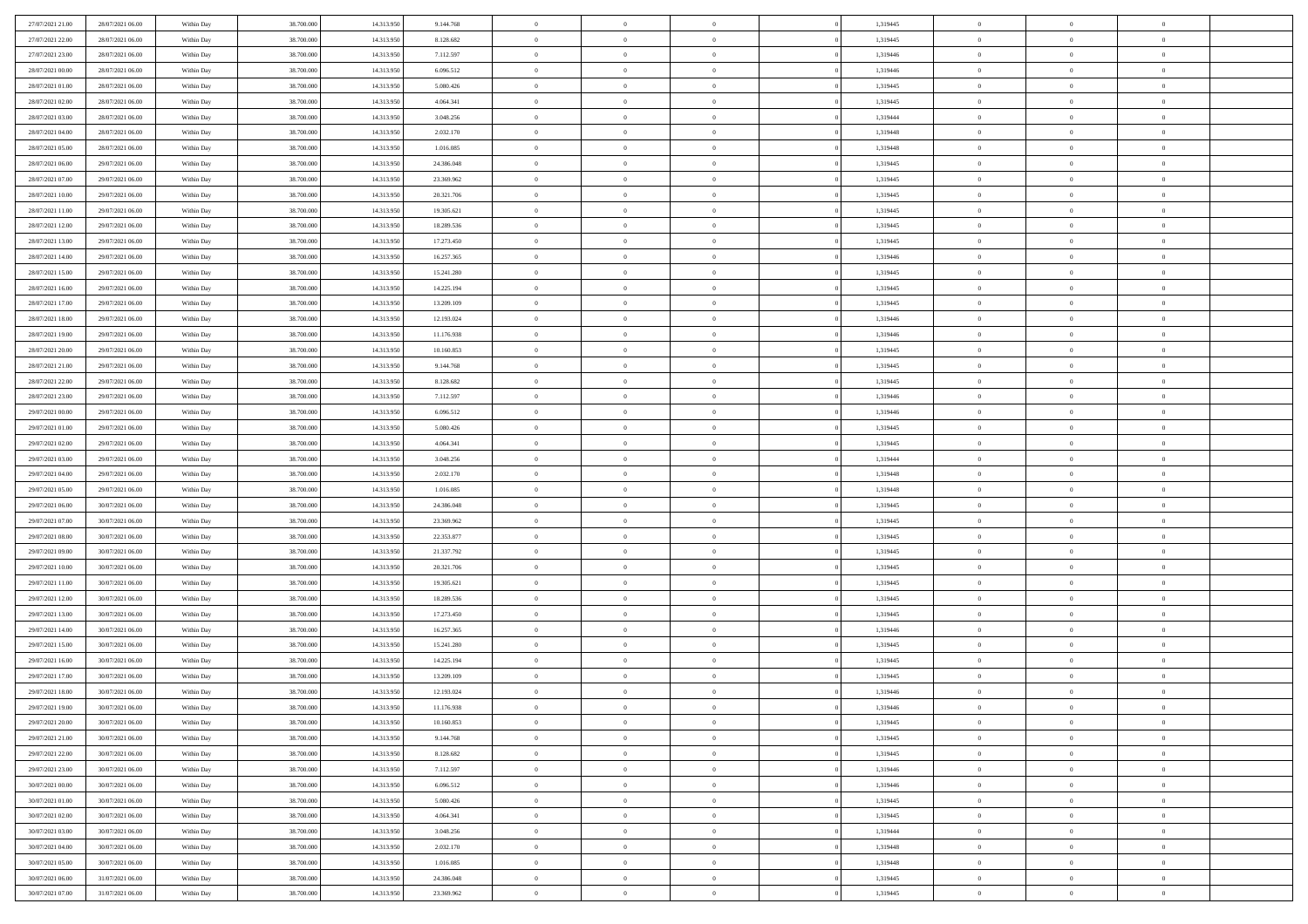| 30/07/2021 08:00 | 31/07/2021 06:00 | Within Day | 38,700,000 | 14.313.950 | 22.353.877 | $\sqrt{2}$     | $\Omega$       |          | 1,319445 |              |          |          |  |
|------------------|------------------|------------|------------|------------|------------|----------------|----------------|----------|----------|--------------|----------|----------|--|
| 30/07/2021 09:00 | 31/07/2021 06:00 | Within Day | 38,700,000 | 14.313.950 | 21.337.792 | $\theta$       | $\Omega$       | $\Omega$ | 1,319445 |              |          |          |  |
| 30/07/2021 10:00 | 31/07/2021 06:00 | Within Day | 38,700,000 | 14.313.950 | 20.321.706 | $\overline{0}$ | $\Omega$       | $\Omega$ | 1.319445 | $\Omega$     |          | $\Omega$ |  |
| 30/07/2021 11:00 | 31/07/2021 06:00 | Within Day | 38,700,000 | 14.313.950 | 19.305.621 | $\Omega$       | $\overline{0}$ | $\Omega$ | 1,319445 | $\Omega$     | $\theta$ | $\Omega$ |  |
| 30/07/2021 12:00 | 31/07/2021 06:00 | Within Day | 38,700,000 | 14.313.950 | 18.289.536 | $\theta$       | $\Omega$       | $\Omega$ | 1,319445 |              |          |          |  |
| 30/07/2021 13:00 | 31/07/2021 06:00 | Within Day | 38.700.000 | 14.313.950 | 17.273.450 | $\mathbf{0}$   | $\Omega$       | $\Omega$ | 1,319445 | $\Omega$     |          | $\Omega$ |  |
| 30/07/2021 14:00 | 31/07/2021 06:00 | Within Day | 38.700.000 | 14.313.950 | 16.257.365 | $\theta$       | $\Omega$       | $\Omega$ | 1,319446 | $\Omega$     |          | $\Omega$ |  |
| 30/07/2021 15:00 | 31/07/2021 06:00 | Within Day | 38,700,000 | 14.313.950 | 15.241.280 | $\theta$       | $\Omega$       | $\Omega$ | 1,319445 | $\Omega$     |          | $\Omega$ |  |
| 30/07/2021 16:00 | 31/07/2021 06:00 | Within Day | 38.700.000 | 14.313.950 | 14.225.194 | $\mathbf{0}$   | $\Omega$       | $\Omega$ | 1,319445 | $\Omega$     |          | $\Omega$ |  |
| 30/07/2021 17:00 | 31/07/2021 06:00 | Within Day | 38.700.000 | 14.313.950 | 13.209.109 | $\Omega$       | $\Omega$       | $\Omega$ | 1,319445 | $\Omega$     | - 0      | $\Omega$ |  |
| 30/07/2021 18:00 | 31/07/2021 06:00 | Within Day | 38.700.000 | 14.313.950 | 12.193.024 | $\theta$       | $^{\circ}$     | $\Omega$ | 1,319446 |              |          |          |  |
| 30/07/2021 19:00 | 31/07/2021 06:00 | Within Day | 38,700,000 | 14.313.950 | 11.176.938 | $\mathbf{0}$   | $\Omega$       | $\Omega$ | 1,319446 | $\Omega$     |          | $\Omega$ |  |
| 30/07/2021 20:00 | 31/07/2021 06:00 | Within Day | 38,700,000 | 14.313.950 | 10.160.853 | $\theta$       | $\Omega$       | $\Omega$ | 1,319445 | $\Omega$     | $\theta$ | $\Omega$ |  |
| 30/07/2021 21:00 | 31/07/2021 06:00 | Within Day | 38,700,000 | 14.313.950 | 9.144.768  | $\theta$       | $\Omega$       | $\Omega$ | 1.319445 | $\mathbf{0}$ |          | $\Omega$ |  |
| 30/07/2021 22:00 | 31/07/2021 06:00 | Within Day | 38.700.000 | 14.313.950 | 8.128.682  | $\theta$       | $\Omega$       | $\Omega$ | 1,319445 | $\Omega$     |          | $\Omega$ |  |
| 30/07/2021 23:00 | 31/07/2021 06:00 | Within Day | 38.700.000 | 14.313.950 | 7.112.597  | $\theta$       | $\Omega$       | $\Omega$ | 1,319446 | $\Omega$     | $\theta$ | $\Omega$ |  |
| 31/07/2021 00:00 | 31/07/2021 06:00 | Within Day | 38,700,000 | 14.313.950 | 6.096.512  | $\theta$       | $\Omega$       | $\Omega$ | 1,319446 | $\Omega$     |          | $\Omega$ |  |
| 31/07/2021 01:00 | 31/07/2021 06:00 | Within Day | 38,700,000 | 14.313.950 | 5.080.426  | $\mathbf{0}$   | $\Omega$       | $\Omega$ | 1,319445 | $\bf{0}$     |          | $\Omega$ |  |
| 31/07/2021 02:00 | 31/07/2021 06:00 | Within Day | 38,700,000 | 14.313.950 | 4.064.341  | $\overline{0}$ | $\Omega$       | $\Omega$ | 1,319445 | $\Omega$     | $\Omega$ | $\theta$ |  |
| 31/07/2021 03:00 | 31/07/2021 06:00 | Within Day | 38.700.000 | 14.313.950 | 3.048.256  | $\theta$       | $^{\circ}$     | $\theta$ | 1,319444 | $\bf{0}$     |          | $\Omega$ |  |
| 31/07/2021 04:00 | 31/07/2021 06:00 | Within Day | 38.700.000 | 14.313.950 | 2.032.170  | $\theta$       |                |          | 1,319448 |              |          |          |  |
| 31/07/2021 06:00 | 01/08/2021 06:00 | Within Day | 38.700.000 | 14.313.950 | 24.386.048 |                | $\Omega$       |          | 1,319445 |              |          |          |  |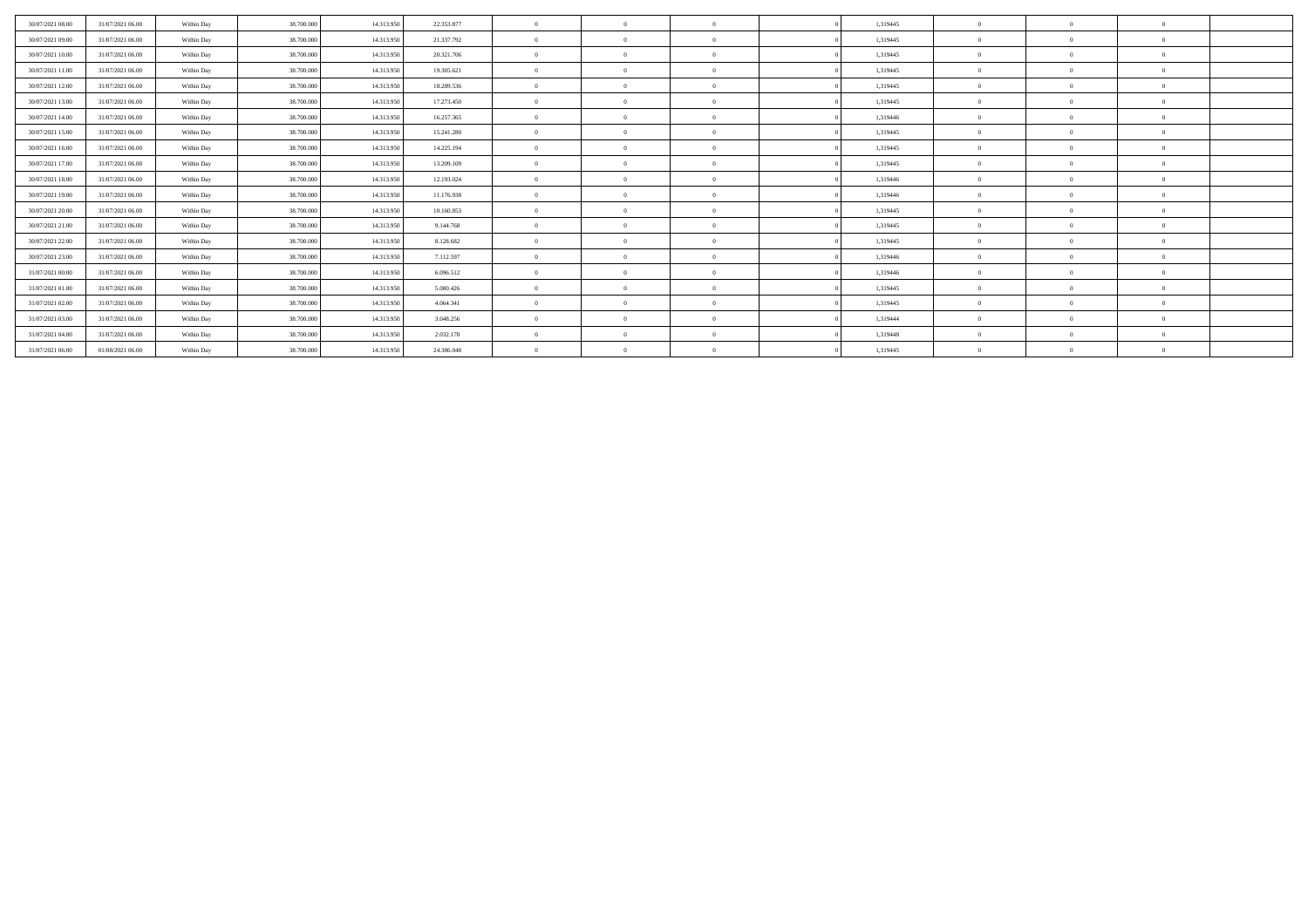## **SNAM RETE GAS**

**Transportation capacity at Entry Point interconnected with foreign pipelines**

**Update to 30/07/2021 of offered and assigned capacity in auction day-ahead and within-day**

**Thermal Year 2020/2021**

(Values in Ncm/day (0° C; 1,01325 bar) - 1 Scm=0,94794378 Ncm; Prices in c/Ncm)

| <b>Entry Point</b> |  |
|--------------------|--|
|                    |  |

**GELA**

| Timeframe        |                  |                     |                            |                                       |            | Offered capacity |                | Assigned capacity | Day-Ahead                   |                             | Prices                        |                           |                                 |             |
|------------------|------------------|---------------------|----------------------------|---------------------------------------|------------|------------------|----------------|-------------------|-----------------------------|-----------------------------|-------------------------------|---------------------------|---------------------------------|-------------|
| From             | To               | <b>Auction type</b> | Transportation<br>capacity | Assigned capacity<br>(before auction) | Firm       | Interruptible    | Firm           | Interruptible     | <b>Interrupted Capacity</b> | <b>Reserve price - Firm</b> | <b>Auction premium - Firm</b> | Reserve price -           | Auction premium -               | <b>Note</b> |
| 01/07/2021 06:00 | 02/07/2021 06:00 | Day Ahead           | 40.825.206                 | 15.099.99                             | 25.725.205 | $\mathbf{0}$     | $\theta$       | $\overline{0}$    | Interruptible               | 0,012508                    | $\theta$                      | Interruptible<br>0,012508 | Interruptible<br>$\overline{0}$ |             |
| 02/07/2021 06:00 | 03/07/2021 06:00 | Day Ahead           | 40.825.206                 | 15.099.99                             | 25.725.205 | $\overline{0}$   | $\Omega$       | $\Omega$          |                             | 0,012508                    | $\theta$                      | 0,012508                  | $\overline{0}$                  |             |
| 03/07/2021 06:00 | 04/07/2021 06:00 | Day Ahead           | 40.825.20                  | 15.099.99                             | 25.725.205 | $\overline{0}$   | $\overline{0}$ | $\Omega$          |                             | 0,012508                    | $\theta$                      | 0,012508                  | $\overline{0}$                  |             |
| 04/07/2021 06:00 | 05/07/2021 06:00 | Day Ahead           | 40.825.206                 | 15.099.99                             | 25.725.205 | $\overline{0}$   | $\overline{0}$ | $\Omega$          |                             | 0,012508                    | $\theta$                      | 0,012508                  | $\overline{0}$                  |             |
| 05/07/2021 06:00 | 06/07/2021 06:00 |                     | 40.825.20                  | 15,099.99                             | 25.725.205 | $\overline{0}$   | $\theta$       | $\Omega$          |                             | 0.012508                    | $\theta$                      | 0.012508                  | $\mathbf{0}$                    |             |
| 06/07/2021 06:00 | 07/07/2021 06:00 | Day Ahead           | 40.825.20                  | 15.099.99                             | 25.725.205 | $\overline{0}$   | $\Omega$       | $^{\circ}$        |                             | 0,012508                    | $\theta$                      | 0,012508                  | $\mathbf{0}$                    |             |
|                  |                  | Day Ahead           |                            |                                       |            |                  |                |                   |                             |                             |                               |                           |                                 |             |
| 07/07/2021 06:00 | 08/07/2021 06:00 | Day Ahead           | 40.825.206                 | 15.099.99                             | 25.725.205 | $\overline{0}$   | $\overline{0}$ | $\Omega$          |                             | 0,012508                    | $\theta$                      | 0,012508                  | $\overline{0}$                  |             |
| 08/07/2021 06:00 | 09/07/2021 06:00 | Day Ahead           | 40.825.20                  | 15,099,999                            | 25.725.205 | $\theta$         | $\theta$       | $\Omega$          |                             | 0.012508                    | $\bf{0}$                      | 0.012508                  | $\theta$                        |             |
| 09/07/2021 06:00 | 10/07/2021 06:00 | Day Ahead           | 40.825.206                 | 15.099.99                             | 25.725.205 | $\overline{0}$   | $\Omega$       | $\overline{0}$    |                             | 0,012508                    | $\overline{0}$                | 0,012508                  | $\overline{0}$                  |             |
| 10/07/2021 06:00 | 11/07/2021 06:00 | Day Ahead           | 40.825.206                 | 15.099.99                             | 25.725.205 | $\bf{0}$         | $\overline{0}$ | $\Omega$          |                             | 0,012508                    | $\,$ 0 $\,$                   | 0,012508                  | $\overline{0}$                  |             |
| 11/07/2021 06:00 | 12/07/2021 06:00 | Day Ahead           | 40.825.20                  | 15.099.99                             | 25.725.205 | $\mathbf{0}$     | $\theta$       | $\Omega$          |                             | 0,012508                    | $\theta$                      | 0,012508                  | $\Omega$                        |             |
| 12/07/2021 06:00 | 13/07/2021 06:00 | Day Ahead           | 40.825.206                 | 15.099.99                             | 25.725.205 | $\overline{0}$   | $\theta$       | $\Omega$          |                             | 0,012508                    | $\theta$                      | 0,012508                  | $\Omega$                        |             |
| 13/07/2021 06:00 | 14/07/2021 06:00 | Day Ahead           | 40.825.206                 | 15.099.99                             | 25.725.205 | $\theta$         | $\theta$       | $\Omega$          |                             | 0,012508                    | $\theta$                      | 0,012508                  | $\Omega$                        |             |
| 14/07/2021 06:00 | 15/07/2021 06:00 | Day Ahead           | 40.825.20                  | 15.099.99                             | 25.725.205 | $\theta$         | $\Omega$       | $\Omega$          |                             | 0,012508                    | $\theta$                      | 0,012508                  | $\Omega$                        |             |
| 15/07/2021 06:00 | 16/07/2021 06:00 | Day Ahead           | 40.825.20                  | 15.099.99                             | 25.725.205 | $\mathbf{0}$     | $\theta$       | $\Omega$          |                             | 0,012508                    | $\theta$                      | 0,012508                  | $\mathbf{0}$                    |             |
| 16/07/2021 06:00 | 17/07/2021 06:00 | Day Ahead           | 40.825.20                  | 15.099.99                             | 25.725.205 | $\overline{0}$   | $\theta$       | $\Omega$          |                             | 0,012508                    | $\theta$                      | 0,012508                  | $\overline{0}$                  |             |
| 17/07/2021 06:00 | 18/07/2021 06:00 | Day Ahead           | 40.825.206                 | 15.099.99                             | 25.725.205 | $\overline{0}$   | $\Omega$       | $\Omega$          |                             | 0.012508                    | $\theta$                      | 0,012508                  | $\overline{0}$                  |             |
| 18/07/2021 06:00 | 19/07/2021 06:00 | Day Ahead           | 40.825.206                 | 15.099.99                             | 25.725.205 | $\overline{0}$   | $\theta$       | $\Omega$          |                             | 0,012508                    | $\theta$                      | 0,012508                  | $\overline{0}$                  |             |
| 19/07/2021 06:00 | 20/07/2021 06:00 | Day Ahead           | 40.825.20                  | 15.099.99                             | 25.725.205 | $\overline{0}$   | $\overline{0}$ | $\Omega$          |                             | 0,012508                    | $\,$ 0 $\,$                   | 0,012508                  | $\overline{0}$                  |             |
| 20/07/2021 06:00 | 21/07/2021 06:00 | Day Ahead           | 40.825.206                 | 15,099.99                             | 25.725.205 | $\overline{0}$   | $\Omega$       | $\theta$          |                             | 0.012508                    | $\theta$                      | 0,012508                  | $\theta$                        |             |
| 21/07/2021 06:00 | 22/07/2021 06:00 | Day Ahead           | 40.825.206                 | 15.099.99                             | 25.725.205 | $\bf{0}$         | $\overline{0}$ | $\Omega$          |                             | 0,012508                    | $\theta$                      | 0,012508                  | $\overline{0}$                  |             |
| 22/07/2021 06:00 | 23/07/2021 06:00 | Day Ahead           | 40.825.206                 | 15.099.99                             | 25.725.205 | $\overline{0}$   | $\theta$       | $\Omega$          |                             | 0,012508                    | $\bf{0}$                      | 0,012508                  | $\overline{0}$                  |             |
| 23/07/2021 06:00 | 24/07/2021 06:00 | Day Ahead           | 40.825.206                 | 15.099.999                            | 25.725.205 | $\mathbf{0}$     | $\theta$       | $\Omega$          |                             | 0,012508                    | $\theta$                      | 0,012508                  | $\theta$                        |             |
| 24/07/2021 06:00 | 25/07/2021 06:00 | Day Ahead           | 40.825.206                 | 15.099.99                             | 25.725.205 | $\theta$         | $\theta$       | $\Omega$          |                             | 0.012508                    | $\theta$                      | 0.012508                  | $\Omega$                        |             |
| 25/07/2021 06:00 | 26/07/2021 06:00 | Day Ahead           | 40.825.206                 | 15.099.99                             | 25.725.205 | $\mathbf{0}$     | $\overline{0}$ | $\overline{0}$    |                             | 0,012508                    | $\mathbf{0}$                  | 0,012508                  | $\overline{0}$                  |             |
| 26/07/2021 06:00 | 27/07/2021 06:00 | Day Ahead           | 40.825.206                 | 15.099.99                             | 25.725.205 | $\overline{0}$   | $\overline{0}$ | $\Omega$          |                             | 0,012508                    | $\theta$                      | 0,012508                  | $\overline{0}$                  |             |
| 27/07/2021 06:00 | 28/07/2021 06:00 | Day Ahead           | 40.825.20                  | 15.099.99                             | 25.725.205 | $\overline{0}$   | $\theta$       | $\Omega$          |                             | 0,012508                    | $\theta$                      | 0,012508                  | $\overline{0}$                  |             |
| 28/07/2021 06:00 | 29/07/2021 06:00 | Day Ahead           | 40.825.206                 | 15.099.999                            | 25.725.205 | $\mathbf{0}$     | $\theta$       | $\theta$          |                             | 0,012508                    | $\theta$                      | 0,012508                  | $\mathbf{0}$                    |             |
| 29/07/2021 06:00 | 30/07/2021 06:00 | Day Ahead           | 40.825.206                 | 15.099.99                             | 25.725.205 | $\theta$         | $\Omega$       | $\Omega$          |                             | 0.012508                    | $\theta$                      | 0.012508                  | $\theta$                        |             |
| 30/07/2021 06:00 | 31/07/2021 06:00 | Day Ahead           | 40.825.20                  | 15.099.99                             | 25.725.205 | $\overline{0}$   | $\theta$       | $\Omega$          |                             | 0,012508                    | $\theta$                      | 0,012508                  | $\overline{0}$                  |             |
| 31/07/2021 06:00 | 01/08/2021 06:00 | Day Ahead           | 40.825.20                  | 15.099.99                             | 25.725.205 | $\mathbf{0}$     | $\theta$       | $\overline{0}$    |                             | 0,012508                    | $\,$ 0 $\,$                   | 0,012508                  | $\mathbf{0}$                    |             |
| 01/07/2021 06:00 | 02/07/2021 06:00 | Within Day          | 40.825.20                  | 15,099.99                             | 25.725.205 | $\overline{0}$   | $\theta$       | $\Omega$          |                             | 1.250760                    | $\theta$                      | $\theta$                  | $\Omega$                        |             |
| 01/07/2021 07:00 | 02/07/2021 06:00 | Within Day          | 40.825.206                 | 15.099.99                             | 24.653.321 | $\overline{0}$   | $\theta$       | $\overline{0}$    |                             | 1,250760                    | $\theta$                      | $\Omega$                  | $\overline{0}$                  |             |
| 01/07/2021 08:00 | 02/07/2021 06:00 | Within Day          | 40.825.206                 | 15.099.99                             | 23.581.437 | $\overline{0}$   | $\overline{0}$ | $\Omega$          |                             | 1,250760                    | $\theta$                      | $\theta$                  | $\overline{0}$                  |             |
| 01/07/2021 09:00 | 02/07/2021 06:00 | Within Day          | 40.825.20                  | 15.099.99                             | 22.509.554 | $\theta$         | $\theta$       | $\Omega$          |                             | 1,250760                    | $\theta$                      | $\Omega$                  | $\theta$                        |             |
| 01/07/2021 10:00 | 02/07/2021 06:00 | Within Day          | 40.825.206                 | 15.099.99                             | 21.437.670 | $\overline{0}$   | $\Omega$       | $\theta$          |                             | 1,250760                    | $\theta$                      | $\theta$                  | $\overline{0}$                  |             |
| 01/07/2021 11:00 | 02/07/2021 06:00 | Within Day          | 40.825.20                  | 15,099.99                             | 20.365.787 | $\overline{0}$   | $\theta$       | $\Omega$          |                             | 1.250760                    | $\theta$                      | $\mathbf{0}$              | $\mathbf{0}$                    |             |
| 01/07/2021 12:00 | 02/07/2021 06:00 | Within Day          | 40.825.20                  | 15.099.99                             | 19.293.904 | $\overline{0}$   | $\theta$       | $\Omega$          |                             | 1,250760                    | $\bf{0}$                      | $\Omega$                  | $\overline{0}$                  |             |
|                  |                  |                     |                            |                                       |            |                  |                |                   |                             |                             |                               |                           |                                 |             |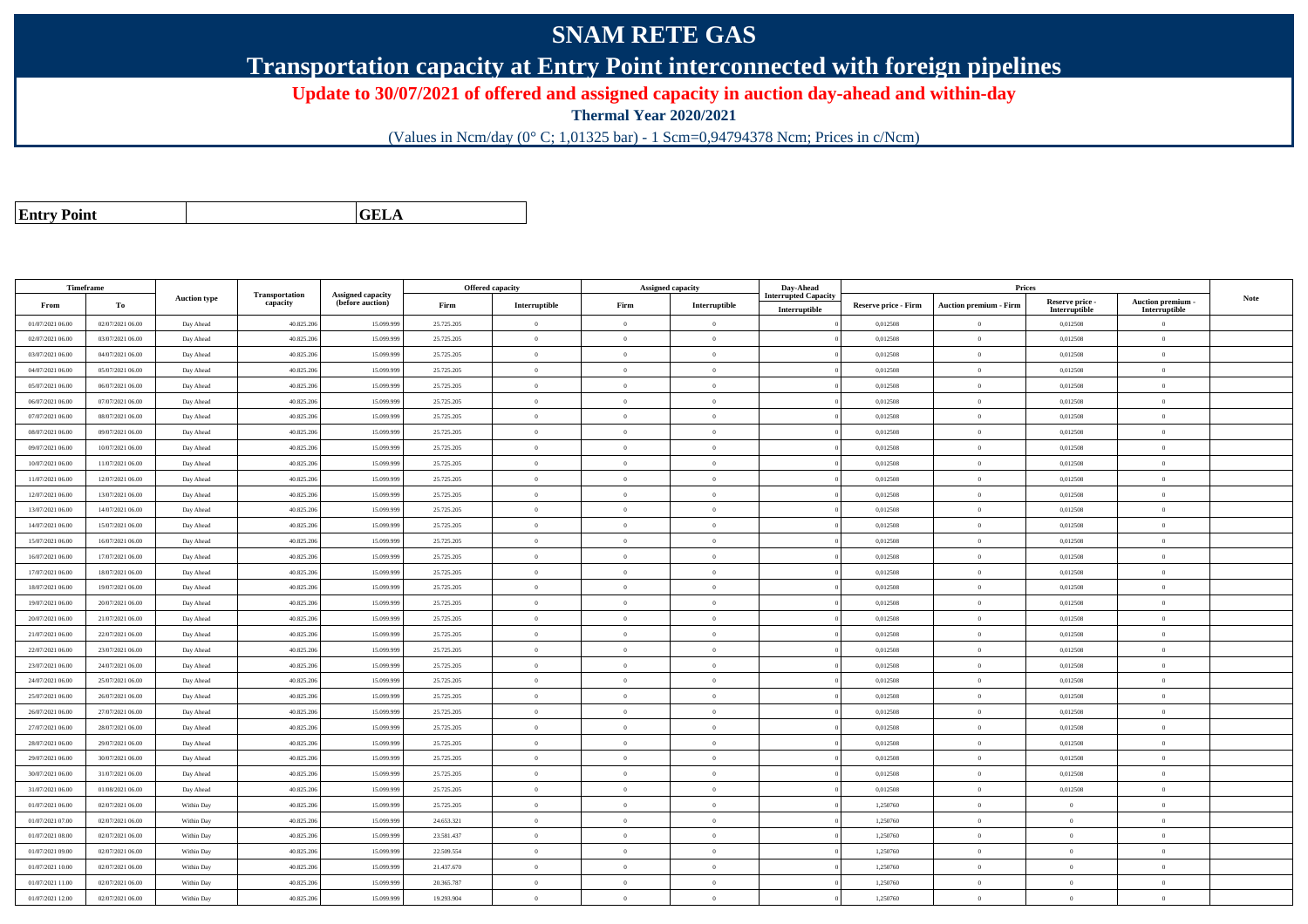| 01/07/2021 13:00                     | 02/07/2021 06:00                     | Within Day               | 40.825.206               | 15.099.999               | 18.222.019             | $\,0\,$                  | $\overline{0}$                   | $\bf{0}$                         |                | 1,250760             | $\,$ 0 $\,$          | $\overline{0}$                   | $\bf{0}$                         |  |
|--------------------------------------|--------------------------------------|--------------------------|--------------------------|--------------------------|------------------------|--------------------------|----------------------------------|----------------------------------|----------------|----------------------|----------------------|----------------------------------|----------------------------------|--|
| 01/07/2021 14:00                     | 02/07/2021 06:00                     | Within Day               | 40.825.206               | 15.099.99                | 17.150.136             | $\overline{0}$           | $\overline{0}$                   | $\overline{0}$                   |                | 1,250760             | $\theta$             | $\overline{0}$                   | $\overline{0}$                   |  |
| 01/07/2021 15:00                     | 02/07/2021 06:00                     | Within Day               | 40.825.206               | 15.099.999               | 16.078.253             | $\mathbf{0}$             | $\overline{0}$                   | $\overline{0}$                   |                | 1,250760             | $\theta$             | $\overline{0}$                   | $\overline{0}$                   |  |
| 01/07/2021 16:00                     | 02/07/2021 06:00                     | Within Day               | 40.825.206               | 15.099.999               | 15.006.369             | $\bf{0}$                 | $\overline{0}$                   | $\overline{0}$                   |                | 1,250760             | $\bf{0}$             | $\overline{0}$                   | $\bf{0}$                         |  |
| 01/07/2021 17:00                     | 02/07/2021 06:00                     | Within Day               | 40.825.206               | 15.099.999               | 13.934.486             | $\bf{0}$                 | $\overline{0}$                   | $\overline{0}$                   |                | 1,250760             | $\bf{0}$             | $\bf{0}$                         | $\bf{0}$                         |  |
| 01/07/2021 18:00                     | 02/07/2021 06:00                     | Within Day               | 40.825.206               | 15.099.999               | 12.862.602             | $\mathbf{0}$             | $\overline{0}$                   | $\overline{0}$                   |                | 1,250760             | $\theta$             | $\bf{0}$                         | $\theta$                         |  |
| 01/07/2021 19:00                     | 02/07/2021 06:00                     | Within Day               | 40.825.206               | 15.099.999               | 11.790.718             | $\mathbf{0}$             | $\overline{0}$                   | $\overline{0}$                   |                | 1,250760             | $\bf{0}$             | $\overline{0}$                   | $\theta$                         |  |
| 01/07/2021 20:00                     | 02/07/2021 06:00                     | Within Day               | 40.825.206               | 15.099.999               | 10.718.835             | $\overline{0}$           | $\mathbf{0}$                     | $\overline{0}$                   |                | 1,250760             | $\,$ 0 $\,$          | $\overline{0}$                   | $\theta$                         |  |
| 01/07/2021 21:00                     | 02/07/2021 06:00                     | Within Day               | 40.825.206               | 15.099.999               | 9.646.952              | $\mathbf{0}$             | $\overline{0}$                   | $\overline{0}$                   |                | 1,250760             | $\theta$             | $\overline{0}$                   | $\overline{0}$                   |  |
| 01/07/2021 22.00                     | 02/07/2021 06:00                     | Within Day               | 40.825.206               | 15.099.999               | 8.575.068              | $\bf{0}$                 | $\overline{0}$                   | $\overline{0}$                   |                | 1,250760             | $\mathbf{0}$         | $\overline{0}$                   | $\bf{0}$                         |  |
| 01/07/2021 23:00                     | 02/07/2021 06:00                     | Within Day               | 40.825.206               | 15.099.999               | 7.503.184              | $\bf{0}$                 | $\overline{0}$                   | $\overline{0}$                   |                | 1,250761             | $\bf{0}$             | $\theta$                         | $\theta$                         |  |
| 02/07/2021 00:00                     | 02/07/2021 06:00                     | Within Day               | 40.825.206               | 15.099.999               | 6.431.301              | $\mathbf{0}$             | $\overline{0}$                   | $\overline{0}$                   |                | 1,250760             | $\theta$             | $\overline{0}$                   | $\overline{0}$                   |  |
| 02/07/2021 01:00                     | 02/07/2021 06:00                     | Within Day               | 40.825.206               | 15.099.999               | 5.359.417              | $\,0\,$                  | $\overline{0}$                   | $\overline{0}$                   |                | 1,250760             | $\bf{0}$             | $\overline{0}$                   | $\bf{0}$                         |  |
| 02/07/2021 02:00                     | 02/07/2021 06:00                     | Within Day               | 40.825.206               | 15.099.999               | 4.287.534              | $\bf{0}$                 | $\overline{0}$                   | $\overline{0}$                   |                | 1,250760             | $\,$ 0 $\,$          | $\overline{0}$                   | $\theta$                         |  |
| 02/07/2021 03:00                     | 02/07/2021 06:00                     | Within Day               | 40.825.206               | 15.099.999               | 3.215.651              | $\mathbf{0}$             | $\overline{0}$                   | $\overline{0}$                   |                | 1,250759             | $\theta$             | $\overline{0}$                   | $\overline{0}$                   |  |
| 02/07/2021 04:00                     | 02/07/2021 06:00                     | Within Day               | 40.825.206               | 15.099.999               | 2.143.766              | $\,0\,$                  | $\overline{0}$                   | $\overline{0}$                   |                | 1,250762             | $\bf{0}$             | $\overline{0}$                   | $\bf{0}$                         |  |
| 02/07/2021 05:00                     | 02/07/2021 06:00                     | Within Day               | 40.825.206               | 15.099.999               | 1.071.883              | $\bf{0}$                 | $\overline{0}$                   | $\overline{0}$                   |                | 1,250762             | $\bf{0}$             | $\bf{0}$                         | $\overline{0}$                   |  |
| 02/07/2021 06:00                     | 03/07/2021 06:00                     | Within Day               | 40.825.206               | 15.099.999               | 25.725.205             | $\mathbf{0}$             | $\overline{0}$                   | $\overline{0}$                   |                | 1,250760             | $\theta$             | $\overline{0}$                   | $\overline{0}$                   |  |
| 02/07/2021 07:00                     | 03/07/2021 06:00                     | Within Day               | 40.825.206               | 15.099.999               | 24.653.321             | $\bf{0}$                 | $\overline{0}$                   | $\bf{0}$                         |                | 1,250760             | $\bf{0}$             | $\overline{0}$                   | $\bf{0}$                         |  |
| 02/07/2021 08:00                     | 03/07/2021 06:00                     | Within Day               | 40.825.206               | 15.099.999               | 23.581.437             | $\bf{0}$                 | $\overline{0}$                   | $\overline{0}$                   |                | 1,250760             | $\bf{0}$             | $\overline{0}$                   | $\bf{0}$                         |  |
| 02/07/2021 09:00                     | 03/07/2021 06:00                     | Within Day               | 40.825.206               | 15.099.999               | 22.509.554             | $\overline{0}$           | $\overline{0}$                   | $\overline{0}$                   |                | 1,250760             | $\theta$             | $\bf{0}$                         | $\overline{0}$                   |  |
| 02/07/2021 10:00                     | 03/07/2021 06:00                     | Within Day               | 40.825.206               | 15.099.999               | 21.437.670             | $\mathbf{0}$             | $\overline{0}$                   | $\overline{0}$                   |                | 1,250760             | $\bf{0}$             | $\overline{0}$                   | $\theta$                         |  |
| 02/07/2021 11:00                     | 03/07/2021 06:00                     | Within Day               | 40.825.206               | 15.099.999               | 20.365.787             | $\bf{0}$                 | $\overline{0}$                   | $\overline{0}$                   |                | 1,250760             | $\bf{0}$             | $\overline{0}$                   | $\overline{0}$                   |  |
| 02/07/2021 12:00                     | 03/07/2021 06:00                     | Within Day               | 40.825.206               | 15.099.999               | 19.293.904             | $\mathbf{0}$             | $\overline{0}$                   | $\overline{0}$                   |                | 1,250760             | $\theta$             | $\overline{0}$                   | $\overline{0}$                   |  |
| 02/07/2021 13:00                     | 03/07/2021 06:00                     | Within Day               | 40.825.206               | 15.099.999               | 18.222.019             | $\bf{0}$                 | $\overline{0}$                   | $\overline{0}$                   |                | 1,250760             | $\bf{0}$             | $\overline{0}$                   | $\bf{0}$                         |  |
| 02/07/2021 14:00                     | 03/07/2021 06:00                     | Within Day               | 40.825.206               | 15.099.999               | 17.150.136             | $\bf{0}$                 | $\overline{0}$                   | $\overline{0}$                   |                | 1,250760             | $\bf{0}$             | $\overline{0}$                   | $\bf{0}$                         |  |
| 02/07/2021 15:00                     | 03/07/2021 06:00                     | Within Day               | 40.825.206               | 15.099.999               | 16.078.253             | $\mathbf{0}$             | $\overline{0}$                   | $\overline{0}$                   |                | 1,250760             | $\theta$             | $\overline{0}$                   | $\overline{0}$                   |  |
| 02/07/2021 16:00                     | 03/07/2021 06:00                     | Within Day               | 40.825.206               | 15.099.999               | 15.006.369             | $\,0\,$                  | $\overline{0}$                   | $\bf{0}$                         |                | 1,250760             | $\bf{0}$             | $\overline{0}$                   | $\bf{0}$                         |  |
| 02/07/2021 17:00                     | 03/07/2021 06:00                     | Within Day               | 40.825.206               | 15.099.999               | 13.934.486             | $\overline{0}$           | $\overline{0}$                   | $\overline{0}$                   |                | 1,250760             | $\,$ 0 $\,$          | $\overline{0}$                   | $\overline{0}$                   |  |
| 02/07/2021 18:00                     | 03/07/2021 06:00                     | Within Day               | 40.825.206               | 15.099.999               | 12.862.602             | $\mathbf{0}$             | $\overline{0}$                   | $\overline{0}$                   |                | 1,250760             | $\theta$             | $\overline{0}$                   | $\overline{0}$                   |  |
| 02/07/2021 19:00                     | 03/07/2021 06:00                     | Within Day               | 40.825.206               | 15.099.999               | 11.790.718             | $\mathbf{0}$             | $\overline{0}$                   | $\overline{0}$                   |                | 1,250760             | $\,$ 0 $\,$          | $\overline{0}$                   | $\theta$                         |  |
| 02/07/2021 20:00                     | 03/07/2021 06:00                     | Within Day               | 40.825.206               | 15.099.999               | 10.718.835             | $\bf{0}$<br>$\mathbf{0}$ | $\overline{0}$                   | $\overline{0}$                   |                | 1,250760             | $\bf{0}$<br>$\theta$ | $\bf{0}$                         | $\overline{0}$<br>$\overline{0}$ |  |
| 02/07/2021 21:00                     | 03/07/2021 06:00                     | Within Day               | 40.825.206               | 15.099.999               | 9.646.952              | $\mathbf{0}$             | $\overline{0}$<br>$\overline{0}$ | $\overline{0}$<br>$\overline{0}$ |                | 1,250760             | $\,$ 0 $\,$          | $\overline{0}$<br>$\overline{0}$ | $\theta$                         |  |
| 02/07/2021 22:00<br>02/07/2021 23:00 | 03/07/2021 06:00<br>03/07/2021 06:00 | Within Day               | 40.825.206<br>40.825.206 | 15.099.999<br>15.099.999 | 8.575.068<br>7.503.184 | $\overline{0}$           | $\overline{0}$                   | $\overline{0}$                   |                | 1,250760<br>1,250761 | $\,$ 0 $\,$          | $\overline{0}$                   | $\overline{0}$                   |  |
| 03/07/2021 00:00                     | 03/07/2021 06:00                     | Within Day<br>Within Day | 40.825.206               | 15.099.999               | 6.431.301              | $\mathbf{0}$             | $\overline{0}$                   | $\overline{0}$                   |                | 1,250760             | $\theta$             | $\overline{0}$                   | $\overline{0}$                   |  |
| 03/07/2021 01:00                     | 03/07/2021 06:00                     | Within Day               | 40.825.206               | 15.099.999               | 5.359.417              | $\mathbf{0}$             | $\overline{0}$                   | $\theta$                         |                | 1,250760             | $\,$ 0 $\,$          | $\overline{0}$                   | $\theta$                         |  |
| 03/07/2021 02:00                     | 03/07/2021 06:00                     | Within Day               | 40.825.206               | 15.099.999               | 4.287.534              | $\bf{0}$                 | $\overline{0}$                   | $\overline{0}$                   |                | 1,250760             | $\bf{0}$             | $\overline{0}$                   | $\overline{0}$                   |  |
| 03/07/2021 03:00                     | 03/07/2021 06:00                     | Within Day               | 40.825.206               | 15.099.999               | 3.215.651              | $\mathbf{0}$             | $\overline{0}$                   | $\overline{0}$                   |                | 1,250759             | $\theta$             | $\overline{0}$                   | $\overline{0}$                   |  |
| 03/07/2021 04:00                     | 03/07/2021 06:00                     | Within Day               | 40.825.206               | 15.099.999               | 2.143.766              | $\,$ 0 $\,$              | $\overline{0}$                   | $\bf{0}$                         |                | 1,250762             | $\,$ 0 $\,$          | $\overline{0}$                   | $\theta$                         |  |
| 03/07/2021 05:00                     | 03/07/2021 06:00                     | Within Day               | 40.825.206               | 15.099.999               | 1.071.883              | $\bf{0}$                 | $\overline{0}$                   | $\overline{0}$                   |                | 1,250762             | $\bf{0}$             | $\overline{0}$                   | $\overline{0}$                   |  |
| 03/07/2021 06:00                     | 04/07/2021 06:00                     | Within Day               | 40.825.206               | 15.099.999               | 25.725.205             | $\mathbf{0}$             | $\overline{0}$                   | $\overline{0}$                   |                | 1,250760             | $\theta$             | $\overline{0}$                   | $\overline{0}$                   |  |
| 03/07/2021 07:00                     | 04/07/2021 06:00                     | Within Day               | 40.825.206               | 15.099.999               | 24.653.321             | $\mathbf{0}$             | $\overline{0}$                   | $\overline{0}$                   |                | 1,250760             | $\,$ 0 $\,$          | $\overline{0}$                   | $\theta$                         |  |
| 03/07/2021 08:00                     | 04/07/2021 06:00                     | Within Day               | 40.825.206               | 15.099.999               | 23.581.437             | $\bf{0}$                 | $\overline{0}$                   | $\overline{0}$                   |                | 1,250760             | $\,$ 0 $\,$          | $\overline{0}$                   | $\overline{0}$                   |  |
| 03/07/2021 09:00                     | 04/07/2021 06:00                     | Within Day               | 40.825.206               | 15.099.999               | 22.509.554             | $\bf{0}$                 | $\overline{0}$                   | $\overline{0}$                   |                | 1,250760             | $\overline{0}$       | $^{\circ}$                       | $\theta$                         |  |
| 03/07/2021 10:00                     | 04/07/2021 06:00                     | Within Day               | 40.825.206               | 15.099.999               | 21.437.670             | $\,$ 0 $\,$              | $\overline{0}$                   | $\overline{0}$                   |                | 1,250760             | $\,$ 0 $\,$          | $\bf{0}$                         | $\theta$                         |  |
| 03/07/2021 11:00                     | 04/07/2021 06:00                     | Within Day               | 40.825.206               | 15.099.999               | 20.365.787             | $\bf{0}$                 | $\overline{0}$                   | $\overline{0}$                   |                | 1,250760             | $\overline{0}$       | $\overline{0}$                   | $\overline{0}$                   |  |
| 03/07/2021 12:00                     | 04/07/2021 06:00                     | Within Day               | 40.825.206               | 15.099.999               | 19.293.904             | $\mathbf{0}$             | $\overline{0}$                   | $\overline{0}$                   |                | 1,250760             | $\mathbf{0}$         | $\overline{0}$                   | $\overline{0}$                   |  |
| 03/07/2021 13:00                     | 04/07/2021 06:00                     | Within Day               | 40.825.206               | 15.099.999               | 18.222.019             | $\,$ 0                   | $\overline{0}$                   | $\overline{0}$                   | $\overline{0}$ | 1,250760             | $\,$ 0 $\,$          | $\bf{0}$                         | $\,$ 0 $\,$                      |  |
| 03/07/2021 14:00                     | 04/07/2021 06:00                     | Within Day               | 40.825.206               | 15.099.999               | 17.150.136             | $\hspace{0.1mm}\bm{0}$   | $\overline{0}$                   | $\overline{0}$                   |                | 1,250760             | $\,$ 0 $\,$          | $\overline{0}$                   | $\overline{0}$                   |  |
| 03/07/2021 15:00                     | 04/07/2021 06:00                     | Within Day               | 40.825.206               | 15.099.999               | 16.078.253             | $\mathbf{0}$             | $\overline{0}$                   | $\overline{0}$                   |                | 1,250760             | $\overline{0}$       | $\overline{0}$                   | $\overline{0}$                   |  |
| 03/07/2021 16:00                     | 04/07/2021 06:00                     | Within Day               | 40.825.206               | 15.099.999               | 15.006.369             | $\,$ 0 $\,$              | $\overline{0}$                   | $\overline{0}$                   |                | 1,250760             | $\,$ 0 $\,$          | $\bf{0}$                         | $\,$ 0 $\,$                      |  |
| 03/07/2021 17:00                     | 04/07/2021 06:00                     | Within Day               | 40.825.206               | 15.099.999               | 13.934.486             | $\overline{0}$           | $\overline{0}$                   | $\overline{0}$                   |                | 1,250760             | $\overline{0}$       | $\overline{0}$                   | $\overline{0}$                   |  |
| 03/07/2021 18:00                     | 04/07/2021 06:00                     | Within Day               | 40.825.206               | 15.099.999               | 12.862.602             | $\mathbf{0}$             | $\overline{0}$                   | $\overline{0}$                   |                | 1,250760             | $\mathbf{0}$         | $\overline{0}$                   | $\overline{0}$                   |  |
| 03/07/2021 19:00                     | 04/07/2021 06:00                     | Within Day               | 40.825.206               | 15.099.999               | 11.790.718             | $\,$ 0 $\,$              | $\overline{0}$                   | $\overline{0}$                   |                | 1,250760             | $\,$ 0 $\,$          | $\bf{0}$                         | $\,$ 0 $\,$                      |  |
| 03/07/2021 20:00                     | 04/07/2021 06:00                     | Within Day               | 40.825.206               | 15.099.999               | 10.718.835             | $\bf{0}$                 | $\overline{0}$                   | $\overline{0}$                   |                | 1,250760             | $\,$ 0 $\,$          | $\mathbf{0}$                     | $\overline{0}$                   |  |
| 03/07/2021 21:00                     | 04/07/2021 06:00                     | Within Day               | 40.825.206               | 15.099.999               | 9.646.952              | $\mathbf{0}$             | $\overline{0}$                   | $\overline{0}$                   |                | 1,250760             | $\mathbf{0}$         | $\overline{0}$                   | $\overline{0}$                   |  |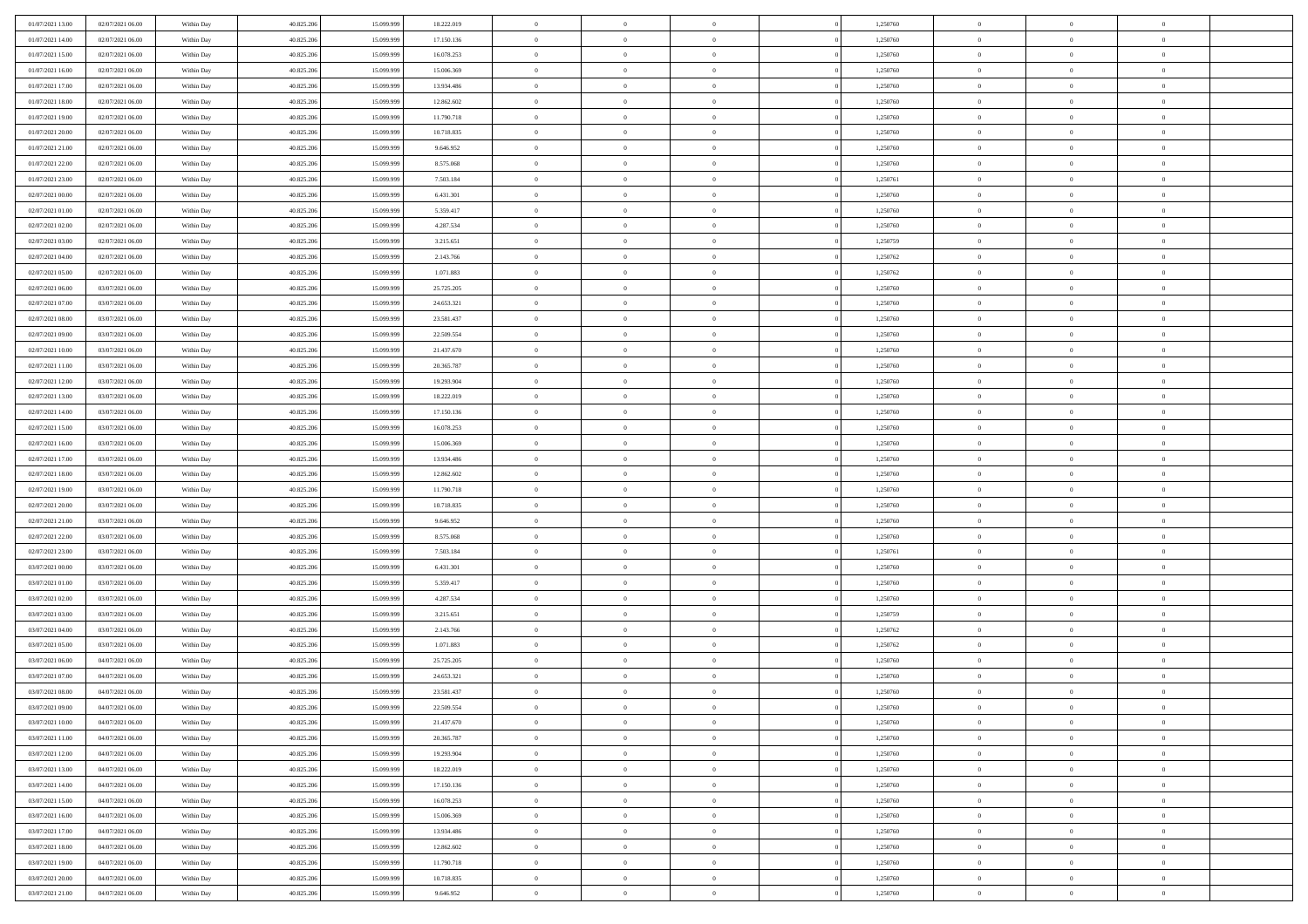| 03/07/2021 22.00 | 04/07/2021 06:00 | Within Day               | 40.825.206 | 15.099.999 | 8.575.068  | $\,$ 0         | $\bf{0}$       | $\theta$       |          | 1,250760 | $\bf{0}$       | $\overline{0}$ | $\,0\,$        |  |
|------------------|------------------|--------------------------|------------|------------|------------|----------------|----------------|----------------|----------|----------|----------------|----------------|----------------|--|
| 03/07/2021 23:00 | 04/07/2021 06:00 | Within Day               | 40.825.206 | 15.099.999 | 7.503.184  | $\overline{0}$ | $\overline{0}$ | $\overline{0}$ |          | 1,250761 | $\overline{0}$ | $\overline{0}$ | $\theta$       |  |
| 04/07/2021 00:00 | 04/07/2021 06:00 | Within Dav               | 40.825.206 | 15.099.999 | 6.431.301  | $\mathbf{0}$   | $\overline{0}$ | $\overline{0}$ |          | 1,250760 | $\mathbf{0}$   | $\overline{0}$ | $\overline{0}$ |  |
| 04/07/2021 01:00 | 04/07/2021 06:00 | Within Day               | 40.825.206 | 15.099.999 | 5.359.417  | $\bf{0}$       | $\overline{0}$ | $\bf{0}$       |          | 1,250760 | $\bf{0}$       | $\overline{0}$ | $\bf{0}$       |  |
| 04/07/2021 02.00 | 04/07/2021 06:00 | Within Day               | 40.825.206 | 15.099.999 | 4.287.534  | $\bf{0}$       | $\bf{0}$       | $\overline{0}$ |          | 1,250760 | $\bf{0}$       | $\bf{0}$       | $\,0\,$        |  |
| 04/07/2021 03:00 | 04/07/2021 06:00 | Within Dav               | 40.825.206 | 15.099.999 | 3.215.651  | $\mathbf{0}$   | $\overline{0}$ | $\overline{0}$ |          | 1,250759 | $\mathbf{0}$   | $\overline{0}$ | $\overline{0}$ |  |
| 04/07/2021 04:00 | 04/07/2021 06:00 | Within Day               | 40.825.206 | 15.099.999 | 2.143.766  | $\bf{0}$       | $\bf{0}$       | $\overline{0}$ |          | 1,250762 | $\bf{0}$       | $\overline{0}$ | $\,0\,$        |  |
| 04/07/2021 05:00 | 04/07/2021 06:00 | Within Day               | 40.825.206 | 15.099.999 | 1.071.883  | $\overline{0}$ | $\overline{0}$ | $\overline{0}$ |          | 1,250762 | $\,$ 0 $\,$    | $\overline{0}$ | $\theta$       |  |
| 04/07/2021 06:00 | 05/07/2021 06:00 | Within Day               | 40.825.206 | 15.099.999 | 25.725.205 | $\mathbf{0}$   | $\overline{0}$ | $\overline{0}$ |          | 1,250760 | $\mathbf{0}$   | $\overline{0}$ | $\overline{0}$ |  |
| 04/07/2021 07:00 | 05/07/2021 06:00 | Within Day               | 40.825.206 | 15.099.999 | 24.653.321 | $\bf{0}$       | $\bf{0}$       | $\overline{0}$ |          | 1,250760 | $\bf{0}$       | $\overline{0}$ | $\,0\,$        |  |
| 04/07/2021 08:00 | 05/07/2021 06:00 |                          | 40.825.206 | 15.099.999 | 23.581.437 | $\overline{0}$ | $\overline{0}$ | $\overline{0}$ |          | 1,250760 | $\bf{0}$       | $\overline{0}$ | $\theta$       |  |
| 04/07/2021 09:00 | 05/07/2021 06:00 | Within Day<br>Within Dav | 40.825.206 | 15.099.999 | 22.509.554 | $\mathbf{0}$   | $\overline{0}$ | $\overline{0}$ |          | 1,250760 | $\mathbf{0}$   | $\overline{0}$ | $\overline{0}$ |  |
|                  |                  |                          |            |            |            | $\bf{0}$       |                |                |          |          | $\bf{0}$       |                | $\bf{0}$       |  |
| 04/07/2021 11:00 | 05/07/2021 06:00 | Within Day               | 40.825.206 | 15.099.999 | 20.365.787 |                | $\overline{0}$ | $\bf{0}$       |          | 1,250760 |                | $\overline{0}$ |                |  |
| 04/07/2021 12:00 | 05/07/2021 06:00 | Within Day               | 40.825.206 | 15.099.999 | 19.293.904 | $\bf{0}$       | $\overline{0}$ | $\overline{0}$ |          | 1,250760 | $\bf{0}$       | $\theta$       | $\,0\,$        |  |
| 04/07/2021 13:00 | 05/07/2021 06:00 | Within Dav               | 40.825.206 | 15.099.999 | 18.222.019 | $\overline{0}$ | $\overline{0}$ | $\overline{0}$ |          | 1,250760 | $\mathbf{0}$   | $\overline{0}$ | $\overline{0}$ |  |
| 04/07/2021 14:00 | 05/07/2021 06:00 | Within Day               | 40.825.206 | 15.099.999 | 17.150.136 | $\bf{0}$       | $\bf{0}$       | $\overline{0}$ |          | 1,250760 | $\bf{0}$       | $\overline{0}$ | $\bf{0}$       |  |
| 04/07/2021 15:00 | 05/07/2021 06:00 | Within Day               | 40.825.206 | 15.099.999 | 16.078.253 | $\overline{0}$ | $\overline{0}$ | $\overline{0}$ |          | 1,250760 | $\bf{0}$       | $\overline{0}$ | $\theta$       |  |
| 04/07/2021 16:00 | 05/07/2021 06:00 | Within Day               | 40.825.206 | 15.099.999 | 15.006.369 | $\mathbf{0}$   | $\overline{0}$ | $\overline{0}$ |          | 1,250760 | $\mathbf{0}$   | $\overline{0}$ | $\overline{0}$ |  |
| 04/07/2021 17.00 | 05/07/2021 06:00 | Within Day               | 40.825.206 | 15.099.999 | 13.934.486 | $\bf{0}$       | $\bf{0}$       | $\overline{0}$ |          | 1,250760 | $\bf{0}$       | $\overline{0}$ | $\,0\,$        |  |
| 04/07/2021 18:00 | 05/07/2021 06:00 | Within Day               | 40.825.206 | 15.099.999 | 12.862.602 | $\overline{0}$ | $\overline{0}$ | $\overline{0}$ |          | 1,250760 | $\bf{0}$       | $\overline{0}$ | $\overline{0}$ |  |
| 04/07/2021 19:00 | 05/07/2021 06:00 | Within Dav               | 40.825.206 | 15.099.999 | 11.790.718 | $\mathbf{0}$   | $\overline{0}$ | $\overline{0}$ |          | 1,250760 | $\mathbf{0}$   | $\overline{0}$ | $\overline{0}$ |  |
| 04/07/2021 20:00 | 05/07/2021 06:00 | Within Day               | 40.825.206 | 15.099.999 | 10.718.835 | $\bf{0}$       | $\overline{0}$ | $\overline{0}$ |          | 1,250760 | $\bf{0}$       | $\overline{0}$ | $\bf{0}$       |  |
| 04/07/2021 21:00 | 05/07/2021 06:00 | Within Day               | 40.825.206 | 15.099.999 | 9.646.952  | $\bf{0}$       | $\bf{0}$       | $\overline{0}$ |          | 1,250760 | $\bf{0}$       | $\overline{0}$ | $\,0\,$        |  |
| 04/07/2021 22:00 | 05/07/2021 06:00 | Within Dav               | 40.825.206 | 15.099.999 | 8.575.068  | $\mathbf{0}$   | $\overline{0}$ | $\overline{0}$ |          | 1,250760 | $\mathbf{0}$   | $\overline{0}$ | $\overline{0}$ |  |
| 04/07/2021 23.00 | 05/07/2021 06:00 | Within Day               | 40.825.206 | 15.099.999 | 7.503.184  | $\bf{0}$       | $\bf{0}$       | $\overline{0}$ |          | 1,250761 | $\bf{0}$       | $\overline{0}$ | $\,0\,$        |  |
| 05/07/2021 00:00 | 05/07/2021 06:00 | Within Day               | 40.825.206 | 15.099.999 | 6.431.301  | $\overline{0}$ | $\overline{0}$ | $\overline{0}$ |          | 1,250760 | $\bf{0}$       | $\overline{0}$ | $\overline{0}$ |  |
| 05/07/2021 01:00 | 05/07/2021 06:00 | Within Day               | 40.825.206 | 15.099.999 | 5.359.417  | $\mathbf{0}$   | $\overline{0}$ | $\overline{0}$ |          | 1,250760 | $\mathbf{0}$   | $\overline{0}$ | $\overline{0}$ |  |
| 05/07/2021 02:00 | 05/07/2021 06:00 | Within Day               | 40.825.206 | 15.099.999 | 4.287.534  | $\bf{0}$       | $\bf{0}$       | $\overline{0}$ |          | 1,250760 | $\bf{0}$       | $\overline{0}$ | $\,0\,$        |  |
| 05/07/2021 03:00 | 05/07/2021 06:00 | Within Day               | 40.825.206 | 15.099.999 | 3.215.651  | $\bf{0}$       | $\bf{0}$       | $\overline{0}$ |          | 1,250759 | $\bf{0}$       | $\bf{0}$       | $\overline{0}$ |  |
| 05/07/2021 04:00 | 05/07/2021 06:00 | Within Dav               | 40.825.206 | 15.099.999 | 2.143.766  | $\mathbf{0}$   | $\overline{0}$ | $\overline{0}$ |          | 1,250762 | $\mathbf{0}$   | $\overline{0}$ | $\overline{0}$ |  |
| 05/07/2021 05:00 | 05/07/2021 06:00 | Within Day               | 40.825.206 | 15.099.999 | 1.071.883  | $\bf{0}$       | $\overline{0}$ | $\theta$       |          | 1,250762 | $\,$ 0         | $\overline{0}$ | $\theta$       |  |
| 05/07/2021 06:00 | 06/07/2021 06:00 | Within Day               | 40.825.206 | 15.099.999 | 25.725.205 | $\bf{0}$       | $\bf{0}$       | $\overline{0}$ |          | 1,250760 | $\bf{0}$       | $\bf{0}$       | $\overline{0}$ |  |
| 05/07/2021 07:00 | 06/07/2021 06:00 | Within Dav               | 40.825.206 | 15.099.999 | 24.653.321 | $\mathbf{0}$   | $\overline{0}$ | $\overline{0}$ |          | 1,250760 | $\mathbf{0}$   | $\overline{0}$ | $\overline{0}$ |  |
| 05/07/2021 08:00 | 06/07/2021 06:00 | Within Day               | 40.825.206 | 15.099.999 | 23.581.437 | $\bf{0}$       | $\overline{0}$ | $\theta$       |          | 1,250760 | $\,$ 0         | $\overline{0}$ | $\theta$       |  |
| 05/07/2021 09:00 | 06/07/2021 06:00 | Within Day               | 40.825.206 | 15.099.999 | 22.509.554 | $\overline{0}$ | $\overline{0}$ | $\overline{0}$ |          | 1,250760 | $\bf{0}$       | $\overline{0}$ | $\overline{0}$ |  |
| 05/07/2021 10:00 | 06/07/2021 06:00 | Within Day               | 40.825.206 | 15.099.999 | 21.437.670 | $\mathbf{0}$   | $\overline{0}$ | $\overline{0}$ |          | 1,250760 | $\mathbf{0}$   | $\overline{0}$ | $\overline{0}$ |  |
| 05/07/2021 11:00 | 06/07/2021 06:00 | Within Day               | 40.825.206 | 15.099.999 | 20.365.787 | $\bf{0}$       | $\overline{0}$ | $\theta$       |          | 1,250760 | $\,$ 0         | $\overline{0}$ | $\theta$       |  |
| 05/07/2021 12:00 | 06/07/2021 06:00 | Within Day               | 40.825.206 | 15.099.999 | 19.293.904 | $\bf{0}$       | $\overline{0}$ | $\overline{0}$ |          | 1,250760 | $\bf{0}$       | $\mathbf{0}$   | $\bf{0}$       |  |
| 05/07/2021 13:00 | 06/07/2021 06:00 | Within Dav               | 40.825.206 | 15.099.999 | 18.222.019 | $\mathbf{0}$   | $\overline{0}$ | $\overline{0}$ |          | 1,250760 | $\mathbf{0}$   | $\overline{0}$ | $\overline{0}$ |  |
| 05/07/2021 14:00 | 06/07/2021 06:00 | Within Day               | 40.825.206 | 15.099.999 | 17.150.136 | $\,0\,$        | $\overline{0}$ | $\overline{0}$ |          | 1,250760 | $\,$ 0         | $\overline{0}$ | $\theta$       |  |
| 05/07/2021 15:00 | 06/07/2021 06:00 | Within Day               | 40.825.206 | 15.099.999 | 16.078.253 | $\bf{0}$       | $\bf{0}$       | $\overline{0}$ |          | 1,250760 | $\bf{0}$       | $\overline{0}$ | $\bf{0}$       |  |
| 05/07/2021 16:00 | 06/07/2021 06:00 | Within Dav               | 40.825.206 | 15.099.999 | 15.006.369 | $\mathbf{0}$   | $\overline{0}$ | $\overline{0}$ |          | 1,250760 | $\mathbf{0}$   | $\overline{0}$ | $\overline{0}$ |  |
| 05/07/2021 17:00 | 06/07/2021 06:00 | Within Day               | 40.825.206 | 15.099.999 | 13.934.486 | $\bf{0}$       | $\overline{0}$ | $\overline{0}$ |          | 1,250760 | $\,$ 0         | $\overline{0}$ | $\theta$       |  |
| 05/07/2021 18:00 | 06/07/2021 06:00 | Within Day               | 40.825.206 | 15.099.999 | 12.862.602 | $\bf{0}$       | $\overline{0}$ | $\overline{0}$ |          | 1,250760 | $\bf{0}$       | $\overline{0}$ | $\bf{0}$       |  |
| 05/07/2021 19:00 | 06/07/2021 06:00 | Within Day               | 40.825.206 | 15.099.999 | 11.790.718 | $\bf{0}$       | $\overline{0}$ |                |          | 1,250760 | $\overline{0}$ | $\theta$       | $\theta$       |  |
| 05/07/2021 20:00 | 06/07/2021 06:00 | Within Day               | 40.825.206 | 15.099.999 | 10.718.835 | $\,0\,$        | $\overline{0}$ | $\overline{0}$ |          | 1,250760 | $\,$ 0 $\,$    | $\bf{0}$       | $\theta$       |  |
| 05/07/2021 21:00 | 06/07/2021 06:00 | Within Day               | 40.825.206 | 15.099.999 | 9.646.952  | $\overline{0}$ | $\overline{0}$ | $\overline{0}$ |          | 1,250760 | $\overline{0}$ | $\overline{0}$ | $\overline{0}$ |  |
| 05/07/2021 22:00 | 06/07/2021 06:00 | Within Day               | 40.825.206 | 15.099.999 | 8.575.068  | $\bf{0}$       | $\overline{0}$ | $\overline{0}$ |          | 1,250760 | $\overline{0}$ | $\bf{0}$       | $\mathbf{0}$   |  |
| 05/07/2021 23:00 | 06/07/2021 06:00 | Within Day               | 40.825.206 | 15.099.999 | 7.503.184  | $\bf{0}$       | $\overline{0}$ | $\overline{0}$ | $\theta$ | 1,250761 | $\mathbf{0}$   | $\bf{0}$       | $\,$ 0 $\,$    |  |
| 06/07/2021 00:00 | 06/07/2021 06:00 | Within Day               | 40.825.206 | 15.099.999 | 6.431.301  | $\bf{0}$       | $\overline{0}$ | $\overline{0}$ |          | 1,250760 | $\,$ 0 $\,$    | $\overline{0}$ | $\overline{0}$ |  |
| 06/07/2021 01:00 | 06/07/2021 06:00 | Within Day               | 40.825.206 | 15.099.999 | 5.359.417  | $\bf{0}$       | $\overline{0}$ | $\overline{0}$ |          | 1,250760 | $\mathbf{0}$   | $\overline{0}$ | $\overline{0}$ |  |
| 06/07/2021 02:00 | 06/07/2021 06:00 |                          | 40.825.206 | 15.099.999 | 4.287.534  | $\,$ 0 $\,$    | $\overline{0}$ | $\overline{0}$ | $\theta$ | 1,250760 | $\,$ 0 $\,$    | $\mathbf{0}$   | $\overline{0}$ |  |
|                  |                  | Within Day               | 40.825.206 |            |            | $\bf{0}$       | $\overline{0}$ | $\overline{0}$ |          |          | $\overline{0}$ | $\overline{0}$ |                |  |
| 06/07/2021 03:00 | 06/07/2021 06:00 | Within Day               |            | 15.099.999 | 3.215.651  |                |                |                |          | 1,250759 |                |                | $\overline{0}$ |  |
| 06/07/2021 04:00 | 06/07/2021 06:00 | Within Day               | 40.825.206 | 15.099.999 | 2.143.766  | $\bf{0}$       | $\overline{0}$ | $\overline{0}$ |          | 1,250762 | $\mathbf{0}$   | $\bf{0}$       | $\overline{0}$ |  |
| 06/07/2021 05:00 | 06/07/2021 06:00 | Within Day               | 40.825.206 | 15.099.999 | 1.071.883  | $\,0\,$        | $\overline{0}$ | $\overline{0}$ |          | 1,250762 | $\,$ 0 $\,$    | $\mathbf{0}$   | $\overline{0}$ |  |
| 06/07/2021 06:00 | 07/07/2021 06:00 | Within Day               | 40.825.206 | 15.099.999 | 25.725.205 | $\bf{0}$       | $\overline{0}$ | $\overline{0}$ |          | 1,250760 | $\bf{0}$       | $\mathbf{0}$   | $\overline{0}$ |  |
| 06/07/2021 07:00 | 07/07/2021 06:00 | Within Day               | 40.825.206 | 15.099.999 | 24.653.321 | $\overline{0}$ | $\overline{0}$ | $\overline{0}$ |          | 1,250760 | $\mathbf{0}$   | $\overline{0}$ | $\overline{0}$ |  |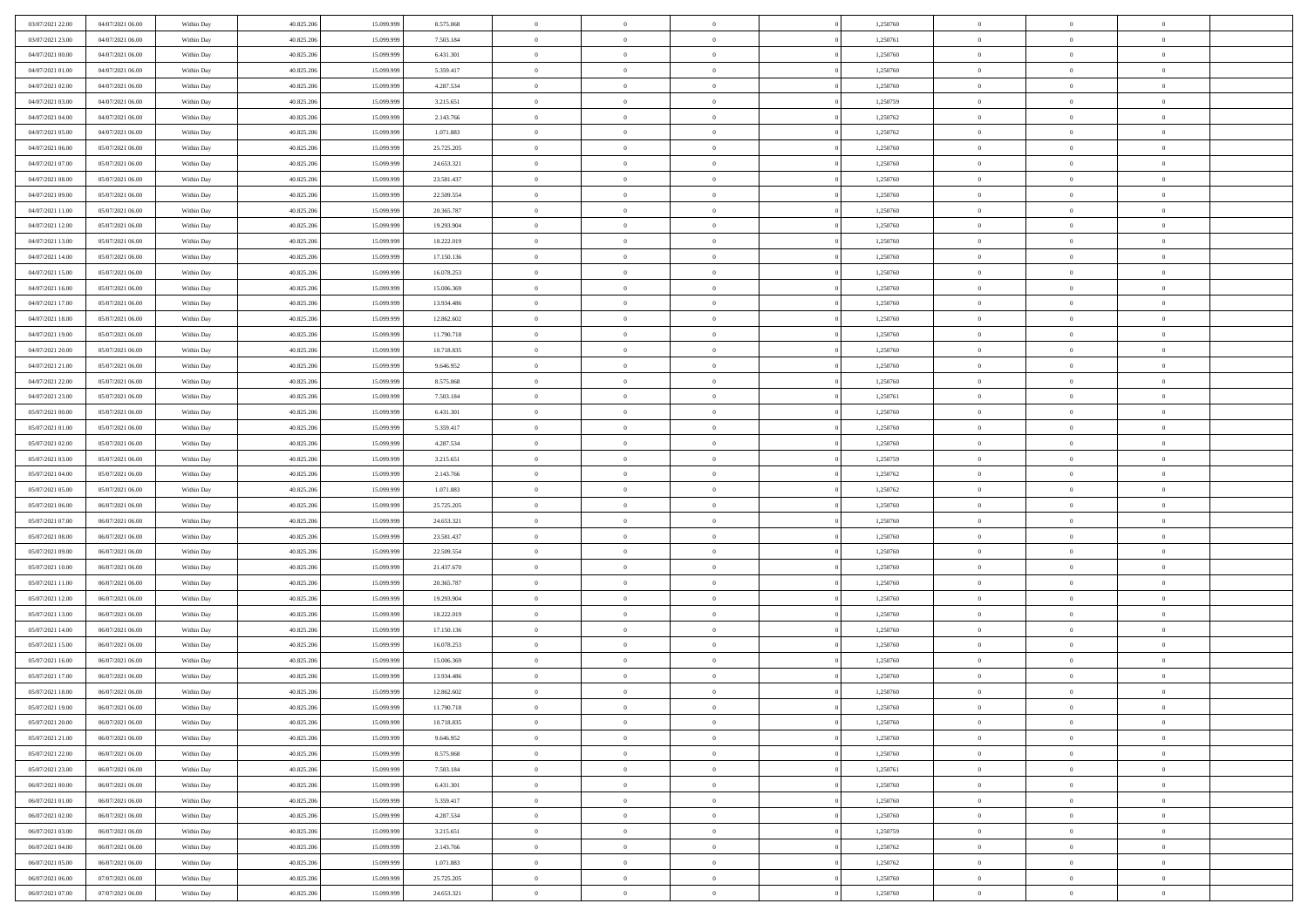| 06/07/2021 08:00 | 07/07/2021 06:00 | Within Day               | 40.825.206 | 15.099.999 | 23.581.437 | $\,$ 0         | $\bf{0}$       | $\overline{0}$ |          | 1,250760 | $\bf{0}$       | $\overline{0}$ | $\,0\,$        |  |
|------------------|------------------|--------------------------|------------|------------|------------|----------------|----------------|----------------|----------|----------|----------------|----------------|----------------|--|
| 06/07/2021 09:00 | 07/07/2021 06:00 | Within Day               | 40.825.206 | 15.099.999 | 22.509.554 | $\overline{0}$ | $\overline{0}$ | $\overline{0}$ |          | 1,250760 | $\overline{0}$ | $\overline{0}$ | $\theta$       |  |
| 06/07/2021 10:00 | 07/07/2021 06:00 | Within Dav               | 40.825.206 | 15.099.999 | 21.437.670 | $\mathbf{0}$   | $\overline{0}$ | $\overline{0}$ |          | 1,250760 | $\mathbf{0}$   | $\overline{0}$ | $\overline{0}$ |  |
| 06/07/2021 11:00 | 07/07/2021 06:00 | Within Day               | 40.825.206 | 15.099.999 | 20.365.787 | $\bf{0}$       | $\overline{0}$ | $\bf{0}$       |          | 1,250760 | $\bf{0}$       | $\overline{0}$ | $\bf{0}$       |  |
| 06/07/2021 12:00 | 07/07/2021 06:00 | Within Day               | 40.825.206 | 15.099.999 | 19.293.904 | $\bf{0}$       | $\bf{0}$       | $\overline{0}$ |          | 1,250760 | $\bf{0}$       | $\bf{0}$       | $\,0\,$        |  |
| 06/07/2021 13:00 | 07/07/2021 06:00 | Within Dav               | 40.825.206 | 15.099.999 | 18.222.019 | $\mathbf{0}$   | $\overline{0}$ | $\overline{0}$ |          | 1,250760 | $\mathbf{0}$   | $\overline{0}$ | $\overline{0}$ |  |
| 06/07/2021 14:00 | 07/07/2021 06:00 | Within Day               | 40.825.206 | 15.099.999 | 17.150.136 | $\bf{0}$       | $\bf{0}$       | $\overline{0}$ |          | 1,250760 | $\bf{0}$       | $\overline{0}$ | $\,0\,$        |  |
| 06/07/2021 15:00 | 07/07/2021 06:00 | Within Day               | 40.825.206 | 15.099.999 | 16.078.253 | $\overline{0}$ | $\overline{0}$ | $\overline{0}$ |          | 1,250760 | $\,$ 0 $\,$    | $\overline{0}$ | $\theta$       |  |
| 06/07/2021 16:00 | 07/07/2021 06:00 | Within Day               | 40.825.206 | 15.099.999 | 15.006.369 | $\mathbf{0}$   | $\overline{0}$ | $\overline{0}$ |          | 1,250760 | $\mathbf{0}$   | $\overline{0}$ | $\overline{0}$ |  |
| 06/07/2021 17:00 | 07/07/2021 06:00 | Within Day               | 40.825.206 | 15.099.999 | 13.934.486 | $\bf{0}$       | $\bf{0}$       | $\overline{0}$ |          | 1,250760 | $\bf{0}$       | $\overline{0}$ | $\,0\,$        |  |
| 06/07/2021 18:00 | 07/07/2021 06:00 |                          | 40.825.206 | 15,099,999 | 12.862.602 | $\overline{0}$ | $\overline{0}$ | $\overline{0}$ |          | 1,250760 | $\bf{0}$       | $\overline{0}$ | $\theta$       |  |
| 06/07/2021 19:00 | 07/07/2021 06:00 | Within Day<br>Within Dav | 40.825.206 | 15.099.999 | 11.790.718 | $\mathbf{0}$   | $\overline{0}$ | $\overline{0}$ |          | 1,250760 | $\mathbf{0}$   | $\overline{0}$ | $\overline{0}$ |  |
|                  |                  |                          |            |            |            | $\bf{0}$       |                |                |          |          | $\bf{0}$       |                | $\bf{0}$       |  |
| 06/07/2021 20:00 | 07/07/2021 06:00 | Within Day               | 40.825.206 | 15.099.999 | 10.718.835 |                | $\overline{0}$ | $\bf{0}$       |          | 1,250760 |                | $\overline{0}$ |                |  |
| 06/07/2021 21:00 | 07/07/2021 06:00 | Within Day               | 40.825.206 | 15.099.999 | 9.646.952  | $\bf{0}$       | $\overline{0}$ | $\overline{0}$ |          | 1,250760 | $\bf{0}$       | $\mathbf{0}$   | $\,0\,$        |  |
| 06/07/2021 22:00 | 07/07/2021 06:00 | Within Dav               | 40.825.206 | 15.099.999 | 8.575.068  | $\overline{0}$ | $\overline{0}$ | $\overline{0}$ |          | 1,250760 | $\mathbf{0}$   | $\overline{0}$ | $\overline{0}$ |  |
| 06/07/2021 23.00 | 07/07/2021 06:00 | Within Day               | 40.825.206 | 15.099.999 | 7.503.184  | $\bf{0}$       | $\bf{0}$       | $\overline{0}$ |          | 1,250761 | $\bf{0}$       | $\overline{0}$ | $\bf{0}$       |  |
| 07/07/2021 00:00 | 07/07/2021 06:00 | Within Day               | 40.825.206 | 15.099.999 | 6.431.301  | $\overline{0}$ | $\overline{0}$ | $\overline{0}$ |          | 1,250760 | $\bf{0}$       | $\overline{0}$ | $\theta$       |  |
| 07/07/2021 01:00 | 07/07/2021 06:00 | Within Day               | 40.825.206 | 15.099.999 | 5.359.417  | $\mathbf{0}$   | $\overline{0}$ | $\overline{0}$ |          | 1,250760 | $\mathbf{0}$   | $\overline{0}$ | $\overline{0}$ |  |
| 07/07/2021 02.00 | 07/07/2021 06:00 | Within Day               | 40.825.206 | 15.099.999 | 4.287.534  | $\bf{0}$       | $\bf{0}$       | $\overline{0}$ |          | 1,250760 | $\bf{0}$       | $\overline{0}$ | $\,0\,$        |  |
| 07/07/2021 03:00 | 07/07/2021 06:00 | Within Day               | 40.825.206 | 15.099.999 | 3.215.651  | $\overline{0}$ | $\overline{0}$ | $\overline{0}$ |          | 1,250759 | $\bf{0}$       | $\overline{0}$ | $\overline{0}$ |  |
| 07/07/2021 04:00 | 07/07/2021 06:00 | Within Dav               | 40.825.206 | 15.099.999 | 2.143.766  | $\mathbf{0}$   | $\overline{0}$ | $\overline{0}$ |          | 1,250762 | $\mathbf{0}$   | $\overline{0}$ | $\overline{0}$ |  |
| 07/07/2021 05:00 | 07/07/2021 06:00 | Within Day               | 40.825.206 | 15.099.999 | 1.071.883  | $\bf{0}$       | $\overline{0}$ | $\overline{0}$ |          | 1,250762 | $\bf{0}$       | $\overline{0}$ | $\bf{0}$       |  |
| 07/07/2021 06:00 | 08/07/2021 06:00 | Within Day               | 40.825.206 | 15.099.999 | 25.725.205 | $\bf{0}$       | $\bf{0}$       | $\overline{0}$ |          | 1,250760 | $\bf{0}$       | $\bf{0}$       | $\,0\,$        |  |
| 07/07/2021 07:00 | 08/07/2021 06:00 | Within Dav               | 40.825.206 | 15.099.999 | 24.653.321 | $\mathbf{0}$   | $\overline{0}$ | $\overline{0}$ |          | 1,250760 | $\mathbf{0}$   | $\overline{0}$ | $\overline{0}$ |  |
| 07/07/2021 08:00 | 08/07/2021 06:00 | Within Day               | 40.825.206 | 15.099.999 | 23.581.437 | $\bf{0}$       | $\bf{0}$       | $\overline{0}$ |          | 1,250760 | $\bf{0}$       | $\overline{0}$ | $\,0\,$        |  |
| 07/07/2021 09:00 | 08/07/2021 06:00 | Within Day               | 40.825.206 | 15.099.999 | 22.509.554 | $\overline{0}$ | $\overline{0}$ | $\overline{0}$ |          | 1,250760 | $\bf{0}$       | $\mathbf{0}$   | $\overline{0}$ |  |
| 07/07/2021 10:00 | 08/07/2021 06:00 | Within Dav               | 40.825.206 | 15.099.999 | 21.437.670 | $\mathbf{0}$   | $\overline{0}$ | $\overline{0}$ |          | 1,250760 | $\mathbf{0}$   | $\overline{0}$ | $\overline{0}$ |  |
| 07/07/2021 11:00 | 08/07/2021 06:00 | Within Day               | 40.825.206 | 15.099.999 | 20.365.787 | $\bf{0}$       | $\bf{0}$       | $\overline{0}$ |          | 1,250760 | $\bf{0}$       | $\overline{0}$ | $\,0\,$        |  |
| 07/07/2021 12:00 | 08/07/2021 06:00 | Within Day               | 40.825.206 | 15.099.999 | 19.293.904 | $\bf{0}$       | $\bf{0}$       | $\overline{0}$ |          | 1,250760 | $\bf{0}$       | $\mathbf{0}$   | $\overline{0}$ |  |
| 07/07/2021 13:00 | 08/07/2021 06:00 | Within Dav               | 40.825.206 | 15.099.999 | 18.222.019 | $\mathbf{0}$   | $\overline{0}$ | $\overline{0}$ |          | 1,250760 | $\mathbf{0}$   | $\overline{0}$ | $\overline{0}$ |  |
| 07/07/2021 14:00 | 08/07/2021 06:00 | Within Day               | 40.825.206 | 15.099.999 | 17.150.136 | $\bf{0}$       | $\overline{0}$ | $\theta$       |          | 1,250760 | $\,$ 0         | $\overline{0}$ | $\theta$       |  |
| 07/07/2021 15:00 | 08/07/2021 06:00 | Within Day               | 40.825.206 | 15.099.999 | 16.078.253 | $\bf{0}$       | $\bf{0}$       | $\overline{0}$ |          | 1,250760 | $\bf{0}$       | $\overline{0}$ | $\bf{0}$       |  |
| 07/07/2021 16:00 | 08/07/2021 06:00 | Within Dav               | 40.825.206 | 15.099.999 | 15.006.369 | $\mathbf{0}$   | $\overline{0}$ | $\overline{0}$ |          | 1,250760 | $\mathbf{0}$   | $\overline{0}$ | $\overline{0}$ |  |
| 07/07/2021 17:00 | 08/07/2021 06:00 | Within Day               | 40.825.206 | 15.099.999 | 13.934.486 | $\bf{0}$       | $\overline{0}$ | $\theta$       |          | 1,250760 | $\,$ 0         | $\overline{0}$ | $\theta$       |  |
| 07/07/2021 18:00 | 08/07/2021 06:00 | Within Day               | 40.825.206 | 15.099.999 | 12.862.602 | $\overline{0}$ | $\overline{0}$ | $\overline{0}$ |          | 1,250760 | $\bf{0}$       | $\overline{0}$ | $\overline{0}$ |  |
| 07/07/2021 19:00 | 08/07/2021 06:00 | Within Day               | 40.825.206 | 15.099.999 | 11.790.718 | $\mathbf{0}$   | $\overline{0}$ | $\overline{0}$ |          | 1,250760 | $\mathbf{0}$   | $\overline{0}$ | $\overline{0}$ |  |
| 07/07/2021 20:00 | 08/07/2021 06:00 | Within Day               | 40.825.206 | 15.099.999 | 10.718.835 | $\bf{0}$       | $\overline{0}$ | $\theta$       |          | 1,250760 | $\,$ 0         | $\overline{0}$ | $\theta$       |  |
| 07/07/2021 21:00 | 08/07/2021 06:00 | Within Day               | 40.825.206 | 15.099.999 | 9.646.952  | $\bf{0}$       | $\overline{0}$ | $\overline{0}$ |          | 1,250760 | $\bf{0}$       | $\overline{0}$ | $\bf{0}$       |  |
| 07/07/2021 22:00 | 08/07/2021 06:00 | Within Dav               | 40.825.206 | 15.099.999 | 8.575.068  | $\mathbf{0}$   | $\overline{0}$ | $\overline{0}$ |          | 1,250760 | $\mathbf{0}$   | $\overline{0}$ | $\overline{0}$ |  |
| 07/07/2021 23:00 | 08/07/2021 06:00 | Within Day               | 40.825.206 | 15.099.999 | 7.503.184  | $\,0\,$        | $\overline{0}$ | $\theta$       |          | 1,250761 | $\,$ 0         | $\overline{0}$ | $\theta$       |  |
| 08/07/2021 00:00 | 08/07/2021 06:00 | Within Day               | 40.825.206 | 15.099.999 | 6.431.301  | $\bf{0}$       | $\overline{0}$ | $\overline{0}$ |          | 1,250760 | $\bf{0}$       | $\overline{0}$ | $\bf{0}$       |  |
| 08/07/2021 01:00 | 08/07/2021 06:00 | Within Dav               | 40.825.206 | 15.099.999 | 5.359.417  | $\mathbf{0}$   | $\overline{0}$ | $\overline{0}$ |          | 1,250760 | $\mathbf{0}$   | $\overline{0}$ | $\overline{0}$ |  |
| 08/07/2021 02:00 | 08/07/2021 06:00 | Within Day               | 40.825.206 | 15.099.999 | 4.287.534  | $\bf{0}$       | $\overline{0}$ | $\theta$       |          | 1,250760 | $\,$ 0         | $\overline{0}$ | $\theta$       |  |
| 08/07/2021 03:00 | 08/07/2021 06:00 | Within Day               | 40.825.206 | 15.099.999 | 3.215.651  | $\bf{0}$       | $\overline{0}$ | $\overline{0}$ |          | 1,250759 | $\bf{0}$       | $\overline{0}$ | $\bf{0}$       |  |
| 08/07/2021 04:00 | 08/07/2021 06:00 | Within Day               | 40.825.206 | 15.099.999 | 2.143.766  | $\bf{0}$       | $\overline{0}$ |                |          | 1,250762 | $\overline{0}$ | $\theta$       | $\theta$       |  |
| 08/07/2021 05:00 | 08/07/2021 06:00 | Within Day               | 40.825.206 | 15.099.999 | 1.071.883  | $\,0\,$        | $\overline{0}$ | $\theta$       |          | 1,250762 | $\,$ 0 $\,$    | $\bf{0}$       | $\theta$       |  |
| 08/07/2021 06:00 | 09/07/2021 06:00 | Within Day               | 40.825.206 | 15.099.999 | 25.725.205 | $\overline{0}$ | $\overline{0}$ | $\overline{0}$ |          | 1,250760 | $\overline{0}$ | $\overline{0}$ | $\overline{0}$ |  |
| 08/07/2021 07:00 | 09/07/2021 06:00 | Within Day               | 40.825.206 | 15.099.999 | 24.653.321 | $\bf{0}$       | $\overline{0}$ | $\overline{0}$ |          | 1,250760 | $\overline{0}$ | $\bf{0}$       | $\mathbf{0}$   |  |
| 08/07/2021 08:00 | 09/07/2021 06:00 | Within Day               | 40.825.206 | 15.099.999 | 23.581.437 | $\bf{0}$       | $\overline{0}$ | $\overline{0}$ | $\theta$ | 1,250760 | $\mathbf{0}$   | $\bf{0}$       | $\,$ 0 $\,$    |  |
| 08/07/2021 09:00 | 09/07/2021 06:00 | Within Day               | 40.825.206 | 15.099.999 | 22.509.554 | $\bf{0}$       | $\overline{0}$ | $\overline{0}$ |          | 1,250760 | $\,$ 0 $\,$    | $\overline{0}$ | $\overline{0}$ |  |
| 08/07/2021 10:00 | 09/07/2021 06:00 | Within Day               | 40.825.206 | 15.099.999 | 21.437.670 | $\bf{0}$       | $\overline{0}$ | $\overline{0}$ |          | 1,250760 | $\mathbf{0}$   | $\overline{0}$ | $\overline{0}$ |  |
| 08/07/2021 11:00 | 09/07/2021 06:00 | Within Day               | 40.825.206 | 15.099.999 | 20.365.787 | $\,0\,$        | $\overline{0}$ | $\overline{0}$ | $\theta$ | 1,250760 | $\,$ 0 $\,$    | $\mathbf{0}$   | $\overline{0}$ |  |
|                  |                  |                          | 40.825.206 |            |            | $\bf{0}$       | $\overline{0}$ | $\overline{0}$ |          |          | $\overline{0}$ | $\overline{0}$ |                |  |
| 08/07/2021 12:00 | 09/07/2021 06:00 | Within Day               |            | 15.099.999 | 19.293.904 |                |                |                |          | 1,250760 |                |                | $\overline{0}$ |  |
| 08/07/2021 13:00 | 09/07/2021 06:00 | Within Day               | 40.825.206 | 15.099.999 | 18.222.019 | $\bf{0}$       | $\overline{0}$ | $\overline{0}$ |          | 1,250760 | $\mathbf{0}$   | $\bf{0}$       | $\overline{0}$ |  |
| 08/07/2021 14:00 | 09/07/2021 06:00 | Within Day               | 40.825.206 | 15.099.999 | 17.150.136 | $\,0\,$        | $\overline{0}$ | $\overline{0}$ |          | 1,250760 | $\,$ 0 $\,$    | $\mathbf{0}$   | $\overline{0}$ |  |
| 08/07/2021 15:00 | 09/07/2021 06:00 | Within Day               | 40.825.206 | 15.099.999 | 16.078.253 | $\bf{0}$       | $\overline{0}$ | $\overline{0}$ |          | 1,250760 | $\bf{0}$       | $\mathbf{0}$   | $\overline{0}$ |  |
| 08/07/2021 16:00 | 09/07/2021 06:00 | Within Day               | 40.825.206 | 15.099.999 | 15.006.369 | $\overline{0}$ | $\overline{0}$ | $\overline{0}$ |          | 1,250760 | $\mathbf{0}$   | $\overline{0}$ | $\overline{0}$ |  |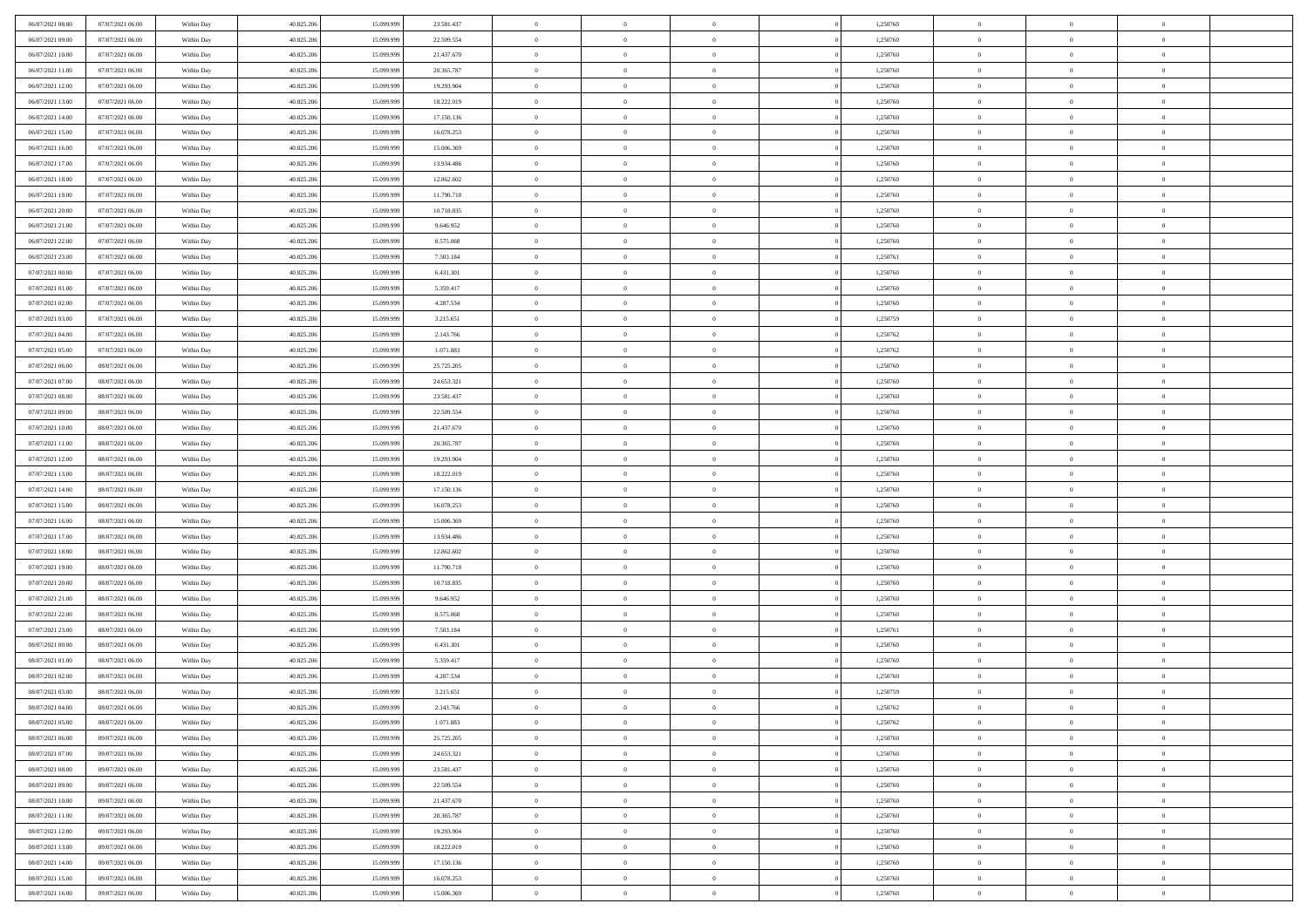| 08/07/2021 17:00                     | 09/07/2021 06:00                     | Within Day               | 40.825.206               | 15.099.999               | 13.934.486             | $\,0\,$                        | $\overline{0}$                   | $\overline{0}$                   |                | 1,250760             | $\,$ 0 $\,$             | $\overline{0}$                   | $\bf{0}$                   |  |
|--------------------------------------|--------------------------------------|--------------------------|--------------------------|--------------------------|------------------------|--------------------------------|----------------------------------|----------------------------------|----------------|----------------------|-------------------------|----------------------------------|----------------------------|--|
| 08/07/2021 18:00                     | 09/07/2021 06:00                     | Within Day               | 40.825.206               | 15.099.99                | 12.862.602             | $\overline{0}$                 | $\overline{0}$                   | $\overline{0}$                   |                | 1,250760             | $\theta$                | $\overline{0}$                   | $\overline{0}$             |  |
| 08/07/2021 19:00                     | 09/07/2021 06:00                     | Within Day               | 40.825.206               | 15.099.999               | 11.790.718             | $\mathbf{0}$                   | $\overline{0}$                   | $\overline{0}$                   |                | 1,250760             | $\theta$                | $\overline{0}$                   | $\overline{0}$             |  |
| 08/07/2021 20:00                     | 09/07/2021 06:00                     | Within Day               | 40.825.206               | 15.099.999               | 10.718.835             | $\bf{0}$                       | $\overline{0}$                   | $\overline{0}$                   |                | 1,250760             | $\bf{0}$                | $\overline{0}$                   | $\bf{0}$                   |  |
| 08/07/2021 21:00                     | 09/07/2021 06:00                     | Within Day               | 40.825.206               | 15.099.999               | 9.646.952              | $\overline{0}$                 | $\overline{0}$                   | $\overline{0}$                   |                | 1,250760             | $\bf{0}$                | $\bf{0}$                         | $\bf{0}$                   |  |
| 08/07/2021 22:00                     | 09/07/2021 06:00                     | Within Day               | 40.825.206               | 15.099.999               | 8.575.068              | $\mathbf{0}$                   | $\overline{0}$                   | $\overline{0}$                   |                | 1,250760             | $\theta$                | $\bf{0}$                         | $\theta$                   |  |
| 08/07/2021 23:00                     | 09/07/2021 06:00                     | Within Day               | 40.825.206               | 15.099.999               | 7.503.184              | $\mathbf{0}$                   | $\overline{0}$                   | $\overline{0}$                   |                | 1,250761             | $\bf{0}$                | $\overline{0}$                   | $\theta$                   |  |
| 09/07/2021 00:00                     | 09/07/2021 06:00                     | Within Day               | 40.825.206               | 15.099.999               | 6.431.301              | $\overline{0}$                 | $\mathbf{0}$                     | $\overline{0}$                   |                | 1,250760             | $\,$ 0 $\,$             | $\overline{0}$                   | $\theta$                   |  |
| 09/07/2021 01:00                     | 09/07/2021 06:00                     | Within Day               | 40.825.206               | 15.099.999               | 5.359.417              | $\mathbf{0}$                   | $\overline{0}$                   | $\overline{0}$                   |                | 1,250760             | $\theta$                | $\overline{0}$                   | $\overline{0}$             |  |
| 09/07/2021 02:00                     | 09/07/2021 06:00                     | Within Day               | 40.825.206               | 15.099.999               | 4.287.534              | $\bf{0}$                       | $\overline{0}$                   | $\overline{0}$                   |                | 1,250760             | $\bf{0}$                | $\overline{0}$                   | $\bf{0}$                   |  |
| 09/07/2021 03:00                     | 09/07/2021 06:00                     | Within Day               | 40.825.206               | 15.099.999               | 3.215.651              | $\bf{0}$                       | $\overline{0}$                   | $\overline{0}$                   |                | 1,250759             | $\bf{0}$                | $\theta$                         | $\theta$                   |  |
| 09/07/2021 04:00                     | 09/07/2021 06:00                     | Within Day               | 40.825.206               | 15.099.999               | 2.143.766              | $\mathbf{0}$                   | $\overline{0}$                   | $\overline{0}$                   |                | 1,250762             | $\theta$                | $\overline{0}$                   | $\overline{0}$             |  |
| 09/07/2021 05:00                     | 09/07/2021 06:00                     | Within Day               | 40.825.206               | 15.099.999               | 1.071.883              | $\,0\,$                        | $\overline{0}$                   | $\overline{0}$                   |                | 1,250762             | $\bf{0}$                | $\overline{0}$                   | $\bf{0}$                   |  |
| 09/07/2021 06:00                     | 10/07/2021 06:00                     | Within Day               | 40.825.206               | 15.099.999               | 25.725.205             | $\bf{0}$                       | $\overline{0}$                   | $\overline{0}$                   |                | 1,250760             | $\,$ 0 $\,$             | $\overline{0}$                   | $\theta$                   |  |
| 09/07/2021 07:00                     | 10/07/2021 06:00                     | Within Day               | 40.825.206               | 15.099.999               | 24.653.321             | $\mathbf{0}$                   | $\overline{0}$                   | $\overline{0}$                   |                | 1,250760             | $\theta$                | $\overline{0}$                   | $\overline{0}$             |  |
| 09/07/2021 08:00                     | 10/07/2021 06:00                     | Within Day               | 40.825.206               | 15.099.999               | 23.581.437             | $\,0\,$                        | $\overline{0}$                   | $\overline{0}$                   |                | 1,250760             | $\bf{0}$                | $\overline{0}$                   | $\bf{0}$                   |  |
| 09/07/2021 09:00                     | 10/07/2021 06:00                     | Within Day               | 40.825.206               | 15.099.999               | 22.509.554             | $\bf{0}$                       | $\overline{0}$                   | $\overline{0}$                   |                | 1,250760             | $\bf{0}$                | $\overline{0}$                   | $\overline{0}$             |  |
| 09/07/2021 10:00                     | 10/07/2021 06:00                     | Within Day               | 40.825.206               | 15.099.999               | 21.437.670             | $\mathbf{0}$                   | $\overline{0}$                   | $\overline{0}$                   |                | 1,250760             | $\theta$                | $\overline{0}$                   | $\overline{0}$             |  |
| 09/07/2021 11:00                     | 10/07/2021 06:00                     | Within Day               | 40.825.206               | 15.099.999               | 20.365.787             | $\,0\,$                        | $\overline{0}$                   | $\bf{0}$                         |                | 1,250760             | $\bf{0}$                | $\overline{0}$                   | $\bf{0}$                   |  |
| 09/07/2021 12:00                     | 10/07/2021 06:00                     | Within Day               | 40.825.206               | 15.099.999               | 19.293.904             | $\bf{0}$                       | $\overline{0}$                   | $\overline{0}$                   |                | 1,250760             | $\bf{0}$                | $\overline{0}$                   | $\bf{0}$                   |  |
| 09/07/2021 13:00                     | 10/07/2021 06:00                     | Within Day               | 40.825.206               | 15.099.999               | 18.222.019             | $\overline{0}$                 | $\overline{0}$                   | $\overline{0}$                   |                | 1,250760             | $\theta$                | $\overline{0}$                   | $\overline{0}$             |  |
| 09/07/2021 14:00                     | 10/07/2021 06:00                     | Within Day               | 40.825.206               | 15.099.999               | 17.150.136             | $\mathbf{0}$                   | $\overline{0}$                   | $\overline{0}$                   |                | 1,250760             | $\bf{0}$                | $\overline{0}$                   | $\theta$                   |  |
| 09/07/2021 15:00                     | 10/07/2021 06:00                     | Within Day               | 40.825.206               | 15.099.999               | 16.078.253             | $\bf{0}$                       | $\overline{0}$                   | $\overline{0}$                   |                | 1,250760             | $\bf{0}$                | $\overline{0}$                   | $\overline{0}$             |  |
| 09/07/2021 16:00                     | 10/07/2021 06:00                     | Within Day               | 40.825.206               | 15.099.999               | 15.006.369             | $\mathbf{0}$                   | $\overline{0}$                   | $\overline{0}$                   |                | 1,250760             | $\theta$                | $\overline{0}$                   | $\overline{0}$             |  |
| 09/07/2021 17:00                     | 10/07/2021 06:00                     | Within Day               | 40.825.206               | 15.099.999               | 13.934.486             | $\bf{0}$                       | $\overline{0}$                   | $\overline{0}$                   |                | 1,250760             | $\bf{0}$                | $\overline{0}$                   | $\bf{0}$                   |  |
| 09/07/2021 18:00                     | 10/07/2021 06:00                     | Within Day               | 40.825.206               | 15.099.999               | 12.862.602             | $\bf{0}$                       | $\overline{0}$                   | $\overline{0}$                   |                | 1,250760             | $\bf{0}$                | $\overline{0}$                   | $\bf{0}$                   |  |
| 09/07/2021 19:00                     | 10/07/2021 06:00                     | Within Day               | 40.825.206               | 15.099.999               | 11.790.718             | $\overline{0}$                 | $\overline{0}$                   | $\overline{0}$                   |                | 1,250760             | $\theta$                | $\overline{0}$                   | $\overline{0}$             |  |
| 09/07/2021 20:00                     | 10/07/2021 06:00                     | Within Day               | 40.825.206               | 15.099.999               | 10.718.835             | $\,0\,$                        | $\overline{0}$                   | $\bf{0}$                         |                | 1,250760             | $\bf{0}$                | $\overline{0}$                   | $\bf{0}$                   |  |
| 09/07/2021 21:00                     | 10/07/2021 06:00                     | Within Day               | 40.825.206               | 15.099.999               | 9.646.952              | $\overline{0}$                 | $\overline{0}$                   | $\overline{0}$                   |                | 1,250760             | $\,$ 0 $\,$             | $\overline{0}$                   | $\overline{0}$             |  |
| 09/07/2021 22:00                     | 10/07/2021 06:00                     | Within Day               | 40.825.206               | 15.099.999               | 8.575.068              | $\mathbf{0}$                   | $\overline{0}$                   | $\overline{0}$                   |                | 1,250760             | $\theta$                | $\overline{0}$                   | $\overline{0}$             |  |
| 09/07/2021 23:00                     | 10/07/2021 06:00                     | Within Day               | 40.825.206               | 15.099.999               | 7.503.184              | $\mathbf{0}$                   | $\overline{0}$                   | $\overline{0}$                   |                | 1,250761             | $\,$ 0 $\,$             | $\overline{0}$                   | $\theta$                   |  |
| 10/07/2021 00:00                     | 10/07/2021 06:00                     | Within Day               | 40.825.206               | 15.099.999               | 6.431.301              | $\bf{0}$                       | $\overline{0}$                   | $\overline{0}$                   |                | 1,250760             | $\bf{0}$                | $\bf{0}$                         | $\bf{0}$                   |  |
| 10/07/2021 01:00                     | 10/07/2021 06:00                     | Within Day               | 40.825.206               | 15.099.999               | 5.359.417              | $\mathbf{0}$                   | $\overline{0}$                   | $\overline{0}$                   |                | 1,250760             | $\theta$                | $\overline{0}$                   | $\overline{0}$             |  |
| 10/07/2021 02:00                     | 10/07/2021 06:00                     | Within Day               | 40.825.206               | 15.099.999               | 4.287.534              | $\mathbf{0}$                   | $\overline{0}$                   | $\overline{0}$                   |                | 1,250760             | $\,$ 0 $\,$             | $\overline{0}$<br>$\overline{0}$ | $\theta$                   |  |
| 10/07/2021 03:00<br>10/07/2021 04:00 | 10/07/2021 06:00<br>10/07/2021 06:00 | Within Day<br>Within Day | 40.825.206<br>40.825.206 | 15.099.999<br>15.099.999 | 3.215.651<br>2.143.766 | $\overline{0}$<br>$\mathbf{0}$ | $\overline{0}$<br>$\overline{0}$ | $\overline{0}$<br>$\overline{0}$ |                | 1,250759<br>1,250762 | $\,$ 0 $\,$<br>$\theta$ | $\overline{0}$                   | $\bf{0}$<br>$\overline{0}$ |  |
| 10/07/2021 05:00                     | 10/07/2021 06:00                     | Within Day               | 40.825.206               | 15.099.999               | 1.071.883              | $\mathbf{0}$                   | $\overline{0}$                   | $\theta$                         |                | 1,250762             | $\,$ 0 $\,$             | $\overline{0}$                   | $\theta$                   |  |
| 10/07/2021 06:00                     | 11/07/2021 06:00                     | Within Day               | 40.825.206               | 15.099.999               | 25.725.205             | $\bf{0}$                       | $\overline{0}$                   | $\overline{0}$                   |                | 1,250760             | $\bf{0}$                | $\overline{0}$                   | $\overline{0}$             |  |
| 10/07/2021 07:00                     | 11/07/2021 06:00                     | Within Day               | 40.825.206               | 15.099.999               | 24.653.321             | $\mathbf{0}$                   | $\overline{0}$                   | $\overline{0}$                   |                | 1,250760             | $\theta$                | $\overline{0}$                   | $\overline{0}$             |  |
| 10/07/2021 08:00                     | 11/07/2021 06:00                     | Within Day               | 40.825.206               | 15.099.999               | 23.581.437             | $\,$ 0 $\,$                    | $\overline{0}$                   | $\bf{0}$                         |                | 1,250760             | $\,$ 0 $\,$             | $\overline{0}$                   | $\theta$                   |  |
| 10/07/2021 09:00                     | 11/07/2021 06:00                     | Within Day               | 40.825.206               | 15.099.999               | 22.509.554             | $\bf{0}$                       | $\overline{0}$                   | $\overline{0}$                   |                | 1,250760             | $\bf{0}$                | $\overline{0}$                   | $\bf{0}$                   |  |
| 10/07/2021 10:00                     | 11/07/2021 06:00                     | Within Day               | 40.825.206               | 15.099.999               | 21.437.670             | $\mathbf{0}$                   | $\overline{0}$                   | $\overline{0}$                   |                | 1,250760             | $\theta$                | $\overline{0}$                   | $\overline{0}$             |  |
| 10/07/2021 11:00                     | 11/07/2021 06:00                     | Within Day               | 40.825.206               | 15.099.999               | 20.365.787             | $\mathbf{0}$                   | $\overline{0}$                   | $\overline{0}$                   |                | 1,250760             | $\,$ 0 $\,$             | $\overline{0}$                   | $\theta$                   |  |
| 10/07/2021 12:00                     | 11/07/2021 06:00                     | Within Day               | 40.825.206               | 15.099.999               | 19.293.904             | $\bf{0}$                       | $\overline{0}$                   | $\overline{0}$                   |                | 1,250760             | $\,$ 0 $\,$             | $\overline{0}$                   | $\bf{0}$                   |  |
| 10/07/2021 13:00                     | 11/07/2021 06:00                     | Within Day               | 40.825.206               | 15.099.999               | 18.222.019             | $\mathbf{0}$                   | $\overline{0}$                   | $\Omega$                         |                | 1,250760             | $\overline{0}$          | $^{\circ}$                       | $\theta$                   |  |
| 10/07/2021 14:00                     | 11/07/2021 06:00                     | Within Day               | 40.825.206               | 15.099.999               | 17.150.136             | $\,$ 0                         | $\overline{0}$                   | $\bf{0}$                         |                | 1,250760             | $\,$ 0 $\,$             | $\overline{0}$                   | $\theta$                   |  |
| 10/07/2021 15:00                     | 11/07/2021 06:00                     | Within Day               | 40.825.206               | 15.099.999               | 16.078.253             | $\mathbf{0}$                   | $\overline{0}$                   | $\overline{0}$                   |                | 1,250760             | $\mathbf{0}$            | $\overline{0}$                   | $\overline{0}$             |  |
| 10/07/2021 16:00                     | 11/07/2021 06:00                     | Within Day               | 40.825.206               | 15.099.999               | 15.006.369             | $\mathbf{0}$                   | $\overline{0}$                   | $\overline{0}$                   |                | 1,250760             | $\mathbf{0}$            | $\overline{0}$                   | $\overline{0}$             |  |
| 10/07/2021 17:00                     | 11/07/2021 06:00                     | Within Day               | 40.825.206               | 15.099.999               | 13.934.486             | $\,$ 0                         | $\overline{0}$                   | $\overline{0}$                   | $\overline{0}$ | 1,250760             | $\,$ 0 $\,$             | $\overline{0}$                   | $\,$ 0 $\,$                |  |
| 10/07/2021 18:00                     | 11/07/2021 06:00                     | Within Day               | 40.825.206               | 15.099.999               | 12.862.602             | $\bf{0}$                       | $\overline{0}$                   | $\overline{0}$                   |                | 1,250760             | $\,$ 0 $\,$             | $\overline{0}$                   | $\mathbf{0}$               |  |
| 10/07/2021 19:00                     | 11/07/2021 06:00                     | Within Day               | 40.825.206               | 15.099.999               | 11.790.718             | $\mathbf{0}$                   | $\overline{0}$                   | $\overline{0}$                   |                | 1,250760             | $\overline{0}$          | $\overline{0}$                   | $\overline{0}$             |  |
| 10/07/2021 20:00                     | 11/07/2021 06:00                     | Within Day               | 40.825.206               | 15.099.999               | 10.718.835             | $\,$ 0 $\,$                    | $\overline{0}$                   | $\overline{0}$                   |                | 1,250760             | $\,$ 0 $\,$             | $\bf{0}$                         | $\,$ 0 $\,$                |  |
| 10/07/2021 21:00                     | 11/07/2021 06:00                     | Within Day               | 40.825.206               | 15.099.999               | 9.646.952              | $\overline{0}$                 | $\overline{0}$                   | $\overline{0}$                   |                | 1,250760             | $\overline{0}$          | $\overline{0}$                   | $\overline{0}$             |  |
| 10/07/2021 22:00                     | 11/07/2021 06:00                     | Within Day               | 40.825.206               | 15.099.999               | 8.575.068              | $\mathbf{0}$                   | $\overline{0}$                   | $\overline{0}$                   |                | 1,250760             | $\mathbf{0}$            | $\overline{0}$                   | $\overline{0}$             |  |
| 10/07/2021 23:00                     | 11/07/2021 06:00                     | Within Day               | 40.825.206               | 15.099.999               | 7.503.184              | $\,$ 0 $\,$                    | $\overline{0}$                   | $\overline{0}$                   | $\overline{0}$ | 1,250761             | $\,$ 0 $\,$             | $\bf{0}$                         | $\,$ 0 $\,$                |  |
| 11/07/2021 00:00                     | 11/07/2021 06:00                     | Within Day               | 40.825.206               | 15.099.999               | 6.431.301              | $\,$ 0 $\,$                    | $\overline{0}$                   | $\overline{0}$                   |                | 1,250760             | $\,$ 0 $\,$             | $\overline{0}$                   | $\overline{0}$             |  |
| 11/07/2021 01:00                     | 11/07/2021 06:00                     | Within Day               | 40.825.206               | 15.099.999               | 5.359.417              | $\mathbf{0}$                   | $\overline{0}$                   | $\overline{0}$                   |                | 1,250760             | $\overline{0}$          | $\overline{0}$                   | $\overline{0}$             |  |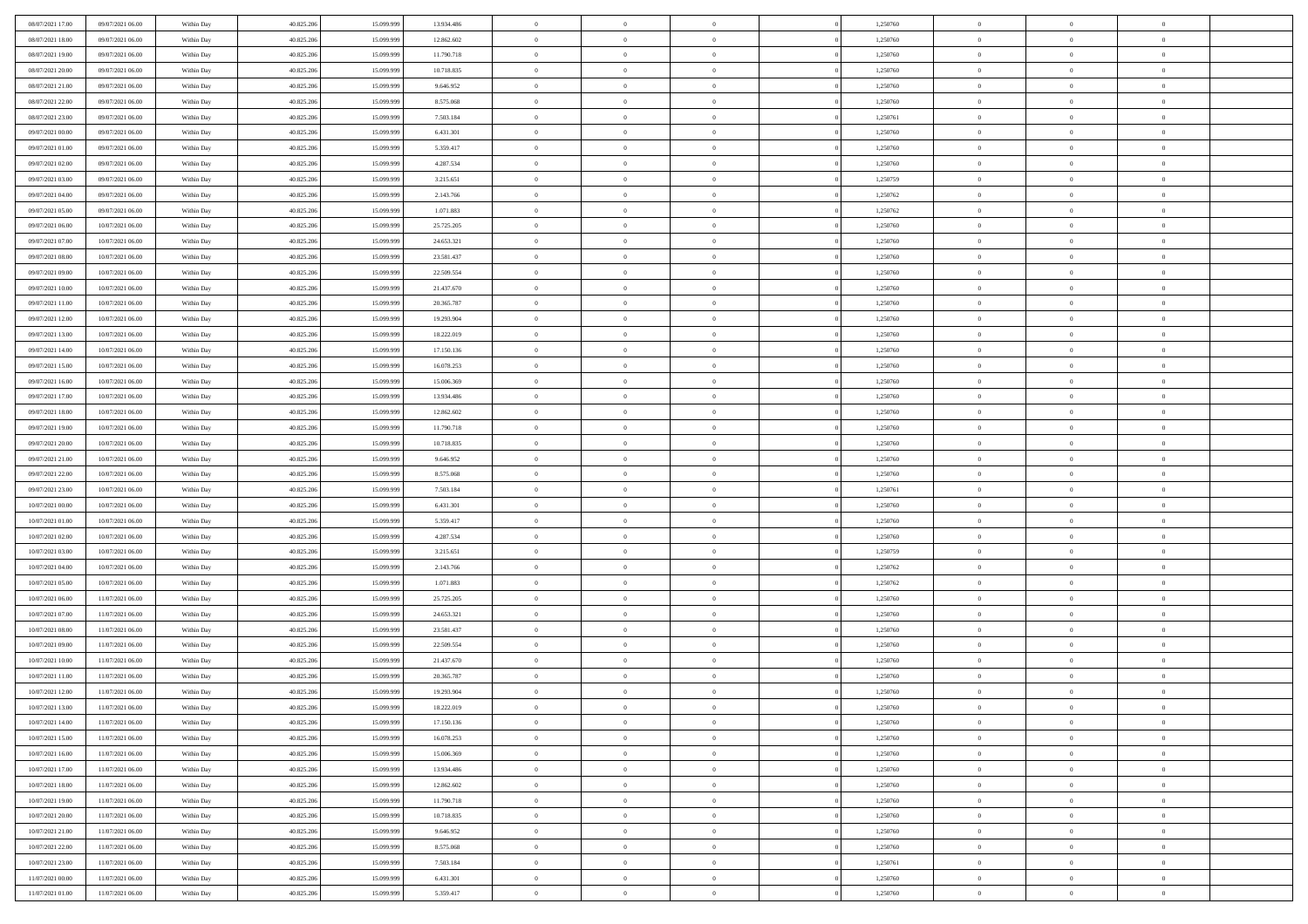| 11/07/2021 02:00 | 11/07/2021 06:00 | Within Day | 40.825.206 | 15.099.999 | 4.287.534  | $\,$ 0 $\,$    | $\overline{0}$ | $\overline{0}$ |          | 1,250760 | $\bf{0}$       | $\overline{0}$ | $\,0\,$        |  |
|------------------|------------------|------------|------------|------------|------------|----------------|----------------|----------------|----------|----------|----------------|----------------|----------------|--|
| 11/07/2021 03:00 | 11/07/2021 06:00 | Within Day | 40.825.206 | 15,099,999 | 3.215.651  | $\overline{0}$ | $\overline{0}$ | $\mathbf{0}$   |          | 1,250759 | $\theta$       | $\overline{0}$ | $\theta$       |  |
| 11/07/2021 04:00 | 11/07/2021 06:00 | Within Dav | 40.825.206 | 15.099.999 | 2.143.766  | $\theta$       | $\overline{0}$ | $\overline{0}$ |          | 1,250762 | $\mathbf{0}$   | $\overline{0}$ | $\overline{0}$ |  |
| 11/07/2021 05:00 | 11/07/2021 06:00 | Within Day | 40.825.206 | 15.099.999 | 1.071.883  | $\,$ 0 $\,$    | $\overline{0}$ | $\overline{0}$ |          | 1,250762 | $\bf{0}$       | $\overline{0}$ | $\bf{0}$       |  |
| 11/07/2021 06:00 | 12/07/2021 06:00 | Within Day | 40.825.206 | 15.099.999 | 25.725.205 | $\bf{0}$       | $\overline{0}$ | $\mathbf{0}$   |          | 1,250760 | $\bf{0}$       | $\theta$       | $\,0\,$        |  |
| 11/07/2021 07:00 | 12/07/2021 06:00 | Within Dav | 40.825.206 | 15.099.999 | 24.653.321 | $\theta$       | $\overline{0}$ | $\mathbf{0}$   |          | 1,250760 | $\mathbf{0}$   | $\overline{0}$ | $\overline{0}$ |  |
| 11/07/2021 08:00 | 12/07/2021 06:00 | Within Day | 40.825.206 | 15.099.999 | 23.581.437 | $\,$ 0 $\,$    | $\overline{0}$ | $\overline{0}$ |          | 1,250760 | $\bf{0}$       | $\overline{0}$ | $\bf{0}$       |  |
| 11/07/2021 09:00 | 12/07/2021 06:00 | Within Day | 40.825.206 | 15.099.999 | 22.509.554 | $\overline{0}$ | $\overline{0}$ | $\mathbf{0}$   |          | 1,250760 | $\,$ 0 $\,$    | $\overline{0}$ | $\theta$       |  |
| 11/07/2021 11:00 | 12/07/2021 06:00 | Within Day | 40.825.206 | 15.099.999 | 20.365.787 | $\theta$       | $\overline{0}$ | $\mathbf{0}$   |          | 1,250760 | $\mathbf{0}$   | $\overline{0}$ | $\overline{0}$ |  |
| 11/07/2021 12:00 | 12/07/2021 06:00 | Within Day | 40.825.206 | 15.099.999 | 19.293.904 | $\,$ 0 $\,$    | $\overline{0}$ | $\Omega$       |          | 1,250760 | $\bf{0}$       | $\overline{0}$ | $\bf{0}$       |  |
| 11/07/2021 13:00 | 12/07/2021 06:00 | Within Day | 40.825.206 | 15.099.999 | 18.222.019 | $\bf{0}$       | $\overline{0}$ | $\mathbf{0}$   |          | 1,250760 | $\bf{0}$       | $\mathbf{0}$   | $\theta$       |  |
| 11/07/2021 14:00 | 12/07/2021 06:00 | Within Dav | 40.825.206 | 15.099.999 | 17.150.136 | $\theta$       | $\overline{0}$ | $\overline{0}$ |          | 1,250760 | $\mathbf{0}$   | $\overline{0}$ | $\overline{0}$ |  |
| 11/07/2021 15:00 | 12/07/2021 06:00 | Within Day | 40.825.206 | 15.099.999 | 16.078.253 | $\,$ 0 $\,$    | $\overline{0}$ | $\overline{0}$ |          | 1,250760 | $\bf{0}$       | $\overline{0}$ | $\bf{0}$       |  |
| 11/07/2021 16:00 | 12/07/2021 06:00 | Within Day | 40.825.206 | 15.099.999 | 15.006.369 | $\bf{0}$       | $\overline{0}$ | $\mathbf{0}$   |          | 1,250760 | $\bf{0}$       | $\theta$       | $\,0\,$        |  |
| 11/07/2021 17:00 | 12/07/2021 06:00 | Within Dav | 40.825.206 | 15.099.999 | 13.934.486 | $\theta$       | $\overline{0}$ | $\overline{0}$ |          | 1,250760 | $\mathbf{0}$   | $\overline{0}$ | $\overline{0}$ |  |
| 11/07/2021 18:00 | 12/07/2021 06:00 | Within Day | 40.825.206 | 15.099.999 | 12.862.602 | $\,$ 0 $\,$    | $\overline{0}$ | $\Omega$       |          | 1,250760 | $\bf{0}$       | $\overline{0}$ | $\bf{0}$       |  |
| 11/07/2021 19:00 | 12/07/2021 06:00 | Within Day | 40.825.206 | 15.099.999 | 11.790.718 | $\,$ 0 $\,$    | $\overline{0}$ | $\mathbf{0}$   |          | 1,250760 | $\bf{0}$       | $\overline{0}$ | $\theta$       |  |
| 11/07/2021 20:00 | 12/07/2021 06:00 | Within Day | 40.825.206 | 15.099.999 | 10.718.835 | $\theta$       | $\overline{0}$ | $\mathbf{0}$   |          | 1,250760 | $\mathbf{0}$   | $\overline{0}$ | $\overline{0}$ |  |
| 11/07/2021 21:00 | 12/07/2021 06:00 | Within Day | 40.825.206 | 15.099.999 | 9.646.952  | $\,$ 0 $\,$    | $\overline{0}$ | $\Omega$       |          | 1,250760 | $\bf{0}$       | $\overline{0}$ | $\,0\,$        |  |
| 11/07/2021 22.00 | 12/07/2021 06:00 | Within Day | 40.825.206 | 15.099.999 | 8.575.068  | $\bf{0}$       | $\overline{0}$ | $\mathbf{0}$   |          | 1,250760 | $\bf{0}$       | $\mathbf{0}$   | $\overline{0}$ |  |
| 11/07/2021 23:00 | 12/07/2021 06:00 | Within Dav | 40.825.206 | 15.099.999 | 7.503.184  | $\theta$       | $\overline{0}$ | $\overline{0}$ |          | 1,250761 | $\mathbf{0}$   | $\overline{0}$ | $\overline{0}$ |  |
| 12/07/2021 00:00 | 12/07/2021 06:00 | Within Day | 40.825.206 | 15.099.999 | 6.431.301  | $\,$ 0 $\,$    | $\overline{0}$ | $\overline{0}$ |          | 1,250760 | $\bf{0}$       | $\overline{0}$ | $\bf{0}$       |  |
| 12/07/2021 01:00 | 12/07/2021 06:00 | Within Day | 40.825.206 | 15.099.999 | 5.359.417  | $\,$ 0         | $\overline{0}$ | $\mathbf{0}$   |          | 1,250760 | $\bf{0}$       | $\bf{0}$       | $\,0\,$        |  |
| 12/07/2021 02:00 | 12/07/2021 06:00 | Within Dav | 40.825.206 | 15.099.999 | 4.287.534  | $\theta$       | $\overline{0}$ | $\mathbf{0}$   |          | 1,250760 | $\mathbf{0}$   | $\overline{0}$ | $\overline{0}$ |  |
| 12/07/2021 03:00 | 12/07/2021 06:00 | Within Day | 40.825.206 | 15.099.999 | 3.215.651  | $\,$ 0 $\,$    | $\overline{0}$ | $\overline{0}$ |          | 1,250759 | $\bf{0}$       | $\overline{0}$ | $\bf{0}$       |  |
| 12/07/2021 04:00 | 12/07/2021 06:00 | Within Day | 40.825.206 | 15.099.999 | 2.143.766  | $\,$ 0 $\,$    | $\overline{0}$ | $\mathbf{0}$   |          | 1,250762 | $\mathbf{0}$   | $\overline{0}$ | $\overline{0}$ |  |
| 12/07/2021 05:00 | 12/07/2021 06:00 | Within Day | 40.825.206 | 15.099.999 | 1.071.883  | $\theta$       | $\overline{0}$ | $\mathbf{0}$   |          | 1,250762 | $\mathbf{0}$   | $\overline{0}$ | $\overline{0}$ |  |
| 12/07/2021 06:00 | 13/07/2021 06:00 | Within Day | 40.825.206 | 15.099.999 | 25.725.205 | $\,$ 0 $\,$    | $\overline{0}$ | $\Omega$       |          | 1,250760 | $\bf{0}$       | $\overline{0}$ | $\bf{0}$       |  |
| 12/07/2021 07:00 | 13/07/2021 06:00 | Within Day | 40.825.206 | 15.099.999 | 24.653.321 | $\bf{0}$       | $\overline{0}$ | $\mathbf{0}$   |          | 1,250760 | $\bf{0}$       | $\mathbf{0}$   | $\overline{0}$ |  |
| 12/07/2021 08:00 | 13/07/2021 06:00 | Within Dav | 40.825.206 | 15.099.999 | 23.581.437 | $\theta$       | $\overline{0}$ | $\overline{0}$ |          | 1,250760 | $\mathbf{0}$   | $\overline{0}$ | $\overline{0}$ |  |
| 12/07/2021 09:00 | 13/07/2021 06:00 | Within Day | 40.825.206 | 15.099.999 | 22.509.554 | $\,$ 0 $\,$    | $\overline{0}$ | $\overline{0}$ |          | 1,250760 | $\,$ 0         | $\overline{0}$ | $\,$ 0 $\,$    |  |
| 12/07/2021 10:00 | 13/07/2021 06:00 | Within Day | 40.825.206 | 15.099.999 | 21.437.670 | $\bf{0}$       | $\overline{0}$ | $\mathbf{0}$   |          | 1,250760 | $\bf{0}$       | $\mathbf{0}$   | $\bf{0}$       |  |
| 12/07/2021 11:00 | 13/07/2021 06:00 | Within Dav | 40.825.206 | 15.099.999 | 20.365.787 | $\theta$       | $\overline{0}$ | $\overline{0}$ |          | 1,250760 | $\mathbf{0}$   | $\overline{0}$ | $\overline{0}$ |  |
| 12/07/2021 12:00 | 13/07/2021 06:00 | Within Day | 40.825.206 | 15.099.999 | 19.293.904 | $\theta$       | $\overline{0}$ | $\overline{0}$ |          | 1,250760 | $\,$ 0         | $\overline{0}$ | $\theta$       |  |
| 12/07/2021 13:00 | 13/07/2021 06:00 | Within Day | 40.825.206 | 15.099.999 | 18.222.019 | $\bf{0}$       | $\overline{0}$ | $\mathbf{0}$   |          | 1,250760 | $\mathbf{0}$   | $\overline{0}$ | $\overline{0}$ |  |
| 12/07/2021 14:00 | 13/07/2021 06:00 | Within Day | 40.825.206 | 15.099.999 | 17.150.136 | $\theta$       | $\overline{0}$ | $\mathbf{0}$   |          | 1,250760 | $\mathbf{0}$   | $\overline{0}$ | $\overline{0}$ |  |
| 12/07/2021 15:00 | 13/07/2021 06:00 | Within Day | 40.825.206 | 15.099.999 | 16.078.253 | $\theta$       | $\overline{0}$ | $\overline{0}$ |          | 1,250760 | $\,$ 0         | $\overline{0}$ | $\theta$       |  |
| 12/07/2021 16:00 | 13/07/2021 06:00 | Within Day | 40.825.206 | 15.099.999 | 15.006.369 | $\bf{0}$       | $\overline{0}$ | $\mathbf{0}$   |          | 1,250760 | $\bf{0}$       | $\mathbf{0}$   | $\bf{0}$       |  |
| 12/07/2021 17:00 | 13/07/2021 06:00 | Within Dav | 40.825.206 | 15.099.999 | 13.934.486 | $\theta$       | $\overline{0}$ | $\overline{0}$ |          | 1,250760 | $\mathbf{0}$   | $\overline{0}$ | $\overline{0}$ |  |
| 12/07/2021 18:00 | 13/07/2021 06:00 | Within Day | 40.825.206 | 15.099.999 | 12.862.602 | $\,$ 0 $\,$    | $\overline{0}$ | $\overline{0}$ |          | 1,250760 | $\,$ 0         | $\overline{0}$ | $\,$ 0 $\,$    |  |
| 12/07/2021 19:00 | 13/07/2021 06:00 | Within Day | 40.825.206 | 15.099.999 | 11.790.718 | $\bf{0}$       | $\,$ 0 $\,$    | $\overline{0}$ |          | 1,250760 | $\,$ 0 $\,$    | $\overline{0}$ | $\bf{0}$       |  |
| 12/07/2021 20:00 | 13/07/2021 06:00 | Within Dav | 40.825.206 | 15.099.999 | 10.718.835 | $\theta$       | $\overline{0}$ | $\mathbf{0}$   |          | 1,250760 | $\mathbf{0}$   | $\overline{0}$ | $\theta$       |  |
| 12/07/2021 21:00 | 13/07/2021 06:00 | Within Day | 40.825.206 | 15.099.999 | 9.646.952  | $\overline{0}$ | $\overline{0}$ | $\overline{0}$ |          | 1,250760 | $\,$ 0         | $\overline{0}$ | $\theta$       |  |
| 12/07/2021 22:00 | 13/07/2021 06:00 | Within Day | 40.825.206 | 15.099.999 | 8.575.068  | $\bf{0}$       | $\overline{0}$ | $\mathbf{0}$   |          | 1,250760 | $\mathbf{0}$   | $\overline{0}$ | $\bf{0}$       |  |
| 12/07/2021 23:00 | 13/07/2021 06:00 | Within Day | 40.825.206 | 15.099.999 | 7.503.184  | $\overline{0}$ | $\theta$       |                |          | 1,250761 | $\overline{0}$ | $\theta$       | $\theta$       |  |
| 13/07/2021 00:00 | 13/07/2021 06:00 | Within Day | 40.825.206 | 15.099.999 | 6.431.301  | $\,$ 0 $\,$    | $\overline{0}$ | $\overline{0}$ |          | 1,250760 | $\,$ 0 $\,$    | $\bf{0}$       | $\theta$       |  |
| 13/07/2021 01:00 | 13/07/2021 06:00 | Within Day | 40.825.206 | 15.099.999 | 5.359.417  | $\overline{0}$ | $\,$ 0 $\,$    | $\overline{0}$ |          | 1,250760 | $\,$ 0 $\,$    | $\overline{0}$ | $\overline{0}$ |  |
| 13/07/2021 02:00 | 13/07/2021 06:00 | Within Day | 40.825.206 | 15.099.999 | 4.287.534  | $\mathbf{0}$   | $\overline{0}$ | $\overline{0}$ |          | 1,250760 | $\,$ 0 $\,$    | $\bf{0}$       | $\overline{0}$ |  |
| 13/07/2021 03:00 | 13/07/2021 06:00 | Within Day | 40.825.206 | 15.099.999 | 3.215.651  | $\,$ 0 $\,$    | $\overline{0}$ | $\overline{0}$ | $\theta$ | 1,250759 | $\,$ 0 $\,$    | $\bf{0}$       | $\,$ 0 $\,$    |  |
| 13/07/2021 04:00 | 13/07/2021 06:00 | Within Day | 40.825.206 | 15.099.999 | 2.143.766  | $\,$ 0 $\,$    | $\,$ 0 $\,$    | $\overline{0}$ |          | 1,250762 | $\,$ 0 $\,$    | $\overline{0}$ | $\overline{0}$ |  |
| 13/07/2021 05:00 | 13/07/2021 06:00 | Within Day | 40.825.206 | 15.099.999 | 1.071.883  | $\mathbf{0}$   | $\overline{0}$ | $\overline{0}$ |          | 1,250762 | $\mathbf{0}$   | $\bf{0}$       | $\overline{0}$ |  |
| 13/07/2021 06:00 | 14/07/2021 06:00 | Within Day | 40.825.206 | 15.099.999 | 25.725.205 | $\,$ 0 $\,$    | $\overline{0}$ | $\overline{0}$ |          | 1,250760 | $\,$ 0 $\,$    | $\bf{0}$       | $\,$ 0 $\,$    |  |
| 13/07/2021 07:00 | 14/07/2021 06:00 | Within Day | 40.825.206 | 15.099.999 | 24.653.321 | $\overline{0}$ | $\,$ 0 $\,$    | $\overline{0}$ |          | 1,250760 | $\,$ 0 $\,$    | $\overline{0}$ | $\overline{0}$ |  |
| 13/07/2021 08:00 | 14/07/2021 06:00 | Within Day | 40.825.206 | 15.099.999 | 23.581.437 | $\,$ 0 $\,$    | $\overline{0}$ | $\overline{0}$ |          | 1,250760 | $\,$ 0 $\,$    | $\bf{0}$       | $\overline{0}$ |  |
| 13/07/2021 09:00 | 14/07/2021 06:00 | Within Day | 40.825.206 | 15.099.999 | 22.509.554 | $\,$ 0 $\,$    | $\overline{0}$ | $\overline{0}$ |          | 1,250760 | $\,$ 0 $\,$    | $\mathbf{0}$   | $\,$ 0 $\,$    |  |
| 13/07/2021 10:00 | 14/07/2021 06:00 | Within Day | 40.825.206 | 15.099.999 | 21.437.670 | $\,$ 0 $\,$    | $\,$ 0 $\,$    | $\overline{0}$ |          | 1,250760 | $\,$ 0 $\,$    | $\overline{0}$ | $\overline{0}$ |  |
| 13/07/2021 11:00 | 14/07/2021 06:00 | Within Day | 40.825.206 | 15.099.999 | 20.365.787 | $\theta$       | $\overline{0}$ | $\overline{0}$ |          | 1,250760 | $\,$ 0 $\,$    | $\mathbf{0}$   | $\overline{0}$ |  |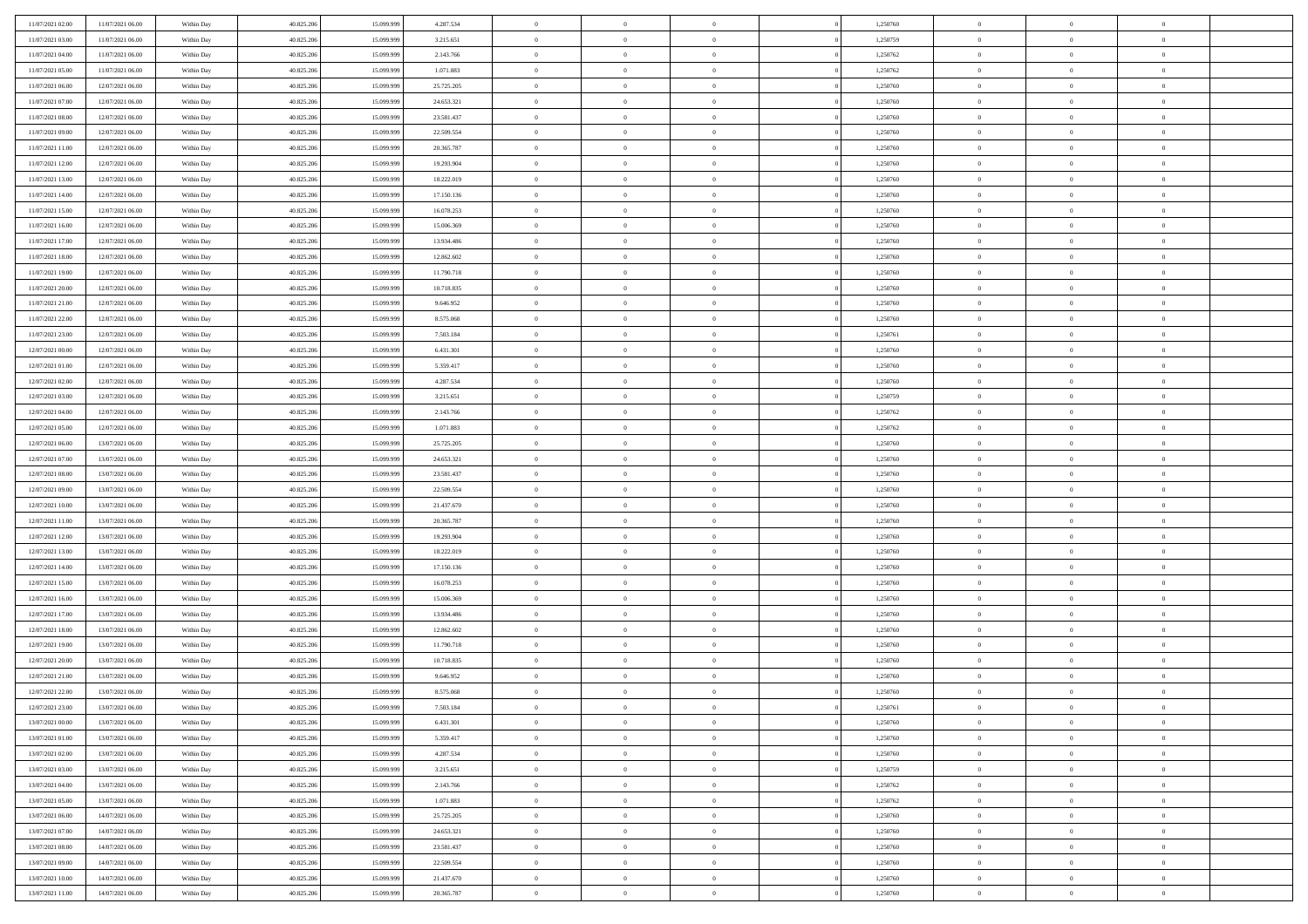| 13/07/2021 12:00                     | 14/07/2021 06:00 | Within Day | 40.825.206 | 15.099.999 | 19.293.904 | $\bf{0}$       | $\bf{0}$       | $\theta$       |          | 1,250760 | $\bf{0}$       | $\overline{0}$ | $\,0\,$        |  |
|--------------------------------------|------------------|------------|------------|------------|------------|----------------|----------------|----------------|----------|----------|----------------|----------------|----------------|--|
| 13/07/2021 13:00                     | 14/07/2021 06:00 | Within Day | 40.825.206 | 15.099.999 | 18.222.019 | $\overline{0}$ | $\overline{0}$ | $\overline{0}$ |          | 1,250760 | $\overline{0}$ | $\overline{0}$ | $\theta$       |  |
| 13/07/2021 14:00                     | 14/07/2021 06:00 | Within Dav | 40.825.206 | 15.099.999 | 17.150.136 | $\mathbf{0}$   | $\overline{0}$ | $\overline{0}$ |          | 1,250760 | $\mathbf{0}$   | $\overline{0}$ | $\overline{0}$ |  |
| 13/07/2021 15:00                     | 14/07/2021 06:00 | Within Day | 40.825.206 | 15.099.999 | 16.078.253 | $\bf{0}$       | $\overline{0}$ | $\overline{0}$ |          | 1,250760 | $\bf{0}$       | $\overline{0}$ | $\bf{0}$       |  |
| 13/07/2021 16:00                     | 14/07/2021 06:00 | Within Day | 40.825.206 | 15.099.999 | 15.006.369 | $\bf{0}$       | $\bf{0}$       | $\overline{0}$ |          | 1,250760 | $\bf{0}$       | $\bf{0}$       | $\,0\,$        |  |
| 13/07/2021 17:00                     | 14/07/2021 06:00 | Within Dav | 40.825.206 | 15.099.999 | 13.934.486 | $\overline{0}$ | $\overline{0}$ | $\overline{0}$ |          | 1,250760 | $\mathbf{0}$   | $\overline{0}$ | $\overline{0}$ |  |
| 13/07/2021 18:00                     | 14/07/2021 06:00 | Within Day | 40.825.206 | 15.099.999 | 12.862.602 | $\bf{0}$       | $\bf{0}$       | $\overline{0}$ |          | 1,250760 | $\bf{0}$       | $\overline{0}$ | $\,0\,$        |  |
| 13/07/2021 19:00                     | 14/07/2021 06:00 | Within Day | 40.825.206 | 15.099.999 | 11.790.718 | $\overline{0}$ | $\overline{0}$ | $\overline{0}$ |          | 1,250760 | $\,$ 0 $\,$    | $\overline{0}$ | $\overline{0}$ |  |
| 13/07/2021 20:00                     | 14/07/2021 06:00 | Within Day | 40.825.206 | 15.099.999 | 10.718.835 | $\mathbf{0}$   | $\overline{0}$ | $\overline{0}$ |          | 1,250760 | $\mathbf{0}$   | $\overline{0}$ | $\overline{0}$ |  |
| 13/07/2021 21:00                     | 14/07/2021 06:00 |            | 40.825.206 | 15.099.999 | 9.646.952  | $\bf{0}$       | $\bf{0}$       | $\overline{0}$ |          | 1,250760 | $\bf{0}$       | $\overline{0}$ | $\,0\,$        |  |
|                                      |                  | Within Day |            | 15.099.999 |            | $\bf{0}$       | $\overline{0}$ | $\overline{0}$ |          |          | $\bf{0}$       | $\overline{0}$ | $\overline{0}$ |  |
| 13/07/2021 22.00<br>13/07/2021 23:00 | 14/07/2021 06:00 | Within Day | 40.825.206 |            | 8.575.068  | $\mathbf{0}$   |                |                |          | 1,250760 | $\mathbf{0}$   |                | $\overline{0}$ |  |
|                                      | 14/07/2021 06:00 | Within Dav | 40.825.206 | 15.099.999 | 7.503.184  |                | $\overline{0}$ | $\overline{0}$ |          | 1,250761 |                | $\overline{0}$ |                |  |
| 14/07/2021 00:00                     | 14/07/2021 06:00 | Within Day | 40.825.206 | 15.099.999 | 6.431.301  | $\bf{0}$       | $\overline{0}$ | $\bf{0}$       |          | 1,250760 | $\bf{0}$       | $\overline{0}$ | $\bf{0}$       |  |
| 14/07/2021 01:00                     | 14/07/2021 06:00 | Within Day | 40.825.206 | 15.099.999 | 5.359.417  | $\bf{0}$       | $\overline{0}$ | $\overline{0}$ |          | 1,250760 | $\bf{0}$       | $\mathbf{0}$   | $\,0\,$        |  |
| 14/07/2021 02:00                     | 14/07/2021 06:00 | Within Dav | 40.825.206 | 15.099.999 | 4.287.534  | $\overline{0}$ | $\overline{0}$ | $\overline{0}$ |          | 1,250760 | $\mathbf{0}$   | $\overline{0}$ | $\overline{0}$ |  |
| 14/07/2021 03:00                     | 14/07/2021 06:00 | Within Day | 40.825.206 | 15.099.999 | 3.215.651  | $\bf{0}$       | $\bf{0}$       | $\overline{0}$ |          | 1,250759 | $\bf{0}$       | $\overline{0}$ | $\bf{0}$       |  |
| 14/07/2021 04:00                     | 14/07/2021 06:00 | Within Day | 40.825.206 | 15.099.999 | 2.143.766  | $\overline{0}$ | $\overline{0}$ | $\overline{0}$ |          | 1,250762 | $\,$ 0 $\,$    | $\overline{0}$ | $\overline{0}$ |  |
| 14/07/2021 05:00                     | 14/07/2021 06:00 | Within Day | 40.825.206 | 15.099.999 | 1.071.883  | $\mathbf{0}$   | $\overline{0}$ | $\overline{0}$ |          | 1,250762 | $\mathbf{0}$   | $\overline{0}$ | $\overline{0}$ |  |
| 14/07/2021 06:00                     | 15/07/2021 06:00 | Within Day | 40.825.206 | 15.099.999 | 25.725.205 | $\bf{0}$       | $\bf{0}$       | $\overline{0}$ |          | 1,250760 | $\bf{0}$       | $\overline{0}$ | $\,0\,$        |  |
| 14/07/2021 07:00                     | 15/07/2021 06:00 | Within Day | 40.825.206 | 15.099.999 | 24.653.321 | $\overline{0}$ | $\overline{0}$ | $\overline{0}$ |          | 1,250760 | $\bf{0}$       | $\overline{0}$ | $\bf{0}$       |  |
| 14/07/2021 08:00                     | 15/07/2021 06:00 | Within Dav | 40.825.206 | 15.099.999 | 23.581.437 | $\mathbf{0}$   | $\overline{0}$ | $\overline{0}$ |          | 1,250760 | $\mathbf{0}$   | $\overline{0}$ | $\overline{0}$ |  |
| 14/07/2021 09:00                     | 15/07/2021 06:00 | Within Day | 40.825.206 | 15.099.999 | 22.509.554 | $\bf{0}$       | $\overline{0}$ | $\overline{0}$ |          | 1,250760 | $\bf{0}$       | $\overline{0}$ | $\bf{0}$       |  |
| 14/07/2021 10:00                     | 15/07/2021 06:00 | Within Day | 40.825.206 | 15.099.999 | 21.437.670 | $\bf{0}$       | $\bf{0}$       | $\overline{0}$ |          | 1,250760 | $\bf{0}$       | $\overline{0}$ | $\,0\,$        |  |
| 14/07/2021 11:00                     | 15/07/2021 06:00 | Within Dav | 40.825.206 | 15.099.999 | 20.365.787 | $\mathbf{0}$   | $\overline{0}$ | $\overline{0}$ |          | 1,250760 | $\mathbf{0}$   | $\overline{0}$ | $\overline{0}$ |  |
| 14/07/2021 12:00                     | 15/07/2021 06:00 | Within Day | 40.825.206 | 15.099.999 | 19.293.904 | $\bf{0}$       | $\bf{0}$       | $\overline{0}$ |          | 1,250760 | $\bf{0}$       | $\overline{0}$ | $\bf{0}$       |  |
| 14/07/2021 13:00                     | 15/07/2021 06:00 | Within Day | 40.825.206 | 15.099.999 | 18.222.019 | $\overline{0}$ | $\overline{0}$ | $\overline{0}$ |          | 1,250760 | $\bf{0}$       | $\mathbf{0}$   | $\overline{0}$ |  |
| 14/07/2021 14:00                     | 15/07/2021 06:00 | Within Dav | 40.825.206 | 15.099.999 | 17.150.136 | $\mathbf{0}$   | $\overline{0}$ | $\overline{0}$ |          | 1,250760 | $\mathbf{0}$   | $\overline{0}$ | $\overline{0}$ |  |
| 14/07/2021 15:00                     | 15/07/2021 06:00 | Within Day | 40.825.206 | 15.099.999 | 16.078.253 | $\bf{0}$       | $\bf{0}$       | $\overline{0}$ |          | 1,250760 | $\bf{0}$       | $\overline{0}$ | $\,0\,$        |  |
| 14/07/2021 16:00                     | 15/07/2021 06:00 | Within Day | 40.825.206 | 15,099,999 | 15.006.369 | $\bf{0}$       | $\bf{0}$       | $\overline{0}$ |          | 1,250760 | $\bf{0}$       | $\bf{0}$       | $\bf{0}$       |  |
| 14/07/2021 17:00                     | 15/07/2021 06:00 | Within Dav | 40.825.206 | 15.099.999 | 13.934.486 | $\mathbf{0}$   | $\overline{0}$ | $\overline{0}$ |          | 1,250760 | $\mathbf{0}$   | $\overline{0}$ | $\overline{0}$ |  |
| 14/07/2021 18:00                     | 15/07/2021 06:00 | Within Day | 40.825.206 | 15.099.999 | 12.862.602 | $\bf{0}$       | $\overline{0}$ | $\theta$       |          | 1,250760 | $\,$ 0         | $\overline{0}$ | $\theta$       |  |
| 14/07/2021 19:00                     | 15/07/2021 06:00 | Within Day | 40.825.206 | 15.099.999 | 11.790.718 | $\bf{0}$       | $\bf{0}$       | $\overline{0}$ |          | 1,250760 | $\bf{0}$       | $\overline{0}$ | $\overline{0}$ |  |
| 14/07/2021 20:00                     | 15/07/2021 06:00 | Within Dav | 40.825.206 | 15.099.999 | 10.718.835 | $\overline{0}$ | $\overline{0}$ | $\overline{0}$ |          | 1,250760 | $\mathbf{0}$   | $\overline{0}$ | $\overline{0}$ |  |
| 14/07/2021 21:00                     | 15/07/2021 06:00 | Within Day | 40.825.206 | 15.099.999 | 9.646.952  | $\bf{0}$       | $\overline{0}$ | $\theta$       |          | 1,250760 | $\,$ 0         | $\overline{0}$ | $\theta$       |  |
| 14/07/2021 22:00                     | 15/07/2021 06:00 | Within Day | 40.825.206 | 15.099.999 | 8.575.068  | $\overline{0}$ | $\overline{0}$ | $\overline{0}$ |          | 1,250760 | $\bf{0}$       | $\overline{0}$ | $\overline{0}$ |  |
| 14/07/2021 23:00                     | 15/07/2021 06:00 | Within Day | 40.825.206 | 15.099.999 | 7.503.184  | $\mathbf{0}$   | $\overline{0}$ | $\overline{0}$ |          | 1,250761 | $\mathbf{0}$   | $\overline{0}$ | $\overline{0}$ |  |
| 15/07/2021 00:00                     | 15/07/2021 06:00 | Within Day | 40.825.206 | 15.099.999 | 6.431.301  | $\bf{0}$       | $\overline{0}$ | $\theta$       |          | 1,250760 | $\,$ 0         | $\overline{0}$ | $\theta$       |  |
| 15/07/2021 01:00                     | 15/07/2021 06:00 | Within Day | 40.825.206 | 15.099.999 | 5.359.417  | $\bf{0}$       | $\overline{0}$ | $\overline{0}$ |          | 1,250760 | $\bf{0}$       | $\bf{0}$       | $\overline{0}$ |  |
| 15/07/2021 02:00                     | 15/07/2021 06:00 | Within Dav | 40.825.206 | 15.099.999 | 4.287.534  | $\mathbf{0}$   | $\overline{0}$ | $\overline{0}$ |          | 1,250760 | $\mathbf{0}$   | $\overline{0}$ | $\overline{0}$ |  |
| 15/07/2021 03:00                     | 15/07/2021 06:00 | Within Day | 40.825.206 | 15.099.999 | 3.215.651  | $\,0\,$        | $\overline{0}$ | $\theta$       |          | 1,250759 | $\,$ 0         | $\overline{0}$ | $\theta$       |  |
| 15/07/2021 04:00                     | 15/07/2021 06:00 | Within Day | 40.825.206 | 15.099.999 | 2.143.766  | $\bf{0}$       | $\overline{0}$ | $\overline{0}$ |          | 1,250762 | $\bf{0}$       | $\overline{0}$ | $\bf{0}$       |  |
| 15/07/2021 05:00                     | 15/07/2021 06:00 | Within Dav | 40.825.206 | 15.099.999 | 1.071.883  | $\mathbf{0}$   | $\overline{0}$ | $\overline{0}$ |          | 1,250762 | $\mathbf{0}$   | $\overline{0}$ | $\overline{0}$ |  |
| 15/07/2021 06:00                     | 16/07/2021 06:00 | Within Day | 40.825.206 | 15.099.999 | 25.725.205 | $\bf{0}$       | $\overline{0}$ | $\theta$       |          | 1,250760 | $\,$ 0         | $\overline{0}$ | $\theta$       |  |
| 15/07/2021 07:00                     | 16/07/2021 06:00 | Within Day | 40.825.206 | 15.099.999 | 24.653.321 | $\bf{0}$       | $\overline{0}$ | $\overline{0}$ |          | 1,250760 | $\bf{0}$       | $\overline{0}$ | $\bf{0}$       |  |
| 15/07/2021 08:00                     | 16/07/2021 06:00 | Within Day | 40.825.206 | 15.099.999 | 23.581.437 | $\bf{0}$       | $\overline{0}$ | $\Omega$       |          | 1,250760 | $\overline{0}$ | $\theta$       | $\theta$       |  |
| 15/07/2021 09:00                     | 16/07/2021 06:00 | Within Day | 40.825.206 | 15.099.999 | 22.509.554 | $\,0\,$        | $\overline{0}$ | $\theta$       |          | 1,250760 | $\,$ 0 $\,$    | $\bf{0}$       | $\theta$       |  |
| 15/07/2021 10:00                     | 16/07/2021 06:00 | Within Day | 40.825.206 | 15.099.999 | 21.437.670 | $\overline{0}$ | $\overline{0}$ | $\overline{0}$ |          | 1,250760 | $\overline{0}$ | $\overline{0}$ | $\overline{0}$ |  |
| 15/07/2021 11:00                     | 16/07/2021 06:00 | Within Day | 40.825.206 | 15.099.999 | 20.365.787 | $\bf{0}$       | $\overline{0}$ | $\overline{0}$ |          | 1,250760 | $\overline{0}$ | $\bf{0}$       | $\overline{0}$ |  |
| 15/07/2021 12:00                     | 16/07/2021 06:00 | Within Day | 40.825.206 | 15.099.999 | 19.293.904 | $\bf{0}$       | $\overline{0}$ | $\overline{0}$ | $\theta$ | 1,250760 | $\mathbf{0}$   | $\bf{0}$       | $\,$ 0 $\,$    |  |
| 15/07/2021 13:00                     | 16/07/2021 06:00 | Within Day | 40.825.206 | 15.099.999 | 18.222.019 | $\bf{0}$       | $\overline{0}$ | $\overline{0}$ |          | 1,250760 | $\,$ 0 $\,$    | $\overline{0}$ | $\overline{0}$ |  |
| 15/07/2021 14:00                     | 16/07/2021 06:00 | Within Day | 40.825.206 | 15.099.999 | 17.150.136 | $\bf{0}$       | $\overline{0}$ | $\overline{0}$ |          | 1,250760 | $\mathbf{0}$   | $\overline{0}$ | $\overline{0}$ |  |
| 15/07/2021 15:00                     | 16/07/2021 06:00 | Within Day | 40.825.206 | 15.099.999 | 16.078.253 | $\,$ 0 $\,$    | $\overline{0}$ | $\overline{0}$ | $\theta$ | 1,250760 | $\,$ 0 $\,$    | $\mathbf{0}$   | $\overline{0}$ |  |
| 15/07/2021 16:00                     | 16/07/2021 06:00 | Within Day | 40.825.206 | 15.099.999 | 15.006.369 | $\bf{0}$       | $\overline{0}$ | $\overline{0}$ |          | 1,250760 | $\overline{0}$ | $\overline{0}$ | $\overline{0}$ |  |
| 15/07/2021 17:00                     | 16/07/2021 06:00 | Within Day | 40.825.206 | 15.099.999 | 13.934.486 | $\bf{0}$       | $\overline{0}$ | $\overline{0}$ |          | 1,250760 | $\mathbf{0}$   | $\bf{0}$       | $\overline{0}$ |  |
| 15/07/2021 18:00                     | 16/07/2021 06:00 | Within Day | 40.825.206 | 15.099.999 | 12.862.602 | $\,0\,$        | $\overline{0}$ | $\overline{0}$ |          | 1,250760 | $\mathbf{0}$   | $\mathbf{0}$   | $\overline{0}$ |  |
| 15/07/2021 19:00                     | 16/07/2021 06:00 | Within Day | 40.825.206 | 15.099.999 | 11.790.718 | $\overline{0}$ | $\overline{0}$ | $\overline{0}$ |          | 1,250760 |                | $\mathbf{0}$   | $\overline{0}$ |  |
|                                      |                  |            |            |            |            |                |                |                |          |          | $\bf{0}$       |                |                |  |
| 15/07/2021 20:00                     | 16/07/2021 06:00 | Within Day | 40.825.206 | 15.099.999 | 10.718.835 | $\overline{0}$ | $\overline{0}$ | $\overline{0}$ |          | 1,250760 | $\mathbf{0}$   | $\overline{0}$ | $\overline{0}$ |  |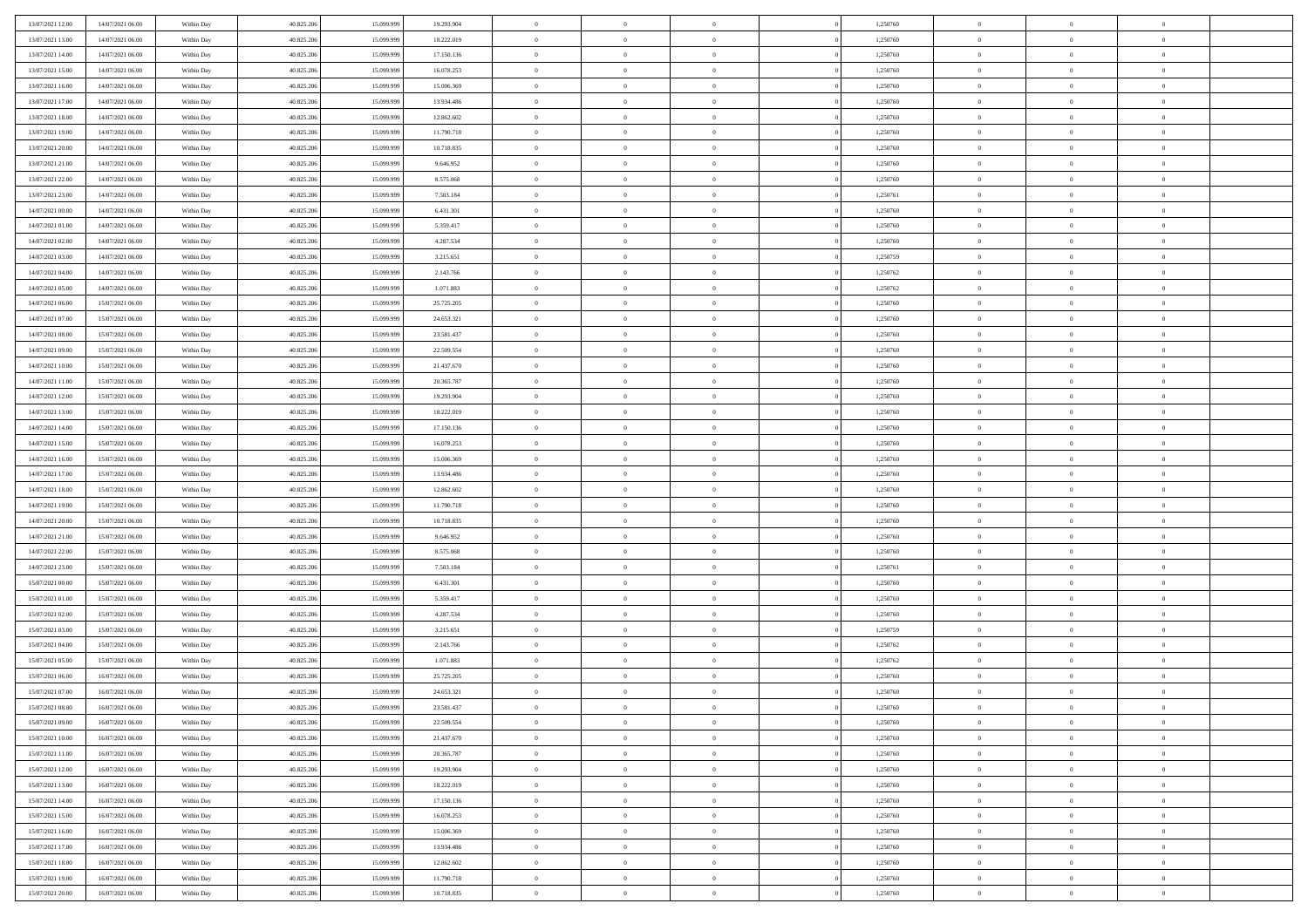| 15/07/2021 21:00 | 16/07/2021 06:00 | Within Day               | 40.825.206 | 15.099.999 | 9.646.952  | $\bf{0}$       | $\bf{0}$                         | $\theta$       |          | 1,250760 | $\bf{0}$       | $\overline{0}$ | $\,0\,$        |  |
|------------------|------------------|--------------------------|------------|------------|------------|----------------|----------------------------------|----------------|----------|----------|----------------|----------------|----------------|--|
| 15/07/2021 22:00 | 16/07/2021 06:00 | Within Day               | 40.825.206 | 15.099.999 | 8.575.068  | $\overline{0}$ | $\overline{0}$                   | $\overline{0}$ |          | 1,250760 | $\overline{0}$ | $\overline{0}$ | $\theta$       |  |
| 15/07/2021 23:00 | 16/07/2021 06:00 | Within Dav               | 40.825.206 | 15.099.999 | 7.503.184  | $\mathbf{0}$   | $\overline{0}$                   | $\overline{0}$ |          | 1,250761 | $\mathbf{0}$   | $\overline{0}$ | $\overline{0}$ |  |
| 16/07/2021 00:00 | 16/07/2021 06:00 | Within Day               | 40.825.206 | 15.099.999 | 6.431.301  | $\bf{0}$       | $\overline{0}$                   | $\overline{0}$ |          | 1,250760 | $\bf{0}$       | $\overline{0}$ | $\bf{0}$       |  |
| 16/07/2021 01:00 | 16/07/2021 06:00 | Within Day               | 40.825.206 | 15.099.999 | 5.359.417  | $\bf{0}$       | $\bf{0}$                         | $\overline{0}$ |          | 1,250760 | $\bf{0}$       | $\bf{0}$       | $\,0\,$        |  |
| 16/07/2021 02:00 | 16/07/2021 06:00 | Within Dav               | 40.825.206 | 15.099.999 | 4.287.534  | $\overline{0}$ | $\overline{0}$                   | $\overline{0}$ |          | 1,250760 | $\mathbf{0}$   | $\overline{0}$ | $\overline{0}$ |  |
| 16/07/2021 03:00 | 16/07/2021 06:00 | Within Day               | 40.825.206 | 15.099.999 | 3.215.651  | $\bf{0}$       | $\bf{0}$                         | $\overline{0}$ |          | 1,250759 | $\bf{0}$       | $\overline{0}$ | $\,0\,$        |  |
| 16/07/2021 04:00 | 16/07/2021 06:00 | Within Day               | 40.825.206 | 15.099.999 | 2.143.766  | $\overline{0}$ | $\overline{0}$                   | $\overline{0}$ |          | 1,250762 | $\,$ 0 $\,$    | $\overline{0}$ | $\overline{0}$ |  |
| 16/07/2021 05:00 | 16/07/2021 06:00 | Within Day               | 40.825.206 | 15.099.999 | 1.071.883  | $\mathbf{0}$   | $\overline{0}$                   | $\overline{0}$ |          | 1,250762 | $\mathbf{0}$   | $\overline{0}$ | $\overline{0}$ |  |
| 16/07/2021 06:00 | 17/07/2021 06:00 | Within Day               | 40.825.206 | 15.099.999 | 25.725.205 | $\bf{0}$       | $\bf{0}$                         | $\overline{0}$ |          | 1,250760 | $\bf{0}$       | $\overline{0}$ | $\,0\,$        |  |
| 16/07/2021 07:00 | 17/07/2021 06:00 |                          | 40.825.206 | 15,099,999 | 24.653.321 | $\bf{0}$       | $\overline{0}$                   | $\overline{0}$ |          | 1,250760 | $\bf{0}$       | $\overline{0}$ | $\overline{0}$ |  |
| 16/07/2021 08:00 | 17/07/2021 06:00 | Within Day<br>Within Dav | 40.825.206 | 15.099.999 | 23.581.437 | $\mathbf{0}$   | $\overline{0}$                   | $\overline{0}$ |          | 1,250760 | $\mathbf{0}$   | $\overline{0}$ | $\overline{0}$ |  |
|                  | 17/07/2021 06:00 |                          |            |            |            | $\bf{0}$       |                                  |                |          |          | $\bf{0}$       |                |                |  |
| 16/07/2021 09:00 |                  | Within Day               | 40.825.206 | 15.099.999 | 22.509.554 |                | $\overline{0}$<br>$\overline{0}$ | $\bf{0}$       |          | 1,250760 |                | $\overline{0}$ | $\bf{0}$       |  |
| 16/07/2021 10:00 | 17/07/2021 06:00 | Within Day               | 40.825.206 | 15.099.999 | 21.437.670 | $\bf{0}$       |                                  | $\overline{0}$ |          | 1,250760 | $\bf{0}$       | $\bf{0}$       | $\,0\,$        |  |
| 16/07/2021 11:00 | 17/07/2021 06:00 | Within Dav               | 40.825.206 | 15.099.999 | 20.365.787 | $\overline{0}$ | $\overline{0}$                   | $\overline{0}$ |          | 1,250760 | $\mathbf{0}$   | $\overline{0}$ | $\overline{0}$ |  |
| 16/07/2021 12:00 | 17/07/2021 06:00 | Within Day               | 40.825.206 | 15.099.999 | 19.293.904 | $\bf{0}$       | $\bf{0}$                         | $\overline{0}$ |          | 1,250760 | $\bf{0}$       | $\overline{0}$ | $\bf{0}$       |  |
| 16/07/2021 13:00 | 17/07/2021 06:00 | Within Day               | 40.825.206 | 15.099.999 | 18.222.019 | $\overline{0}$ | $\overline{0}$                   | $\overline{0}$ |          | 1,250760 | $\bf{0}$       | $\overline{0}$ | $\theta$       |  |
| 16/07/2021 14:00 | 17/07/2021 06:00 | Within Day               | 40.825.206 | 15.099.999 | 17.150.136 | $\mathbf{0}$   | $\overline{0}$                   | $\overline{0}$ |          | 1,250760 | $\mathbf{0}$   | $\overline{0}$ | $\overline{0}$ |  |
| 16/07/2021 15:00 | 17/07/2021 06:00 | Within Day               | 40.825.206 | 15.099.999 | 16.078.253 | $\bf{0}$       | $\bf{0}$                         | $\overline{0}$ |          | 1,250760 | $\bf{0}$       | $\overline{0}$ | $\,0\,$        |  |
| 16/07/2021 16:00 | 17/07/2021 06:00 | Within Day               | 40.825.206 | 15.099.999 | 15.006.369 | $\overline{0}$ | $\overline{0}$                   | $\overline{0}$ |          | 1,250760 | $\bf{0}$       | $\overline{0}$ | $\overline{0}$ |  |
| 16/07/2021 17:00 | 17/07/2021 06:00 | Within Dav               | 40.825.206 | 15.099.999 | 13.934.486 | $\mathbf{0}$   | $\overline{0}$                   | $\overline{0}$ |          | 1,250760 | $\mathbf{0}$   | $\overline{0}$ | $\overline{0}$ |  |
| 16/07/2021 18:00 | 17/07/2021 06:00 | Within Day               | 40.825.206 | 15.099.999 | 12.862.602 | $\bf{0}$       | $\overline{0}$                   | $\overline{0}$ |          | 1,250760 | $\bf{0}$       | $\overline{0}$ | $\bf{0}$       |  |
| 16/07/2021 19:00 | 17/07/2021 06:00 | Within Day               | 40.825.206 | 15.099.999 | 11.790.718 | $\bf{0}$       | $\bf{0}$                         | $\overline{0}$ |          | 1,250760 | $\bf{0}$       | $\bf{0}$       | $\,0\,$        |  |
| 16/07/2021 20:00 | 17/07/2021 06:00 | Within Dav               | 40.825.206 | 15.099.999 | 10.718.835 | $\mathbf{0}$   | $\overline{0}$                   | $\overline{0}$ |          | 1,250760 | $\mathbf{0}$   | $\overline{0}$ | $\overline{0}$ |  |
| 16/07/2021 21:00 | 17/07/2021 06:00 | Within Day               | 40.825.206 | 15.099.999 | 9.646.952  | $\bf{0}$       | $\bf{0}$                         | $\overline{0}$ |          | 1,250760 | $\bf{0}$       | $\overline{0}$ | $\bf{0}$       |  |
| 16/07/2021 22:00 | 17/07/2021 06:00 | Within Day               | 40.825.206 | 15.099.999 | 8.575.068  | $\overline{0}$ | $\overline{0}$                   | $\overline{0}$ |          | 1,250760 | $\bf{0}$       | $\mathbf{0}$   | $\overline{0}$ |  |
| 16/07/2021 23:00 | 17/07/2021 06:00 | Within Dav               | 40.825.206 | 15.099.999 | 7.503.184  | $\mathbf{0}$   | $\overline{0}$                   | $\overline{0}$ |          | 1,250761 | $\mathbf{0}$   | $\overline{0}$ | $\overline{0}$ |  |
| 17/07/2021 00:00 | 17/07/2021 06:00 | Within Day               | 40.825.206 | 15.099.999 | 6.431.301  | $\bf{0}$       | $\bf{0}$                         | $\overline{0}$ |          | 1,250760 | $\bf{0}$       | $\overline{0}$ | $\,0\,$        |  |
| 17/07/2021 01:00 | 17/07/2021 06:00 | Within Day               | 40.825.206 | 15,099,999 | 5.359.417  | $\bf{0}$       | $\bf{0}$                         | $\overline{0}$ |          | 1,250760 | $\bf{0}$       | $\bf{0}$       | $\overline{0}$ |  |
| 17/07/2021 02:00 | 17/07/2021 06:00 | Within Dav               | 40.825.206 | 15.099.999 | 4.287.534  | $\mathbf{0}$   | $\overline{0}$                   | $\overline{0}$ |          | 1,250760 | $\mathbf{0}$   | $\overline{0}$ | $\overline{0}$ |  |
| 17/07/2021 03:00 | 17/07/2021 06:00 | Within Day               | 40.825.206 | 15.099.999 | 3.215.651  | $\bf{0}$       | $\overline{0}$                   | $\theta$       |          | 1,250759 | $\,$ 0         | $\overline{0}$ | $\theta$       |  |
| 17/07/2021 04:00 | 17/07/2021 06:00 | Within Day               | 40.825.206 | 15.099.999 | 2.143.766  | $\bf{0}$       | $\bf{0}$                         | $\overline{0}$ |          | 1,250762 | $\bf{0}$       | $\overline{0}$ | $\overline{0}$ |  |
| 17/07/2021 05:00 | 17/07/2021 06:00 | Within Dav               | 40.825.206 | 15.099.999 | 1.071.883  | $\overline{0}$ | $\overline{0}$                   | $\overline{0}$ |          | 1,250762 | $\mathbf{0}$   | $\overline{0}$ | $\overline{0}$ |  |
| 17/07/2021 06:00 | 18/07/2021 06:00 | Within Day               | 40.825.206 | 15.099.999 | 25.725.205 | $\bf{0}$       | $\overline{0}$                   | $\theta$       |          | 1,250760 | $\,$ 0         | $\overline{0}$ | $\theta$       |  |
| 17/07/2021 07:00 | 18/07/2021 06:00 | Within Day               | 40.825.206 | 15.099.999 | 24.653.321 | $\bf{0}$       | $\overline{0}$                   | $\overline{0}$ |          | 1,250760 | $\bf{0}$       | $\overline{0}$ | $\overline{0}$ |  |
| 17/07/2021 08:00 | 18/07/2021 06:00 | Within Day               | 40.825.206 | 15.099.999 | 23.581.437 | $\mathbf{0}$   | $\overline{0}$                   | $\overline{0}$ |          | 1,250760 | $\mathbf{0}$   | $\overline{0}$ | $\overline{0}$ |  |
| 17/07/2021 09:00 | 18/07/2021 06:00 | Within Day               | 40.825.206 | 15.099.999 | 22.509.554 | $\bf{0}$       | $\overline{0}$                   | $\overline{0}$ |          | 1,250760 | $\,$ 0         | $\overline{0}$ | $\theta$       |  |
| 17/07/2021 10:00 | 18/07/2021 06:00 | Within Day               | 40.825.206 | 15.099.999 | 21.437.670 | $\bf{0}$       | $\overline{0}$                   | $\overline{0}$ |          | 1,250760 | $\bf{0}$       | $\overline{0}$ | $\overline{0}$ |  |
| 17/07/2021 11:00 | 18/07/2021 06:00 | Within Dav               | 40.825.206 | 15.099.999 | 20.365.787 | $\mathbf{0}$   | $\overline{0}$                   | $\overline{0}$ |          | 1,250760 | $\mathbf{0}$   | $\overline{0}$ | $\overline{0}$ |  |
| 17/07/2021 12:00 | 18/07/2021 06:00 | Within Day               | 40.825.206 | 15.099.999 | 19.293.904 | $\,0\,$        | $\overline{0}$                   | $\overline{0}$ |          | 1,250760 | $\,$ 0         | $\overline{0}$ | $\theta$       |  |
| 17/07/2021 13:00 | 18/07/2021 06:00 | Within Day               | 40.825.206 | 15.099.999 | 18.222.019 | $\bf{0}$       | $\overline{0}$                   | $\overline{0}$ |          | 1,250760 | $\bf{0}$       | $\overline{0}$ | $\overline{0}$ |  |
| 17/07/2021 14:00 | 18/07/2021 06:00 | Within Dav               | 40.825.206 | 15.099.999 | 17.150.136 | $\mathbf{0}$   | $\overline{0}$                   | $\overline{0}$ |          | 1,250760 | $\mathbf{0}$   | $\overline{0}$ | $\overline{0}$ |  |
| 17/07/2021 15:00 | 18/07/2021 06:00 | Within Day               | 40.825.206 | 15.099.999 | 16.078.253 | $\bf{0}$       | $\overline{0}$                   | $\overline{0}$ |          | 1,250760 | $\,$ 0         | $\overline{0}$ | $\theta$       |  |
| 17/07/2021 16:00 | 18/07/2021 06:00 | Within Day               | 40.825.206 | 15.099.999 | 15.006.369 | $\bf{0}$       | $\overline{0}$                   | $\overline{0}$ |          | 1,250760 | $\bf{0}$       | $\overline{0}$ | $\overline{0}$ |  |
| 17/07/2021 17:00 | 18/07/2021 06:00 | Within Day               | 40.825.206 | 15.099.999 | 13.934.486 | $\bf{0}$       | $\overline{0}$                   | $\Omega$       |          | 1,250760 | $\overline{0}$ | $\theta$       | $\theta$       |  |
| 17/07/2021 18:00 | 18/07/2021 06:00 | Within Day               | 40.825.206 | 15.099.999 | 12.862.602 | $\,0\,$        | $\overline{0}$                   | $\overline{0}$ |          | 1,250760 | $\,$ 0 $\,$    | $\bf{0}$       | $\theta$       |  |
| 17/07/2021 19:00 | 18/07/2021 06:00 | Within Day               | 40.825.206 | 15.099.999 | 11.790.718 | $\overline{0}$ | $\overline{0}$                   | $\overline{0}$ |          | 1,250760 | $\overline{0}$ | $\overline{0}$ | $\overline{0}$ |  |
| 17/07/2021 20:00 | 18/07/2021 06:00 | Within Day               | 40.825.206 | 15.099.999 | 10.718.835 | $\bf{0}$       | $\overline{0}$                   | $\overline{0}$ |          | 1,250760 | $\overline{0}$ | $\bf{0}$       | $\overline{0}$ |  |
| 17/07/2021 21:00 | 18/07/2021 06:00 | Within Day               | 40.825.206 | 15.099.999 | 9.646.952  | $\bf{0}$       | $\overline{0}$                   | $\overline{0}$ | $\theta$ | 1,250760 | $\mathbf{0}$   | $\bf{0}$       | $\,$ 0 $\,$    |  |
| 17/07/2021 22:00 | 18/07/2021 06:00 | Within Day               | 40.825.206 | 15.099.999 | 8.575.068  | $\overline{0}$ | $\overline{0}$                   | $\overline{0}$ |          | 1,250760 | $\,$ 0 $\,$    | $\overline{0}$ | $\overline{0}$ |  |
| 17/07/2021 23:00 | 18/07/2021 06:00 | Within Day               | 40.825.206 | 15.099.999 | 7.503.184  | $\bf{0}$       | $\overline{0}$                   | $\overline{0}$ |          | 1,250761 | $\mathbf{0}$   | $\overline{0}$ | $\overline{0}$ |  |
| 18/07/2021 00:00 | 18/07/2021 06:00 | Within Day               | 40.825.206 | 15.099.999 | 6.431.301  | $\,$ 0 $\,$    | $\overline{0}$                   | $\overline{0}$ | $\theta$ | 1,250760 | $\,$ 0 $\,$    | $\mathbf{0}$   | $\overline{0}$ |  |
| 18/07/2021 01:00 | 18/07/2021 06:00 | Within Day               | 40.825.206 | 15.099.999 | 5.359.417  | $\bf{0}$       | $\overline{0}$                   | $\overline{0}$ |          | 1,250760 | $\overline{0}$ | $\overline{0}$ | $\overline{0}$ |  |
| 18/07/2021 02:00 | 18/07/2021 06:00 | Within Day               | 40.825.206 | 15.099.999 | 4.287.534  | $\bf{0}$       | $\overline{0}$                   | $\overline{0}$ |          | 1,250760 | $\mathbf{0}$   | $\bf{0}$       | $\overline{0}$ |  |
| 18/07/2021 03:00 | 18/07/2021 06:00 | Within Day               | 40.825.206 | 15.099.999 | 3.215.651  | $\,$ 0 $\,$    | $\overline{0}$                   | $\overline{0}$ |          | 1,250759 | $\,$ 0 $\,$    | $\mathbf{0}$   | $\overline{0}$ |  |
|                  |                  | Within Day               |            |            |            |                |                                  |                |          |          |                | $\mathbf{0}$   |                |  |
| 18/07/2021 04:00 | 18/07/2021 06:00 |                          | 40.825.206 | 15.099.999 | 2.143.766  | $\overline{0}$ | $\overline{0}$                   | $\overline{0}$ |          | 1,250762 | $\bf{0}$       |                | $\overline{0}$ |  |
| 18/07/2021 05:00 | 18/07/2021 06:00 | Within Day               | 40.825.206 | 15.099.999 | 1.071.883  | $\bf{0}$       | $\overline{0}$                   | $\overline{0}$ |          | 1,250762 | $\mathbf{0}$   | $\overline{0}$ | $\overline{0}$ |  |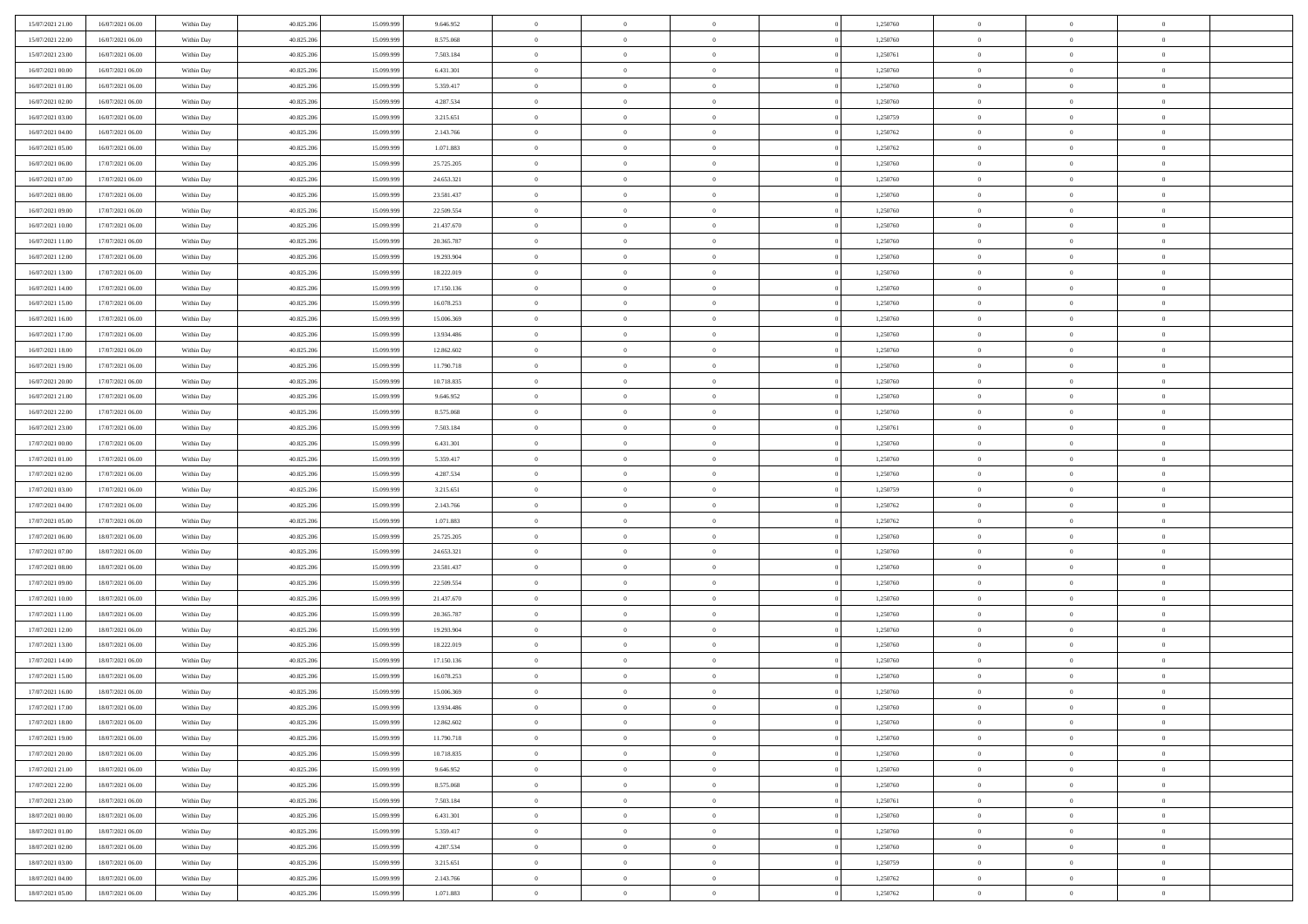| 18/07/2021 06:00 | 19/07/2021 06:00 | Within Day               | 40.825.206 | 15.099.999 | 25.725.205 | $\bf{0}$       | $\bf{0}$                         | $\overline{0}$ |          | 1,250760 | $\bf{0}$       | $\overline{0}$                 | $\,0\,$        |  |
|------------------|------------------|--------------------------|------------|------------|------------|----------------|----------------------------------|----------------|----------|----------|----------------|--------------------------------|----------------|--|
| 18/07/2021 07:00 | 19/07/2021 06:00 | Within Day               | 40.825.206 | 15.099.999 | 24.653.321 | $\overline{0}$ | $\overline{0}$                   | $\overline{0}$ |          | 1,250760 | $\overline{0}$ | $\overline{0}$                 | $\theta$       |  |
| 18/07/2021 08:00 | 19/07/2021 06:00 | Within Dav               | 40.825.206 | 15.099.999 | 23.581.437 | $\mathbf{0}$   | $\overline{0}$                   | $\overline{0}$ |          | 1,250760 | $\mathbf{0}$   | $\overline{0}$                 | $\overline{0}$ |  |
| 18/07/2021 09:00 | 19/07/2021 06:00 | Within Day               | 40.825.206 | 15.099.999 | 22.509.554 | $\bf{0}$       | $\overline{0}$                   | $\overline{0}$ |          | 1,250760 | $\bf{0}$       | $\overline{0}$                 | $\bf{0}$       |  |
| 18/07/2021 11:00 | 19/07/2021 06:00 | Within Day               | 40.825.206 | 15.099.999 | 20.365.787 | $\bf{0}$       | $\bf{0}$                         | $\overline{0}$ |          | 1,250760 | $\bf{0}$       | $\bf{0}$                       | $\,0\,$        |  |
| 18/07/2021 12:00 | 19/07/2021 06:00 | Within Dav               | 40.825.206 | 15.099.999 | 19.293.904 | $\mathbf{0}$   | $\overline{0}$                   | $\overline{0}$ |          | 1,250760 | $\mathbf{0}$   | $\overline{0}$                 | $\overline{0}$ |  |
| 18/07/2021 13:00 | 19/07/2021 06:00 | Within Day               | 40.825.206 | 15.099.999 | 18.222.019 | $\bf{0}$       | $\bf{0}$                         | $\overline{0}$ |          | 1,250760 | $\bf{0}$       | $\overline{0}$                 | $\,0\,$        |  |
| 18/07/2021 14:00 | 19/07/2021 06:00 | Within Day               | 40.825.206 | 15.099.999 | 17.150.136 | $\overline{0}$ | $\overline{0}$                   | $\overline{0}$ |          | 1,250760 | $\,$ 0 $\,$    | $\overline{0}$                 | $\theta$       |  |
| 18/07/2021 15:00 | 19/07/2021 06:00 | Within Dav               | 40.825.206 | 15.099.999 | 16.078.253 | $\mathbf{0}$   | $\overline{0}$                   | $\overline{0}$ |          | 1,250760 | $\mathbf{0}$   | $\overline{0}$                 | $\overline{0}$ |  |
| 18/07/2021 16:00 | 19/07/2021 06:00 | Within Day               | 40.825.206 | 15.099.999 | 15.006.369 | $\bf{0}$       | $\bf{0}$                         | $\overline{0}$ |          | 1,250760 | $\bf{0}$       | $\overline{0}$                 | $\,0\,$        |  |
| 18/07/2021 17:00 | 19/07/2021 06:00 |                          | 40.825.206 | 15.099.999 | 13.934.486 | $\overline{0}$ | $\overline{0}$                   | $\overline{0}$ |          | 1,250760 | $\bf{0}$       | $\mathbf{0}$                   | $\theta$       |  |
| 18/07/2021 18:00 | 19/07/2021 06:00 | Within Day<br>Within Dav | 40.825.206 | 15.099.999 | 12.862.602 | $\mathbf{0}$   | $\overline{0}$                   | $\overline{0}$ |          | 1,250760 | $\mathbf{0}$   | $\overline{0}$                 | $\overline{0}$ |  |
|                  |                  |                          |            |            |            | $\bf{0}$       |                                  |                |          |          | $\bf{0}$       |                                |                |  |
| 18/07/2021 19:00 | 19/07/2021 06:00 | Within Day               | 40.825.206 | 15.099.999 | 11.790.718 |                | $\overline{0}$<br>$\overline{0}$ | $\bf{0}$       |          | 1,250760 |                | $\overline{0}$<br>$\mathbf{0}$ | $\overline{0}$ |  |
| 18/07/2021 20:00 | 19/07/2021 06:00 | Within Day               | 40.825.206 | 15.099.999 | 10.718.835 | $\bf{0}$       |                                  | $\overline{0}$ |          | 1,250760 | $\bf{0}$       |                                | $\,0\,$        |  |
| 18/07/2021 21:00 | 19/07/2021 06:00 | Within Dav               | 40.825.206 | 15.099.999 | 9.646.952  | $\overline{0}$ | $\overline{0}$                   | $\overline{0}$ |          | 1,250760 | $\mathbf{0}$   | $\overline{0}$                 | $\overline{0}$ |  |
| 18/07/2021 22:00 | 19/07/2021 06:00 | Within Day               | 40.825.206 | 15.099.999 | 8.575.068  | $\bf{0}$       | $\bf{0}$                         | $\overline{0}$ |          | 1,250760 | $\bf{0}$       | $\overline{0}$                 | $\bf{0}$       |  |
| 18/07/2021 23:00 | 19/07/2021 06:00 | Within Day               | 40.825.206 | 15.099.999 | 7.503.184  | $\overline{0}$ | $\overline{0}$                   | $\overline{0}$ |          | 1,250761 | $\bf{0}$       | $\overline{0}$                 | $\theta$       |  |
| 19/07/2021 00:00 | 19/07/2021 06:00 | Within Day               | 40.825.206 | 15.099.999 | 6.431.301  | $\mathbf{0}$   | $\overline{0}$                   | $\overline{0}$ |          | 1,250760 | $\mathbf{0}$   | $\overline{0}$                 | $\overline{0}$ |  |
| 19/07/2021 01:00 | 19/07/2021 06:00 | Within Day               | 40.825.206 | 15.099.999 | 5.359.417  | $\bf{0}$       | $\bf{0}$                         | $\overline{0}$ |          | 1,250760 | $\bf{0}$       | $\overline{0}$                 | $\,0\,$        |  |
| 19/07/2021 02:00 | 19/07/2021 06:00 | Within Day               | 40.825.206 | 15.099.999 | 4.287.534  | $\overline{0}$ | $\overline{0}$                   | $\overline{0}$ |          | 1,250760 | $\bf{0}$       | $\overline{0}$                 | $\overline{0}$ |  |
| 19/07/2021 03:00 | 19/07/2021 06:00 | Within Dav               | 40.825.206 | 15.099.999 | 3.215.651  | $\mathbf{0}$   | $\overline{0}$                   | $\overline{0}$ |          | 1,250759 | $\mathbf{0}$   | $\overline{0}$                 | $\overline{0}$ |  |
| 19/07/2021 04:00 | 19/07/2021 06:00 | Within Day               | 40.825.206 | 15.099.999 | 2.143.766  | $\bf{0}$       | $\overline{0}$                   | $\overline{0}$ |          | 1,250762 | $\bf{0}$       | $\overline{0}$                 | $\bf{0}$       |  |
| 19/07/2021 05:00 | 19/07/2021 06:00 | Within Day               | 40.825.206 | 15.099.999 | 1.071.883  | $\bf{0}$       | $\bf{0}$                         | $\overline{0}$ |          | 1,250762 | $\bf{0}$       | $\overline{0}$                 | $\,0\,$        |  |
| 19/07/2021 06:00 | 20/07/2021 06:00 | Within Dav               | 40.825.206 | 15.099.999 | 25.725.205 | $\mathbf{0}$   | $\overline{0}$                   | $\overline{0}$ |          | 1,250760 | $\mathbf{0}$   | $\overline{0}$                 | $\overline{0}$ |  |
| 19/07/2021 07:00 | 20/07/2021 06:00 | Within Day               | 40.825.206 | 15.099.999 | 24.653.321 | $\bf{0}$       | $\bf{0}$                         | $\overline{0}$ |          | 1,250760 | $\bf{0}$       | $\overline{0}$                 | $\,0\,$        |  |
| 19/07/2021 08:00 | 20/07/2021 06:00 | Within Day               | 40.825.206 | 15.099.999 | 23.581.437 | $\overline{0}$ | $\overline{0}$                   | $\overline{0}$ |          | 1,250760 | $\bf{0}$       | $\mathbf{0}$                   | $\overline{0}$ |  |
| 19/07/2021 09:00 | 20/07/2021 06:00 | Within Dav               | 40.825.206 | 15.099.999 | 22.509.554 | $\mathbf{0}$   | $\overline{0}$                   | $\overline{0}$ |          | 1,250760 | $\mathbf{0}$   | $\overline{0}$                 | $\overline{0}$ |  |
| 19/07/2021 10:00 | 20/07/2021 06:00 | Within Day               | 40.825.206 | 15.099.999 | 21.437.670 | $\bf{0}$       | $\bf{0}$                         | $\overline{0}$ |          | 1,250760 | $\bf{0}$       | $\overline{0}$                 | $\,0\,$        |  |
| 19/07/2021 11:00 | 20/07/2021 06:00 | Within Day               | 40.825.206 | 15.099.999 | 20.365.787 | $\bf{0}$       | $\bf{0}$                         | $\overline{0}$ |          | 1,250760 | $\bf{0}$       | $\overline{0}$                 | $\overline{0}$ |  |
| 19/07/2021 12:00 | 20/07/2021 06:00 | Within Dav               | 40.825.206 | 15.099.999 | 19.293.904 | $\mathbf{0}$   | $\overline{0}$                   | $\overline{0}$ |          | 1,250760 | $\mathbf{0}$   | $\overline{0}$                 | $\overline{0}$ |  |
| 19/07/2021 13:00 | 20/07/2021 06:00 | Within Day               | 40.825.206 | 15.099.999 | 18.222.019 | $\bf{0}$       | $\overline{0}$                   | $\theta$       |          | 1,250760 | $\,$ 0         | $\overline{0}$                 | $\theta$       |  |
| 19/07/2021 14:00 | 20/07/2021 06:00 | Within Day               | 40.825.206 | 15.099.999 | 17.150.136 | $\bf{0}$       | $\bf{0}$                         | $\overline{0}$ |          | 1,250760 | $\bf{0}$       | $\overline{0}$                 | $\overline{0}$ |  |
| 19/07/2021 15:00 | 20/07/2021 06:00 | Within Dav               | 40.825.206 | 15.099.999 | 16.078.253 | $\mathbf{0}$   | $\overline{0}$                   | $\overline{0}$ |          | 1,250760 | $\mathbf{0}$   | $\overline{0}$                 | $\overline{0}$ |  |
| 19/07/2021 16:00 | 20/07/2021 06:00 | Within Day               | 40.825.206 | 15.099.999 | 15.006.369 | $\bf{0}$       | $\overline{0}$                   | $\theta$       |          | 1,250760 | $\,$ 0         | $\overline{0}$                 | $\theta$       |  |
| 19/07/2021 17:00 | 20/07/2021 06:00 | Within Day               | 40.825.206 | 15.099.999 | 13.934.486 | $\overline{0}$ | $\overline{0}$                   | $\overline{0}$ |          | 1,250760 | $\bf{0}$       | $\overline{0}$                 | $\overline{0}$ |  |
| 19/07/2021 18:00 | 20/07/2021 06:00 | Within Day               | 40.825.206 | 15.099.999 | 12.862.602 | $\mathbf{0}$   | $\overline{0}$                   | $\overline{0}$ |          | 1,250760 | $\mathbf{0}$   | $\overline{0}$                 | $\overline{0}$ |  |
| 19/07/2021 19:00 | 20/07/2021 06:00 | Within Day               | 40.825.206 | 15.099.999 | 11.790.718 | $\bf{0}$       | $\overline{0}$                   | $\theta$       |          | 1,250760 | $\,$ 0         | $\overline{0}$                 | $\theta$       |  |
| 19/07/2021 20:00 | 20/07/2021 06:00 | Within Day               | 40.825.206 | 15.099.999 | 10.718.835 | $\bf{0}$       | $\overline{0}$                   | $\overline{0}$ |          | 1,250760 | $\bf{0}$       | $\overline{0}$                 | $\overline{0}$ |  |
| 19/07/2021 21:00 | 20/07/2021 06:00 | Within Dav               | 40.825.206 | 15.099.999 | 9.646.952  | $\mathbf{0}$   | $\overline{0}$                   | $\overline{0}$ |          | 1,250760 | $\mathbf{0}$   | $\overline{0}$                 | $\overline{0}$ |  |
| 19/07/2021 22:00 | 20/07/2021 06:00 | Within Day               | 40.825.206 | 15.099.999 | 8.575.068  | $\,0\,$        | $\overline{0}$                   | $\theta$       |          | 1,250760 | $\,$ 0         | $\overline{0}$                 | $\theta$       |  |
| 19/07/2021 23:00 | 20/07/2021 06:00 | Within Day               | 40.825.206 | 15.099.999 | 7.503.184  | $\bf{0}$       | $\bf{0}$                         | $\overline{0}$ |          | 1,250761 | $\bf{0}$       | $\overline{0}$                 | $\bf{0}$       |  |
| 20/07/2021 00:00 | 20/07/2021 06:00 | Within Dav               | 40.825.206 | 15.099.999 | 6.431.301  | $\mathbf{0}$   | $\overline{0}$                   | $\overline{0}$ |          | 1,250760 | $\mathbf{0}$   | $\overline{0}$                 | $\overline{0}$ |  |
| 20/07/2021 01:00 | 20/07/2021 06:00 | Within Day               | 40.825.206 | 15.099.999 | 5.359.417  | $\bf{0}$       | $\overline{0}$                   | $\theta$       |          | 1,250760 | $\,$ 0         | $\overline{0}$                 | $\theta$       |  |
| 20/07/2021 02:00 | 20/07/2021 06:00 | Within Day               | 40.825.206 | 15.099.999 | 4.287.534  | $\bf{0}$       | $\overline{0}$                   | $\overline{0}$ |          | 1,250760 | $\bf{0}$       | $\overline{0}$                 | $\bf{0}$       |  |
| 20/07/2021 03:00 | 20/07/2021 06:00 | Within Day               | 40.825.206 | 15.099.999 | 3.215.651  | $\bf{0}$       | $\overline{0}$                   |                |          | 1,250759 | $\overline{0}$ | $\theta$                       | $\theta$       |  |
| 20/07/2021 04:00 | 20/07/2021 06:00 | Within Day               | 40.825.206 | 15.099.999 | 2.143.766  | $\,0\,$        | $\overline{0}$                   | $\theta$       |          | 1,250762 | $\,$ 0 $\,$    | $\bf{0}$                       | $\theta$       |  |
| 20/07/2021 05:00 | 20/07/2021 06:00 | Within Day               | 40.825.206 | 15.099.999 | 1.071.883  | $\overline{0}$ | $\overline{0}$                   | $\overline{0}$ |          | 1,250762 | $\overline{0}$ | $\overline{0}$                 | $\overline{0}$ |  |
| 20/07/2021 06:00 | 21/07/2021 06:00 | Within Day               | 40.825.206 | 15.099.999 | 25.725.205 | $\bf{0}$       | $\overline{0}$                   | $\overline{0}$ |          | 1,250760 | $\overline{0}$ | $\bf{0}$                       | $\overline{0}$ |  |
| 20/07/2021 07:00 | 21/07/2021 06:00 | Within Day               | 40.825.206 | 15.099.999 | 24.653.321 | $\bf{0}$       | $\overline{0}$                   | $\overline{0}$ | $\theta$ | 1,250760 | $\mathbf{0}$   | $\bf{0}$                       | $\,$ 0 $\,$    |  |
| 20/07/2021 08:00 | 21/07/2021 06:00 | Within Day               | 40.825.206 | 15.099.999 | 23.581.437 | $\bf{0}$       | $\overline{0}$                   | $\overline{0}$ |          | 1,250760 | $\,$ 0 $\,$    | $\overline{0}$                 | $\overline{0}$ |  |
| 20/07/2021 09:00 | 21/07/2021 06:00 | Within Day               | 40.825.206 | 15.099.999 | 22.509.554 | $\bf{0}$       | $\overline{0}$                   | $\overline{0}$ |          | 1,250760 | $\mathbf{0}$   | $\overline{0}$                 | $\overline{0}$ |  |
| 20/07/2021 10:00 | 21/07/2021 06:00 | Within Day               | 40.825.206 | 15.099.999 | 21.437.670 | $\,$ 0 $\,$    | $\overline{0}$                   | $\overline{0}$ | $\theta$ | 1,250760 | $\mathbf{0}$   | $\mathbf{0}$                   | $\,$ 0 $\,$    |  |
| 20/07/2021 11:00 | 21/07/2021 06:00 | Within Day               | 40.825.206 | 15.099.999 | 20.365.787 | $\bf{0}$       | $\overline{0}$                   | $\overline{0}$ |          | 1,250760 | $\,$ 0 $\,$    | $\overline{0}$                 | $\overline{0}$ |  |
| 20/07/2021 12:00 | 21/07/2021 06:00 | Within Day               | 40.825.206 | 15.099.999 | 19.293.904 | $\bf{0}$       | $\overline{0}$                   | $\overline{0}$ |          | 1,250760 | $\overline{0}$ | $\bf{0}$                       | $\overline{0}$ |  |
| 20/07/2021 13:00 | 21/07/2021 06:00 | Within Day               | 40.825.206 | 15.099.999 | 18.222.019 | $\,0\,$        | $\overline{0}$                   | $\overline{0}$ |          | 1,250760 | $\mathbf{0}$   | $\mathbf{0}$                   | $\,$ 0 $\,$    |  |
| 20/07/2021 14:00 | 21/07/2021 06:00 | Within Day               | 40.825.206 | 15.099.999 | 17.150.136 | $\bf{0}$       | $\overline{0}$                   | $\overline{0}$ |          | 1,250760 | $\mathbf 0$    | $\overline{0}$                 | $\overline{0}$ |  |
| 20/07/2021 15:00 | 21/07/2021 06:00 | Within Day               | 40.825.206 | 15.099.999 | 16.078.253 | $\bf{0}$       | $\overline{0}$                   | $\overline{0}$ |          | 1,250760 | $\mathbf{0}$   | $\overline{0}$                 | $\overline{0}$ |  |
|                  |                  |                          |            |            |            |                |                                  |                |          |          |                |                                |                |  |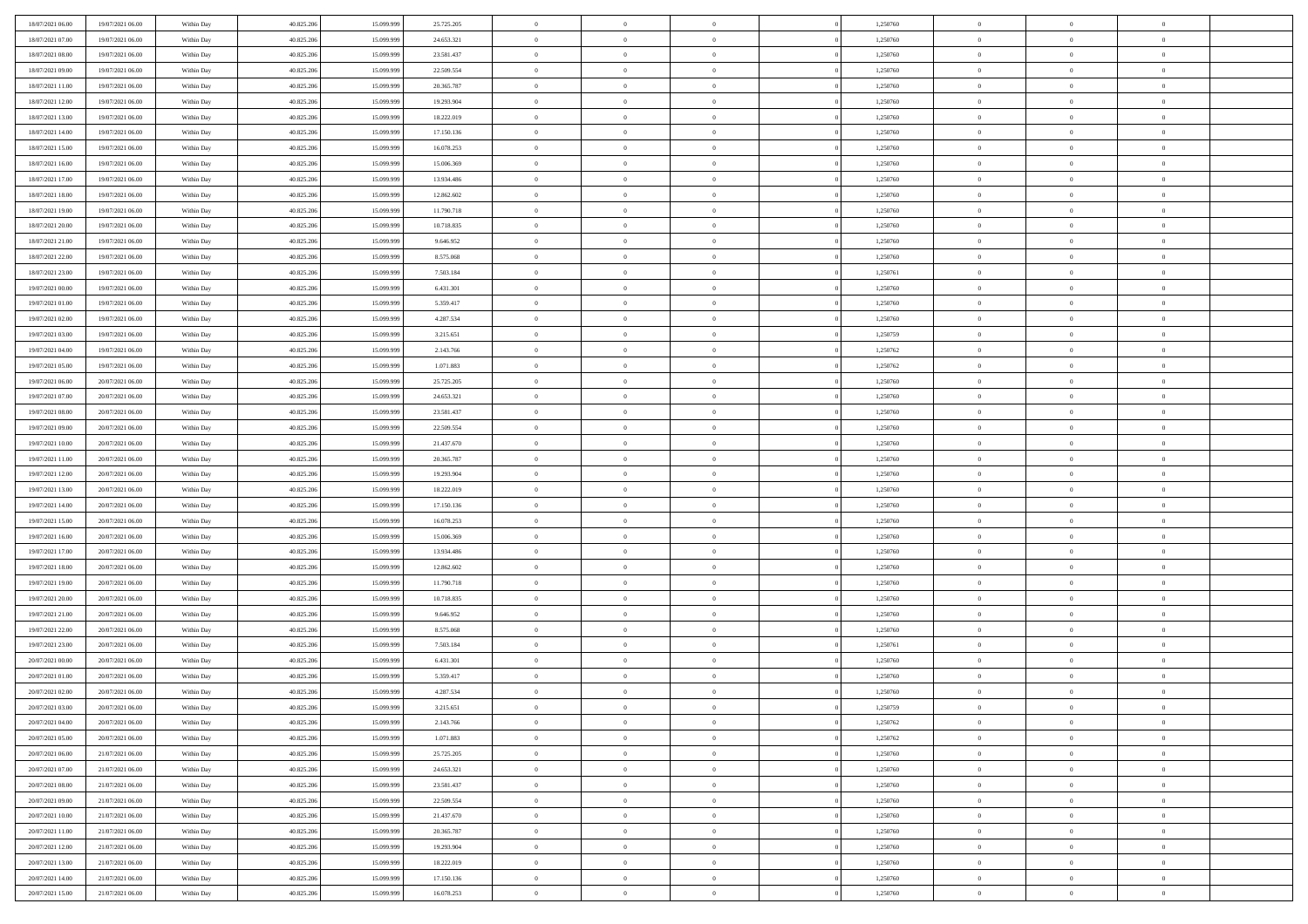| 20/07/2021 16:00                     | 21/07/2021 06:00                     | Within Day               | 40.825.206               | 15.099.999               | 15.006.369               | $\,0\,$                      | $\overline{0}$                   | $\bf{0}$                   |                | 1,250760             | $\,$ 0 $\,$             | $\overline{0}$                   | $\bf{0}$                   |  |
|--------------------------------------|--------------------------------------|--------------------------|--------------------------|--------------------------|--------------------------|------------------------------|----------------------------------|----------------------------|----------------|----------------------|-------------------------|----------------------------------|----------------------------|--|
| 20/07/2021 17:00                     | 21/07/2021 06:00                     | Within Day               | 40.825.206               | 15.099.99                | 13.934.486               | $\overline{0}$               | $\overline{0}$                   | $\overline{0}$             |                | 1,250760             | $\theta$                | $\overline{0}$                   | $\overline{0}$             |  |
| 20/07/2021 18:00                     | 21/07/2021 06:00                     | Within Day               | 40.825.206               | 15.099.999               | 12.862.602               | $\mathbf{0}$                 | $\overline{0}$                   | $\overline{0}$             |                | 1,250760             | $\theta$                | $\overline{0}$                   | $\overline{0}$             |  |
| 20/07/2021 19:00                     | 21/07/2021 06:00                     | Within Day               | 40.825.206               | 15.099.999               | 11.790.718               | $\bf{0}$                     | $\overline{0}$                   | $\overline{0}$             |                | 1,250760             | $\bf{0}$                | $\overline{0}$                   | $\bf{0}$                   |  |
| 20/07/2021 20:00                     | 21/07/2021 06:00                     | Within Day               | 40.825.206               | 15.099.999               | 10.718.835               | $\overline{0}$               | $\overline{0}$                   | $\overline{0}$             |                | 1,250760             | $\bf{0}$                | $\bf{0}$                         | $\bf{0}$                   |  |
| 20/07/2021 21:00                     | 21/07/2021 06:00                     | Within Day               | 40.825.206               | 15.099.999               | 9.646.952                | $\mathbf{0}$                 | $\overline{0}$                   | $\overline{0}$             |                | 1,250760             | $\theta$                | $\overline{0}$                   | $\theta$                   |  |
| 20/07/2021 22:00                     | 21/07/2021 06:00                     | Within Day               | 40.825.206               | 15.099.999               | 8.575.068                | $\,0\,$                      | $\overline{0}$                   | $\overline{0}$             |                | 1,250760             | $\bf{0}$                | $\overline{0}$                   | $\theta$                   |  |
| 20/07/2021 23:00                     | 21/07/2021 06:00                     | Within Day               | 40.825.206               | 15.099.999               | 7.503.184                | $\overline{0}$               | $\mathbf{0}$                     | $\overline{0}$             |                | 1,250761             | $\,$ 0 $\,$             | $\overline{0}$                   | $\theta$                   |  |
| 21/07/2021 00:00                     | 21/07/2021 06:00                     | Within Day               | 40.825.206               | 15.099.999               | 6.431.301                | $\mathbf{0}$                 | $\overline{0}$                   | $\overline{0}$             |                | 1,250760             | $\theta$                | $\overline{0}$                   | $\overline{0}$             |  |
| 21/07/2021 01:00                     | 21/07/2021 06:00                     | Within Day               | 40.825.206               | 15.099.999               | 5.359.417                | $\bf{0}$                     | $\overline{0}$                   | $\overline{0}$             |                | 1,250760             | $\mathbf{0}$            | $\overline{0}$                   | $\bf{0}$                   |  |
| 21/07/2021 02:00                     | 21/07/2021 06:00                     | Within Day               | 40.825.206               | 15.099.999               | 4.287.534                | $\bf{0}$                     | $\overline{0}$                   | $\overline{0}$             |                | 1,250760             | $\bf{0}$                | $\theta$                         | $\bf{0}$                   |  |
| 21/07/2021 03:00                     | 21/07/2021 06:00                     | Within Day               | 40.825.206               | 15.099.999               | 3.215.651                | $\mathbf{0}$                 | $\overline{0}$                   | $\overline{0}$             |                | 1,250759             | $\theta$                | $\overline{0}$                   | $\overline{0}$             |  |
| 21/07/2021 04:00                     | 21/07/2021 06:00                     | Within Day               | 40.825.206               | 15.099.999               | 2.143.766                | $\,0\,$                      | $\overline{0}$                   | $\overline{0}$             |                | 1,250762             | $\bf{0}$                | $\overline{0}$                   | $\bf{0}$                   |  |
| 21/07/2021 05:00                     | 21/07/2021 06:00                     | Within Day               | 40.825.206               | 15.099.999               | 1.071.883                | $\bf{0}$                     | $\overline{0}$                   | $\overline{0}$             |                | 1,250762             | $\,$ 0 $\,$             | $\overline{0}$                   | $\theta$                   |  |
| 21/07/2021 06:00                     | 22/07/2021 06:00                     | Within Day               | 40.825.206               | 15.099.999               | 25.725.205               | $\mathbf{0}$                 | $\overline{0}$                   | $\overline{0}$             |                | 1,250760             | $\theta$                | $\overline{0}$                   | $\overline{0}$             |  |
| 21/07/2021 07:00                     | 22/07/2021 06:00                     | Within Day               | 40.825.206               | 15.099.999               | 24.653.321               | $\,0\,$                      | $\overline{0}$                   | $\overline{0}$             |                | 1,250760             | $\bf{0}$                | $\overline{0}$                   | $\bf{0}$                   |  |
| 21/07/2021 08:00                     | 22/07/2021 06:00                     | Within Day               | 40.825.206               | 15.099.999               | 23.581.437               | $\bf{0}$                     | $\overline{0}$                   | $\overline{0}$             |                | 1,250760             | $\bf{0}$                | $\overline{0}$                   | $\overline{0}$             |  |
| 21/07/2021 09:00                     | 22/07/2021 06:00                     | Within Day               | 40.825.206               | 15.099.999               | 22.509.554               | $\mathbf{0}$                 | $\overline{0}$                   | $\overline{0}$             |                | 1,250760             | $\theta$                | $\overline{0}$                   | $\overline{0}$             |  |
| 21/07/2021 10:00                     | 22/07/2021 06:00                     | Within Day               | 40.825.206               | 15.099.999               | 21.437.670               | $\bf{0}$                     | $\overline{0}$                   | $\bf{0}$                   |                | 1,250760             | $\bf{0}$                | $\overline{0}$                   | $\bf{0}$                   |  |
| 21/07/2021 11:00                     | 22/07/2021 06:00                     | Within Day               | 40.825.206               | 15.099.999               | 20.365.787               | $\bf{0}$                     | $\overline{0}$                   | $\overline{0}$             |                | 1,250760             | $\bf{0}$                | $\overline{0}$                   | $\overline{0}$             |  |
| 21/07/2021 12:00                     | 22/07/2021 06:00                     | Within Day               | 40.825.206               | 15.099.999               | 19.293.904               | $\overline{0}$               | $\overline{0}$                   | $\overline{0}$             |                | 1,250760             | $\theta$                | $\overline{0}$                   | $\overline{0}$             |  |
| 21/07/2021 13:00                     | 22/07/2021 06:00                     | Within Day               | 40.825.206               | 15.099.999               | 18.222.019               | $\mathbf{0}$                 | $\overline{0}$                   | $\overline{0}$             |                | 1,250760             | $\bf{0}$                | $\overline{0}$                   | $\theta$                   |  |
| 21/07/2021 14:00                     | 22/07/2021 06:00                     | Within Day               | 40.825.206               | 15.099.999               | 17.150.136               | $\bf{0}$                     | $\overline{0}$                   | $\overline{0}$             |                | 1,250760             | $\bf{0}$                | $\overline{0}$                   | $\overline{0}$             |  |
| 21/07/2021 15:00                     | 22/07/2021 06:00                     | Within Day               | 40.825.206               | 15.099.999               | 16.078.253               | $\mathbf{0}$                 | $\overline{0}$                   | $\overline{0}$             |                | 1,250760             | $\theta$                | $\overline{0}$                   | $\overline{0}$             |  |
| 21/07/2021 16:00                     | 22/07/2021 06:00                     | Within Day               | 40.825.206               | 15.099.999               | 15.006.369               | $\bf{0}$                     | $\overline{0}$                   | $\overline{0}$             |                | 1,250760             | $\bf{0}$                | $\overline{0}$                   | $\bf{0}$                   |  |
| 21/07/2021 17:00                     | 22/07/2021 06:00                     | Within Day               | 40.825.206               | 15.099.999               | 13.934.486               | $\bf{0}$                     | $\overline{0}$                   | $\overline{0}$             |                | 1,250760             | $\bf{0}$                | $\overline{0}$                   | $\bf{0}$                   |  |
| 21/07/2021 18:00                     | 22/07/2021 06:00                     | Within Day               | 40.825.206               | 15.099.999               | 12.862.602               | $\mathbf{0}$                 | $\overline{0}$                   | $\overline{0}$             |                | 1,250760             | $\theta$                | $\overline{0}$                   | $\overline{0}$             |  |
| 21/07/2021 19:00                     | 22/07/2021 06:00                     | Within Day               | 40.825.206               | 15.099.999               | 11.790.718               | $\,0\,$                      | $\overline{0}$                   | $\bf{0}$                   |                | 1,250760             | $\bf{0}$                | $\overline{0}$                   | $\bf{0}$                   |  |
| 21/07/2021 20:00                     | 22/07/2021 06:00                     | Within Day               | 40.825.206               | 15.099.999               | 10.718.835               | $\overline{0}$               | $\overline{0}$                   | $\overline{0}$             |                | 1,250760             | $\,$ 0 $\,$             | $\overline{0}$                   | $\bf{0}$                   |  |
| 21/07/2021 21:00                     | 22/07/2021 06:00                     | Within Day               | 40.825.206               | 15.099.999               | 9.646.952                | $\mathbf{0}$                 | $\overline{0}$                   | $\overline{0}$             |                | 1,250760             | $\theta$                | $\overline{0}$                   | $\overline{0}$             |  |
| 21/07/2021 22:00                     | 22/07/2021 06:00                     | Within Day               | 40.825.206               | 15.099.999               | 8.575.068                | $\mathbf{0}$                 | $\overline{0}$                   | $\theta$                   |                | 1,250760             | $\,$ 0 $\,$             | $\overline{0}$                   | $\theta$                   |  |
| 21/07/2021 23:00                     | 22/07/2021 06:00                     | Within Day               | 40.825.206               | 15.099.999               | 7.503.184                | $\bf{0}$                     | $\overline{0}$                   | $\overline{0}$             |                | 1,250761             | $\bf{0}$                | $\overline{0}$                   | $\bf{0}$                   |  |
| 22/07/2021 00:00                     | 22/07/2021 06:00                     | Within Day               | 40.825.206               | 15.099.999               | 6.431.301                | $\mathbf{0}$                 | $\overline{0}$                   | $\overline{0}$             |                | 1,250760             | $\theta$                | $\overline{0}$                   | $\overline{0}$             |  |
| 22/07/2021 01:00                     | 22/07/2021 06:00                     | Within Day               | 40.825.206               | 15.099.999               | 5.359.417                | $\mathbf{0}$                 | $\overline{0}$                   | $\overline{0}$             |                | 1,250760             | $\,$ 0 $\,$             | $\overline{0}$                   | $\theta$                   |  |
| 22/07/2021 02:00                     | 22/07/2021 06:00                     | Within Day               | 40.825.206               | 15.099.999               | 4.287.534                | $\overline{0}$               | $\overline{0}$                   | $\overline{0}$             |                | 1,250760             | $\bf{0}$                | $\overline{0}$                   | $\overline{0}$             |  |
| 22/07/2021 03:00                     | 22/07/2021 06:00                     | Within Day               | 40.825.206               | 15.099.999               | 3.215.651                | $\mathbf{0}$                 | $\overline{0}$                   | $\overline{0}$             |                | 1,250759             | $\theta$                | $\overline{0}$                   | $\overline{0}$             |  |
| 22/07/2021 04:00                     | 22/07/2021 06:00                     | Within Day               | 40.825.206               | 15.099.999               | 2.143.766                | $\mathbf{0}$                 | $\overline{0}$                   | $\theta$                   |                | 1,250762             | $\,$ 0 $\,$             | $\overline{0}$                   | $\theta$                   |  |
| 22/07/2021 05:00                     | 22/07/2021 06:00                     | Within Day               | 40.825.206               | 15.099.999               | 1.071.883                | $\bf{0}$                     | $\overline{0}$                   | $\overline{0}$             |                | 1,250762             | $\bf{0}$                | $\overline{0}$                   | $\overline{0}$             |  |
| 22/07/2021 06:00                     | 23/07/2021 06:00                     | Within Day               | 40.825.206               | 15.099.999               | 25.725.205               | $\mathbf{0}$                 | $\overline{0}$                   | $\overline{0}$             |                | 1,250760             | $\theta$                | $\overline{0}$                   | $\overline{0}$             |  |
| 22/07/2021 07:00                     | 23/07/2021 06:00                     | Within Day               | 40.825.206               | 15.099.999               | 24.653.321               | $\,$ 0 $\,$                  | $\overline{0}$                   | $\bf{0}$                   |                | 1,250760             | $\,$ 0 $\,$             | $\overline{0}$                   | $\theta$                   |  |
| 22/07/2021 08:00<br>22/07/2021 09:00 | 23/07/2021 06:00<br>23/07/2021 06:00 | Within Day               | 40.825.206               | 15.099.999               | 23.581.437               | $\bf{0}$                     | $\overline{0}$                   | $\overline{0}$             |                | 1,250760             | $\bf{0}$                | $\overline{0}$                   | $\overline{0}$             |  |
| 22/07/2021 10:00                     | 23/07/2021 06:00                     | Within Day<br>Within Day | 40.825.206<br>40.825.206 | 15.099.999<br>15.099.999 | 22.509.554<br>21.437.670 | $\mathbf{0}$<br>$\mathbf{0}$ | $\overline{0}$<br>$\overline{0}$ | $\overline{0}$<br>$\theta$ |                | 1,250760<br>1,250760 | $\theta$<br>$\,$ 0 $\,$ | $\overline{0}$<br>$\overline{0}$ | $\overline{0}$<br>$\theta$ |  |
| 22/07/2021 11:00                     | 23/07/2021 06:00                     |                          | 40.825.206               | 15.099.999               | 20.365.787               | $\bf{0}$                     | $\overline{0}$                   | $\overline{0}$             |                | 1,250760             | $\,$ 0 $\,$             | $\overline{0}$                   | $\overline{0}$             |  |
| 22/07/2021 12:00                     | 23/07/2021 06:00                     | Within Day<br>Within Day | 40.825.206               | 15.099.999               | 19.293.904               | $\mathbf{0}$                 | $\overline{0}$                   | $\Omega$                   |                | 1,250760             | $\overline{0}$          | $^{\circ}$                       | $\theta$                   |  |
| 22/07/2021 13:00                     | 23/07/2021 06:00                     | Within Day               | 40.825.206               | 15.099.999               | 18.222.019               | $\,$ 0 $\,$                  | $\overline{0}$                   | $\overline{0}$             |                | 1,250760             | $\,$ 0 $\,$             | $\bf{0}$                         | $\theta$                   |  |
| 22/07/2021 14:00                     | 23/07/2021 06:00                     | Within Day               | 40.825.206               | 15.099.999               | 17.150.136               | $\mathbf{0}$                 | $\overline{0}$                   | $\overline{0}$             |                | 1,250760             | $\,$ 0 $\,$             | $\overline{0}$                   | $\overline{0}$             |  |
| 22/07/2021 15:00                     | 23/07/2021 06:00                     | Within Day               | 40.825.206               | 15.099.999               | 16.078.253               | $\mathbf{0}$                 | $\overline{0}$                   | $\overline{0}$             |                | 1,250760             | $\mathbf{0}$            | $\overline{0}$                   | $\overline{0}$             |  |
| 22/07/2021 16:00                     | 23/07/2021 06:00                     | Within Day               | 40.825.206               | 15.099.999               | 15.006.369               | $\,$ 0                       | $\overline{0}$                   | $\overline{0}$             | $\overline{0}$ | 1,250760             | $\,$ 0 $\,$             | $\bf{0}$                         | $\,$ 0 $\,$                |  |
| 22/07/2021 17:00                     | 23/07/2021 06:00                     | Within Day               | 40.825.206               | 15.099.999               | 13.934.486               | $\bf{0}$                     | $\overline{0}$                   | $\overline{0}$             |                | 1,250760             | $\,$ 0 $\,$             | $\overline{0}$                   | $\bf{0}$                   |  |
| 22/07/2021 18:00                     | 23/07/2021 06:00                     | Within Day               | 40.825.206               | 15.099.999               | 12.862.602               | $\mathbf{0}$                 | $\overline{0}$                   | $\overline{0}$             |                | 1,250760             | $\overline{0}$          | $\overline{0}$                   | $\overline{0}$             |  |
| 22/07/2021 19:00                     | 23/07/2021 06:00                     | Within Day               | 40.825.206               | 15.099.999               | 11.790.718               | $\,$ 0 $\,$                  | $\overline{0}$                   | $\overline{0}$             |                | 1,250760             | $\,$ 0 $\,$             | $\bf{0}$                         | $\,$ 0 $\,$                |  |
| 22/07/2021 20:00                     | 23/07/2021 06:00                     | Within Day               | 40.825.206               | 15.099.999               | 10.718.835               | $\overline{0}$               | $\overline{0}$                   | $\overline{0}$             |                | 1,250760             | $\overline{0}$          | $\overline{0}$                   | $\overline{0}$             |  |
| 22/07/2021 21:00                     | 23/07/2021 06:00                     | Within Day               | 40.825.206               | 15.099.999               | 9.646.952                | $\mathbf{0}$                 | $\overline{0}$                   | $\overline{0}$             |                | 1,250760             | $\mathbf{0}$            | $\overline{0}$                   | $\overline{0}$             |  |
| 22/07/2021 22:00                     | 23/07/2021 06:00                     | Within Day               | 40.825.206               | 15.099.999               | 8.575.068                | $\,$ 0 $\,$                  | $\overline{0}$                   | $\overline{0}$             | $\overline{0}$ | 1,250760             | $\,$ 0 $\,$             | $\bf{0}$                         | $\,$ 0 $\,$                |  |
| 22/07/2021 23:00                     | 23/07/2021 06:00                     | Within Day               | 40.825.206               | 15.099.999               | 7.503.184                | $\bf{0}$                     | $\overline{0}$                   | $\overline{0}$             |                | 1,250761             | $\,$ 0 $\,$             | $\overline{0}$                   | $\overline{0}$             |  |
| 23/07/2021 00:00                     | 23/07/2021 06:00                     | Within Day               | 40.825.206               | 15.099.999               | 6.431.301                | $\mathbf{0}$                 | $\overline{0}$                   | $\overline{0}$             |                | 1,250760             | $\mathbf{0}$            | $\overline{0}$                   | $\overline{0}$             |  |
|                                      |                                      |                          |                          |                          |                          |                              |                                  |                            |                |                      |                         |                                  |                            |  |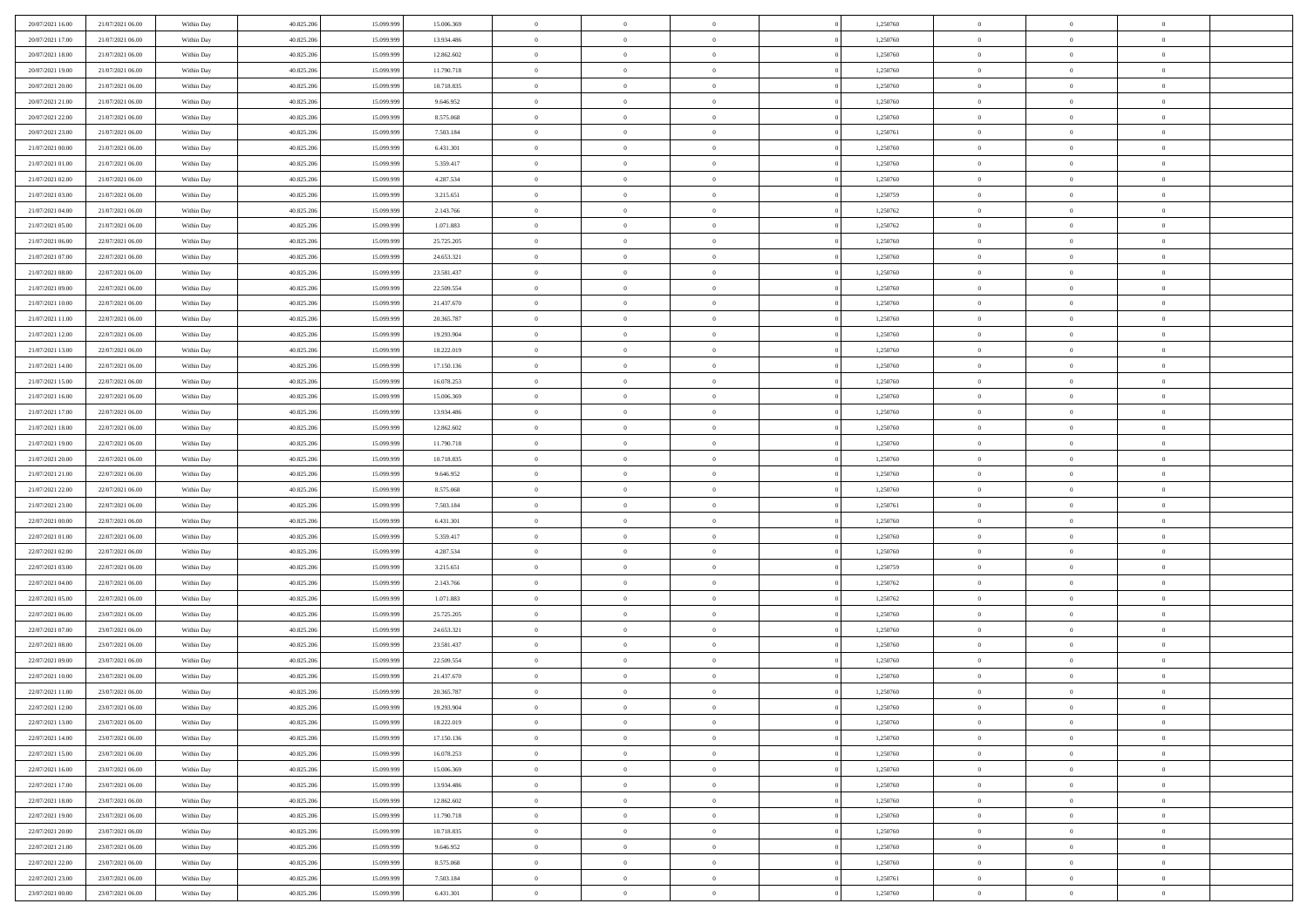| 23/07/2021 01:00 | 23/07/2021 06:00 | Within Day               | 40.825.206 | 15.099.999 | 5.359.417  | $\bf{0}$       | $\bf{0}$       | $\theta$       |          | 1,250760 | $\bf{0}$       | $\overline{0}$ | $\,0\,$        |  |
|------------------|------------------|--------------------------|------------|------------|------------|----------------|----------------|----------------|----------|----------|----------------|----------------|----------------|--|
| 23/07/2021 02:00 | 23/07/2021 06:00 | Within Day               | 40.825.206 | 15.099.999 | 4.287.534  | $\overline{0}$ | $\overline{0}$ | $\overline{0}$ |          | 1,250760 | $\overline{0}$ | $\overline{0}$ | $\theta$       |  |
| 23/07/2021 03:00 | 23/07/2021 06:00 | Within Dav               | 40.825.206 | 15.099.999 | 3.215.651  | $\mathbf{0}$   | $\overline{0}$ | $\overline{0}$ |          | 1,250759 | $\mathbf{0}$   | $\overline{0}$ | $\overline{0}$ |  |
| 23/07/2021 04:00 | 23/07/2021 06:00 | Within Day               | 40.825.206 | 15.099.999 | 2.143.766  | $\bf{0}$       | $\overline{0}$ | $\overline{0}$ |          | 1,250762 | $\bf{0}$       | $\overline{0}$ | $\bf{0}$       |  |
| 23/07/2021 05:00 | 23/07/2021 06:00 | Within Day               | 40.825.206 | 15.099.999 | 1.071.883  | $\bf{0}$       | $\bf{0}$       | $\overline{0}$ |          | 1,250762 | $\bf{0}$       | $\bf{0}$       | $\,0\,$        |  |
| 23/07/2021 06:00 | 24/07/2021 06:00 | Within Dav               | 40.825.206 | 15.099.999 | 25.725.205 | $\overline{0}$ | $\overline{0}$ | $\overline{0}$ |          | 1,250760 | $\mathbf{0}$   | $\overline{0}$ | $\overline{0}$ |  |
| 23/07/2021 07:00 | 24/07/2021 06:00 | Within Day               | 40.825.206 | 15.099.999 | 24.653.321 | $\bf{0}$       | $\bf{0}$       | $\overline{0}$ |          | 1,250760 | $\bf{0}$       | $\overline{0}$ | $\,0\,$        |  |
| 23/07/2021 08:00 | 24/07/2021 06:00 | Within Day               | 40.825.206 | 15.099.999 | 23.581.437 | $\overline{0}$ | $\overline{0}$ | $\overline{0}$ |          | 1,250760 | $\,$ 0 $\,$    | $\overline{0}$ | $\theta$       |  |
| 23/07/2021 09:00 | 24/07/2021 06:00 | Within Dav               | 40.825.206 | 15.099.999 | 22.509.554 | $\mathbf{0}$   | $\overline{0}$ | $\overline{0}$ |          | 1,250760 | $\mathbf{0}$   | $\overline{0}$ | $\overline{0}$ |  |
| 23/07/2021 10:00 | 24/07/2021 06:00 | Within Day               | 40.825.206 | 15.099.999 | 21.437.670 | $\bf{0}$       | $\bf{0}$       | $\overline{0}$ |          | 1,250760 | $\bf{0}$       | $\overline{0}$ | $\,0\,$        |  |
| 23/07/2021 11:00 | 24/07/2021 06:00 |                          | 40.825.206 | 15,099,999 | 20.365.787 | $\bf{0}$       | $\overline{0}$ | $\overline{0}$ |          | 1,250760 | $\bf{0}$       | $\overline{0}$ | $\overline{0}$ |  |
| 23/07/2021 12:00 | 24/07/2021 06:00 | Within Day<br>Within Dav | 40.825.206 | 15.099.999 | 19.293.904 | $\mathbf{0}$   | $\overline{0}$ | $\overline{0}$ |          | 1,250760 | $\mathbf{0}$   | $\overline{0}$ | $\overline{0}$ |  |
| 23/07/2021 13:00 | 24/07/2021 06:00 |                          | 40.825.206 | 15.099.999 | 18.222.019 | $\bf{0}$       | $\overline{0}$ | $\bf{0}$       |          | 1,250760 | $\bf{0}$       | $\overline{0}$ | $\bf{0}$       |  |
|                  |                  | Within Day               |            |            |            | $\bf{0}$       | $\overline{0}$ | $\overline{0}$ |          |          | $\bf{0}$       | $\overline{0}$ | $\,0\,$        |  |
| 23/07/2021 14:00 | 24/07/2021 06:00 | Within Day               | 40.825.206 | 15.099.999 | 17.150.136 | $\overline{0}$ |                |                |          | 1,250760 | $\mathbf{0}$   |                | $\overline{0}$ |  |
| 23/07/2021 15:00 | 24/07/2021 06:00 | Within Dav               | 40.825.206 | 15.099.999 | 16.078.253 |                | $\overline{0}$ | $\overline{0}$ |          | 1,250760 |                | $\overline{0}$ |                |  |
| 23/07/2021 16:00 | 24/07/2021 06:00 | Within Day               | 40.825.206 | 15.099.999 | 15.006.369 | $\bf{0}$       | $\bf{0}$       | $\overline{0}$ |          | 1,250760 | $\bf{0}$       | $\overline{0}$ | $\bf{0}$       |  |
| 23/07/2021 18:00 | 24/07/2021 06:00 | Within Day               | 40.825.206 | 15.099.999 | 12.862.602 | $\overline{0}$ | $\overline{0}$ | $\overline{0}$ |          | 1,250760 | $\bf{0}$       | $\overline{0}$ | $\theta$       |  |
| 23/07/2021 19:00 | 24/07/2021 06:00 | Within Day               | 40.825.206 | 15.099.999 | 11.790.718 | $\mathbf{0}$   | $\overline{0}$ | $\overline{0}$ |          | 1,250760 | $\mathbf{0}$   | $\overline{0}$ | $\overline{0}$ |  |
| 23/07/2021 20:00 | 24/07/2021 06:00 | Within Day               | 40.825.206 | 15.099.999 | 10.718.835 | $\bf{0}$       | $\bf{0}$       | $\overline{0}$ |          | 1,250760 | $\bf{0}$       | $\overline{0}$ | $\,0\,$        |  |
| 23/07/2021 21:00 | 24/07/2021 06:00 | Within Day               | 40.825.206 | 15.099.999 | 9.646.952  | $\bf{0}$       | $\overline{0}$ | $\overline{0}$ |          | 1,250760 | $\bf{0}$       | $\overline{0}$ | $\bf{0}$       |  |
| 23/07/2021 22:00 | 24/07/2021 06:00 | Within Dav               | 40.825.206 | 15.099.999 | 8.575.068  | $\mathbf{0}$   | $\overline{0}$ | $\overline{0}$ |          | 1,250760 | $\mathbf{0}$   | $\overline{0}$ | $\overline{0}$ |  |
| 23/07/2021 23:00 | 24/07/2021 06:00 | Within Day               | 40.825.206 | 15.099.999 | 7.503.184  | $\bf{0}$       | $\overline{0}$ | $\overline{0}$ |          | 1,250761 | $\bf{0}$       | $\overline{0}$ | $\bf{0}$       |  |
| 24/07/2021 00:00 | 24/07/2021 06:00 | Within Day               | 40.825.206 | 15.099.999 | 6.431.301  | $\bf{0}$       | $\bf{0}$       | $\overline{0}$ |          | 1,250760 | $\,$ 0 $\,$    | $\overline{0}$ | $\,0\,$        |  |
| 24/07/2021 01:00 | 24/07/2021 06:00 | Within Dav               | 40.825.206 | 15.099.999 | 5.359.417  | $\mathbf{0}$   | $\overline{0}$ | $\overline{0}$ |          | 1,250760 | $\mathbf{0}$   | $\overline{0}$ | $\overline{0}$ |  |
| 24/07/2021 02.00 | 24/07/2021 06:00 | Within Day               | 40.825.206 | 15.099.999 | 4.287.534  | $\bf{0}$       | $\bf{0}$       | $\overline{0}$ |          | 1,250760 | $\bf{0}$       | $\overline{0}$ | $\bf{0}$       |  |
| 24/07/2021 03:00 | 24/07/2021 06:00 | Within Day               | 40.825.206 | 15.099.999 | 3.215.651  | $\overline{0}$ | $\overline{0}$ | $\overline{0}$ |          | 1,250759 | $\bf{0}$       | $\mathbf{0}$   | $\overline{0}$ |  |
| 24/07/2021 04:00 | 24/07/2021 06:00 | Within Dav               | 40.825.206 | 15.099.999 | 2.143.766  | $\mathbf{0}$   | $\overline{0}$ | $\overline{0}$ |          | 1,250762 | $\mathbf{0}$   | $\overline{0}$ | $\overline{0}$ |  |
| 24/07/2021 05:00 | 24/07/2021 06:00 | Within Day               | 40.825.206 | 15.099.999 | 1.071.883  | $\bf{0}$       | $\bf{0}$       | $\overline{0}$ |          | 1,250762 | $\bf{0}$       | $\overline{0}$ | $\,0\,$        |  |
| 24/07/2021 06:00 | 25/07/2021 06:00 | Within Day               | 40.825.206 | 15,099,999 | 25.725.205 | $\bf{0}$       | $\bf{0}$       | $\overline{0}$ |          | 1,250760 | $\bf{0}$       | $\overline{0}$ | $\bf{0}$       |  |
| 24/07/2021 07:00 | 25/07/2021 06:00 | Within Dav               | 40.825.206 | 15.099.999 | 24.653.321 | $\mathbf{0}$   | $\overline{0}$ | $\overline{0}$ |          | 1,250760 | $\mathbf{0}$   | $\overline{0}$ | $\overline{0}$ |  |
| 24/07/2021 08:00 | 25/07/2021 06:00 | Within Day               | 40.825.206 | 15.099.999 | 23.581.437 | $\bf{0}$       | $\overline{0}$ | $\theta$       |          | 1,250760 | $\,$ 0         | $\overline{0}$ | $\theta$       |  |
| 24/07/2021 09:00 | 25/07/2021 06:00 | Within Day               | 40.825.206 | 15.099.999 | 22.509.554 | $\bf{0}$       | $\bf{0}$       | $\overline{0}$ |          | 1,250760 | $\bf{0}$       | $\overline{0}$ | $\bf{0}$       |  |
| 24/07/2021 10:00 | 25/07/2021 06:00 | Within Dav               | 40.825.206 | 15.099.999 | 21.437.670 | $\overline{0}$ | $\overline{0}$ | $\overline{0}$ |          | 1,250760 | $\mathbf{0}$   | $\overline{0}$ | $\overline{0}$ |  |
| 24/07/2021 11:00 | 25/07/2021 06:00 | Within Day               | 40.825.206 | 15.099.999 | 20.365.787 | $\bf{0}$       | $\overline{0}$ | $\theta$       |          | 1,250760 | $\,$ 0         | $\overline{0}$ | $\theta$       |  |
| 24/07/2021 12:00 | 25/07/2021 06:00 | Within Day               | 40.825.206 | 15.099.999 | 19.293.904 | $\bf{0}$       | $\overline{0}$ | $\overline{0}$ |          | 1,250760 | $\bf{0}$       | $\overline{0}$ | $\overline{0}$ |  |
| 24/07/2021 13:00 | 25/07/2021 06:00 | Within Day               | 40.825.206 | 15.099.999 | 18.222.019 | $\mathbf{0}$   | $\overline{0}$ | $\overline{0}$ |          | 1,250760 | $\mathbf{0}$   | $\overline{0}$ | $\overline{0}$ |  |
| 24/07/2021 14:00 | 25/07/2021 06:00 | Within Day               | 40.825.206 | 15.099.999 | 17.150.136 | $\bf{0}$       | $\overline{0}$ | $\theta$       |          | 1,250760 | $\,$ 0         | $\overline{0}$ | $\theta$       |  |
| 24/07/2021 15:00 | 25/07/2021 06:00 | Within Day               | 40.825.206 | 15.099.999 | 16.078.253 | $\bf{0}$       | $\overline{0}$ | $\overline{0}$ |          | 1,250760 | $\bf{0}$       | $\overline{0}$ | $\overline{0}$ |  |
| 24/07/2021 16:00 | 25/07/2021 06:00 | Within Dav               | 40.825.206 | 15.099.999 | 15.006.369 | $\mathbf{0}$   | $\overline{0}$ | $\overline{0}$ |          | 1,250760 | $\mathbf{0}$   | $\overline{0}$ | $\overline{0}$ |  |
| 24/07/2021 17:00 | 25/07/2021 06:00 | Within Day               | 40.825.206 | 15.099.999 | 13.934.486 | $\,0\,$        | $\overline{0}$ | $\theta$       |          | 1,250760 | $\,$ 0         | $\overline{0}$ | $\theta$       |  |
| 24/07/2021 18:00 | 25/07/2021 06:00 | Within Day               | 40.825.206 | 15.099.999 | 12.862.602 | $\bf{0}$       | $\overline{0}$ | $\overline{0}$ |          | 1,250760 | $\bf{0}$       | $\overline{0}$ | $\overline{0}$ |  |
| 24/07/2021 19:00 | 25/07/2021 06:00 | Within Dav               | 40.825.206 | 15.099.999 | 11.790.718 | $\mathbf{0}$   | $\overline{0}$ | $\overline{0}$ |          | 1,250760 | $\mathbf{0}$   | $\overline{0}$ | $\overline{0}$ |  |
| 24/07/2021 20:00 | 25/07/2021 06:00 | Within Day               | 40.825.206 | 15.099.999 | 10.718.835 | $\bf{0}$       | $\overline{0}$ | $\theta$       |          | 1,250760 | $\,$ 0         | $\overline{0}$ | $\theta$       |  |
| 24/07/2021 21:00 | 25/07/2021 06:00 | Within Day               | 40.825.206 | 15.099.999 | 9.646.952  | $\bf{0}$       | $\overline{0}$ | $\overline{0}$ |          | 1,250760 | $\bf{0}$       | $\overline{0}$ | $\overline{0}$ |  |
| 24/07/2021 22:00 | 25/07/2021 06:00 | Within Day               | 40.825.206 | 15.099.999 | 8.575.068  | $\bf{0}$       | $\overline{0}$ | $\Omega$       |          | 1,250760 | $\overline{0}$ | $\theta$       | $\theta$       |  |
| 24/07/2021 23:00 | 25/07/2021 06:00 | Within Day               | 40.825.206 | 15.099.999 | 7.503.184  | $\,0\,$        | $\overline{0}$ | $\theta$       |          | 1,250761 | $\,$ 0 $\,$    | $\bf{0}$       | $\theta$       |  |
| 25/07/2021 00:00 | 25/07/2021 06:00 | Within Day               | 40.825.206 | 15.099.999 | 6.431.301  | $\overline{0}$ | $\overline{0}$ | $\overline{0}$ |          | 1,250760 | $\overline{0}$ | $\overline{0}$ | $\overline{0}$ |  |
| 25/07/2021 01:00 | 25/07/2021 06:00 | Within Day               | 40.825.206 | 15.099.999 | 5.359.417  | $\bf{0}$       | $\overline{0}$ | $\overline{0}$ |          | 1,250760 | $\overline{0}$ | $\bf{0}$       | $\overline{0}$ |  |
| 25/07/2021 02:00 | 25/07/2021 06:00 | Within Day               | 40.825.206 | 15.099.999 | 4.287.534  | $\bf{0}$       | $\overline{0}$ | $\overline{0}$ | $\theta$ | 1,250760 | $\mathbf{0}$   | $\bf{0}$       | $\,$ 0 $\,$    |  |
| 25/07/2021 03:00 | 25/07/2021 06:00 | Within Day               | 40.825.206 | 15.099.999 | 3.215.651  | $\bf{0}$       | $\overline{0}$ | $\overline{0}$ |          | 1,250759 | $\,$ 0 $\,$    | $\overline{0}$ | $\overline{0}$ |  |
| 25/07/2021 04:00 | 25/07/2021 06:00 | Within Day               | 40.825.206 | 15.099.999 | 2.143.766  | $\bf{0}$       | $\overline{0}$ | $\overline{0}$ |          | 1,250762 | $\mathbf{0}$   | $\overline{0}$ | $\overline{0}$ |  |
| 25/07/2021 05:00 | 25/07/2021 06:00 | Within Day               | 40.825.206 | 15.099.999 | 1.071.883  | $\,$ 0 $\,$    | $\overline{0}$ | $\overline{0}$ | $\theta$ | 1,250762 | $\,$ 0 $\,$    | $\mathbf{0}$   | $\,$ 0 $\,$    |  |
| 25/07/2021 06:00 | 26/07/2021 06:00 | Within Day               | 40.825.206 | 15.099.999 | 25.725.205 | $\bf{0}$       | $\overline{0}$ | $\overline{0}$ |          | 1,250760 | $\overline{0}$ | $\overline{0}$ | $\overline{0}$ |  |
| 25/07/2021 07:00 | 26/07/2021 06:00 | Within Day               | 40.825.206 | 15.099.999 | 24.653.321 | $\bf{0}$       | $\overline{0}$ | $\overline{0}$ |          | 1,250760 | $\overline{0}$ | $\bf{0}$       | $\overline{0}$ |  |
| 25/07/2021 08:00 | 26/07/2021 06:00 | Within Day               | 40.825.206 | 15.099.999 | 23.581.437 | $\,0\,$        | $\overline{0}$ | $\overline{0}$ |          | 1,250760 | $\mathbf{0}$   | $\mathbf{0}$   | $\,$ 0 $\,$    |  |
| 25/07/2021 09:00 | 26/07/2021 06:00 | Within Day               | 40.825.206 | 15.099.999 | 22.509.554 | $\bf{0}$       | $\bf{0}$       | $\overline{0}$ |          | 1,250760 | $\bf{0}$       | $\mathbf{0}$   | $\overline{0}$ |  |
| 25/07/2021 11:00 | 26/07/2021 06:00 | Within Day               | 40.825.206 | 15.099.999 | 20.365.787 | $\overline{0}$ | $\overline{0}$ | $\overline{0}$ |          | 1,250760 | $\mathbf{0}$   | $\overline{0}$ | $\overline{0}$ |  |
|                  |                  |                          |            |            |            |                |                |                |          |          |                |                |                |  |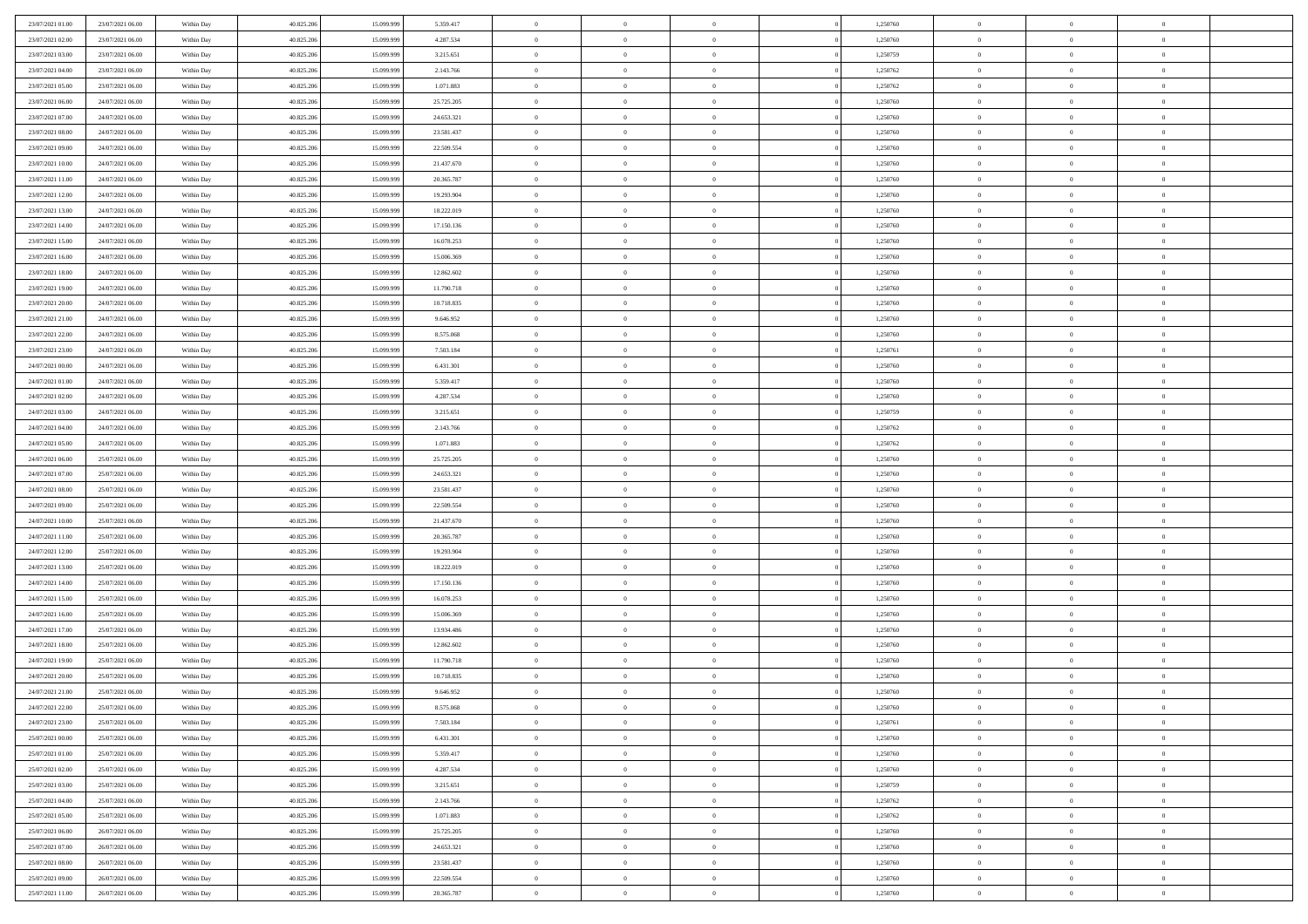| 25/07/2021 12:00                     | 26/07/2021 06:00                     | Within Day               | 40.825.206               | 15.099.999               | 19.293.904               | $\,$ 0         | $\bf{0}$                   | $\theta$       |          | 1,250760             | $\bf{0}$       | $\overline{0}$ | $\,0\,$        |  |
|--------------------------------------|--------------------------------------|--------------------------|--------------------------|--------------------------|--------------------------|----------------|----------------------------|----------------|----------|----------------------|----------------|----------------|----------------|--|
| 25/07/2021 13:00                     | 26/07/2021 06:00                     | Within Day               | 40.825.206               | 15,099,999               | 18.222.019               | $\overline{0}$ | $\overline{0}$             | $\overline{0}$ |          | 1,250760             | $\theta$       | $\overline{0}$ | $\theta$       |  |
| 25/07/2021 14:00                     | 26/07/2021 06:00                     | Within Dav               | 40.825.206               | 15.099.999               | 17.150.136               | $\mathbf{0}$   | $\overline{0}$             | $\overline{0}$ |          | 1,250760             | $\mathbf{0}$   | $\overline{0}$ | $\overline{0}$ |  |
| 25/07/2021 15:00                     | 26/07/2021 06:00                     | Within Day               | 40.825.206               | 15.099.999               | 16.078.253               | $\bf{0}$       | $\overline{0}$             | $\overline{0}$ |          | 1,250760             | $\bf{0}$       | $\overline{0}$ | $\bf{0}$       |  |
| 25/07/2021 16:00                     | 26/07/2021 06:00                     | Within Day               | 40.825.206               | 15.099.999               | 15.006.369               | $\bf{0}$       | $\bf{0}$                   | $\overline{0}$ |          | 1,250760             | $\bf{0}$       | $\bf{0}$       | $\,0\,$        |  |
| 25/07/2021 17:00                     | 26/07/2021 06:00                     | Within Dav               | 40.825.206               | 15.099.999               | 13.934.486               | $\overline{0}$ | $\overline{0}$             | $\overline{0}$ |          | 1,250760             | $\mathbf{0}$   | $\overline{0}$ | $\overline{0}$ |  |
| 25/07/2021 18:00                     | 26/07/2021 06:00                     | Within Day               | 40.825.206               | 15.099.999               | 12.862.602               | $\bf{0}$       | $\bf{0}$                   | $\overline{0}$ |          | 1,250760             | $\bf{0}$       | $\overline{0}$ | $\,0\,$        |  |
| 25/07/2021 19:00                     | 26/07/2021 06:00                     | Within Day               | 40.825.206               | 15.099.999               | 11.790.718               | $\overline{0}$ | $\overline{0}$             | $\overline{0}$ |          | 1,250760             | $\,$ 0 $\,$    | $\overline{0}$ | $\theta$       |  |
| 25/07/2021 20:00                     | 26/07/2021 06:00                     | Within Dav               | 40.825.206               | 15.099.999               | 10.718.835               | $\mathbf{0}$   | $\overline{0}$             | $\overline{0}$ |          | 1,250760             | $\mathbf{0}$   | $\overline{0}$ | $\overline{0}$ |  |
| 25/07/2021 21:00                     | 26/07/2021 06:00                     | Within Day               | 40.825.206               | 15.099.999               | 9.646.952                | $\bf{0}$       | $\bf{0}$                   | $\overline{0}$ |          | 1,250760             | $\bf{0}$       | $\overline{0}$ | $\,0\,$        |  |
| 25/07/2021 22.00                     | 26/07/2021 06:00                     | Within Day               | 40.825.206               | 15.099.999               | 8.575.068                | $\bf{0}$       | $\overline{0}$             | $\overline{0}$ |          | 1,250760             | $\bf{0}$       | $\overline{0}$ | $\overline{0}$ |  |
| 25/07/2021 23:00                     | 26/07/2021 06:00                     | Within Dav               | 40.825.206               | 15.099.999               | 7.503.184                | $\mathbf{0}$   | $\overline{0}$             | $\overline{0}$ |          | 1,250761             | $\mathbf{0}$   | $\overline{0}$ | $\overline{0}$ |  |
| 26/07/2021 00:00                     | 26/07/2021 06:00                     | Within Day               | 40.825.206               | 15.099.999               | 6.431.301                | $\bf{0}$       | $\overline{0}$             | $\bf{0}$       |          | 1,250760             | $\bf{0}$       | $\overline{0}$ | $\bf{0}$       |  |
| 26/07/2021 01:00                     | 26/07/2021 06:00                     | Within Day               | 40.825.206               | 15.099.999               | 5.359.417                | $\bf{0}$       | $\bf{0}$                   | $\overline{0}$ |          | 1,250760             | $\bf{0}$       | $\overline{0}$ | $\,0\,$        |  |
| 26/07/2021 02:00                     | 26/07/2021 06:00                     | Within Dav               | 40.825.206               | 15.099.999               | 4.287.534                | $\overline{0}$ | $\overline{0}$             | $\overline{0}$ |          | 1,250760             | $\mathbf{0}$   | $\overline{0}$ | $\overline{0}$ |  |
| 26/07/2021 03:00                     | 26/07/2021 06:00                     | Within Day               | 40.825.206               | 15.099.999               | 3.215.651                | $\bf{0}$       | $\bf{0}$                   | $\overline{0}$ |          | 1,250759             | $\bf{0}$       | $\overline{0}$ | $\bf{0}$       |  |
| 26/07/2021 04:00                     | 26/07/2021 06:00                     |                          | 40.825.206               | 15.099.999               | 2.143.766                | $\bf{0}$       | $\overline{0}$             | $\overline{0}$ |          | 1,250762             | $\bf{0}$       | $\overline{0}$ | $\theta$       |  |
| 26/07/2021 05:00                     | 26/07/2021 06:00                     | Within Day<br>Within Day | 40.825.206               | 15.099.999               | 1.071.883                | $\mathbf{0}$   | $\overline{0}$             | $\overline{0}$ |          | 1,250762             | $\mathbf{0}$   | $\overline{0}$ | $\overline{0}$ |  |
|                                      |                                      |                          |                          |                          |                          | $\bf{0}$       |                            | $\overline{0}$ |          |                      | $\bf{0}$       | $\overline{0}$ | $\,0\,$        |  |
| 26/07/2021 06:00<br>26/07/2021 07:00 | 27/07/2021 06:00<br>27/07/2021 06:00 | Within Day               | 40.825.206<br>40.825.206 | 15.099.999<br>15.099.999 | 25.725.205<br>24.653.321 | $\bf{0}$       | $\bf{0}$<br>$\overline{0}$ | $\overline{0}$ |          | 1,250760<br>1,250760 | $\bf{0}$       | $\overline{0}$ | $\bf{0}$       |  |
| 26/07/2021 08:00                     | 27/07/2021 06:00                     | Within Day<br>Within Dav | 40.825.206               | 15.099.999               | 23.581.437               | $\mathbf{0}$   | $\overline{0}$             | $\overline{0}$ |          | 1,250760             | $\mathbf{0}$   | $\overline{0}$ | $\overline{0}$ |  |
|                                      | 27/07/2021 06:00                     |                          |                          |                          |                          | $\bf{0}$       |                            |                |          |                      | $\bf{0}$       |                | $\bf{0}$       |  |
| 26/07/2021 09:00                     |                                      | Within Day               | 40.825.206               | 15.099.999               | 22.509.554               |                | $\overline{0}$             | $\overline{0}$ |          | 1,250760             |                | $\overline{0}$ |                |  |
| 26/07/2021 10:00                     | 27/07/2021 06:00                     | Within Day               | 40.825.206               | 15.099.999               | 21.437.670               | $\bf{0}$       | $\bf{0}$                   | $\overline{0}$ |          | 1,250760             | $\,$ 0 $\,$    | $\overline{0}$ | $\,0\,$        |  |
| 26/07/2021 11:00                     | 27/07/2021 06:00                     | Within Dav               | 40.825.206               | 15.099.999               | 20.365.787               | $\mathbf{0}$   | $\overline{0}$             | $\overline{0}$ |          | 1,250760             | $\mathbf{0}$   | $\overline{0}$ | $\overline{0}$ |  |
| 26/07/2021 12:00                     | 27/07/2021 06:00                     | Within Day               | 40.825.206               | 15.099.999               | 19.293.904               | $\bf{0}$       | $\bf{0}$                   | $\overline{0}$ |          | 1,250760             | $\bf{0}$       | $\overline{0}$ | $\bf{0}$       |  |
| 26/07/2021 13:00                     | 27/07/2021 06:00                     | Within Day               | 40.825.206               | 15.099.999               | 18.222.019               | $\overline{0}$ | $\overline{0}$             | $\overline{0}$ |          | 1,250760             | $\bf{0}$       | $\mathbf{0}$   | $\overline{0}$ |  |
| 26/07/2021 14:00                     | 27/07/2021 06:00                     | Within Dav               | 40.825.206               | 15.099.999               | 17.150.136               | $\mathbf{0}$   | $\overline{0}$             | $\overline{0}$ |          | 1,250760             | $\mathbf{0}$   | $\overline{0}$ | $\overline{0}$ |  |
| 26/07/2021 15:00                     | 27/07/2021 06:00                     | Within Day               | 40.825.206               | 15.099.999               | 16.078.253               | $\bf{0}$       | $\bf{0}$                   | $\overline{0}$ |          | 1,250760             | $\bf{0}$       | $\overline{0}$ | $\,0\,$        |  |
| 26/07/2021 16:00                     | 27/07/2021 06:00                     | Within Day               | 40.825.206               | 15.099.999               | 15.006.369               | $\bf{0}$       | $\bf{0}$                   | $\overline{0}$ |          | 1,250760             | $\bf{0}$       | $\overline{0}$ | $\overline{0}$ |  |
| 26/07/2021 17:00                     | 27/07/2021 06:00                     | Within Dav               | 40.825.206               | 15.099.999               | 13.934.486               | $\mathbf{0}$   | $\overline{0}$             | $\overline{0}$ |          | 1,250760             | $\mathbf{0}$   | $\overline{0}$ | $\overline{0}$ |  |
| 26/07/2021 18:00                     | 27/07/2021 06:00                     | Within Day               | 40.825.206               | 15.099.999               | 12.862.602               | $\bf{0}$       | $\overline{0}$             | $\theta$       |          | 1,250760             | $\,$ 0         | $\overline{0}$ | $\theta$       |  |
| 26/07/2021 19:00                     | 27/07/2021 06:00                     | Within Day               | 40.825.206               | 15.099.999               | 11.790.718               | $\bf{0}$       | $\bf{0}$                   | $\overline{0}$ |          | 1,250760             | $\bf{0}$       | $\overline{0}$ | $\overline{0}$ |  |
| 26/07/2021 20:00                     | 27/07/2021 06:00                     | Within Dav               | 40.825.206               | 15.099.999               | 10.718.835               | $\overline{0}$ | $\overline{0}$             | $\overline{0}$ |          | 1,250760             | $\mathbf{0}$   | $\overline{0}$ | $\overline{0}$ |  |
| 26/07/2021 21:00                     | 27/07/2021 06:00                     | Within Day               | 40.825.206               | 15.099.999               | 9.646.952                | $\bf{0}$       | $\overline{0}$             | $\theta$       |          | 1,250760             | $\,$ 0         | $\overline{0}$ | $\theta$       |  |
| 26/07/2021 22:00                     | 27/07/2021 06:00                     | Within Day               | 40.825.206               | 15.099.999               | 8.575.068                | $\overline{0}$ | $\overline{0}$             | $\overline{0}$ |          | 1,250760             | $\bf{0}$       | $\overline{0}$ | $\overline{0}$ |  |
| 26/07/2021 23:00                     | 27/07/2021 06:00                     | Within Day               | 40.825.206               | 15.099.999               | 7.503.184                | $\mathbf{0}$   | $\overline{0}$             | $\overline{0}$ |          | 1,250761             | $\mathbf{0}$   | $\overline{0}$ | $\overline{0}$ |  |
| 27/07/2021 00:00                     | 27/07/2021 06:00                     | Within Day               | 40.825.206               | 15.099.999               | 6.431.301                | $\bf{0}$       | $\overline{0}$             | $\theta$       |          | 1,250760             | $\,$ 0         | $\overline{0}$ | $\theta$       |  |
| 27/07/2021 01:00                     | 27/07/2021 06:00                     | Within Day               | 40.825.206               | 15.099.999               | 5.359.417                | $\bf{0}$       | $\overline{0}$             | $\overline{0}$ |          | 1,250760             | $\bf{0}$       | $\overline{0}$ | $\overline{0}$ |  |
| 27/07/2021 02:00                     | 27/07/2021 06:00                     | Within Dav               | 40.825.206               | 15.099.999               | 4.287.534                | $\mathbf{0}$   | $\overline{0}$             | $\overline{0}$ |          | 1,250760             | $\mathbf{0}$   | $\overline{0}$ | $\overline{0}$ |  |
| 27/07/2021 03:00                     | 27/07/2021 06:00                     | Within Day               | 40.825.206               | 15.099.999               | 3.215.651                | $\,0\,$        | $\overline{0}$             | $\theta$       |          | 1,250759             | $\,$ 0         | $\overline{0}$ | $\theta$       |  |
| 27/07/2021 04:00                     | 27/07/2021 06:00                     | Within Day               | 40.825.206               | 15.099.999               | 2.143.766                | $\bf{0}$       | $\overline{0}$             | $\overline{0}$ |          | 1,250762             | $\bf{0}$       | $\overline{0}$ | $\bf{0}$       |  |
| 27/07/2021 05:00                     | 27/07/2021 06:00                     | Within Dav               | 40.825.206               | 15.099.999               | 1.071.883                | $\mathbf{0}$   | $\overline{0}$             | $\overline{0}$ |          | 1,250762             | $\mathbf{0}$   | $\overline{0}$ | $\overline{0}$ |  |
| 27/07/2021 06:00                     | 28/07/2021 06:00                     | Within Day               | 40.825.206               | 15.099.999               | 25.725.205               | $\bf{0}$       | $\overline{0}$             | $\theta$       |          | 1,250760             | $\,$ 0         | $\overline{0}$ | $\theta$       |  |
| 27/07/2021 07:00                     | 28/07/2021 06:00                     | Within Day               | 40.825.206               | 15.099.999               | 24.653.321               | $\bf{0}$       | $\overline{0}$             | $\overline{0}$ |          | 1,250760             | $\bf{0}$       | $\overline{0}$ | $\bf{0}$       |  |
| 27/07/2021 08:00                     | 28/07/2021 06:00                     | Within Day               | 40.825.206               | 15.099.999               | 23.581.437               | $\bf{0}$       | $\overline{0}$             | $\Omega$       |          | 1,250760             | $\overline{0}$ | $\theta$       | $\theta$       |  |
| 27/07/2021 09:00                     | 28/07/2021 06:00                     | Within Day               | 40.825.206               | 15.099.999               | 22.509.554               | $\,0\,$        | $\overline{0}$             | $\theta$       |          | 1,250760             | $\,$ 0 $\,$    | $\bf{0}$       | $\theta$       |  |
| 27/07/2021 10:00                     | 28/07/2021 06:00                     | Within Day               | 40.825.206               | 15.099.999               | 21.437.670               | $\overline{0}$ | $\overline{0}$             | $\overline{0}$ |          | 1,250760             | $\overline{0}$ | $\overline{0}$ | $\overline{0}$ |  |
| 27/07/2021 11:00                     | 28/07/2021 06:00                     | Within Day               | 40.825.206               | 15.099.999               | 20.365.787               | $\bf{0}$       | $\overline{0}$             | $\overline{0}$ |          | 1,250760             | $\overline{0}$ | $\bf{0}$       | $\overline{0}$ |  |
| 27/07/2021 12:00                     | 28/07/2021 06:00                     | Within Day               | 40.825.206               | 15.099.999               | 19.293.904               | $\bf{0}$       | $\overline{0}$             | $\overline{0}$ | $\theta$ | 1,250760             | $\mathbf{0}$   | $\bf{0}$       | $\,$ 0 $\,$    |  |
| 27/07/2021 13:00                     | 28/07/2021 06:00                     | Within Day               | 40.825.206               | 15.099.999               | 18.222.019               | $\bf{0}$       | $\overline{0}$             | $\overline{0}$ |          | 1,250760             | $\,$ 0 $\,$    | $\overline{0}$ | $\overline{0}$ |  |
| 27/07/2021 14:00                     | 28/07/2021 06:00                     | Within Day               | 40.825.206               | 15.099.999               | 17.150.136               | $\bf{0}$       | $\overline{0}$             | $\overline{0}$ |          | 1,250760             | $\mathbf{0}$   | $\overline{0}$ | $\overline{0}$ |  |
| 27/07/2021 15:00                     | 28/07/2021 06:00                     | Within Day               | 40.825.206               | 15.099.999               | 16.078.253               | $\,$ 0 $\,$    | $\overline{0}$             | $\overline{0}$ | $\theta$ | 1,250760             | $\mathbf{0}$   | $\mathbf{0}$   | $\,$ 0 $\,$    |  |
| 27/07/2021 16:00                     | 28/07/2021 06:00                     | Within Day               | 40.825.206               | 15.099.999               | 15.006.369               | $\bf{0}$       | $\overline{0}$             | $\overline{0}$ |          | 1,250760             | $\overline{0}$ | $\overline{0}$ | $\overline{0}$ |  |
| 27/07/2021 17:00                     | 28/07/2021 06:00                     | Within Day               | 40.825.206               | 15.099.999               | 13.934.486               | $\bf{0}$       | $\overline{0}$             | $\overline{0}$ |          | 1,250760             | $\mathbf{0}$   | $\bf{0}$       | $\overline{0}$ |  |
| 27/07/2021 18:00                     | 28/07/2021 06:00                     | Within Day               | 40.825.206               | 15.099.999               | 12.862.602               | $\,0\,$        | $\overline{0}$             | $\overline{0}$ |          | 1,250760             | $\mathbf{0}$   | $\mathbf{0}$   | $\,$ 0 $\,$    |  |
| 27/07/2021 19:00                     | 28/07/2021 06:00                     | Within Day               | 40.825.206               | 15.099.999               | 11.790.718               | $\bf{0}$       | $\bf{0}$                   | $\overline{0}$ |          | 1,250760             | $\bf{0}$       | $\mathbf{0}$   | $\overline{0}$ |  |
| 27/07/2021 20:00                     | 28/07/2021 06:00                     | Within Day               | 40.825.206               | 15.099.999               | 10.718.835               | $\overline{0}$ | $\overline{0}$             | $\overline{0}$ |          | 1,250760             | $\mathbf{0}$   | $\overline{0}$ | $\overline{0}$ |  |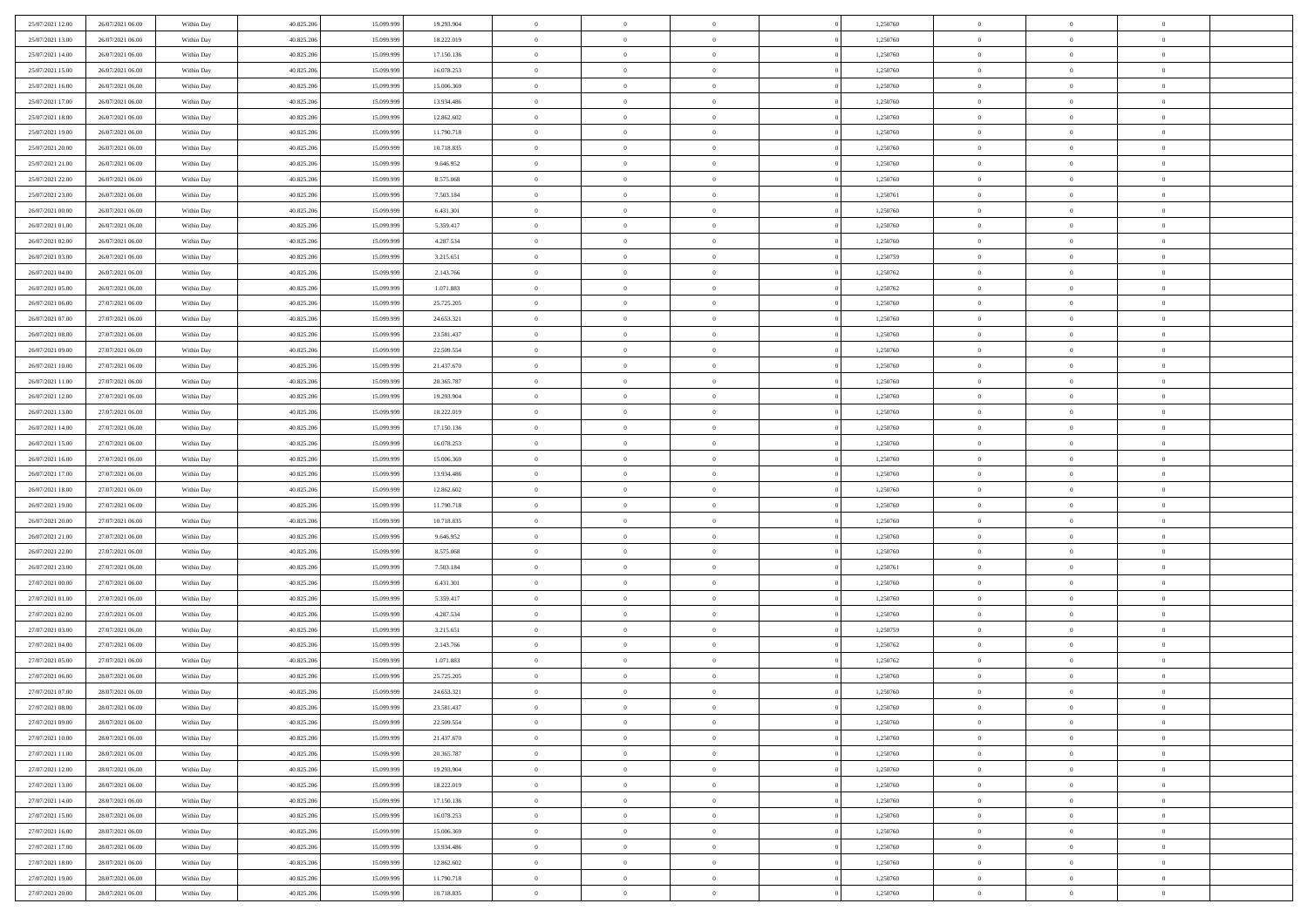| 27/07/2021 21:00                     | 28/07/2021 06:00                     | Within Day               | 40.825.206               | 15.099.999               | 9.646.952                | $\,0\,$                      | $\overline{0}$                   | $\bf{0}$                         |                | 1,250760             | $\,$ 0 $\,$                   | $\overline{0}$                   | $\bf{0}$                         |  |
|--------------------------------------|--------------------------------------|--------------------------|--------------------------|--------------------------|--------------------------|------------------------------|----------------------------------|----------------------------------|----------------|----------------------|-------------------------------|----------------------------------|----------------------------------|--|
| 27/07/2021 22.00                     | 28/07/2021 06:00                     | Within Day               | 40.825.206               | 15.099.999               | 8.575.068                | $\overline{0}$               | $\overline{0}$                   | $\overline{0}$                   |                | 1,250760             | $\theta$                      | $\overline{0}$                   | $\overline{0}$                   |  |
| 27/07/2021 23:00                     | 28/07/2021 06:00                     | Within Day               | 40.825.206               | 15.099.999               | 7.503.184                | $\mathbf{0}$                 | $\overline{0}$                   | $\overline{0}$                   |                | 1,250761             | $\theta$                      | $\overline{0}$                   | $\overline{0}$                   |  |
| 28/07/2021 00:00                     | 28/07/2021 06:00                     | Within Day               | 40.825.206               | 15.099.999               | 6.431.301                | $\bf{0}$                     | $\overline{0}$                   | $\overline{0}$                   |                | 1,250760             | $\bf{0}$                      | $\overline{0}$                   | $\bf{0}$                         |  |
| 28/07/2021 01:00                     | 28/07/2021 06:00                     | Within Day               | 40.825.206               | 15.099.999               | 5.359.417                | $\overline{0}$               | $\overline{0}$                   | $\overline{0}$                   |                | 1,250760             | $\bf{0}$                      | $\bf{0}$                         | $\bf{0}$                         |  |
| 28/07/2021 02:00                     | 28/07/2021 06:00                     | Within Day               | 40.825.206               | 15.099.999               | 4.287.534                | $\mathbf{0}$                 | $\overline{0}$                   | $\overline{0}$                   |                | 1,250760             | $\theta$                      | $\overline{0}$                   | $\theta$                         |  |
| 28/07/2021 03:00                     | 28/07/2021 06:00                     | Within Day               | 40.825.206               | 15.099.999               | 3.215.651                | $\,0\,$                      | $\overline{0}$                   | $\overline{0}$                   |                | 1,250759             | $\bf{0}$                      | $\overline{0}$                   | $\bf{0}$                         |  |
| 28/07/2021 04:00                     | 28/07/2021 06:00                     | Within Day               | 40.825.206               | 15.099.999               | 2.143.766                | $\overline{0}$               | $\mathbf{0}$                     | $\overline{0}$                   |                | 1,250762             | $\,$ 0 $\,$                   | $\overline{0}$                   | $\overline{0}$                   |  |
| 28/07/2021 05:00                     | 28/07/2021 06:00                     | Within Day               | 40.825.206               | 15.099.999               | 1.071.883                | $\mathbf{0}$                 | $\overline{0}$                   | $\overline{0}$                   |                | 1,250762             | $\theta$                      | $\overline{0}$                   | $\overline{0}$                   |  |
| 28/07/2021 06:00                     | 29/07/2021 06:00                     | Within Day               | 40.825.206               | 15.099.999               | 25.725.205               | $\bf{0}$                     | $\overline{0}$                   | $\overline{0}$                   |                | 1,250760             | $\mathbf{0}$                  | $\overline{0}$                   | $\bf{0}$                         |  |
| 28/07/2021 07:00                     | 29/07/2021 06:00                     | Within Day               | 40.825.206               | 15.099.999               | 24.653.321               | $\bf{0}$                     | $\overline{0}$                   | $\overline{0}$                   |                | 1,250760             | $\bf{0}$                      | $\bf{0}$                         | $\bf{0}$                         |  |
| 28/07/2021 10:00                     | 29/07/2021 06:00                     | Within Day               | 40.825.206               | 15.099.999               | 21.437.670               | $\mathbf{0}$                 | $\overline{0}$                   | $\overline{0}$                   |                | 1,250760             | $\theta$                      | $\overline{0}$                   | $\overline{0}$                   |  |
| 28/07/2021 11:00                     | 29/07/2021 06:00                     | Within Day               | 40.825.206               | 15.099.999               | 20.365.787               | $\,0\,$                      | $\overline{0}$                   | $\overline{0}$                   |                | 1,250760             | $\bf{0}$                      | $\overline{0}$                   | $\bf{0}$                         |  |
| 28/07/2021 12:00                     | 29/07/2021 06:00                     | Within Day               | 40.825.206               | 15.099.999               | 19.293.904               | $\bf{0}$                     | $\overline{0}$                   | $\overline{0}$                   |                | 1,250760             | $\,$ 0 $\,$                   | $\overline{0}$                   | $\overline{0}$                   |  |
| 28/07/2021 13:00                     | 29/07/2021 06:00                     | Within Day               | 40.825.206               | 15.099.999               | 18.222.019               | $\mathbf{0}$                 | $\overline{0}$                   | $\overline{0}$                   |                | 1,250760             | $\theta$                      | $\overline{0}$                   | $\overline{0}$                   |  |
| 28/07/2021 14:00                     | 29/07/2021 06:00                     | Within Day               | 40.825.206               | 15.099.999               | 17.150.136               | $\,0\,$                      | $\overline{0}$                   | $\overline{0}$                   |                | 1,250760             | $\bf{0}$                      | $\overline{0}$                   | $\bf{0}$                         |  |
| 28/07/2021 15:00                     | 29/07/2021 06:00                     | Within Day               | 40.825.206               | 15.099.999               | 16.078.253               | $\bf{0}$                     | $\overline{0}$                   | $\overline{0}$                   |                | 1,250760             | $\bf{0}$                      | $\overline{0}$                   | $\bf{0}$                         |  |
| 28/07/2021 16:00                     | 29/07/2021 06:00                     | Within Day               | 40.825.206               | 15.099.999               | 15.006.369               | $\mathbf{0}$                 | $\overline{0}$                   | $\overline{0}$                   |                | 1,250760             | $\theta$                      | $\overline{0}$                   | $\overline{0}$                   |  |
| 28/07/2021 17:00                     | 29/07/2021 06:00                     | Within Day               | 40.825.206               | 15.099.999               | 13.934.486               | $\bf{0}$                     | $\overline{0}$                   | $\overline{0}$                   |                | 1,250760             | $\bf{0}$                      | $\overline{0}$                   | $\bf{0}$                         |  |
| 28/07/2021 18:00                     | 29/07/2021 06:00                     | Within Day               | 40.825.206               | 15.099.999               | 12.862.602               | $\bf{0}$                     | $\overline{0}$                   | $\overline{0}$                   |                | 1,250760             | $\,$ 0 $\,$                   | $\overline{0}$                   | $\overline{0}$                   |  |
| 28/07/2021 19:00                     | 29/07/2021 06:00                     | Within Day               | 40.825.206               | 15.099.999               | 11.790.718               | $\overline{0}$               | $\overline{0}$                   | $\overline{0}$                   |                | 1,250760             | $\theta$                      | $\overline{0}$                   | $\overline{0}$                   |  |
| 28/07/2021 20:00                     | 29/07/2021 06:00                     | Within Day               | 40.825.206               | 15.099.999               | 10.718.835               | $\mathbf{0}$                 | $\overline{0}$                   | $\overline{0}$                   |                | 1,250760             | $\bf{0}$                      | $\overline{0}$                   | $\theta$                         |  |
| 28/07/2021 21:00                     | 29/07/2021 06:00                     | Within Day               | 40.825.206               | 15.099.999               | 9.646.952                | $\bf{0}$                     | $\overline{0}$                   | $\overline{0}$                   |                | 1,250760             | $\bf{0}$                      | $\overline{0}$                   | $\overline{0}$                   |  |
| 28/07/2021 22:00                     | 29/07/2021 06:00                     | Within Day               | 40.825.206               | 15.099.999               | 8.575.068                | $\mathbf{0}$                 | $\overline{0}$                   | $\overline{0}$                   |                | 1,250760             | $\theta$                      | $\overline{0}$                   | $\overline{0}$                   |  |
| 28/07/2021 23:00                     | 29/07/2021 06:00                     | Within Day               | 40.825.206               | 15.099.999               | 7.503.184                | $\bf{0}$                     | $\overline{0}$                   | $\overline{0}$                   |                | 1,250761             | $\bf{0}$                      | $\overline{0}$                   | $\bf{0}$                         |  |
| 29/07/2021 00:00                     | 29/07/2021 06:00                     | Within Day               | 40.825.206               | 15.099.999               | 6.431.301                | $\bf{0}$                     | $\overline{0}$                   | $\overline{0}$                   |                | 1,250760             | $\bf{0}$                      | $\overline{0}$                   | $\bf{0}$                         |  |
| 29/07/2021 01:00                     | 29/07/2021 06:00                     | Within Day               | 40.825.206               | 15.099.999               | 5.359.417                | $\mathbf{0}$                 | $\overline{0}$                   | $\overline{0}$                   |                | 1,250760             | $\theta$                      | $\overline{0}$                   | $\overline{0}$                   |  |
| 29/07/2021 02:00                     | 29/07/2021 06:00                     | Within Day               | 40.825.206               | 15.099.999               | 4.287.534                | $\,0\,$                      | $\overline{0}$                   | $\bf{0}$                         |                | 1,250760             | $\bf{0}$                      | $\overline{0}$                   | $\bf{0}$                         |  |
| 29/07/2021 03:00                     | 29/07/2021 06:00                     | Within Day               | 40.825.206               | 15.099.999               | 3.215.651                | $\overline{0}$               | $\overline{0}$                   | $\overline{0}$                   |                | 1,250759             | $\,$ 0 $\,$                   | $\overline{0}$                   | $\overline{0}$                   |  |
| 29/07/2021 04:00                     | 29/07/2021 06:00                     | Within Day               | 40.825.206               | 15.099.999               | 2.143.766                | $\mathbf{0}$                 | $\overline{0}$                   | $\overline{0}$                   |                | 1,250762             | $\theta$                      | $\overline{0}$                   | $\overline{0}$                   |  |
| 29/07/2021 05:00                     | 29/07/2021 06:00                     | Within Day               | 40.825.206               | 15.099.999               | 1.071.883                | $\mathbf{0}$                 | $\overline{0}$                   | $\overline{0}$                   |                | 1,250762             | $\,$ 0 $\,$                   | $\overline{0}$                   | $\theta$                         |  |
| 29/07/2021 06:00                     | 30/07/2021 06:00                     | Within Day               | 40.825.206               | 15.099.999               | 25.725.205               | $\bf{0}$                     | $\overline{0}$                   | $\overline{0}$                   |                | 1,250760             | $\bf{0}$                      | $\overline{0}$                   | $\overline{0}$                   |  |
| 29/07/2021 07:00                     | 30/07/2021 06:00                     | Within Day               | 40.825.206               | 15.099.999               | 24.653.321               | $\mathbf{0}$                 | $\overline{0}$                   | $\overline{0}$                   |                | 1,250760             | $\theta$                      | $\overline{0}$                   | $\overline{0}$                   |  |
| 29/07/2021 08:00                     | 30/07/2021 06:00                     | Within Day               | 40.825.206               | 15.099.999               | 23.581.437               | $\mathbf{0}$                 | $\overline{0}$                   | $\overline{0}$                   |                | 1,250760             | $\,$ 0 $\,$                   | $\overline{0}$                   | $\theta$                         |  |
| 29/07/2021 09:00                     | 30/07/2021 06:00                     | Within Day               | 40.825.206               | 15.099.999               | 22.509.554               | $\overline{0}$               | $\overline{0}$                   | $\overline{0}$                   |                | 1,250760             | $\bf{0}$                      | $\overline{0}$                   | $\bf{0}$                         |  |
| 29/07/2021 10:00                     | 30/07/2021 06:00                     | Within Day               | 40.825.206               | 15.099.999               | 21.437.670               | $\mathbf{0}$                 | $\overline{0}$                   | $\overline{0}$                   |                | 1,250760             | $\theta$                      | $\overline{0}$                   | $\overline{0}$                   |  |
| 29/07/2021 11:00                     | 30/07/2021 06:00                     | Within Day               | 40.825.206               | 15.099.999               | 20.365.787               | $\mathbf{0}$                 | $\overline{0}$                   | $\theta$                         |                | 1,250760             | $\,$ 0 $\,$                   | $\overline{0}$                   | $\theta$                         |  |
| 29/07/2021 12:00                     | 30/07/2021 06:00                     | Within Day               | 40.825.206               | 15.099.999               | 19.293.904               | $\bf{0}$                     | $\overline{0}$                   | $\overline{0}$                   |                | 1,250760             | $\bf{0}$                      | $\overline{0}$                   | $\overline{0}$                   |  |
| 29/07/2021 13:00                     | 30/07/2021 06:00                     | Within Day               | 40.825.206               | 15.099.999               | 18.222.019               | $\mathbf{0}$                 | $\overline{0}$                   | $\overline{0}$                   |                | 1,250760             | $\theta$                      | $\overline{0}$                   | $\overline{0}$                   |  |
| 29/07/2021 14:00                     | 30/07/2021 06:00                     | Within Day               | 40.825.206               | 15.099.999               | 17.150.136               | $\,$ 0 $\,$                  | $\overline{0}$                   | $\bf{0}$                         |                | 1,250760             | $\,$ 0 $\,$                   | $\overline{0}$                   | $\theta$                         |  |
| 29/07/2021 15:00                     | 30/07/2021 06:00                     | Within Day               | 40.825.206               | 15.099.999               | 16.078.253               | $\bf{0}$                     | $\overline{0}$                   | $\overline{0}$                   |                | 1,250760             | $\bf{0}$                      | $\overline{0}$                   | $\bf{0}$                         |  |
| 29/07/2021 16:00                     | 30/07/2021 06:00                     | Within Day               | 40.825.206               | 15.099.999               | 15.006.369               | $\mathbf{0}$                 | $\overline{0}$                   | $\overline{0}$                   |                | 1,250760             | $\theta$                      | $\overline{0}$                   | $\overline{0}$                   |  |
| 29/07/2021 17:00                     | 30/07/2021 06:00                     | Within Day               | 40.825.206               | 15.099.999               | 13.934.486               | $\mathbf{0}$                 | $\overline{0}$                   | $\overline{0}$                   |                | 1,250760             | $\,$ 0 $\,$                   | $\overline{0}$                   | $\theta$                         |  |
| 29/07/2021 18:00<br>29/07/2021 19:00 | 30/07/2021 06:00<br>30/07/2021 06:00 | Within Day<br>Within Day | 40.825.206<br>40.825.206 | 15.099.999<br>15.099.999 | 12.862.602<br>11.790.718 | $\bf{0}$<br>$\mathbf{0}$     | $\overline{0}$<br>$\overline{0}$ | $\overline{0}$                   |                | 1,250760<br>1,250760 | $\,$ 0 $\,$<br>$\overline{0}$ | $\overline{0}$                   | $\bf{0}$<br>$\theta$             |  |
|                                      |                                      |                          |                          |                          |                          |                              |                                  | $\overline{0}$                   |                |                      |                               | $^{\circ}$                       |                                  |  |
| 29/07/2021 20:00                     | 30/07/2021 06:00                     | Within Day               | 40.825.206               | 15.099.999               | 10.718.835               | $\,$ 0                       | $\overline{0}$                   | $\bf{0}$                         |                | 1,250760             | $\,$ 0 $\,$                   | $\overline{0}$                   | $\theta$                         |  |
| 29/07/2021 21:00<br>29/07/2021 22:00 | 30/07/2021 06:00<br>30/07/2021 06:00 | Within Day<br>Within Day | 40.825.206<br>40.825.206 | 15.099.999<br>15.099.999 | 9.646.952<br>8.575.068   | $\mathbf{0}$<br>$\mathbf{0}$ | $\overline{0}$<br>$\overline{0}$ | $\overline{0}$<br>$\overline{0}$ |                | 1,250760<br>1,250760 | $\,$ 0 $\,$<br>$\mathbf{0}$   | $\overline{0}$<br>$\overline{0}$ | $\overline{0}$<br>$\overline{0}$ |  |
|                                      |                                      |                          |                          |                          |                          | $\,$ 0 $\,$                  | $\overline{0}$                   |                                  |                |                      |                               | $\bf{0}$                         | $\,$ 0 $\,$                      |  |
| 29/07/2021 23:00<br>30/07/2021 00:00 | 30/07/2021 06:00<br>30/07/2021 06:00 | Within Day               | 40.825.206<br>40.825.206 | 15.099.999<br>15.099.999 | 7.503.184<br>6.431.301   | $\bf{0}$                     | $\overline{0}$                   | $\overline{0}$<br>$\overline{0}$ | $\overline{0}$ | 1,250761<br>1,250760 | $\,$ 0 $\,$<br>$\,$ 0 $\,$    | $\overline{0}$                   | $\bf{0}$                         |  |
| 30/07/2021 01:00                     | 30/07/2021 06:00                     | Within Day<br>Within Day | 40.825.206               | 15.099.999               | 5.359.417                | $\mathbf{0}$                 | $\overline{0}$                   | $\overline{0}$                   |                | 1,250760             | $\overline{0}$                | $\overline{0}$                   | $\overline{0}$                   |  |
| 30/07/2021 02:00                     | 30/07/2021 06:00                     | Within Day               | 40.825.206               | 15.099.999               | 4.287.534                | $\,$ 0 $\,$                  | $\overline{0}$                   | $\overline{0}$                   |                | 1,250760             | $\,$ 0 $\,$                   | $\bf{0}$                         | $\,$ 0 $\,$                      |  |
| 30/07/2021 03:00                     | 30/07/2021 06:00                     | Within Day               | 40.825.206               | 15.099.999               | 3.215.651                | $\overline{0}$               | $\overline{0}$                   | $\overline{0}$                   |                | 1,250759             | $\overline{0}$                | $\overline{0}$                   | $\overline{0}$                   |  |
| 30/07/2021 04:00                     | 30/07/2021 06:00                     | Within Day               | 40.825.206               | 15.099.999               | 2.143.766                | $\mathbf{0}$                 | $\overline{0}$                   | $\overline{0}$                   |                | 1,250762             | $\mathbf{0}$                  | $\overline{0}$                   | $\overline{0}$                   |  |
| 30/07/2021 05:00                     | 30/07/2021 06:00                     | Within Day               | 40.825.206               | 15.099.999               | 1.071.883                | $\,$ 0 $\,$                  | $\overline{0}$                   | $\overline{0}$                   | $\overline{0}$ | 1,250762             | $\,$ 0 $\,$                   | $\bf{0}$                         | $\,$ 0 $\,$                      |  |
| 30/07/2021 06:00                     | 31/07/2021 06:00                     | Within Day               | 40.825.206               | 15.099.999               | 25.725.205               | $\bf{0}$                     | $\overline{0}$                   | $\overline{0}$                   |                | 1,250760             | $\,$ 0 $\,$                   | $\overline{0}$                   | $\overline{0}$                   |  |
| 30/07/2021 07:00                     | 31/07/2021 06:00                     | Within Day               | 40.825.206               | 15.099.999               | 24.653.321               | $\mathbf{0}$                 | $\overline{0}$                   | $\overline{0}$                   |                | 1,250760             | $\mathbf{0}$                  | $\overline{0}$                   | $\overline{0}$                   |  |
|                                      |                                      |                          |                          |                          |                          |                              |                                  |                                  |                |                      |                               |                                  |                                  |  |